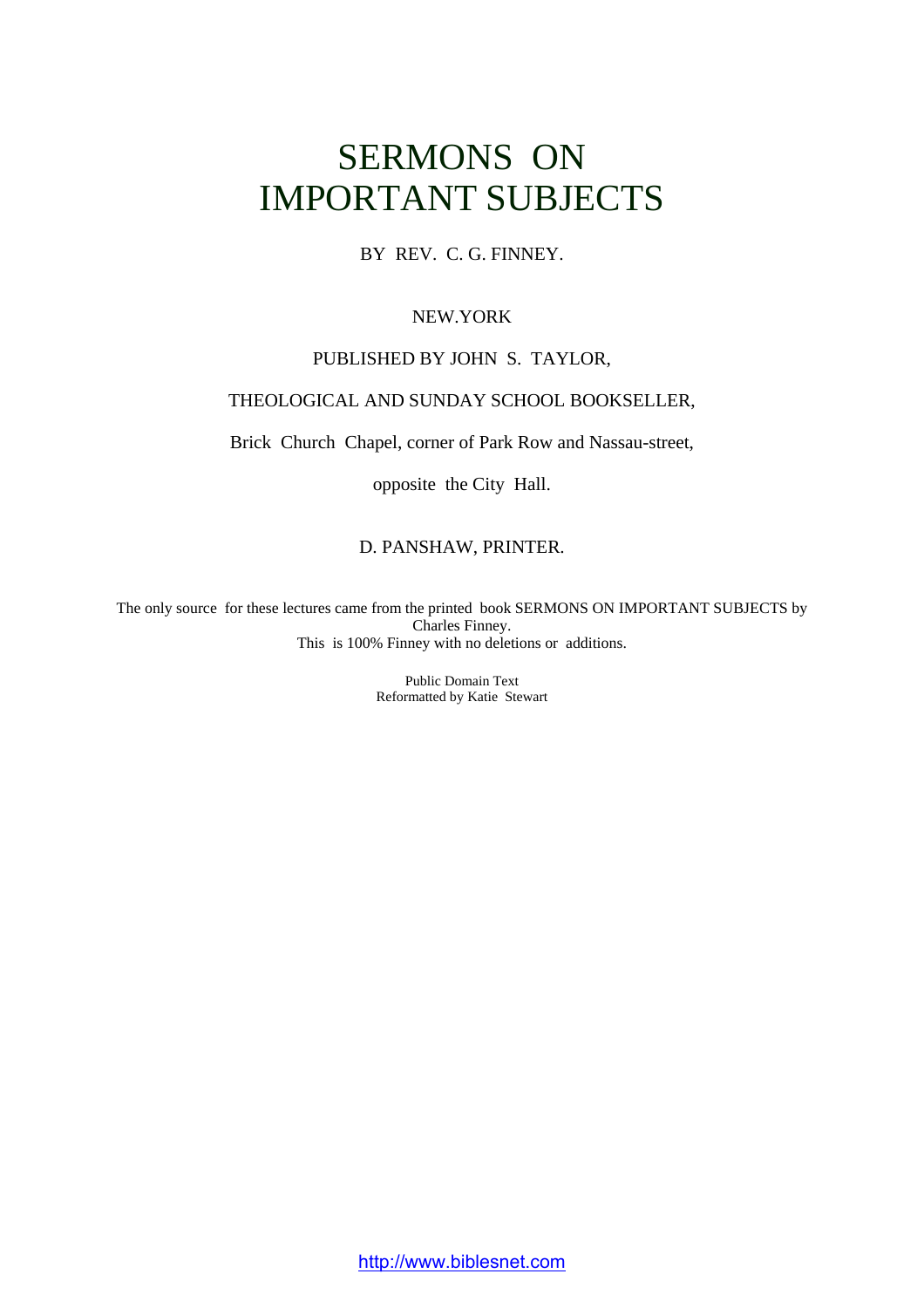## **CONTENTS.**

# SERMON I. SINNERS BOUND TO CHANGE THEIR OWN HEARTS. -- Ezek. 18-31.-- "Make you a new heart, and a new spirit, for why will ye die?"

## SERMON II. HOW TO CHANGE YOUR HEART. -- Ezek. 18-31.--

"Make you a new heart, and a new spirit, for why will ye die?"

#### SERMON III. TRADITIONS OF THE ELDERS.

-- Matthew, 15-6.--

"Thus have ye made the commandment of God of none effect, by your tradition."

## SERMON IV. TOTAL DEPRAVITY. -- John, 15:42.-- "But I know you, that ye have not the love of God in you."

#### SERMON V.

TOTAL DEPRAVITY.

-- Romans, 8:7.--

"The carnal mind is enimity against God, for it is not subject to the law of God, neither indeed can be."

> SERMON VI. WHY SINNERS HATE GOD. -- John, 15:25.-- "They have hated me without a cause."

> > http://www.biblesnet.com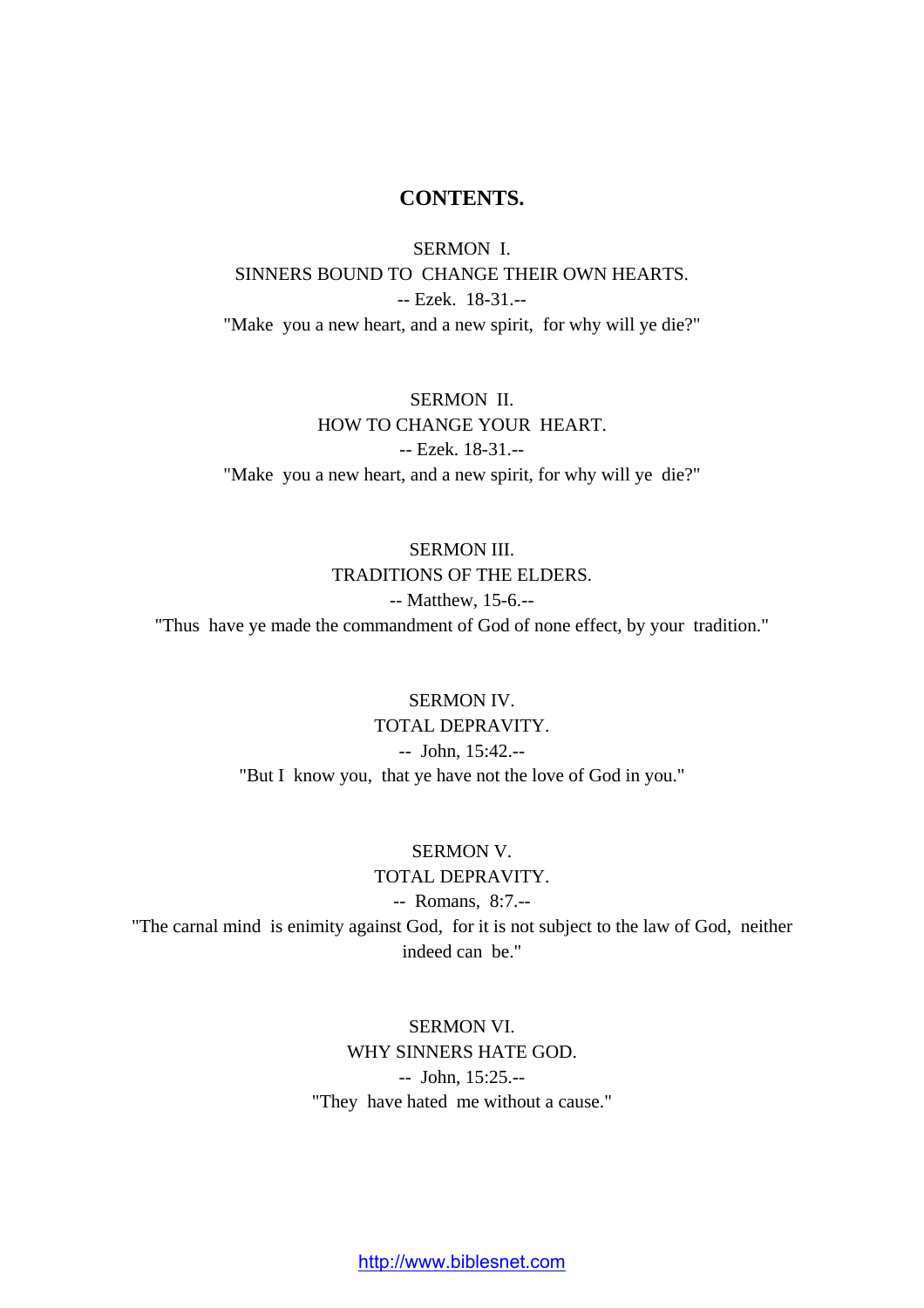# SERMON VII. GOD CANNOT PLEASE SINNERS. -- Luke, 7:31-35.--

"And the Lord said, Whereunto then shall I liken the men of this generation? and to what are they like? They are like unto children sitting in the marketplace, and calling one to another, and saying, We have piped unto you, and ye have not danced; we have mourned to you, and ye have not wept. For John the Baptist came neither eating bread nor drinking wine; and ye say, He hath a devil. The Son of man is come eating and drinking; and ye say, Behold a gluttonous man, and a winebibber, a friend of publicans and sinners! But wisdom is justified of all her children."

# SERMON VIII. CHRISTIAN AFFINITY. -- Amos, 3:3.-- "Can two walk together except they be agreed?"

# SERMON IX.

STEWARDSHIP. -- Luke, 16:2.-- "Give an account of thy stewardship."

## SERMON X. DOCTRINE OF ELECTION. -- Ephesians, 1:45.--

"According as he hath chosen us in him before the foundation of the world, that we should be holy and without blame before him in love: Having predestinated us unto the adoption of children by Jesus Christ to himself, according to the good pleasure of his will."

## SERMON XI.

# REPROBATION.

-- Jeremiah, 6:30.--

"Reprobate silver shall men call them, because the lord hath rejected them."

# SERMON XII.

LOVE OF THE WORLD.

-- I John, 2:15.--

"Love not the world, neither the things that are in the world. If any man love the world, the love of the Father is not in him."

http://www.biblesnet.com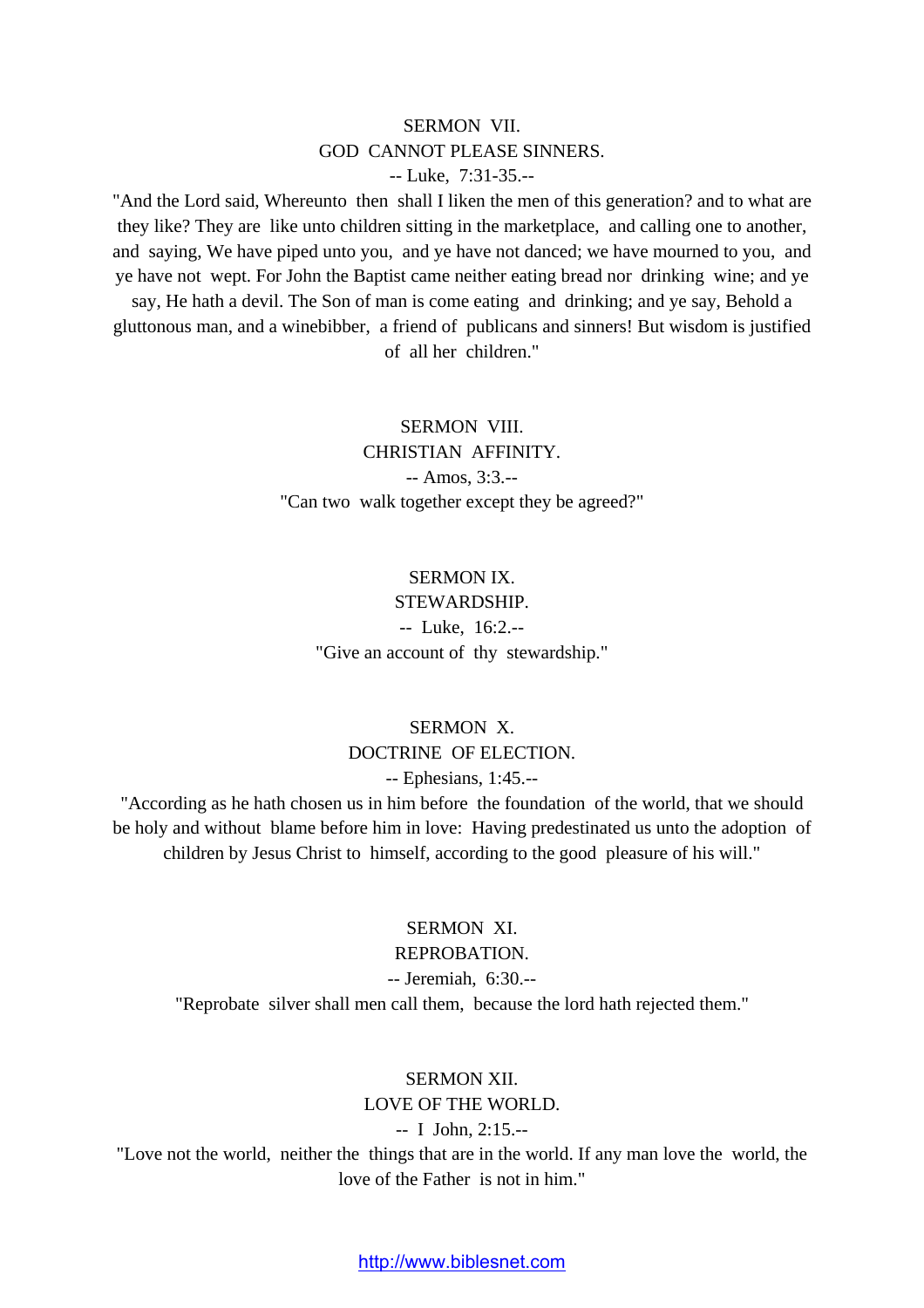#### SERMON I.

# SINNERS BOUND TO CHANGE THEIR OWN HEARTS.

-- Ezekiel xviii. 31.--

"Make you a new heart, and a new spirit, for why will ye die?"

This lecture was typed in by Pastor Art Ferry, Jr. and edited by Terry Deckard

These words were addressed to the house of Israel, who, from their history and from the verses in connexion with the text, were evidently in a state of impenitency; and the requirement to make them a new heart and a new spirit, was enforced by the weighty penalty of death. The death mentioned in the text cannot mean natural death; for natural death is common both to those who have, and to those who have not, a new heart. Nor can it mean spiritual death, which is a state of entire sinfulness; for then it should have read, Why are ye already dead! The death here spoken of must mean eternal death, or that state of banishment from God and the glory of his power, into which the soul shall be cast, that dies in its iniquities.

The command here addressed to the Israelites, is binding upon every impenitent sinner, to whom the Gospel shall be addressed. He is required to perform the same duty, upon the same penalty. It becomes, therefore, a matter of infinite importance that we should well understand, and fully and immediately obey, the requirement. The questions that would naturally arise to a reflecting mind on reading this text, are the following.

1. What are we to understand by the requirement to make a new heart and a new spirit?

2. Is it reasonable to require the performance of this duty on pain of eternal death?

3. How is this requirement, that we should make to us a new heart and a new spirit, consistent with the often repeated declarations of the Bible that a new heart is the gift and work of God?

Does God require of us the performance of this duty, without expecting its fulfillment, merely to show us our impotency and dependence upon him? Does he require us to make to ourselves a new heart, on pain of eternal death, when at the same time he knows we have no power to obey; and that if ever the work is done, he must himself do the very thing which he requires of us?

In order to answer these questions satisfactorily, I will attempt to show,

*I. What is not the meaning of this requirement; and*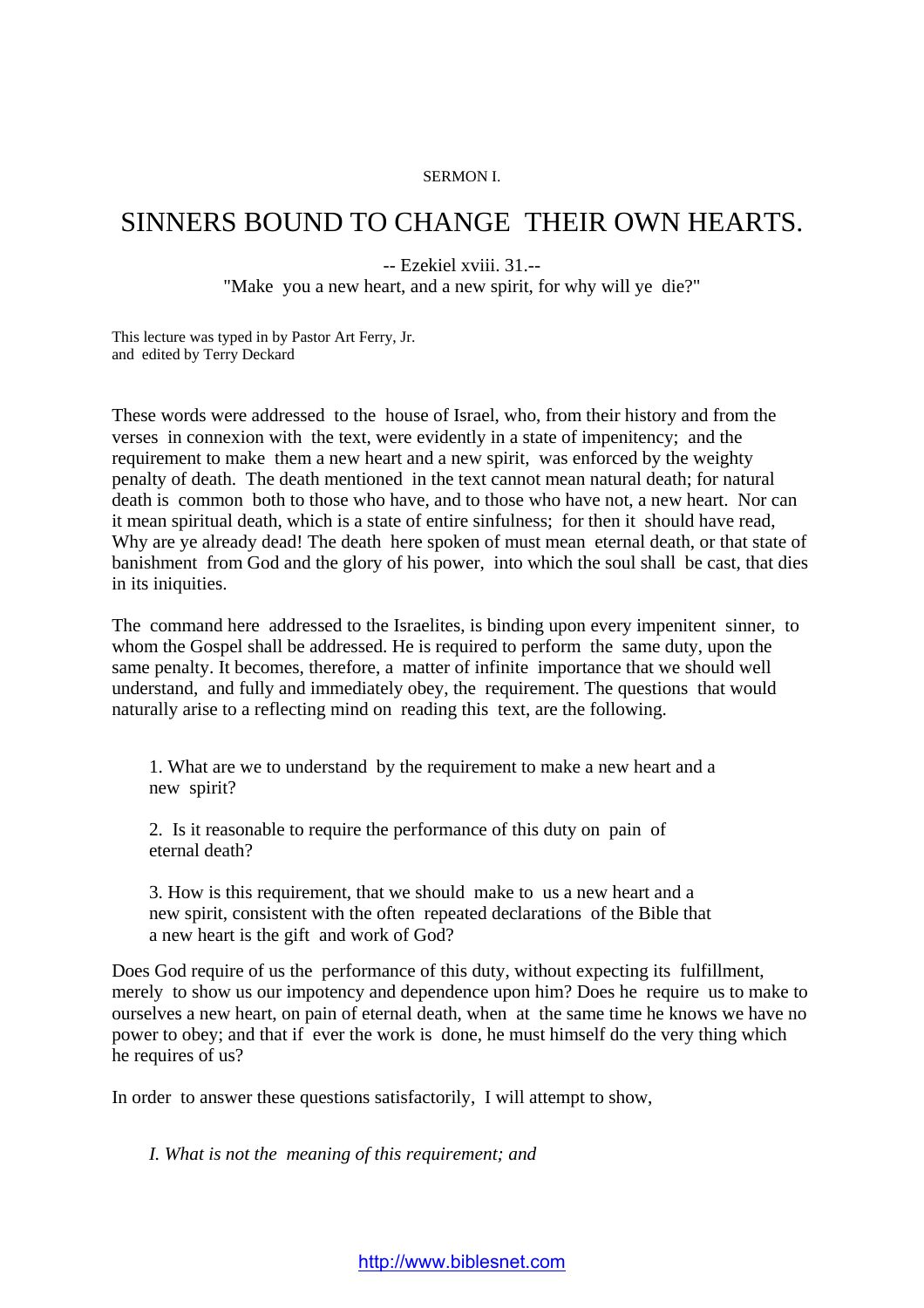*II. What is.*

#### **I. What is not the meaning of this requirement.**

It should here be observed, that although the Bible was not given to teach us mental philosophy, yet we may rest assured, that all its declarations are in accordance with the true philosophy of mind. The term spirit, in the Bible, is used in different senses: it sometimes means a spiritual being, or moral agent; in other places it is used in the sense in which we often employ it in conversation. In speaking of the temper of a man, we say he has a good or bad spirit, a lovely or hateful spirit. It is evidently used in this sense in the text. The term heart is also employed in various senses: sometimes it appears to be used as synonymous with soul; sometimes it evidently means the will; sometimes the conscience, sometimes it seems to be used in such an extensive sense, as to cover all the moral movements of the mind; sometimes it expresses the natural or social affections. The particular sense in which it is to be understood in any place, may easily be determined by the connexion in which it stands. Our present business is, to ascertain its meaning as used in the text; for it is in this sense, that we are required to make us a new heart and a new spirit. I begin, therefore, by saying,

- 1. That it does not mean the fleshly heart, or that bodily organ which is the seat of animal life.
- 2. That it does not mean a new soul. We have one soul, and do not need another. Nor,
- 3. Are we required to create any new faculties, of body or mind. We now have all the powers of moral agency; we are just as God made us, and do not need any alteration in the substance of soul or body. Nor,
- 4. Does it mean that we are to bring to pass any constitutional change in ourselves. We are not required to add to the constitution of our minds or bodies any new principle or taste. Some persons speak of a change of heart as something miraculous -- something in which the sinner is to be entirely passive, and for which he is to wait in the use of means, as he would wait for a surgical operation or an electric shock. We need nothing added to the constitution of our body or mind; nor is it true in experience, that those who have a new heart, have any constitutional alteration of their powers whatever. They are the same identical persons, so far as both body and mind are concerned, that they were before. The alteration lies in the manner in which they are disposed to use and do actually employ, their moral and physical powers. A constitutional change, either in body or mind, would destroy personal identity. A Christian, or one who has a new heart, would not be the same individual in regard to his powers of moral agency, that he was before -- would not be the same agent, and under the same responsibilities.
- Again -- A constitutional alteration and the implantation of a new principle, in the substance of his soul, or diffusing a new taste which is incorporated with, and becomes an essential part of his being, would destroy all the virtue of his obedience. It would make obedience to God a mere gratification of appetite, in which there would be no more real virtue than in eating, when we are hungry, or drinking, when we are thirsty.
- Again -- The constitutional implantation of a principle of holiness in the mind, or the creation of a constitutional taste for holiness, if such a thing were possible, would render the per severance of the saints physically necessary, make falling from grace a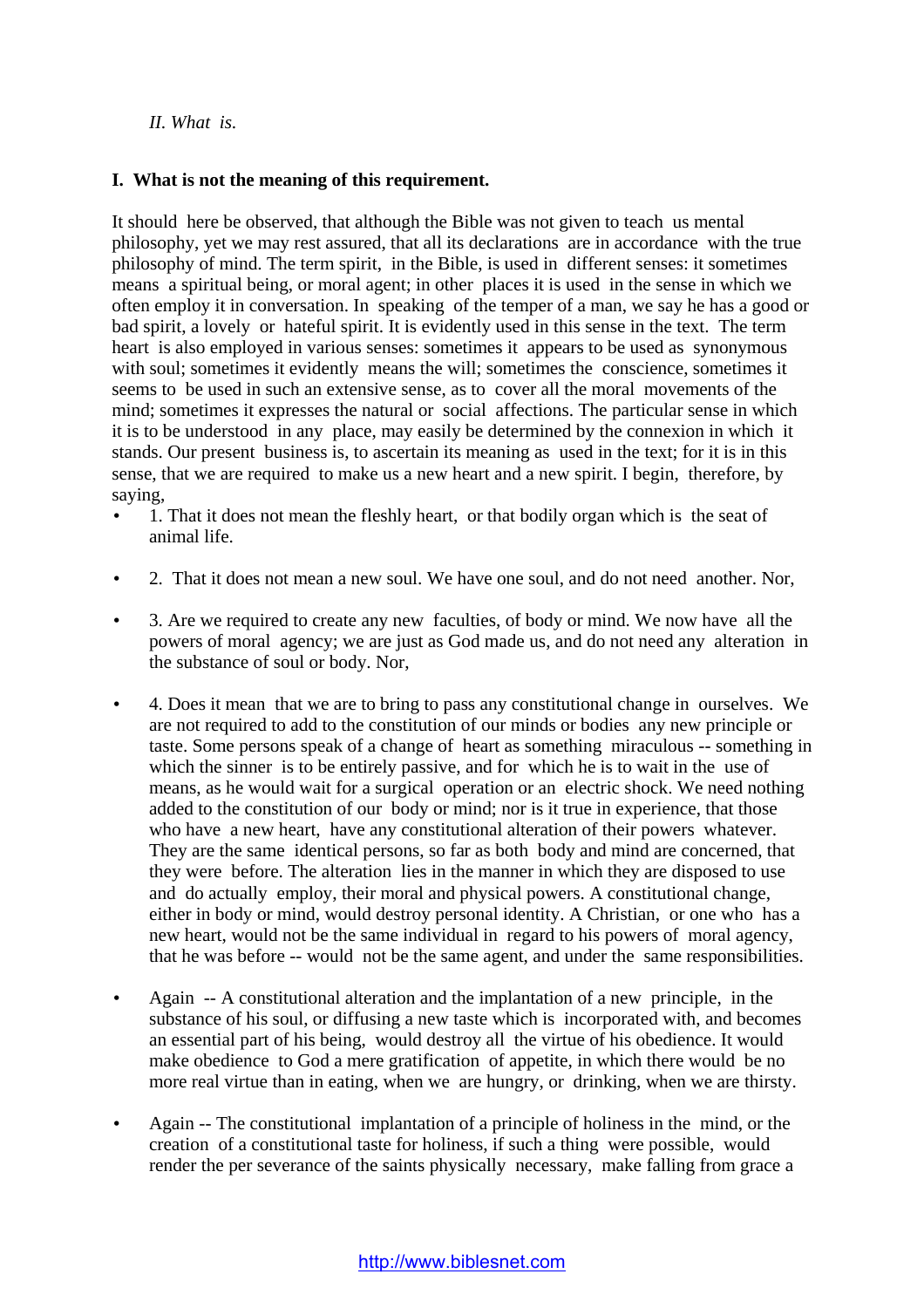natural impossibility, and would thus destroy all the virtue of perseverance.

• Again -- A constitutional change would dispense with the necessity of the Spirit's agency, after conversion. A re-creation of his faculties, the implantation of a holy taste, in the substance of his mind, would plainly dispense with any other agency on his part in after life, than that of upholding the creature in being, and giving him power to act; when, in obedience to the laws of his renewed nature, or in the gratification of his new appetite, he would obey of course.

But this implantation of a new principle, which dispenses with the necessity of the special influences of the Spirit in after life, is contrary to experience; for those who have a new heart, find that his constant agency is as indispensable to their perseverance in holiness, as it was to their conversion.

- Again -- The idea of a constitutional change, is inconsistent with backsliding. For if the constitution of the mind were changed, and a taste for holiness and obedience were implanted in the substance of the soul, it is manifest that to backslide, or to fall from grace, would be naturally as impossible as to alter the constitutional appetites of the body.
- Again -- A constitutional change, is unnecessary. It has been supposed by some, that the motives of the Gospel have no tendency to move the mind to obedience to God, unless there is something implanted in the mind which answers to the outward motive, between which and the motives of the Gospel there is a moral affinity. In other words, they maintain that as the motives of the Gospel are holy, there must be a holy taste or principle implanted in the substance of the mind, before these motives can act as motives at all; that there must be a taste corresponding to, and of the same nature with the outward motive, or there is nothing in the motive calculated to move the mind. That is, if the motive be holy, the constitutional taste must be holy; if the motive be sinful, the constitutional taste must be sinful. But this is absurd, and contrary to fact. Upon this principle, I would inquire, How could holy Adam sin? Did God, or the devil, first implant a constitutional sinful taste within him, answering to the outward motive? How could the holy angels sin? Did God also implant a sinful principle or taste in them? Or were Adam and "the angels that kept not their first estate," originally created with sinful tastes, answering to those outward motives? Then they were always sinners, and that by creation. Who then is the author of sin, and responsible for all their wickedness? It is true, the constitution of the mind must be suited to the nature of the outward influence or motive; and there must be such an adaptation of the mind to the motive, and of the motive to the mind, as is calculated to produce any desired action of the mind. But it is absurd to say, that this constitutional adaptation must be a holy principle, or taste, or craving after obedience to God. All holiness, in God, angels, or men, must be voluntary, or it is not holiness. To call any thing that is a part of the mind or body, holy -- to speak of a holy substance, unless it be in a figurative sense, is to talk nonsense. Holiness is virtue; it is something that is praiseworthy; it cannot therefore be a part of the created substance of body or mind, but must consist in voluntary obedience to the principles of eternal righteousness. The necessary adaptation of the outward motive to the mind, and of the mind to the motive, lies in the powers of moral agency, which every human being possesses. He has understanding to perceive and weigh; he has conscience to decide upon the nature of moral opposites; he has the power and liberty of choice. Now, to this moral agent possessing these faculties, the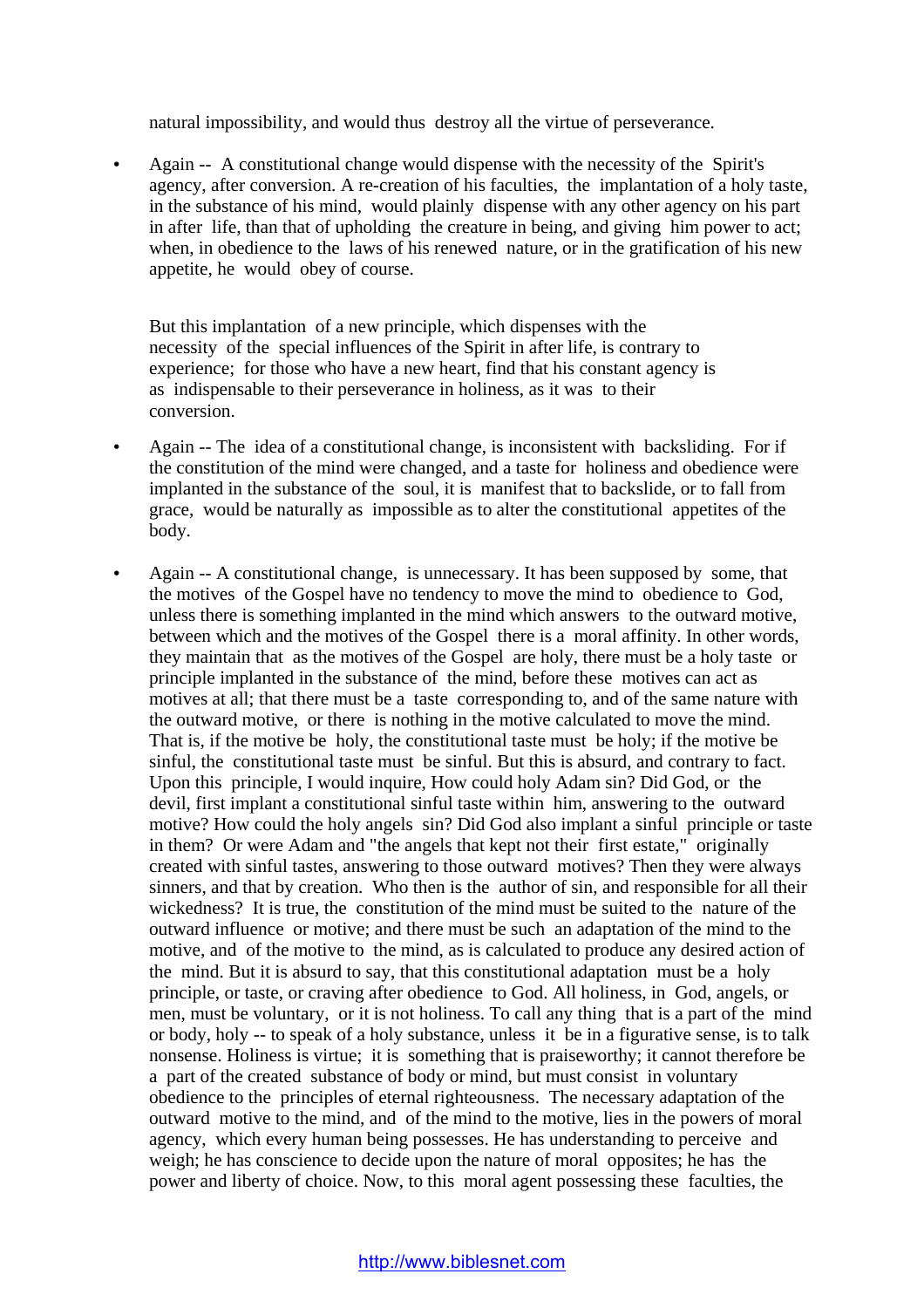motives of the Gospel re-addressed; and there is plainly a natural tendency in these weighty considerations to influence him to obey his Maker.

#### **II. But I come now to show what we are to understand by the command of the text.**

The Bible often speaks of the heart, as a fountain, from which flow the moral affections and actions of the soul, as in Matt. xv.19, "Out of the heart proceed evil thoughts, murders, adulteries, fornications, thefts, false witness, blasphemies." The term heart, as applied to mind, is figurative, and recognizes an analogy between the heart of the body, and the heart of the soul. The fleshly organ of the body called the heart, is the seat and fountain of animal life, and by its constant action, diffuses life through the animal system. The spiritual heart, is the fountain of spiritual life, is that deep seated but voluntary preference of the mind, which lies back of all its other voluntary affections and emotions, and from which they take their character.

- In this sense I understand the term heart to be used in the text. It is evidently something over which we have control; something voluntary; something for which we are to blame, and which we are bound to alter! Now, if the requirement is, that we are to make some constitutional change in the substance of the body or mind, it is evidently unjust, and enforced by a penalty no less than infinite, as obedience is impossible, the requirement is infinite tyranny. It is evident that the requirement here, is to change our moral character; our moral disposition; in other words, to change that abiding preference of our minds, which prefers sin to holiness; self-gratification to the glory of God.
- I understand a change of heart, as the term is here used, to be just what we mean by a change of mind in regard to the supreme object of pursuit; a change in the choice of an end, not merely in the choice of means. An individual may change his mind, and prefer, at one time, one set of means, and at another time, another set, to accomplish the same end: a man who proposes to himself as the supreme object of pursuit, his own happiness, may, at one time imagine, that his highest happiness lies in the possession of worldly goods, and in pursuit of this end, may give himself wholly to the acquisition of wealth, in pursuing which he may often change his choice of means; at one time he may pursue merchandise; at another, the profession of law; and still again, the profession of medicine; but all these are only changes of mind in regard to the means of accomplishing the same selfish end.
- Again, he may see that his happiness does not consist in the abundance of wealth; that he is to exist for ever; that he therefore has a higher interest in the things of eternity than in those of time; he may accordingly enlarge his selfish aims, carry forward his interest into eternity, and propose as the supreme object of pursuit, the salvation of his soul. It is now an eternal, instead of a temporal interest that he seeks; which he proposes as the supreme object of pursuit; but still the end is his own happiness; the end is substantially the same, it is only the exercise of selfishness on a more ample and extended scale; instead of being satisfied with the happiness of time, selfishness aims at securing the bliss of eternity. When confining his views and desires to the acquisition of worldly good, he aimed at engrossing the affections, the services, the honors, and the wealth of the world; he now "lengthens the cords, and strengthens the stakes" of his selfishness; carries forward his aims, his desires, and exertions towards eternity; sets himself to pray, to read his Bible, and become marvelously religious; and would fain engross the affections, and enlist the powers, and command the services of all heaven, and of the eternal God. While his views were confined to earthly things, he was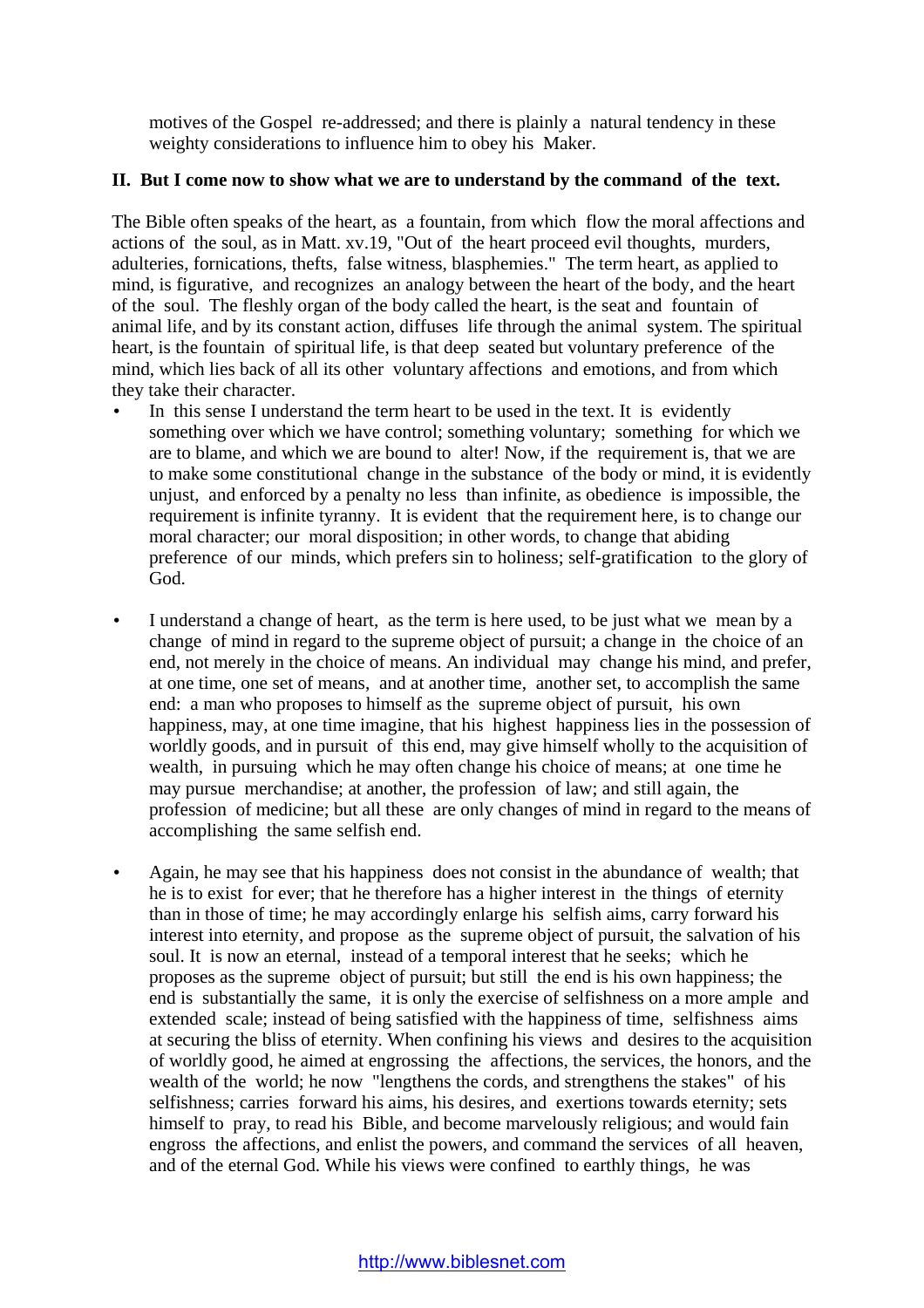satisfied that men should be his servants; but now, in the selfish pursuit of his own eternal happiness, he would fain call in all the attributes of Jehovah to serve him. But in all this there is no change of heart; he may have often changed in the choice of means, but his end has been always the same; his own happiness has been his idol.

A change of heart, then, consists in changing the controlling preference of the mind in regard to the end of pursuit. The selfish heart is a preference of self-interest to the glory of God and the interests of his kingdom. A new heart consists in a preference of the glory of God and the interests of his kingdom to one's own happiness. In other words, it is a change from selfishness to benevolence, from having a supreme regard to one's own interest to an absorbing and controlling choice of the happiness and glory of God and his kingdom.

It is a change in the choice of a Supreme Ruler. The conduct of impenitent sinners demonstrates that they prefer Satan as the ruler of the world, they obey his laws, electioneer for him, and are zealous for his interest, even to martyrdom. They carry their attachment to him and his government so far as to sacrifice both body and soul to promote his interest and establish his dominion. A new heart is the choice of JEHOVAH as the supreme ruler; a deep-seated and abiding preference of his laws, and government, and character, and person, as the supreme Legislator and Governor of the universe.

Thus the world is divided into two great political parties; the difference between them is, that one party choose Satan as the god of this world, yield obedience to his laws, and are devoted to his interest. Selfishness is the law of Satan's empire, and all impenitent sinners yield it a willing obedience. The other party choose Jehovah for their governor, and consecrate themselves, with all their interests, to his service and glory. Nor does this change imply a constitutional alteration of the powers of body or mind, any more than a change of mind in regard to the form or administration of a human government.

There are certain things in regard to mind, with which we become familiar by experience.

- For instance, we know by experience that it is the nature of mind to be controlled in its individual exercises and affections, by a deep-seated disposition or preference of a particular course or object. It is not necessary here, to enter into the philosophy of this fact, but simply to recognize the fact itself.
- For instance, when Adam was first created, and awoke into being, before he had obeyed or disobeyed his Maker, he could have had no moral character at all: he had exercised no affections, no desires, not put forth any actions. In this state he was a complete moral agent; and in this respect in the image of his Maker; but as yet could have had no moral character; for moral character cannot be subject of creation, but attaches to voluntary action.

Do not understand me to affirm, that any considerable time elapsed between the creation of Adam and his possessing a moral character. It is presumed, that as soon as he awoke into being, and had knowledge of the existence and character of his Maker, the evidences of which doubtless shone all around him, he chose Him as his supreme ruler, and voluntarily dedicated all his powers to his service. This preference of God, and his glory, and service, over his own self-interest and every thing else, constituted his disposition, or his moral character; in other words, it was a perfectly holy heart. Out of this heart, or preference, flowed as from a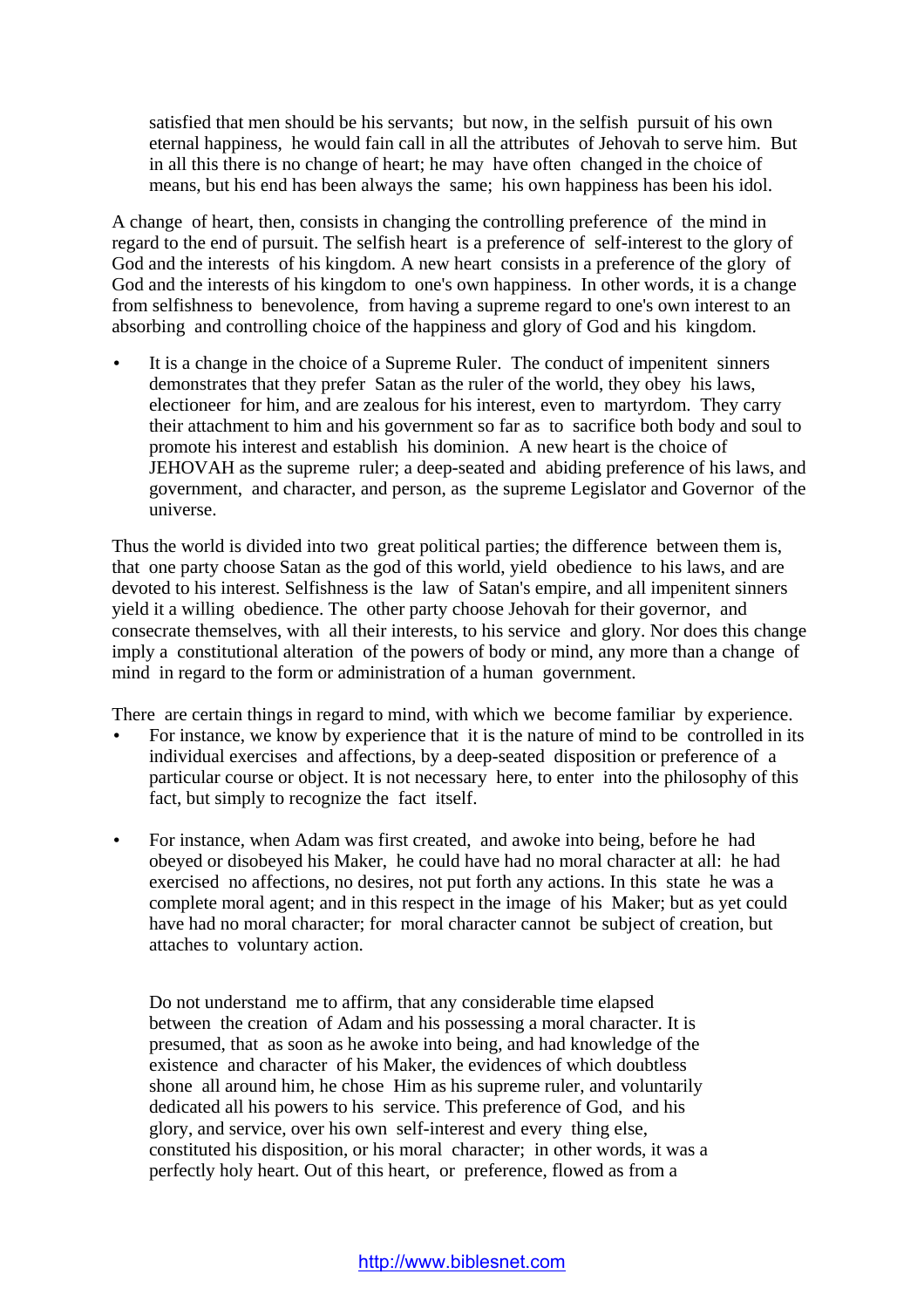fountain the pure waters of obedience. All the subordinate movements, affections, choices, and purposes of the mind, and all the outward actions, flowed from this strong and governing preference for God and his service. Thus he went forth to dress God's garden, and keep it. Now, for a time, this preference of Adam was strong and abiding enough to insure perfect obedience in all things; for mind will act in consistency with an abiding preference.

• For instance, the strong preference that a man may have for home may forbid his entertaining any purpose of going abroad. The strength of his preference for his wife, may prevent his consenting to any improper intimacy with other women; and the probability, and I may say possibility, of betraying him into acts of infidelity to his wife, may depend upon the strength and abiding energy of his preference of her to all other women. So while the preference of Adam remained unshaken, its energy gave direction and character to all his feeling and to all his conduct; and that which must stamp perfection upon the obedience of heaven, is the great strength and continually abiding energy of their preference for God and his service. Indeed the continued holiness of God depends upon the same cause, and flows from the same fountain. His holiness does not consist in the substance of his nature, but in his preference of right. His holiness must be voluntary, and he is immutably holy, because he is infinitely strong, so strong and so abiding as never to admit of change; of any conduct inconsistent with it. Adam was perfectly holy, but not infinitely so. As his preference for God was not infinitely strong, it was possible that it might be changed, and we have the melancholy fact written in characters that cannot be misunderstood, on every side of us, that an occasion occurred on which he actually changed it. Satan, in the person of the serpent, presented a temptation of a very peculiar character. It was addressed to the constitutional appetites of both soul and body; to the appetite for food in the body, and for knowledge in the mind. These appetites were constitutional; they were not in themselves sinful, but their unlawful indulgence was sin.

The proposal of the serpent was, that he should change his mind in regard to the supreme end of pursuit; and this change his heart, or his whole moral character. "Yea, hath God said, ye shall not eat of every tree of the garden?" and the woman said unto the serpent, we may eat of the fruit of the trees of the garden, but of the fruit of the tree which is in the midst of the garden, God hath said, ye shall not eat of it, neither shall ye touch it, lest ye die. And the serpent said unto the woman, ye shall not surely die: for God doth know that in the day ye eat thereof, then your eyes shall be opened, and ye shall be as gods, knowing good and evil."

- Now the foundation of holiness in Adam, and that which constituted his holy heart, was the supreme choice that God should rule; the supreme preference of God and his glory to his own happiness or interest. It is easy to see, therefore, that the object aimed at by the serpent was to affect a change in the supreme end of pursuit. It was to prefer his own gratification to obedience to his Maker; to become as a god himself instead of obeying Jehovah; to pursue as a supreme end self-gratification instead of the glory of God. In yielding therefore to this proposal, in changing his mind upon this fundamental point, he changed his own heart, or that controlling preference which was at once the foundation, and fountain, of all obedience.
- Now this was a real change of heart; from a perfectly holy, to a perfectly sinful one.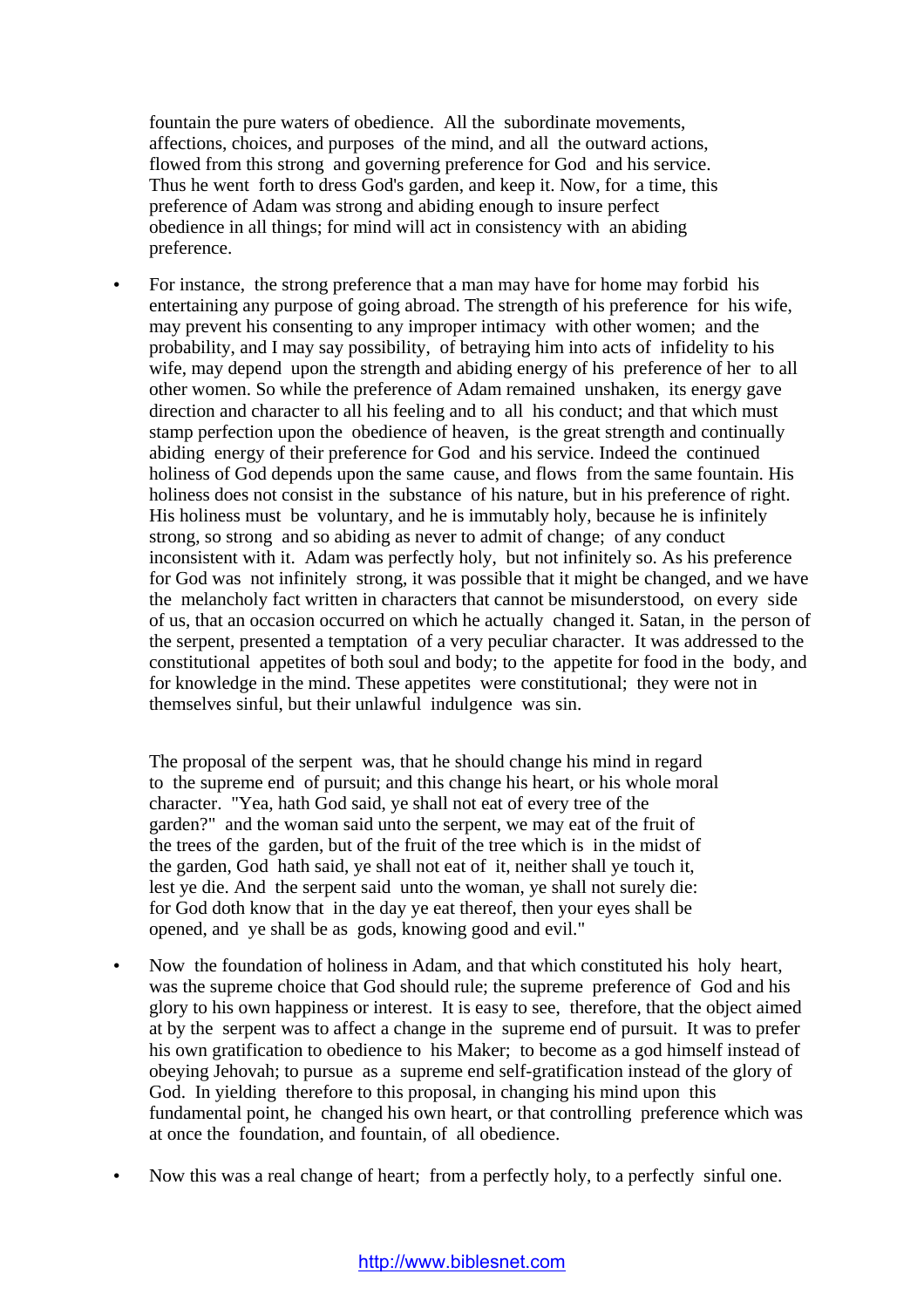But there was no constitutional change, no change in the substance of either body or mind. It was not a change in the powers of moral agency themselves, but simply in the use of them; in consecrating their energies to a different end.

- Now suppose God to have come out upon Adam with the command of the text, "Make to you a new heart, for why will you die." Could Adam have justly answered, Dost thou think that I can change my own heart? Can I, who have a heart totally depraved, can I change that heart? Might not the Almighty have answered him in words of fire, Rebel, you have just changed your heart from holiness to sin, now change it back from sin to holiness.
- Suppose a human sovereign should establish a government, and propose as the great end of pursuit, to produce the greatest amount of happiness possible within his kingdom. He enacts wise and benevolent laws, calculated to promote this object to which he conforms all his own conduct; in the administration of which, he employs all his wisdom and energies, and requires all his subjects to sympathize with him; to aim at the same object; to be governed by the same end; the promotion of the highest interests of the community. Suppose these laws to be so framed, that universal obedience would necessarily result in universal happiness.
- Now suppose that one individual, after a session of obedience and devotion to the interest of the government and the glory of his sovereign, should be induced to withdraw his influence and energies from promoting the public good, and set up for himself; suppose him to say, I will no longer be governed by the principles of good will to the community, and find my own happiness in promoting the public interest; but will aim at promoting my own happiness and glory, in my own way, and let the sovereign and the subjects take care for themselves. "Charity begins at home."
- Now suppose him thus to set up for himself; to propose his own happiness and aggrandizement as the supreme object of his pursuit, and should not hesitate to trample upon the laws and encroach upon the rights, both of his sovereign and the subjects, wherever those laws or rights lay in the way of the accomplishment of his designs. It is easy to see, that he has become a rebel; has changed his heart, and consequently his conduct; has set up an interest not only separate from but opposed to the interest of his rightful sovereign. He has changed his heart from good to bad; from being an obedient subject he has become a rebel; from obeying his sovereign, he has set up an independent sovereignty; from trying to influence all men to obey the government, from seeking supremely the prosperity and the glory of his sovereign, he becomes himself a little sovereign; and as Absalom caught the men of Israel and kissed them, and thus stole away their hearts; so he now endeavors to engross the affections, to enlist the sympathies, to command the respect and obedience of all around him.
- Now what would constitute a change of heart in this man towards his sovereign? I answer, for him to go back, to change his mind in regard to the supreme object of pursuit; -- to prefer the glory of his sovereign and the good of the public to his own separate interest, would constitute a change of heart.
- Now this is the case with the sinner; God has established a government, and proposed by the exhibition of his own character, to produce the greatest practicable amount of happiness in the universe. He has enacted laws wisely calculated to promote this object, to which he conforms all his own conduct, and to which he requires all his subjects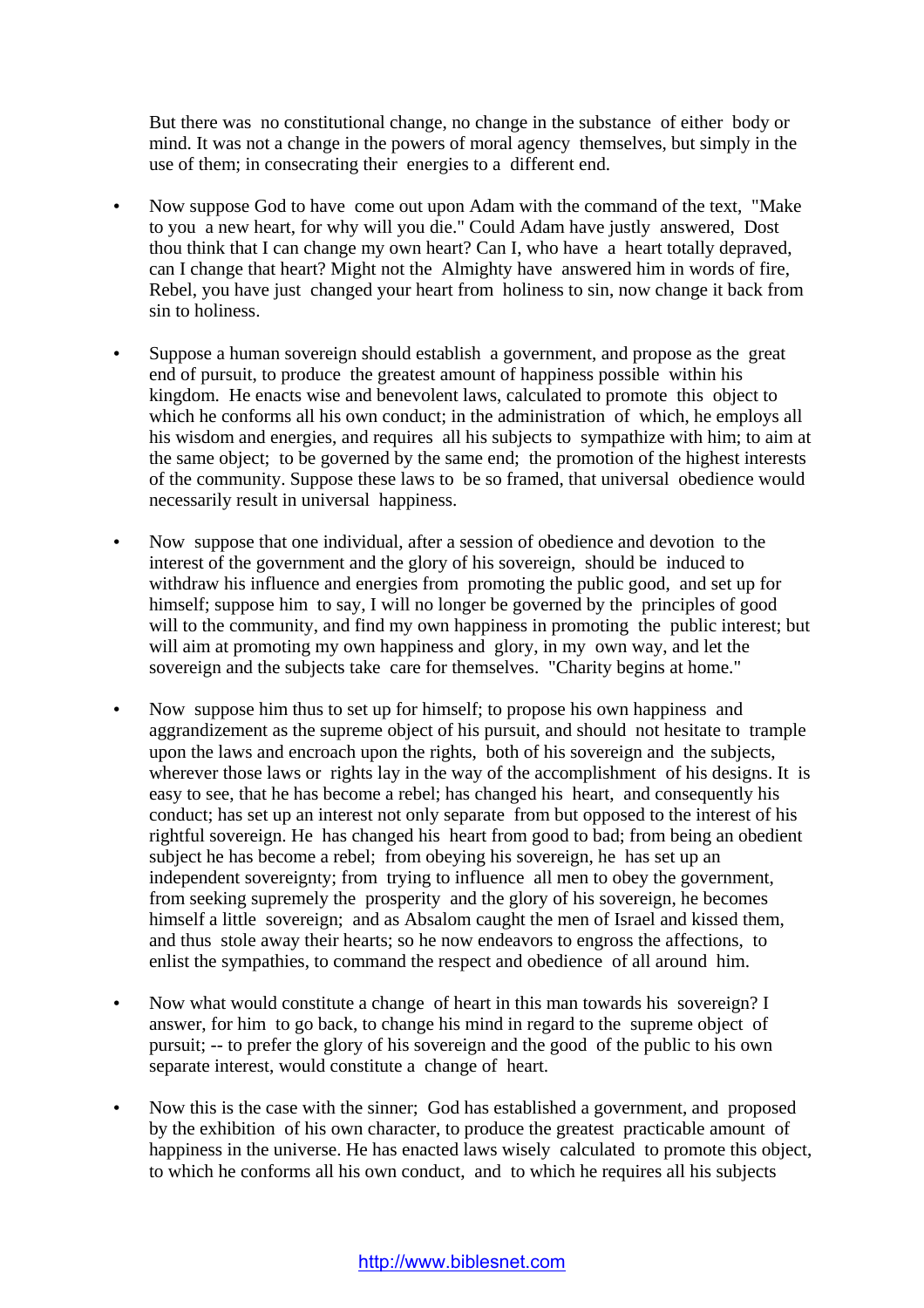perfectly and undeviatingly to conform theirs. After a season of obedience, Adam changed his heart, and set up for himself. So with every sinner, although he does not first obey, as Adam did; yet his wicked heart consists in setting up his own interest in opposition to the interest and government of God. In aiming to promote his own private happiness, in a way that is opposed to the general good. Self-gratification becomes the law to which he conforms his conduct. It is that minding of the flesh, which is enmity against God.

A change of heart, therefore, is to prefer a different end. To prefer supremely the glory of God and the public good, to the promotion of his own interest; and whenever this preference is changed, we see of course a corresponding change of conduct. If a man change sides in politics, you will see him meeting with those that entertain the same views and feelings with himself; devising plans and using his influence to elect the candidate which he has now chosen. He has new political friends on the one side, and new political enemies on the other. So with a sinner; if his heart is changed, you will see that Christians become his friends -- Christ his candidate. He aims at honoring him and promoting his interest in all his ways. Before, the language of his conduct was, "Let Satan govern the world." Now, the language of his heart and of his life is, "Let Christ rule King of nations, as he is King of saints." Before, his conduct said, "O Satan, let thy kingdom come, and let thy will be done." Now, his heart, his life, his lips cry out, "O Jesus, let thy kingdom come, let thy will be done on earth as it is in heaven."

In proof that the change which I have described constitutes a change of heart, if any proof is necessary --

• 1. I observe, first, that he who actually does prefer the glory of God, and the interest of his kingdom, to his own selfish interest, is a Christian; and that he who actually prefers his own selfish interest to the glory of God, is an impenitent sinner.

The fundamental difference lies in this ruling preference, this fountain, this heart, out of which flows their emotions, their affections, and actions. As the difference between them consists not in the substance of their minds or bodies, but in the voluntary state of mind in which they are, it is just as unphilosophical, absurd, and unnecessary, to suppose that a physical or constitutional change has taken place in him who has the new heart, as to infer, that because a man has changed his politics, therefore his nature is changed. Further, this new preference needs only to become deep and energetic enough in its influence, to stamp the perfection of heaven upon the whole character. From long cherished habits of sin, and acting under the dominion of an opposite preference, when it comes really to be changed, it is often weak and measurably inefficient; and consequently the mind often acts in inconsistency with this general preference. Accordingly, God says to Israel, "How weak is thine heart!" Like a man who is so little under the influence either of principle or of affection for his wife, that although upon the whole, and in general, he prefers her to any other woman, yet he may occasionally be guilty of an act of infidelity to her. Now what is needed in the case of a Christian is, that his old habits of thought, and feeling, and action, should be broken up; that his new preference should gain strength, stability, firmness, and perpetuity; and thus take the control of the whole man. This process constitutes sanctification. Every act of obedience to God strengthens this preference, and renders future obedience more natural. The perfect control of this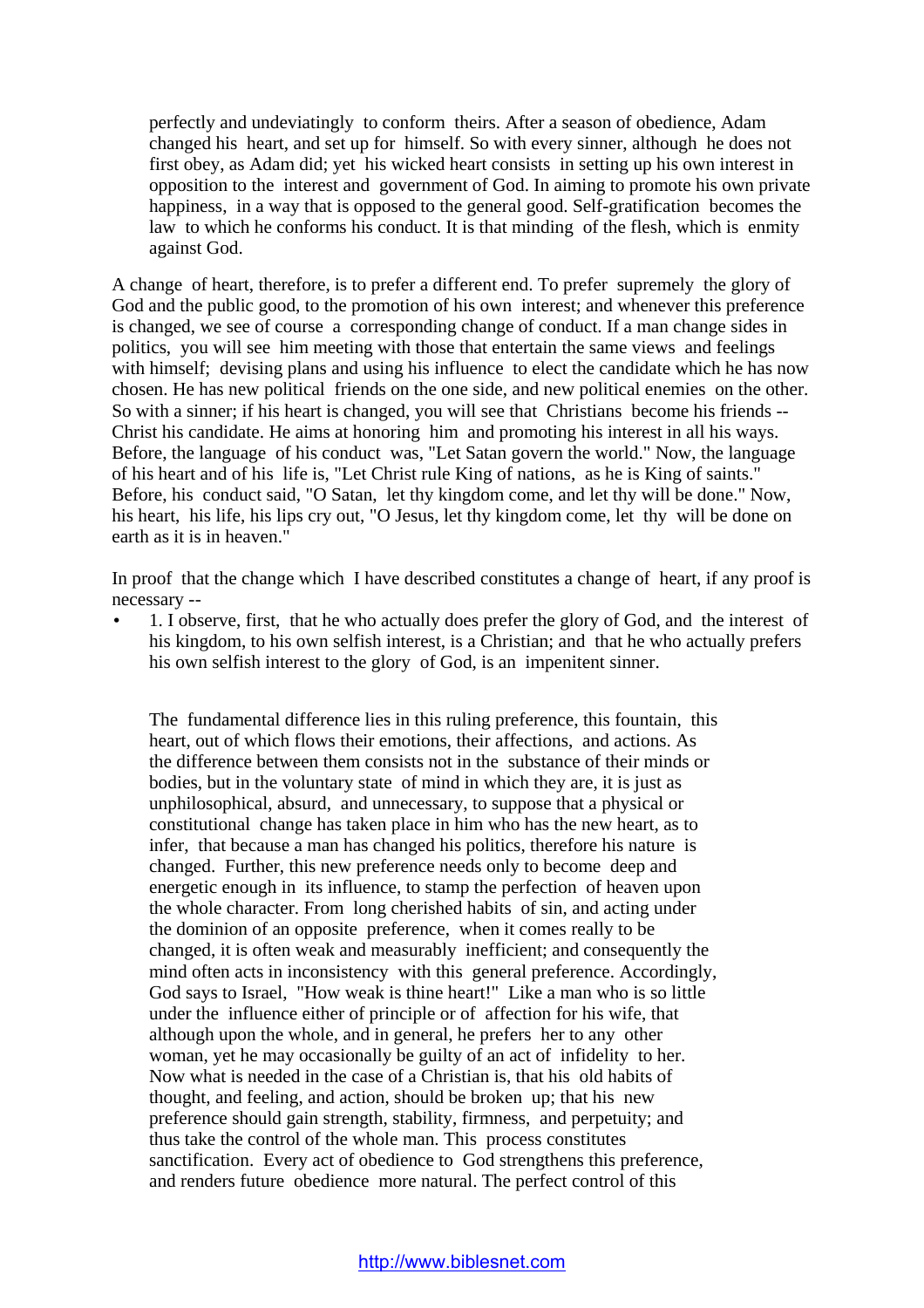preference over all the moral movements of the mind, brings a man back to where Adam was previous to the fall, and constitutes perfect holiness.

Once more -- If a change of heart was physical, or a change in the constitution of the mind, it would have no moral character. The change, to have moral character, must be voluntary. To constitute a change of heart, it must not only be voluntary, but must be a change in the governing preference of the mind. It must be a change in regard to the supreme object of pursuit.

Finally, it is a fact in the experience of every Christian, that the change through which he has passed is nothing else than that which I have described. In speaking from experience, he can say, Whereas I once preferred my own separate interest to the glory of my Maker, now I prefer his glory and the interests of his kingdom, and consecrate all my powers to the promotion of them for ever.

• 2. The second inquiry is, whether the requirement of the text is reasonable and equitable. The answer to this question must depend upon the nature of the duty to be performed. If the change be a physical one, a change in the constitution or substance of the soul, it is clearly not within the scope of our ability, and the answer to the question must be, No, it is not reasonable nor equitable. To maintain that we are under obligation to do what we have no power to do, is absurd. If we are under an obligation to do a thing, and do it not, we sin. For the blame-worthiness of sin consists in its being the violation of an obligation. But if we are under an obligation to do what we have no power to do, then sin is unavoidable; we are forced to sin by a natural necessity. But this is contrary to right reason, to make sin to consist in any thing that is forced upon us by the necessity of nature. Besides, if it is sin, we are bound to repent of it, heartily to blame ourselves, and justify the requirement of God; but it is plainly impossible for us to blame ourselves for not doing what we are conscious we never had any power to do.

Suppose God should command a man to fly; would the command impose upon him any obligation, until he was furnished with wings? Certainly not. But suppose, on his failing to obey, God should require him to repent of his disobedience, and threaten to send him to hell if he did not heartily blame himself, and justify the requirement of God. He must cease to be a reasonable being before he can do this. He knows that God never gave him power to fly, and therefore he had no right to require it of him. His natural sense of justice, and of the foundation of obligation, is outraged, and he indignantly and conscientiously throws back the requirement into his Maker's face. Repentance, in this case, is a natural impossibility; while he is a reasonable being, he knows that he is not to blame for not flying without wings; and however much he may regret his not being able to obey the requirement, and however great may be his fear of the wrath of God, still to blame himself and justify God is a natural impossibility. As, therefore, God requires men to make to themselves a new heart, on pain of eternal death, it is the strongest possible evidence that they are able to do it. To say that he has commanded them to do it, without telling them they are able, is consummate trifling. Their ability is implied as strongly as it can be, in the command itself.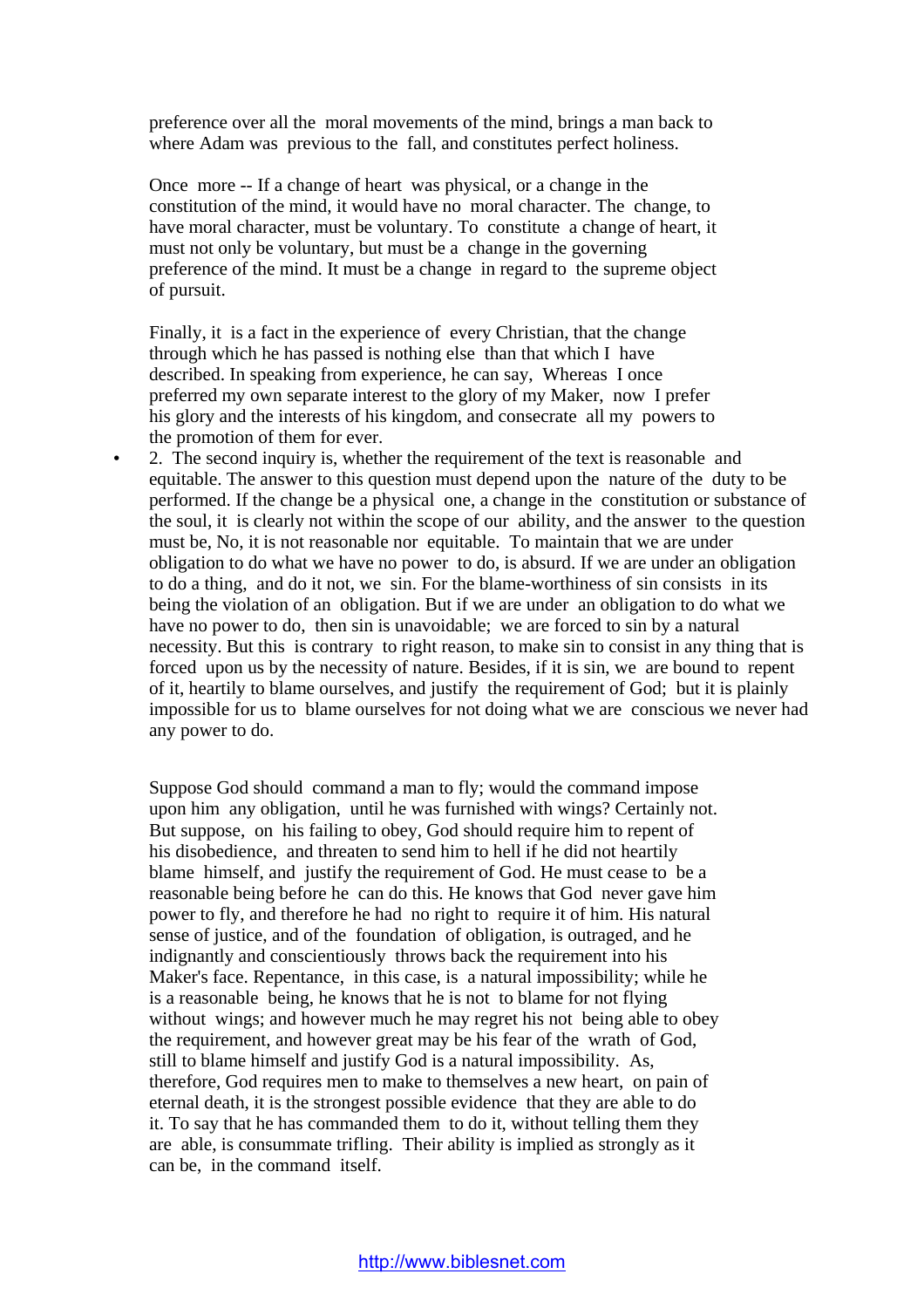From all this it will be seen, that the answer to the question, whether the requirement in the text is just, must turn upon the question of man's ability; and the question of ability must turn upon the nature of the change itself. If the change is physical, it is clearly beyond the power of man; it is something over which he has no more control than he had over the creation of his soul and body. But if the change is moral -- in other words, if it be voluntary, a change of choice or preference, such as I have described, then the answer to the question, Is the requirement of the text just and reasonable? clearly is, Yes, it is entirely reasonable and just;

• 1. Because you have all the powers of moral agency; and the thing required is, not to alter these powers, but to employ them in the service of your Maker. God has created these powers, and you can and do use them. He gives you power to obey or disobey; and your sin is, that while he sustains these powers, you prostitute them to the service of sin and Satan.

Again -- These powers are as well suited to obedience as to disobedience. Your wickedness consists in a wrong but obstinate choice of sin. But is it not as easy to choose right as wrong? Are not the motives to a right choice infinitely greater than to a wrong one? Could Adam reasonably have objected that he was unable to change his choice? Could Satan object that he had no power to change the governing preference of his mind, and to prefer the glory of his Maker to rebellion against his throne? If Satan, or Adam, or you, can reasonably bring forward this objection, then there is no such thing as sin in earth or hell.

Again -- God only requires of you to choose and act reasonably, for certainly it is in accordance with right reason to prefer the glory of God, and the interest of his immense kingdom, to your own private interest. It is an infinitely greater good; therefore you, and God, and all his creatures, are bound to prefer it. But I said the motives to a right preference are infinitely greater than to a wrong one. Sinners often complain that they are so influenced by motives, that they cannot resist iniquity. They often excuse their sins, by pleading that the temptation was too strong for them. Sinner, why is it, while you are so easily influenced by motives as to complain that you cannot resist them; that you are too weak to resist their influence to sin; that you are strong enough to resist the world of motives that come rolling upon you like a wave of fire, to do right and obey your Maker?

• 2. When the Son of God approaches you, gathering motives from heaven, earth, and hell, and pours them in a focal blaze upon your mind, how is it that you are strong enough to resist? You, whose mind is yielding as air to motives to sin; who are all weakness, and complain that you cannot resist when tempted to disobey God, can exert such a giant strength, I had almost said the strength of Omnipotence, in resisting the infinite weight of motive that rolls upon you from every quarter of the universe, to obey God. It is clear that if you did not exert the whole strength of moral agency to resist, these consideration would change your heart.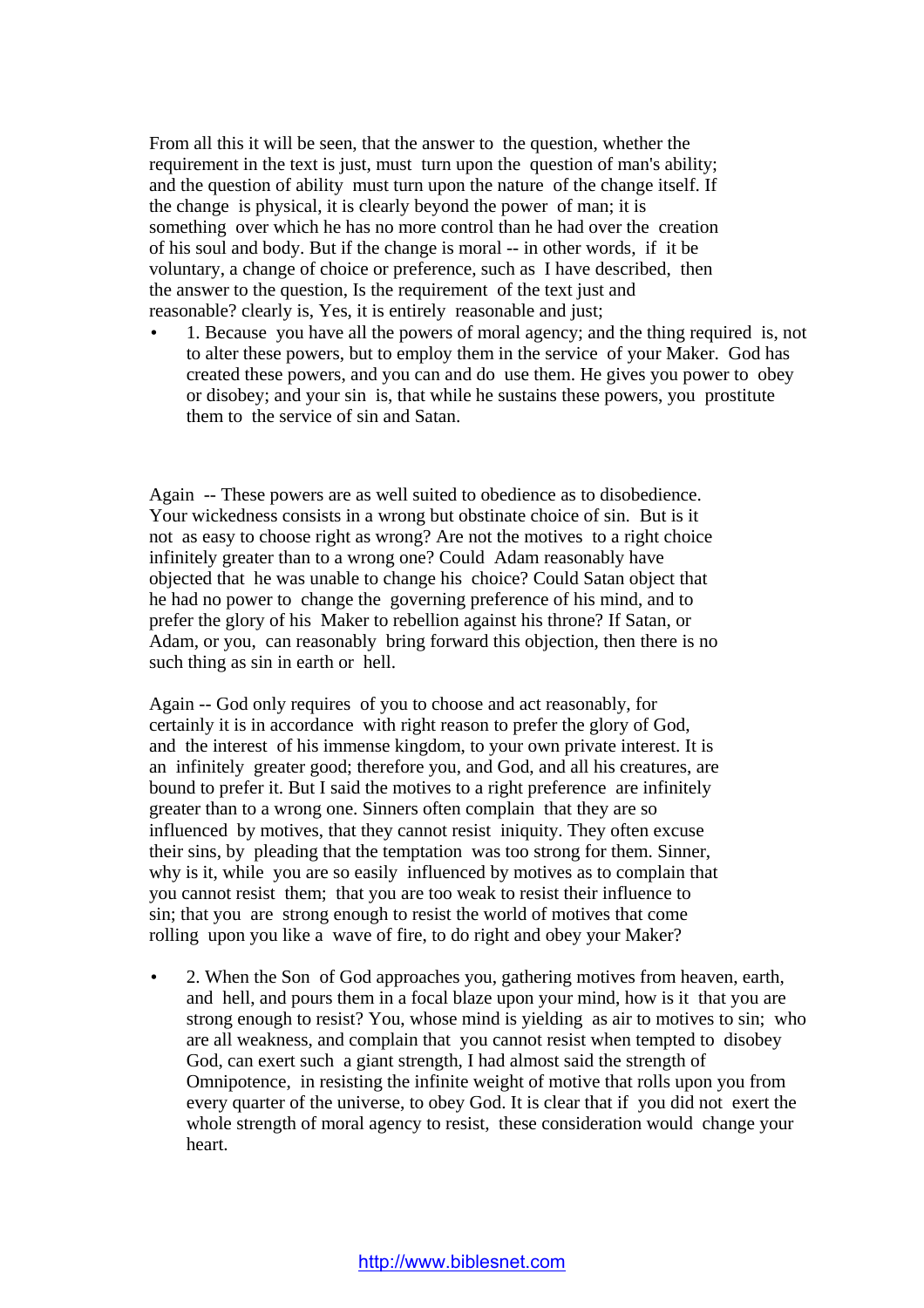- 3. I come now to the third and last inquiry, viz: How is this requirement, to "make to yourself a new heart," consistent with the often repeated declarations of the Bible, that a new heart is the gift and work of God. The Bible ascribes conversion, or a new heart, to four different agencies. Oftentimes it is ascribed to the Spirit of God. And if you consult the Scriptures, you will find it still more frequently ascribed to the truth; as, "Of his own will begat he us by the word of truth" -- "The truth shall make you free" -- "Sanctify them through thy truth" -- "The law of God is perfect, converting the soul." It is sometimes ascribed to the preacher, or to him who presents the truth; "He that winneth souls is wise: " Paul says, "I have begotten you through the Gospel" -- "He that converteth a sinner from the error of his ways, shall save a soul from death, and hide a multitude of sins." Sometimes it is spoken of as the work of the sinner himself: thus the apostle says, "Ye have purified yourselves by obeying the truth;" "I thought on my ways," says the Psalmist, "and turned unto the Lord." Again he says, "When thou saidst, Seek ye my face; my heart replied, Thy face, Lord, will I seek."
- 4. Now the question is, Are all these declarations of Scripture consistent with each other? They are all true; they all mean just as they say; nor is there any real disagreement between them. There is a sense in which conversion is the work of God. There is a sense in which it is the effect of truth. There is a sense in which the preacher does it. And it is also the appropriate work of the sinner himself.

The fact is, that the actual turning, or change, is the sinner's own act. The agent who induces him, is the Spirit of God. A secondary agent, is the preacher, or individual who presents the truth. The truth is the instrument, or motive, which the Spirit uses to induce the sinner to turn. Suppose yourself to be standing on the bank of the Falls of Niagara. As you stand upon the verge of the precipice, you behold a man lost in deep reverie, approaching its verge unconscious of his danger. He approaches nearer and nearer, until he actually lifts his foot to take the final step that shall plunge him in destruction. At this moment you lift your warning voice above the roar of the foaming waters, and cry out, Stop. The voice pierces his ear, and breaks the charm that binds him; he turns instantly upon his heel, all pale and aghast he retires, quivering, from the verge of death. He reels, and almost swoons with horror; turns and walks slowly to the public house; you follow him; the manifest agitation in his countenance calls numbers around him: and on your approach, he points to you, and says, That man saved my life. Here he ascribes the work to you; and certainly there is a sense in which you had saved him. But, on being further questioned, he says, Stop! how that word rings in my ears. Oh, that was to me the word of life. Here he ascribes it to the word that aroused him, and caused him to turn. But, on conversing still further, he said, had I not turned at that instant, I should have been a dead man. Here he speaks of it, and truly, as his own act; but directly you hear him say, O the mercy of God; if God had not interposed, I should have been lost. Now the only defect in this illustration is this: In the case supposed, the only interference on the part of God, was a providential one: and the only sense in which the saving of the man's life is ascribed to him, is in a providential sense. But in the conversion of a sinner there is something more than the providence of God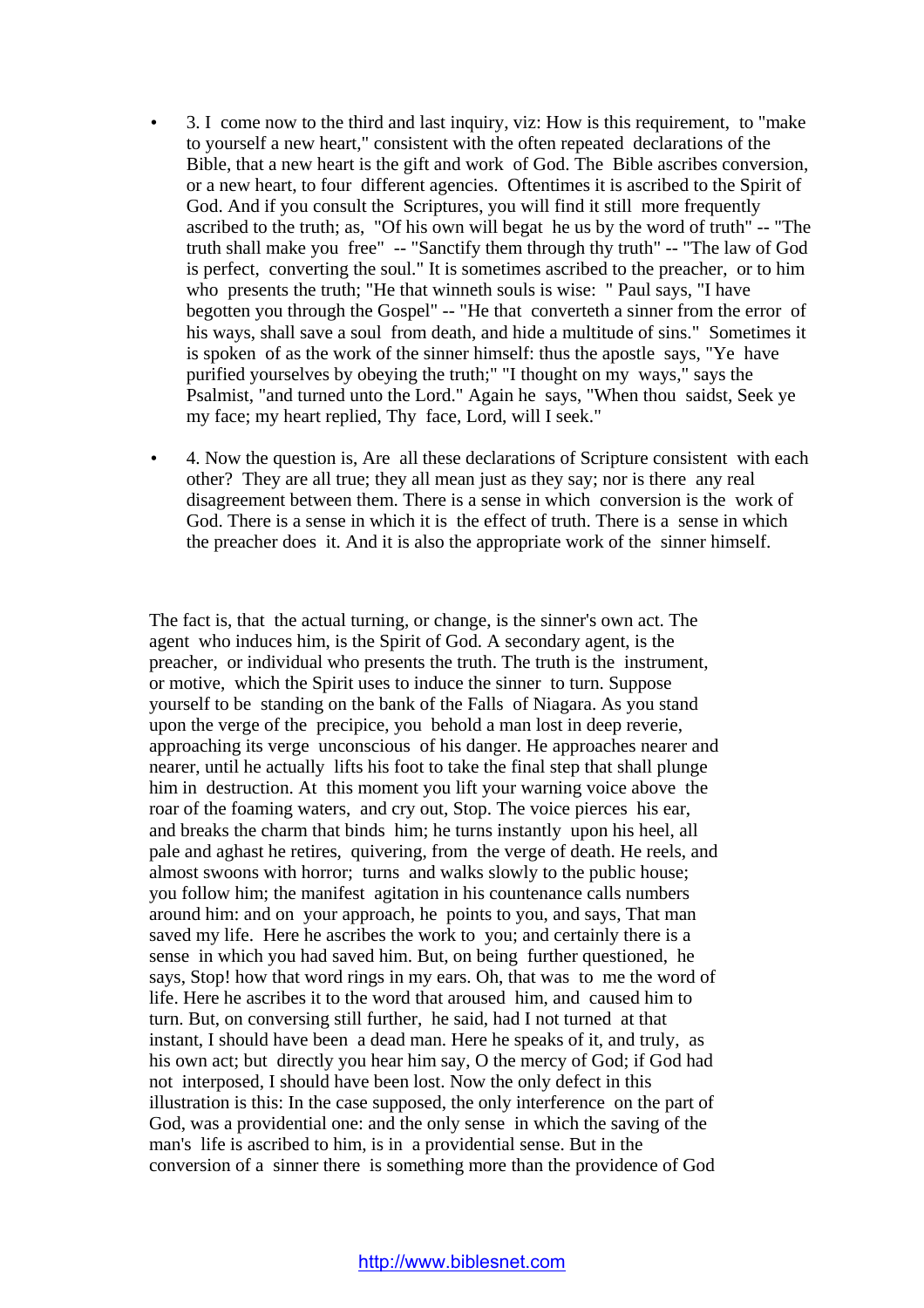employed; for here not only does the providence of God so order it, that the preacher cries, Stop, but the Spirit of God forces the truth home upon him with such tremendous power as to induce him to turn.

Not only does the preacher cry, Stop, but, through the living voice of the preacher, the Spirit cries, Stop. The preacher cries, "Turn ye, why will ye die." The Spirit pours the expostulation home with such power, that the sinner turns.

Now, in speaking of this change, it is perfectly proper to say, that the Spirit turned him, just as you would say a man, who had persuaded another to change his mind on the subject of politics, that he had converted him, and brought him over. It is also proper to say that the truth converted him: as in a case when the political sentiments of a man were changed by a certain argument, we should say, that argument brought him over. So also with perfect propriety may we ascribe the change to the living preacher, or to him who had presented the motives; just as we should say of a lawyer who had prevailed in his argument with a jury; he has got his case, he has converted the jury. It is also with the same propriety ascribed to the individual himself whose heart is changed; we should say that he had changed his mind, he has come over, he has repented.

Now it is strictly true, and true in the most absolute and highest sense; the act is his own act, the turning is his own turning, while God by the truth has induced him to turn; still it is strictly true that he has turned and has done it himself. Thus you see the sense in which it is the work of God, and also the sense in which it is the sinner's own work. The Spirit of God, by the truth, influences the sinner to change, and in this sense is the efficient cause of the change. But the sinner actually changes, and is therefore himself, in the most proper sense, the author of the change. There are some who, on reading their Bibles, fasten their eyes upon those passages that ascribe the work to the Spirit of God, and seem to overlook those that ascribe it to man, and speak of it as the sinner's own act. When they have quoted Scripture to prove it is the work of God, they seem to think they have proved that it is that in which man is passive, and that it can in no sense be the work of man. Some months since a tract was written, the title of which was, "Regeneration is the effect of Divine Power." The writer goes on to prove that the work is wrought by the Spirit of God, and there he stops.

Now it had been just as true, just as philosophical, and just as Scriptural, if he had said, that conversion was the work of man. It was easy to prove that it was the work of God, in the sense in which I have explained it. The writer therefore tells the truth so far as he goes; but he has told only half the truth. For while there is a sense in which it is the work of God, as he has shown, there is also a sense in which it is the work of man, as we have just seen. The very title to this tract is a stumbling block. It tells the truth, but it does not tell the whole truth. And a tract might be written upon this proposition that "conversion or regeneration is the work of man;" which would be just as true, just as Scriptural, and just as philosophical, as the one to which I have alluded. Thus the writer, in his zeal to recognize and honor God as concerned in this work, by leaving out the fact that a change of heart is the sinner's own act, has left the sinner strongly intrenched, with his weapons in his rebellious hands, stoutly resisting the claims of his Maker, and waiting passively for God to make him a new heart. Thus you see the consistency between the requirement of the text, and the declared fact that God is the author of the new heart. God commands you to do it, expects you to do it, and if it ever is done, you must do it.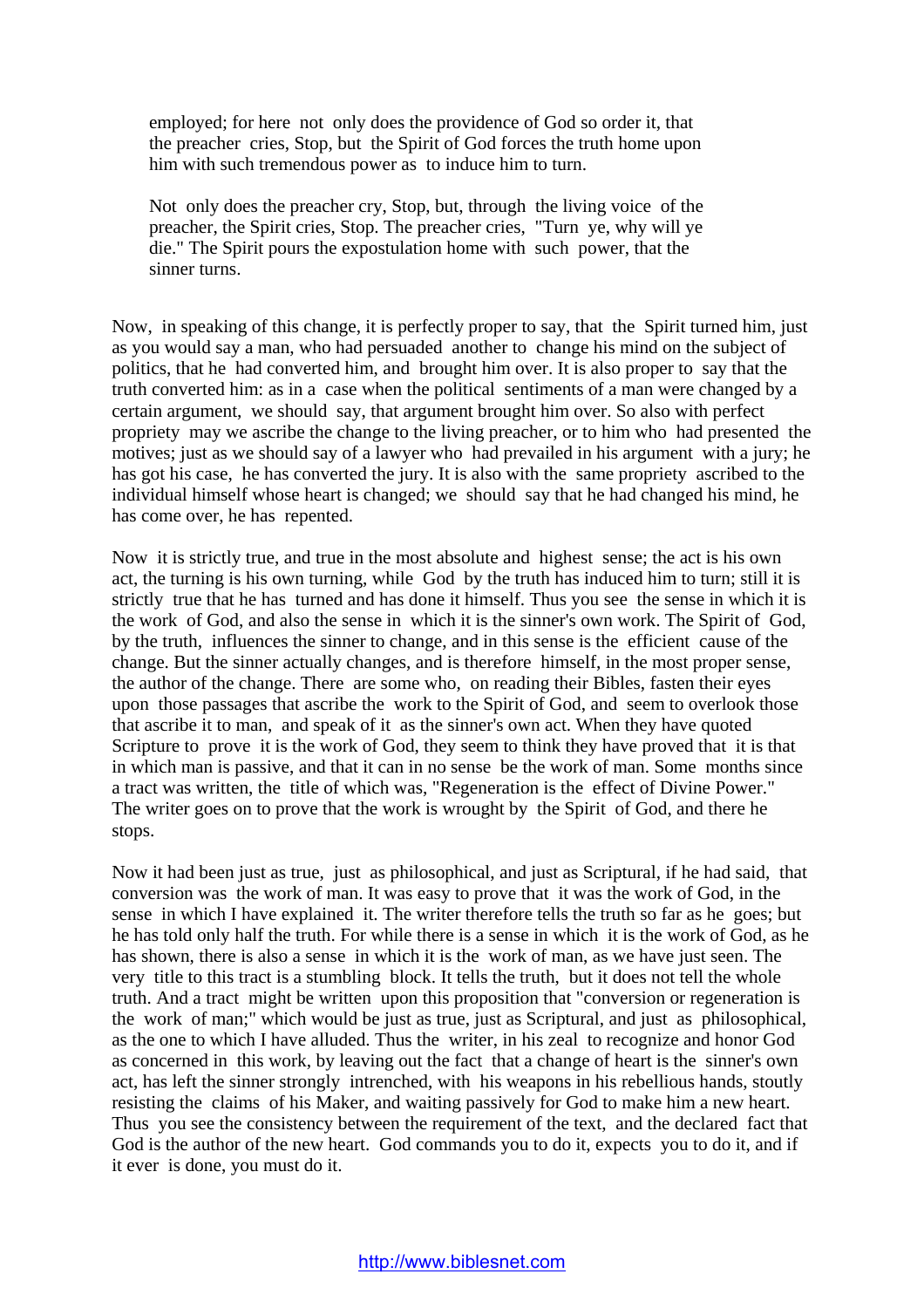#### **I shall conclude this discourse with several inferences and remarks.**

1st. Sinners make their own wicked hearts.Their preference of sin is their own voluntary act. They make self-gratification the rule to which they conform all their conduct. When they come into being, the first principle that we discover in their conduct, is their determination to gratify themselves. It soon comes to pass that any effort to thwart them in the gratification of their appetites, is met by them with strong resistance, they seem to set their hearts full to purpose their own happiness, and gratify themselves, come what will; and thus they will successively make war on their nurse, their parents, and their God, when ever they find that their requirements prohibit the pursuit of this end. Now this is purely a voluntary state of mind. This state of mind is not a subject of creation, it is entirely the result of temptation to selfishness, arising out of the circumstances under which the child comes into being. This preference to selfishness is suffered by the sinner to grow with his growth and strengthen with his strength, until this desperately wicked heart bears him onward to the gates of hell.

2nd. From what has been said, the necessity of a change of heart is most manifest.The state of mind in which impenitent sinners are, is called by the apostle the "carnal mind;" or as it should have been rendered, "the minding of the flesh is enmity against God." The child at first gives up the rein to the bodily appetites. God requires him to keep under his body, and to make it the instrument of his soul in the service of God -- to subject and subordinate all its passions to the will of its Maker. But instead of this, he makes the gratification of his appetites and passions, the law of his life. It is that law in his members, of which the apostle speaks, as warring against the law of his mind. This state of mind, is the direct opposite of the character and requirements of God. With this heart, the salvation of the sinner is a manifest impossibility.

3rd. In the light of this subject, you can see the nature and degree of the sinner's dependence on the Spirit of God.The Spirit's agency is not needed to give him power, but to overcome his voluntary obstinacy. Some persons seem to suppose that the Spirit is employed to give the sinner power -- that he is unable to obey God, without the Spirit's agency. I am alarmed when I hear such declarations as these; and were it not, that I suppose there is a sense in which a man's heart may be better than his head, I should feel bound to maintain, that persons holding this sentiment, were not Christians at all. I have already shown that a man is under no obligation to do what he has no ability to do; in other words that his obligation, is only commensurate with his ability. That he cannot blame himself for not having exerted a power, that he never possessed. If he believes, therefore, that he has no power to obey his Maker, it is impossible that he should blame himself for not doing it. And if he believes that the Spirit's agency is indispensable to make him able; consistency must compel him to maintain, that without this superadded agency, he is under no obligation to obey. This giving the sinner power, by the aid of the Holy Spirit, to obey God, is what the Arminians call a gracious ability, which terms are a manifest absurdity. What is grace? It is undeserved favor; something to which we have no claim in justice. That which may be withheld without injustice. If this is a true definition, it is plain that a gracious ability to do our duty is absurd. It is a dictate of reason, of conscience, of common sense, and of our natural sense of justice, that if God require of us the performance of any duty or act, he is bound in justice to give us power to obey; i. e. he must give us the faculties and strength to perform the act. But if justice require this, why call it a gracious ability. Natural ability to do our duty cannot be a gracious ability. To call it so, is to confound grace and justice as meaning the same thing. The sin of disobedience then must lie, not in his having broken the law of God, but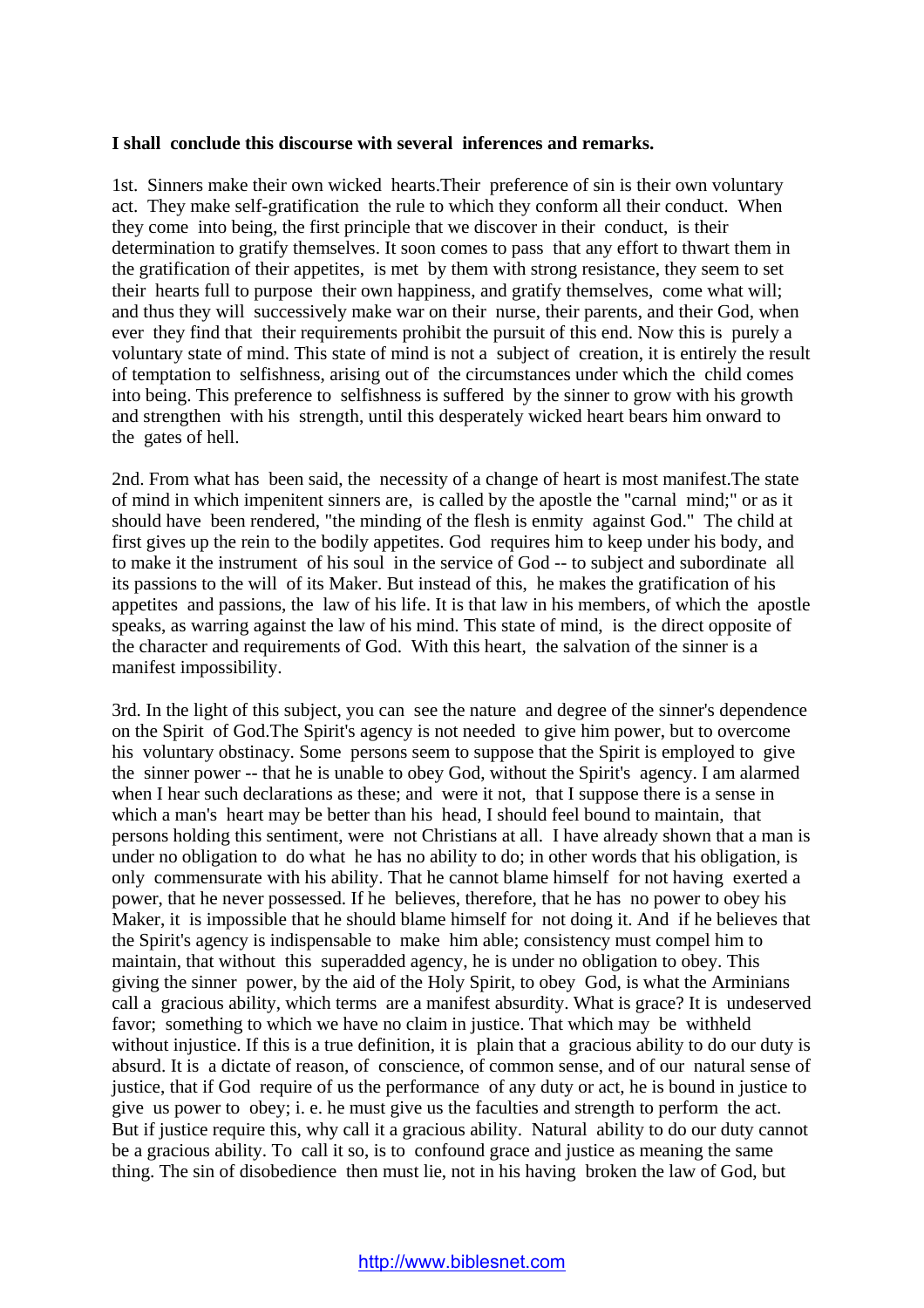solely in his not having complied with the striving of the Spirit. Accordingly the definition of sin should be, upon these principles, not that "sin is a transgression of the law," but that it consists in not yielding to the influence of the Spirit. While therefore he is not sensible that the Spirit is giving him power, he can feel under no obligation to be converted; nor can he, upon any principles of reason, blame himself. How, I would ask, is it possible that with these views he can repent? And how, upon these principles, is he to blame for not having repented and turned to the Lord?

But, to illustrate both the nature and degree of man's dependence on the Spirit, suppose a man to be bent upon self-murder; in the absence of his wife he loads his pistols, and prepares to commit the horrid deed. His little child observes the disorder of his mind, and says, Father, what are you going to do? Be still, he replies, I am going to blow my brains out. The little one weeps, spreads out its little beggar hands, beseeches him to desist, and pours out his little prayers, and tears, and agonizing entreaties, to spare his life. Now if the eloquence of this child's grief, his prayers, and tears, could prevail to change the obstinacy of his purpose, he would need no other influence to subdue and change his mind. But the parent persisting, the child screams to his mother, who flies at the voice of its entreaty, and on being told the cause of its anguish, hastens, upon the wings of terror, to her husband's apartment, and conjures him to change his purpose. By his love for his family -- by their love for him -- by their dependence upon him -- in view of the torn heart, and distraction of the wife of his bosom -- by the anguish, the tears, the helplessness of his babes -- by the regard he has for his own soul -- by the hope of heaven -- by the terrors of hell -- by every thing tender and persuasive in life -- by all that is solemn in the final judgment, and terrible in the pains of the second death, she conjures him, over and over again, not to rush upon his own destruction. Now if all this can move him, he needs no other and higher influence to change his mind. But when she fails in her efforts, suppose she could summon all the angels of God, and they also should fail to move and melt him by their unearthly eloquence; here, then, some higher power must interfere, or the man is lost. But just as he puts his pistol to his ear, the Spirit of God, who knows perfectly the state of his mind, and understands all the reasons that have led him to this desperate determination, gathers such a world of motive, and pours them in such a focal blaze upon his soul, that he instantly quails, drops the weapon from his nerveless hand, relinquishes his purpose of death for ever, falls upon his knees, and gives glory to God.

Now it was the strength of the man's voluntary purpose of self-destruction alone, that made the Spirit's agency at all necessary in the case. Would he have yielded to all the motives that had been before presented, and should have subdued him, no interposition of the Holy Spirit had been necessary. But it was the wickedness, and the obstinacy of the wretch, that laid the only foundation for the Spirit's interference. Now this is the sinner's case. He has set his heart fully to do evil, and if the prayers and tears of friends, and of the church of God -- the warning of ministers -- the rebukes of Providence -- the commands, the expostulations, the tears, and groans, and death of God's dear Son: if the offer of heaven, or the threatening of hell could overcome his obstinate preference of sin, the Spirit's agency would be uncalled for. But because no human persuasion, no motive that man or angel can get home upon his mind, will cause him to turn; therefore the Spirit of God must interpose to shake his preference, and turn him back from hell. The degree of his dependence upon the Spirit, is just the degree of his obstinacy; were he but slightly inclined to pursue the road to death, men could change him without calling upon God for help; but just in proportion to the strength of his preference for sin, is it necessary that the Spirit should interpose or he is lost. Thus you see, the sinner's dependence upon the Spirit of God, instead of being his excuse, is that which constitutes his guilt.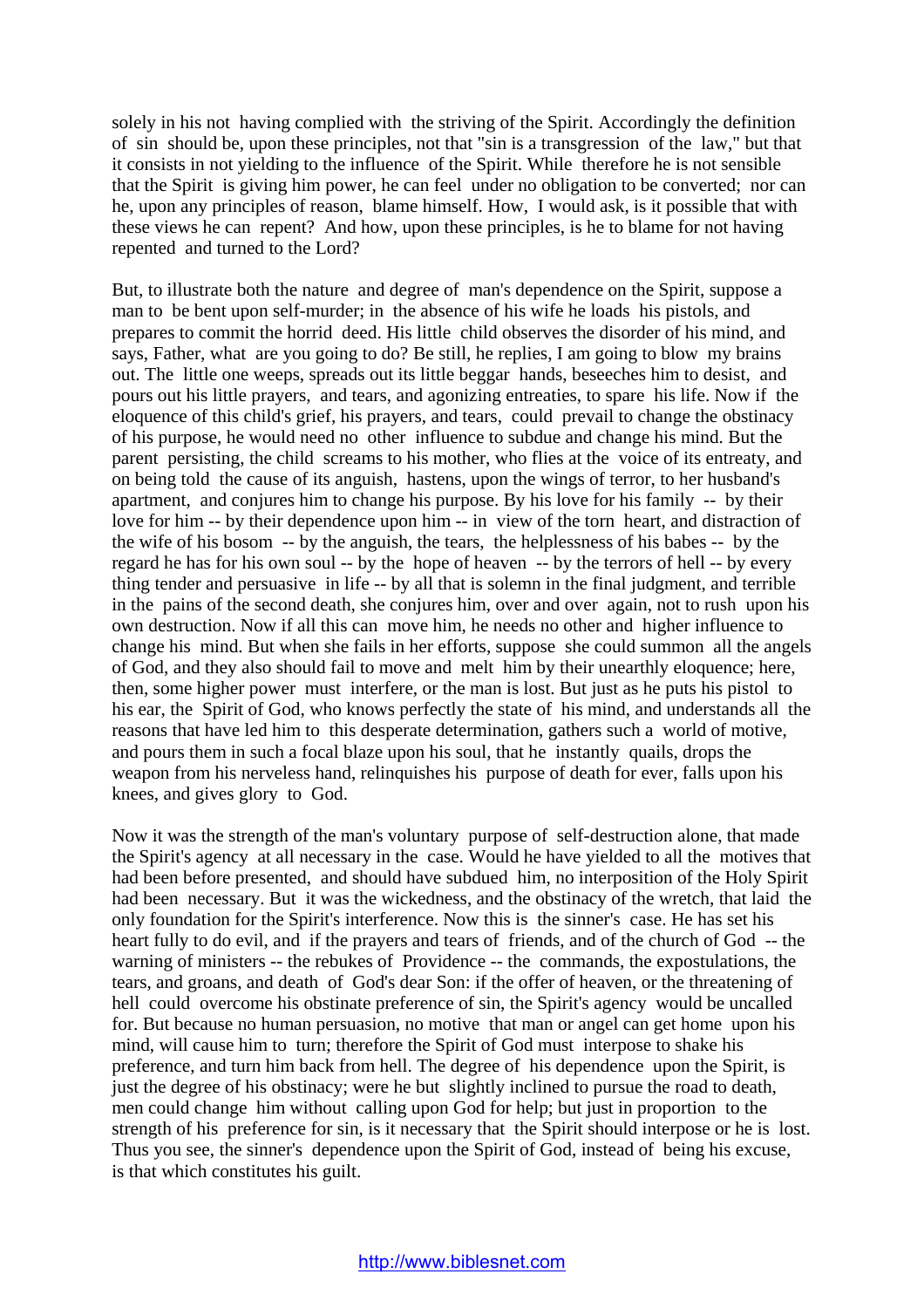4th. Again -- You see from this subject the NATURE of the Spirit's agency.That he does not act by direct physical contact upon the mind, but that he uses the truth as his sword to pierce the sinner; and that the motives presented in the Gospel are the instruments he uses to change the sinner's heart. Some have doubted this, and supposed that it is equivalent to denying the Spirit's agency altogether to maintain that he converts sinners by motives. Others have denied the possibility of changing the heart by motives. But did not the serpent change Adam's heart by motives; and cannot the Spirit of God with infinitely higher motives exert as great power over mind as he can? Can the old serpent change a heart from a perfectly holy to a perfectly sinful one by the power of motives, and cannot the infinitely wise God, do as much as Satan did? Verily, to deny this, looks much like detracting from the wisdom and power of God. But that the Scripture abundantly declares that the Spirit converts sinners by the power of motive is most manifest -- "Of his own will begat he us with the word of truth," is one out of the many express declarations upon this subject. The philosophy of this subject is settled by the Bible; it is a subject upon which we are not at liberty to speculate, and from our own philosophical theories, and maintain that by direct physical contact, irrespective of truth, God interposes and changes the sinner's heart. When God says, "Of his own will he has begotten us with the word of truth," this settles the question; and is equivalent to saying, that he has not begotten us in any other manner.

The very terms used by our Saviour in the promise of the Spirit to reprove the world of sin, of righteousness, and of a judgment to come, strongly imply the mode of his agency. The term rendered Comforter in our translation of the Bible, is Parakletos; it is the same term which, in one of the epistles of John, is rendered Advocate. The term is there applied to Jesus Christ. It is there said, "If any man sin, we have a Parakletos, or an Advocate with the Father, even Jesus Christ the righteous." In this passage Jesus Christ is spoken of as the Advocate of men with God. The Parakletos, or Comforter, promised by our Savior, is represented as God's Advocate, to plead His cause with men. The term rendered reprove or convince in our translation is a law term, and signifies the summing up of an argument, and establishing or demonstrating the sinner's guilt. Thus the strivings of the Spirit of God with men, is not a physical scuffling, but a debate; a strife not of body with body, but of mind with mind; and that in the action and reaction of vehement argumentation. From these remarks, it is easy to answer the question sometimes put by individuals who seem to be entirely in the dark upon this subject, whether in converting the soul the Spirit acts directly on the mind, or on the truth. This is the same nonsense as if you should ask, whether an earthly advocate who had gained his cause, did it by acting directly and physically on the jury, or on his argument.

5th. Again -- It is evident from this subject that God never does, in changing the sinner's heart, what he requires the sinner to do.Some persons, as I have already observed, seem disposed to be passive, to wait for some mysterious influence, like an electric shock, to change their hearts. But in this attitude, and with these views, they may wait till the day of judgment, and God will never do their duty for them. The fact is, sinners, that God requires you to turn, and what he requires of you, he cannot do for you. It must be your own voluntary act. It is not the appropriate work of God to do what he requires of you. Do not wait then for him to do your duty, but do it immediately yourself, on pain of eternal death.

6th. This subject shows also, that if the sinner ever has a new heart, he must obey the command of the text, and make it himself.But here some one may interpose and say, Is not this taking the work out of God's hands, and robbing him of the glory? No. It is the only view of the subject that gives the glory to God. Some in their zeal to magnify the grace of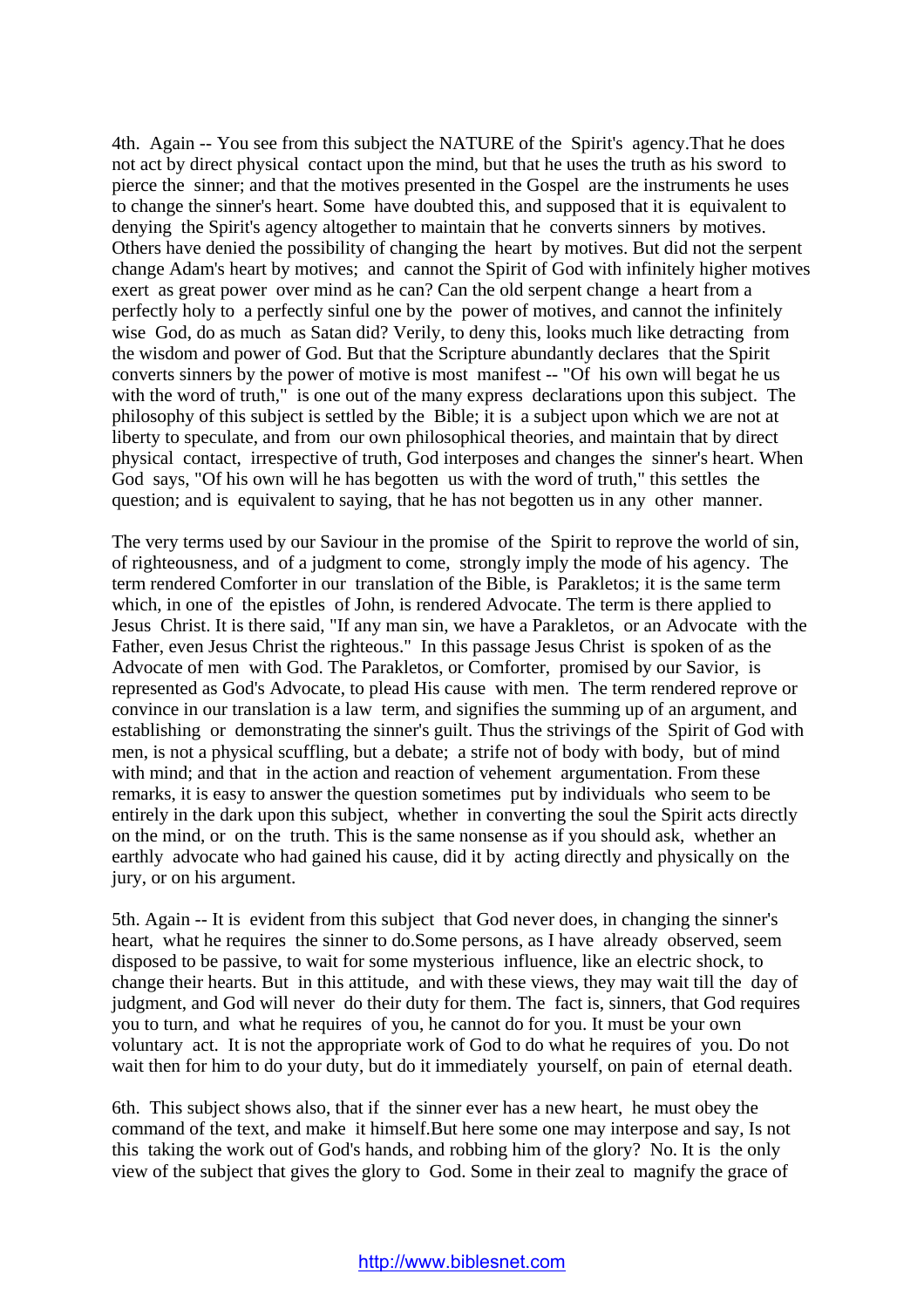the Gospel, entirely overthrow it. They maintain the sinner's inability, and thereby do away his guilt. Instead of considering him a guilty, voluntary rebel, and worthy of eternal death, they make him a helpless, unfortunate creature, unable to do what God requires of him. Instead of making his only difficulty to consist in an unwillingness, they insist upon his inability, and thus destroy his guilt, and of course the grace displayed in his salvation. For what grace can there be in helping an unfortunate individual? If sinners are unable to obey God, precisely in proportion to their inability, are they guiltless. But if they are unwilling, if their cannot is a will not, we have already seen that their guilt is in proportion to the strength of their unwillingness, and grace in their salvation must be equal to their guilt. Nor does it detract from the glory of God that the act of turning is the sinner's own act. The fact is, he never does, and never will turn, unless God induces him to do it; so that although the act is the sinner's own, yet the glory belongs to God, inasmuch as he caused him to act. If a man had made up his mind to take his own life, and you should, by taking the greatest pains, and at great expense, prevail upon him to desist, would you deserve no credit for the influences you exerted in the case? Though changing his mind and relinquishing his purpose of self-destruction was his own act, inasmuch as you was the sole cause of his turning, and as it was certain that had you not interfered he would have done the horrid deed, are you not entitled to just as much praise as if his own agency had not been at all concerned in turning? Might it not in truth be said that you had turned him?

7th. But again -- The idea that the Spirit converts sinners by the truth, is the only view of the subject that honours either the Spirit, or the truth of God.The work of conversion is spoken of in the Bible as a work of exceeding great power; and I once heard a clergyman, expatiating upon the great powers of God in conversion -- although he appeared to view it as a physical alteration of the constitution of man, as the implantation of a new principle, or taste -- assert that it was a greater exertion of power than that which hung out the heavens. The reason which he assigned for its being such a great exertion of power was, that in the creation of the material universe, he had no opposition, but in the conversion of a soul, he had all the powers of hell to oppose him. Now this is whimsical and ridiculous enough. As if the opposition of hell could oppose any obstacle in the way of physical Omnipotence. The power which God exerts in the conversion of a soul, is moral power; it is that kind of power by which a statesman sways the mind of a senate; or by which an advocate moves and bows the heart of a jury; by which "David bowed the heart of all Israel, as the heart of one man." Now when we consider the deep-rooted selfishness of the sinner; his long cherished habits of sin; his multifarious excuses and refuges of lies; it is a most sublime exhibition of wisdom and of moral power to pursue him step by step with truth, to hunt him from his refuges of lies, to constrain him by the force of argument alone, to yield up his selfishness and dedicate himself to the service of God. This reflects a glory and a lustre over the truth of God and the agency of the Holy Spirit, that at once delights and amazes the beholder.

8th. But again -- The idea that the Spirit uses motives to change the heart, is the only view that gives consistency, and meaning to the often repeated injunction, not to resist the Holy Ghost -- not to strive with his Maker.For if the Spirit operated upon the mind by direct physical contact, the idea of effectually resisting physical omnipotence is ridiculous. The same thought applies to those passages that caution us against grieving and quenching the Spirit.

9th. Again -- You see from this subject that a sinner, under the influence of the Spirit of God, is just as free as a jury under the arguments of an advocate.Here also you may see the importance of right views on this point. Suppose a lawyer, in addressing a jury, should not expect to change their minds by any thing he could say, but should wait for an invisible and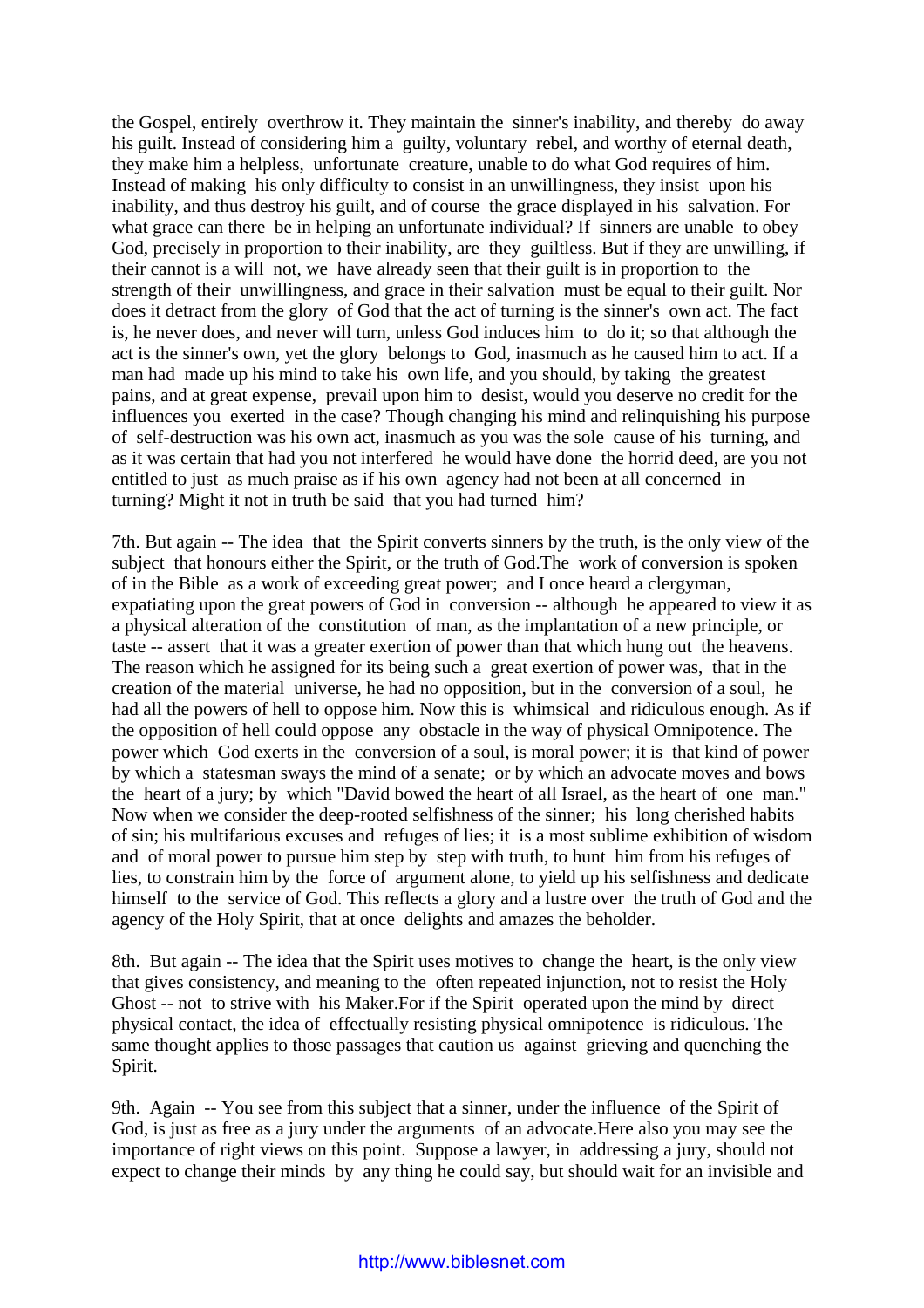physical agency, to be exerted by the Holy Ghost upon them. And suppose, on the other hand, that the jury thought that in making up their verdict, they must be passive, and wait for a direct physical agency to be exerted upon them. In vain might the lawyer plead, and in vain might the jury hear, for until he pressed his arguments as if he was determined to bow their hearts, and until they make up their minds, and decide the question, and thus act like rational beings, both his pleading and their hearing is in vain. So if a minister goes into a desk to preach to sinners, believing that they have no power to obey the truth, and under the impression that a direct physical influence must be exerted upon them before they can believe, and if his audience be of the same opinion, in vain does he preach, and in vain do they hear, "for they are yet in their sins;" they sit and quietly wait for some invisible hand to be stretched down from heaven, and perform some surgical operation, infuse some new principle, or implant some constitutional taste; after which they suppose they shall be able to obey God. Ministers should labour with sinners, as a lawyer does with a jury, and upon the same principles of mental philosophy; and the sinner should weigh his arguments, and make up his mind as upon oath and for his life, and give a verdict upon the spot, according to law and evidence.

But here perhaps some one will ask, If truth, when seen in all its bearings and relations, is the instrument of converting the sinner, why will he not be converted in hell, where it is supposed that all the truth will burst upon his mind in all its burning reality? In answer to this, I observe, that the motive that prevails to turn the convicted rebel to God, will, in hell, be wanting. When the sinner is crowded with conviction and ready to go to despair, and ready to flee and hide himself from the presence of his Maker, he is met by the offer of reconciliation, which, together with the other motives that are weighing like a mountain upon his mind, sweetly constrain him to yield himself up to God. But in hell the offer of reconciliation will be wanting; the sinner will be in despair; and while in despair it is a moral impossibility to turn his heart to God. Let a man in this life so completely ruin his fortune as to have no hope of retrieving it; in this state of absolute despair, no motive can reach him to make him put forth an effort; he has no sufficient motive to attempt it; so if his reputation is so completely gone that he has no hope of retrieving it, in this state of despair, there is no possibility of reclaiming him; no motive can reach him and call forth an effort to redeem his character, because he is without hope. So in hell, the poor dying sinner will be shut up in despair; his character is gone; his fortune for eternity is lost; there is no offer, no hope of reconciliation; and punishment will but drive him further and further from God for ever and ever.

10th. But, says the objector, if right apprehensions of truth presented by the Spirit of God convert a sinner, does it not follow that his ignorance is the cause of his sin?I answer, No! Had Adam kept what truth he knew steadily before his mind, he doubtless would have resisted the temptation; but suffering his mind to be diverted from the reasons for obedience to the motives to disobedience, he failed, of course. When he had fallen, and selfishness had become predominant, he was averse to knowing and weighing the reasons for turning again to God; and if ever he was turned the Spirit of God must have pressed the subject upon him. So with every sinner: he at first sins against what knowledge he has by overlooking the motives to obedience, and yielding himself up to the motives to disobedience, and when once he has adopted the selfish principle, his ignorance becomes wilful and sinful, and unless the Spirit of God induce him, he will not see. He knows the truth to a sufficient extent to leave him without excuse, but he will not consider it and let it have its effect upon him.

But the objector may still ask, Is it not true, after all, if a full and sufficiently impressive knowledge of truth is all that is necessary to subdue the sinner, that he only needs to know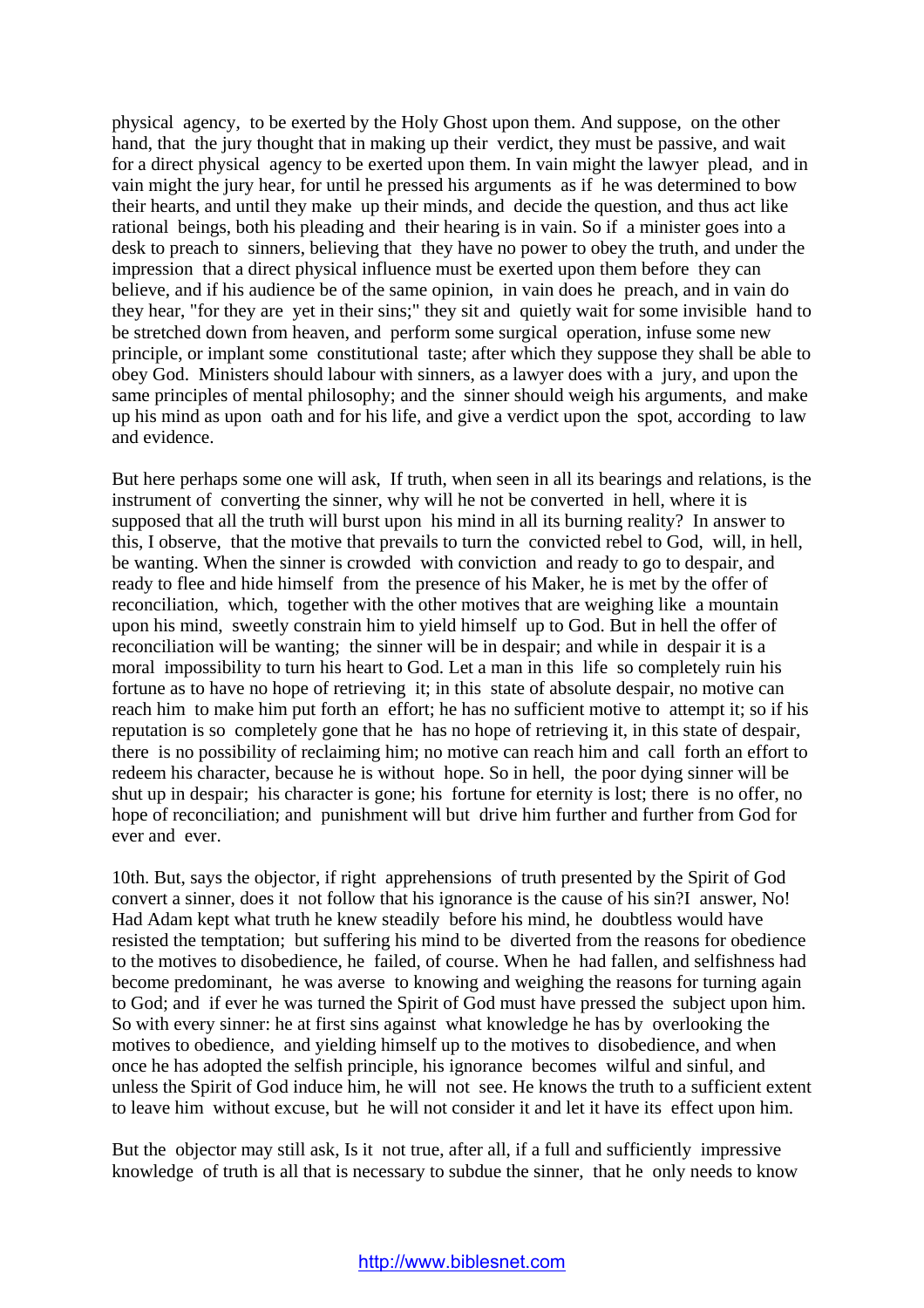the true character of God to love it, and that his enmity against God arises out of his false notions of him? Is it not a false and not the true character of God that he hates? I answer, No! It is the true character of God that he hates. He hates God for what he is, and not for what he is not. The sinner's character is selfishness: God's character is benevolence. These are eternal opposites. The sinner hates God because he is opposed to his selfishness. While the man remains selfish, it is absurd to say that he is reconciled to the true character of God. But is not his ignorance the cause of his selfishness? No! he knows better than to be selfish. It is true he does not, nor will he unless compelled by the Holy Spirit, consider the unreasonableness of selfishness. The work of the Holy Spirit does not consist merely in giving instruction, but in compelling him to consider truths which he already knows -- to think upon his ways and turn to the Lord. He urges upon his attention and consideration those motives which he hates to consider and feel the weight of. It is probable, if not certain, that had all the motives to obedience been broadly before the mind of Adam, or any other sinner, and had the mind duly considered them at the time, he would not have sinned. But the fact is, sinners do not set what truth they know before the mind, but divert the attention and rush on to hell.

Will any one still reply that although it is true that the sinner's wilful inconsideration and diverting his attention lays the only foundation for the necessity of the Spirit's influences, yet, is it not His great business to remove this ignorance occasioned by the sinner's wilful rejection of light? What does consideration do, but to bring the sinner to a juster knowledge of himself, of God, and of his duty, and thus, by force of truth, constrain him to yield? If by ignorance be meant a wilful perverse rejection of light and knowledge, I suppose that it is this state of mind which is not merely the cause of his sin, but it is his sin itself. The Apostle views the subject in this light: in speaking of sinners, he says, "Having their understanding darkened, being alienated from the life of God through the ignorance that is in them, because of the blindness of their heart."

It is indeed the pressing of truth upon the sinner's consideration that induces him to turn. But it is not true that he is ignorant of these truths before he thus considers them. He knows he must die -- that he is a sinner -- that God is right and he is wrong -- that there is a heaven and a hell -- but, as the prophet says, "They will not see" -- and again, "My people will not consider." It is not mainly then to instruct, but to lead the sinner to think upon his ways, that the Spirit employs his agency. I have already shown why he will not be converted when truth is forced upon him in hell.

11th. But here some one may say, Is not this exhibition of the subject inconsistent with that mystery of which Christ speaks, when he says, "The wind bloweth where it listeth, thou hearest the sound thereof, but canst not tell whence it cometh nor whither it goeth; so is every one that is born of the Spirit?"

Says the objector, I have been in the habit of considering the subject of a new heart, as a very mysterious one: but you make it very plain. How is this? Does not Christ, in the text I have quoted, represent it as mysterious? In answer to this I would ask, Wherein does Christ, in that text, represent the mystery of the new birth as consisting? Not in the effects which the Spirit produces, for the effects are matters of experience and observation. Not in the instrumentality used, for this is often revealed in the Bible. But the mystery lies in the manner of the Spirit's communicating with mind. How disembodied spirits communicate with each other, we are unable to say -- or how a disembodied spirit can communicate with one that wears a body, we do not know. We know that we communicate with each other through the medium of our bodily senses. The particular manner in which the Spirit of God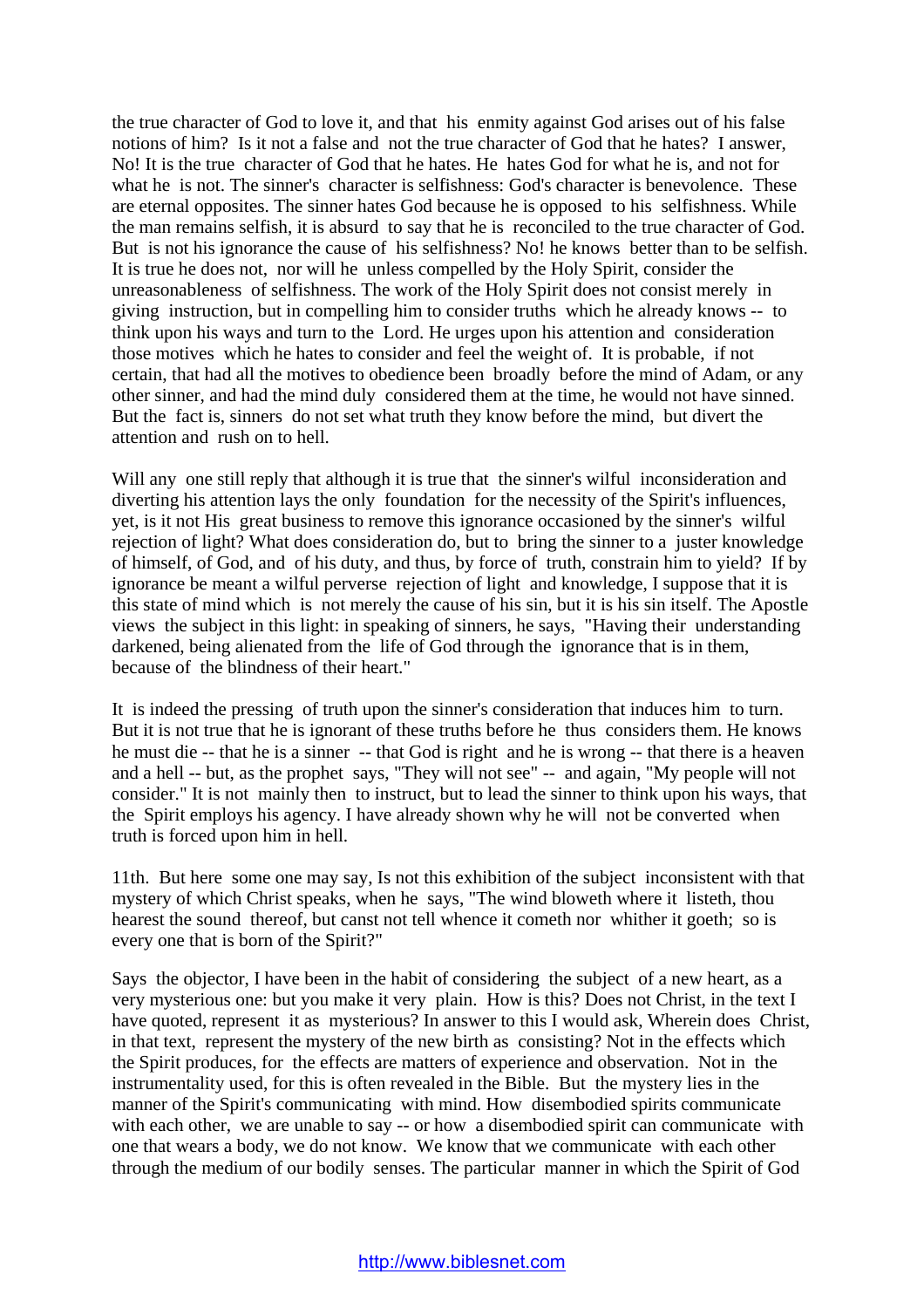carries on his debates and strivings with the mind, is what, in this life, we shall probably never know. Nor is it important that we should. Every Christian knows that in some way the truth was kept before his mind, and made to bear, and press upon him, and hedge him in, until he was constrained to yield. These are matters of experience; but in what particular manner the Holy Spirit did this, is just as mysterious as millions of other facts, which we daily witness, but cannot explain.

12th. But here perhaps another objection may arise -- If the sinner is able to convert himself, why does he need the Spirit of God?Suppose a man owed you one hundred dollars, was abundantly able, but wholly unwilling to pay you; you obtain a writ, and prepare, by instituting a suit against him, to ply him with a motive that will constrain him to be honest and pay his debts. Now suppose that he should say, I am perfectly able to pay this hundred dollars, of what use then is this writ, and a sheriff, and a lawsuit? The answer is, It is to make him willing -- to be sure, he is able but he is unwilling. Just so with the sinner -- he is able to do his duty, but is unwilling, therefore the Spirit of God plies him with motives to make him willing.

13th. Again -- You see that sinners should not content them selves with praying for a new heart.It has been common for those who believe that sinners are unable to change their own heart, when sinners have inquired what they should do to be saved, to substitute another requirement for that contained in the text, and instead of commanding them to make to them a new heart, have told them to pray that God would change their heart. They have used language like the following: "You must remember that you are dependent on God for a new heart. Do not attempt to do any thing in your own strength -- attend to your Bible, use the means of grace, call upon God to change your heart, and wait patiently for the answer."

A few years since, a lawyer, under deep conviction of sin, came to my room to inquire what he should do to be saved. He informed me that when in college, he, with two others were deeply anxious for their souls; that they waited on the president, and inquired what they should do. His directions were, in substance, that they should read their Bibles, keep clear of vain company, use the means of grace, and pray for a new heart, and that ere long they would either be converted, or would give up reading their Bibles and using means for their salvation. On being questioned how the matter terminated, he replied, that it turned out as the president told them it would; they soon gave up reading their Bibles, and using means. He said that the directions of the president relieved his mind, and that the more he prayed and used the means, the less distress he felt. That as he thought he was now doing his duty, and in a hopeful way, the more he read his Bible and prayed, the more acceptable he thought himself to God, and the more likely to be converted. The more diligent he was in using means, the more self-complacent and contented he became -- and thus prayed and waited for God to change his heart till his convictions had entirely worn away, and with a burst of grief he added, thus it turned out with us all. The other two are confirmed drunkards, and I have well nigh ruined myself by drink. Now if there is any hope in my case, tell me what I shall do to be saved. On being told to repent, and pressed to the immediate performance of the duty, he, to all appearance, yielded up himself to God upon the spot. Now the result of the directions given by the president, was strictly philosophical. The advice was just such as would please the devil. It would answer his purpose infinitely better than to have told them to abandon all thoughts of religion at once, for this would have shocked and frightened them, and, anxious as they were, they would have turned with abhorrence from such advice; but setting them upon this sanctimonious method of praying and waiting for God to do what he required of them, was soothing to their consciences; substituting another requirement in the place of the command of God, fostering their spirit of delay, confirming them in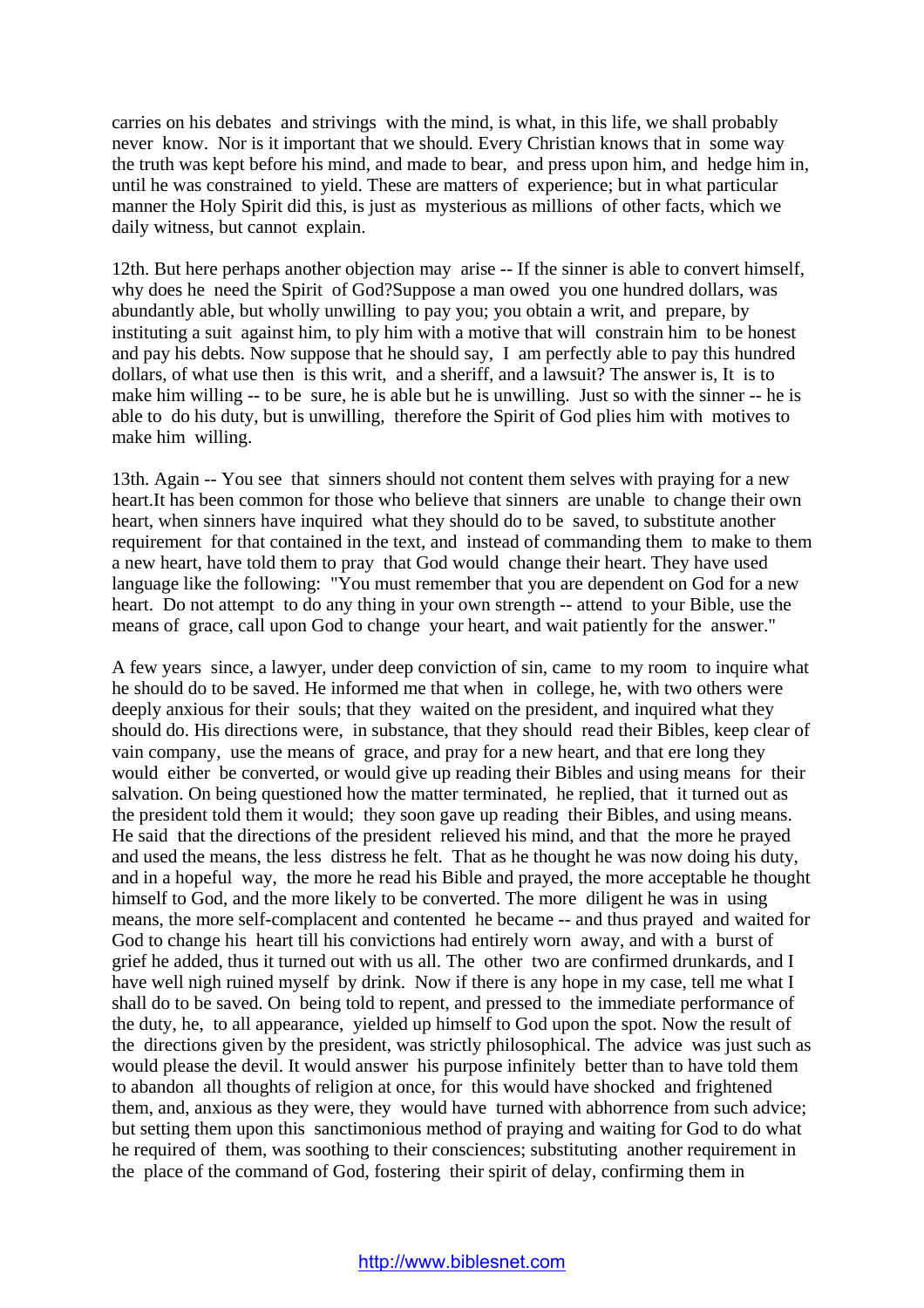self-righteousness, and one of two results must have been expected -- either that they would embrace a false hope, or no hope at all. For it was perfectly natural and reasonable, if this was their duty, to pray, and use the means, and wait for God, for them to suppose that, as they were doing what God required of them, they were growing better. That the more diligent they were in their impenitent endeavours, the more safely might they rely upon God's converting them. Therefore of course the further they proceeded in this way, the less knowledge would they have of themselves, their danger, and their deserts; and the more certainly would they grieve away the Spirit of God.

Sinner! instead of waiting and praying for God to change your heart, you should at once summon up your powers, put forth the effort, and change the governing preference of your mind. But here some one may ask, Can the carnal mind, which is enmity against God, change itself: I have already said that this text in the original reads, "The minding of the flesh is enmity against God." This minding of the flesh, then, is a choice or preference to gratify the flesh. Now it is indeed absurd to say, that a choice can change itself; but it is not absurd to say, that the agent who exercises this choice, can change it. The sinner that minds the flesh, can change his mind, and mind God.

14th. From this subject it is manifest that the sinner's obligation to make to himself a new heart, is infinite.Sinner! your obligations to love God is equal to the excellence of his character, and your guilt in not obeying him is of course equal to your obligation. You cannot therefore for an hour or a moment defer obedience to the commandment in the text, without deserving eternal damnation.

15th. You see it is most reasonable to expect sinners, if they are converted at all, to be converted under the voice of the living preacher, or while the truth is held up in al its blaze before the mind.An idea has prevailed in the church, that sinners must have a season of protracted conviction, and that those conversions that were sudden were of a suspicious character. But certainly "this persuasion cometh not from God." We nowhere in the Bible read of cases of lengthened conviction. Peter was not afraid on the day of Pentecost that his hearers had not conviction enough. He did not tell them to pray and labour for a more impressive sense of their guilt, and wait for the Spirit of God to change their hearts, but urged home their immediate duty upon them. If he had suffered them to escape, to go from under his voice while yet in their sins, it is probable that hundreds, if not thousands of them had not be converted at all. It is as reasonable and philosophical to expect the sinner to turn, if he does it at all, while listening to the arguments of the living preacher, as it is to expect a juror to be convinced, and make up his mind, under the arguments of the advocate. The advocate expects if they are convinced at all, that they will be so while he is addressing them. He does not act upon the absurd and preposterous supposition, that it is more likely they will be convinced and make up their verdict in his favour when they shall have retired, and calmly considered the subject. His object is so thoroughly to convince, so completely to imbue their minds with the subject, as to get their intellect, and conscience, and heart to embrace his views of the subject. This is wise, and verily, in this respect, "the children of this world, are in their generation wiser than the children of light." And now, sinner, if you go away without making up your mind, and changing your heart, it is most probable that your mind will be diverted -- you will forget many things that you have heard -- many of the motives and considerations that now press upon you may be abstracted from your mind - you will lose the clear view of the subject that you now have -- may grieve the Spirit, defer repentance, and push your unbroken footsteps to the gates of hell.

16th. You see the importance of presenting those truths, and in such connexions and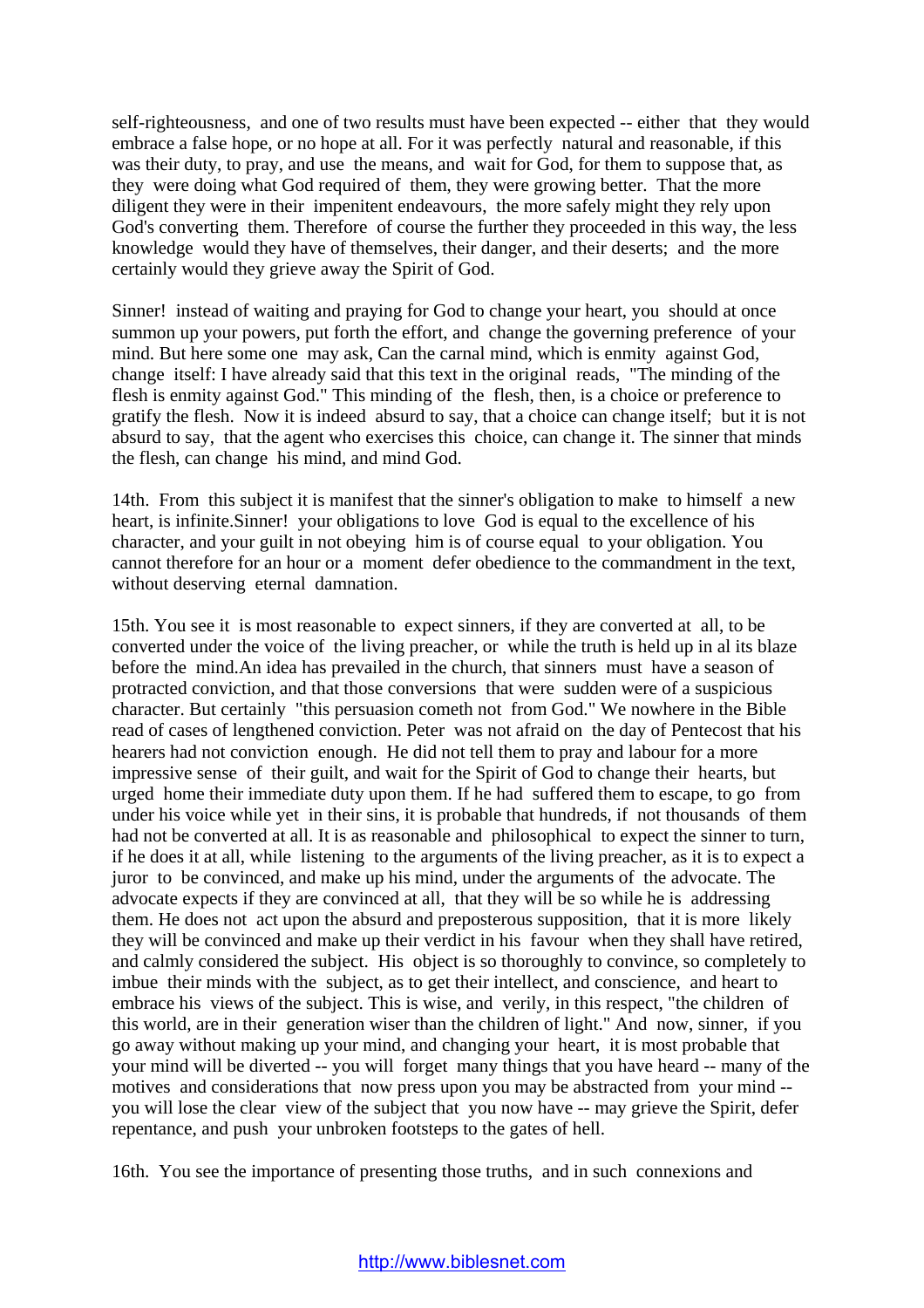relations, as are calculated to induce the sinner to change his heart.Few more mischievous sentiments have ever been broached, than that there is no philosophical connexion between means and end in the conversion of sinners; that there is no natural adaptedness in the motives of the Gospel to annihilate the sinner's selfishness, and lead him to submit to God. This idea is a part of the scheme of physical depravity. It considers regeneration as a change in the substance of the mind; as effected by the direct physical agency of the Spirit of God, irrespective of truth. If this were a correct view of regeneration, it would be manifest that there could be no connexion between the means and the end. For if the work be a physical creation, performed by the direct and physical power of the Holy Ghost, then certainly it is effected by no means whatever. But so far is this from truth, that no sinner ever was or ever will be converted, but by means wisely and philosophically adapted to this end.

The Spirit selects such considerations, at such times and under such circumstances, as are naturally calculated to disarm and confound the sinner; to strip him of his excuses, answer his cavils, humble his pride, and break his heart. The preacher should therefore acquaint himself with his refuges of lies, and as far as possible take into consideration his whole history, including his present views and state of mind; should wisely select a subject; so skillfully arrange, so simply and yet so powerfully present it, as to engage the sinner's whole attention, and then lay himself out to the utmost to bring him to yield upon the spot. He who deals with souls should study well the laws of mind, and carefully and prayerfully adapt his matter and his manner to the state and circumstances, views and feelings, in which he may find the sinner at the time. He should present that particular subject, in that connexion and in that manner, that shall have the greatest natural tendency to subdue the rebel at once. If men would act as wisely and as philosophically in attempting to make men Christians, as they do in attempting to sway mind upon other subjects; if they would suit their subject to the state of mind, conform "the action to the word and the word to the action," and press their subject with as much address, and warmth, and perseverance, as lawyers and statesmen do their addresses; the result would be the conversion of hundreds of thousands, and converts would be added to the Lord "like drops of the morning dew." Were the whole church and the whole ministry right upon this subject; had they right views, were they imbued with a right spirit, and would they "go forth with tears, bearing precious seed, they would soon reap the harvest of the whole earth, and return bearing their sheaves with them."

The importance of rightly understanding that God converts souls by motives, is inconceivably great. Those who do not recognize this truth in their practice at least, are more likely to hinder than to aid the Spirit in his work. Some have denied this truth in theory, but have happily admitted it in practice. They have prayed, and preached, and talked, as if they expected the Holy Spirit to convert sinners by the truth. In such cases, notwithstanding their theory, their practice was owned and blessed of God. But a want of attention to this truth in practice has been the source of much and ruinous error in the management of revivals and in dealing with anxious souls. Much of the preaching, conversation and exhortation have been irrelevant, perplexing and mystical. Sufficient pains have not been taken to avoid a diversion of public and individual attention. Sinners have been kept long under conviction, because their spiritual guides withheld those particular truths which at the time above all others they needed to know. They have been perplexed and confounded by abstract doctrines, metaphysical subtleties, absurd exhibitions of the sovereignty of God, inability, physical regeneration, and constitutional depravity, until the agonized mind, discouraged and mad from contradiction from the pulpit, and absurdity in conversation, dismissed the subject as altogether incomprehensible, and postponed the performance of duty as impossible.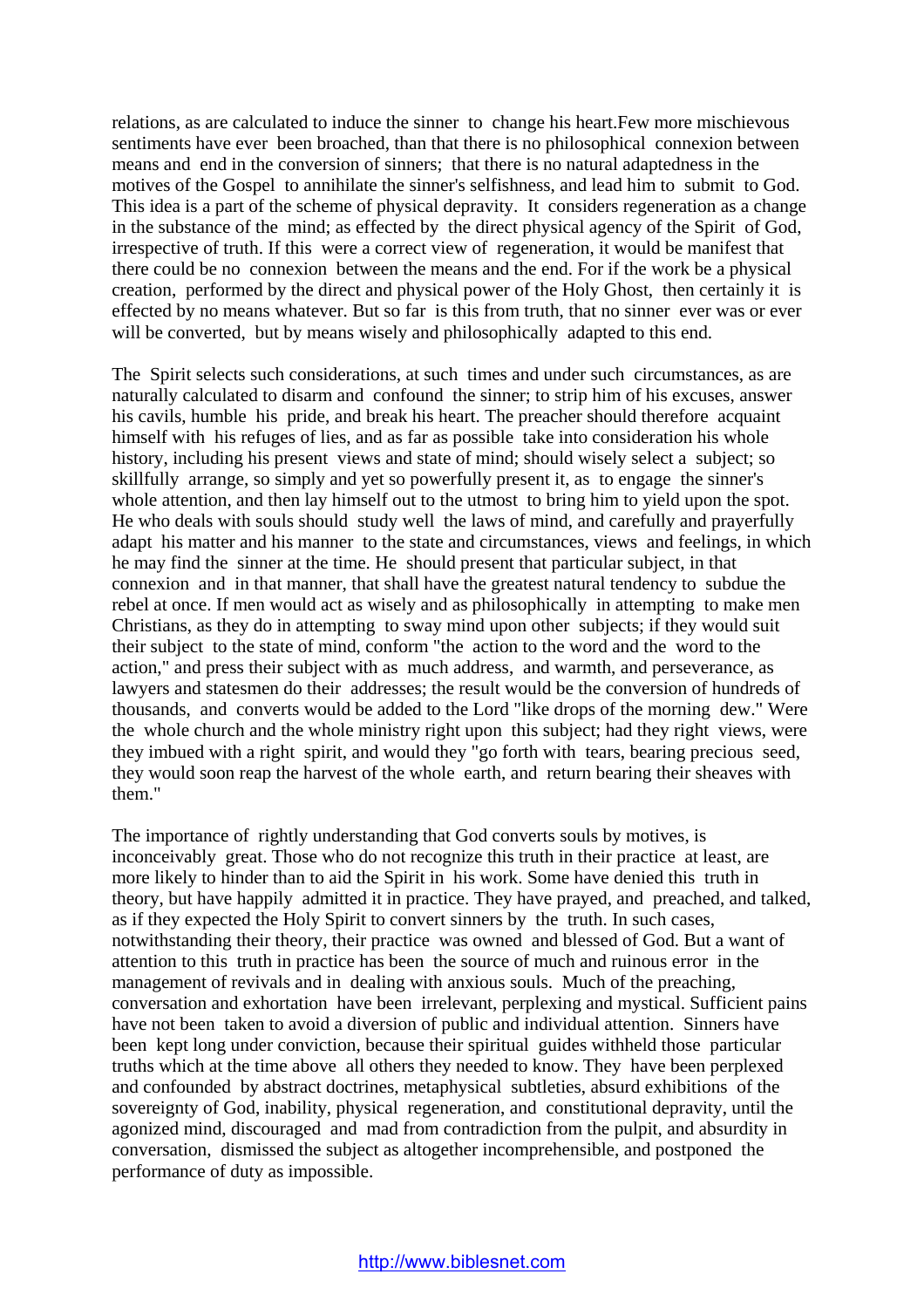17th. From this subject you may see the importance of pressing every argument, and every consideration, that can have any weight.And now, sinner, while the subject is before you, will you yield! To keep yourself away from under the motives of the Gospel, by neglecting church, and neglecting your Bible, will prove fatal to your soul. And to be careless when you do attend, or to hear with attention and refuse to make up your mind and yield, will be equally fatal. And now, "I beseech you, by the mercies of God, that you at this time render your body and soul, a living sacrifice to God, which is your reasonable service." Let the truth take hold upon your conscience -- throw down your rebellious weapons -- give up your refuges of lies -- fix your mind steadfastly upon the world of considerations that should instantly decide you to close in with the offer of reconciliation while it now lies before you. Another moment's delay, and it may be too late for ever. The Spirit of God may depart from you -- the offer of life may be made no more, and this one more slighted offer of mercy may close up your account, and seal you over to all the horrors of eternal death. Hear, then, O sinner, I beseech you, and obey the word of the Lord -- "Make you a new heart and a new spirit, for why will ye die?"

#### SERMON II.

# HOW TO CHANGE YOUR HEART.

-- Ezekiel xviii. 31.-- "Make you a new heart, and a new spirit, for why will ye die?"

This lecture was typed in by Liz Groman.

In the former discourse upon this text, I discussed three points, viz.

- 1. The meaning of the command in the text.
- 2. Its reasonableness.

3. Its consistency with those passages which declare a new heart to be the gift and work of God.

In answer to the first question, "what are we to understand by the requirement to make a new heart and a new spirit?" I endeavored to show negatively,

1st. What is not the meaning of the requirement. That it does not mean the fleshly heart, or that bodily organ which is the seat of animal life.

2dly. That it does not mean a new soul. Nor,

3dly. Are we required to create any new faculties of body or mind; nor to alter the constitutional powers, propensities, or susceptibilities of our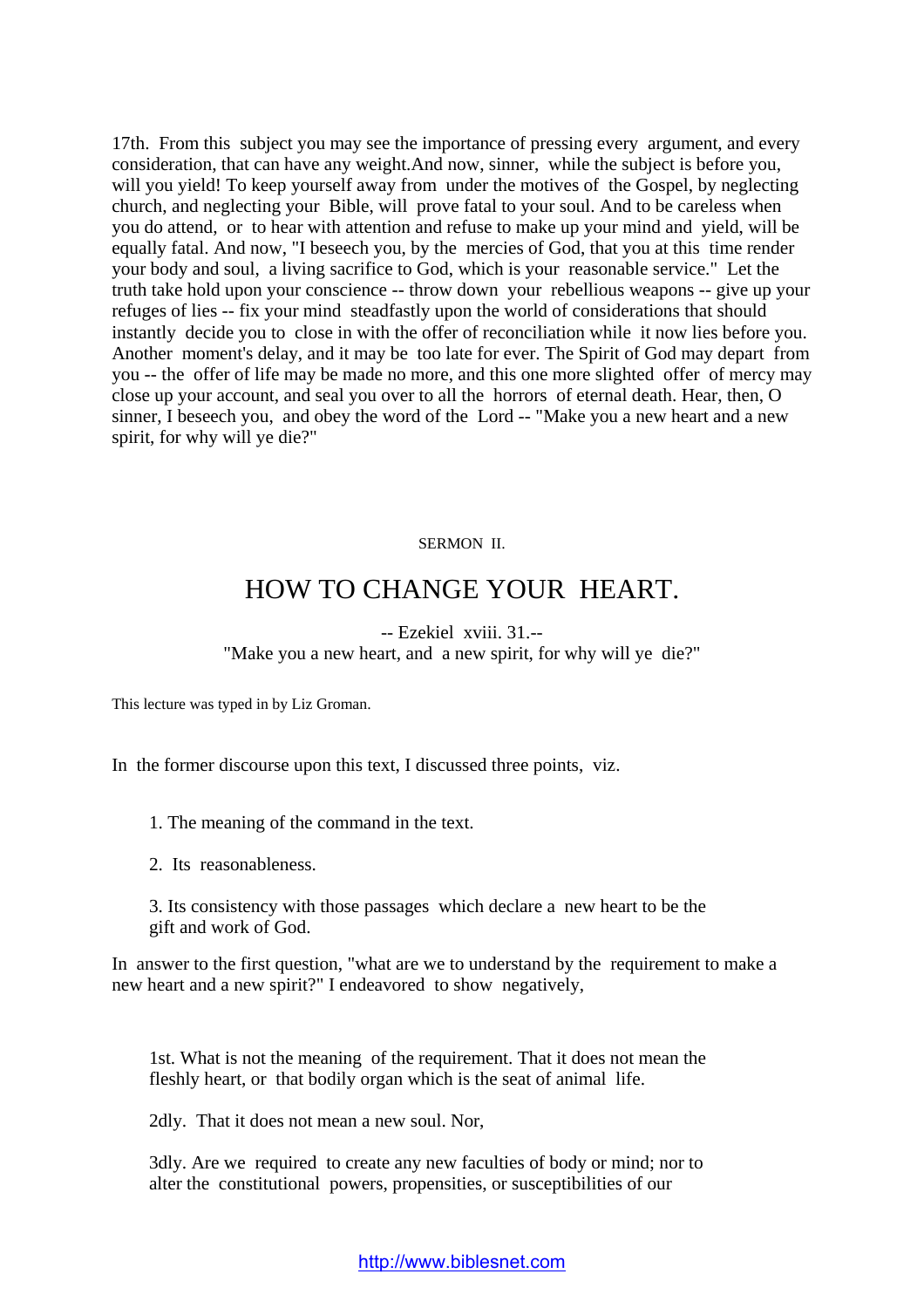nature. Nor to implant any new principle, or taste, in the substance of either mind or body.

I endeavored to show that a change of heart is not that in which a sinner is passive, but that in which he is active. That the change is not physical, but moral. That it is the sinner's own act. That it consists in changing his mind, or disposition, in regard to the supreme object of pursuit. A change in the end at which he aims, and not merely in the means of obtaining his end. A change in the governing choice or preference of the mind. That it consists in preferring the glory of God, and the interests of his kingdom, to one's own happiness, and to every thing else. That it is a change from a state of selfishness in which a person prefers his own interest above every thing else, to that disinterested benevolence that prefers God's happiness and glory, and the interests of his kingdom, to his own private happiness.

Under the second head, I endeavored to establish the reasonableness of this duty, by showing the sinner's ability, and the reasons for its performance.

And under the third head, that there was no inconsistency between this and those passages which declared a new heart to be the gift and work of God.

I come now to a fourth inquiry, to which the discussion of the above named topics naturally leads, viz. How shall I perform this duty, and change my own heart? This is an inquiry often made by anxious sinners, when they are commanded to change their hearts, and convinced that it is their duty to do so, and of the dreadful consequences of neglecting to obey. They anxiously inquire, HOW SHALL I DO IT? By what process of thought or feeling is this great chancre to be wrought in my mind? The design of this discourse is to help you out of this dilemma; to remove, if possible, the darkness from your minds; to clear up what seems to you to be so mysterious; to hold the lamp of truth directly before you; to pour its blaze full upon your path, so that if you stumble and fall, your blood; shall be upon your own head.

#### **I. HOW THE HEART CANNOT BE CHANGED.**

• 1st. I observe, negatively, that you cannot change your heart by working your imagination and feelings into a state of excitement. Sinners are apt to suppose that great fears and terrors, great horrors of conscience, and the utmost stretch of excitement that the mind is capable of bearing, must necessarily precede a change of heart. They are led to this persuasion, by a knowledge of the fact, that such feelings do often precede this change. But, sinner, you should understand, that this highly excited state of feeling, these fears, and alarms, and horrors, are but the result of ignorance, or obstinacy, and sometimes of both. It often happens that sinners will not yield, and change their hearts, until the Spirit of God has driven them to extremity; until the thunders of Sinai have been rolled in their ears, and the lurid fires of hell have been made to flash in their faces. All this is no part of the work of making a new heart; but is the result of resistance to the performance of this duty. These terrors and alarms are, by no means essential to its performance, but are rather an embarrassment and a hinderance. To suppose that, because, in some instances, sinners have those horrors of conscience, and fears of hell before they would yield, [and] that, therefore, they are necessary, and that all sinners must experience them before they can change their hearts, is a as unwarrantable an inference as if all your children should maintain that they must necessarily be threatened with severe punishment, and see the rod uplifted, and thus be thrown into great consternation, before they can obey; because one of your children had been thus obstinate, and had refused obedience until driven to extremities. If you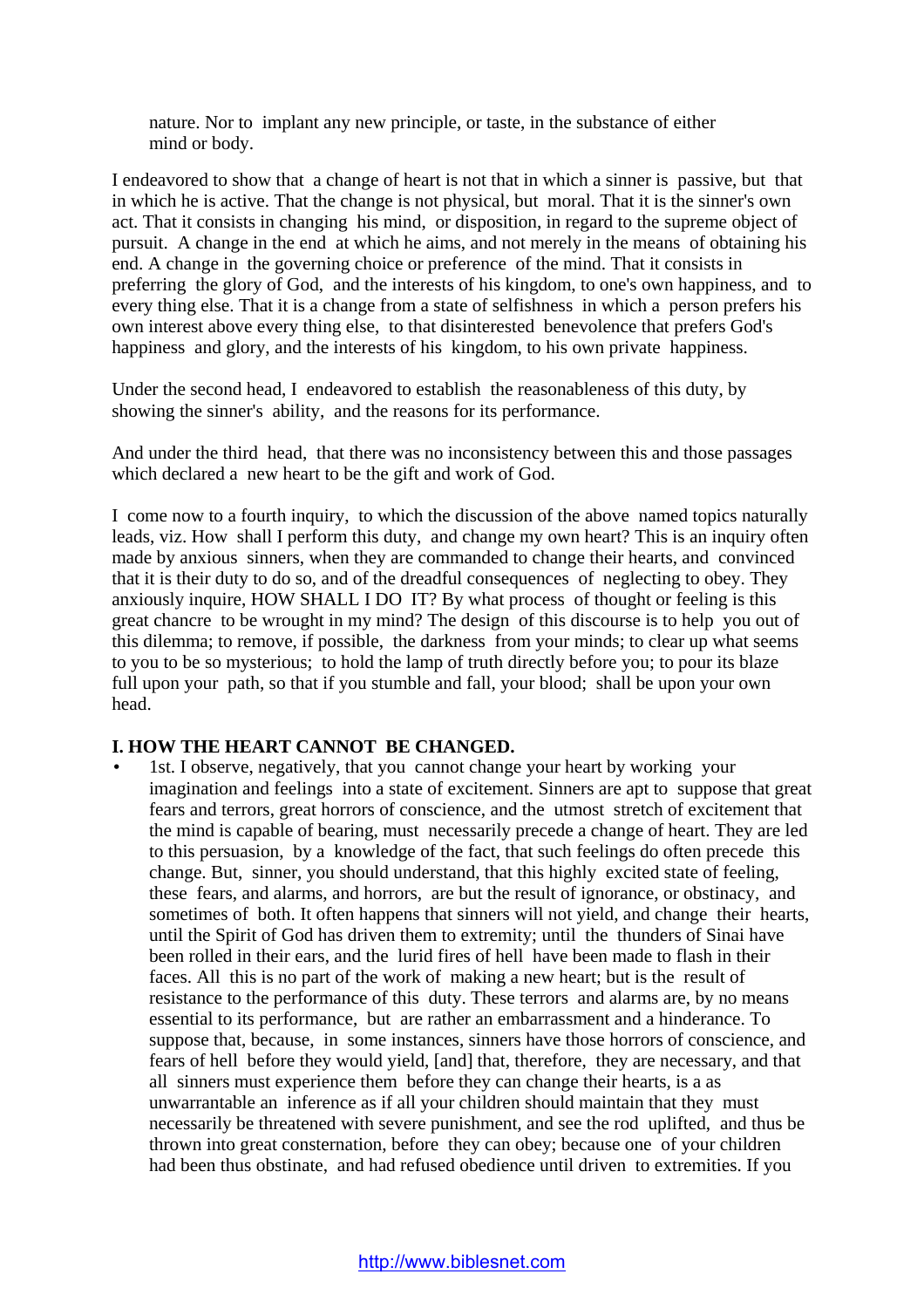are willing to do your duty when you are shown what it is, fears, and terrors, and great excitement of mind are wholly unnecessary: God has no delight in them for their own sake, and never (sic.) causes them only when driven to the necessity by pertinacious obstinacy. And when they are obstinate, God often sees it unwise to produce these great terrors, and will sooner let the sinner go to hell without them.

• 2. You cannot change your heart by an attempt to force yourself into a certain state of feeling. When sinners are called upon to repent, and give their hearts to God, it is common for them, if they undertake to perform this duty, to make an effort to feel emotions of love, repentance, and faith. They seem to think that all religion consists in highly excited emotions or feelings, and that these feelings can be bidden into existence by a direct effort of the will. They spend much time in prayer for certain feelings, and make many agonizing efforts to call into existence those highly wrought emotions and feelings of love to God of which they hear Christians speak. But these emotions can never be brought into existence by a direct effort to feel. They can never be caused to start into existence, and glow and burn in the mind at the direct bidding of the will. The will has no direct influence over the them [emotions], and can only bring them into existence through the medium of the attention. Feelings, or emotions, are dependent upon thought, and arise spontaneously in the mind when the thoughts are intensely occupied with their corresponding objects. Thought is under the direct control of the will. We can direct our attention and meditations to any subject, and the corresponding emotions will spontaneously arise in the mind. If a hated subject is under consideration, emotions of hatred are felt to arise. If an object of terror, of grief, or of joy, occupies the thoughts, their corresponding emotions will of course arise in the mind, and with a strength corresponding to the concentration and intensity of our thoughts upon that subject. Thus our feelings are only indirectly under the control of the will. They are sinful or holy only as they are thus indirectly bidden into existence by the will. Men often complain that they cannot control their feelings; they form overwhelming attachments, which they say they cannot control. They receive injuries their anger arises - they profess that they cannot help it. Now, while the attention is occupied with dwelling upon the beloved object in the one case, the emotions, of which they complain, will exist of course; and if the emotion be disapproved of by the judgment and conscience, the subject must be dismissed from the thoughts, and the attention directed to some other subject, as the only possible way of ridding themselves of the emotion. So in the other case, the subject of the injury must be dismissed, and their thoughts occupied with other considerations, or emotions of hatred will continue to fester and rankle in their minds. "If a man look on a woman, to lust after her, he has committed adultery with her already in his heart;" he is responsible for the feelings consequent upon suffering such a subject to occupy his thoughts.

#### **II. THE EXERCISE OF THE WILL, AND THE PLACE OF THE EMOTIONS IN MAKING A NEW HEART.**

Voluntariness is indispensable to moral character; it is the universal and irresistible conviction of men, that an action, to be praise or blame-worthy, must be free. If, in passing through the streets, you should see a tile fall from a building upon which men were at work, and kill a man, and upon inquiry you found it to be the result of accident, you could not feel that there was any murder in the case. But if, on the contrary, you learnt that the tile was maliciously thrown upon the head of the deceased by one of the workmen, you could not resist the conviction that it was murder. So, if God, or any other being, should force a dagger into your hand, and force you against your will to stab your neighbor, the universal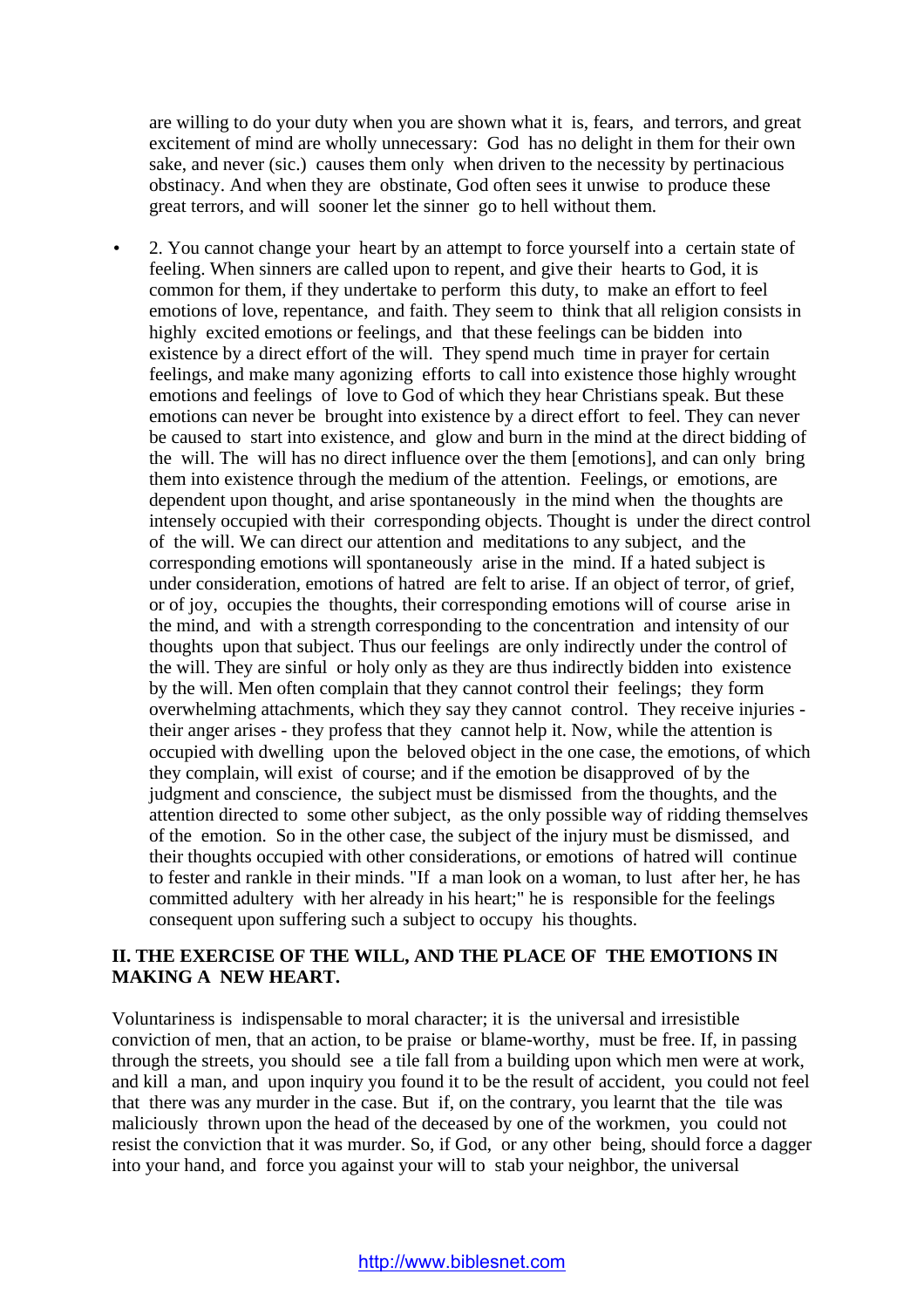conscience would condemn, not you, but him who forced you to this deed. So, any action, or thought, or feeling, to have moral character, must be directly or indirectly under the control of the will. If a man voluntarily place himself under such circumstances as to call wicked emotions into exercise, he is entirely responsible for them. If he place himself under circumstances where virtuous emotions are called forth, he is praiseworthy in the exercise of them, precisely in proportion to his voluntariness in bringing his mind into circumstances to cause their existence.

Love, repentance, and faith, may exist in the mind, either in the form of volition or emotion. Love, when existing in the form of volition, is a simple preference of the mind for God and the things of religion to every thing else. This preference may, and often does exist in the mind, so entirely separate from what is termed emotion, or feeling, that we may be entirely insensible to its existence. But although its existence may not be a matter of consciousness, by being felt, yet its influence over our conduct will be such as that the fact of its existence will in this way be manifest. The love of family and friends may, in like manner, exist in the mind in both these forms. When a man is engaged in business, or journeying from home, and his attention taken up with other subjects, he exercises no sensible or felt love for his family; but still his preference remains, and is the mainspring that directs his movements in the business about which he is engaged, in order to make provision for them. He does not forget his wife or family, nor act as if he had none; but, on the contrary, his conduct is modified and governed by this abiding, though insensible preference for them; while at the same time his thoughts are so entirely occupied with other things, that no emotion or feeling of affection exists in his mind.

But when the business of the day is past, and other objects cease to crowd upon his attention, this preference of home, of wife and family, comes forth and directs the thoughts to those beloved objects. No sooner are they thus bidden before the mind, than the corresponding emotions arise, and all the father and the husband are awake and felt to enkindle in his heart. So the Christian, when his thoughts are intensely occupied with business or study, may have no sensible emotions of love to God existing in his mind. Still, if a Christian, his preference for God will have its influence over all his conduct, he will neither act nor feel like an ungodly man under similar circumstances; he will not curse, nor swear, nor get drunk; he will not cheat, nor lie, nor act as if under the dominion of unmingled selfishness; but his preference for God will so modify and govern his deportment, that while he has no sensible or felt enjoyment of the presence of God, he is indirectly influenced in all his ways by a regard to his glory. And when the bustle of business is past, his abiding preference for God naturally directs his thoughts to him, and to the things of his kingdom; when, of course, corresponding feelings or emotions arise in his mind, and warm emotions of love enkindle, and glow, and happify the soul. He understands the declaration of the Psalmist, when he says, "While I mused the fire burned."

I said also, that repentance may exist in the mind, either in the form of an emotion or a volition. Repentance properly signifies a change of mind in regard to the nature of sin, and does not in its primary signification necessarily include the idea of sorrow. It is simply an act of will, rejecting sin, and choosing or preferring holiness. This is its form when existing as a volition. When existing as an emotion, it sometimes rises into a strong abhorrence of sin and love of holiness. It often melts away into ingenuous relentings of heart; in gushings of sorrow, and the strongest feelings of disapprobation and self- abhorrence in view of our own sins.

So faith may exist, simply as a settled conviction or persuasion of mind, of the truths of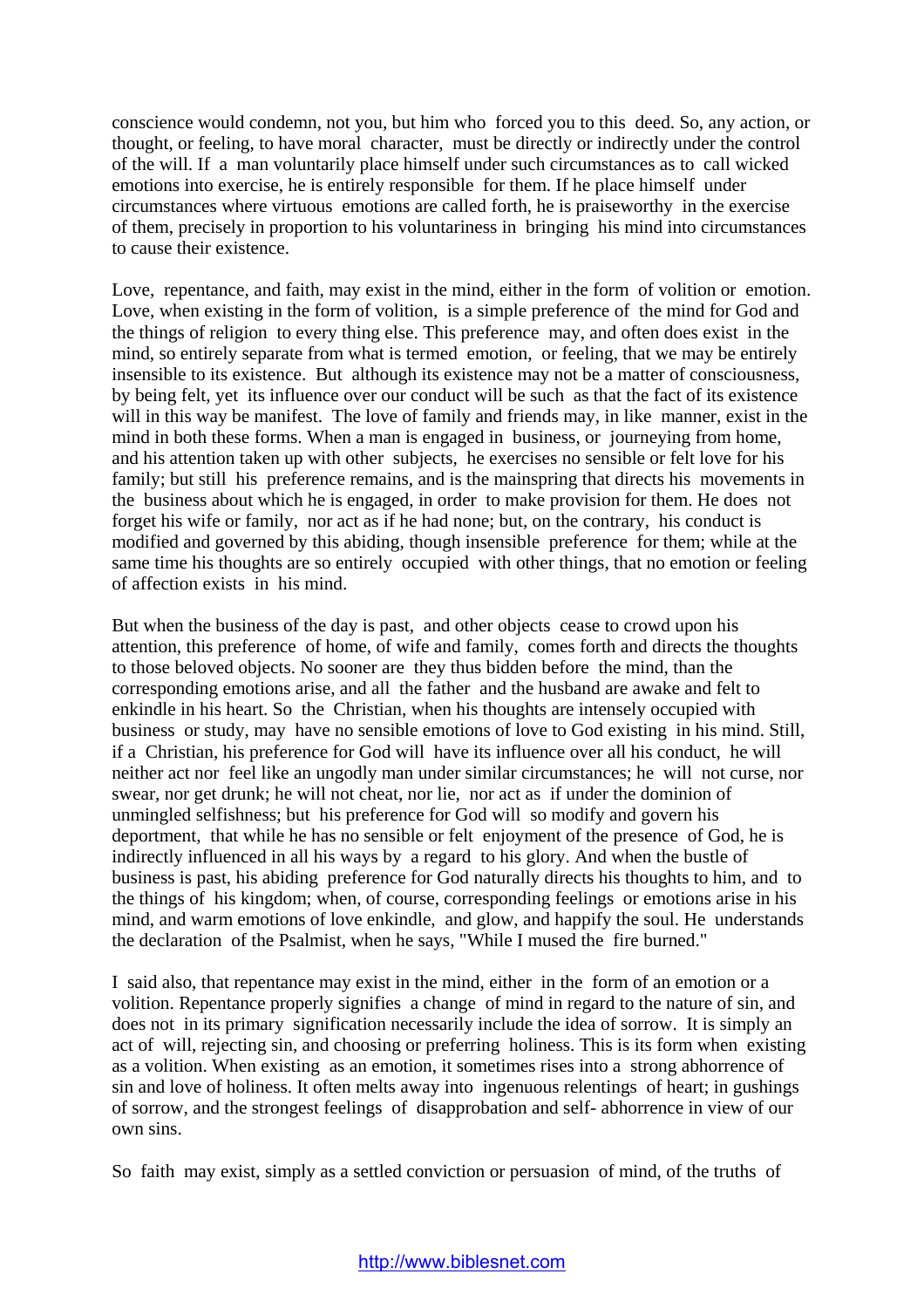revelation, and will have greater or less influence according to the strength and permanency of this persuasion. It is not evangelical faith, however, unless this persuasion be accompanied with the consent of the will to the truth believed. We often believe things to exist, the very existence of which is hateful to us. Devils and wicked men may have a strong conviction of the truth upon their minds, as we know they often do; and so strong is their persuasion of the truth, that they tremble; but still they hate the truth. But when the conviction of Gospel truth is accompanied with the consent of the will, or the mind's preference of it, it is evangelical faith, and in proportion to its strength will uniformly influence the conduct. But this is faith existing as a volition. When the objects of faith, revealed in the Gospel, are the subjects of intense thought, faith rises into emotion: it is then a felt confidence and trust, so sensible as to calm all the anxieties, and fears, and perturbations of the soul.

Emotions of love or hatred to God, that are not directly or indirectly produced by the will, have no moral character. A real Christian, under circumstances of strong temptation, may feel emotions of opposition to God rankling in his mind. If he has voluntarily placed himself under these circumstances of temptation, he is responsible for these emotions. If the subject that creates these emotions is forced upon him by Satan, or in any way against his will, he is not responsible for them. If he divert his attention, if he flee from the scene of temptation, if he does what belongs to him to resist and repress these emotions, he has not sinned. Such emotions are usually brought to exist in the mind of a Christian by some false view of the character or government of God. So emotions of love to God may exist in the mind that are purely selfish, they may arise out of a persuasion that God has a particular regard for us, or some vain assurance of our good estate and the certainty of our salvation, Now, if this love be not founded upon a preference for God for what he really is, it is not virtuous love. In this case, although the will may have indirectly produced these emotions, yet as the will prefers God, not for what he is, but for selfish reasons, the consequent emotions are selfish.

## **III. WHAT NEEDS TO BE CHANGED IN ORDER TO CHANGE THE HEART.**

To change your heart, as I have shown in the former discourse, and repeated in this, is to change the governing preference of your mind. What is needed, is, that your will should be rightly influenced, that you should reject sin, and prefer God and obedience to every thing else. The question is, then, how is your will to be thus influenced? By what process is it reasonable to expect thus to influence your mind? Until your will is right, it is vain to expect felt emotions of true love to God, of repentance and faith. These feelings, after which perhaps you are seeking, and into which you are trying to force yourself, need not be expected until the will is bowed, until the ruling preference of the mind is changed.

And here you ought to understand that there are three classes of motives that decide the will:

- First, those that are purely selfish. Selfishness is the preference of one's own interest and happiness to God and his glory. Whenever the will chooses, directly or indirectly, under the influence of selfishness, the choice is sinful, for all selfishness is sin,
- A second class of motives that influence the will, are those that arise from self-love. Self- love is a constitutional dread of misery and love of happiness, and whenever the will is influenced purely by considerations of this kind, its decisions either have no moral character at all, or they are sinful. The constitutional desire of happiness and dread of misery is not in itself sinful, and the consent of the will to lawfully gratify this constitutional love of happiness and dread of misery is not sinful. But when the will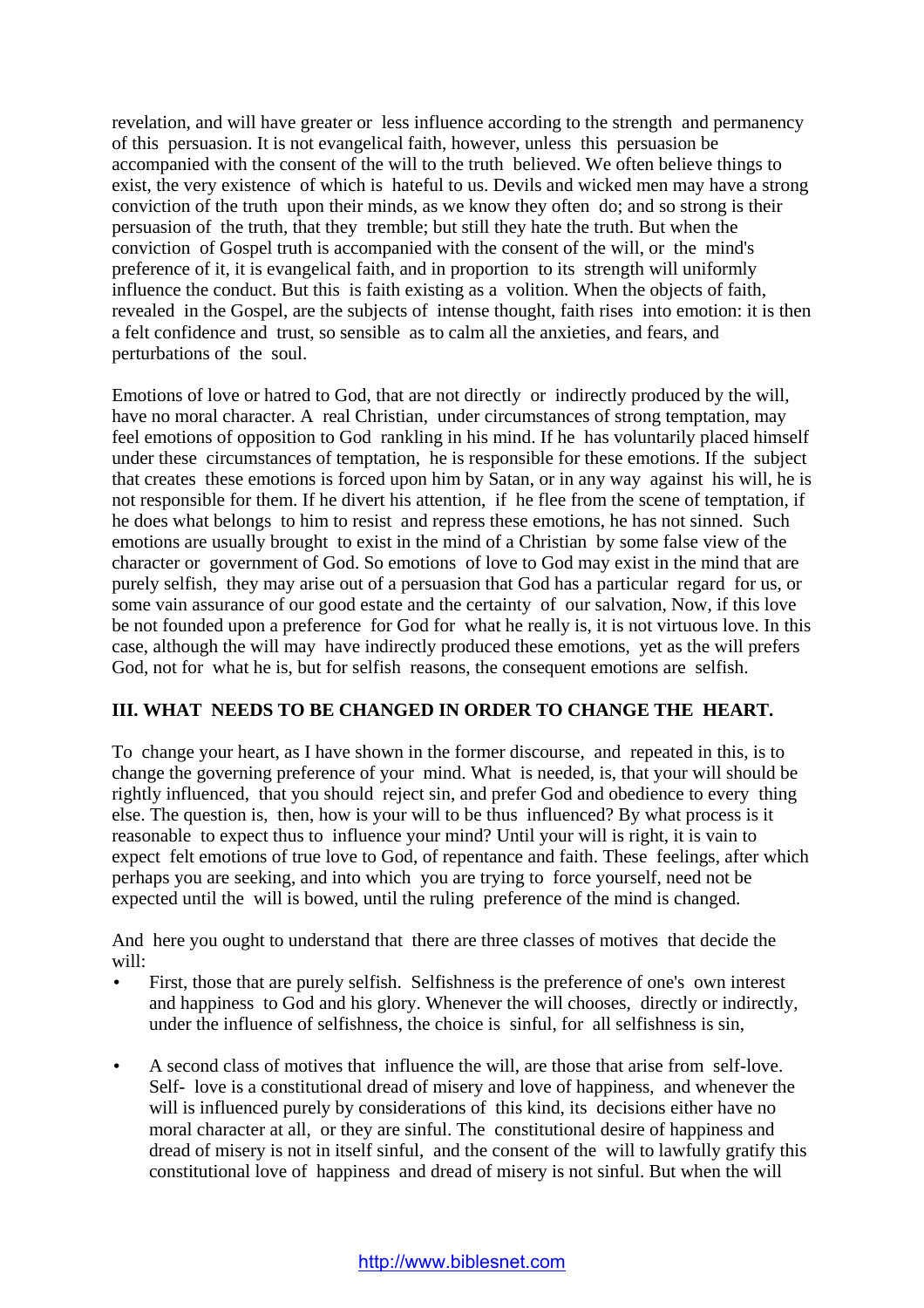consents, as in the case of Adam and Eve, to a prohibited indulgence, it then becomes sinful.

• A third class of motives that influence the will, are connected with conscience. Conscience is the judgment which the mind forms of the moral qualities of actions. When the will is decided by the voice of conscience, or a regard to right, its decisions are virtuous. When the mind chooses at the bidding of principle, then, and only then, are its decisions according to the law of God.

The Bible never appeals to selfishness. It often addresses self-love, or the hopes and fears of men; because self-love, or a constitutional love of happiness, or dread of misery, is not in itself sinful. By thus appealing to the hopes, fears, and conscience, the mind, even of selfish beings, is led to such an investigation as to prepare the way for the enlightened and powerful remonstrances of conscience. Thus the investigation is carried on under the influence of these principles; but it is not the constitutional principle of self-love that finally determines the mind in its ultimate choice of obedience to God. When, under the combined influence of hope, fear, and conscience, the mind has been led to the full investigation and consideration of the claims of God, - when these principles have influenced the mind so far as to admit and cherish the influences of the Holy Spirit, as that it becomes enlightened, and is led to see what duty is, the mind is then ripe for a decision; conscience then has firm footing; it then has the opportunity of exerting its greatest power upon the will. And if the will decide virtuously, the attention is not at the instant occupied either with hopes or fears, or with those considerations that excite them. But at the moment when the decision is made, the attention must be occupied either with the reasonableness, fitness and propriety of its Maker's claims, or with the hatefulness of sin, or the stability of his truth. The decision of the will, or the change of preference is made, not mainly because, at the instant, you hope to be saved or fear to be damned, but because to act thus is right; [because] to obey God, to serve him, to honor him, and promote his glory, is reasonable, and right, and just. This is a virtuous decision: this is a change of heart. It is true, the offer of pardon and acceptance has a powerful influence, by more fully demonstrating the unreasonableness of rebellion against such a God. While in despair, the sinner would flee rather than submit. But the offer of reconciliation annihilates the influence of despair, and gives to conscience its utmost power.

• Fourthly, You cannot change your heart by attending to the present state of your feelings. It is very common when persons are called upon to change their hearts, for them to turn their thoughts upon themselves, to see whether they possess the requisite state of feeling; whether they have conviction enough, and whether they have those emotions which they suppose necessarily precede a change of heart. They abstract their attention from those considerations that are calculated to decide their will, and think of their present feelings. In this diversion of their mind from the motives to change their heart, and fixing their attention upon their present mental state, they inevitably lose what feeling they have, and for the time being render a change impossible. Our present feelings are subjects of consciousness, they have a felt existence in the mind; but if they be made, for a moment, the subject of attention, they cease to exist. While our thoughts are warmly engaged, and intensely occupied with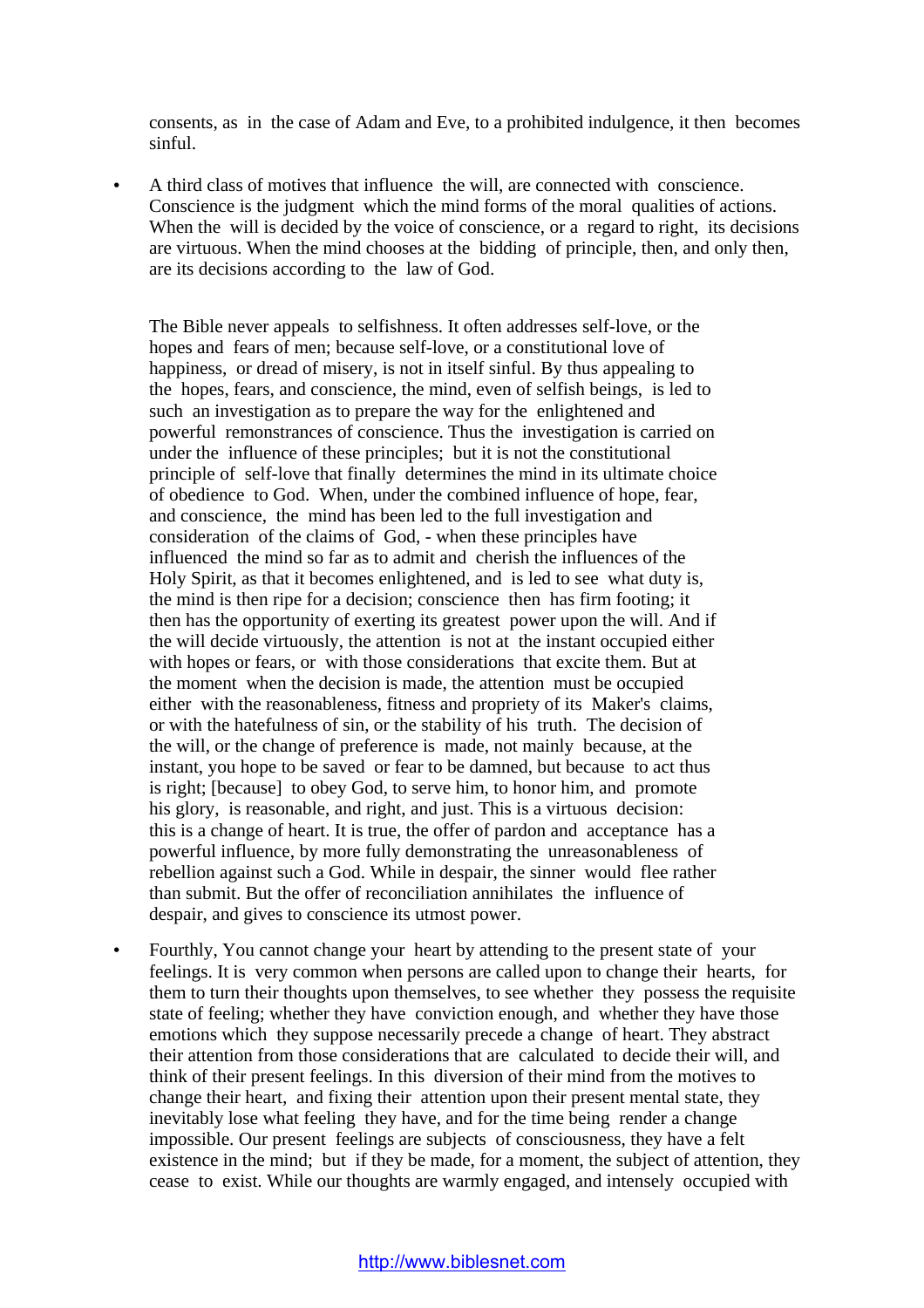objects without ourselves, with our past sins, with the character or requirements of God, with the love or sufferings of the Savior, or with any other subjects, corresponding emotions will exist in our minds. But if from all these, we turn our attention to our present feelings and attempt to examine them, there is no longer any thing before the mind to make us feel; our emotions cease of course. While a man steadily looks at an object, its image is painted on the retina of his eye. Now, while he continues to direct his eye to the object, the image will remain upon the retina, and the corresponding impression will be upon his mind; but should he turn away his eye, the image upon the retina would no longer remain; and should he direct his attention to the mental impression instead of the object that caused it, the impression would at once be effaced from his mind.

Instead, therefore, of waiting for certain feelings, or making your present state of mind the subject of attention, please to abstract your thoughts from your present emotions, and give your undivided attention to some of the reasons for changing your heart.

#### **IV. THINGS TO BE CONSIDERED TO INDUCE THE STATE OF MIND WHICH CONSTITUTES A CHANGE OF HEART.**

Remember, the present object is, not to call directly into existence certain emotions, but, by leading your mind to a full understanding of your obligations, to induce you to yield to principle, and to choose what is right. If you will give your attention, I will try to place before you such considerations as are best calculated to induce the state of mind which constitutes a change of heart.

• 1. Fix your mind upon the unreasonableness and hatefulness of selfishness. Selfishness is the pursuit of one's own happiness as a supreme good; this is in itself inconsistent with the glory of God and the highest happiness of his kingdom. You must be sensible that you have always, directly or indirectly, aimed at promoting your own happiness in all that you have done; that God's glory and happiness, and the interests of his kingdom, have not been the leading motive of your life; that you have not served God, but have served yourself. But your individual happiness is of trifling importance, compared with the happiness and glory of God and the interests of his immense kingdom. To pursue, therefore, as a supreme good, your own happiness, is to prefer an infinitely less to an infinitely greater good, simply because it is your own. Is this virtue? Is this public spirit? Is this benevolence? Is this loving God supremely, or your neighbor as yourself? No, it is exalting your own happiness into the place of God; it is placing yourself as a center of the universe, and an attempt to cause God and all his creatures to revolve around you as your satellites.

Your success, in pushing your selfish aims, would ruin the universe. A selfish being can never be happy until his selfishness be fully gratified. It is certain, therefore, that but one selfish being can be fully gratified. Selfishness aims at appropriating all good to self. Give a selfish man a township, and he covets a state; give him a state, and he longs for a nation; give him a continent, and he cannot rest without the world: give him a world, and he is wretched if there is nothing more to gain. Give him all authority on earth, and while there was a God to rule the universe, his selfish heart would rankle with insatiable desire, until the world, the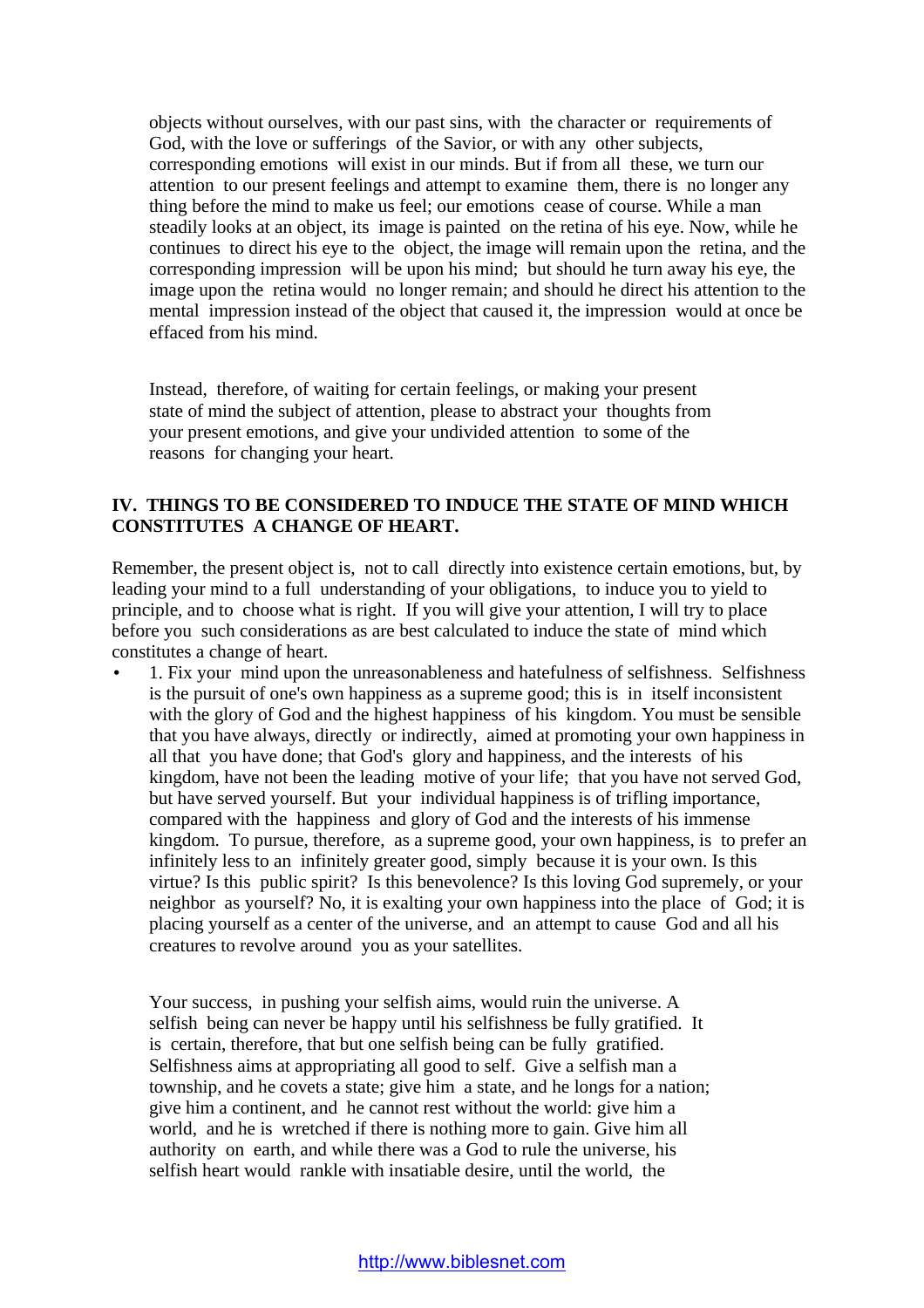universe, and God himself were prostrate at his feet his ambition could not be satisfied, his selfish heart could not rest. If, then, you could succeed in your selfish aims, your success would subordinate and injure, if not ruin every body else.

Is this right? But could you succeed in subduing the universe to yourself, then your happiness would not be obtained; for a selfish moral agent cannot be happy. Could you ascend the throne of Jehovah; could you wield the scepter of universal government; could you appropriate to yourself the honor and the wealth of the entire universe; could you receive the homage, the obedience of God and all his creatures, yet the very elements of your nature would be outraged, and while in the exercise of selfishness, conscience would condemn you, the very laws of your moral constitution would mutiny; self- accusation and reproach would rankle in your heart, and, in spite of you, you would be forced to abhor yourself.

Again. While you are selfish, all moral beings must hate and despise you; and it is impossible for a moral being to be happy under the consciousness of being deservedly hated and despised. The love of approbation is a law of our nature, it is laid in the very constitution of the mind by the hand that formed it. It is, therefore, as impossible for us to be happy under the consciousness that we are deservedly hated, as it is that we should alter the very structure of our being. It is in vain, therefore, for you to expect to be happy in the exercise of selfishness. God, angels and saints, wicked men and devils, the entire universe of moral beings must be conscientiously and heartily opposed to you while you sustain that character - while conscience gives forth the verdict that you deserve their hatred, and pronounces you unfit for any other world than hell.

• 2. Consider the guilt of selfishness.

In the next place, look at the guilt of this. No thanks to you, if there is a vestige of virtue or happiness in the universe. If your example should have its natural influence, and not be counteracted by God, it would, like a little leaven, leaven the whole lump. If all your acquaintances copied your example, and their acquaintances theirs, and so on, you can easily see that your influence would soon destroy all benevolence, and introduce universal selfishness and rebellion against God. No thanks to you, if there is an individual in the universe that respects the government of God. You have never obeyed it, and all your influences have been against it; and if God had not been constantly wakeful in using counteracting influences, his government had long since been demolished, and virtue and obedience, and love to God and man had been banished from the world.

Again, your influence has tended to establish for ever the dominion of Satan over men. Selfishness is the law of Satan's empire. You have hitherto perfectly obeyed it; and as example preaches louder than precept, you have used the most powerful means possible to induce all mankind to obey the devil. If God has a virtuous subject on earth, if all men are not in league with hell, and, by their example at least, shouting forth, "O Satan, live for ever!" no thanks to you, for the legitimate tendency of your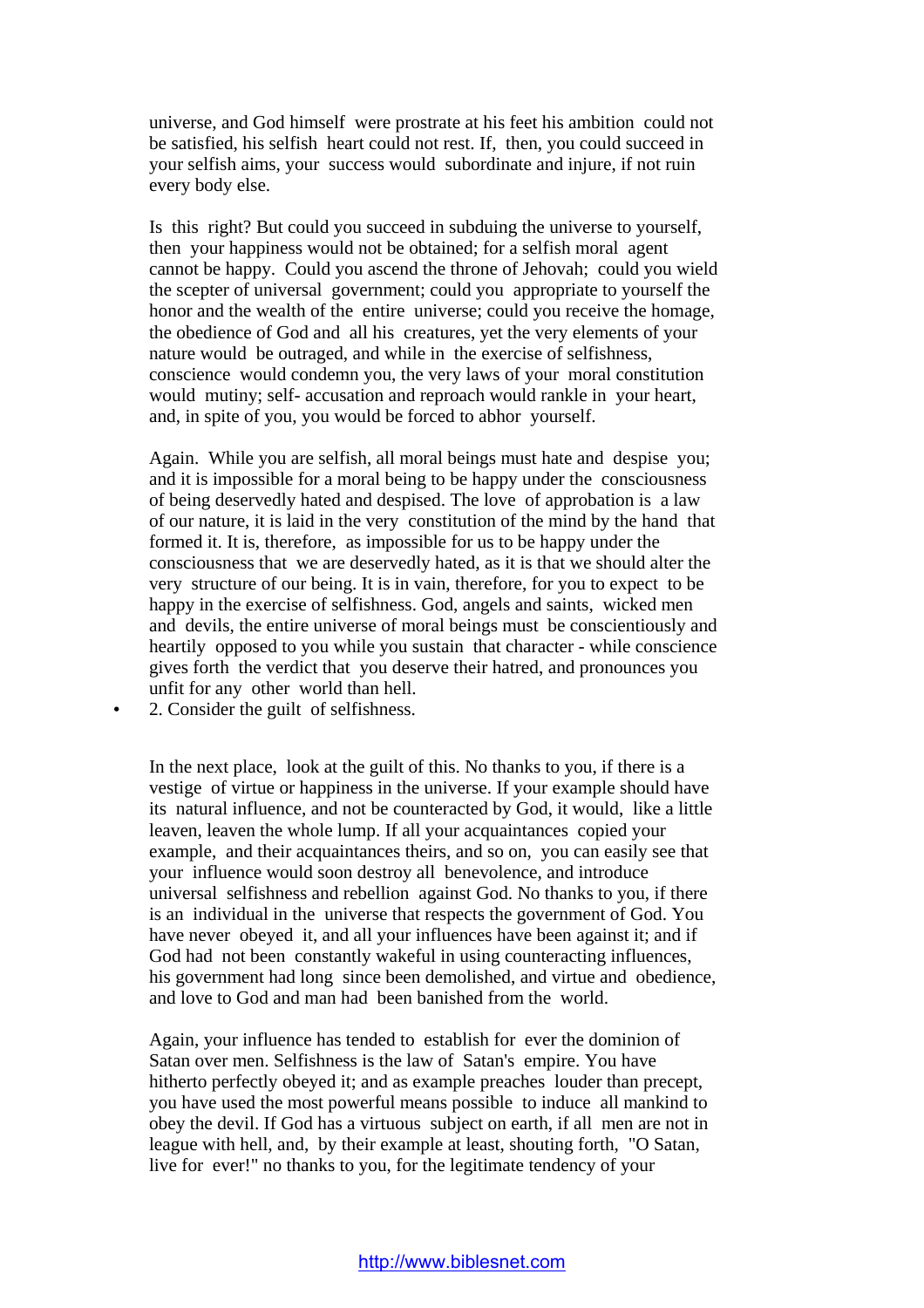conduct had been to produce this horrible result.

Again, no thanks to you, if all mankind are not for ever lost. You have done nothing to save them. Your whole life has had a natural tendency to destroy them. Your neglect and contempt of God have exerted the strongest influence within your power to lead them in the way to death. You have done nothing to save yourself, and, by neglecting your own soul, you have virtually said to all around you, your family and friends, to all who are near and afar off "let religion alone," "who is the Lord that we should obey him, or what profit should we have should we pray unto him?" You need not thank yourself, nor expect the thanks of God, nor of the universe, if any soul from earth is ever saved.

Now, look at the guilt of this. The guilt of any action is equal to the evils which it has a natural tendency to produce. Now look at this. Your selfishness has the natural, and, if unrestrained, the inevitable tendency to ruin the world, to destroy God's government, to establish Satan's, and to people hell with all mankind.

• 3. Consider the reasonableness and utility of benevolence (to love your neighbor as yourself).

Next, look at the reasonableness and utility of benevolence. Benevolence is good will. Benevolence to God, is preferring his happiness and glory to all created good. Benevolence to men, is the exercise of the same regard to, and desire for their happiness, as we have for our own. Benevolence to God, or the preference of God's happiness and glory, is right in itself, because his happiness and glory are infinitely the greatest good in the universe. He prefers his own happiness and glory to every thing else, not because they are his own, but because they constitute the greatest good. All beings, when compared with him, are less than nothing, and vanity. His capacity for enjoying happiness or enduring pain is infinite, not only in duration but in degree. If all the creatures in the universe were completely happy, or perfectly miserable to all eternity, their happiness or misery, though endless in duration, would be but finite in degree. But God's happiness is not only endless in duration but infinite in degree. His happiness is, therefore, just as much more valuable than that of all his creatures, as infinite exceeds finite. Then, is it not right - is it not according to the moral fitness of things, that all his creatures should value his happiness and glory infinitely above their own? Is it not right that he should do this, not because it is his own happiness, but because it is an infinitely greater good?

Does not moral fitness, does not the eternal law of right demand, that he should regard his own happiness according to its real value? Has he any right to prefer the happiness of his creatures above his own? Does not justice require that he should regard every thing in the universe according to its relative importance? and should he not regard his own happiness and glory infinitely above all things else; and should he not require all his intelligent creatures to do the same; would it not be a manifest departure from the immutable principles of right? Therefore, to have a supreme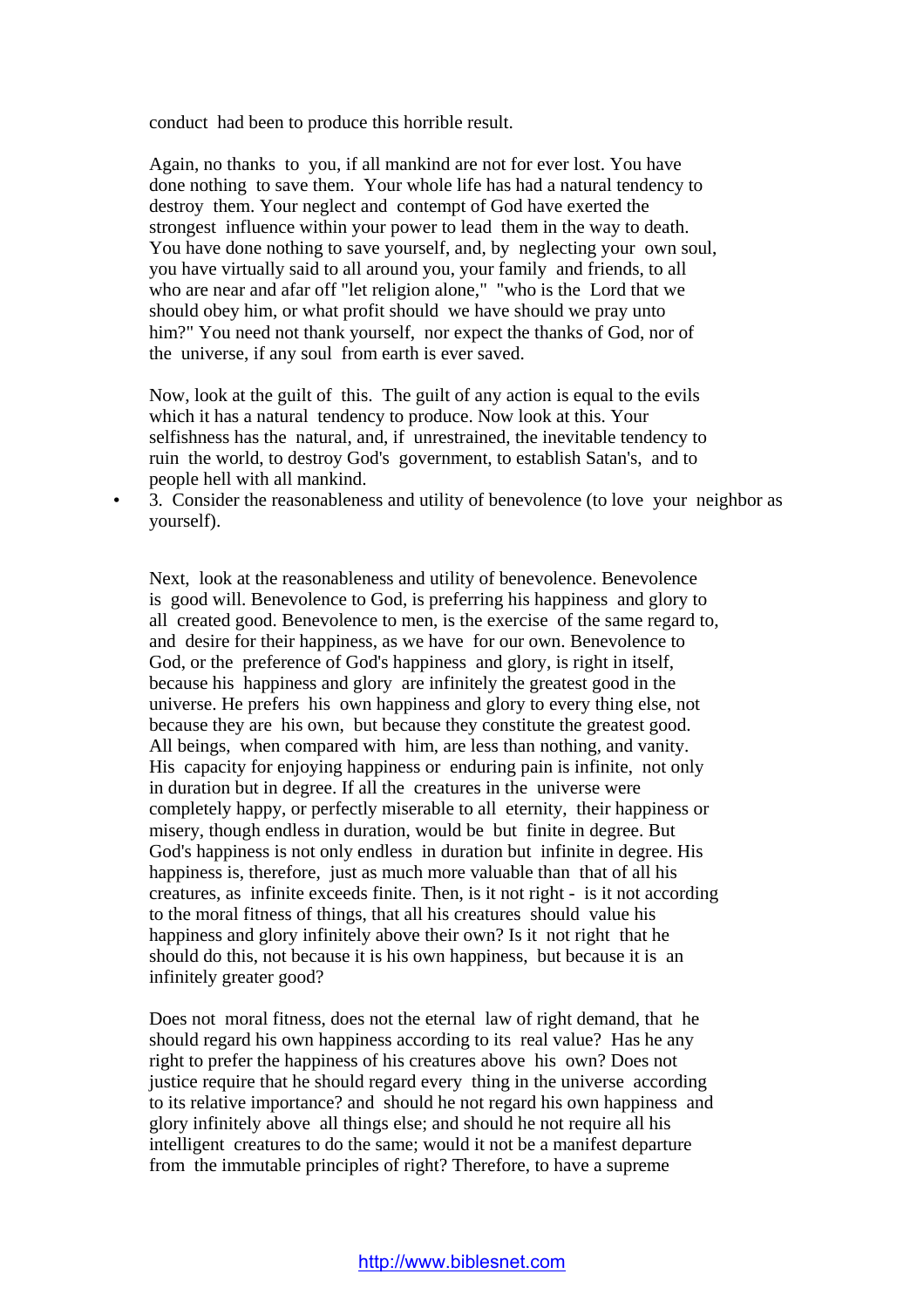regard to your own happiness, to value it, and to desire it more than you do the happiness and glory of God, is to trample upon the eternal principles of justice and moral fitness which God is bound to maintain; to array yourself in the attitude of open and outrageous war against God, against the universe, against heaven, against the principles of your own nature, and against whatever is right, whatever is lovely and of good report.

Again. That you should love your neighbor as yourself is agreeable to the immutable law of right. That you should regard your neighbor's happiness according to its real value, and the happiness of all mankind according to the relative importance of each one's individual happiness, and the happiness of the whole as much above your own as the aggregate amount of theirs is more valuable than yours, is right in itself. To refuse to do this, is at once to sin against God, to declare war with all men.

But again look at the utility of benevolence. It is a matter of human consciousness that the mind is so constituted that benevolent affections are the source of happiness, and malevolent ones the source of misery. God's happiness consists in his benevolence. Wherever unmingled benevolence is, there is peace. If perfect benevolence reigned throughout the universe, universal happiness would be the inevitable result. The happiness of heaven is perfect, because benevolence is there perfect. They love God with all their heart, and soul, and mind, and strength, and their neighbors as themselves; and who that knows the joy there is in holy love, does not know that the full tide of benevolence is but another name for the full tide of happiness? Perfect benevolence to God and man would at once give us a share in all the happiness of earth and heaven. Benevolence is good will, or willing good to the object of it. If we desire the happiness of others, their happiness will increase our own, according to the strength of our desire. If we desire their welfare as much as we do our own, we are made as happy by good, known to be conferred on them as upon ourselves; and nothing but selfishness prevents our tasting the cup of every man's happiness, and sharing equally with him in all his joys. If we supremely desire the happiness and glory of God, the fact that he is infinitely and immutably happy and glorious, and that he will glorify himself, and that "the whole earth shall be full of his glory," will constitute our supreme joy. It will be to us a never failing source of pure, and high, and holy blessedness. And when we look abroad upon men, and see all the wickedness of earth; when, through the page of inspiration, we survey as with a telescope the deep caverns of the pit; when we listen to its wailings, and behold the lurid flashes of its fires, and contemplate the gnawings of the deathless worm; in all this we see only the legitimate results of selfishness. Selfishness is the discord of the soul: it is the jarring. and dissonance, and grating of hell's eternal anguish. Benevolence, on the other hand, is the melody of the soul. In its exercise, all the mental powers are harmonized, and breathe the sweetness of heaven's charming symphonies. To be happy, then, you must be benevolent. Selfishness, you see, is neither reasonable nor profitable. Its very nature is at war with happiness. It renders you odious to God, the abhorrence of heaven, the contempt of hell. It buries your good name, your ultimate self- esteem, your present and future happiness, in one common grave, and that beyond the hope of resurrection, unless you turn, renounce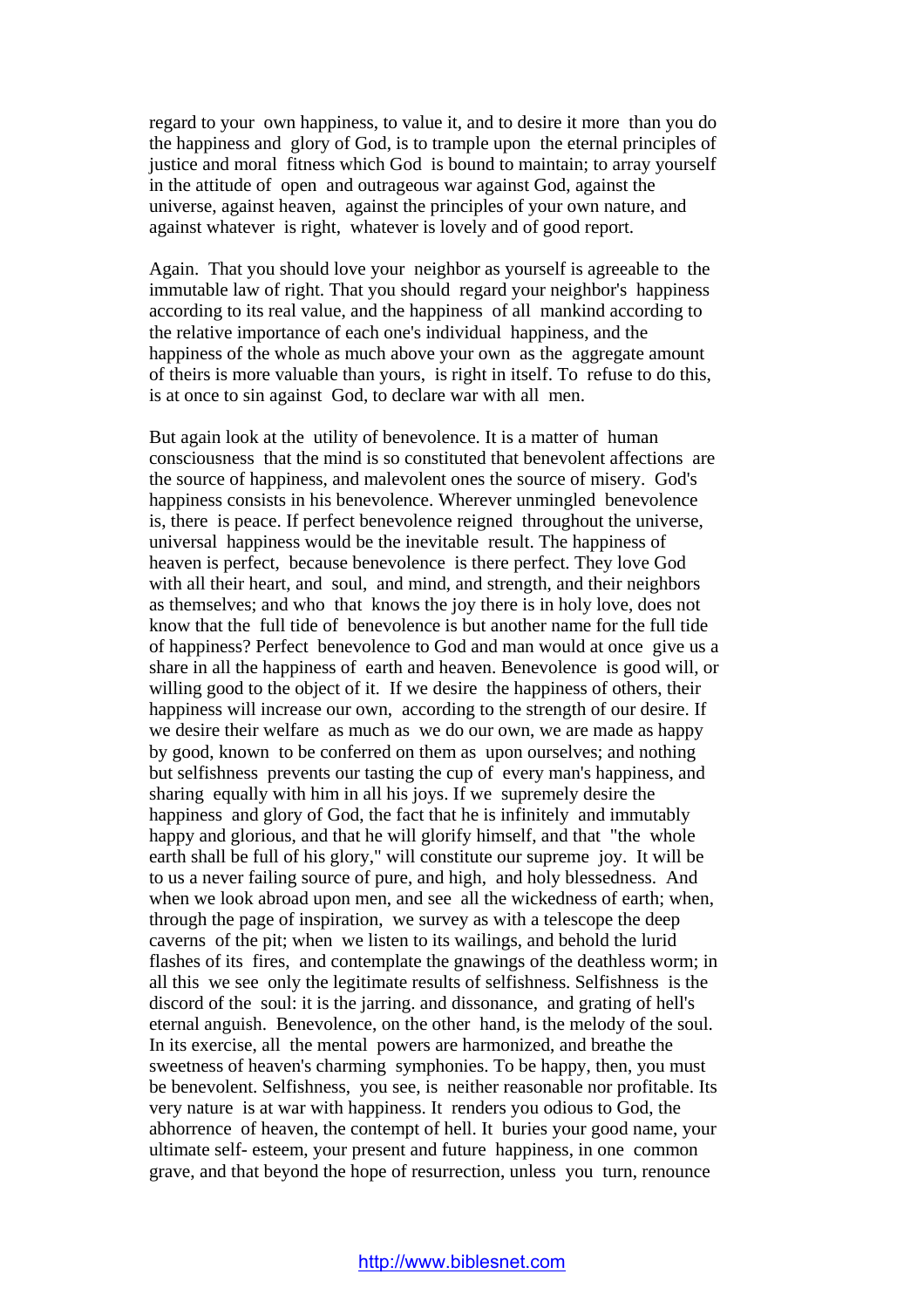your selfishness, and obey the law of God.

4. Consider the reasons why God should govern the universe.

But again, consider the reasons why God should govern the universe. Perhaps, in words or in theory, you have never denied his right to govern, yet in practice you have always denied it. Your having never obeyed, is the strongest possible declaration of your denial of his right to govern you. The language of your conduct has been, "Who is Jehovah, that I should obey him?" "I know not Jehovah, neither will I obey his voice." But have you duly considered his claims upon your obedience? Have you not only admitted the fact that he has a right to govern, but have you understood and thoroughly considered the foundation of this right? If you have never attended to this, it is not wonderful that you have refused obedience. The foundation of God's right to the government of the universe is made up of the three following considerations:

First, his moral character. His benevolence is infinite. Were he a malevolent being, and were his laws like himself, as they would be of course, he could have no right to govern. Instead of being under an obligation to love and obey him, it would be our duty to hate and disobey him. But his benevolence renders him worthy of our love and obedience. But his benevolence alone cannot qualify him for, nor give him a right to, the government of the universe. However benevolent he may be, if his natural attributes are not what they should be, he cannot be qualified to be the Supreme Ruler of all worlds. But a glance at his natural attributes will show that he is no less worthy to govern, in respect to these, than in respect to his moral attributes.

And, first, he has infinite knowledge, so that his benevolence will always be wisely exercised.

2nd. He has infinite power. However benevolent he might be, if he lacked either knowledge to direct, or power to execute his benevolent desires, he would not be fit to govern.

Again. He is omnipresent; in every place, at every time; so that nothing that benevolence desires, wisdom directs, or power can achieve, can be wanting in his administration.

Again. He is immortal and unchangeable. Could he cease to exist, or were he subject to change, these would be fundamental defects in his nature as supreme Ruler of the universe.

But, again. Neither his moral nor natural attributes, when viewed separately or collectively, afford sufficient ground for his assuming the reins of government. For however good and great he may be, these constitute no sufficient reason for his taking upon himself the office of supreme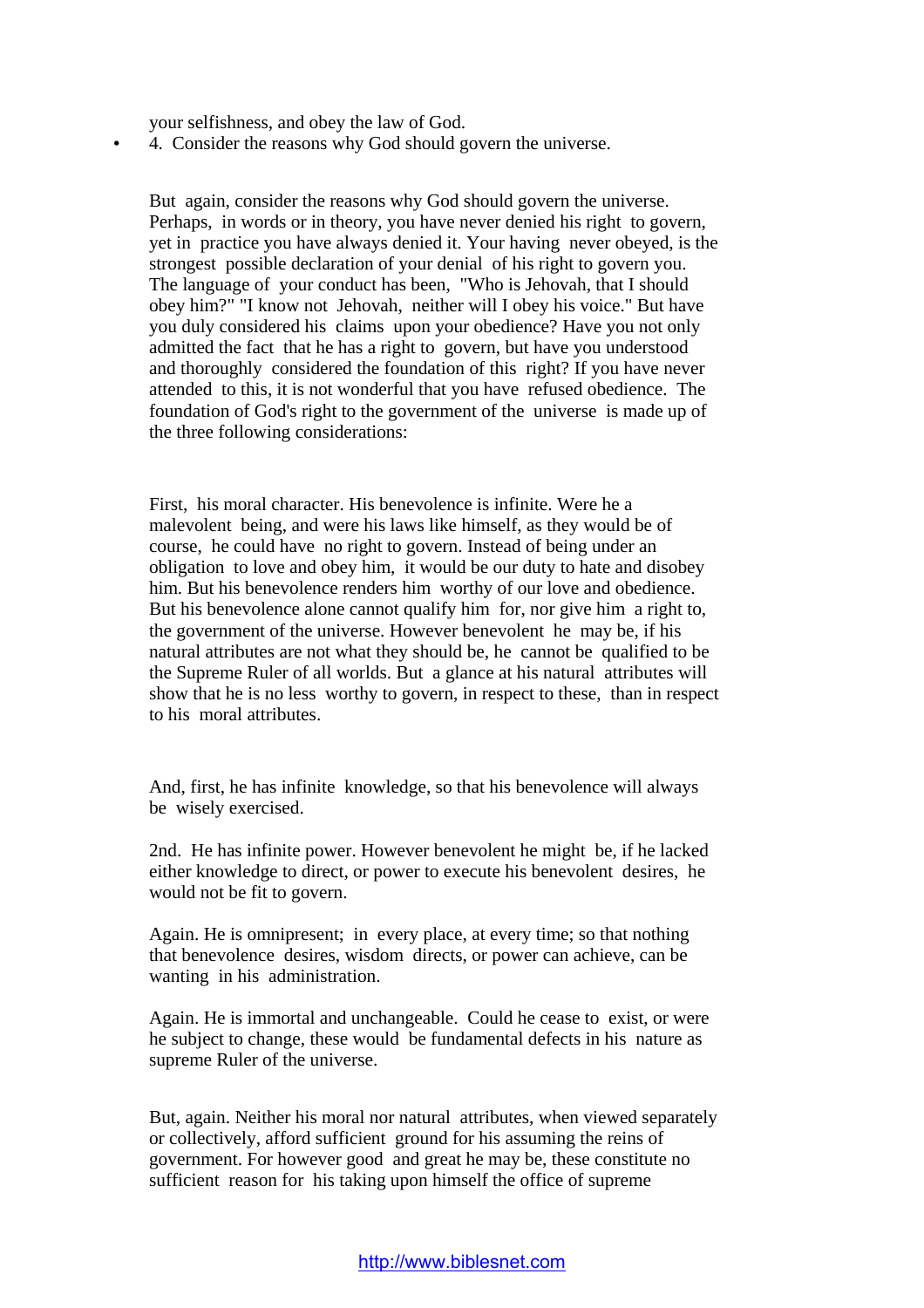magistrate, irrespective of the elective choice of other beings. But he is also the Creator, and holds by the highest possible tenure the entire universe as his own. Thus he is not only infinitely well fitted to govern, but by creation has the absolute and inalienable right to govern. He not only has this right, but it is his duty to govern. He can never yield this office, nor throw aside this responsibility.

• 5. Consider the reasonableness of God's requirements.

But again. Look at the reasonableness of his requirements. They are not arbitrary but such as it is his bounden duty to enforce. The laws of God have not their foundation in his arbitrary will, but in the nature, and relation, and fitness of things. To love God and our neighbor, is not our duty simply because God requires it; but it is our duty antecedently to any expressed requirement. He requires it, because it is right in itself. He is not therefore at liberty to dispense with our obedience if he please. He cannot good-naturedly humor his creatures and let them have their own way - let them run into sin and rebellion, and then let them go unpunished. He is solemnly pledged and bound by the rules of his own government. If, therefore, you go on in sin, it is not at his option, when you come to the judgment, to punish you or not. The laws of his empire are fixed, eternal principles, which he can no more violate, without sin, than any of his creatures. Do not hope then, if you persevere in sin, to escape "the damnation of hell."

But perhaps, like many others, you have made this excuse for your rebellion; that, upon the whole, God desires you to sin; that, as he is almighty, he could prevent sin if he pleased; and because he does not, you infer that he prefers the existence of sin to its non-existence; and the present amount of rebellion to holiness in its stead. To say nothing of his word and oath upon this subject, you have only to look into his law to see that he has done all that the nature of the case admitted, to prevent the existence of sin. The sanctions of his law are absolutely infinite; in them he has embodied and held forth the highest possible motives to obedience. His law is moral, and not physical; a government of motive, and not of force. It is vain to talk of his omnipotence preventing sin; if infinite motives will not prevent it, it cannot be prevented under a moral government, and to maintain the contrary is absurd, and a contradiction. To administer moral laws, is not the object of physical power. To maintain, therefore, that the physical omnipotence of God can prevent sin, is to talk nonsense. If to govern mind were the same as to govern matter - if to sway the intellectual could be accomplished by the same power that sways the physical universe, then, indeed, it would be just, from the physical omnipotence of God, and from the existence of sin, to infer that God prefers its existence to holiness in its stead. But as mind must be governed by moral power, as the power of motive is the only power that can be brought to bear upon mind to influence it, it is unjust, unphilosophical, illogical, and absurd, to infer from the existence of sin, and God's physical omnipotence, his preference of its existence.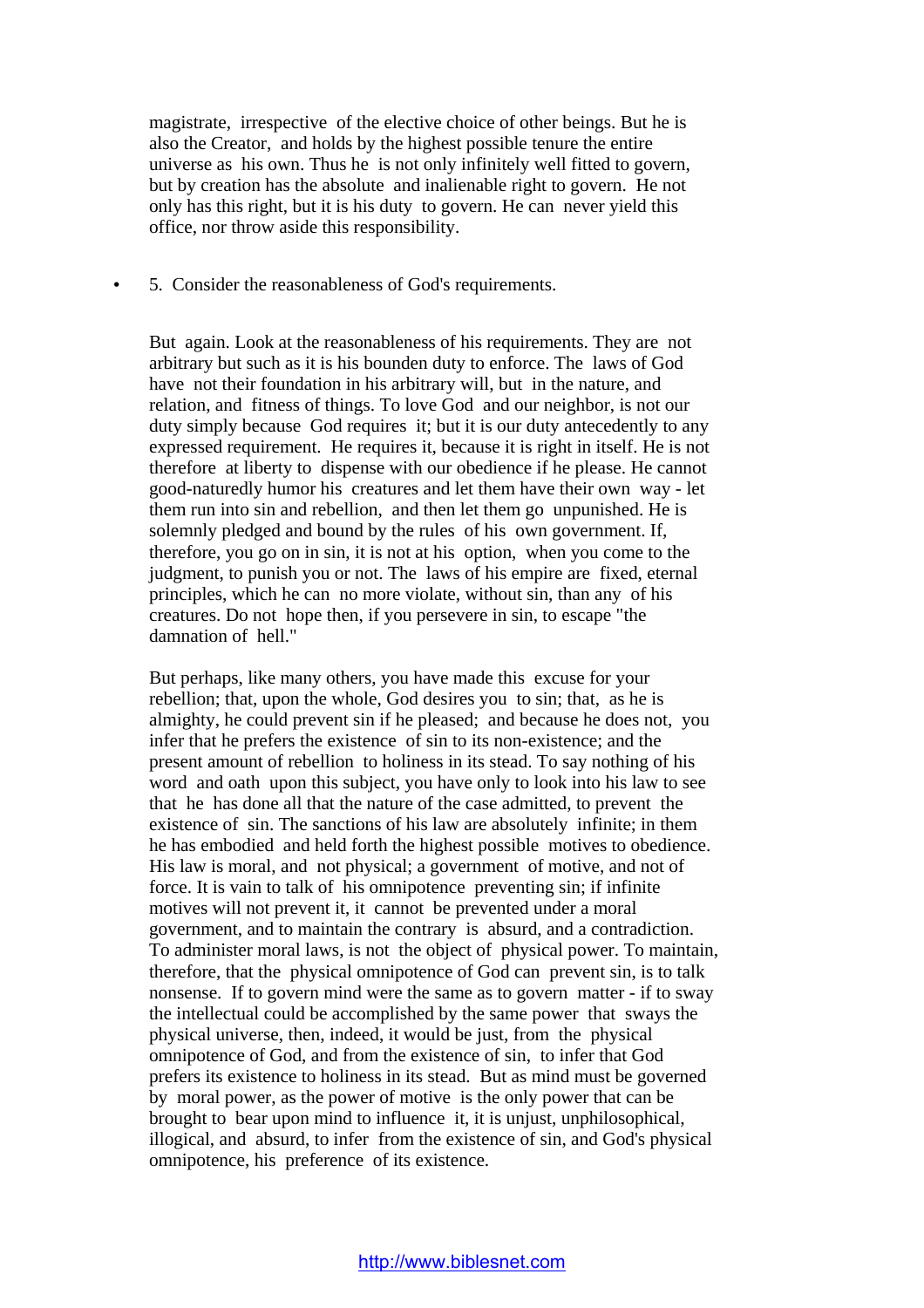If the motives to obedience are infinite, well might he challenge the universe, and inquire, "what more could I have done for my vineyard that I have not done?" And will you, in the face of all these moving considerations, continue your rebellion? and when required to turn, will you profanely reply: If God be Almighty, why does he not turn me? O, sinner, why provoke your Maker? "Your judgment now of a long time lingereth not, and your damnation slumbereth not."

• 6. Consider the atonement.

But, again. When the law was broken, and all mankind exposed to its fearful penalty, behold at once the justice to the universe, and mercy to sinners displayed in the atonement. To make an universal offer of pardon, without regard to public justice, were virtually to repeal his law; but a due regard to the public interest forbade the lawgiver to forgive and set aside the execution, without some expedient to secure a veneration [love] for and obedience to the precept [law]. So great, therefore, was his compassion for man, and his regard to law, that to gratify his desire to pardon, he was willing to suffer in the person of his Son, a substitute for its penalty. This was the most stupendous exhibition of self- denial that ever was made in the universe. The Father giving his only begotten and well beloved Son; the Son veiling the glories of his uncreated Godhead, and becoming obedient unto death, even the death of the cross, that we might never die.

Now, if you are an impenitent sinner, you have never, in a single instance, obeyed your Maker. Every breath that you have breathed, every pulse you have told [of your heart], has but added to the number of your crimes. When God has fanned your heaving lungs, you have breathed out your poisonous breath in rebellion against the eternal God; and how ought God to feel towards you? You have set your unsanctified feet upon the principles of eternal righteousness; you have lifted up your hands, filled with poisoned weapons, against the throne of the Almighty; you have set at nought the authority of God and the rights of man. You have spurned, as with your feet, every principle of right, of love, and of rational happiness. You are the enemy of God, the foe of man, a child of the devil, and in league with hell. Ought not God then to hate you with all his heart?

But in the midst of your rebellion, behold the long suffering of God. With what patience has he borne with all your aggravated wickedness! All this you have done, and he has kept silence. Dare you think that he will never reprove?

• 7. Consider the required conditions of repentance and faith.

But look for a moment at the conditions of the Gospel, Repentance and faith. To repent, is to hate and renounce your sin. This requirement is not arbitrary on the part of God. It would neither be just to the universe, nor beneficial to you, to exercise pardon until you comply with this requirement. Can a sovereign forgive his subjects while they remain in rebellion? Can God forgive you while you persevere in sin? No. This would be to give up his law, and, by a public act, to confess himself wrong and you right, to renounce the stand he has taken, to condemn himself and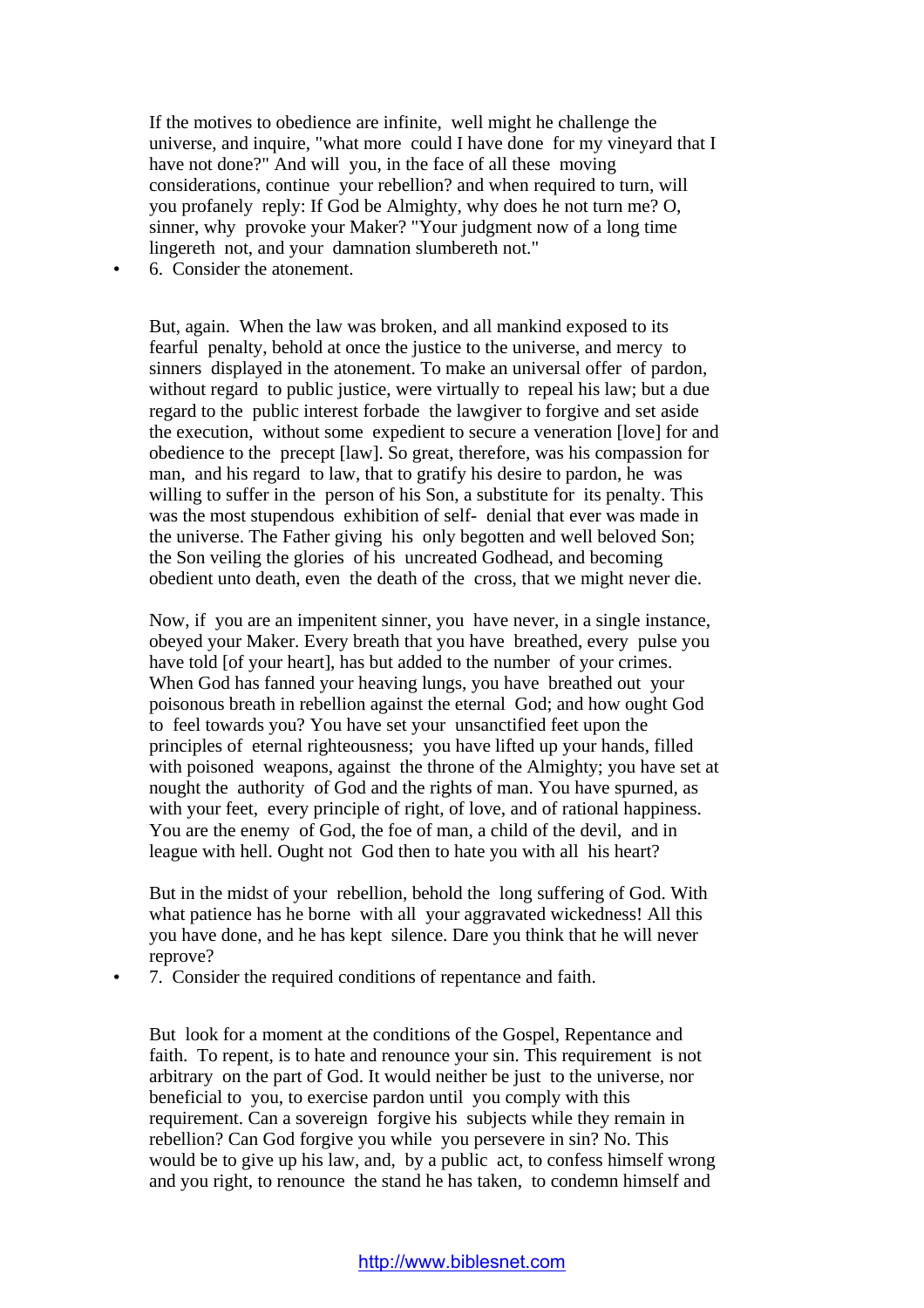justify you. But this would be the publication of falsehood, it would be a proclamation that sin is right and holiness wrong. Not only so, but to forgive you, and leave you in your sin, would render your happiness impossible. You might as well proclaim a man in health who is dying with the plague.

Nor is faith an arbitrary appointment of God. God has no means of getting you to heaven unless you believe his word, and walk in the path he points out to you. If you will not believe What he tells you of heaven and hell, of the way to avoid the one and gain the other, your salvation is impossible in the nature of the case. You cannot find heaven at the end of the road that leads to hell, nor hell at the end of the road that leads to heaven, and nothing but faith in what he tells you, can influence you to take the path that leads to heaven. And now, sinner, what have you to say? Why the sentence of his law should not be executed upon you? You have never cared for God, and why should he be under obligation to care for you? You have never obeyed him, what good then do you deserve at his hand? You have always disobeyed him, and what evil do you not deserve? You have broken his law, despised his grace, and grieved his Spirit. "You have cast off fear and restrained prayer." The tendency of your selfish conduct has been to ruin the universe, to dethrone God, to build up the throne and establish the dominion of Satan, to damn yourself and all mankind. This you cannot deny. Let conscience pass sentence upon you. Let it give forth its verdict. Do you not, even now, hear it in the deep recesses of your soul cry out, guilty, guilty, and worthy of eternal death?

8. The rightful conclusion to these considerations.

But, sinner, you have seen, in the progress of this discourse, the reasonableness of benevolence, and the hatefulness of selfishness. The right and the duty of God to govern you, and your obligations to obey. You have seen the reasonableness and utility of virtue; the unreasonableness, the guilt, and evil of sin. And now what say you? What is your present duty? Is it right? Is it reasonable? Is it expedient longer to pursue your selfish course? Is it not best, and right, and manly, and honorable, and time, to turn and obey your Maker? Look at the consequences of your present course, to yourself, your friends over whom you have influence, to the church, and to the world. Will you continue to cast firebrands, arrows, and death, - to throw all your influence, your time and talents, your body and soul, into the scale of selfishness! Shall all your influence continue to be upon the wrong side, to increase the wickedness and misery of earth, to gratify the devil and grieve the Son of God? Sinner, if you go to hell, you ought to be willing to go alone; company will not mitigate, but increase your pain. Ought you not then, instantly, to throw all your influence into the other scale; to exert yourself to roll back the tide of death, and save your fellow- men from hell? Do you see the reasonableness of this? What is your judgment in the case? Do not stop to look at your emotions, nor turn your eye in upon your present state of mind; but say, will you cease your rebellion, throw down your weapons, and enlist in the service of Jesus Christ? He has come to destroy the works of the devil, to demolish his empire, and re- establish the government of God in the hearts of men. Are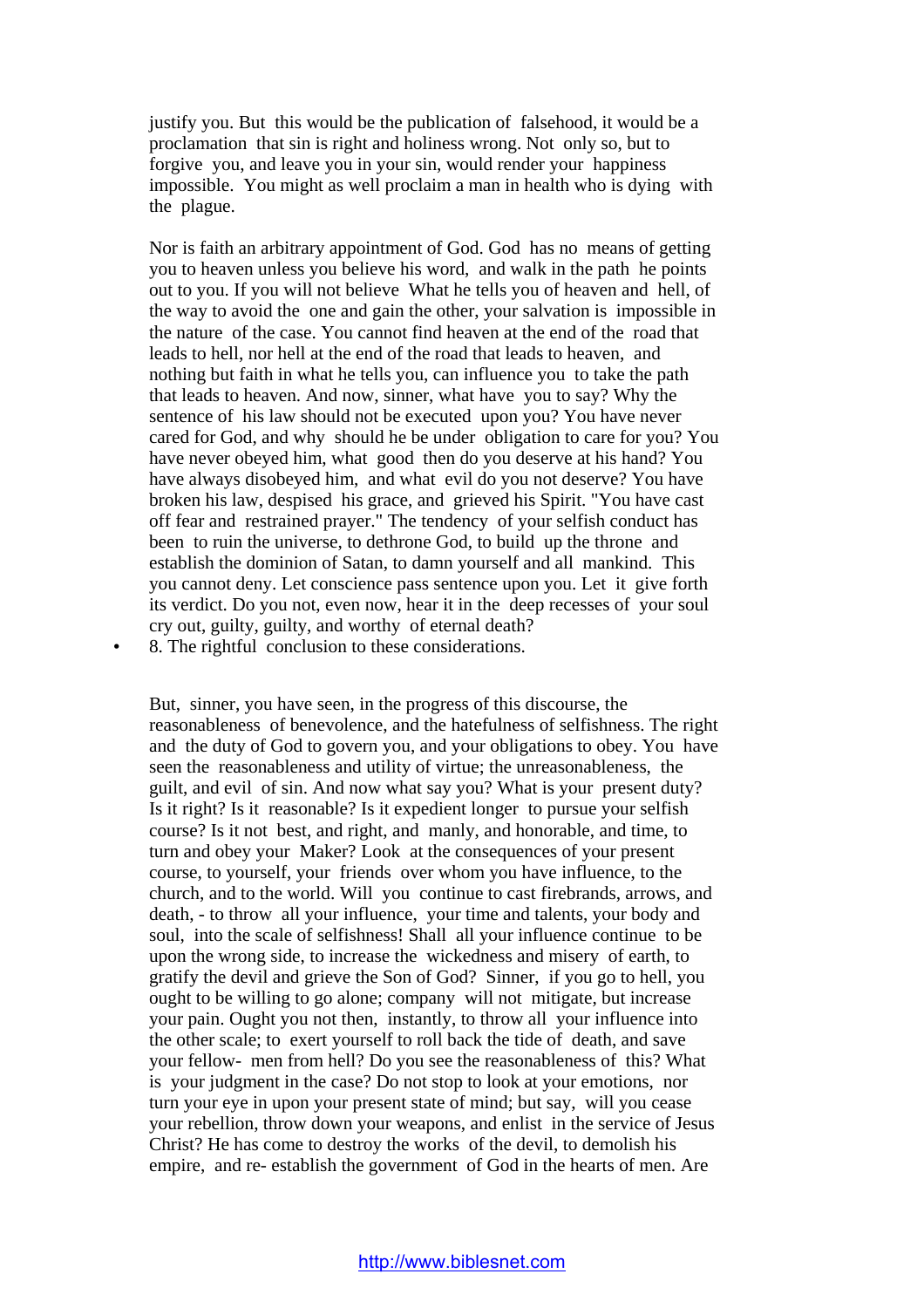you willing that he should govern the world? Is this your choice? If allowed to vote, would you elect him as supreme Governor of the world? Will you obey him yourself? But do you reply, "Oh! I am so great a sinner, I fear there is no mercy for me?" That is not the question. The question is not, whether he will pardon you, but whether you will obey him. If he saw it not wise to pardon you, if the circumstances of his government require your damnation, is it not on that account the less your duty to obey him. The question for you to settle is, whether you will obey him, and leave the question [matter] of your salvation for him to settle, in view of all the circumstances of the case. He is infinitely wise, and as benevolent as he is wise. You ought, therefore, cheerfully to submit your final destiny to him. to make your duty the object of your attention, and obedience your constant aim. The atonement is full and perfect. The presumption is, that nothing is in the way of your salvation but your impenitence and unbelief; and indeed you have the promise, that on condition of submission to his will, you shall have eternal life. Do you see what you ought to do, and are you willing to do it? "Choose this day whom you will serve." To choose God and his services - to prefer these to your own interest and to every thing else, is to change your heart. Have you done it? Do you still ask, how shall I do it? You might with much more propriety ask, when the meeting is dismissed, how shall I go home? To go home would require two things, first, to be willing; secondly, to put your body in motion. But here, no muscular power is needed. But one thing is requisite, that is a willing mind. Your consent is all that is needed. Be willing to do your duty, [and do it,] and the work is done.

#### **INFERENCES AND REMARKS.**

1. From this subject you see why many complain that they cannot submit to God. They do not give their attention to the consideration necessary to lead them to submission. Many occupy their thoughts with their state of feeling, are looking steadily at the darkness of their own minds and the hardness of their own hearts. They are anxiously waiting for the existence of certain feelings in their minds, which they suppose must precede conversion. In this way they will not submit of course. Their mental eye is turned away from the reasons for submission. In this state of mind it is impossible that they should submit; it would be a counteraction of all the laws of mind. Others, instead of attending to the reasonableness and fitness of their Maker's claims, give their whole attention to their own danger, and try to submit while they are only influenced by fear. This is acting under the influence of selflove. It is not responding to the voice of conscience; it is not submission to the laws of right; and, actuated by such motives, the mind may struggle till the day of judgment, and still the considerations that must lead the soul to a right submission are not before the mind, and the soul will not submit. It is the rightness of the duty, and not the danger consequent upon the non- performance of it, that must influence the mind, if it would act virtuously. I have already said, that both hope and fear bear an important part in leading the mind to make the requisite investigation. But neither the one nor the other are the object of the mind's attention at the instant of submission. He, therefore, who does not understand the philosophy of this - who does not understand the use and power of attention, the use and power of conscience, and upon what to fix his mind to lead him to a right decision, will naturally complain that he does not know how to submit.

2. You see the way in which the Spirit of God operates in the conversion of men; it is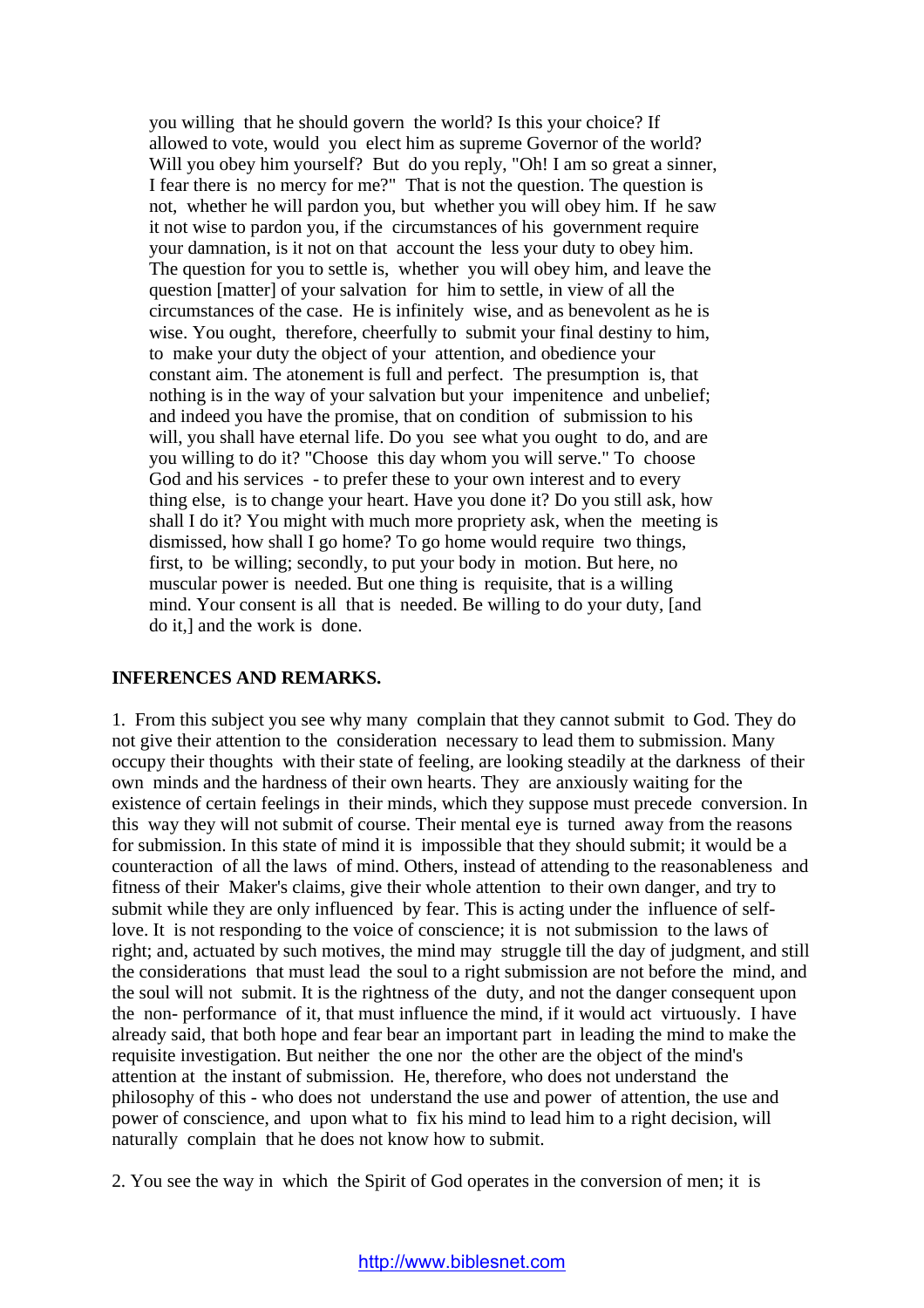through the medium of attention and conscience; he gets and keeps the attention of the mind, and, through the influence of hope, and, fear, and conscience, conducts the sinner along the path of truth, till he has given conscience the requisite information to exert its utmost power; that when it gives forth its verdict, the will may respond. - Amen.

3. This is the experience of every Christian. He knows that in this way the Spirit of God exerted its influence to change his heart. His errors and refuges of lies were swept away. He can tell you that his attention was arrested and fixed, that his conscience was enlightened, and the subject pressed upon his mind until he was induced to yield.

4. You see how unphilosophical it is, while pressing the sinner to submission, to divert his mind and turn his attention to the subject of the Spirit's influence. While his attention is directed to that subject, his submission is impossible. He can only submit when his entire attention is directed to the reasons for submission. Every diversion of his attention is but multiplying obstacles in his way. Hence we never find the inspired writers, when calling upon sinners to repent, directing their attention to the subject of divine influence. Begin with Joshua - when he assembled the people of Israel and laid their duty before them, and said, "choose you this day whom ye will serve," he did not unphilosophically remind them at the same time of their dependence upon the Spirit of God; but held the single point upon which they were to choose before them, till their choice was made. So on the day of Pentecost, and in the case of the jailer, and indeed in every other case where prophets, and Christ, find the apostles called men to immediate repentance, we and them keeping close to their text, and not going off to drag in the subject of divine influence to divert the attention and confound their hearers.

5. You see the importance of understanding the philosophy of conversion, and why it is that so many sermons are lost, and worse than lost, upon the souls of men. First, the sinner's attention is not secured; and, secondly, if it is secured, it is often directed to irrelevant matters, and the subject embarrassed with extraneous considerations that have nothing to do with the sinner's immediate duty. Often the subject is not cleared up to his mind; or if he understands it, he does not see its personal application to himself; or if he sees this, he is not made to feel the pressure of present obligation, and not infrequently - `O tell it not in Gath, ' the impression is distinctly left upon his mind that he is unable to do his duty. The preaching that leaves this last impression is infinitely worse than none.

6. From this subject you can see that there are two classes of evidence of a change of heart; one is, those vivid emotions of love to God, repentance for sin, and faith in Christ, that often follow the change of choice. These constitute happiness, they are most sought, and usually the most depended upon, but not deservedly the most satisfactory. Highly wrought emotions are liable to deceive, for, as they cannot be the subject of a present distinct examination without ceasing to exist, they are the least to be depended on as an evidence of a title to the inheritance of the saints in light. The other kind of evidence is an habitual disposition to obey the requirements of God; that abiding preference of God's glory, over every thing else, that gives a right direction to all our conduct.

7. You see, from this subject, the philosophy of self- examination. Many persons will set apart days of fasting and prayer, and spend the day in trying to examine their present mental state, in trying to catch a glimpse of their present emotions. In this way they are sure to quench whatever of right feeling they have. Their past thoughts and feelings, their past actions and motives, may be the subject of present examination and attention; but whenever they make their present emotions or state of feeling the subject of attention, they cease to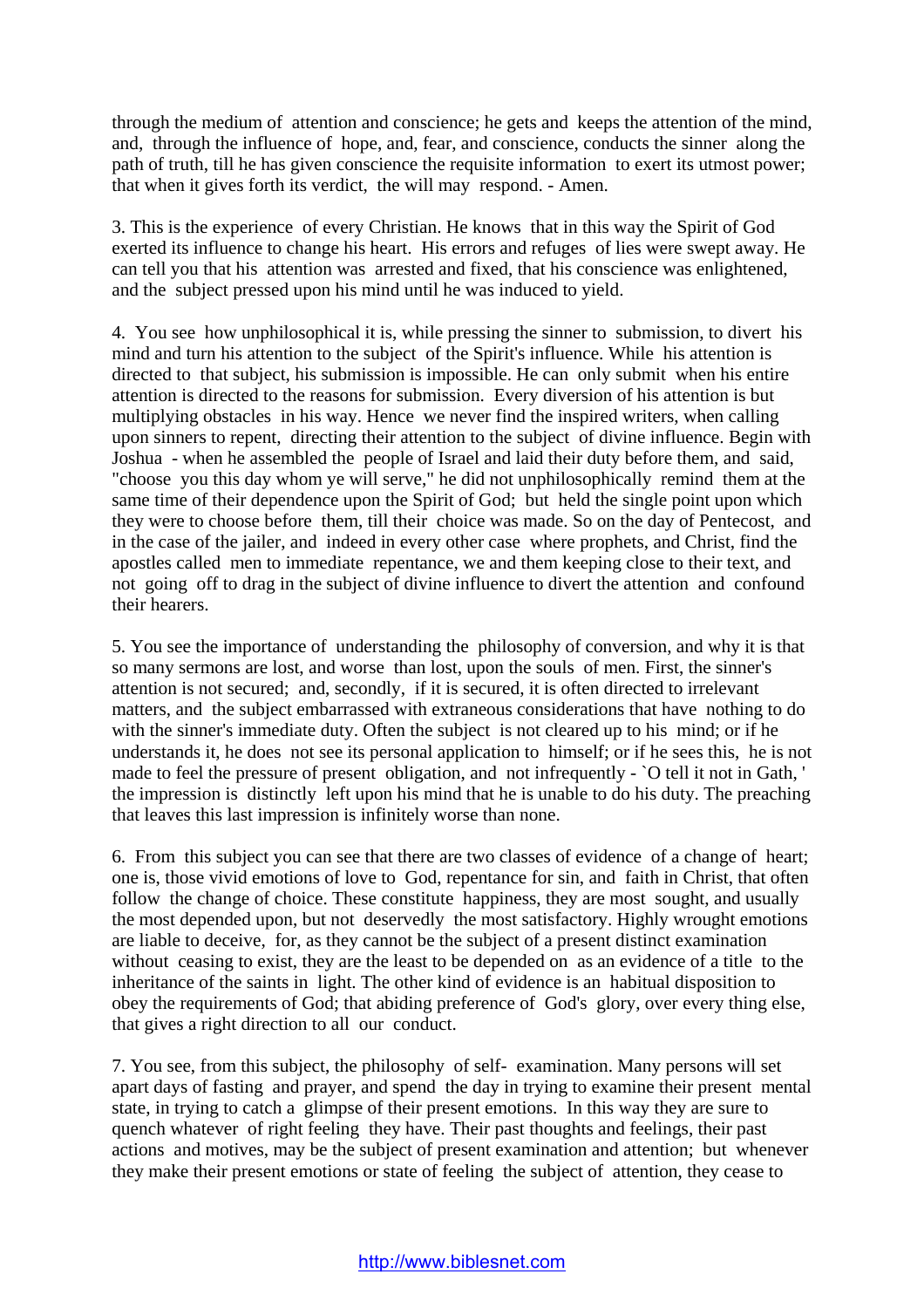feel. If, then, you would try your hearts in regard to any object, bring that object before your mind, consider it intensely, and if there be any moral affinity between your state of mind and this object of attention, while you are musing the fire of emotion will burn.

8. From this subject you perceive the error of those persons who suppose themselves to have much more religion than others, merely because they have more emotion. Multitudes of minds seem not to be influenced by principle, but are carried hither and thither by every gust of feeling, by whatever consideration these feelings may be produced; and while they tell of their raptures, their love and joys, they have so little regard to principle as to be guilty of Christ- dishonoring conduct. Others, who much less frequently evince deep emotion, are influenced by a sacred regard to right. They have much more of the consistency of the Christian character, but perhaps complain of the absence of religious joy.

9. From what has been said, it is manifest, that where sinners continue to neglect the means of grace, their case is hopeless. Many seem to think, that if they are to be saved, they shall be saved, and if they are to be lost, they shall be lost; and look upon religion as some mysterious thing, for the implantation of which, in their minds, they must wait the pleasure of a sovereign God. They pay attention to every other subject, and occupy their thoughts with every thing that is calculated to banish religion from their minds, and still hope to be converted. This is as irrational as if a man, desiring to obtain the perfection of Christian sobriety, should continue to riot and drink, and stupefy his powers, and expect that, in some mysterious way, he should by and by become a sober man.

10. From this subject you see the importance of giving a convicted sinner right instruction. Great care should be taken not to divert his mind from fundamental truths. His attention should be abstracted, if possible, from every thing irrelevant, from every thing that regards merely the circumstantials of religion, and brought to bear intensely upon the main question, that of unconditional submission to God.

11. You see the necessity of addressing the feelings, or hopes and fears of men, as a means of awakening them, and securing their attention. Very exciting means are often indispensable, to awaken and secure sufficient attention to lead the way to conversion. When there are so many exciting topics almost continually before the mind, so many Lo! heres, and Lo! theres, to call and fix the sinner's thoughts to worldly objects, we must, of necessity, ply him with the most moving considerations, and that in the most affectionate and earnest manner, or we shall fail to interest his thoughts, and get the subject upon his mind for consideration. One important design of his constitutional susceptibilities is, to afford a medium of access to the attention, and through the attention to the conscience. Many persons seem averse to addressing the feelings of men on the subject of religion, they fear to excite animal feeling, and consequently they in general excite no feeling at all. The reason is obviously this; they overlook some of the most striking peculiarities of the mental constitution. They strive to arouse the conscience, but fail for want of attention. The attention will not ordinarily be secured but by addressing the hopes and fears of men.

12. We should carefully distinguish between a convicted and an awakened sinner. When the sinner is once thoroughly awakened, there is then no need of creating further alarm; and indeed in this situation all appeals merely to hope and fear are rather an embarrassment and a hinderance to the progress of the work. When his attention is thoroughly secured, the favorable moment should be seized upon fully to enlighten his mind, and lead him to a right understanding of his responsibilities and the claims of his Maker. If there is any flagging of the attention, such appeals should instantly be made to the feelings as to arouse and fix the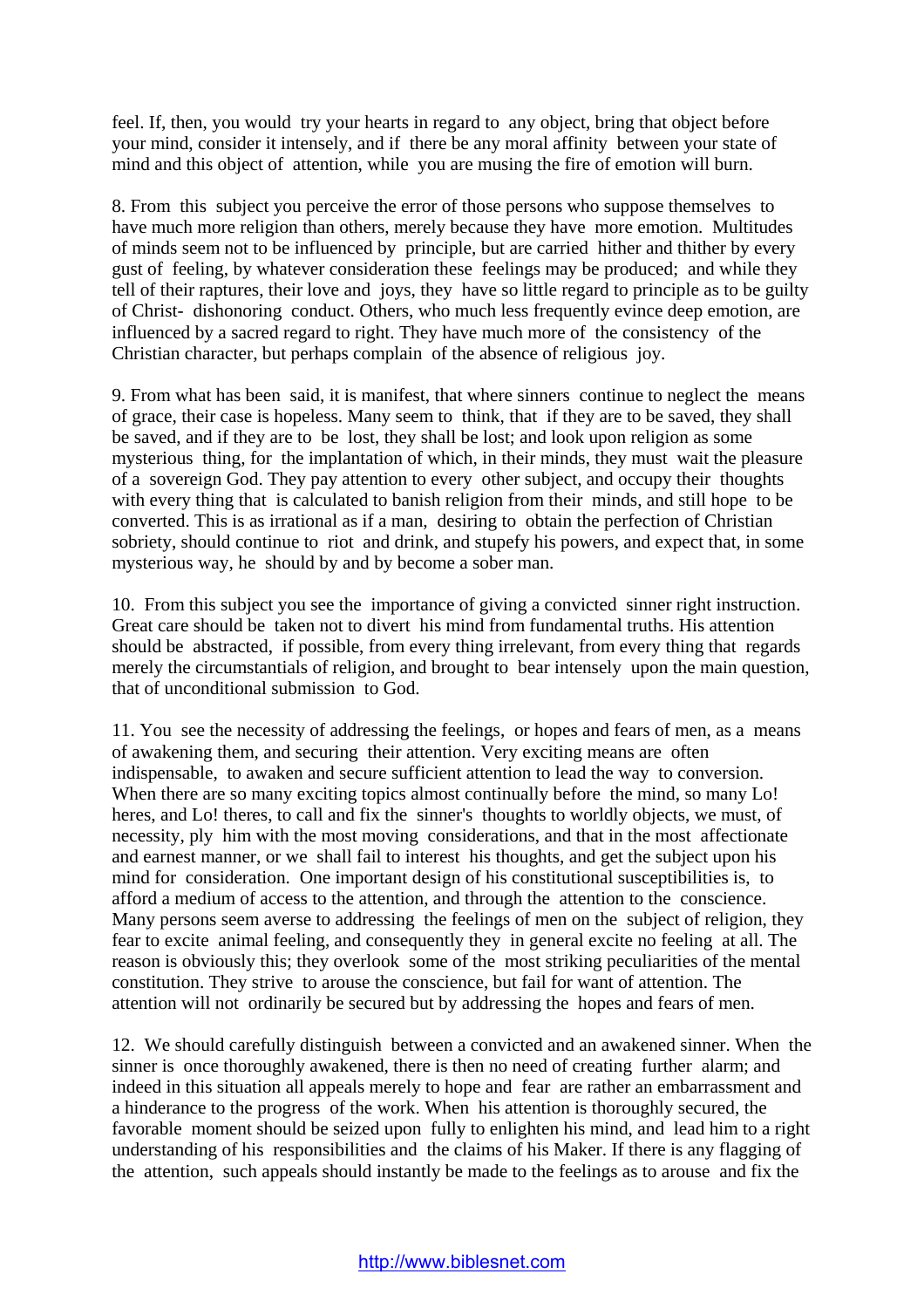thoughts; and an anxious watchfulness should be constantly kept up to preserve attention, and enlighten the mind as fast as possible. In this way you will most effectually aid the operations of the Holy Spirit, push matters to an issue, and secure the conversion of the sinner to God.

Neglecting to distinguish between awakening and conviction has been the cause of many sad failures in securing sound conversions. Often, when sinners have been merely awakened, they have been treated as if they were convicted: their spiritual guides have neglected to seize the opportunity to force home conviction upon them; they have called on them to submit, before they duly understood the reasons for submission, or the nature of the duty. But, as might be expected, instead of truly performing it, they have imagined themselves willing to do so, till their awakenings have subsided, and the chill apathy of death has settled down upon them.

13. You see that preaching terror alone is not calculated to effect the conversion of sinners. It is useful to awaken, but, unless accompanied with those instructions that enlighten, will seldom result in any good.

14. You see why those that preach alone to the hopes of men, seldom, if ever, effect their conversion. Some go to one extreme and some to the other. Some appeal to fear, and others again to hope, while they seldom reason with the sinner of temperance, of righteousness, or of a judgment to come. They often excite much feeling and many tears; but, after all, such appeals, unaccompanied with that discriminating instruction which the sinner needs, in regard to his duty and the claims of his Maker, will seldom result in a sound conversion.

15. You see the philosophy of special efforts to promote revivals of religion. Why it is that protracted meetings, and other measures which are new, are calculated to promote the conversion of sinners. Their novelty excites and fixes attention. Their being continued from day to day, serves to enlighten the mind, and has a philosophical tendency to issue in conversion.

Lastly. I remark, that from this subject it will be seen that a death- bed is but a poor place for repentance. Many are expecting, that if they neglect repentance until they come upon a bed of death, that then they shall repent and give their hearts to God. But alas! how vain the hope! In the langour and exhaustion, the pain and distraction, the trembling and the anxiety of a death-bed, what opportunity or power is there for that fixedness and intensity of attention that are requisite to break the power of selfishness and change the entire current of the soul? To think, is labor; to think intensely, is exhausting labor, even to a man in health. But, oh! upon a bed of death, to have the intricate accounts of life to look over, the subject of the soul's character and destiny to ponder and understand; to hold the agonized mind in warm and distressing contact with the great truths of revelation, until the heart is melted and broken, rest assured, is ordinarily, if not always, too great an effort for a dying man. Be it known to all men, that, as a general truth, to which there are but few exceptions, men die as they live, and no dependence can be placed upon those waverings, and flickerings, and gleamings forth of the struggling mind, while the body, all weakness and pain, is breaking down to usher it into the presence of its Maker. Now is your time, in the wakefulness and strength of your powers, while the command to make to you a new heart and a new spirit, and the reasons for the performance of this duty lie fully before you; while the gate of heaven stands open, and mercy, with bleeding hands, beckons you to come; while the pearl of great price is tendered to your acceptance, seize the present moment, and lay hold upon eternal life.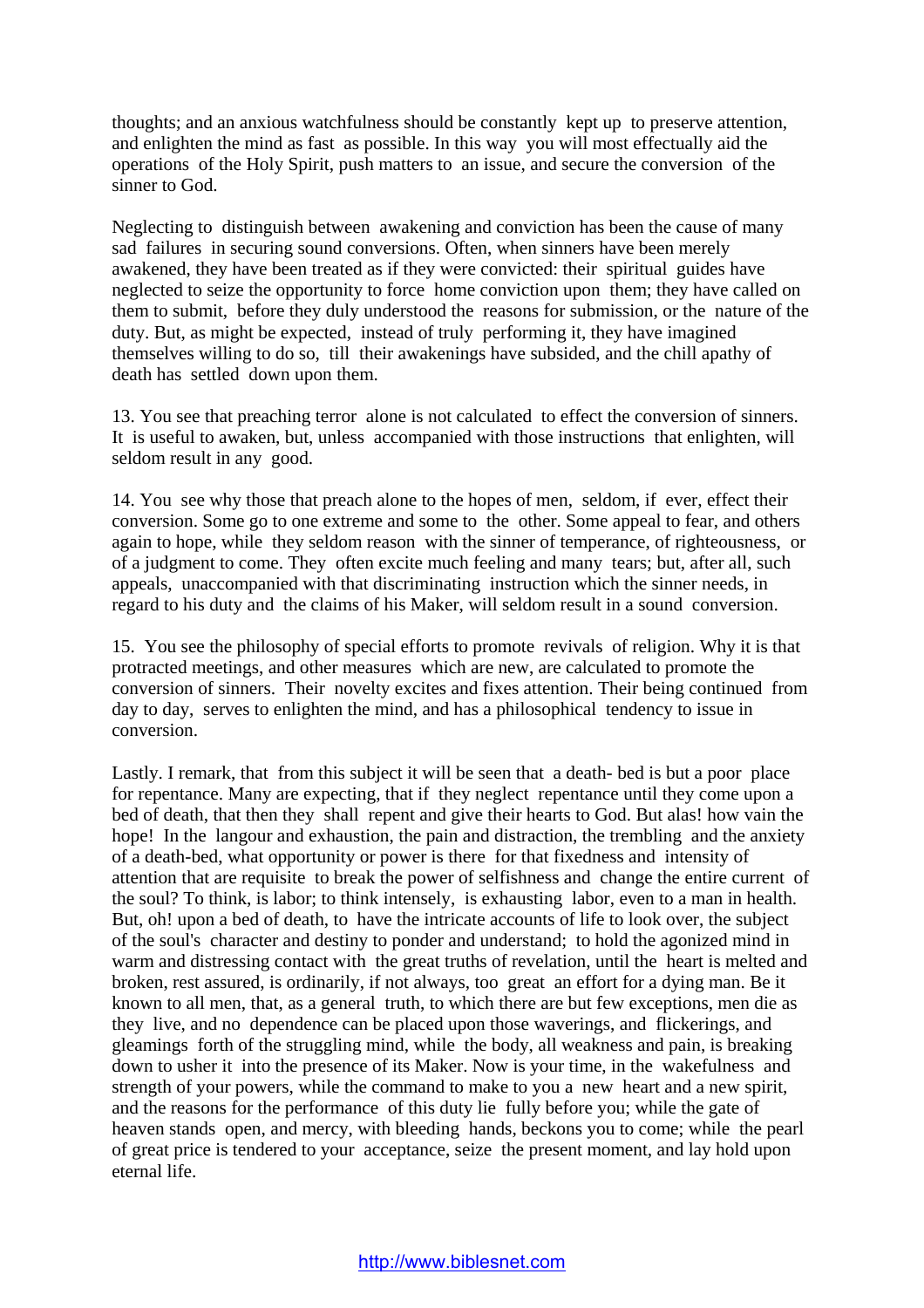#### SERMON III.

# TRADITIONS OF THE ELDERS.

-- Matthew xv. 6.--

"Thus have ye made the commandment of God of none effect, by your tradition."

This lecture was typed in by Carolyn Nelson.

The government which God exercises over the universe of mind is a moral government, it is not, of course, administered by direct physical agency; compelling mind to act, in the same manner, in which the physical laws of the material universe operate in the world of matter. Motives are the grand instruments of moving mind.

God's moral government is made up of considerations, and inducements designed and calculated to influence the minds of in-telligent creatures, to pursue that course of conduct, which will in the highest manner, promote the glory of God, their own interest, and the happiness of the universe. It lays down a definite and perfect rule of feeling and of action. Its precept marks with the clear light of sun-beams, the exact course of duty. Its sanctions hold out on the one hand, all the blessedness of everlasting life; and on the other denounces against offenders, all the pains of everlasting death. Thus holding before the sinner's feet, the clear lamp of truth, and in its awful penalty, gathering around him on every hand, over his head, and beneath his feet, all the moving considerations that heaven, and earth, and hell can present, to hold his mind in an exact course of obedience. The law of God was clearly revealed to the Jews, but its power was often broken, its influence over mind paralyzed and destroyed, by a variety of oral traditions, which were handed down from one generation to another; which were held as of equal authority with the written law. They were often the corrupt glosses of the Jewish doctors, and not unfrequently mere-evasions of the spirit, and meaning of the written law. We have an instance of this, in the verses connected with the text.

The Jewish doctors had a tradition, that it was unlawful to eat without first washing their hands. To this tradition, Christ's disciples paid no regard. But as these traditions were held in great veneration by the multitude, the Scribes and Pharisees, made the disciples' misregard of them the occasion of reproaching Christ, and demanded of him "why do thy disciples transgress the tradition of the Elders?" Christ rebuked them by answering, "why do ye also transgress the commandment of God by your tradition? for God commanded, saying, honour thy father and mother, and he that curseth father or mother, let him die the death; but ye say, whosoever shall say to his father or mother, it is a gift, by whatsoever thou mightest be profited by me, and honoureth not his father and mother, he shall be free. Thus have ye made the commandment of God of none effect by your tradition." The commandment to honour the father and mother, included the duty of providing for them, in case they were in necessitous circumstances; but the tradition of the elders evaded this requirement, and taught, that if the child would give his property to God, or dedicated it to religious purposes, and made no provision for his aged parents he was blameless. Thus, by this evasion, nullifying the requirement, and absolutely setting aside the commandment of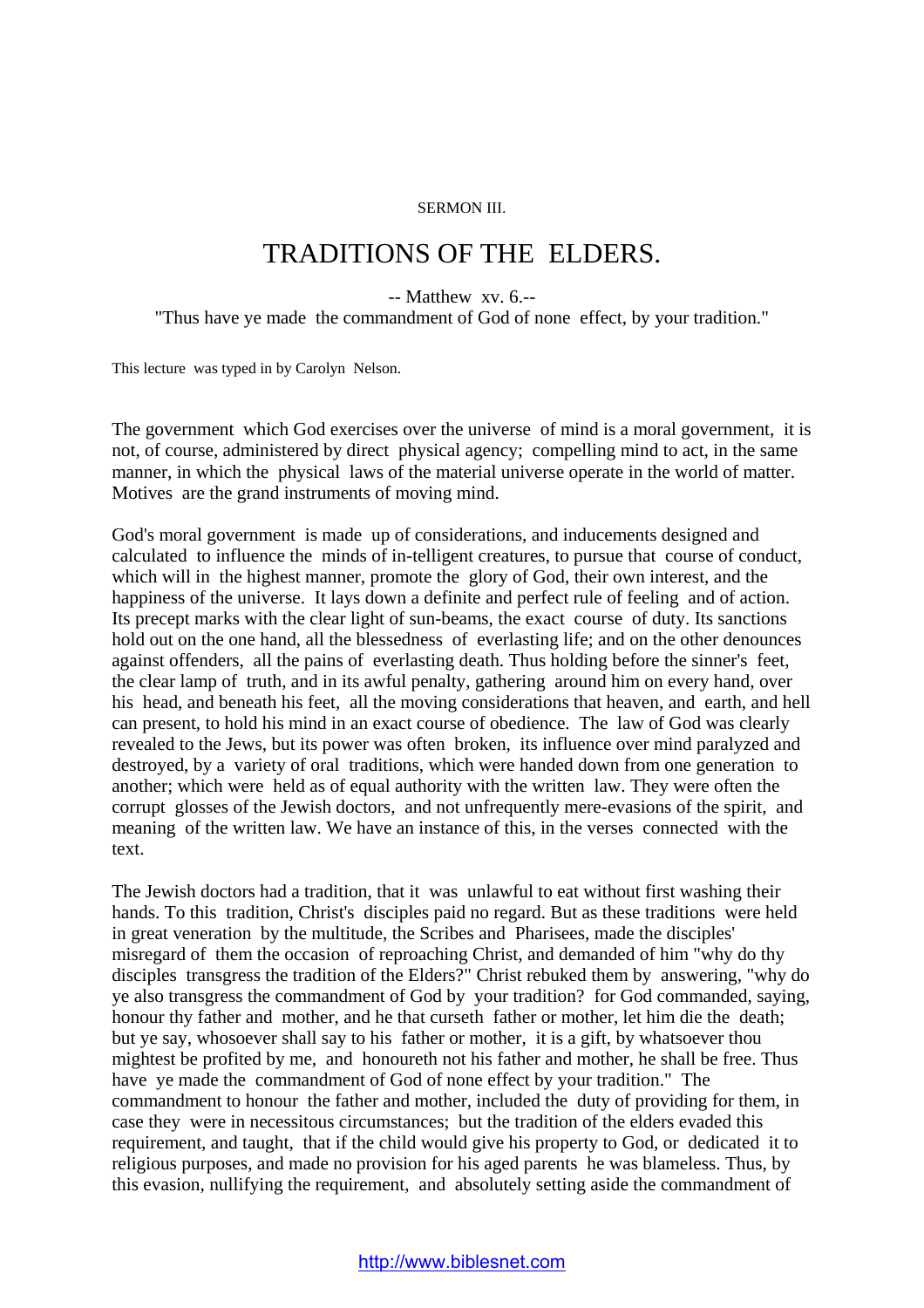#### God.

It has always been the policy of Satan, since the world began, to break the power of moral government over mind; to introduce confusion, rebellion, and damnation, into the universe of God.

The influence of motive over mind, is in some respects analogous to the law of gravitation in the material universe. It does not indeed operate by physical force, as does the law of gravitation; but still, motive is designed to hold the same place in the world of mind, that gravitation holds in the world of matter. And as in the material universe, universal desolation would be the consequence of breaking the power of gravitation; so in the world of mind. Destroy the power of motive and universal anarchy, and misrule, will fill the universe. Every thing therefore which tends to hide the truth, to becloud the minds of men in ignorance, to give them erroneous notions of duty, and of the requirements of God; all evasions and misrepresentations of the true nature and tendency of his commands, are calculated to make them void, to subvert their tendency, and to defeat the very object for which they were enacted. Thus the corrupt glosses, and traditional evasions of the Jews had entirely blinded the Jewish nation. Their carnal interpretation of the law, their traditional explanations of the prophets, and of the commandments of God, had so shaped and modified the views, and doctrinal sentiments of the nation, that they had entirely misapprehended the nature and design of the Messiah's kingdom which they had so long expected. Notwithstanding the typical sacrifices of the ceremonial law, and all the institutions that were designed to point out the nature, and design of the advent of Christ; still these traditional delusions had been so great, and their expectations and views of what the Messiah would be, were so entirely erroneous, that when he came, they did not know him; his doctrine they considered as heresy, his claims to the Messiahship, as blasphemous. Hence the nation rose up, and rejected, and persecuted, and murdered him. But after his resurrection, and the pouring out of his Spirit on the day of Pentecost, the traditions of the Jewish doctors were discarded by the Christian Church. For a short time, the clear, unadulterated truth of God shone upon the world. Its power was instantly manifested. When separated from error, it poured its steady lustre in upon the darkness of the moral world, like the mid-day sun. Converts to Christianity were multiplied, as drops of the morning dew. Judaism gave way before it; the multiform systems of pagan idolatry shrunk away before its glories; and earth caught and echoed back the hallelujahs of heaven. But in the midst of this bright day, and while some of the inspired penmen were yet alive, the corrupt philosophy of men, began to introduce new traditions to break the power of truth. Men began to interpret the Scriptures by the corrupt standards of the erroneous philosophy. The truth became obscured, its power was broken, its influence over mind less and less manifest; until a day of darkness came, which spread the pall of midnight over ages of the world's history, and peopled hell with millions of our race.

When it was seen that the gospel had lost its power, instead of ascribing it to the fact that it was corrupted, that human glosses, and the traditions of men, had broken its influence over mind; instead of understanding that the various manifest inconsistencies with which their traditions had encumbered it, had palsied the arm of its power, and blighted the prospects of the church, they went on with their speculations, sat quietly down and very learnedly endeavoured to account for the fact that its glory was departed, by ascribing it to the mysterious sovereignty of God.

These traditions became multiplied to an enormous extent in the popish church, until such a thing as true conversion to God was hardly known among them. Many of these traditions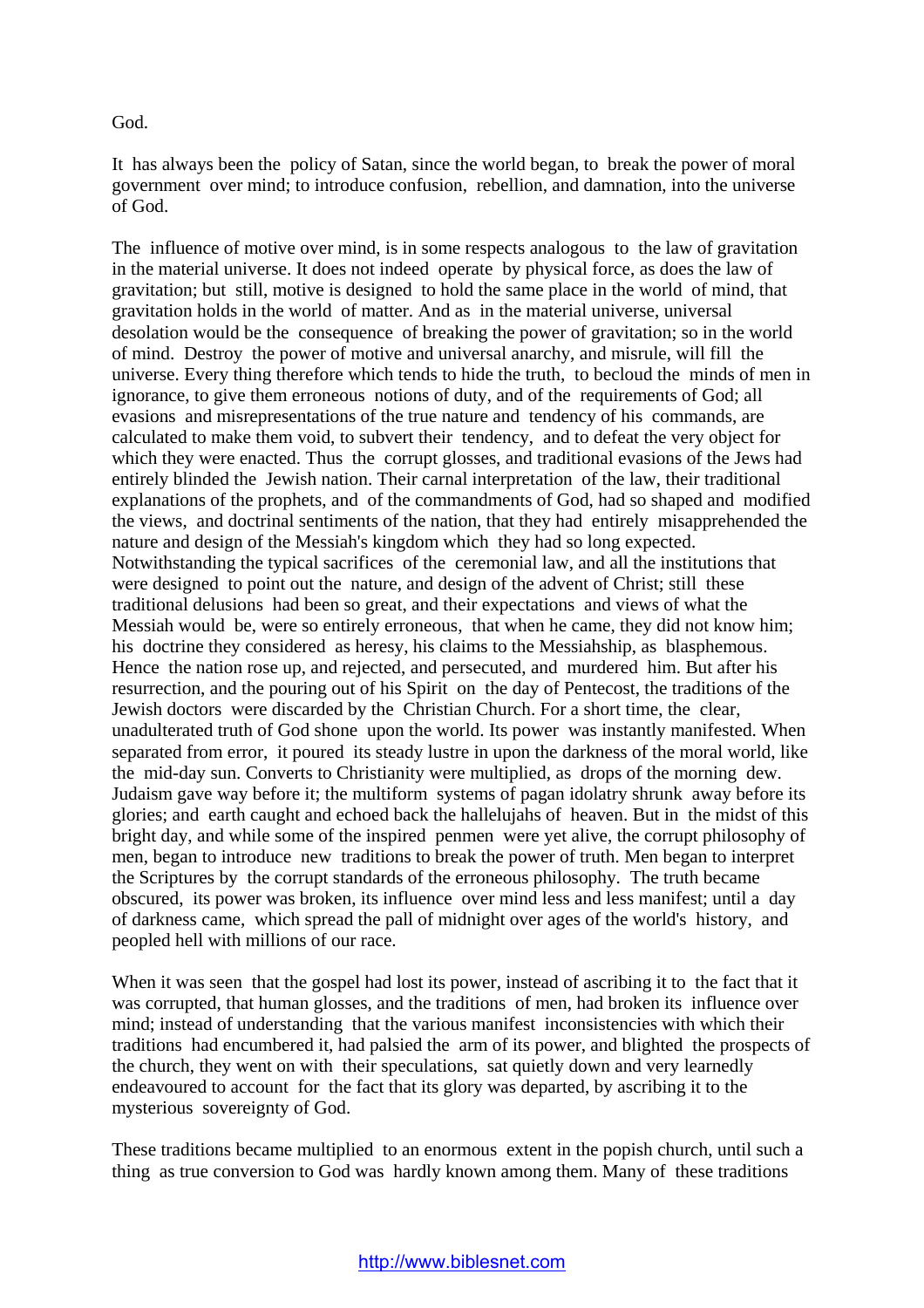were rejected by the reformers, and light enough broke in upon the world, once more to break its slumbers, and there is reason to believe, to bring many souls to Christ. But still the effects were limited. The reformation was but partial. The gospel had not yet its primitive effect. Something was manifestly wanting, to unbecloud the glorious sun of righteousness, that through the gospel, he might shine in his full strength.

The systems of mental philosophy that still prevailed, and by which standards, men were continually interpreting the word of God; introduced embarrassments and contradiction, mystery, and absurdity into the gospel; perplexed and confounded the human mind, and has to the present day clogged the chariot wheels of his mercy, and in a great measure, set aside, and destroyed the power of the commandment of God.

I will now mention a few of the most apparent designs of the moral law, together with some of the traditions and dogmas of men that have broken its power. The following are among the manifest designs of this law.

• 1. To exhibit the benevolence of God. A law is the expressed will of the lawgiver. It is a declaration of his disposition towards his subjects, embodying, and holding forth his real sentiments and feelings concerning them. It is the exact portraiture of his heart. We have only to look into the two great precepts that comprise the whole law and the prophets to learn that God is love. These two precepts enjoin pure and perfect love; supreme love to God, and the same love to our fellows as we bear to ourselves; this is a universal rule of right, for the government of his kingdom. Universal obedience to this law would of course result in universal happiness. Mind is so constituted, that benevolent affections are the sources of happiness. If the benevolence, therefore, which the law requires were universally exercised, and in the degree which the law prescribes, universal good-will, and peace, and joy would fill the earth.

The justice of God is also strongly exhibited in this law. It requires of man, just that love towards himself which is reasonable and right; and just that perfect regard in heart and life to the welfare of our fellow-men, and nothing more nor less than is perfectly right.

• Another design of the moral law is to convince men of sin. This it does by putting in their hand a perfect rule of action; by holding strongly before their eyes, a pure moral mirror that reflects the exact moral character of every thought, word and deed. It is the rule by which every action must be measured;--the delicate scale of the sanctuary, in which every thought and affection must be weighed.

Its design is also to promote humility. By comparing the life, thought and affections with this holy law, the sinner finds that all is wrong. On being weighed in this balance he finds himself wanting. His self-complacency is destroyed, and his pride is humbled.

- Another design of the law is to destroy self-righteousness, and to teach men their need of atonement, and a Saviour.
- A further design is to promote holiness and happiness among men. To show them the impossibility of being happy without being holy; and that without perfect holiness no man shall see the Lord. To press every where upon the hearts and consciences of men their obligation to universal and perfect benevolence; and to convict them of sin in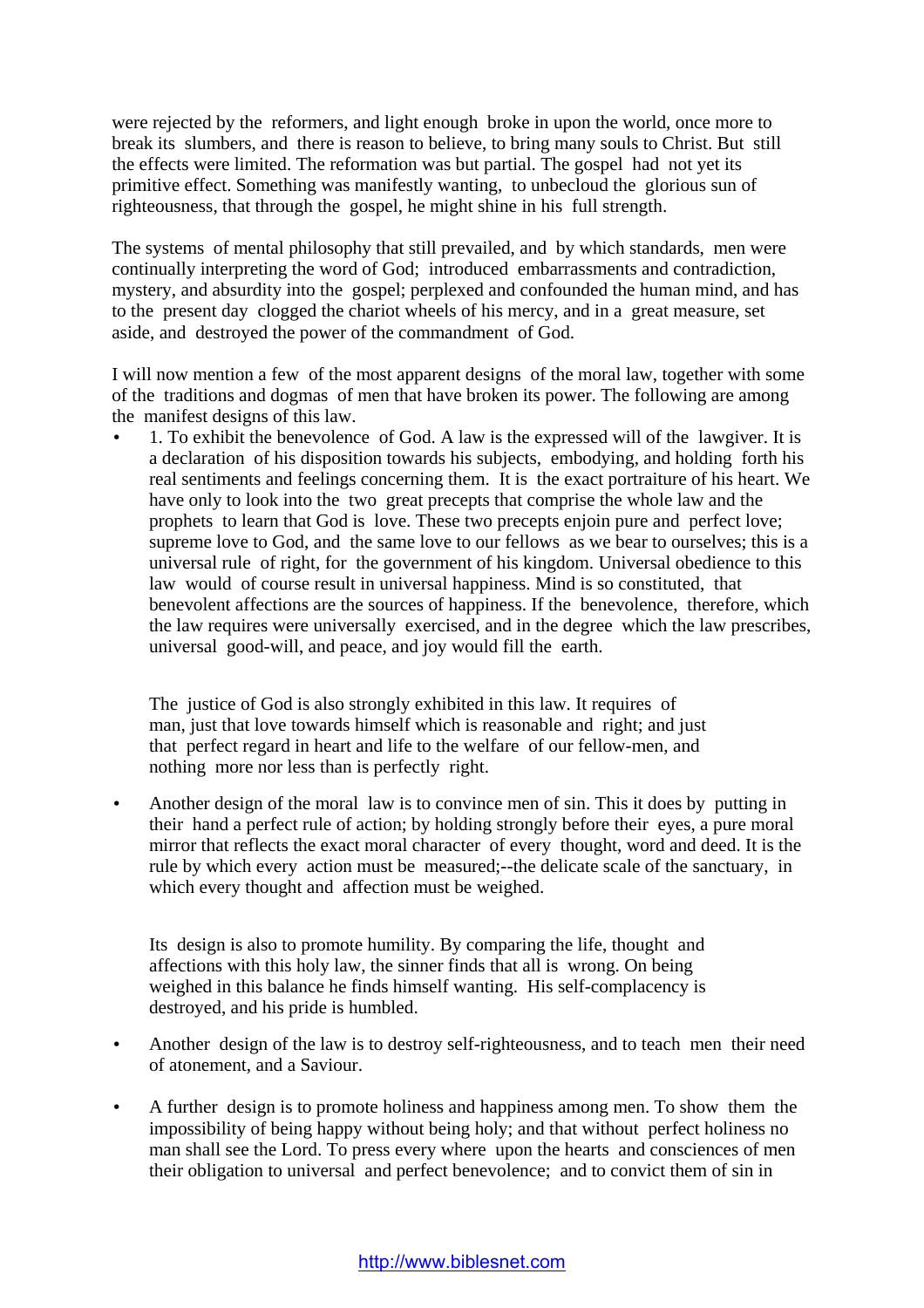every instance in which they come short of it.

In short, it is manifestly designed and calculated to declare the perfection of God, and the total depravity of man. For as it is a faithful portrait of the perfection of God's moral character on the one hand; so it is a faithful witness of the entire depravity of man on the other.

But all these designs have been defeated in multitudes of instances by the traditions of men. Pharisees, both of the ancient and modern stamp, have defeated these designs, by virtually altering the precept. Some of them have made obedience to consist in mere outward conformity to the law of God, regardless of the state of the heart but the law principally regards the heart. It is the heart, or the design with which an action is performed, of which the law takes cognizance. It gives no credit for the outward action unless it proceed from a right design. It must be the promptings of love, that gives existence to the action. It must be at the bidding of holy principle that the action is performed to be recognized as virtue by the law of God. Does the man pray, or preach, or give alms to the poor, or read his bible, or go to church? unless these or any other actions are prompted by the love of God in the heart, they are not obedience, they are not virtue, for still the law thunders forth its claims, thou shalt love the Lord thy God with all thy heart, with all thy soul, with all thy mind, and with all thy strength, and thy neighbour as thyself. No outward conduct then however sanctimonious or precise, is to be regarded as obedience to the law of God, unless it flow from love. It must be manifest, therefore, that to make outward morality constitute obedience to this law, is to defeat one of its principal designs. Instead of convicting of sin, it is calculated to foster pride. Instead of exhibiting the true character of God, it holds him forth merely as the promoter of cold, dry morality. Instead of making men humble, showing them their need of a Saviour, it leads to self-complacency; to stumble at the doctrine of atonement; to misunderstand, and reject the gospel.

It was this view of the moral law, so extensively embraced and promulgated by the Pharisees, that led the Jewish nation to reject and crucify the Saviour. They rejected the righteousness of God, and went about to establish their own righteousness, by an outward conformity to the law; and thus supposing themselves to yield obedience to the law, how should they understand the necessity of an atonement, the righteousness of Christ, and justification by faith alone. So it is with the Pharisees of the present day; overlooking the spirituality of God's law, and supposing their cold dry, outward morality to be good in the sight of God, and what the law requires; they wrap the filthy garments of their own righteousness about them, walk in the light of their own fire, warm themselves with sparks of their own kindling, and must lie down in sorrow.

Again there are others, who make the law of God of no effect, by regarding it simply as of a negative character, as designed to prohibit the outbreakings of positive selfishness, rather than as requiring the existence and practice of all positive benevolence and virtue. These, content themselves with declaiming against out-breaking sins, regarding the law, simply, as prohibitory, they employ themselves in resisting the tide of corruption as it flows from the deep fountain of the heart, without enjoining and insisting upon the positive character of the law, as requiring every creature of God to devote all his powers to his service and giving himself up to doing good and promoting the interest of Christ's kingdom.

The religion of these individuals, of course, corresponds with their view of the law. It is of a merely negative character; inasmuch as they do nothing very bad, as they abstain from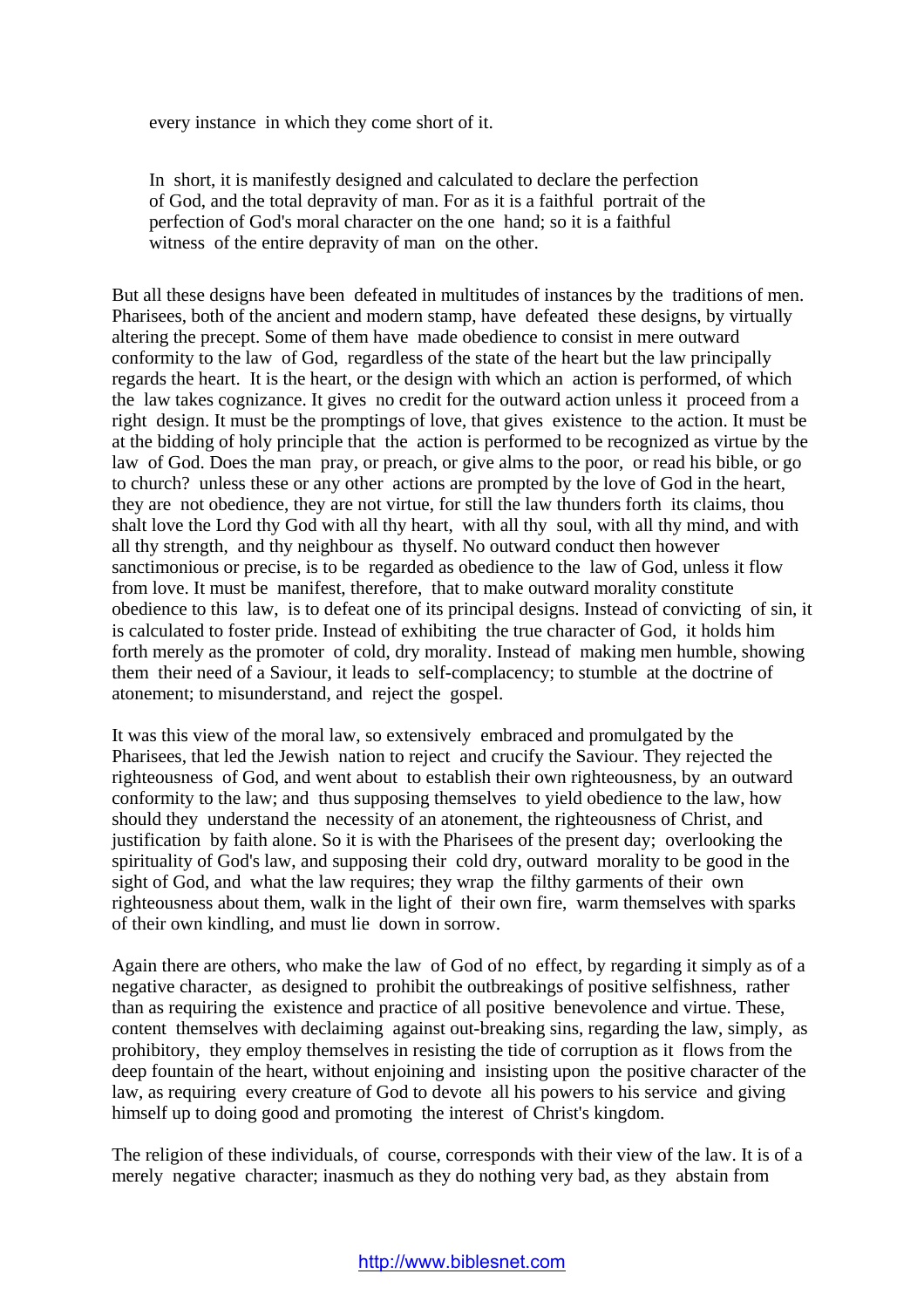those outbreaking sins that would disgrace them in the eyes of men; they imagine themselves to be Christians. They are aware that they do not give themselves up to acts of benevolence, that they do not deny themselves, take up their cross daily and follow Christ; that they do not hold all their possessions as stewards, account their time and talents and all they have and are as belonging to Christ, and to be used only for his glory. They know that they effect little or no good in the world, but that they content themselves with doing nothing very bad. Now this imagination that this is true religion, and that they are Christians, is founded upon their sad and fundamental mistake of the nature of the law of God. Right views of the law, would annihilate these false hopes, would at once sweep away their refuge of lies, and bring them to a better acquaintance with God and with themselves. But it is manifest that much of what is called religion in the present age, is this spurious negative kind of piety, that contents itself with doing nothing openly wrong, without doing what is right. Ask such a professor whether he is doing any good, he will tell you no, not that he knows of--but that he is doing nothing very bad. Thus the high claims of the law are set aside, its design is perverted and the hypocrite rests quietly in his sins.

Again, the Antinomians make void the commandment of God, by setting it aside as a rule of action. Antinomian is a compound word signifying without law. The sect originated in the days of the apostles. Their peculiarity lies in supposing that the gospel was designed to release Christians from their obligation to obey the moral law, it grew out of a perversion of the doctrine of justification by faith. The Jewish doctors had taught that men were to be saved only by yielding a perfect outward conformity to the moral and ceremonial laws. In opposition to this, Paul taught, that by the works of the law, no flesh can be justified; for two reasons, first, because all men had broken the law already, and secondly, because no subsequent obedience however perfect, could make restitution for past disobedience. That all men are, therefore, already condemned by the law. Justification, in the New Testament, is synonimous with pardon and acceptance. The atonement of Christ, is therefore, the only ground of pardon, and those who are saved, are justified, solely, by faith in Christ, irrespective of any real righteousness of their own. This sentiment was soon perverted by the Antinomians who maintained that if men are justified by faith alone without the works of the law, that good works were unnecessary, that faith in Christ is substituted for obedience to the law of God; overlooking the fact, that without personal holiness no man shall see the Lord.

Multitudes of this sect, have existed in different ages of the world, and in almost all parts of the Church; they have not indeed always been known by this name, but thousands have and still do manifest their peculiarities of belief, and practice. They may in general be known by the fact, that when holiness of heart and life are strongly insisted on, they complain that they are not fed, that this is legal preaching, that it is not the gospel, but that it is going back to the law. They seem to entertain the vain imagination, that the gospel is designed to repeal the moral law; not only to set aside the execution of its penalty, in the case of believers in Christ; but also to discharge them from the obligation to obey the law, they render the commandment of no effect. They array Christ, and his gospel against the moral government of God, settle down in their self-righteousness, render it impossible for either law or gospel to sanctify them, and "utterly perish in their own corruption." For it is manifest, that if a person professing faith in Christ, do not live as holily and unblameably as if he expected to be saved by his works. In other words, if he is less strict in life, and indulges in more sin than if he were to be saved by the law, he is turning the grace of God into licentiousness, making Christ the minister of sin--perverting and abusing the gospel, and is virtually, and in heart, an Antinomian This is making the gospel a license to sin and to break the law, and thus Christ is set forth as the apologist for sin, as saving those who make his gospel the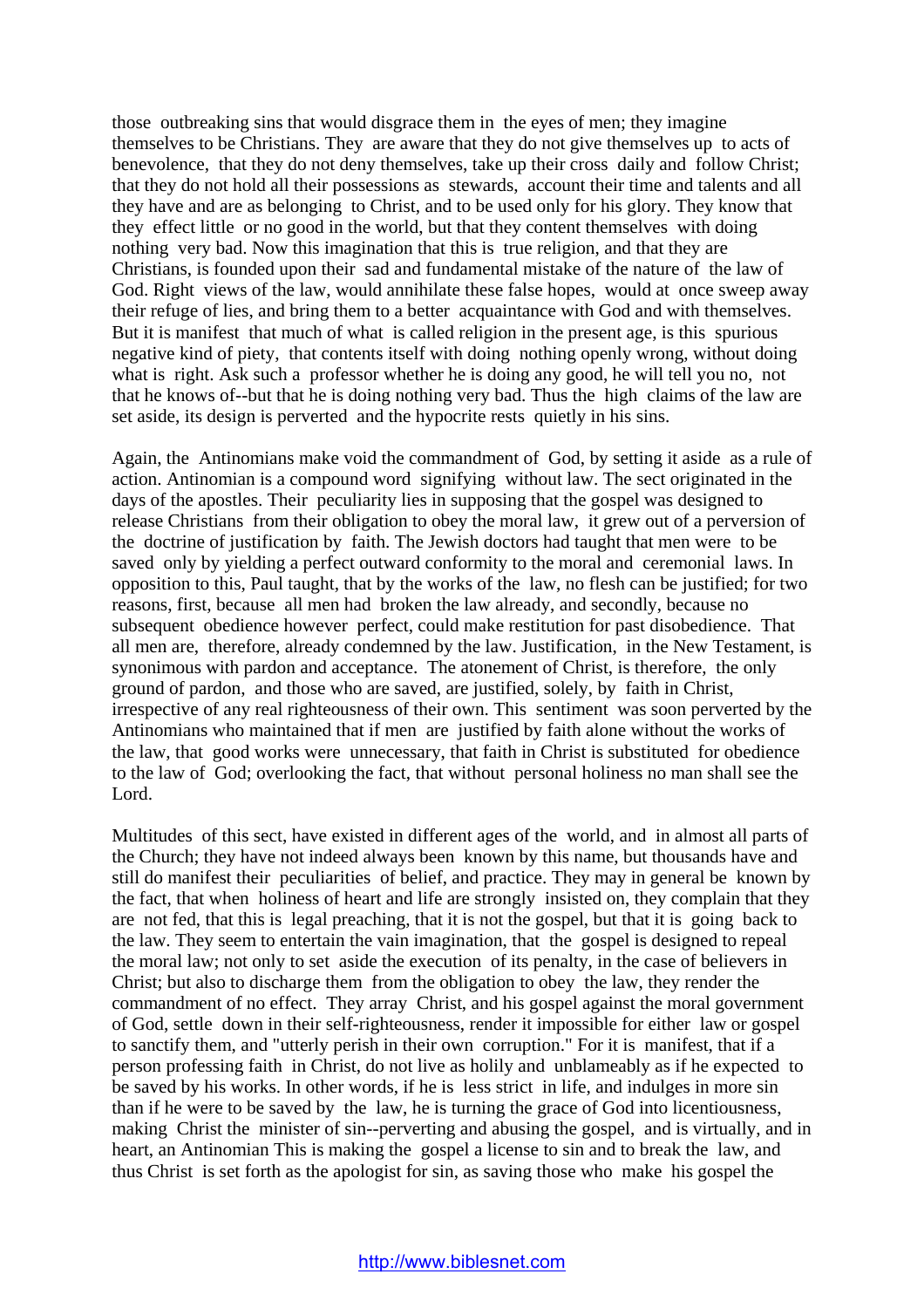ground of encouragement for committing those sins which they would not dare to commit did they depend upon their own obedience for justification.

Again, others make void the law of God, and render it of no effect, by denying its penalty. There are two kinds of Universalists, who hold traditions that nullify the power of moral government. The penalty of a law, is the motive held out by the lawgiver, to induce obedience to the precept; the greater the penalty, the more weighty, and influential is the motive to obedience. The less the penalty, the feebler, and the more inoperative are the motives. Destroy the penalty entirely, and you destroy all motive to obedience, except what is contained in the nature of the precept. If indeed the penalty is destroyed or taken away, it is no longer a law; it is a virtual repeal of the law, for the precept without a penalty is only advice, which may be received or rejected at pleasure.

The two kinds of Universalists, to which I have adverted, are, no hell-ites, and limitarians, or restorationists. The former maintain, that men neither deserve, nor receive, any other punishment for sin, than what they receive in this life. The latter, that there will be a limited punishment in a future world; that when they have been punished according to their sins, they will be translated from hell to heaven. Both sects, agreeing in the alleged fact, that all mankind will be saved. The no hell-ites set aside entirely the penalty of the law of God, and regard the sufferings of this life as the natural and only evil consequences of sin to man. The latter fritter away the penalty, and reduce it to an indefinable something, the amount or duration of which they do not pretend to know. If it be not eternal, however, it is but a finite, instead of an infinite sanction. However long it may be, if it has an end, it is infinitely less than eternal. If it be but temporary, it is infinitely less solemn, awful, impressive, commanding, and influential, than an eternal penalty.

The sanctions of moral law, I have said, are designed to hold the same place in the moral, that the law of gravitation does in the material world. The mode of their operation is not the same, for gravitation acts by force, it is the law of matter, and can only be administered by force. Moral law is the law of mind; its sanctions act not by force, but are designed and calculated, to secure a voluntary obedience; and as the law of gravitation holds the sun, moon, and planetary system in their stations and courses; so the motives of moral government are designed to preserve in their stations and in obedience, the voluntary agents under the government of God. Thus while the reality of the threatened penalty was kept steadily before the mind of Adam, he persevered in obedience; he stood like the stars and planets in their station, balanced by the universal law of gravitation. But as soon as his confidence in that was lost, he fell. Annihilate the law of gravitation, and suns, and moons, and planets, rushing form their orbits, would run lawless through the universe; universal disorder, and confusion would be the instantaneous consequence; wave after wave of desolation would roll over the universe of God. So Adam, standing at the head of moral beings, as it regards this world, stood fast, while the deep conviction of the threatened penalty weighed upon his mind. But, alas, in an evil hour, the penalty was doubted, and lost its influence; and like the sun rushing from his orbit, and filling the universe with dismay and death; so, he, as soon as the force of moral government was broken, rushed from the orbit of his obedience, and filled the world, with crimes, and groans, and desolation.

The Universalists, seem desirous to relieve the world of its anxieties, either by wholly denying or infinitely mitigating the penalty of the law of God. But it is most manifest that could they succeed in producing universal conviction of the truth of their sentiments, they would completely annihilate the power of moral government. Could they convince the world, that God never threatened men with eternal death; that the sufferings of this world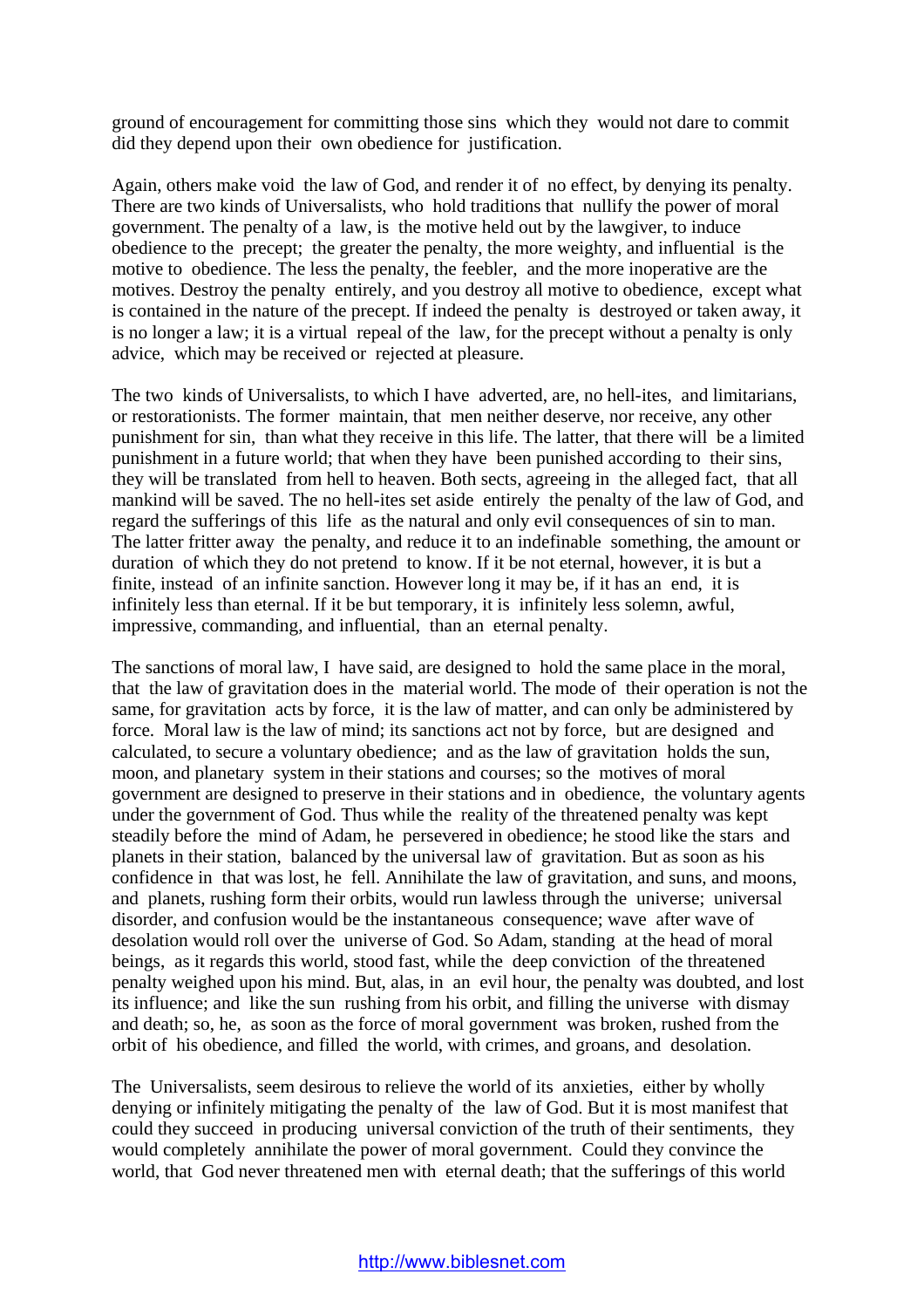are all, or nearly all that sin deserves; that God never designed to punish in a future world; is this sentiment calculated to promote obedience to the law of God? As well might you say, that to take away the penalties of human laws is calculated to secure obedience to their precepts. Is annihilating the motives to obedience, calculated, as a matter of philosophy, to secure obedience? Suppose a statesman should go through the country, maintaining that penalties attached to laws were wholly unnecessary, that it was quite as well or better not to threaten men with evil in case of disobedience. That to exhibit the amiableness of virtue, the mildness and humanity of the government, was all that was required. That the penalty against murder was entirely unnecessary; and that the accusations of his own conscience, and the pains, and trouble, and distresses, that the remembrance of a crime would bring upon its perpetrator, were as much as the crime deserved: that to exhibit other penalties was wholly unnecessary, inexpedient, and unjust. Would he not be regarded as a madman, as a fit subject for bedlam? Would not every man regard his doctrine as dangerous, or, if innocent, only so, because it was incredible and ridiculous? Would he do the world a favour by persuading them to act upon this principle; to strike out the penalties of all their laws? Would he not rather be regarded as the common enemy of man, as aiming to open the flood-gates of iniquity, and inundate the world with crime.

It is a notorious fact that even the penalty of death is not in all cases sufficient to prevent the perpetration of murder; and is it philosophy, is it common sense, is it to be believed, is it possible, that to do away this penalty, or to mitigate its pain, or to substitute a less motive in its place, would be sufficient to prevent the crime? So it is seen to be a naked matter of fact, that the penalty of eternal death, does not, in those cases where it is admitted to be eternal, restrain from sin. This infinite penalty has not sufficient weight and power to counteract the selfishness of the human heart. And now by what mad logic of earth or hell, do these men arrive at the sage conclusion, that to do away this penalty, would have a tendency to promote obedience to God? It is in vain to say, that the excellence and blessedness of the precept, is a sufficient motive to secure obedience; this is not only contrary to fact, but contrary to all philosophy. It is admitted that there is a high and powerful motive, held out in the precept itself; the happiness of virtue is of itself a great inducement to be virtuous; but still this is only one part of the sanction of the law; from the nature of mind it is indispensable, not only that rewards to obedience should be offered, but that evil should be threatened to disobedience; and especially is this most manifest in a universe, where virtue is to be tested by temptation. Is it not certain, then, that could they succeed in establishing the doctrine of the old serpent, that the wicked shall not die; they would make the commandment of God of no effect, and introduce universal rebellion and misrule into the empire of Jehovah. If an infinite penalty does not sufficiently restrain the selfishness of the human heart; what delirious babble is it to say, that a finite one would do it. If the threatened pains of eternal death, be not sufficient to stay the overflowings of sin; shall the simple consideration of the pains of this short life, roll back the insurgent waves of rebellion against high heaven, and beget peace on earth, and good-will to men? It cannot be.

Will it here be said, that the penalty of eternal death, only appeals to the fears of men; that men cannot be frightened into obedience to God? The truth is, that both fear and hope, are innate in the human mind, and are both implanted there as principles upon which moral government can act. Self-love, or the love of happiness, and dread of misery, differs entirely in its nature from selfishness. To these, to both hope and fear, both law and gospel continually make their appeals.

We have before us a striking illustration of the death-blow given by Universalist sentiments to the law of God. Their preaching universal salvation never makes men holier and better; never convinces of sin and promotes revivals of religion; never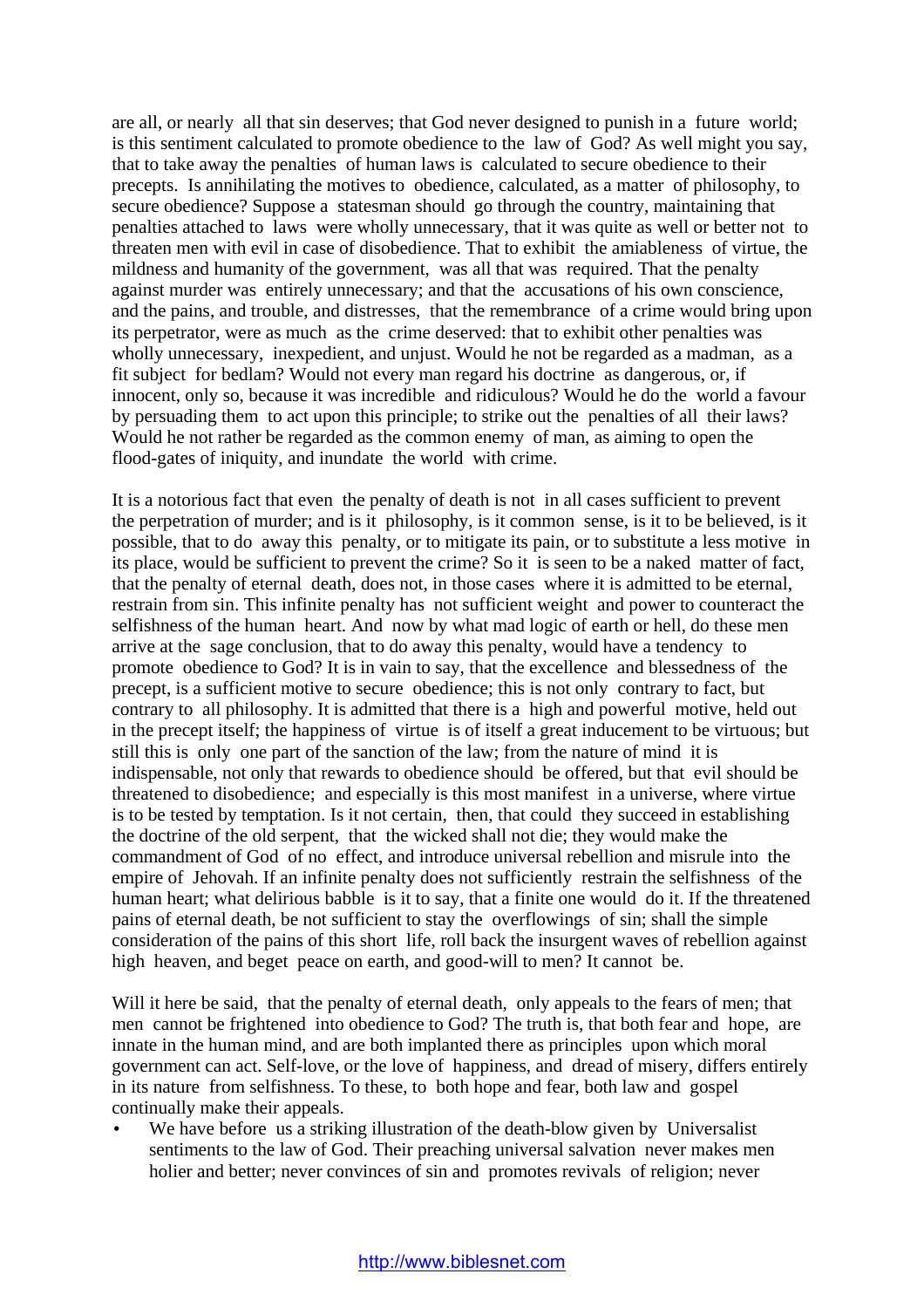engages men in prayer, and effort for the enlightening of the world, and the salvation of immortal souls. Who ever knew the law of God, robbed of its penalty as exhibited by the Universalists, to reform a drunkard, rebuke and reclaim a debauchee; to bring the high-handed sinner upon his knees, and humble him as a little child. Who has not seen a case of this kind. A member of an orthodox church had been a praying man; attended church, was sober, honest, virtuous, and apparently religious. But by-and-by, he absented himself from the meetings for prayer, next he fled the sanctuary on the Sabbath; on inquiry, it was found that he neglected prayer in his family; on further search it was found he drank too much; he began to doubt whether there was an eternal hell; and on being excommunicated he became a Universalist.

Now who ever saw the reverse of this? A Universalist, a man of prayer? of sober, prayerful, religious life, who attended Universalist prayer meetings, and tried to promote revivals of religious among them, who kept up family, and closet prayer, to by-and-by relax in his exertions, grow cold in zeal, neglect their prayer meetings, stay away from the house of God, drink too much, embrace the sentiment of an eternal hell, and on being excommunicated from the Universalists, join the orthodox? I say who ever saw this? not one. There is no tendency in their sentiments to reform mankind. This is plain in philosophy, and abundantly established by facts. They may exhibit their traditions till the day of judgment, and so far from promoting holiness among men, they will only open the flood-gates of iniquity.

• But 2dly. The GOSPEL has been made of no effect by the traditions of men. This has been done by overlooking its two-fold design.

It is designed first to establish the law. It lays down the same rule of action, requires the same holiness of heart and life, and aims at restoring men to perfect obedience to the moral law. It does not abrogate or repeal the law, but enforces obedience, by exhibiting not only the original sanctions of the law, but by adding the peculiar, solemn, moving, melting ones of the gospel.

Its second design is, to provide a substitute for the execution of its penalty, to offer pardon on terms that are consistent with the honour of the moral governor, and calculated to promote the stability and influence of his government. To lose sight of either of these designs, is manifestly to render the gospel of no effect.

Some have viewed the gospel, as merely a system of mercy, as offering a pardon for sin, irrespective of its design and tendency to make men holy. They have talked, and preached and prayed about the mercy of God; they have exhibited it as a remedy, without convincing the sinner that he was diseased; have urged him to accept a pardon without convincing him of sin; and thus by overlooking the holiness which the gospel inculcates, and enjoins; exhibiting the pardon of the gospel without requiring its duties, they have made the gospel of no effect. The gospel, thus perverted, has no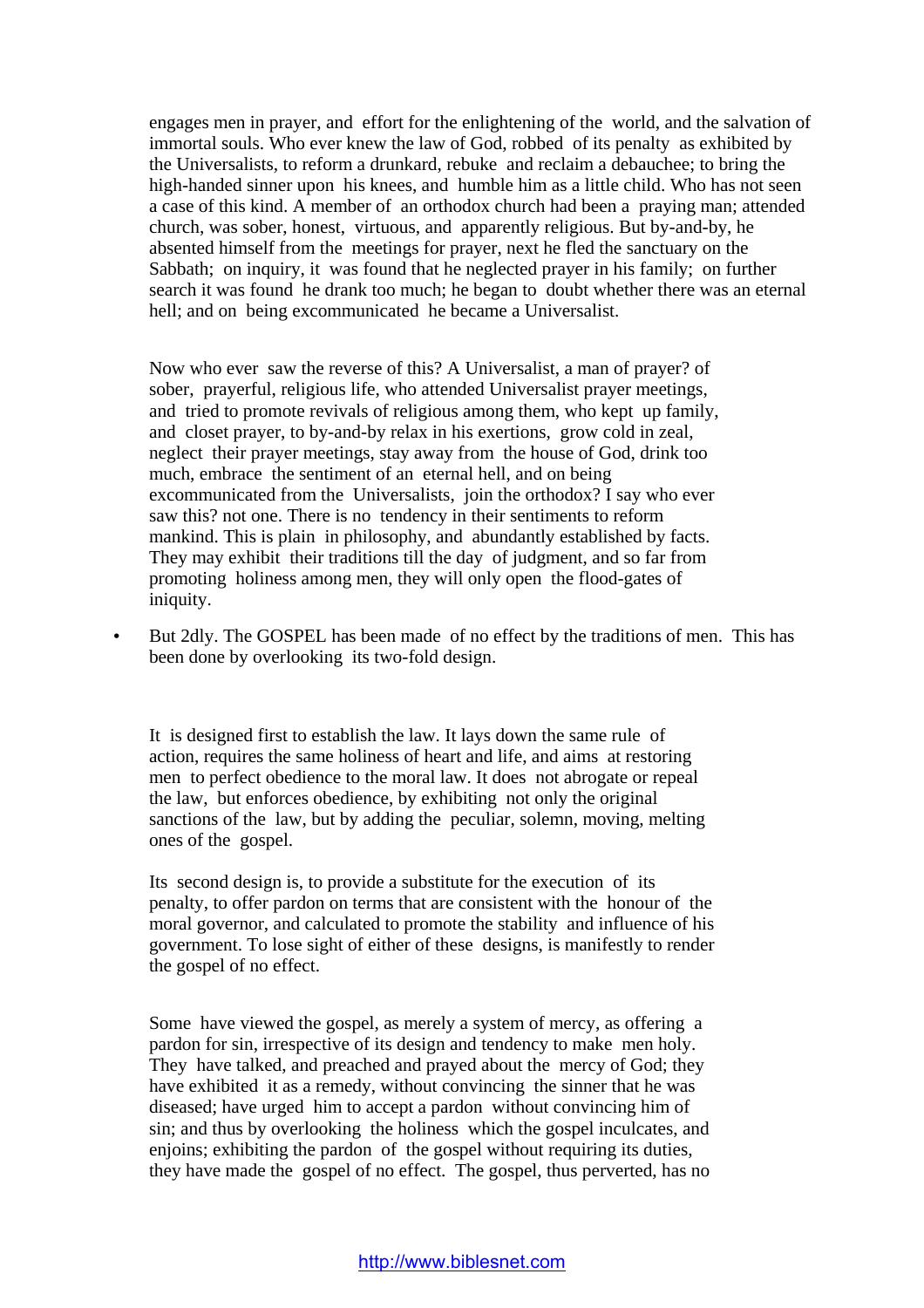tendency to save mankind, overlooking its morality, its mercy and its pardon can never save the souls of men; justification without sanctification, forgiveness without holiness, is not only absurd, but salvation upon such conditions is impossible. These, to be sure, lay great stress upon the atonement, admit the divinity of Jesus Christ, and exalt a dead faith even above obedience to the law of God. This class of professors may in general be known by their great zeal for what they term sound doctrine, and at the same time a manifest reluctance to hearing the self-denying duties of the gospel forcibly inculcated. The doctrines of God's sovereignty, the perseverance of the saints, and their kindred doctrines, are the only truth which they relish, and only a distorted and perverted view of these can feed them. They lay much more stress on doctrine than on that practice which it is the sole object of doctrine to produce. It is clear that they rest on the shadow and reject the substance. They are only hearers, but not doers of the word, deceiving their own selves, who shall utterly perish in their own corruption.

There is another tradition over and against this, that professes to recognize the morality of the gospel, but denies, and nullifies its most moving motives to obedience. They preach good works, but deny the power of faith, and the atonement of the Son of God. But here, the power of the gospel is as sadly marred as in the other case, professedly admitting its morality, but denying its sanctions, annihilates its power. The most moving motive of the gospel is presented in the doctrine of atonement. Blot out this, and the gospel has no power to save and reclaim, as facts abundantly testify. The fact is, that these parties, are at an equal remove from the truth. The one denies the morality, and the other rejects the leading motives, and thus the power of the blessed gospel is destroyed, and the abettors of both these systems are yet in their sins. That which admits the morality, but rejects the atonement, is a system of self-righteousness. While on the other hand that which admits the atonement, but overlooks the necessity of personal holiness, turns the grace of God into licentiousness.

• 3dly. Others have nullified and broken the power of the gospel by introducing traditions, having a direct tendency to prevent its being accepted. One of these is, the doctrine of physical depravity. This tradition inculcates that depravity is constitutional; that it enters into the very substance of the human soul. Something created in them. A natural appetite or craving for sin, like the appetite for food in the body.

Immediately attached to this, growing out of it, and founded upon it, is the tradition of inability on the part of the sinner to accept the gospel. These maintain that the sinner is not more able to embrace the gospel, than he is to make a world. Some of this class call on sinners to repent, but are careful to tell them they cannot repent: call on them to believe, but are sure to remind them that they are unable to believe: and thus as some have humourously and truly said, they preach

You can, and you can't.

You shall, and you shan't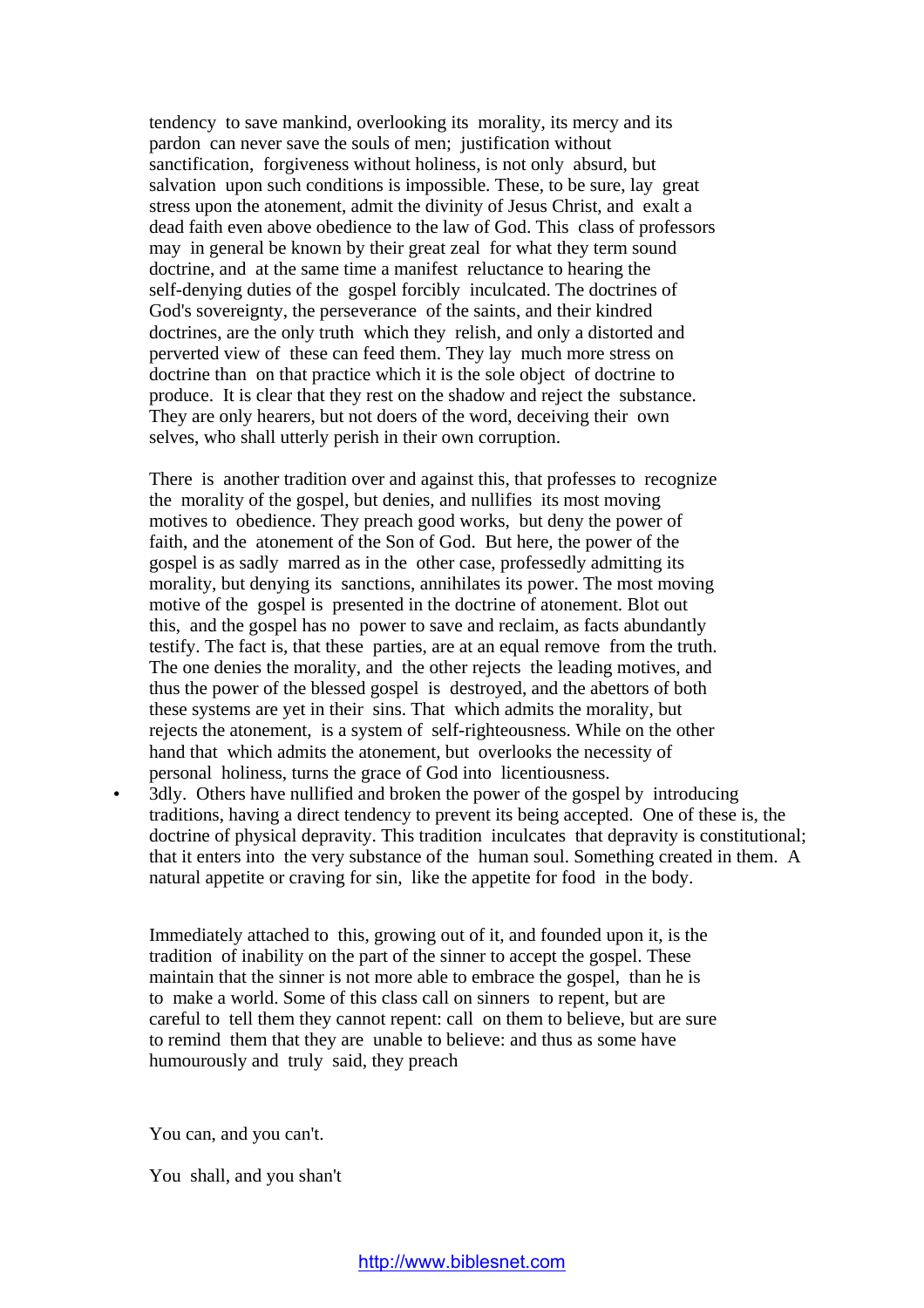You will, and you won't.

You'll be damned if you don't.

Tacked on to this, is the dogma of physical regeneration, another death dealing tradition of the elders. This is a necessary part of the same system, for if the nature itself be depraved; if depravity is constitutional, and something created with the mind itself; then regeneration must be physical. It must remedy the defect in the constitution. It must be the destroying of the constitutional craving for sin, and such an alteration of the powers of moral agency, as, to say the least, will render obedience, and holiness possible. Now it is clear, that no greater obstacles could be presented to the reception of the gospel than are found in these three dogmas just named viz. physical depravity, consequent inability and constitutional regeneration. They all lead inevitably, and logically to the exercise of a spirit of self-justification. A man has no right to blame himself for his depravity if it be constitutional. If it be something created in him, and born with him, the irresistible inference is, that it is something for which he is not to blame. If this notion of depravity be true, he must, and ought to justify himself. To repent of such depravity is impossible. A man might as well be called upon to repent of the colour of his skin, of the colour of his eyes, or for any of the bodily senses which he possesses. Nor if his depravity be constitutional, is it any more just, reasonable or possible for him to repent of his actual transgressions. If they are the natural results of a depraved and defective constitution, he is no more to blame for them, than for the effects of any bodily disease, with which he may be born. Now in what light must the gospel be regarded, that calls upon man to repent of constitutional depravity under pain of eternal death; and to complete the absurdity, and the insult, informs him at the same time, that he has no power to repent. To suspend salvation upon impossible conditions; at once insults his understanding and mocks his hopes. Is this the gospel of the blessed God? Impossible! It is a libel upon Almighty God!

But, another inevitable tendency of these traditions is, to lead those who embrace them, to adopt the waiting system. If he is really unable to obey God, of what use are his efforts; while he believes himself unable, he must regard it as of no use to try; efforts are idle, and worse than idle. That he must quietly wait for God to change his heart, is both the logical, and irresistible inference from such premises, and God alone is to blame for his continued impenitence.

Again, Universalism is another logical, and irresistible inference from these dogmas. Assuming as a fact, that men are constitutionally depraved, unable to obey the gospel, under the necessity of waiting for a physical regeneration, one must either adopt the conclusion that God is an infinite tyrant, or that all will be saved.

Again, these traditions have a manifest tendency to conduct a thinking mind into the regions of infidelity. What! exclaims a man of thought, am I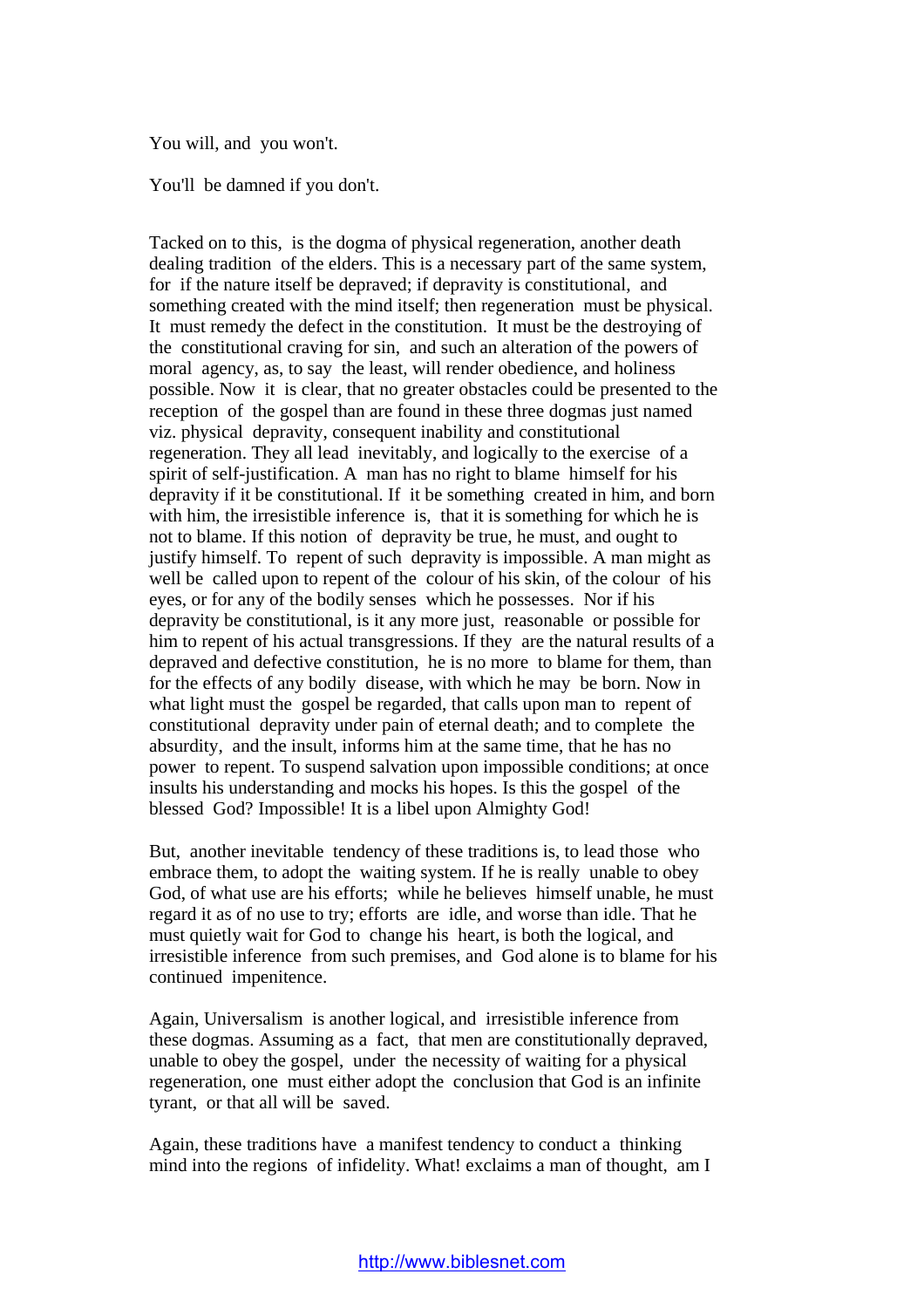to believe that a book containing such absurdities as these, is from God. That God has made men sinners; incapable of serving him, suspended their salvation upon impossible conditions, made it indispensable that they should have a physical regeneration, and then damns them for being sinners, and for not complying with these impossible conditions, monstrous! blasphemous! Believe this who can! Thus having neither inclination, or perhaps time, for examining the Bible for himself, and hearing incessant changes rung upon these dogmas he becomes disgusted, and very naturally concludes that if these are the doctrines of the Bible, its religion is but a dream.

Once more. These dogmas, are calculated to beget and often have produced the most high handed and dreadful rebellion against Almighty God. Sinners, supposing these to be true, and supposing that God would damn them if they did not repent, and yet were unable to repent; that he had made them sinners; that their very nature was itself depraved, and for this depravity, they were exposed to, and threatened with eternal death: they have been led in many instances to curse him to his face. And what is wonderful, this very natural, and I must say, reasonable opposition, upon the assumption that these sentiments are true, has been dwelt upon by their abettors, as evidence of their truth.

Another, and the last tradition to which I shall call your attention at the present time, is what is generally called irresistible grace. This doctrine maintains that sinners are irresistibly converted; that if they are of the number of the elect, they will be converted in spite of themselves. By irresistible grace I understand and mean nothing more than that it is not, in those cases, resisted. But it has been maintained by some that it was properly irresistible. This is evidently a limb of physical regeneration. If that is true, this must be true also. But what is more calculated to quiet a man in his sins, than the idea of irresistible grace in regeneration. That do what he will; live as he will; resist as he will; still if he is to be converted, he will be irresistibly wrought upon, converted, and saved in spite of himself. I cannot conceive of a sentiment more directly calculated to break the power of the gospel, to strengthen the sinner's hands in his rebellion, and settle him quietly down upon his lees until he sinks to the depths of hell. It is believed that in millions of instances the traditions of physical or constitutional depravity, and inability, with their kindred errors, have led men very consistently to justify themselves, and condemn God. Hence when they have been called upon to repent, and believe the gospel, they have replied that they were willing and waiting God's time. The inference from their premises was irresistible, that they must wait, and consequently a compromise ensued; instead of calling upon him, and insisting upon his immediate repentance; instead of urging him to make to him a new heart and a new spirit, on pain of eternal death, he has been told to pray, to use the means, to call upon God for the influences of his spirit and wait for sovereign grace to change his heart. Thus when the sinner has felt straitened, and shut up to the faith, and ready to break down under the pressure of the requirement to repent and believe the gospel; his conscience has been relieved; the pressure of obligation mitigated, and the agonizing obligation to instant submission deferred. The sinner has found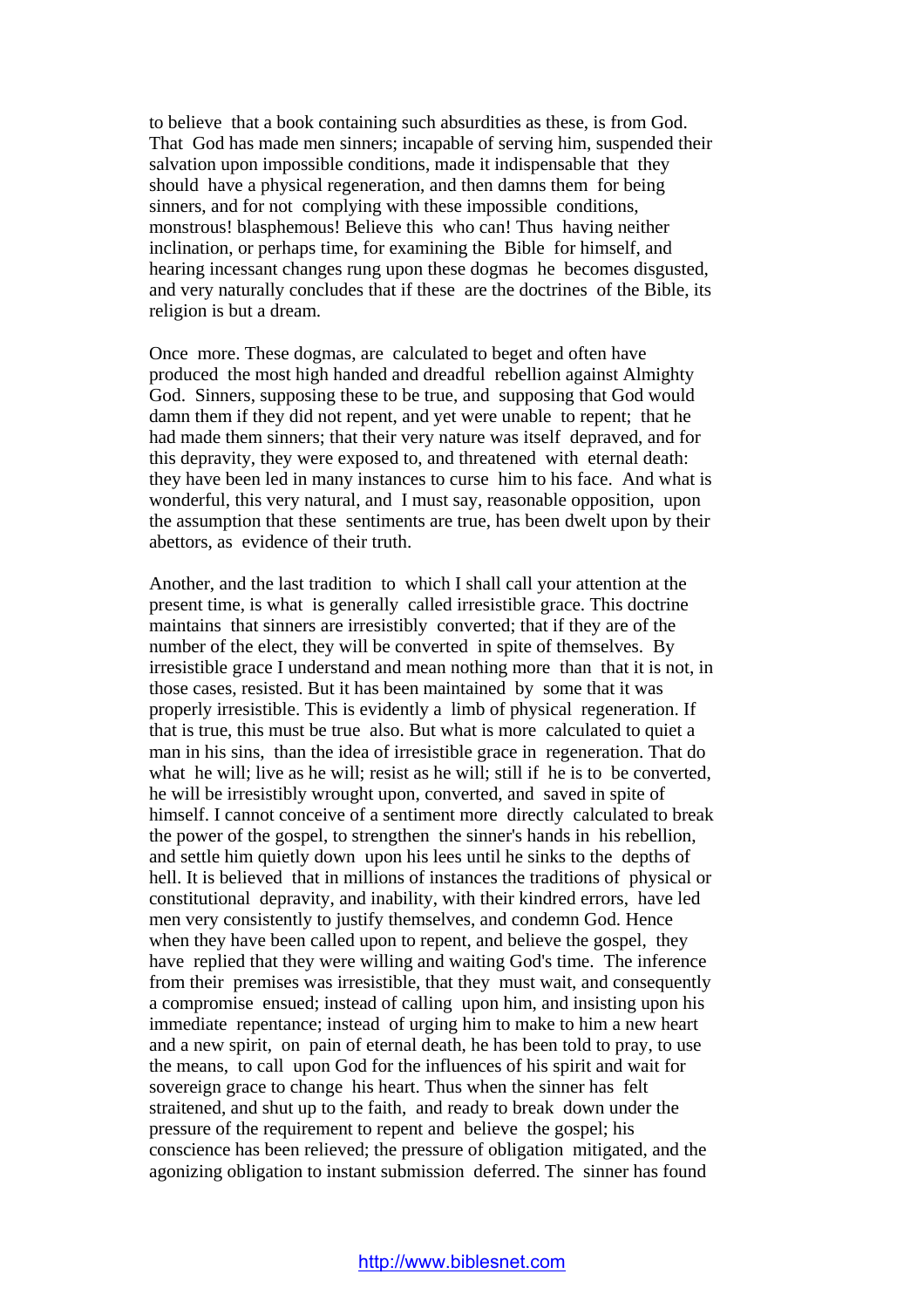his pains removed, his obligation to present duty postponed; he has turned away, in the use of means, quenched the Spirit, prayed himself to sleep, and sunk to the depths of hell.. And no wonder; for the requirements of God, are set aside, and another rule of duty substituted in its place. The requirement of the gospel is, repent now, and believe that your soul may live. It gives not the sinner a moment's time to wait; it presses upon him with all the weight of Jehovah's authority, instantly to ground his weapons, and submit to God. He feels hedged in, as with a wall of fire; he pants, and struggles, and is driven to extremity; he prays, but still the gospel cries repent and believe; he goes to church, and reads his Bible, and attends upon the means; but his conscience finds no relief, the commandment comes thundering upon his ear repent and believe the gospel. Whatever he does, or omits to do,--wherever he goes; the requirement still follows him, and increases his distress. But here comes in the charming, soothing opiate of inability. He meets some one, who tells him to use the means, that God is a sovereign, that he cannot repent himself; that he must not think to take the work out of the hands of God; that if he prays, and waits, at the gospel pool, he has no reason to be discouraged; that by-and-by, he has every reason to hope that God will change his heart. Ah, says the sinner; is it so. I feel relieved. I felt as if ten thousand voices were crying in my ears, repent, repent? And the more I prayed and used the means, the more guilty I felt: for I supposed that God required nothing less than absolute, and unconditional, and instantaneous submission. But I thank you for your comforting conversation. If this is all, to pray, and use the means, and wait God's time, I can do it without distraction. Thus another requirement being substituted for that of God, the power of the gospel is broken; and the commandment that was about to crush the sinner in the dust, that had hedged him in, and gave him no gleam of hope, but in instant submission is rendered of no effect by this tradition. The sinner breathes easier, feels relieved from the pressure of present obligation, drinks the lethean draught of the soul-killing poison, and goes down to hell.

If he believes himself in the performance of duty when in the use of means; the more industriously he uses the means, the less real conviction of sin he will have; if he supposes this is what is required of him; of course, while he is thus performing what he supposes to be duty, he must suppose himself to be growing better. The more he multiplies his impenitent prayers, and tears, and efforts: the more acceptable he must suppose himself to be to God. Thus his fears gradually subside; his good opinion of himself increases; his delusions deepen; and "while his judgment of a long time lingereth not, and his damnation slumbereth not;" he is gradually, but surely sinking into the slumbers of a stifled conscience; of a hardened heart; and about to cry peace and safety, until sudden destruction come upon him that he cannot escape.

#### **INFERENCES AND REMARKS.**

1. You see, from this subject, why some deny total depravity. The principal reasons are two. The first, is founded on inattention to the spirituality of God's law, confining their attention to the prohibitory applications of it, as contained in the ten commandments, and considering it as designed merely to restrain outbreaking sins; overlooking the absolute, positive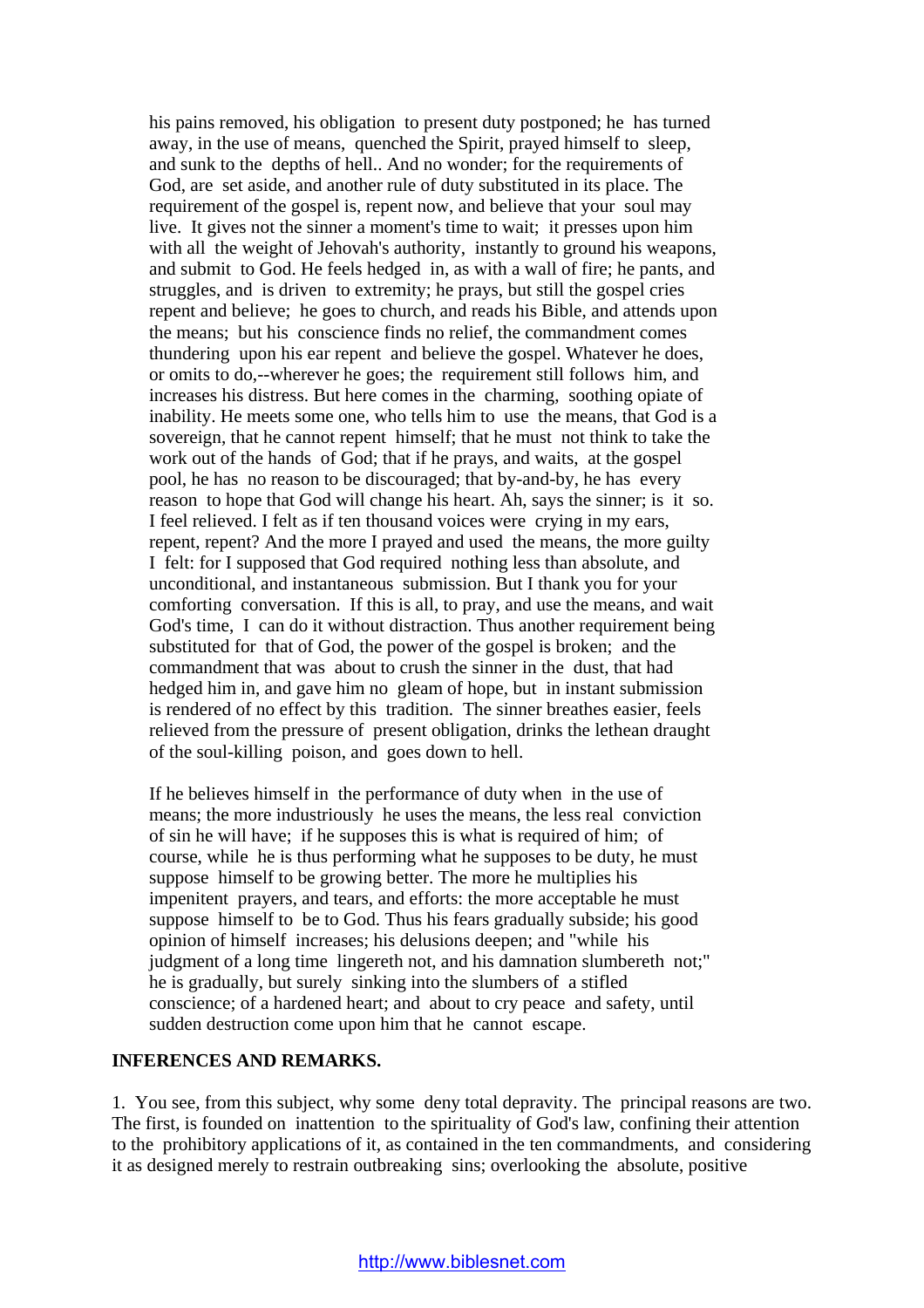perfection that it enjoins, in thought, word, and deed, they in reality substitute another rule of conduct, in the place of the law of God. Thus comparing themselves with a false standard, they of course mistake their own character. Instead of closely weighing their thoughts, their affection, and all the movements of their minds, in the delicate scales of the sanctuary: instead of bringing all their heart and all their soul under the clear blaze of the law of God; they weigh themselves in the corrupt scale of their own imaginings, and sink down to death.

2. Another reason why men deny total depravity, is, that they cannot see how the constitutional powers of the mind should be in themselves sinful; nor how it is that a God of justice could make men with a nature in itself totally depraved. Nor can I. If this be what is meant by depravity, I not only deny total depravity, but in this view of it, all depravity.

3. You see why some see no need of an atonement for sin. They have entirely misunderstood the nature of God's law. This was the reason why the Scribes and Pharisees, seemed to have had no right notion of the necessity of an atonement. Their system was mere self-righteousness. They, therefore, esteemed the announcement of the Deity of Jesus Christ, and the doctrine of his atonement, as blasphemous.

4. You see from this subject why the doctrines of grace, as they are called, lead to a pure morality. Some have regarded the doctrine of the vicarious sufferings of Jesus Christ, his making an atonement for sin, and making the conditions of salvation to be faith and repentance, as a dangerous doctrine, calculated to encourage men in iniquity, by holding out to them the hope of heaven, though they may continue to the last hour of their lives in rebellion against God. Thus, they look upon the doctrines of grace, as calculated to overthrow the very foundations of morality, and as highly prejudicial to the well-being of society. But the fact is, as all experience shows, that those who most cordially embrace the doctrines of grace, exhibit the purest morality. The reason is, they have right views of the spirituality of God's law; and notwithstanding they understand the conditions of the gospel to be repentance and faith; still they regard God's law, in all the length and breadth of its spirituality, as the rule of their lives. Upon this they keep their eye, as upon a pure mirror; in this they see their exact moral image; this leads them to watchfulness, to prayer, and to walking with God. And while the purity of its precepts annihilates every hope of being saved by their own works; they see and feel, that until they are perfectly conformed to the full length and breadth of its requirements, they never can be perfectly happy.

5. You see why those who reject the doctrine of the atonement, and depend upon their own works, and the general mercy of God for salvation, exhibit a spurious, and lax morality. The fact is, it is their loose and vague notions of the spirituality of God's law, which lies at the foundation of their rejecting the doctrine of atonement: and as their views of the rule of duty is defective; their morality will be in like manner defective.

6. You see from this subject, why it is that some professors of religion, when they are pressed up to holy living, their sins pointed out, and they are required to obey the law of God; cry out, this is not the gospel; this is preaching the law; tell us of the mercy of God; we want to hear about Christ, not about the law. The fact is, such persons are Antinomians. They regard the gospel simply as a system of pardon, and overlook the great design of its making them holy, and bringing them back to perfect obedience of the law of God.

7. From what has been said, we may understand, why it is, that for so many hundred years, the gospel has had so little influence over the minds of men. For many centuries, but little of the real gospel has been preached, that is, it has been so mixed with the traditions of men,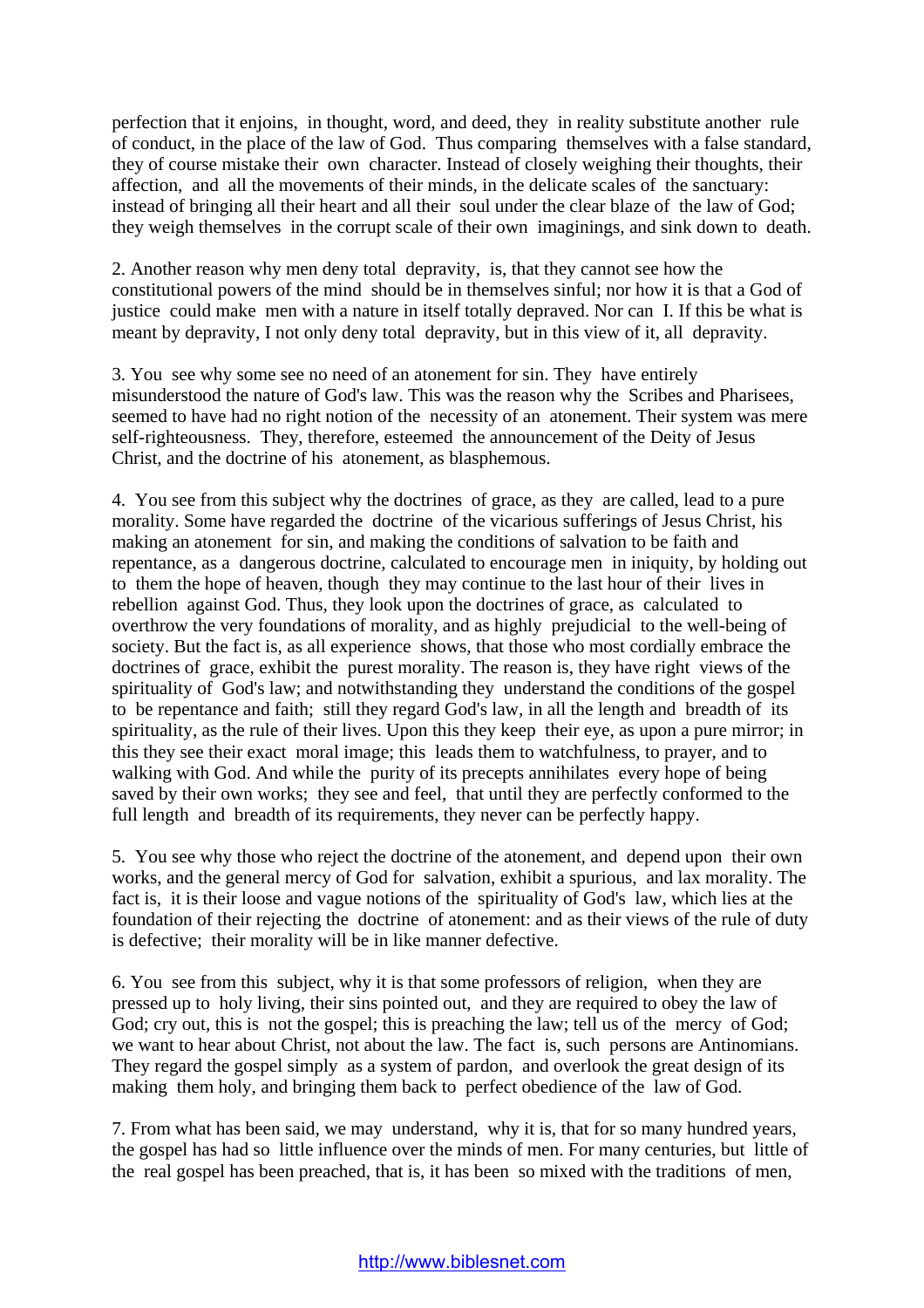so much that is human, so much that is false, has been added to it, and intermingled with it, as to break its power. All the multitudinous errors, and false notions that have clustered around the doctrine of physical depravity, have every one of them served to shield the sinner form the arrows of the Almighty. Physical depravity, physical regeneration, the sinner's inability, and all their kindred errors, have formed so many hiding places, under which, millions upon millions have been entrenched, until the hail has swept away their refuges of lies, and the waters of Almighty wrath have overflowed their hiding places: and it is not to be doubted, that thousands of millions of our race are now groaning in hell, that might have been saved, but for these traditions of the elders that have made void the commandment of God. The design, and the tendency of the gospel, is, to bring men to immediate repentance. It lays upon them no requirement short of this. It never calls upon them to do any thing less than to repent, and obey the gospel. But men, holding, as many of them have, that sinners were unable to do this, have set them to do something else, which God never required at their hands, as a condition of salvation; and in doing which, they put off repentance sinned away their day of grace, and lost their souls. I have already observed that the gospel was early corrupted. These corruptions have continued in a greater or less degree, to mingle themselves with the pure gospel; and precisely in proportion as more or less error has been mingled with the truth, the gospel has been more or less successful. Its power depends on its purity.

8. Multitudes have preached the substance of the gospel, but the misfortune is, they have added to it something of their own. They have preached, and boldly called on men to repent, but before they left the pulpit, would be sure to admonish them that they had no power to obey. Suppose the Apostles on the day of Pentecost, when the alarmed Jews cried out, sirs, what shall we do to be saved; instead of saying, "repent every one of you," had said, you can't repent, you are dependent upon the spirit of God; you must pray, and use the means, and wait God's time. If the multitude had believed them, it is manifest that not one of them had been converted on the spot.

9. Again, the day of earth's redemption can never come, till the traditions of the elders are done away; till all those dogmas that afford hiding places for the enemies of God, are rejected as making no part of the gospel of Christ. When ministers of all denominations shall see eye to eye, shall disencumber the glorious gospel of all these traditions of men's devising; shall take the pure commandment of God, and bring it with an uncompromising spirit to bear with mountain weight upon the rebellious hearts of dying men; when they call on them instantly to repent, and treat them as if they expected them to repent; when they live, and labour, and pray, and preach, and exhibit the true gospel in all they say and do; then, and not till then, will the full power of God's moral government be felt on earth.

10. These traditions of the elders are the grand sources of most of the fatal errors of the present day. Universalism, as I have before remarked, has evidently had its origin in the notion of inability, and physical depravity. They have reasoned thus:--If men came into being with a depraved nature, physically and naturally inclined to all evil; if they are unable to obey God, as they really must be, if such is their nature; then surely a God of justice cannot damn them. Now this inference is irresistible from their premises. For God to make men physically incapable of obedience, and then damn them for disobedience, would be infinite tyranny and injustice. From the benevolence, and even upon the ground of the justice of God, upon the principles of physical depravity and inability, the arguments for Universalism are irresistible. Upon this hypothesis, they are right in rejecting, as most modern Universalists do, mercy from their system, and placing the salvation of men upon the ground of justice.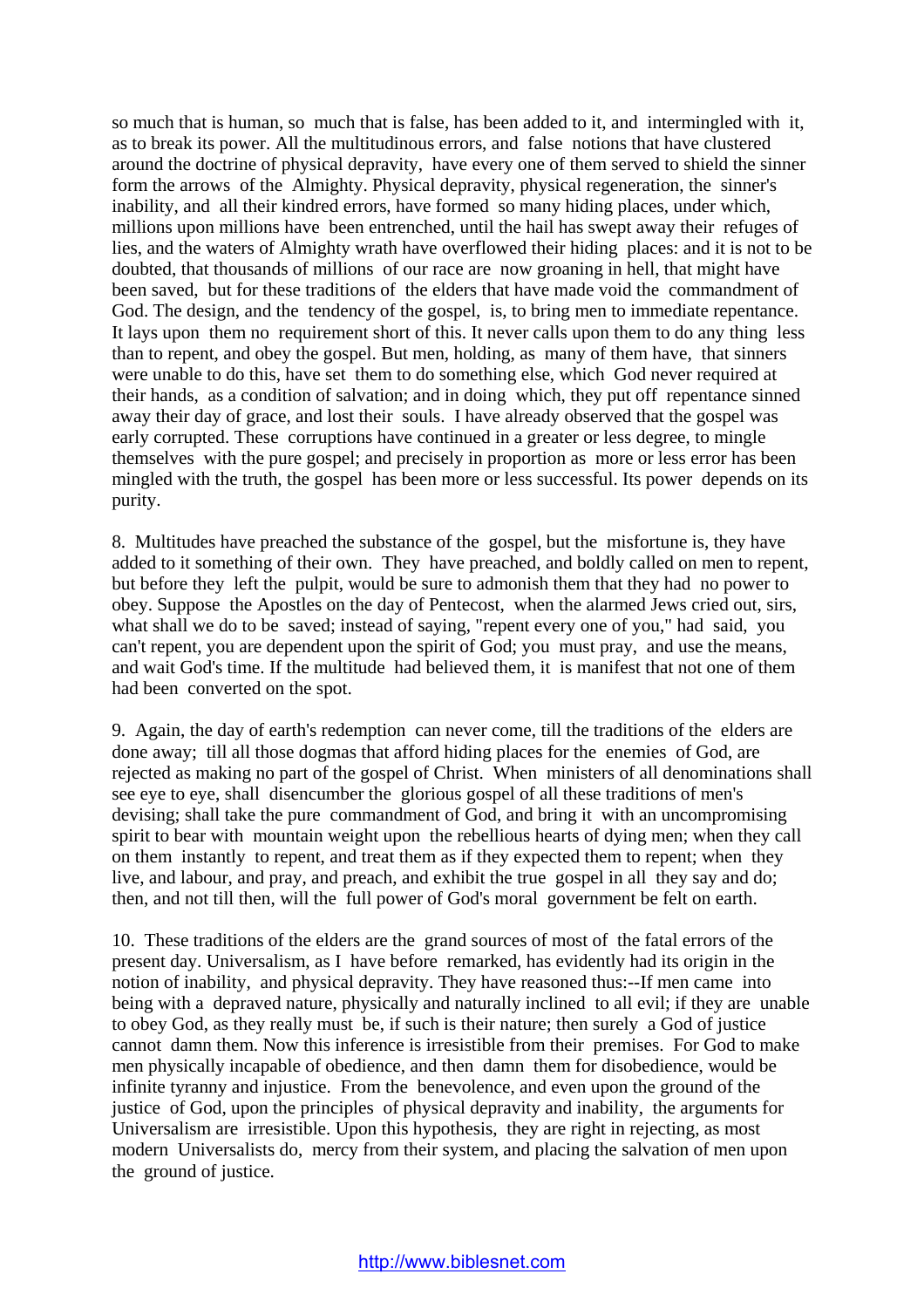But take away the foundation, and the superstructure falls of course. Annihilate the dogma of physical depravity and inability; show the sinner that his depravity is a thing of his own creation; that his wicked heart is his voluntary selfishness, and the rejection of God and his commandments; that it is not for his nature, but for his conduct, that he is blamed; show him that what he calls his cannot, is his will not, and you destroy the very foundation upon which his Univeralism is built, you convince him of his sin, and shut him up to the faith of Christ.

11. Again, as I have before said from this subject, in the doctrine of physical depravity, and its kindred dogmas, you see the foundation of modern infidelity. Thinking men, hearing those doctrines, so often reiterated from the pulpit, become disgusted, when they hear men called upon to repent, and at the same time told that they cannot repent; when they hear the doctrine of the new birth, darkened by words without knowledge, when every thing is covered with mystery; the depravity of nature, the infusion of a new holy taste or principle; the mysterious and mystical nature of sin and holiness, of depravity and of regeneration; this confounding of mind and matter, of body and soul, of heaven, and earth, and hell; they look upon it as unphilosophical, ridiculous, absurd, and impossible; they turn away from such a loathsome exhibition of it, as something impossible for them to understand, and conclude that it is all a dream.

12. It is easy to see why revivals do not, and cannot prevail more extensively than they do. There is such a sticklishness on the part of many, for these crippling errors; such a constant effort to maintain these traditions of the elders, as to paralyze the influence of a great portion of the church. Many good men are halting and doubting whether they should reject them or not; and they are in that state of "betweenity," that they can heartily exhibit neither one thing nor the other. Many come out boldly, and strenuously, and hold up those dogmas, and while these are the topics continually held before the mind, it cannot be expected that revivals should prevail. It is true that men have had great and powerful revivals who have held and sometimes exhibited these views; but it was not when they exhibited them, that their preaching took effect. But when happily they were inconsistent enough to lay aside these peculiarities, and come out with the pressure of the gospel upon the hearts and consciences of men. Take a parable. A lady, who had been a long time under conviction, had often called on her minister, to know what she should do to be saved. He had as often reminded her of her helplessness, and dependence upon God; exhorted her to pray, and use the means, and wait patiently for God to change her heart. On the Sabbath, he would frequently call upon sinners to repent; but before he closed would be sure to caution them against self-confidence, depending upon their own strength; and would solemnly remind them that they had no power of themselves to repent and embrace the gospel. But one day, when this agonized woman was present, he happily forgot his accustomed inconsistency, and after pressing sinners to immediate repentance, sat down without the usual addition that they could not. Before the last hymn had concluded, the gospel had done its work in the woman's heart; and after the congregation was dismissed, she was observed to stand weeping and waiting as he passed out to speak with him. As soon as he came near enough she exclaimed, my dear Mr. ------- why did you not tell me of this before? Tell you of this before, replied the astonished pastor, why I have declared it to you every Sabbath. Yes, she replied, but always until now, you told me before you set down, that I could not repent. I hope, said the pastor, you have not gone on in your own strength; no she replied, not in my own, but in the strength of God I have repented, and should have done it before had you not told me that I could not. This is the legitimate tendency of cannotism; if they believe it, they certainly will not repent: and how can revivals prevail, how can the world be converted,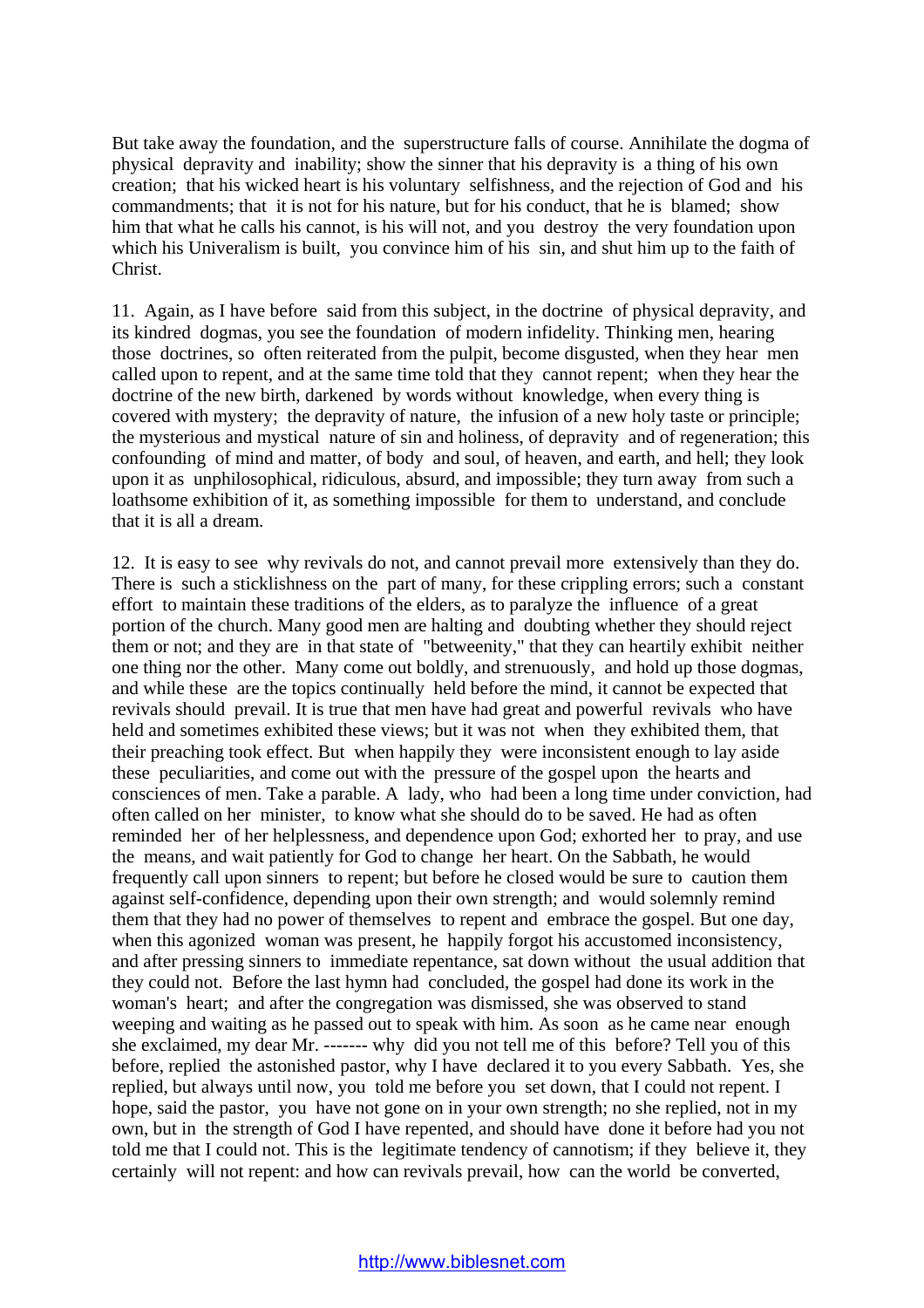while so many are vehemently contending for these traditions of the elders. These dogmas, are exalted into fundamental doctrines, and they are supposed to be heretics, who do not keep these traditions. Well might Christ turn upon them with the rebuke, "wherefore do ye make void the commandment of God by your traditions." Oh! when will the day arrive, when the spurious philosophy upon which these dogmas are based, shall be given up? When unanimity of sentiment, and clearness of views, and brotherly love shall prevail? then will righteousness run down our streets, and salvation as an overflowing stream.

#### SERMON IV

## TOTAL DEPRAVITY.

-- John xv. 42.-- "But I know you, that ye have not the love of God in you."

This lecture was typed in by Lori Bigby.

These words were addressed by the Lord Jesus Christ, on a certain occasion, to those who professed that they loved God. I design, this morning, and in the afternoon, to establish the doctrine of total depravity.

In doing this,

*I design, in the first place to show what the doctrine of total depravity, is not.*

*And secondly, what it is:*

*And thirdly, to prove the doctrine, according to the definition which I shall give of it.*

And to conclude each discourse, with such remarks as shall appear appropriate, and necessary.

#### **First. I am to show, what the doctrine of total depravity is not.**

- 1. It does not consist in any want of faculties to obey God. We have all the powers of moral agency, that are needed to render perfect obedience to God. If there were any want of faculties, in our nature, our responsibility would cease; and we could not be justly blamed, for not doing that, for the performance of which, we do not possess the appropriate moral powers.
- 2. Total depravity does not consist, in a mutilated state of our moral powers. Neither our powers of body, or mind, are in a maimed, or mutilated state. If they were so, our obligation to obedience, would be diminished, precisely in proportion to the imperfection of the faculties or moral agency, which we possess.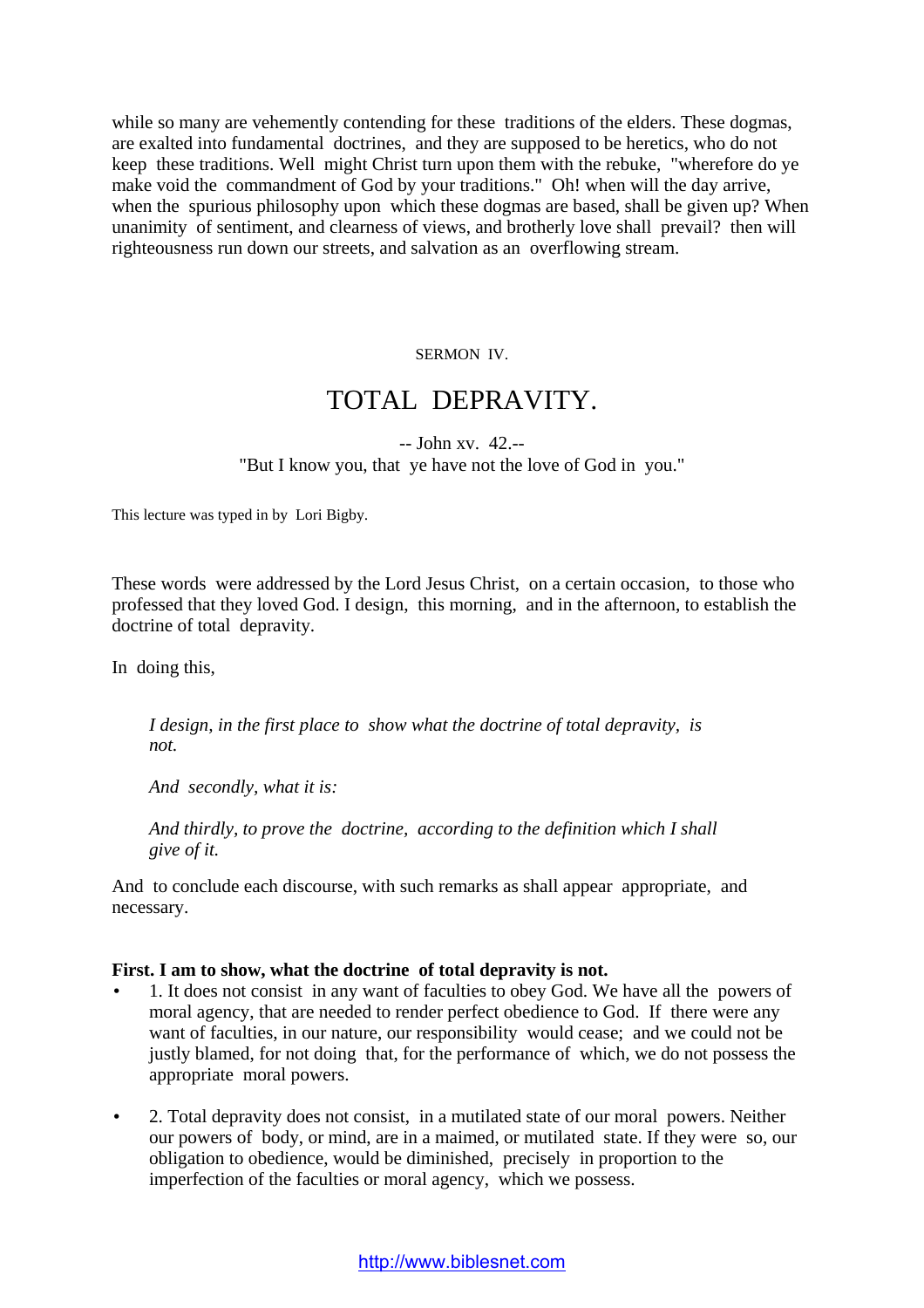- 3. Total depravity, does not consist, in any physical pollution transmitted from Adam, or from our ancestors, to us. It is impossible that moral depravity, should consist in physical pollution. Some persons have spoken of depravity, and of the pollutions of our nature, as if there were some moral depravity cleaving to, or incorporated with, the very substance of our being. Now this is to talk utter nonsense. If such a depravity were possible, it would not be moral, but physical depravity. It could not be a depravity for which we were blame-worthy. It could not be a sinful depravity. It would be a disease, and not a crime.
- 4. But again, total depravity, does not consist in any principle of sin, that is incorporated with our being. The word principle, is used in two senses. It sometimes means a property, or an attribute, of a substance, which has an inherent tendency to produce results agreeable to its nature. In this sense, depravity is not a principle, it is not a root, or sprout, or essence, or property, or attribute of any substance. It makes no part, either of body or mind. It does not belong to the constitution, but belongs purely, and exclusively to character: Moral depravity is a quality of voluntary action, and not of substance. If by principal, is meant purpose, preference, disposition, voluntary inclination to sin; then, in this sense, depravity is a principle; and in no other sense.
- 5. By total depravity, is not meant, that any being is, or can be, sinful, before he has exercised the powers of moral agency.
- 6. By total depravity, I do not mean, that there is any sin, in human beings, or in any other beings, separate from actual transgression.

I do not mean, that there is some constitutional depravity, which lies back, and is the cause of actual transgression.

- 7. I do not mean, by total depravity, that there is the same disposition to sin, belonging to the substance of body or mind, that there is in a serpent to bite, or in a wolf to devour sheep. In other words, I do not mean, that there is a constitutional appetite, or craving for sin, implanted in the substance of the body or mind.
- 8. By total depravity, I do not mean, that men are as bad, as they can be, or as they might be, under other circumstances. If they were placed under circumstances, of less restraint, or of greater temptation, they would doubtless be worse than they are.

When we say, that men are totally depraved, we are sometimes understood to affirm, that men are as bad as they can be. They seem to understand the word total, as signifying the highest possible degree of depravity. But certainly this is not the meaning of the word total. The sum total of 3 and 2 and 5 is 10. This is not the highest possible number, but is the total of 3. and 2. and 5. The same word when qualifying depravity, does not mean the highest possible degree of depravity, but simply, that the whole character is depraved; that there is no mixture of good in his character. Not, that he does and says, as wickedly as he could say and do; but that whatever he does and says, and is, is sinful. "That ever thought and imagination of his heart, is only evil continually."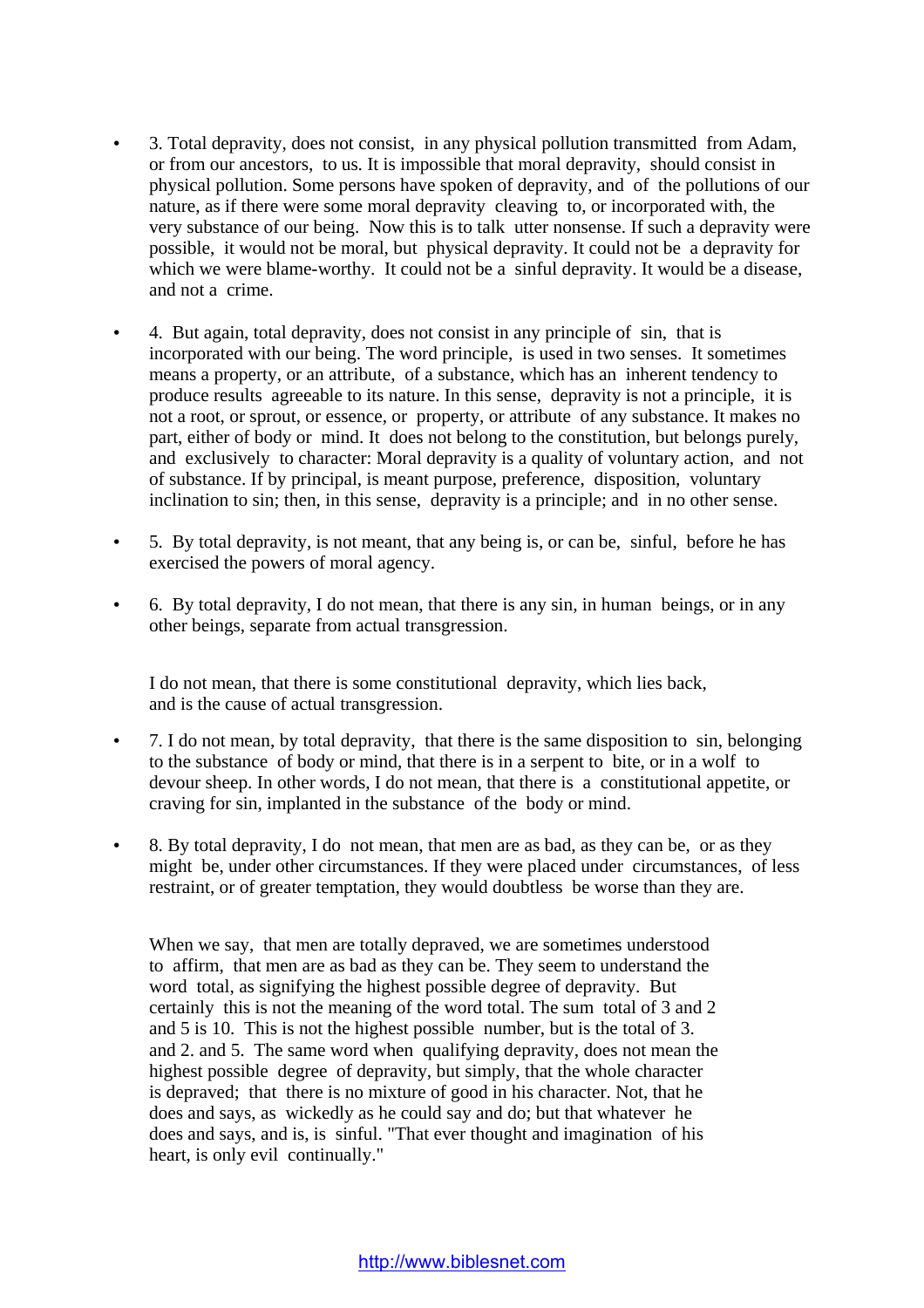#### **Secondly. By total depravity, I do mean**

• 1. That impenitent sinners, are universally destitute of love to God. My main business this morning, is, to establish this position, and conclude with several remarks. In the afternoon, if the Lord permit, I will further state what is meant by total depravity, and adduce the proofs, of the several positions, as I go along.

The text expressly asserts, that sinners have not the love of God in them. It would be easy, to show, that this same doctrine, is every where recognized, in the Bible. But as I am to deal with those, who I affirm to be totally depraved, I do not expect, that a thus saith the Lord will settle the question with you, and put it beyond debate.--You are unbelievers, and however you assent to the truth of the Bible, in general, yet I know, that you have no hearty confidence, in its doctrines in their detail: To prove to you, the doctrine of total depravity, from the Bible, only, may gain your unfeeling assent. But I am well aware, that this kind of evidence, will not so bring the subject home, to your experience, as to make you feel its truth. I might quote the text, and other passages of Scripture in proof of this doctrine, and then throw the responsibility upon you, of receiving or rejecting it. But as there is an exhaustless variety of other proofs within my reach, I will gather up a few of them, and lay them before you, for your consideration.

Facts, are stubborn things, and however men may evade the Bible, however they may turn away from, and misunderstand metaphysical reasonings; they find it difficult, to resist plain matters of fact; especially, when the facts exist in their own experience. I design to gather my proofs of this doctrine, from the experience of you, who are present. To point out certain facts, in your own history, and in the history of those around you, that will place this doctrine upon a foundation, not to be controverted.

The laws of mind, in their detail, are but imperfectly understood. Yet there are certain laws of mind, that are understood, even by children. They are facts of such universal and frequent experience, that we know with absolute certainty, that such are the laws of mind. For instance, by experience, we know it to be a law of mind, that we take delight in pleasing the object of our affection. To love an individual, is to desire his happiness. To promote his happiness, is to gratify that desire. To please the object of our affection, then is to please ourselves. To do that, which is pleasing to one whom we love; to add to his honor, or to his happiness, in any way; it to gratify our desire for his happiness; and naturally, and necessarily adds to our own happiness.

It is not essential that we should aim at gratifying ourselves, or at promoting our own happiness, in our efforts to please the object of our affections.

When we act virtuously, to please ourselves, is no part of our design. But although, not entering into our design, it is the natural result of pleasing an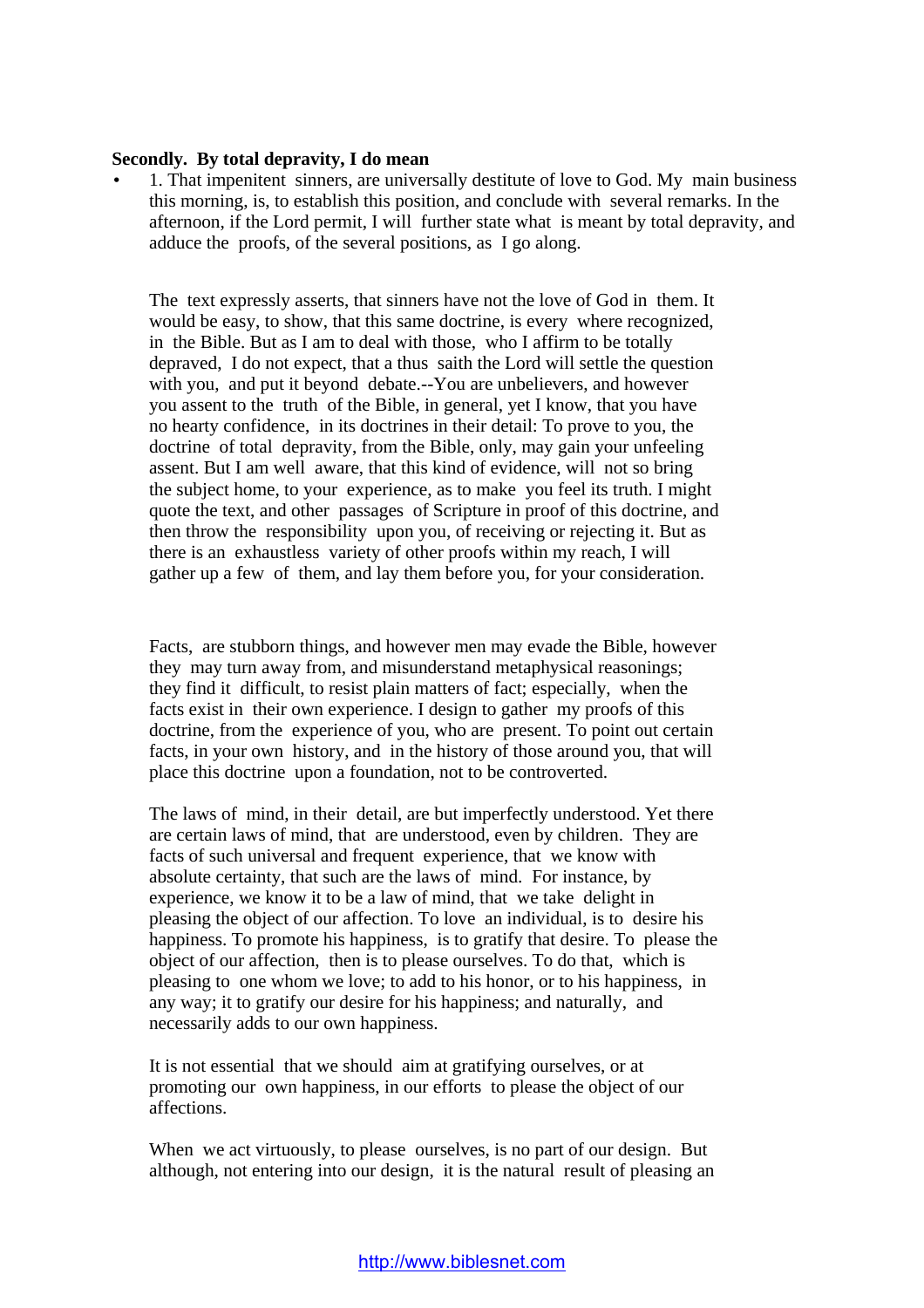object of our affection. It is the gratifying of our love, or desire to promote his happiness, or honor; and this gratifying of our desire, is of itself happiness. We find this principle, showing itself, in all the relations of life. When is the affectionate husband or wife, in a state of higher enjoyment, than when they are engaged in those employments, and in the performance of those offices, that contribute to each others happiness. When is the affectionate wife, more cheerful, than when busied in those things, that she knows will please her husband. How assiduous, and unwearied, are lovers, and other dear friends, in their efforts to please the object of their affection. How eager to anticipate each other's desires; how readily; how joyfully do they engage in those things, that they know will give pleasure to one whom they greatly love. It is absurd, and a contradiction for you to say that you love an individual, and have no delight in pleasing him. It is impossible, that you should love an individual, and not be gratified in promoting his happiness. To say, that you love a person, is the same as to say, that you desire his happiness, and to say that you can desire his happiness without delighting in promoting it, is the same as to say, that to gratify virtuous desire is not happiness. In other words, that the gratification of virtuous desire, is not a gratification.

This law of mind holds true, in all its fullness and extent, upon the subject of religion. I appeal to every Christian in this house, whether, to do the will of God, is not more than his necessary food; whether it is not your meat and drink to do the will of your Heavenly Father. When are you so happy, as when engaged in those things that you know will promote the honour and glory of God. I do not mean, or suppose, that it is your design to gratify yourself, when you obey and serve God; but I ask, do you not find it to be a matter of fact, that you are never so happy, as when you are engaged in doing those things that please him. You search his word, to know what will please him; and when you know his will, and engage heartily in the performance of it, the happiness you will experience in the performance of these duties may not enter into your design or thoughts; and yet you know, that as a matter of fact, the performance of duty promotes your own happiness. To please God, pleases yourself. And now, let me appeal to the experience of every impenitent sinner in this house: do you not know, that from the very constitution of your mind, you love to please your friends. And do you not know, that it makes no part of your happiness to please God. How you delight to gratify your children; to please the objects of your most endeared affection; but I ask your conscience, do you take delight in pleasing God? Do you study to know what will please him? And when you have learned his will, do you find yourselves inclined, readily and joyfully, to perform it?

How much pains you will take; at how much expense you will be; how watchful, assiduous, and persevering, not only in conforming the general outline of your conduct, to the wishes of one whom you greatly love; but in following out the minutia, into the detail; in fulfilling the slightest desires, and gratifying even the passing wishes of one upon whom your heart is set; and thus, giving yourself up, to promoting the happiness of the object of your affection, makes up, at once, the history and the substance, of your own happiness.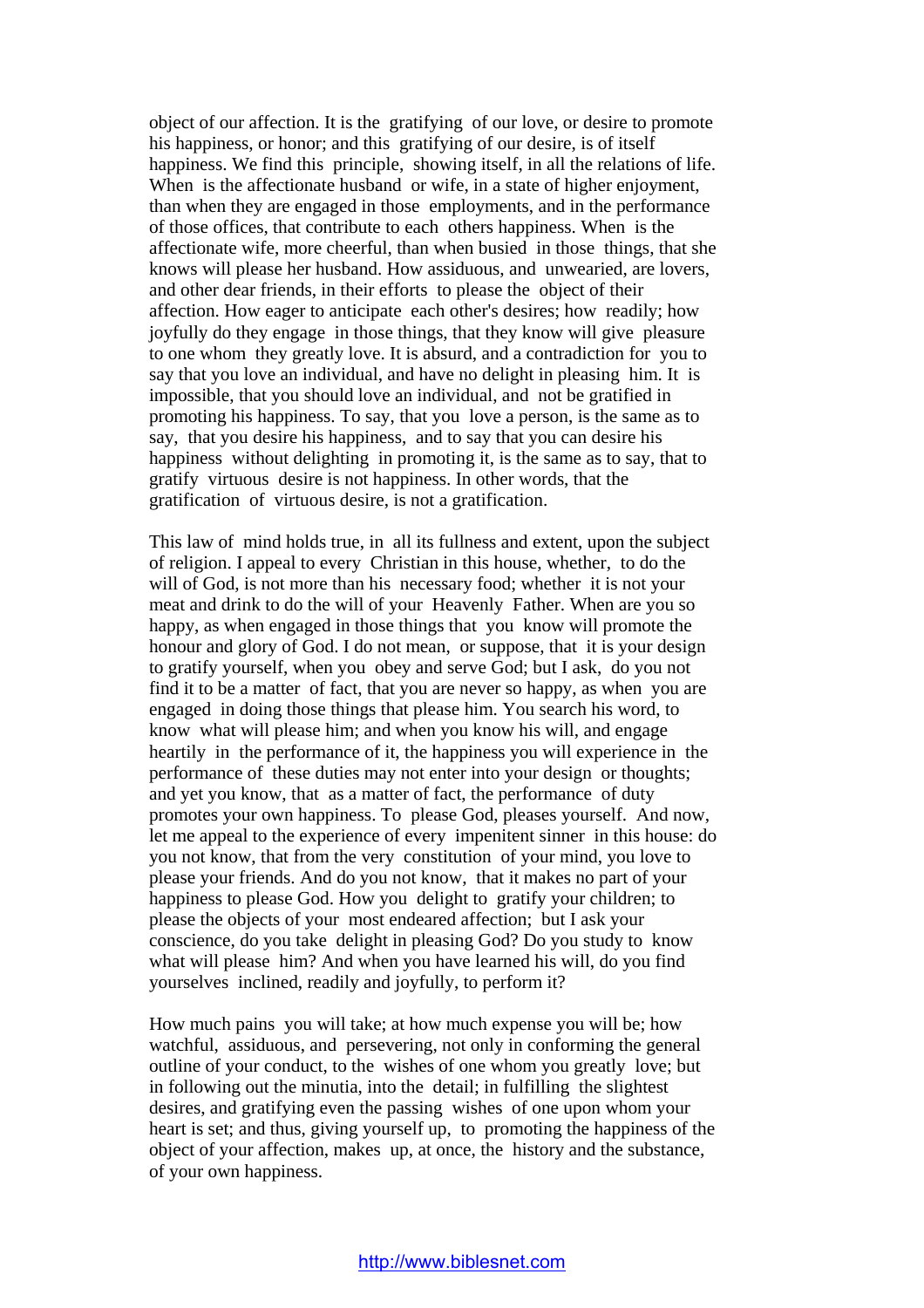Now, sinner, is this your experience on the subject of religion? Do you love to please God? Is it your business? Is it your happiness? In other things, in regard to the affairs of this world, every thing you say or do, is viewed as having a relation to the object of your supreme affection. If you love money supremely, everything is judged of, is hated or loved, is desired or rejected, according to the relation it sustains to your own pecuniary interest. If you can make money by it, you have pleasure in it. If it would prevent the acquisition of wealth, you are displeased with it. So, if you have an earthly friend, whom you greatly love, it is natural for you to inquire, in every thing you say and do, how it will be received or looked upon by this object of your affection; what relation it sustains to him or her; and all your conduct is modified, and all your pursuits are regulated, by this controlling and absorbing affection for this idol. Now, sinner, I ask you again, is it true, in your own experience, that every thing pleases or displeases you; that you love or hate it; that you desire or reject it, according to its relation to the will of God; that if you see it will please him, it pleases you; if it is agreeable to his will, is it agreeable to your will? If it will promote his glory, do you desire it? If it will dishonour him, do you reject and abhor it? If not, why do you pretend to love God? You could not believe that your children or your wife loved you, unless you saw that they delighted to please you. And why should you deceive yourself, by supposing that you love God, when you know it is not your happiness to please him?

• Again, from the constitution of our minds, we delight in the society and conversation of those whom we greatly love. To commune with them is sweet. To be alone with them; to enjoy their confidence; to pour into each other's bosom the overflowings of our affections, constitutes some of the sweetest and most sacred of our joys. This law of mind shows itself, in all its strength, on the subject of religion.

Saints, in all ages of the world, have delighted to commune with God, having sought his society, and loved the retirement of the closet, where they can be alone with God; and never are they more supremely and sacredly happy, than when alone, in secret and holy communion with the blessed God. Now, sinner, is this your experience? Do you love to be alone with God? Do you delight to pray? Is it your most sacred, most endeared employment, to get alone, and low upon your knees, pour out your heart in communion with your God? I do not ask you whether you pray, for this you may do from a variety of motives, but is it because you love to pray? Because you love to be alone and commune with God? If you are an impenitent sinner, you know that you do not love the society of God.

• Again, we naturally prize the approbation of one whom we love. We account it of the greatest importance, and it is indispensable to our own happiness, that we should have the approbation of the object of our supreme affection. We are so constituted, that it gives us great pain to know that our conduct is disapproved of by our dearest friends. This is so in regard to our worldly friends, and it is so in regard to God. Nothing will wring a Christian's heart with more intolerable anguish, than the conviction, that his conduct merits the disapprobation of God; and this is not principally, and, in many cases, not at all, through fear of punishment. The Christian may have, and often does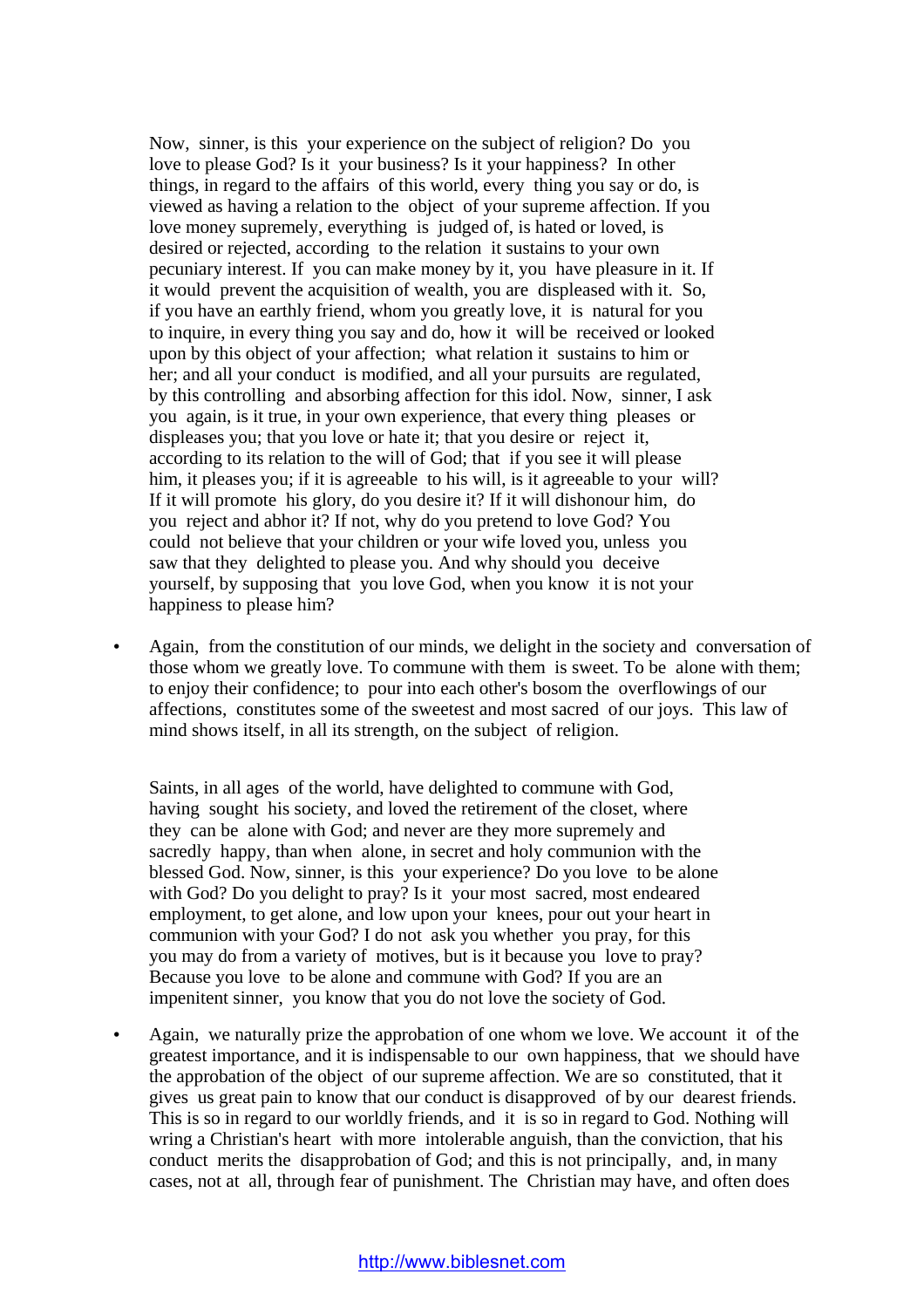have, the most thrilling and painful emotions, in view of his having merited and the disapprobation of God; while, at the same time, he is not distressed with fear of punishment. But he has offended God; he is ashamed, and cannot look up; he feels as an affectionate child or wife would feel, under the consciousness of having done what the parent or the husband highly disapproved.

The question naturally arises, and has a controlling influence over our lives, will this or that please or displease him or her whom I love. To gain the approbation of this object of affection, is our ambition, and our highest joy. Now, sinner, I appeal to you, is not this true, in your experience, as it respects him or her, who is the object of your greatest affection? And is it true, that you, above all things, prize the approbation of God? Is it your study? Is it your delight to gain his approbation? Does the consciousness of having done what he disapproves, wring your heart with anguish, irrespective of its consequences to yourself, and separate from all fear that you shall be punished? Do you feel the same emotions of sadness, of shame, of distress and sorrow, when you have merited the disapprobation of God, that you do when you have incurred the disapprobation of your most beloved earthly friend? I appeal to your own conscience, in the sight of God. Do you not know, that you do not supremely desire the approbation of God?

- Again, we naturally have reference to the feelings of the object of our supreme affections, in all our conduct. The affectionate husband or wife, parent or child, is careful not to wound the feelings of those they love; and if they find that they have wounded their feelings, they have no rest until they have confessed, and healed the wound, and are forgiven. This is true in religion. If you love God, you cannot reflect that you have wounded his feelings, without pain. You would not complain that you could not repent: The truth is, that if you were in the exercise of love to God, you could not help repenting, any more than an affectionate wife could refrain from grief, if she had wounded and grieved her husband.
- Again, we naturally love to think of the object of our affection. Every one knows how sweet it is to be alone, to meditate, to call up before the mind, and to dwell upon some absent object of our love. Thus lovers are apt to seek solitude, and there is a kind of sacredness thrown around those hours, when, in the stillness of our bed-chamber, or in the retirement of the lonely walk, we dwell in silent, but delightful musings, upon the character and person of him or her whom we fondly love. The deep hour of midnight will often witness the wakeful musings of a heart, which, in the sweetness of its own fond imaginings, is dwelling upon that beloved friend, who though absent, is at once the circumference and the all-absorbing center of its affections. These musings enkindle our affections into a flame. See that husband from home; he is a husband and a father; when the bustle of the day is over; when the distractions and cares of business have passed away; see his busy thoughts, going out and dwelling upon his absent wife; upon his little prattling babes, until his heart is all in aglow, and tears of unutterable affection fill his eyes. This is nature; and these laws of mind act with equal uniformity, when God is the object of supreme affection. The lone walk; the quiet bed-chamber; the hour of sacred retirement, are sweet to the Christian. He loves to send out his thoughts after God; to dwell upon his glories; look into the mysteries of his love; to think, and think, and meditate, and turn the subject of his glorious character, over and over before his mind, till his heart dissolves in love. Thus, the Psalmist says, "while I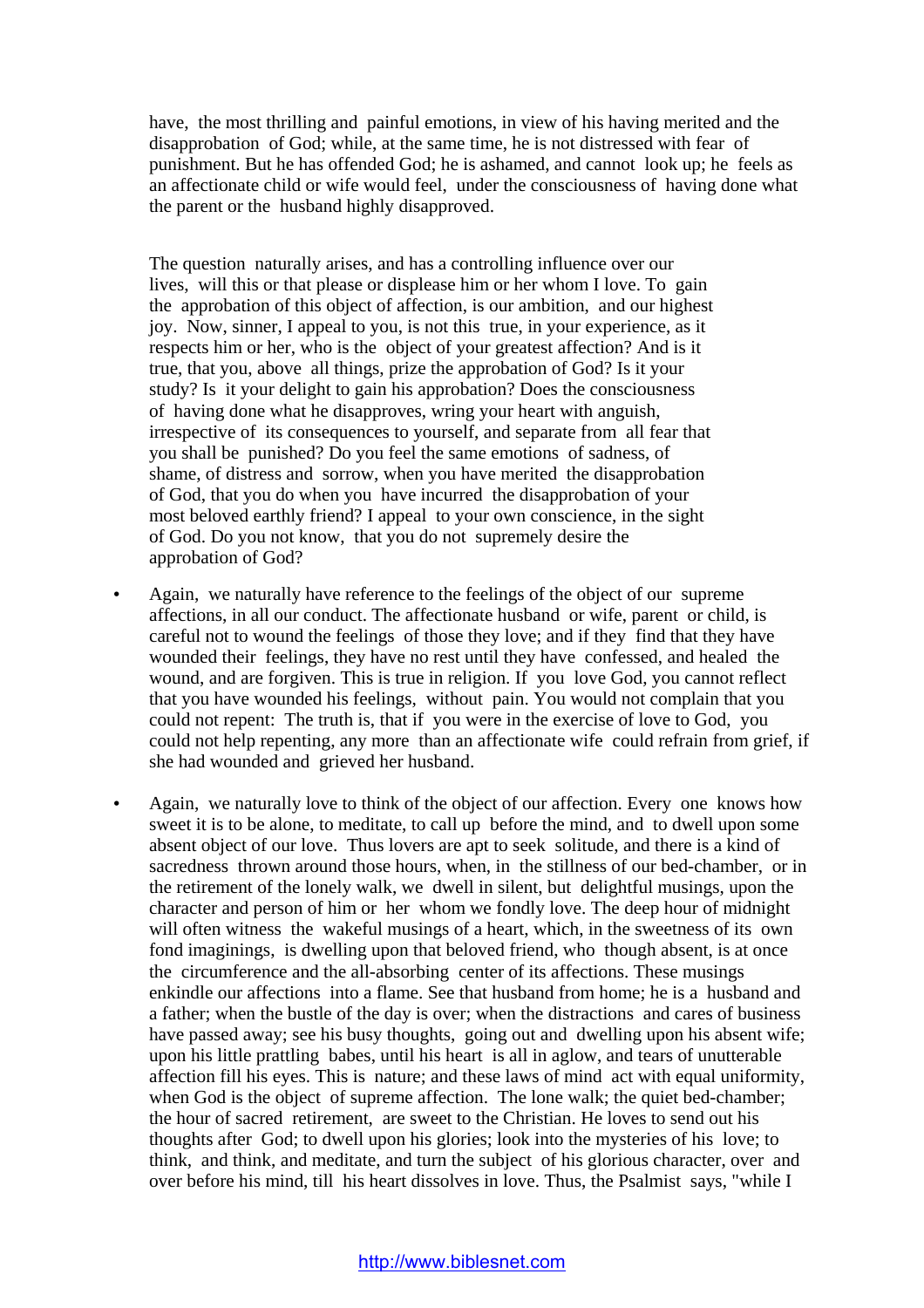was musing, the fire burned." Now, sinner, do you love to think of God? Do you delight to have God in all your thoughts? Do you seek solitude and retirement, that you say, unmolested, dwell upon him in your fondest, holiest musings? And when you think, and meditate, and pray, do you find in it a sweet, and tender, and all-satisfying happiness? Are you sensible of emotions of love to God, as strong, nay vastly stronger than those you exercise when thinking of your dearest earthly friend? I appeal to your own experience, and to your own conscience, in the sight of God.

- Again, we naturally delight in conversing about an object of our affections. It gives us pleasure to speak of one we love. It is gratifying to us, to let our lips speak out of the fulness of our hearts. Sometimes an affection is cherished, where there is some particular reason for concealing it; but even in those cases, a great affection is seldom cherished without being divulged, to some one. But where there is no reason for concealing it, we see how natural it is, to make the object of affection the subject of conversation. This law of mind manifests itself, as uniformly, on the subject of religion, as upon any other subject. It is a maxim in philosophy, as well as in morals, that out of the abundance of the heart the mouth speaketh. You see a person whose heart is warm with the love of God; if God is in all his thoughts, He, and the interest of his kingdom, will be, in all his words. If his heart is set upon God, his lips will speak of God; unless he be under circumstances to require reserve, and then he will naturally remain silent, sooner than converse upon a subject upon which his heart is not set. If he is under circumstances, where he cannot consistently speak of God, he is inclined not to speak at all. Now, sinner, look at your own experience; do you love to converse about God? Is it delightful to you to speak of his character, of his person, and of his glory? I leave it with your conscience to decide.
- Again, we are pained when separated from those we love. Every body knows this is true, as it respects worldly friends; and it is true in a still higher sense, as it respects God. Every Christian knows, just what saints of old knew, that they cannot live, and have the least enjoyment, if they are far from God. If he hides his face, if the manifestations of his presence are withdrawn, alas, how mournful, and lonely, and sad, is the Christian, in the midst of all the gaiety and enjoyment of the world around him. Sinner, do you know what it is to feel as much pain, at the withdrawal of God's presence from you, as you do when separated from your dearest earthly friend? Do you feel lonely in the midst of company; sad in the midst of gaiety; away from home in the midst of all your worldly friends, if God's presence is withdrawn from you?
- Again, we naturally love the friends, of the object of our affection. We feel attached to them for his sake. We love to converse with them, and we seek their society, because their views and feelings, upon the subject that engrosses our attention, correspond with our own. Upon this principle, politicians, who are in favor of the same candidate, are fond of each other's society. And individuals, differing widely in other respects, enjoy each other's company, if they have one common and absorbing object of affection and conversation. Thus, Christians love to associate with each other. They love other Christians, because they love God. They delight in their society and conversation, because their views, and sentiments, and conversation, accord with their own. But, do sinners love the friends of God? Do you love Christians, because they are Christians? Do you delight in their conversation, and in their character, because they love God? You may love some of them for other reasons, and in spite of their religion; but it is not for their religion that you love them.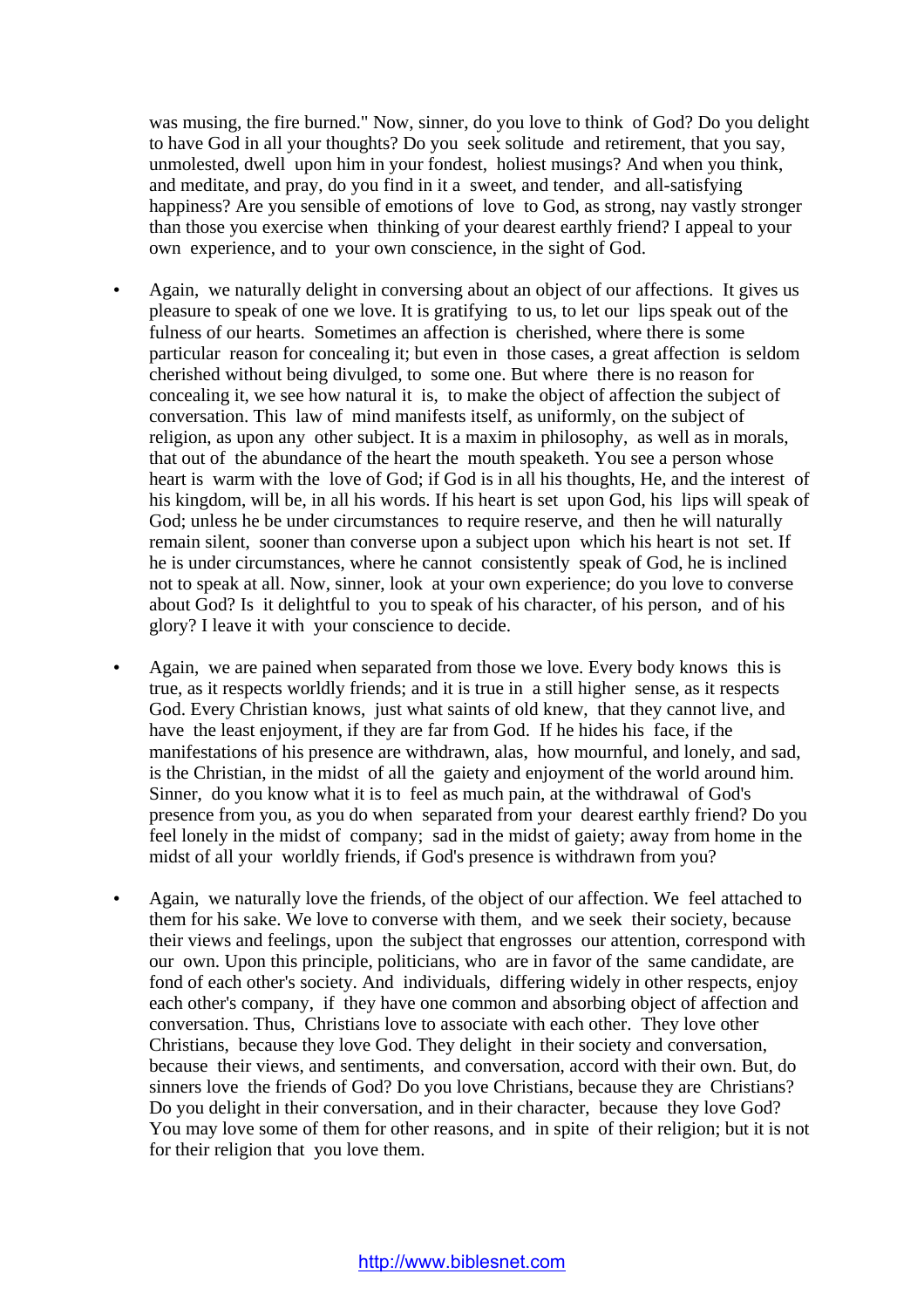- Again, we naturally avoid the enemies of our friends. See that woman, is she intimate, and do you find her every day running in, and spending her time, in that family where they are enemies to her husband? Does she select as her friends and intimates, those that speak against her husband or her children? No, she naturally and instinctively avoids them. See that little child, he goes in to play with a neighbor's children; but while there, he hears them speaking against his father; he listens, and looks grieved and offended. He is a little one, and they do not notice him, but continue to vilify and abuse his father. He steals silently and sadly away, and goes weeping home; and hereafter you will perceive that he will avoid those persons as he would avoid a serpent. Just so with Christians; they naturally avoid the society of those that abuse God, unless they mingle with them to warn and save them. Sinners, very often imagine that Christians avoid them, because they feel above them; but this is not the fact. It is true, that some professors of religion do not delight in the society and fellowship of the saints, but manifest a preference for the company of the gay and ungodly. But this is demonstration that they are hypocrites, and is no exception to the uniform action, of this law of mind. "Know ye not, that the friendship of the world is enmity with God; he therefore, who will be the friend of the world, is the enemy of God."
- Again, we are grieved, when our beloved friend is abused in our presence. It is amazing to see the blindness and stupidity of sinners upon this subject. When Christians manifest grief, at the wicked conduct of sinners, they ascribe it all to superstition. If the pious father or mother manifest grief, when an impenitent son or daughter is engaged in sin, and rebellion against God, they imagine that it is all superstition, and say, they have forgotten that they were ever young. See that husband, when he breaks the Sabbath, and swears, and abuses God, his wife weeps, and leaves the room. He says, his wife is very superstitious; is a great bigot; is under the influence of priestcraft. He wonders that she should concern herself about him; he shall do well enough; he can take care of himself. He does not seem, at all, to understand the principle upon which his wickedness affects her. See here, man; suppose you are sitting in your house, with your wife, and an enemy comes in, and begins to abuse you in her presence, and when he had heaped numberless vile epithets upon you, he looks and your wife is in tears; and now he says, what ails you woman? You must be very superstitious. What affects you so? What would you think of such questions? Could you see no reasons why his abuse of you distressed your wife? Would you not think it strange if he did not understand the reason of her tears? Now, your wife is a Christian, you disobey and abuse God in her presence, and she expostulates and weeps, and you wonder at it, and call it superstition. Turn over the leaf; suppose , when this man, of whom I have been speaking, abuses you to your face, your wife manifests no emotions of grief, nor of indignation; but on the contrary, upon casting a glance at her, you perceive her conniving at it, and appearing evidently pleased with it. What! a wife pleased to see her husband abused, you would from that moment, set her down as a hypocrite. You would not, you could not believe that she loved you. Now, the same holds true, where God is the object of affection. When God is abused, in the presence of his friends, they feel emotions of grief, and of indignation, as a thing of course; and this is the reason why the society of impenitent sinners is so disagreeable to a spiritual Christian. It is not because he feels above you, sinner, but because your conduct is a grief to him. When Christians mingle with sinners, it is upon business, or for the purpose of doing them good. Not because they can have any delight in their impenitent characters, or conversation, while they are the enemies of God.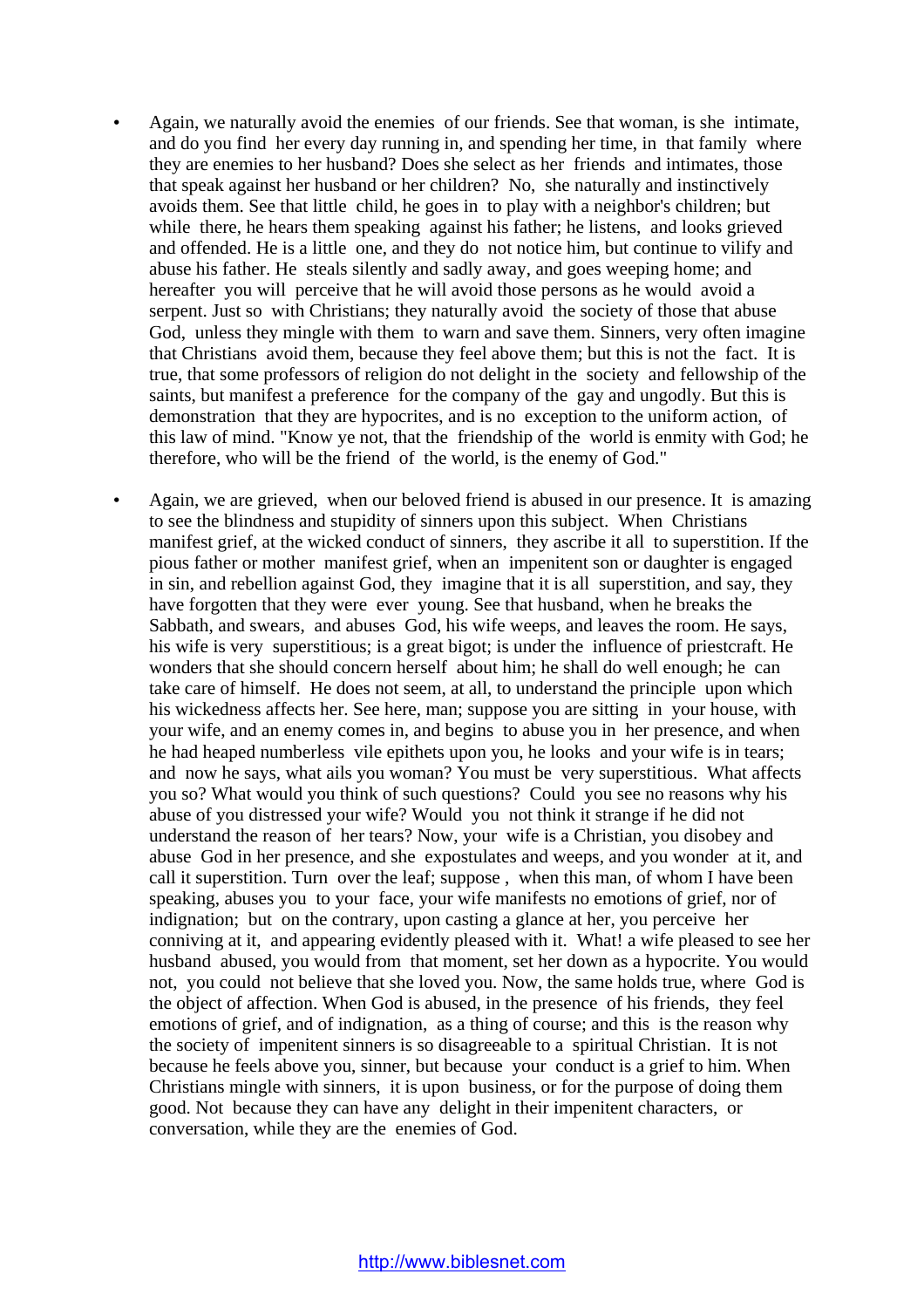I ask you, sinner, whether you are grieved with those that disobey God? Whether you feel mingled emotions of grief and indignation; as if your wife, or dearest friends were abused in your presence? Does it pain you, even to agony, to hear men swear in the streets; to see them break the Sabbath; and trample on God's holy commandments? Should you go through the streets and bear execrations, and abuses poured upon your dearest earthly friend, from every quarter, it would fill you with grief and indignation unutterable. And can you walk the streets, and hear God's holy name profaned; see his Sabbath desecrated; hosts of impenitent sinners, trampling, with unsanctified feet, upon his high and holy authority, and not be grieved? Then you are a hardened, and shameless hypocrite, if you pretend to love your Maker.

- Again, we are naturally credulous, and pleased, if we hear any good of one whom we love. It is a well known fact, that it is comparatively easy to believe, what we desire to believe. And we can believe in accordance with our feelings, upon slight testimony. A man will believe, what he wants to believe, almost against testimony. If the thing accord with our desires, we are not inclined to question the validity of the testimony, by which the desired fact is established. We witness the developments of this law of mind, in the transactions of every day. So on the subject of religion; when Christians hear of the conversion of any one, or of a remarkable revival of religoin; or of any thing else, that glorifies God; they manifest a readiness to believe it, because it so accords with their desires. But do impenitent sinners show that they love God, that their hearts are set upon his glory, and the interests of his kingdom, by manifesting a readiness to believe what they hear, in favour of religion? Let your conscience speak.
- Again, we love to see means used, to promote the interest and happiness of those we love. If we greatly love an individual, we delight in those who honour him, and try to promote his interest. We are not apt to be very particular and sticklish about the means that are used to promote this object, if they are but successful. We most naturally embrace, and most cordially use those means that promise the highest success. Witness the conduct of politicians; see how wise, industrious, and energetic they are, in devising, and executing means to elect their favourite candidate. You do not hear them stop, and cavil, and criticize, and find fault with any measure, merely because it is new. If it is not wicked, and if it promises success, its being new or old, will not be a sufficient objection to its being used if it bids fair to accomplish their favourite object. So with Christians, whose hearts are set upon promoting the glory and honour of god. They are on the alert; are looking out and devising new means of effecting their favourite object. They are industrious, and energetic in finding out new ways, and adopting new expedients, to bring about the salvation of the world. But do sinners apply their minds to this subject, and show that they are interested in the glory of God? Are they planning and devising liberal things for Zion? Are they finding out new and more successful methods of promoting the glory of God, and the salvation of men? Do you, sinner, feel rejoiced when some new measure is introduced, which has a tendency to promote this great work? Do you hail it, as one of the means by which the great object is to be accomplished, upon which your heart is supremely set.
- Again, it is difficult for us to believe an evil report of one whom we love. Go, and tell that affectionate wife, of some disgraceful conduct of her husband. Go, tell that mother, of the dissolute and abandoned conduct of her only son; do you find them ready and willing to believe these reports? Do they believe them without question? No, but they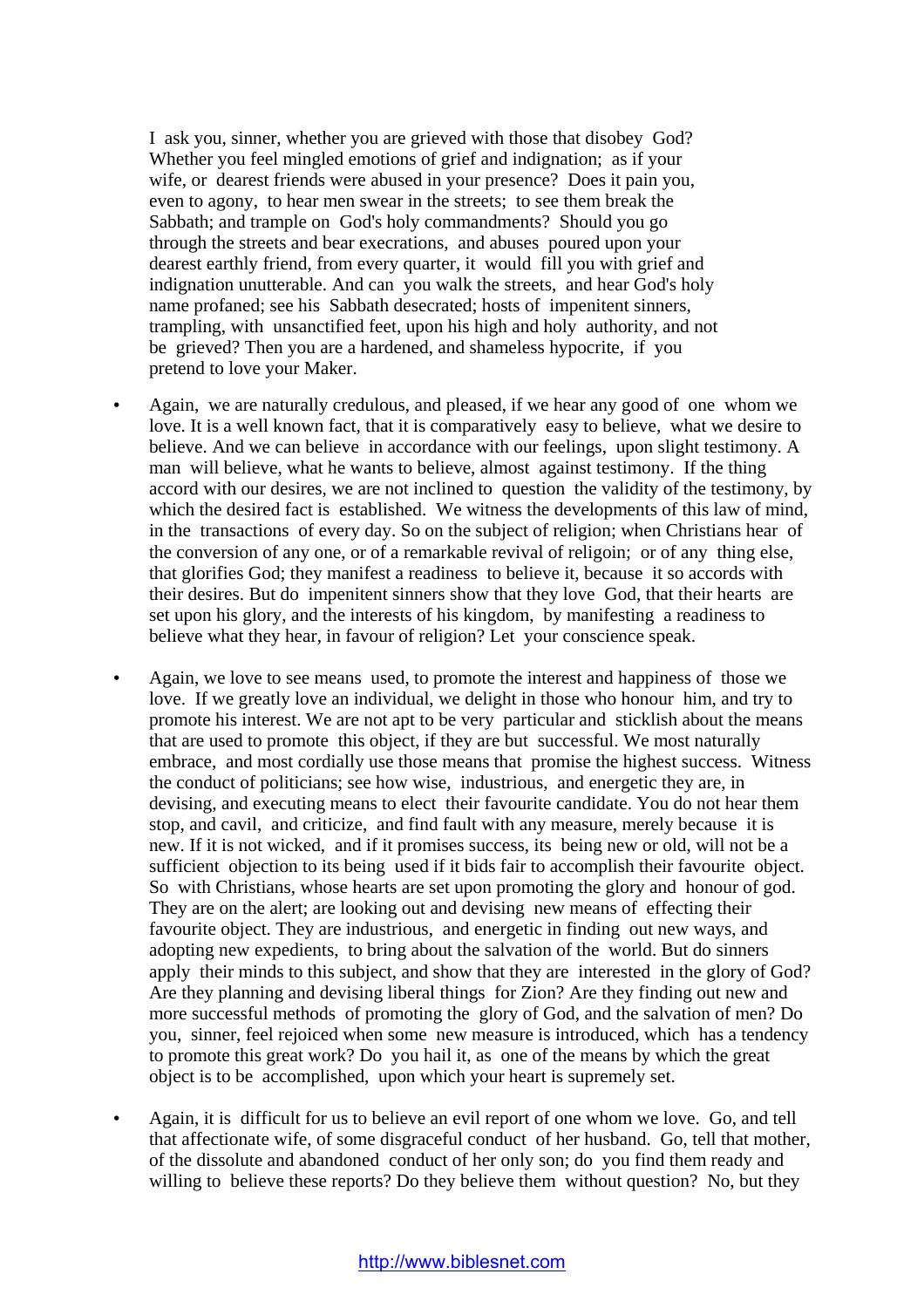will sift the testimony, criticise, and scrutinize, and perhaps no weight of evidence that you can bring to bear upon them, will thoroughly convince them of the facts. What lawyer is there, who has not seen the difficulty of convincing a juror, against his will? If the juror strongly desires that the testimony of a witness should not be true, what a slight appearance of inconsistency, will cause him to give his testimony all to the winds. This law of mind develops itself, with equal uniformity, upon the subject of religion. Go, and report among warm hearted Christians, a story, whether true or false; which, if true, is dishonorable to God, and injurious to the interests of his kingdom. See, how instantly, they will ask for your authority; scrutinize and sift the testimony; and you need not expect them to believe, unless it come upon them with the force of demonstration. But do sinners manifest this unwillingness to believe evil reports of religion? Should you hear an evil report, concerning the family of some near friend of yours; should you hear that one of the sons had greatly disgraced his father, who was your intimate and most beloved friend; would vague report satisfy you? Would the mere say so, of some irresponsible individual be considered by you as sufficient proof to command your belief of the report? No, you would ask for high and unquestionable authority, and even then, you would say, I can hardly believe it. Now, sinner, When you hear any scandalous report, of any deacon or minister, or any other professed child of God, do you find yourself instantly resisting the report? Do you find yourself inclined to call for further proof; to sift and criticise the testimony; to weigh, and scrutinize, and give the report to the winds, as false and slanderous, if you find discrepancy or absurdity in it? Do you feel the inward risings of indignation, and your thoughts and feelings taking the attitude of strong repellency, when such a God-dishonoring report is in circulation? Do you feel, when such stories are reported about Christians, as you would about slander that was uttered against your wife, or dearest earthly friend.

- Again, when we are compelled to believe an evil report of the object of our affection, we are careful not to give it unnecessary publicity. Does the mother go, and publish all abroad, the disgrace of her children? Does the affectionate wife, trumpet abroad upon the winds of heaven, the disgrace of her beloved husband? No, no. She locks it up in her faithful and affectionate bosom; the mother, and the wife, seal up their lips in silence, and breathe not aloud the errors of those they love. So with Christians; when they are convinced, beyond all contradiction, that something has occurred which has dishonoured God, and religion; do they go and blaze it all abroad? No, unless compelled by conscience, to give it utterance, it remains a secret in their own breast. And here let me ask, sinner, are you thus careful, not to circulate what you know to be true, to the discredit of religion, and to the friends of God? Suppose, you had seen a minster, or some other professed child of God, off his guard, and had witnessed in him the commission of some disgraceful sin, would you, from love to the cause, lock it up faithfully in your breast, and never breathe it forth upon the slightest breath of air, lest it should take wings, and God should be dishonored. If you hear an individual, repeating something that is dishonorable to religion, does it distress you? Do you reprove him for it? Do you endeavor to hush the matter up, and beg him not to repeat it? I leave this question with your consciences.
- Again, we naturally try to put the most favorable construction upon any event, that might be injurious to the interest or reputation of a friend whom we love. If an event has occurred that admits of divers constructions, we naturally put that construction, if possible, upon it, that is most consistent with the honor and reputation of our friend. If a circumstance should occur, in the family of a beloved friend of ours, which admitted of two opposite constructions; one of which, would disgrace our friend, and the other,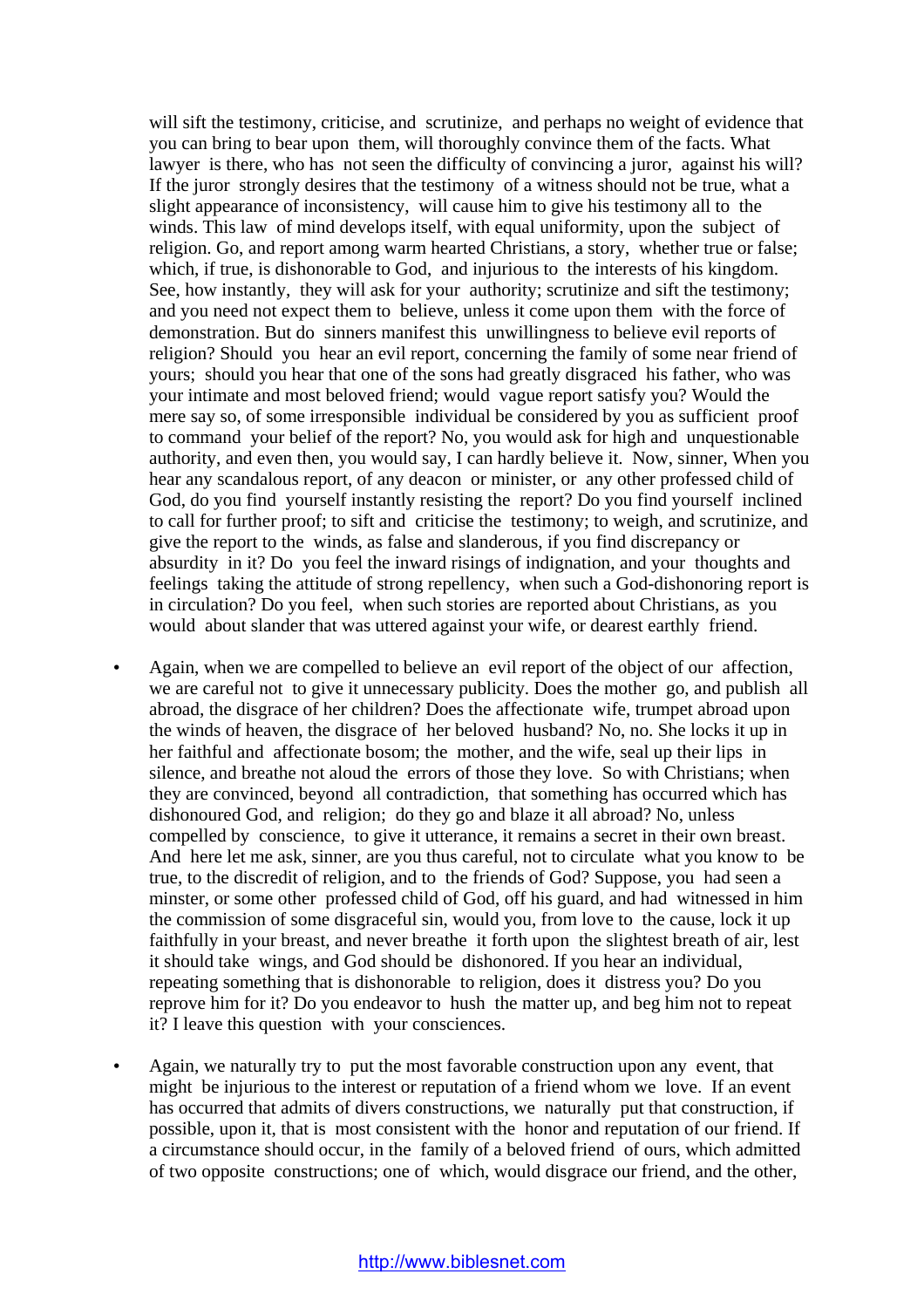not at all; we should, from the very constitution of our being, naturally incline to the construction that was in his favor. It is a law of mind, that charity, or love, hopeth all things, believeth all things, endureth all things, and is ever ready to put the most favorable construction upon any event, that the nature of the case will admit. We see the operation of this principle, and the developments of this law of mind, in the occurrences of every day. You will see Christians, inclining to put that construction upon any event, that is most consistent with the honor of religion, and of God. But do you witness this same disposition in sinners? Do you, sinners, who are here, find in yourselves a desire to construe every ambiguous occurrence in that way, which is most favorable to religion. If something is said by a professor of religoin, that turns out not to be true, do you naturally ascribe it to mistake, or to a misunderstanding, and find yourself very unwilling to believe that he meant to lie.

• Again, when any of the friends, of one whom we greatly love, fall into any conduct, that is greatly dishonorable to the object of our affection, it distresses us, and we are disposed, as far as possible, to prevent a repetition of the event. If the son of our dearest friend, should fall into a disgraceful crime, and should, in our presence, be guilty of things that were calculated greatly to dishonor his father; or had he run away from his father, and was wandering a vagabond up and down the earth; we should naturally desire to reclaim him. We should love and pity him, for his father's sake; should feel grieved, and distressed at the dishonor that this son was bringing upon his father; should fell inclined to warn and expostulate; to pray for him; and instead of going and trumpeting his failings all abroad, we should naturally be tender of his reputation, for his father's sake; and do all, that we honestly and consistently could, to cover up his faults. Now, sinner, how do you behave, when you see Christians err, and get out of the way? Do you feel distressed, that they bring such dishonor upon God? Do you pity and love them, for their Heavenly Father's sake? Do you pray for, and warn them, and try your utmost to reclaim them? Let conscience speak; I will not bring a railing accusation against you. But let conscience rebuke you in the name of the Lord.

I shall conclude this discourse with several remarks.

### **REMARKS.**

First. With all these facts staring sinners in the face; standing out, in bold relief, upon the very head and front of their own experience; how is it, that they can suppose themselves to love God? Nothing is more common, than for impenitent sinners to affirm, that they do love God; and yet nothing is more certain, than that they do not love him. Whence is this mistake? I answer,

1. They do not distinguish between an admiration of his natural attributes, which they sometimes feel, and a love to his moral character. The omnipotence, omniscience, omnipresence, eternity, and wisdom of God, are attributes, which, when considered, are calculated to inspire awe, and admiration, in the breast of intelligent beings, whether they are sinful or holy. These attributes have no moral character. The devil himself, may be filled with awe, and admiration, when contemplating the displays of his natural attributes, which are manifested throughout all creation.

Again, sinners mistake a selfish gratitude, for love to God. A supremely selfish being, may be grateful, for favors bestowed upon himself, without any true regard to the character of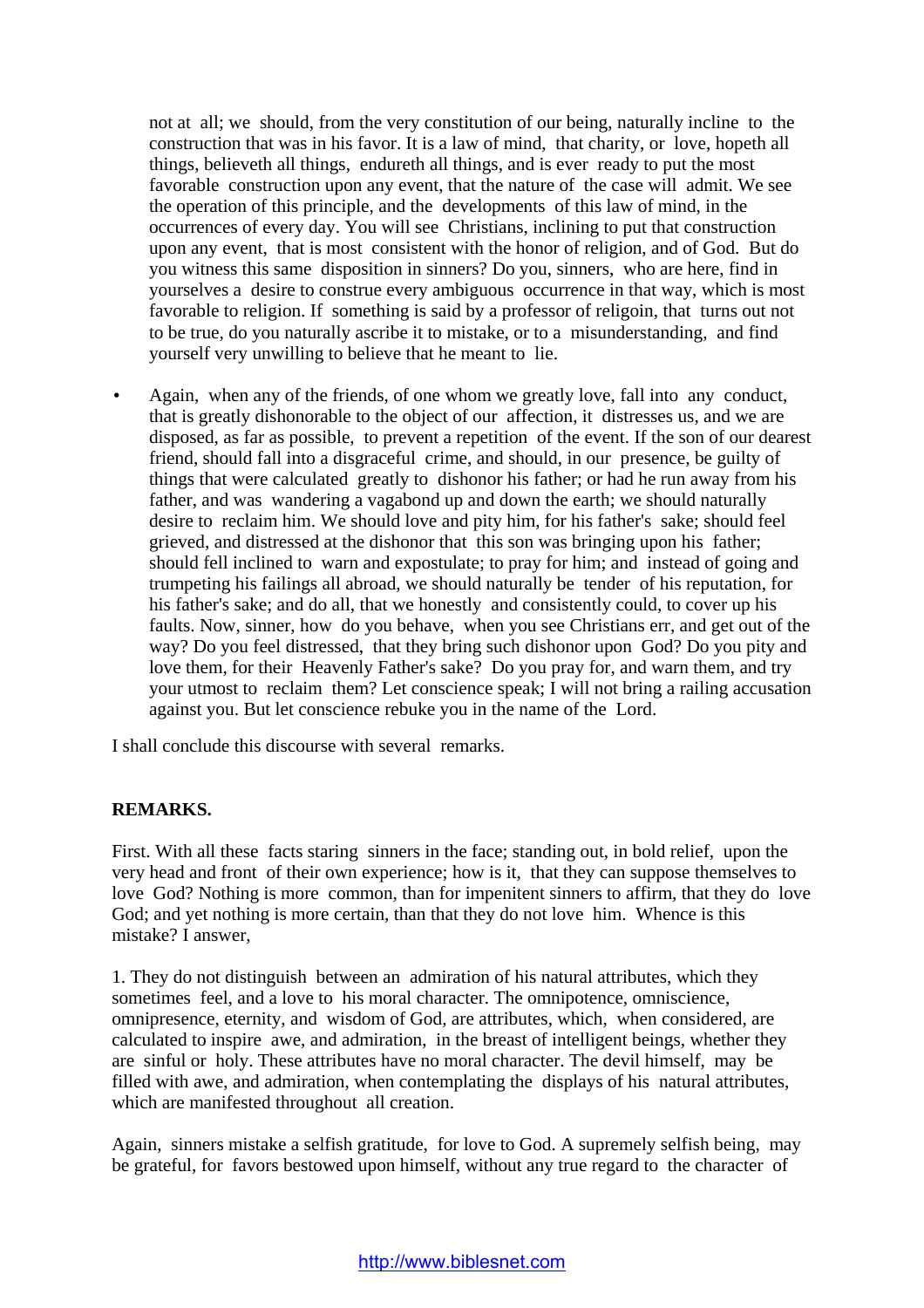him who bestowed the blessing. Sometimes, when sinners escape from death, and some marked providence is interposed in their behalf, they feel a kind of gratitude; and they might feel the same kind of gratitude to Satan, as they do to God, had he bestowed the same favor upon them.

Again, sinners make their own god and fall in love with a god of their own creation. They conceive God to be such a being as they desire him to be. They strip him of his essential attributes, and ascribe to him a character that suits them, and then fall in love with their imaginary god, and walk by the light of their own fire, and compass themselves with sparks of their own kindling. The Universalist creates a god for himself; conceives of him as a being just suited to his taste; and if you keep out of his view the essential attributes of justice, and truth; he will talk and feel very piously; but, bring before his mind the true character of God, and his heart becomes at once like the troubled ocean, when it cannot rest, whose waters cast up mire and dirt.

2. You see why it is, that impenitent sinners think, religion is something very gloomy. It is because they have no love to God. What would you think of a woman who should think it a very gloomy business to be with her husband; if she should complain of it as an irksome and disagreeable task, to engage in those offices that she knew would please him. If she accounted it a grief, a burden, and a vexation, to engage in the duties of a wife. You would say it was demonstration absolute, that she did not love her husband. So it is with sinners. When they conceive of religion as something gloomy, and calculated to rob them of all their joys, it is demonstration that they do not love God; that they have no delight in pleasing him.

3. You see from this subject, why it is that sinners grow weary and complain of having too many, and too long meetings. What would you think, should you hear an individual, who professed to love you, complain of weariness, on account of the length of your interview. Suppose he should say, Oh, the time does seem so long; I do wish our interview was ended. You would understand it. You would not, and could not believe that his heart was greatly set upon you. So, when you hear sinners complaining, that there are so many meetings; and expressing a wish, that they should not be more than an hour in length; this is an index to their feelings; they do not love God; they have no delight in his service; it is a burden, and a vexation to them, to be called to spend a short time in his presence.

4. Again, you see how it is, that some professors of religion prefer parties of pleasure, to prayer meetings. Prayer meetings, are the most delightful parties, to those that love God. But to those that do not love him, they are not a source of happiness; and when they are attended by such persons, it is from other motives than from love to God. Whenever you see professors of religion, manifesting more interest in worldly parties, than in religious meetings, you may know that they are hypocrites.

5. You see, from this subject that they are deceived, who say they always love God. There may be some instances, where persons may have been converted so young, that they cannot remember the time when they did not love God. If there are such persons, I am persuaded, that such instances have, hitherto, been very rare; with these exceptions, it is certain, that they are deceived, who suppose they have always loved God. Why, by their own showing, they have never had a change of heart. They feel towards God as they always did. If they ever had truly loved God, when they first exercised this love, they would know that it was something new to them, and could not possibly suppose that they had always loved him.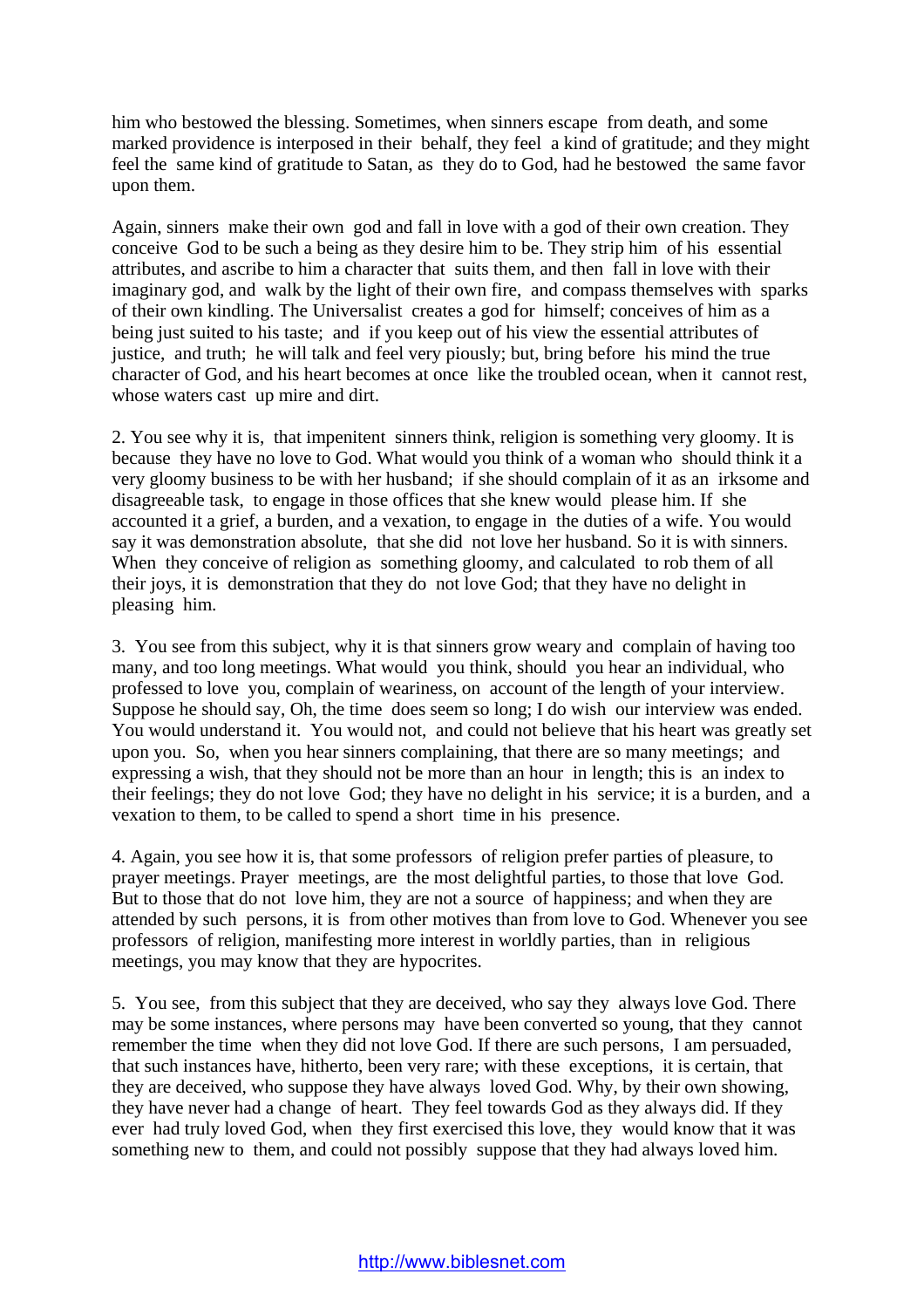6. Again, you see from this subject, that impenitent sinners, are often great hypocrites. They profess to be very much opposed to hypocrisy, and say that they like true religion; they desire to see persons sincere in what they profess: think true religion is a good thing; and are very much in favor of it. They pretend to be very friendly to God, and say that they love him. Now, in these professions, they are arrant hypocrites. Christ might say to them, "I know you, that you have not the love of God in you." "Do men gather grapes of thorns, or figs of thistles." "Ye are they that justify yourselves before men, but God knoweth your hearts." "Ye serpents, ve generation of vipers, how can ve escape the damnation of hell."

7. You see from this subject, the manifest and barefaced hypocrisy, of those professors of religion, who, unnecessarily, publish the faults of Christians. We sometimes see professed Christians, as forward in speaking, in all companies, and on all occasions, of the faults, real or supposed, of the professed children of God, as infidels are. They will load down the winds, with their complaining of the imprudences and errors of those whose characters are nearly associated with all the endeared interests of religion. And this, they often do, when no such thing is called for, and where there can be no just pretense that God, or the interests of religion requires this service at their hands. They will even sometimes, to give these things the greater publicity, publish them in the newspapers, and all this under the shear pretense of doing God service and benefitting the cause of Christ. But this is the precise method, and the pretended motive of the Universalists in their slanderous publications against God, and his servants; and there is no more reason to believe that such professors of religion, have the true interests of Christ's kingdom at heart, than there is to believe that Universalists are actuated by a regard to the glory of God. Cases have occurred, in which professors of religion, have entertained passengers in steam boats, and in other public places, by retailing slanderous reports of revival men and measures. Vast prejudice, has been created, and immense evils have resulted from this infidel conduct of those who profess to love the blessed God. O shame, where is thy blush!

It is impossible, from the very laws of their mind, that they should engage in this work of death, this mischief of hell, if they truly loved the cause of Christ; and, to thus wantonly, hang up the cause, to reproach; by blazing abroad the failings, real or supposed, of those whose name, and character, and influence, are identified with the dearest interests, of Zion, is, as absolute demonstration, that they are hypocrites, as if they themselves should take their oath of it.

Finally. While sinners imagine that they love God already, it is not likely, that they ever will love him. Sinner, if you think that you love God already, you will never realize that you need a change of heart. If you really do love him, you certainly do not need a new heart, unless you would have a heart that does not love him. In pretending that you love God, you deny the very foundation of the doctrine of the new birth. But let me tell you, sinner, your delusion will soon be torn away. You cannot always deceive yourself with the imagination that you love God. You are going rapidly to eternity. There is, even now, perhaps, but a step between you and death. The moment that you appear in the presence of your Maker, and behold, the infinite contrariety there is betwixt your character and his; your delusion will vanish forever. You pretend to love God, while you know that you have no delight in his word, or worship, or service. Oh! What would heaven be to you; you cannot enjoy a prayer meeting, for one hour, and what would you do, in heaven employed in God's service forever and ever. Would heaven be heaven to you? Would you feel at home? Would you be happy there? What! Without the love of God in you. Away with this delusion: "for verily I say unto you except a man be born again he cannot see the kingdom of God."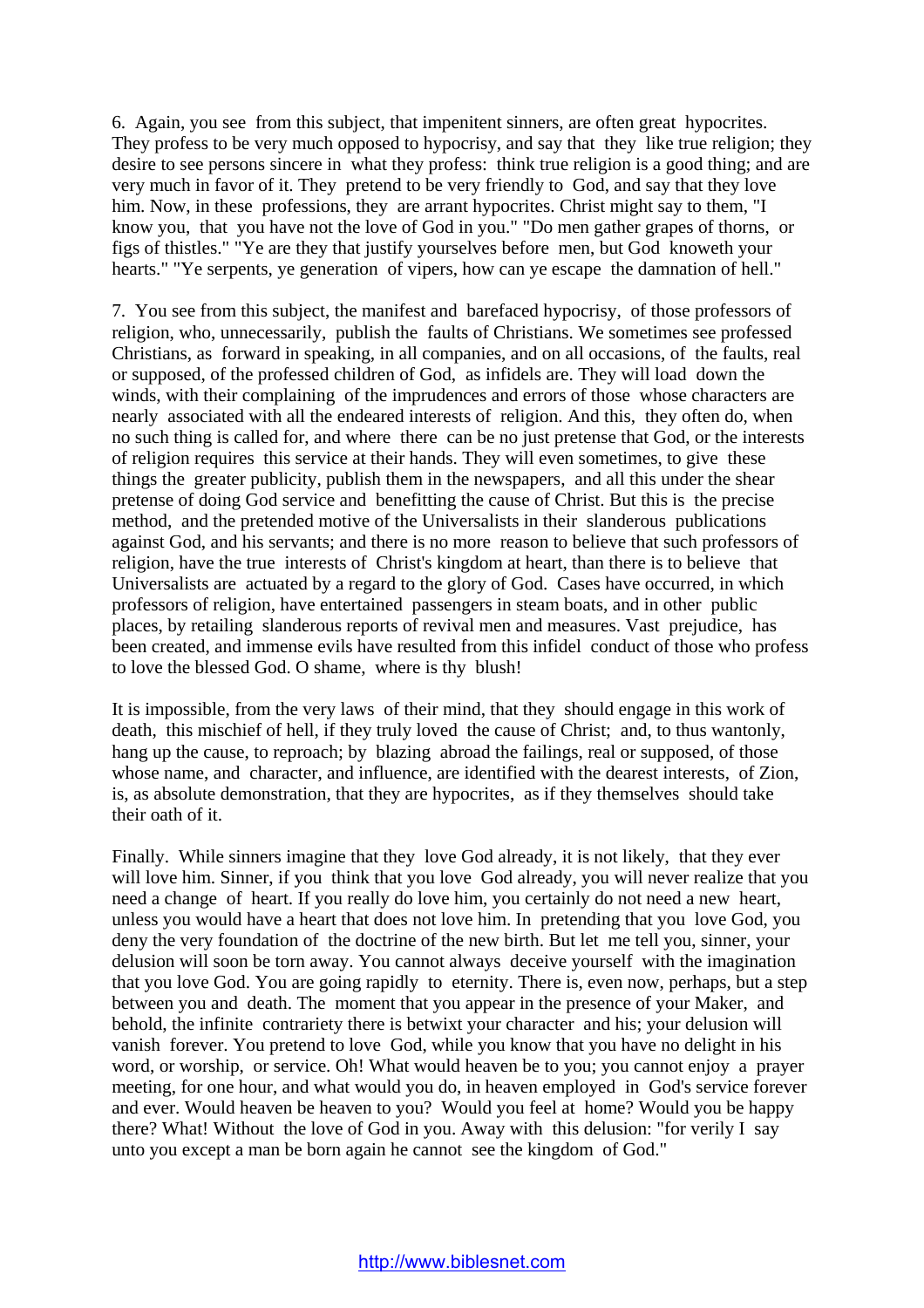#### SERMON V.

# TOTAL DEPRAVITY.

-- Romans viii. 7.-- "The carnal mind is enimity against God, for it is not subject to the law of God, neither

indeed can be."

This lecture was typed in by Mike Todd.

THE law, spoken of here, is the moral law; or that law, which requires men to love God with all their heart, and their neighbour as themselves. The facts affirmed by the Apostle are, that the carnal mind is enmity against God, and for that reason, is not subject to the law of God that is, it does not obey the law of God, neither of course, can it obey this law, while it continues to be enmity against God. The apostle does not affirm, that a sinner cannot love God, but that a carnal mind cannot love God; for, to affirm that a carnal mind can love God, is the same as to affirm that enmity itself, can be love. In speaking from these words, I design

*1st, to show, what is not meant by the carnal mind.*

*And, 2d. What the carnal mind, as used in the text, does mean.*

*3dly. That all men, who have not been born by the Spirit of God, have a carnal mind.*

*And, 4thly. That this carnal mind is enmity against God.*

#### **I. I am to show what is not meant by the carnal mind, as used in the text.**

- 1. It is not meant that any part of the substance of the soul or body, is enmity against God.
- 2. It is not meant, that there is any thing in the constitution, or substance of body or mind, that is opposed to God. The mind is not saturated, or soaked with enmity.
- 3. Nor is it meant, that the mind or body is so constructed, that, from the constitution of our nature, we are opposed to God.
- 4. It is not meant, that there are appetites or propensities that are constitutional, which are enmity against God.
- 5. Nor is it meant, that all unconverted men, feel sensible emotions of enmity, or hatred to God. Enmity may exist in the mind, either as a volition, or an emotion. When existing in the form of a volition, it is a settled aversion to his character and government, of such a nature, that while it may have an abiding influence over our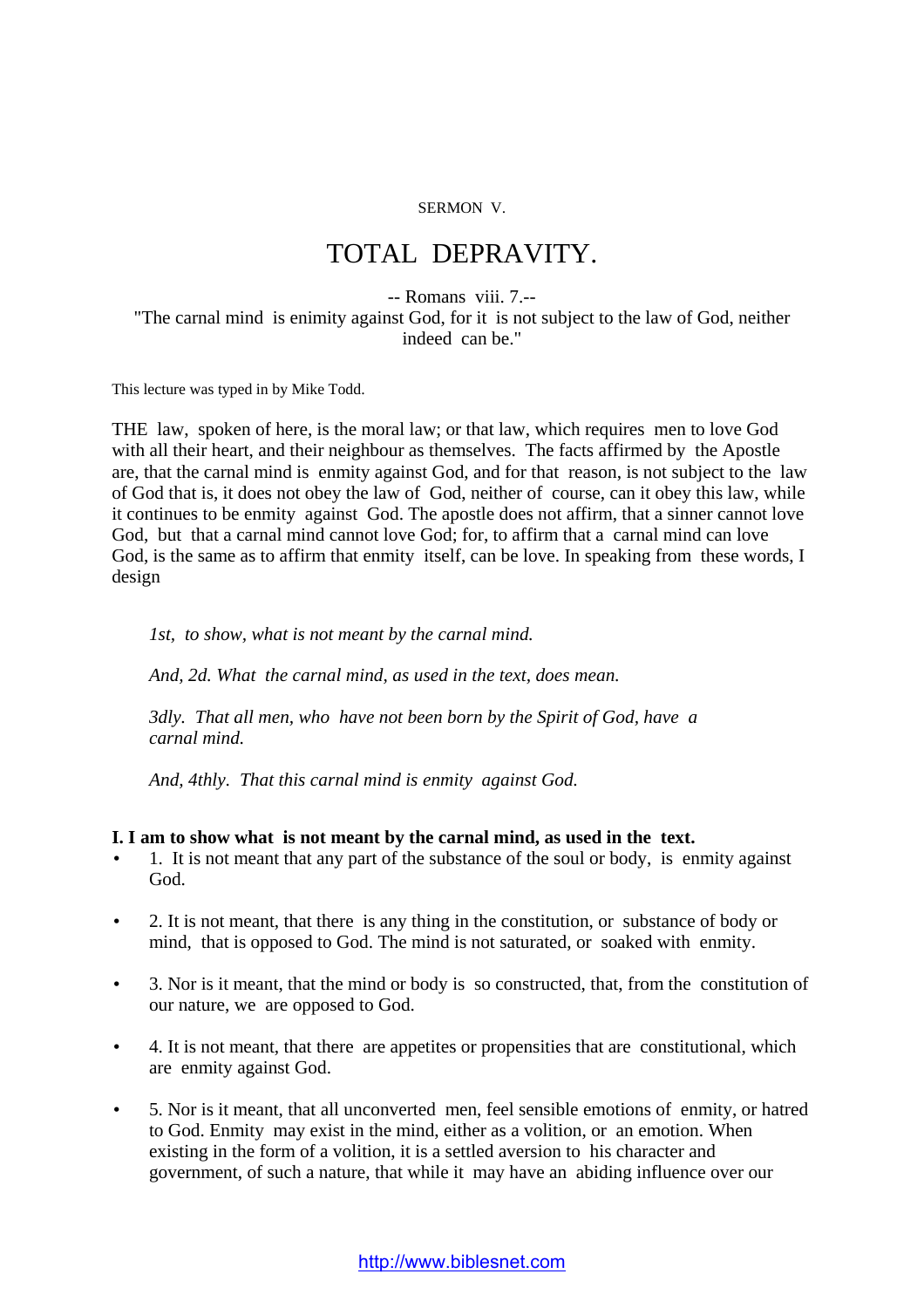conduct, it may not have a felt existence in the mind.

When existing in the form of an emotion, it then constitutes what we call feeling; and its existence is a matter of consciousness. I said that enmity may exist in the form of a volition, or a settled aversion to God, and have an abiding influence over our conduct, leading us to treat God as an enemy, without rising into the form of an emotion, that may be sensibly felt, and be the object of consciousness. Emotions, exist in the mind, only when those objects are before it, that are calculated to produce them; and a principle reason why sinners do not more frequently exercise such emotions of hatred to God, as to be sensible of their enmity against him, is, that they seldom think of God. God is not in all their thoughts. And when they do think of him, they do not think justly, or think of him as he really is; they deceive themselves with vain imaginations, and hide from their own view his real character; and thus cover up their enmity.

### **II. I am to show what is meant by the carnal mind, as used in the text.**

The proper translation of this text is, the minding of the flesh is enmity against God. It is a voluntary state of mind. It is that state of supreme selfishness, in which all men are, previous to their conversion to God.

It is a state of mind; in which, probably, they are not born, but into which they appear to fall, very early after their birth. The gratification of their appetites, is made by them, the supreme object of desire and pursuit, and becomes the law of their lives; or that law in their members, that wars against the law of their minds, of which the apostle speaks.

They conform their lives, and all their actions to this rule of action, which they have established for themselves, which is nothing more nor less, than voluntary selfishness; or a controlling and abiding preference of self-gratification, above the commandments, authority, and glory of God.

It should be well understood, and always remembered, that the carnal mind, as used by the apostle, is not the mind itself but is a voluntary action of the mind. In other words, it is not any part of the mind, or body, but a choice or preference of the mind. It is, a minding of the flesh. It is, preferring self-gratification, before obedience to God. The constitutional appetites, both of body and mind, are in themselves innocent; but, making their gratification the supreme object of pursuit, is enmity against God.

It is the direct opposite of the character and the requirements of God. God requires us to subordinate all our appetites, of body and mind, to his glory, and to aim supremely at honouring and glorifying him. To love him with all our hearts, to bring all our powers of body and mind, under obedience to the law of love: and whatever we do, whether we eat or drink, we should do all to the glory of God. Now the carnal mind, or the minding of the flesh, is the direct opposite of this. It is pursuing as a supreme end, that which is the direct opposite of the requirements, and character of God. It is a choice, a preference, an abiding temper, or disposition of the mind; which consists in a determination to gratify self, and to make this, the high and supreme object of pursuit.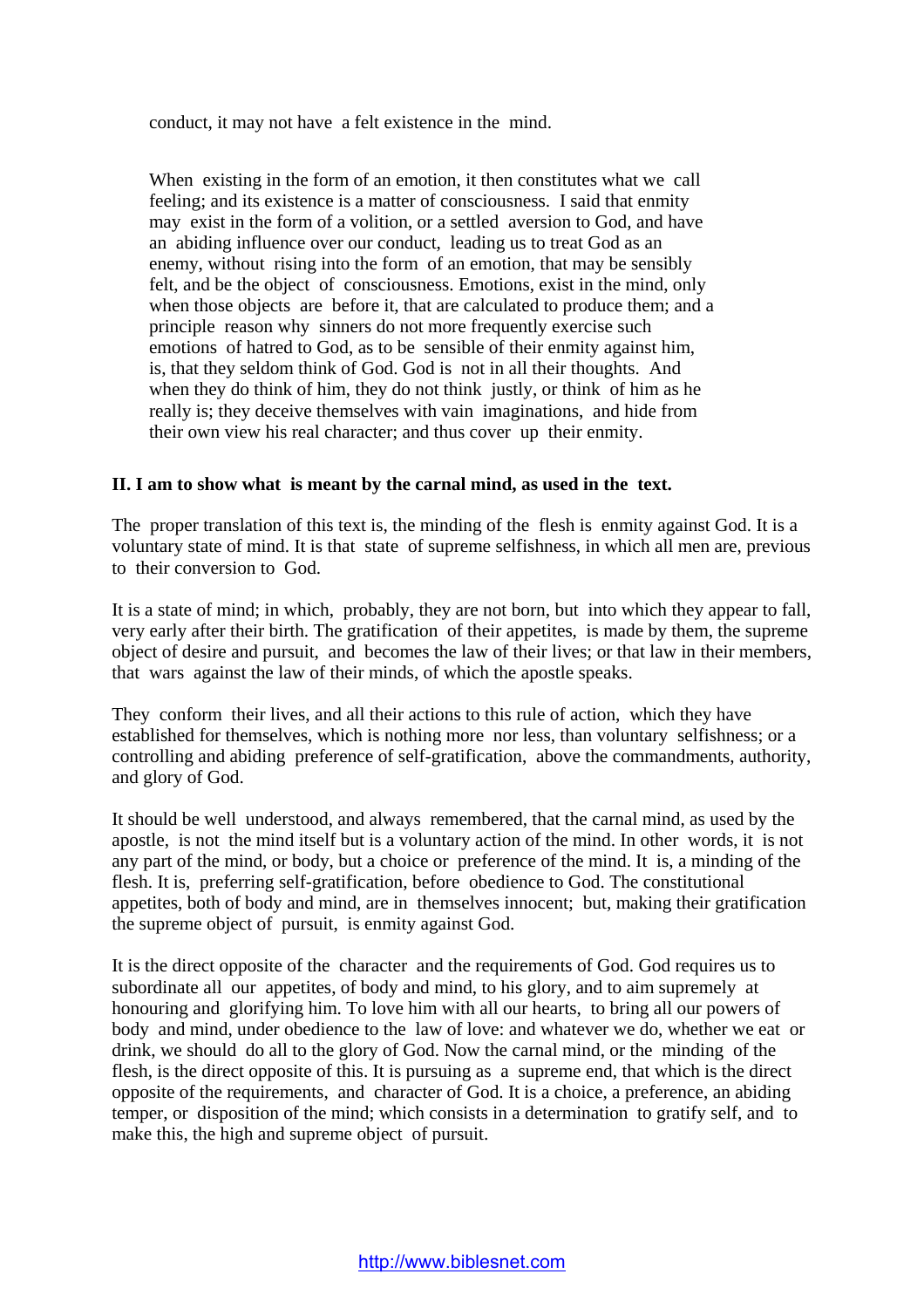### **III. I am to show, that, previous to conversion, all men are in this state of enmity against God.**

The Bible speaks of men, as possessing by nature, one common heart or disposition. This text does not say, that the carnal minds of some men, are enmity against God; but that the carnal mind is enmityr against God. In another place, God says, "every imagination of the thoughts of their heart, (not hearts) is only evil continually." Another passage, says, "the heart of the sons of men is full of evil, and madness is in their heart while they live." Indeed, unconverted men, throughout the Bible, are spoken of as having a common heart; and what the Bible asserts, is seen to be a matter of fact. Go throughout all the ranks of the human family from the sensitive female, that faints at the sight of blood, to the horrid pirate, whose eyes flash fire, and whose lips burn with blasphemy; and present to them, all, the claims of God, and the gospel of his Son, require them to repent, and give their hearts to God; and with one consent, they will plead their inability. Go to the refined, and unrefined; the learned and unlearned; the high and low; rich and poor; old and young; male and female; bond and free, of every country and of every clime; and not one of them can be persuaded to embrace the Gospel, without the interposition of the Holy Ghost. Now, how is it possible, to account for this notorious fact, but upon the principle, that however the external deportment of different individuals, may be modified by circumstances, however much the natural temper may be made to differ, as respects men, by education, by animal temperament, by the state of the nervous system, and a variety of other considerations; still as it respects God, they possess the same disposition, and will, all, with one consent, begin to make excuses for not loving and obeying him.

#### **IV. I am to show, that this carnal mind, or minding of the flesh, is enmity against God.**

In my former discourse, on the subject of depravity, I endeavoured to demonstrate, by an appeal to facts, that unconverted men indo not love God.

The first point to be established, under the fourth head of this discourse, is, that impenitent sinners hate God.

I shall pursue the same method, appeal to the same sources for proof, and go into the same field and gather facts, to establish the truth of this position, that I did in proof of the position that men do not love God. My appeal is to the well known laws of mind, as they are seen to develope themselves, in the transactions of every day. And, 1st. We are naturally pleased with those things that are displeasing to our enemies. Hatred is ill will. Therefore, whatever displeases or obliges our enemy, gratifies our ill will. It is a contradiction to say, that we hate an individual with a malevolent hatred, and yet have no satisfaction in what displeases him. It is the same as to say, that the gratification of our desires is not pleasing to us. We witness the developements of this law of mind, not only in our own case, but in the manifested feelings of those around us. See that man, if something has happened, greatly to disoblige his enemy, he cannot conceal the pleasure he takes in this event. If the same event has in some measure injured himself, and he is in some degree partaker in the common calamity, yet, if it has much more deeply injured, or completely ruined, his bitter enemy, he feels upon the whole, gratified with the event, and considers the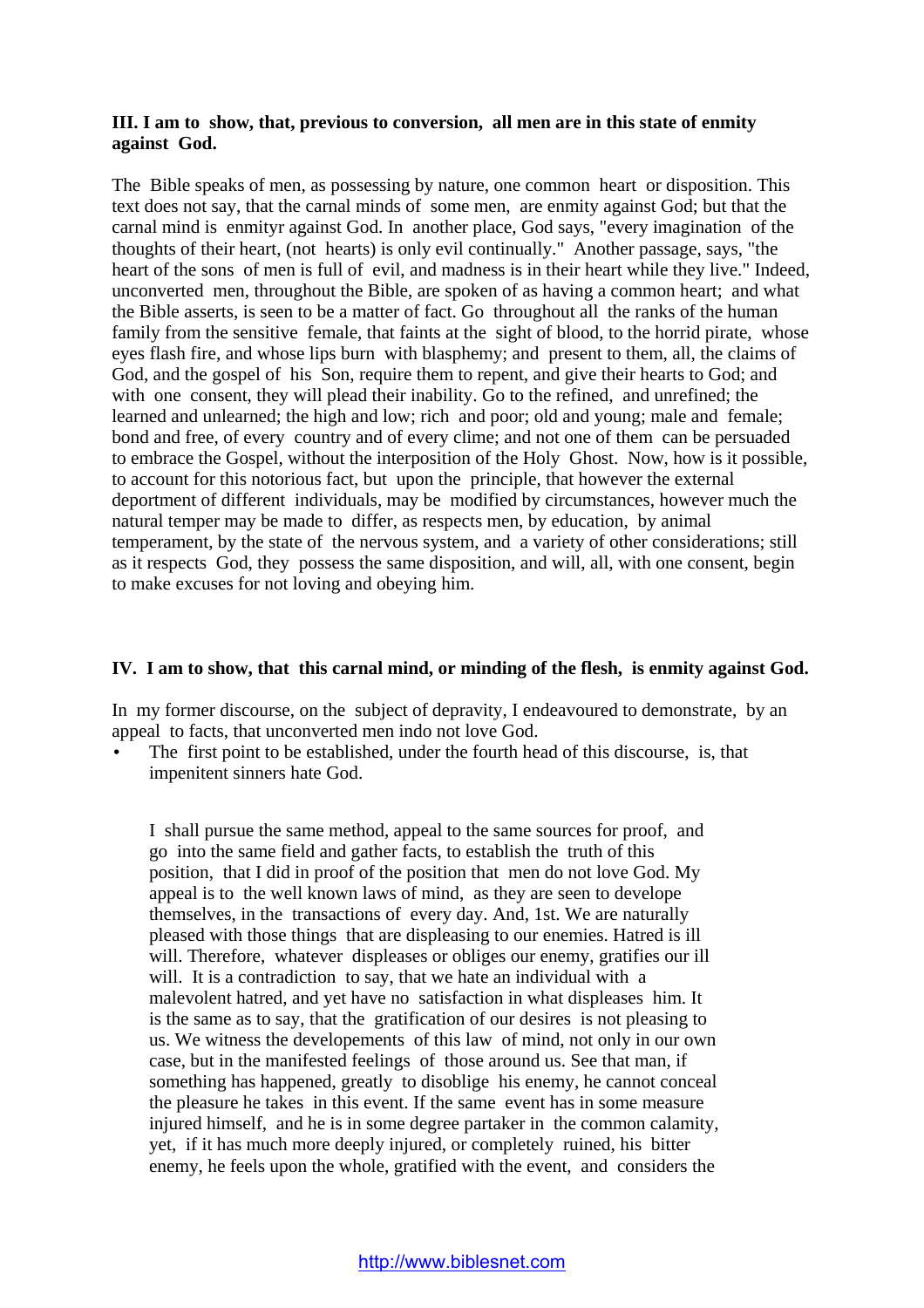ruin of his enemy, as more than a compensation for his own loss, and does not mind bearing the portion that has fallen to him, inasmuch as it has overwhelmed the man that he so deeply hates. Now, whatever he may say, under whatever hypocritical pretence he may conceal the satisfaction that he feels in this event; yet it remains certain, that his hatred is gratified, that he really at heart, takes pleasure in an event which has gratified his malignant opposition to his enemy.

We see this same law of mind, developing itself towards God. Sinners manifest the greatest pleasure in sin. It is the element in which they live and move. They roll it as a sweet morsel under their tongue. They drink in iniquity like water. They even weary themselves to commit iniquity. They not only do these things themselves, but have pleasure in them that do them. The very things that are the most displeasing to God, are most pleasing to them. And the things that are the most pleasing to God, are most displeasing to them. They love what God hates, and hate what God loves. This demonstrates that they are in a state of mind which is the direct opposite, of the character and will of God. The whole bent, and current, and inclination of their minds are the direct opposite of God's requirements; and are enmity against him. This is matter of fact. Again. We are naturally gratified, to see the friends of our enemy forsake and dishonour him. If a man hate another, and the children, or friends of this enemy of his, do any thing to grieve, or dishonour, or injure him, in any way, he may speak of it, as if he regretted it; but if he pretends to regret it, he is a hypocrite. It is just as certain, that upon the whole, he rejoices in it, as it is that he hates him. He rejoices in it, because, it gratifies his hatred. You see this law of mind, manifesting itself with equal uniformity and strength towards the blessed God. When the professed friends of God forsake his cause, and do any thing to dishonour him, you may perceive that impenitent sinners are gratified. They will speak of it with exultation; and while Christians converse about it with sorrow, weep over it, and betake themselves to prayer that God will wipe away the reproach, it will become the song of the drunkard, and the wicked in bar- rooms, and in the corners of the streets, will laugh at it, and rejoice over it.

Again. We are apt to see and magnify the faults of the friends of our enemies. With what scrutiny, will politicians search after the faults of the friends and supporters of an opposing candidate. How eagle-eyed is that man in searching out all the failings of those that favour his enemy. How politicians, and others, will, not only see their real faults, but will greatly magnify them, and dwell upon them, until they fill their whole field of vision. They give their attention so exclusively to their faults, as to forget that they have any virtues. So enormous do their faults appear, that where they have the appearance of virtue, it is ascribed to duplicity and hypocrisy.

Now, you see this same spirit, often manifesting itself towards God. With what a searching and malignant gaze, are the eyes of unconverted men, fastened upon the professed friends of God. How eagerly they note their faults. How enormously they magnify them, and how apt are they to ascribe every appearance of virtue in them, to bigotry and hypocrisy.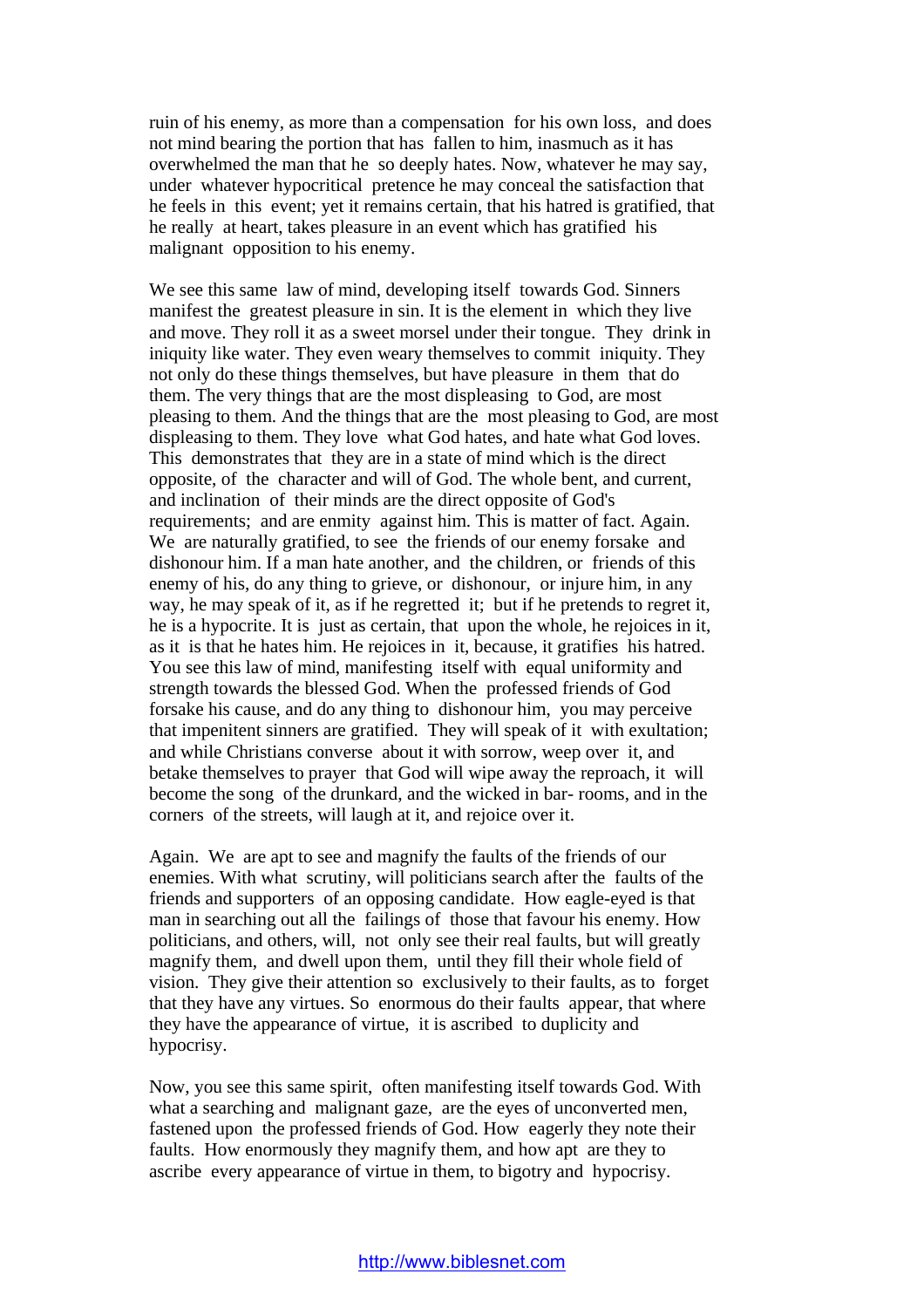Again. We are apt to misinterpret the motives, and put the worst construction upon the conduct of the enemies of our friends. If they are favouring the interests, and endeavouring to promote the happiness of one whom we greatly hate, we behold all their conduct through a jaundiced eye. The best things in them, are often ascribed by us, to the worst of motives; and those things in them, which deserve the most praise, are often, by us the most severely reprobated. Your acquaintance with your own hearts, and with the developements of the human character around you, will instantly supply abundant proofs of this remark. This feature of the human character, often, most odiously developes itself towards God. How frequently do we hear impenitent sinners, ascribing the most praiseworthy deeds of God's professed friends, to the most unworthy motives. How often are their acts of greatest self-denial, those things in which they most humbly serve, and most nearly resemble God, misrepresented, ascribed to the basest of motives, and made the very reasons, upon which they ground their pertinacious opposition to them. It is impossible to account for this upon any other principle than that of their enmity against God; for the persons against whom this enmity is vented, are often entire strangers to them; individuals against whom they can have no personal hostility. It is manifestly not enmity to them, any further then they resemble God, that calls forth these expressions of hatred, but to the cause in which they are engaged, to the master whom they serve.

Again. We naturally shun the friends of our enemies. We naturally avoid the society of one, who we know to be particularly friendly to our enemy; his company and conversation is irksome to us. We see this same spirit manifested by impenitent sinners toward the friends of God. They avoid them. Feel uneasy in their company. Their presence seems to impose restraints upon sinners, and they cannot abuse God with quite as much freedom when Christians are present. They are therefore glad to dispense with their company. How often do you observe impenitent sinners, in making up a party for a stagecoach, or railroad car, so arrange matters as to exclude a minister, or any engaged Christian from their company. They feel uneasy at his presence, and manifest the same temper that we should witness, if some distinguished friend of their greatest enemy were present with them. How can this be accounted for, on any other principle, than that of enmity against God. With these ministers, or professors of religion, they have, perhaps, very little personal acquaintance; have never had any misunderstanding with them, nor has any personal controversy existed between them. It must be on account of the cause in which they are engaged, and the master whom they serve, they wish to avoid them.

Again. We naturally admire magnify the virtues and overlook the vices, of the enemies of those we hate. How enthusiastic are politicians in their admiration of the talents, and wisdom, and virtues of those who take sides with them, and are opposed to the election of their political enemy. If any man has an enemy, he regards it as an evidence of wisdom, in any one else, to be opposed to the same man. He is inclined greatly to overrate the number, and the talents, and the influence of those who are opposed to his enemy. If he hears of a few that are opposed to him, and among them any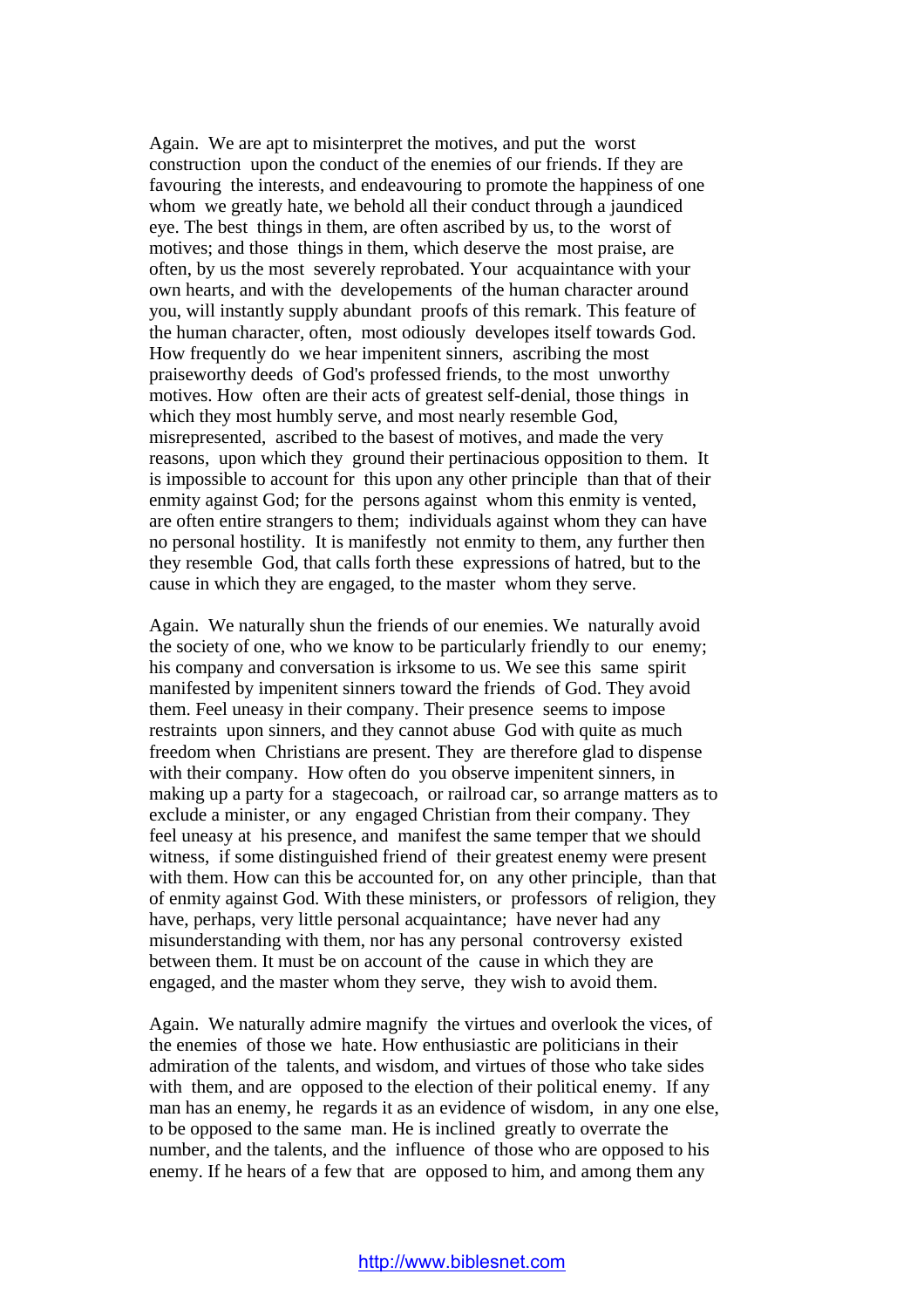men of more than ordinary talents, he is apt to imagine that almost every body is opposed to him, and especially all the talented and virtuous part of the community, and to think that nobody favours him but the weak, the servile, and the interested.

It is just so on the subject of religion. How often do you hear impenitent sinners boasting of the talents, and the numbers, and the virtues of infidels, and of those that make no pretension to religion. Boasting of the excellent characters, high standing, and great influence of the leaders among the irreligious. While, at the same time, they depreciate both the numbers and the talents, of those that are the friends of God. They often consider them as a sickly, a bigotted, and a priest-ridden people: and this too, without any definite knowledge of their numbers, their characters, or their influence. What is this, but the outbreakings of enmity against God, and the cause which they love?

Again. We naturally hate to think of our enemies. The human mind is so constituted, that malevolent emotions distress it, and are the source of misery. Whenever our thoughts are intensely occupied in thinking of an individual whom we hate, those malevolent emotions will naturally arise, which are condemned by the conscience, and which of themselves constitute misery. For this reason, unless it be for the purpose of studying revenge, or in some way to gratify our hatred, we naturally turn our thoughts away from an object which we hate. And while, as I have shown in a former discourse, we naturally dwell upon a beloved object, we just as naturally abstract our thoughts from a hated one. Behold the developements of this law of mind in its action toward God. Sinners banish God from their thoughts. They are "unwilling to retain God in their knowledge;" and if at any time the thought of God is intruded upon them, they manifest uneasiness, and immediately divert their attention. If they are really convinced that they are sinners, and are in danger of his wrath, their selfish regard to their own happiness may lead them to reflection, and induce them to think of God, for the purpose of devising some means of escaping his just indignation.

Again. We dislike to converse about those that we hate; and unless it be for the purpose of calumniating them, and pouring forth our malignant hostility against them, we choose to remain silent and say nothing about them. You often hear a man say of his enemy, I desire not to talk about him. As I have shown, in the former discourse, we love to converse about our friends, because such conversation at once enkindles and expresses our love for them. Such conversation gratifies us. But we hate to converse about our enemies. For although there is a kind of gratification in giving vent to our enmity, it is at the same time the source and the essence of pain. Who has not witnessed the manifestations of this law of mind on the subject of religion? Who does not know that sinners are averse to talking about God? That they converse about him seldom, reservedly, and in a manner that shows they have no pleasure in it; but, on the contrary, that such conversation gives them pain?

Again. We are naturally pained to hear our enemy praised. Here is a party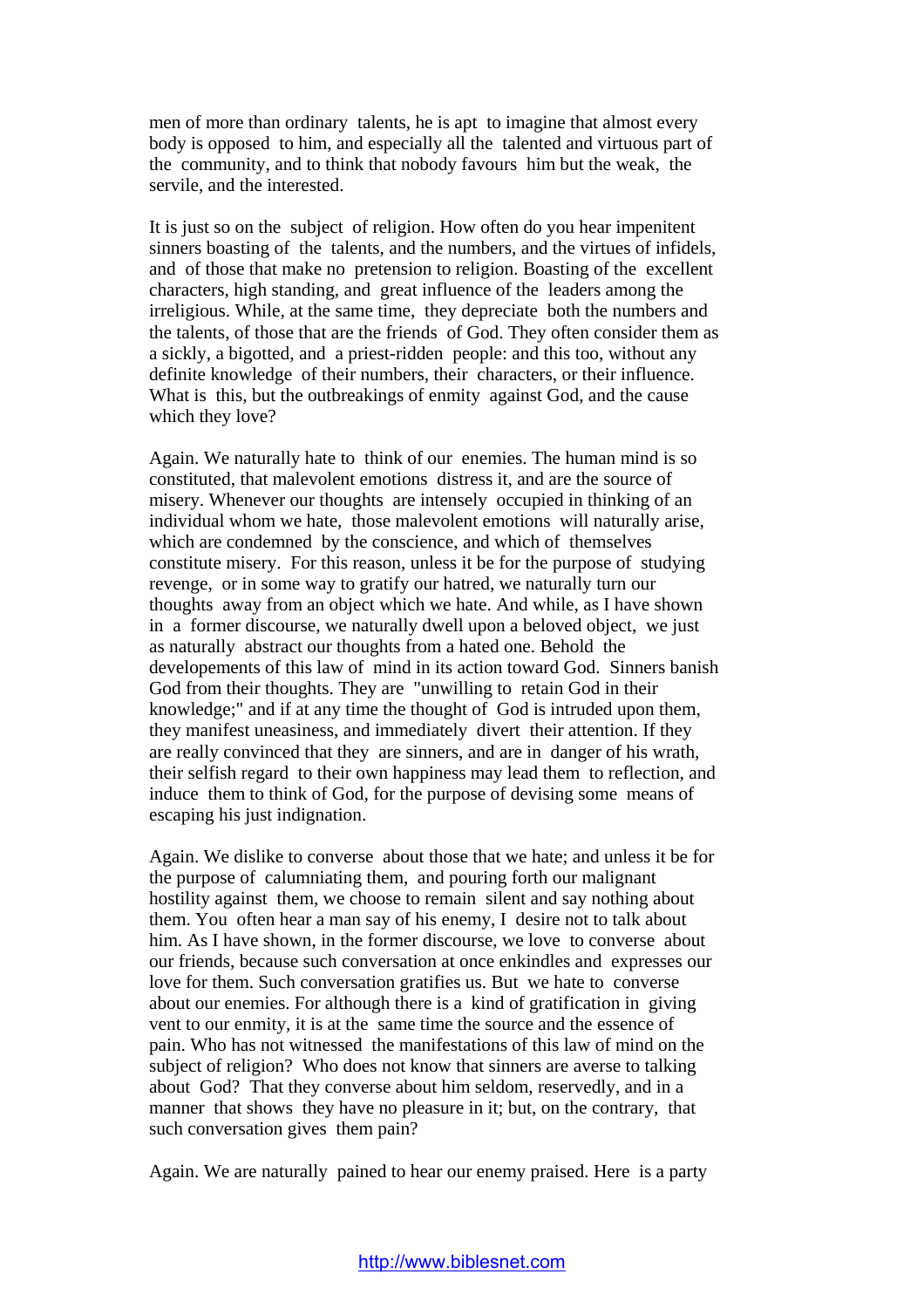of ladies and gentlemen assembled, and all of them but one, are particularly friendly to a distinguished and absent individual. This one is his, bitter enemy. His enmity, however, is unknown to the company, and they, of course, bring up their favourite as the subject of their conversation. They indulge themselves in enthusiastic commendations of their absent friend, and are delighted with the common bond of sympathy that exists among them upon this subject. But mark the embarrassment and distress of this enemy. While they, without heeding his agony, indulge themselves in the most lavish pouring forth of applause, this enemy is filled with the most irrepressible distress and indignation. He looks at his watch; takes out his snuff-box; walks to the window; tries to read a newspaper; turns up and down the room: tries to divert the attention of the company, and introduce some other topic of conversation. Now, suppose that one of the ladies turns to him and demands his opinion, remarking, that he seems to be absent-minded, and does not enjoy the conversation. If he is a gentleman, he may wish to be very civil to the lady, and endeavour to waive an answer to her question. But suppose she presses him, and wonders at his hesitancy, until his conduct attracts the attention of the other members of the party, when they all, with one consent, coincide with the lady, and insist upon an expression of his opinion. Now, an hundred to one, if, in spite of his good breeding, he does not manifest the enmity of his heart, and clearly exhibit to the company the deep malignity of his feelings.

Under similar circumstances, you may often witness the out breakings of enmity against God. Let a company of Christians, in a steamboat, or stage-coach, engage in conversation upon their favourite topic. Let them converse of Jesus Christ; and after a warm conversation, let them appeal to impenitent sinners in the midst of them, for an expression of their opinion. Or if, when in a proper place, they propose to conclude the interview with prayer, how often are they offended. Go and visit a family, some of whose members are Christians, and others not; sit down and converse warmly with the pious wife on the subject of religion, in the presence of her husband and unconverted family: what looks you will instantly perceive about the house. Perhaps one will go out at this door, and another at that, and if any of the impenitent remain, turn and direct your conversation to one of them; if it be the husband, perhaps he will almost forget that he is a gentleman, and abuse you to your face. Perhaps he will say, his religion is a matter between him and God. That he does not thank you for your impertinence. That it is none of your business, and that he does not thank you for coming there, to disturb him and his family upon the subject of religion. Now, why does he consider this a disturbance? Why does he look upon it as an impertinence? Why is he so displeased? Certainly he has no reason to fear that you will injure him, or his family. If he loved the subject, and loved God, is it not certain that he would thank you for your visit, and be pleased with the interview. And is it not proof to demonstration, that he hates God and religion, when he considers the kind introduction of the subject, as an intrusion, and a vexation.

Again. We are naturally pained and incredulous on hearing of the prosperity of our enemy. If we hear that our enemy is gaining friends, or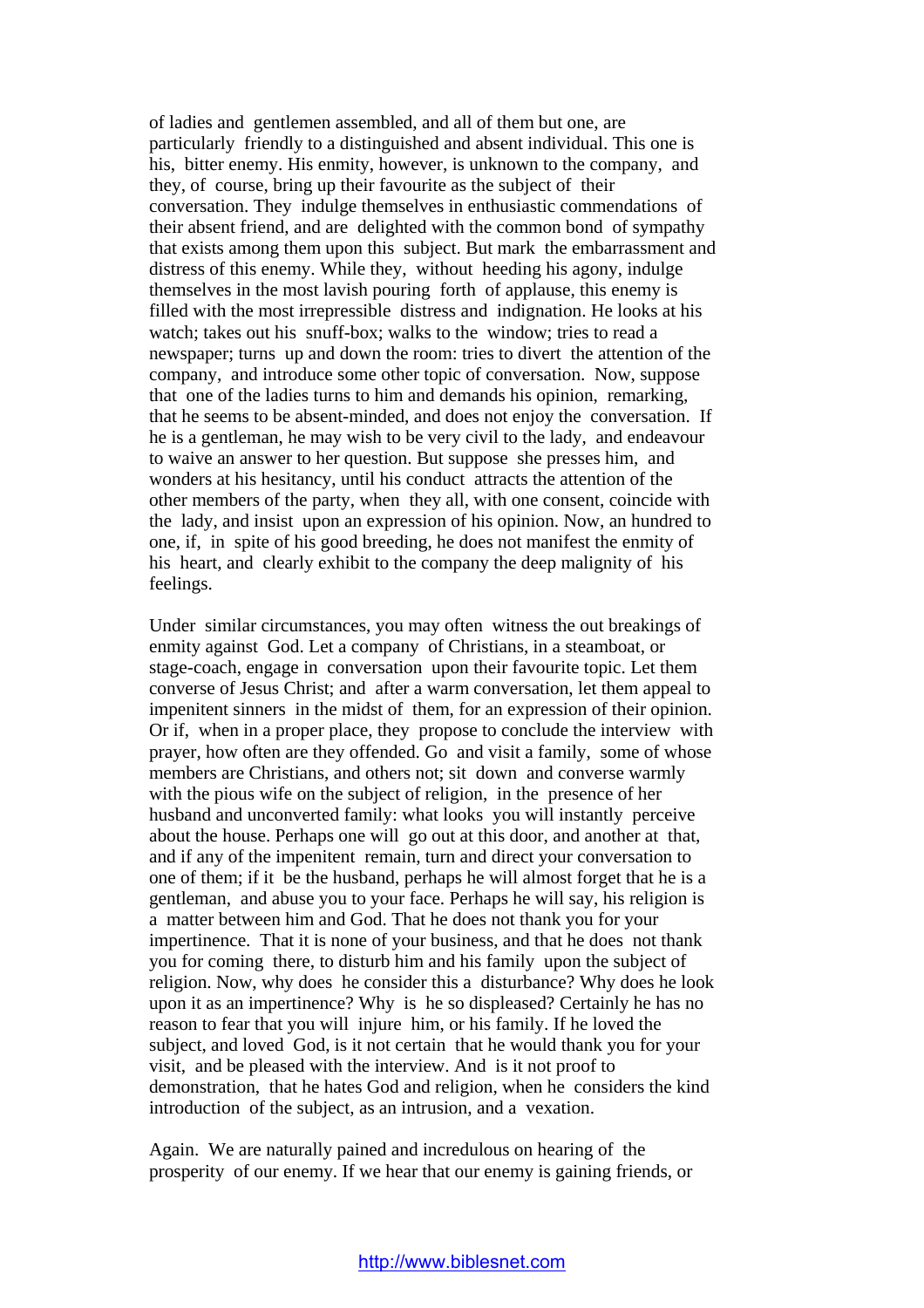popularity, or property, or influence, it distresses us. We are inclined to disbelieve it. And, if there be any room for doubt, we are sure to hang a doubt on every point that admits debate. See that man, with his hypocritical face; he has heard of the prosperity of his enemy, and professes to rejoice in it. But if he believes it, he only mentions it on occasions where he cannot avoid it; and then, the spirit and manner of his conversation, if he pretend to rejoice in it, will, to a discerning mind, develope the deep hypocrisy of his heart. But if there be a possibility of calling the truth of it in question, you will find that he disbelieves it altogether. You will find him dwelling upon, and greatly magnifying, any little circumstance, that will render it improbable; while he depreciates, and casts into the shade, the weighty considerations, that demonstrate its truth. Who has not witnessed the exhibitions of this principle, on the subject of religion? Let a report of the prosperity of religion, and of great revivals, be circulated through the community, and see how Universalists, and other impenitent sinners, will manifest uneasiness, and try to disprove it all; will question the evidence, and try to pour contempt upon the report; and upon those that believe it. They do not believe that so many have been converted; you will see, say they, that the professed converts will all go back again, and be worse than ever. The reports, say they, are greatly exaggerated, and if there are any Christians in these revivals, there are probably ten hypocrites to one Christian. Such facts as these, speak for themselves. They manifest a state of mind that cannot be mistaken. It is the boiling over of enmity against God.

Again. We naturally hate efforts to promote the interests of our enemies. We are very apt to cavil at the measures which they use; call their motives in question; and find a great deal of fault with the spirit, and manner of their efforts; when we are opposed to the end which they have in view. If it be to promote the interests of our enemy, we are naturally watching for objections, and are captious, and ill-natured, in regard to their movements. We are apt to ridicule, and oppose such efforts; and any thing like zeal, in such a case, is looked upon by us, as enthusiasm and madness. Witness the conduct of impenitent sinners, on the subject of religion. If any efforts are made to promote the interests of the kingdom of God; to honour and glorify him, they are offended. They get up an opposition. They not unfrequently ridicule their meetings. Speak evil of those that are engaged in them. Denounce their zeal, as enthusiasm, and madness; and something for which they deserve the execration of all their neighbours. People may get together, and dance all night, and impenitent sinners do not think it objectionable. The theatre may be opened, every night, at great expense, and the actors and multitudes of others, may be engaged all day in preparing for the entertainment of the evening; and thus the devil may get up a protracted meeting, and continue it for years, and they see no harm in it: no enthusiasm in all this. Ladies may go, and stay till midnight, every evening. Poor people may go, and spend their time and money, and waste their health and lives, and ruin their souls; and there is no harm in all this. But let Christians do any thing like this, and exercise one tenth part of this zeal in promoting the honour of God, and the salvation of souls; why, it would be talked of from Dan to Beersheba. Sinners may go to a ball, or party, and stay nearly all night; but excessively indecorous it is for ladies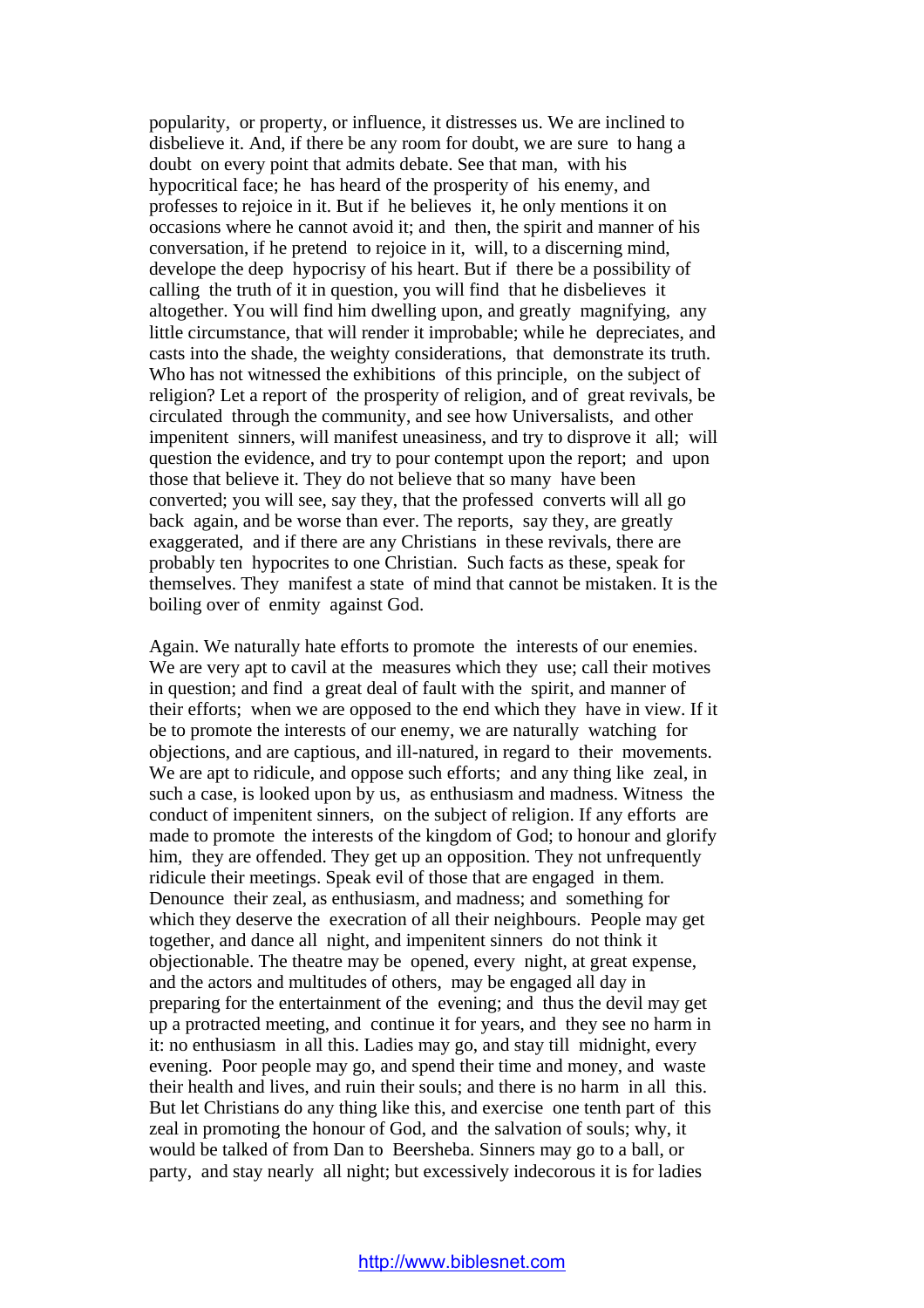to go out to evening meetings. For Christians to have protracted meetings, and to pray till 10 o'clock at night. Abominable! Why, such things are spoken against in the newspapers. They are the subjects of remark and reprobation in steamboats, and stage-coaches, and bar-rooms, and wherever impenitent sinners are assembled. Politicians, may manifest the greatest zeal on the subject of politics. May hold their caucuses; post up their handbills; blaze away in the public journals; appoint their ward-committees; ransack every nook and corner; parade through the streetsar with their music; fire their guns, show their flags, transport their frigates through the streets on wheels, send their coaches up and down the streets with hand-bills posted on their sides, to bring men to the polls, hundreds of thousands of dollars may be expended to carry an election, and all this is well enough. But, O, let Christians but begin to serve God with such zeal, and make such efforts to build up his kingdom, and save the souls of men; and ten to one, if the wicked did not absolutely mob them, and cry out that such efforts would ruin the nation. They would brand such proceedings as the most arrant (throughgoing) enthusiasm, and downright madness. But is it because politics are of so much more importance than the salvation of souls? Is it, because no effort is necessary to arouse a slumbering world, and bring sinners to act, and think, and feel, as they ought on the subject of salvation. No, there is reason enough for the highest possible degree of Christian effort, and sinners know it very well; but their enmity against God is so great, that such efforts cannot be made without arousing all the hell there is within them.

Again. We easily believe an ill report, of one whom we hate. If a man hears any evil of an enemy, he believes it, on the slightest testimony. He does not care to inquire whether the report may be relied upon, but he eagerly listens to every breath of slander, yields the most unqualified credence, to almost any and every falsehood, that serves to blacken the reputation of his enemy. The reason of this is, his ill will is gratified with such reports, he hopes that they are true, and therefore easily believes them. How frequently do we see this feature of the human heart developing itself on the subject of religion. With what eagerness do sinners listen to every false and slanderous report, that may be circulated about the friends of God. It is surprising to see, what absurd and ridiculous things they will believe. They manifest the most unequivocal desire to believe evil of those who profess friendship to God. It is amazing, to see the enmity of their hearts manifesting itself to such a degree, that often, there is nothing too absurd, ridiculous, and contradictory for them to believe, if it only has a tendency to cast contempt and ridicule upon the cause of God.

Again. We naturally love to give publicity to any evil report about our enemies. We desire to have others feel towards them, as we do. It gratifies our malignant feelings, to hear and to circulate those reports that are injurious to the enemy we hate. Hear that man. He meets with a neighbour, and says, have you heard such and such a report of such an individual? No, I have not. Ah, I supposed that you knew it, or I should have said nothing about it. Now hear him go into the whole subject, and relate, and aggravate every circumstance, of which he has heard, and comment upon them as he goes along; at length he closes, by saying I hope you will not mention this,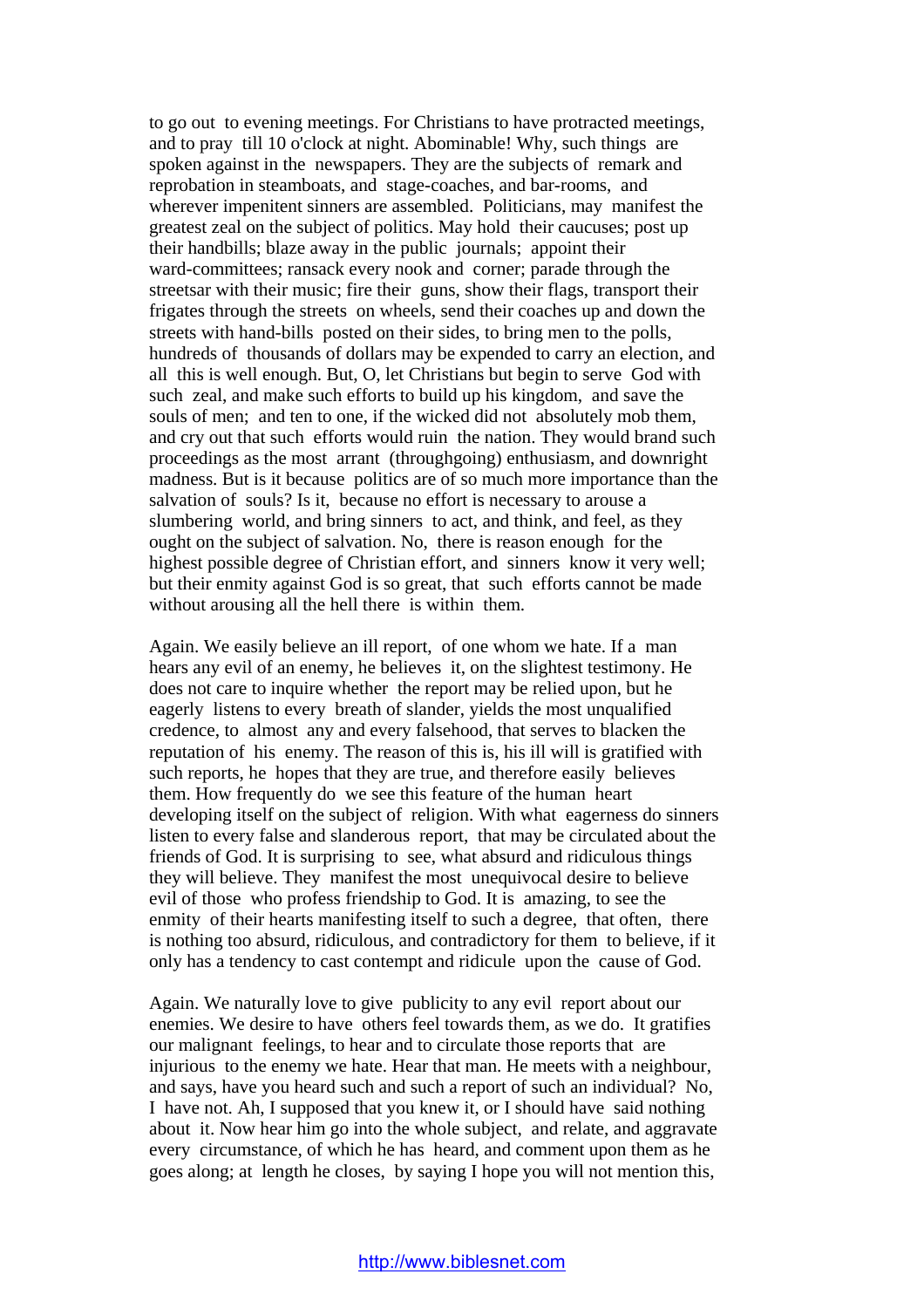but it is a matter of fact. And now he goes abroad, and falls in with another neighbour and relates the same to him, as a great secret; hopes he will say nothing about, but thinks the fact cannot be disputed.

Every where he goes, he takes this course; he hopes the thing will not get abroad, to the injury of the poor man. Tis a mournful event. He is truly sorry, that any such thing has happened. In all this he is a hypocrite, and he knows it. He is glad the event has happened, and he delights to publish it. He seems to covet the exclusive privilege, of being the bearer of the first intelligence to every door. How often do we witness the developements of this principle against God. If something takes place, that is disgraceful among the professed friends of God, and injurious to the interests of religion, how ready sinners are, to give it universal publicity.

They will talk about it. Publish it on all occasions; blaze it abroad in the public prints, and send it in every direction upon the wings of the wind. If any one becomes deranged, in connexion with a revival of religion, alas, what an ado is made about it. Thirty thousand citizens of the United States may be murdered every year by strong drink. The groceries may fill bedlam with maniacs. Homicide, and suicide, and all manner of abominations may be the result of rum selling, and yet the indignation of sinners is not aroused. But if some nervous individual becomes deranged, in view of his abominable crimes against his Maker, in connexion with a revival or a protracted meeting; the press groans under the burden of the doleful complainings that are poured out upon the public ear.

• But, Secondly. Under this 4th general division of the subject, I observe that impenitent sinners hate God with a MORTAL HATRED.

That is, were it in their power, they would destroy his very existence. Probably, very few sinners, are sensible that they have this degree of enmity, and may feel shocked at the assertion. Nevertheless, it is true. There are several reasons why they may never have known, that such was the state of their hearts. It is probable, that most of them, have never dared to indulge any such feelings. Another reason, why they never have desired to destroy God, is that they have never thought it possible to destroy him. There are many things which sinners have never designed or desired to do, because they have never thought it possible. Did either of you ever design to be a king. Did you ever entertain a thought of being a king. Have you ever felt any ambition to be a king. Probably you never did. And for the very reason, that you have never thought it possible. Suppose a throne, a crown, and a sceptre, were put within your reach; and the robe of royalty was tendered to your acceptance; do you not think that you have pride and ambition enough, under such circumstances, to desire to be a king. And suppose when you had accepted the crown, and swayed the sceptre over one nation, you had the opportunity of extending your empire, and making your dominion universal, over all nations; do you not believe, that you would , instantly desire to do it. And now, suppose that when all the governments of this world were subject to your sceptre; suppose an opportunity should offer for you to extend your dominion over the entire universe of worlds, and should you conceive it possible to subject God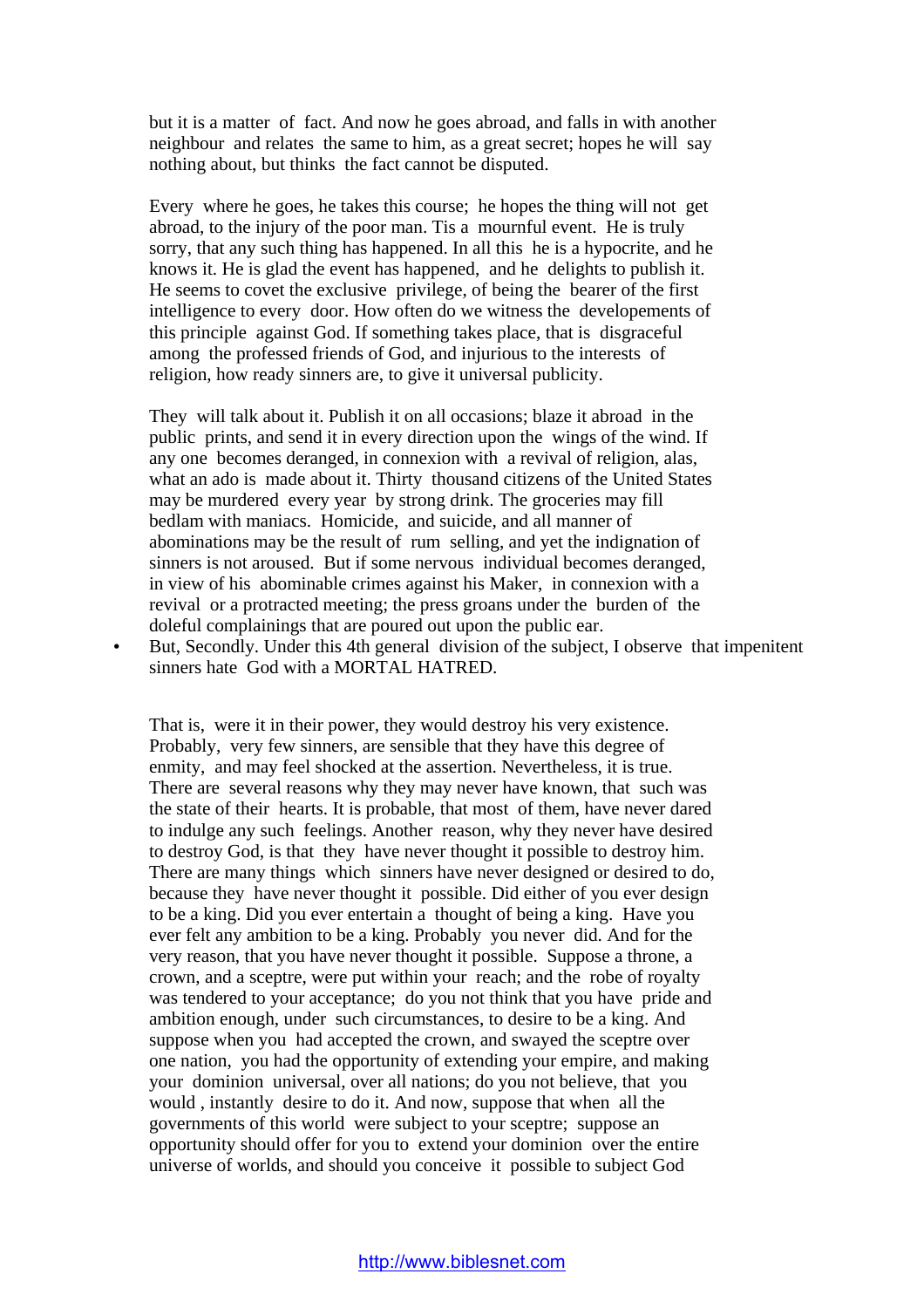himself to your controul; are you too good, under such circumstances, to aim at exercising dominion over all the universe and over God himself. Sinners, who would trust the best among you. You know not your hearts, if you suppose that under such circumstances, there would be any limit to your ambition.

But again. Sinners do not realize the greatness of their enmity against God, because, as yet, God lets them go unpunished, and they do not believe, that he will send them to hell for their sins. If God will let them have their own way, as long as he does not interfere, to punish them for their sins, or disturb them in their courses of iniquity, their enmity remains comparatively at rest. But who among them would not rise up and murder him, were it in their power, if he should attempt to punish them for their sins.

No, they would sooner wish him in hell, than consent that he should deal with them in justice.

But again. It is evident, that the enmity of sinners against God isn MORTAL, from the fact, that they are in rebellion against him, and in league with devils, to oppose his government, and undermine his throne. Sinners do not obey him. The whole weight of their influence and example is opposed to his government. They do every thing that the nature of the case admits to annihilate his authority, and destroy his government. Rebellion, is always aimed at the life of the sovereign, and it is impossible for sinners, to be more absolutely in rebellion against God, than they are.

But again. The question has been tried. God has once put himself as much in the power of men, as, in the nature of things, was possible. The second person in the Godhead, took to him human nature, and put his human nature within the power of men. And what was the result? They rested not, till they had murdered him. Do you say, that those were the Jews. That you are of a different spirit? This has always been the favorite plea of sinners.

The ancient Jews, persecuted and murdered the prophets. The Jews of Christ's day, professed to honor the prophets, built their sepulchers, and insisted that, if they had lived in the days of the prophets, they would not have persecuted them. But they persecuted and murdered Christ; and Christ himself informs them, that by persecuting him, they showed that they approved the deeds of their fathers. Now sinner, suppose you lived under a government that was a monarchy. Suppose your fathers had rebelled against the rightful king, and placed an usurper upon the throne; and that you, their children, although you did not participate in the original rebellion, yet now, you maintain the same ground which they took, support the usurper, and refuse obedience to your rightful sovereign. Now, is not this, in law and in equity; is it not to all intents and purposes, justifying the conduct of your fathers; becoming a partaker in their crimes, incurring the same guilt, and deserving the same condemnation. Suppose, you did not originally murder Christ; still, is it not a fact, that you now refuse to obey him, as your rightful sovereign, that you support the authority of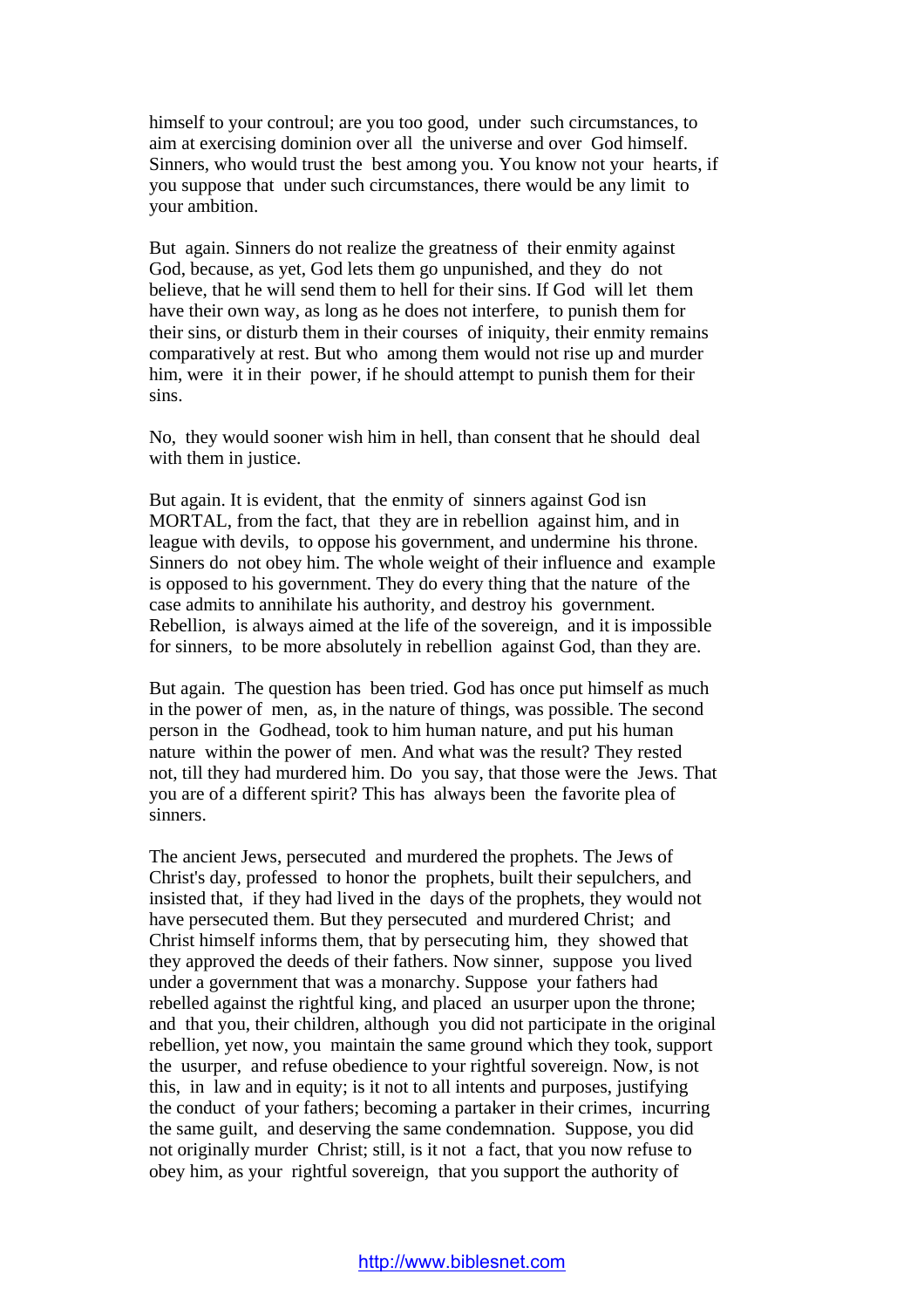Satan, who has usurped the government of this world by refusing to repent; by withholding your service, and your heart from Jesus Christ. Do you not, to all intents and purposes, become a partaker in the crime of those who murdered him. He claimed their obedience; and they arose and imbrued their hands in his blood. He claims your obedience, you utterly refuse it; and thus show, that you approve the deeds of the Jews. And that, were he in your power, sooner than submit to his authority, you would murder him again. This conduct makes you in the eye of common law, a partaker in their crime. In the eye of conscience, of reason, and of common sense; in the eye of God, and in the judgment of heaven, and earth and hell, you are guilty of the blood of Christ, and prove to a demonstration, that were it in your power, you would dethrone and murder the Almighty.

Again. Thirdly. Sinners hate God supremely. That is, they hate him more than they do any thing, and every thing; any body; and every body else in the universe. Do not startle at this, as if it were a rash and extravagant assertion. It is a sober, but an awful truth. Look at this. All other enmity can be overcome by kindness. The greatest enemy you have on earth, may subdue your enmity by kindness, and win you over to become his friend. But how is it, that all the kindness of God, infinitely greater kindness than any human being has had it in his power to show you, has not overcome your enmity, but you still remain in rebellion against him.

Again. A mere change of circumstances in any other case of enmity, will change the heart. Here are two political opponents, between whom an hereditary enmity exists. Their fathers were enemies. They have always been enemies. They have both believed and spoken, all evil of each other. Now, let a change of politics bring them both upon the same side of a political question, and they instantly become friends. Let them have an opportunity to play into each other's hands; let both their hearts, be set upon the election of the same candidate; see how cordially they will co-operate. How warmly they will take each other by the hand. They will walk, and sit, and dine together; attend political meetings; defend each other's reputation, magnify each other's virtues; and throw the kind mantle of charity over each other's vices. And all this they will do heartily. Their real feelings towards each other are changed. Their hearts are really changed towards each other, and they can truly say, whereas we formerly hated, now we love each other. All this has been effected, merely, by a change of circumstances, without any interference by the Holy Ghost. Let the President of the United states appoint his greatest political opponent to the first office in his gift, and he makes him his friend. Suppose the greatest anti-Jackson man in this city, who has said and done the most of any man in the United States, to prevent his election, should be reduced to poverty, and had no means of support, for himself and family. Now suppose, when the news of his extremity should reach the president, he should appoint him to a post of high honour and emolument, would not this change his heart? Would he complain that he could not become the president's friend, until the Holy Ghost had changed his heart? No. Such kindness would be like pouring coals of fire upon his head, would melt him down in an instant; would change the whole current of his soul. How then, does it happen, that all the offers of heaven, and all the threatenings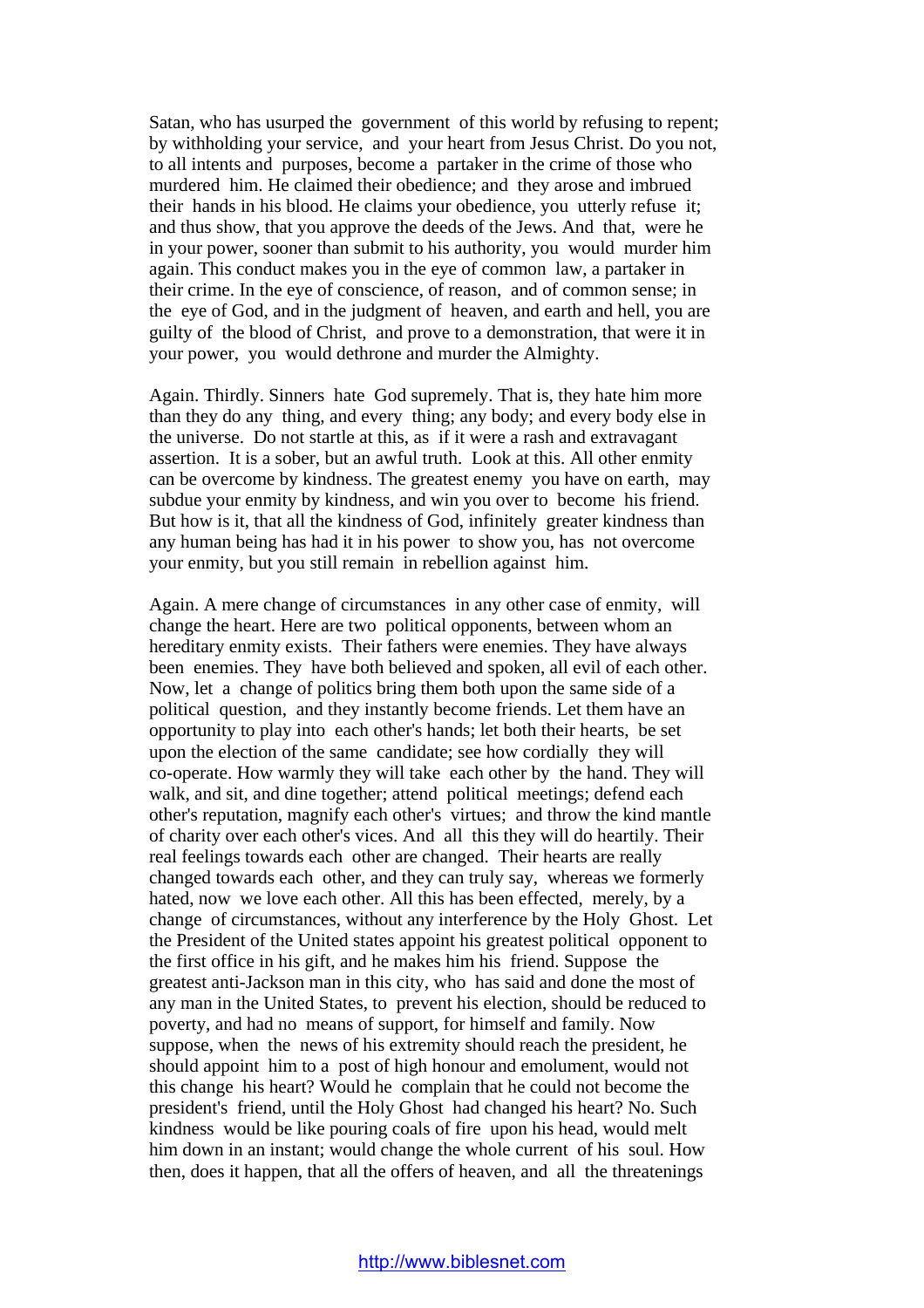of hell, that all the boundless love, and compassion manifested in giving his only begotten, and well beloved Son to die for you; when mercy stoops from heaven with bleeding hands, and offers to save, and hell roars from beneath, and threatens to devour; when God approaches you, with a world of moving, melting motives, gathered from earth, and heaven, and hell, and rolls their mountain-weight upon you; that these considerations will never change your heart, unless made effectual by the Holy Ghost?

Again. If men did not hate God supremely they would INSTANTLY **REPENT.** 

Suppose, that when you go home tonight, at the deep hour of midnight; when you are all asleep in an upper apartment of your house; you are awaked by the cry of fire: you look up, and find your dwelling wrapt in flames around you. You leap from your bed, and find the floor under your feet just ready to give way. The roof over your head is beginning to give way, and ready to fall in upon you, with a crash. Your little ones awake, and are shrieking and clinging to your night-clothes. You see no way of escape. At this moment of unutterable anguish and despair, some one comes dashing through the flames with his hair and clothes on fire, seizes you in your distraction with one hand, and gathers his other long and strong arm around your little ones, and again rushes through the flames at the hazard of his life. You absolutely swoon with terror. In a few moments, you open your eyes in the street, and find yourself supported in the arms of your deliverer. He is rubbing your temples with camphor, and fanning you, to restore your fainting life. You look up, and behold in the scorched and smoky features of him who rescued you, the man whom you have supremely hated. He smiles in your face, and says, fear not, your children are all alive; they are all standing around you. Now, would you, could you look coldly at him, and say, O I wish I could repent, that I have hated you so much. I wish I could be sorry for my sin against you. Could you say this? No. You would instantly roll over upon your face, and wash his feet with your tears, and wipe them with the hairs of your head. This scene, would change your heart in a moment, and ever after, the name of that man would be music in your ears. If you heard him slandered, or saw him abused, it would enkindle your grief and indignation. And now, sinner, how is it, that you complain, that you cannot repent of your sins against God? Behold his loving kindness, and his tender mercy. How can you look up? How can you refrain from repentance? How can you help being dissolved in broken-hearted penitence at his blessed feet? Behold his bleeding hands! See his wounded side! Hark! hear his deep death-groan, when he cries "it is finished," and gives up the ghost for your sins. Sinner, are you marble, or adamant! Has your heart been case-hardened in the fires of hell, that you don't repent? Surely nothing but enmity, deep as perdition, can be proof against the infinitely moving inducements to repentance.

But perhaps you will say, that you do not like to hear about hell and damnation, that you love mercy, and if ministers would present the love and mercy of God, and present God as a God of mercy, sinners would love him. But this is all a mistake. Sinners are as much opposed to the mercy of God, as they are to any of his attributes. This is matter of fact, and the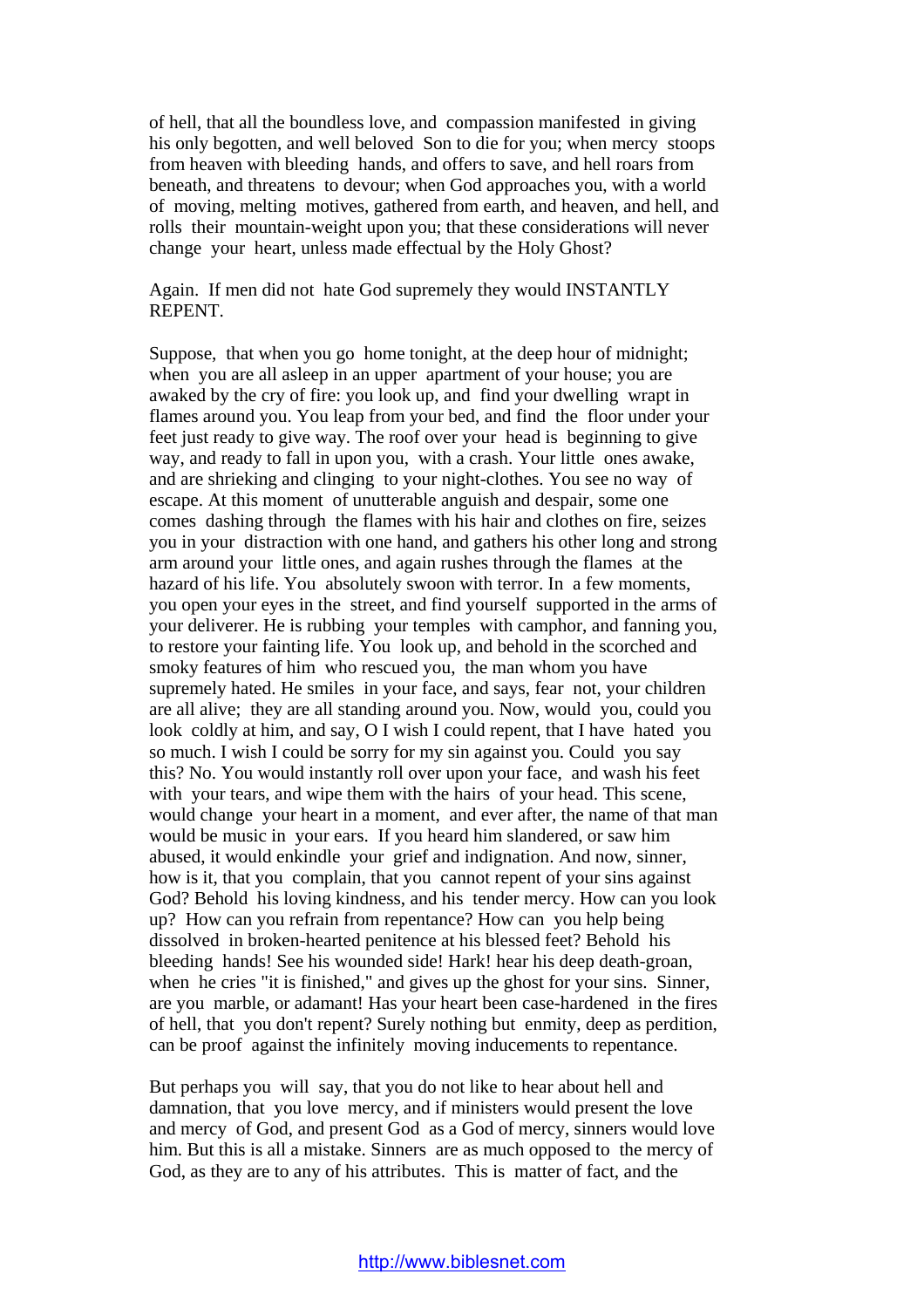experience of every day. Hark, what is that din and outcry? Whence are those cries of crucify him! crucify him! that load down the winds, and break upon our ears, from the distance of more than 1800 years? Why, God has revealed his mercy and all the world are in arms against it: Jesus Christ has come, upon the kind errand of salvation, and the world is filled with uproar, to murder him. Mercy, is the very attribute of God, against which mankind are arrayed. For thousands of years, the sword of vindictive justice has slept in its scabbard, and God has been unfolding and holding out the attribute of mercy. All the opposition in the world, to God, and to religion, is aimed particularly at his mercy. What is Christianity? What is the Bible? What are revivals of religion? What are all those things that have called forth so much of the opposition of earth and hell, but so many exhibitions of the mercy of the blessed God. When justice ascends the throne, the cavelling mouths of sinners will be stopped. Justice, will soon hush the tumult, and loud opposition of sinners, against their Maker. Then, every mouth shall be stopped, and all the world shall be found guilty before God. But now, is the dispensation of his mercy; and all earth is up in arms against it: and why are you such a hypocrite, as to pretend to love the mercy of God. If you love it, why do you not accept it? If you love a God of mercy, why have not all the moving manifestations of it, that have passed before you, melted you down and subdued your heart?, O sinner, sinner, speak no more proudly. Boast not yourself, that you love any attribute of God, for if, while you remain impenitent, you say you love him, you are a liar, and the truth is not in you. I will conclude this discourse with several remarks.

1st. You see, why it is, that Universalists and other sinners, are so disturbed, with revivals of religion. It is because God comes so manifestly forth in the exercise of his mercy. They cannot bear, such an exhibition of God. It disturbs all the sediment, and lurking enmity of their hearts. These professed friends of God and men, as soon as God displays himself, and men become the recipients of his mercy, are greatly offended by it.

2d. You see the importance of preaching clearly, and frequently, the enmity of sinners hearts against God. There is, and has been, for ages, in most instances, a striking defect, in exhibiting this most important subject. Ministers seem to have been afraid to charge men with being the enemies of God. I never heard this doctrine declared in my life, in such a way that I understood it, previous to my own conversion. Many ministers, seem to have regarded total depravity, as consisting in nothing more than the absence of love to God.

The church, does not seem to have realized, or believed, that the carnal mind is absolutely enmity against God. Although there is no other truth, more abundantly taught in the word of God, or more unanswerably evident, from matter of fact; yet how few sinners have been made to see and believe it. I have in hundreds of instances, conversed with persons who have set under the preaching of the Gospel all their days, and who never had been made to see this fundamental truth of the Gospel.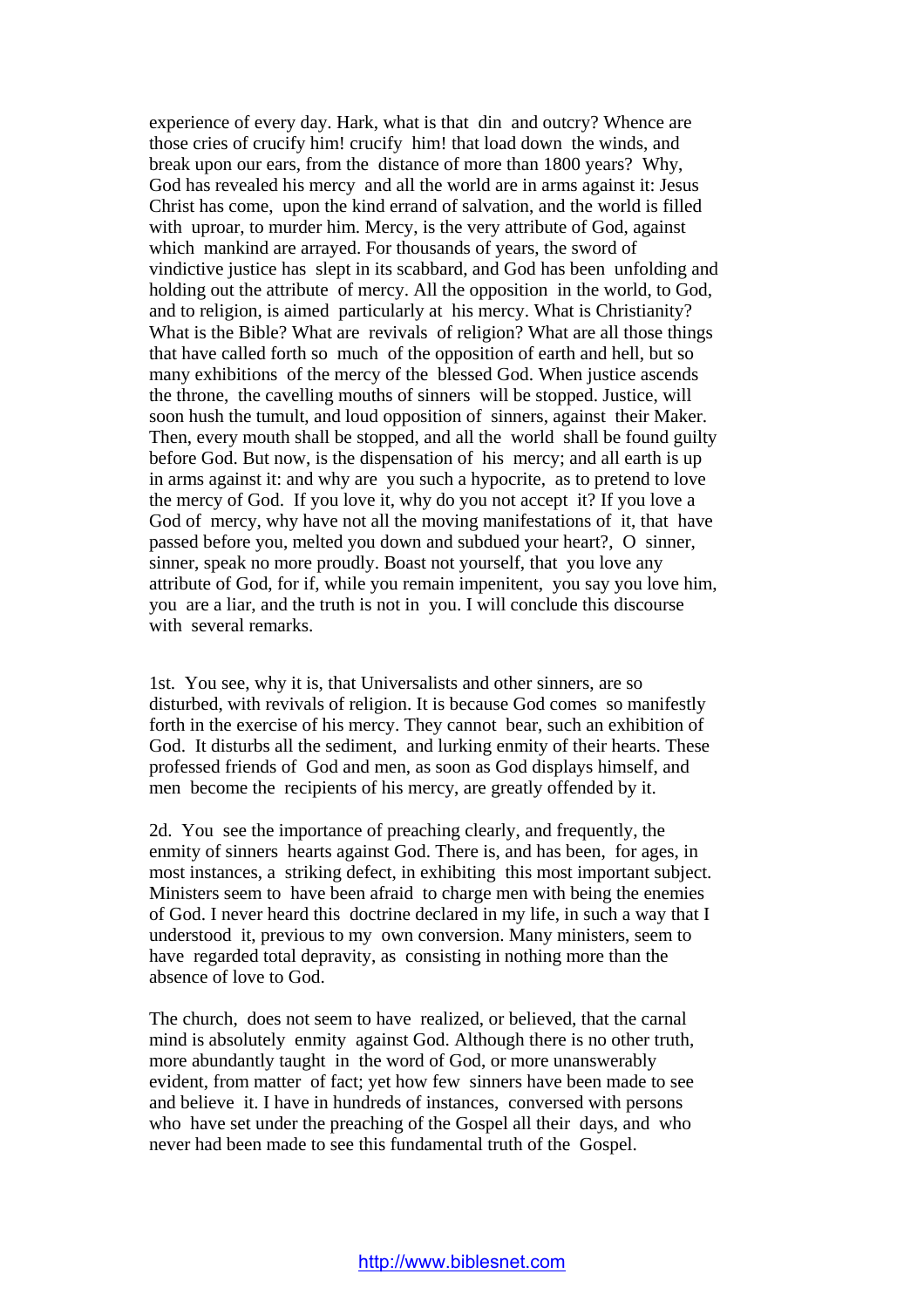It is a truth, upon which is founded, the necessity of the new birth; of the spirit's influences, and without understanding and believing it, how are we to expect the world to be converted to God.

Again, 3d. From this subject, it is manifest, that if sinners should take their oath, that they hate God, it would not make it at all more evident. If all the men in the universe should take their oath that the sun shines at noonday, it would not add a particle to the evidence that the sun shines, or render it any more certain, in itself, or evident to others. It is a simple matter of fact, of which we can have no higher testimony than our own senses. So, it is matter of fact, that sinners are the enemies of God. They act it out, before all men. It is as evident, as that they have an existence, and how it ever came to be questioned, or ever forgotten, or overlooked, is, to me, most mysterious.

4th. As I remarked in the morning. There are many professors of religion, who could not make it more evident that they are the enemies of God, if they should take their oath of it. They speak against revivals, and those engaged in promoting them. They give publicity to the faults, real or supposed, of those who are the friends of God. Retail slander, and manifest their opposition to God, in so many ways, that their hypocrisy and enmity against God are perfectly manifest.

5th. Those persons, who have not known, by their own experience, that they have been enemies of God, have not been converted, nor so much as truly convicted. What have they repented of? Have they repented merely of their outward sins? This is impossible, unless they have understood, and condemned the fountain of iniquity, from which these abominations have proceeded. The head and front of their offending is, that they have been the enemies of God. Nay their minding of the flesh, has been of itself, enmity against God. And now, do they talk of having repented, when they have never so much as known, that, in which their chief guilt consists. Impossible!

6th. Those sinners that deny that they are the enemies of God, are never likely to be converted, until they confess their enmity. "He that covereth his sins, shall not prosper, but whoso confesseth and forsaketh them, shall have mercy." There are many persons, who will confess themselves sinners, but will deny that they are the enemies of God. Thus they cover up the great amount of their sins; acknowledge their outward acts of wickedness, but deny the enmity from which they flow. While they do this, God will never forgive them.

7th. These discourses exhibit a very different view of total depravity, from that which regards depravity, as physical, or constitutional, or as belonging to the substance of the body or mind. They exhibit all depravity as voluntary, as consisting in voluntary transgression. As the sinners own act. Something of his own creation. That, over which, he has a perfect control, and for which he is entirely responsible. O, the darkness, and confusion, and utter nonsense, of that view of depravity, which exhibits it, as something lying back, and the cause of all actual transgression. Something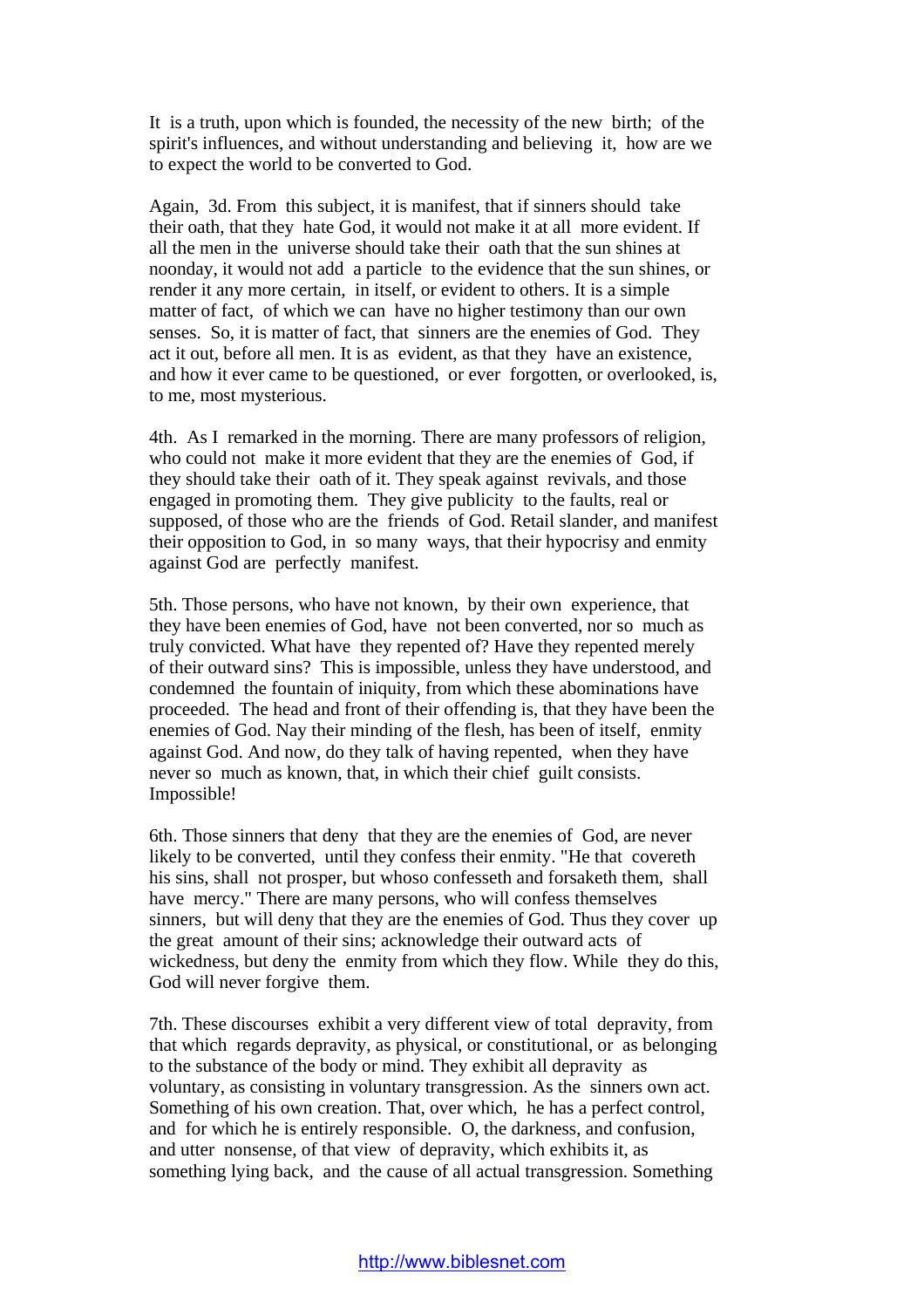created in the sinner, and born with him. Some physical pollution, transmitted from Adam, through the agency of God or the devil, which is in itself sinful, and deserving the wrath of God, previous to the exercise of voluntary agency on the part of the sinner. This is absurd and impossible.

It is not only absurd and impossible, but is virtually charging all the sin in the world upon God, and if it is firmly believed, renders repentance in every such case a natural impossibility. While the sinner supposes himself to be condemned, not only for his conduct, but for his nature; and while he believes that his conduct is the natural and necessary result of a depraved constitution; and that his nature must be changed, before he can obey his Maker, it is manifestly impossible for him, to blame himself for his sins. He must cease not only to be a reasonable being, but to have common sense, before he can justify God, and condemn himself, upon these principles. No wonder that men who maintain such a view of depravity as this, should also maintain that sinners are unable to repent. It is true, that upon these principles of depravity, and with these views, sinners cannot repent of themselves, nor can God make them repent. The only way in which God can bring a sinner to repentance, is, by correcting his views: by showing him what sin is; and causing him to see, that it is for his conduct, and not for his nature, that he is to repent; and that his conduct and not his nature needs to be changed. To teach physical, or constitutional depravity, is not only to teach heresy and nonsense: but it leads the sinner inevitably to justify himself, and condemn God; and renders repentance, while the sinner believes it, impossible.

8th. You see, why sinners find it so hard to be religious. The total difficulty, consists in their unwillingness to yield up their selfishness.

9th. It cannot be pretended, with any show of reason, that these discourses amount to any denial of moral depravity. I have purposely denied physical depravity; but certainly these discourses maintain moral depravity; that for which the sinner is to blame; that of which he must repent, in all its length and breadth. It would seem, that in the estimation of some, a denial that the nature is in itself depraved, is a virtual denial of all depravity. In other words, they seem to think it a virtual denial of the guilty source of all actual transgression. I have endeavoured to show, that the cause of outbreaking sin, is not to be found in a sinful constitution, or nature; but in a wrong original choice; in which the sinner prefers self-gratification to the will of his Maker; and which choice, has become the settled preference of his soul; and constitutes the deep fountain, from which flow the putrid waters of spiritual and eternal death. I am unable to see by what figure of speech, 16 that is called moral depravity, which either consists in a depraved constitution, or is the natural result of it. Why should it be called moral depravity? Certainly it can have no such relation to moral law, as to deserve punishment. It is indeed marvelous, that in the 19th century, it should be thought heresy, to call sin a transgression of the law, and insist that it must be the act of a voluntary agent. Has it come to this, that those who virtually deny all moral depravity, and virtually charge all the sins of the world upon God; are gravely to complain of heresy in those who maintain moral depravity in all its length and breadth, but who deny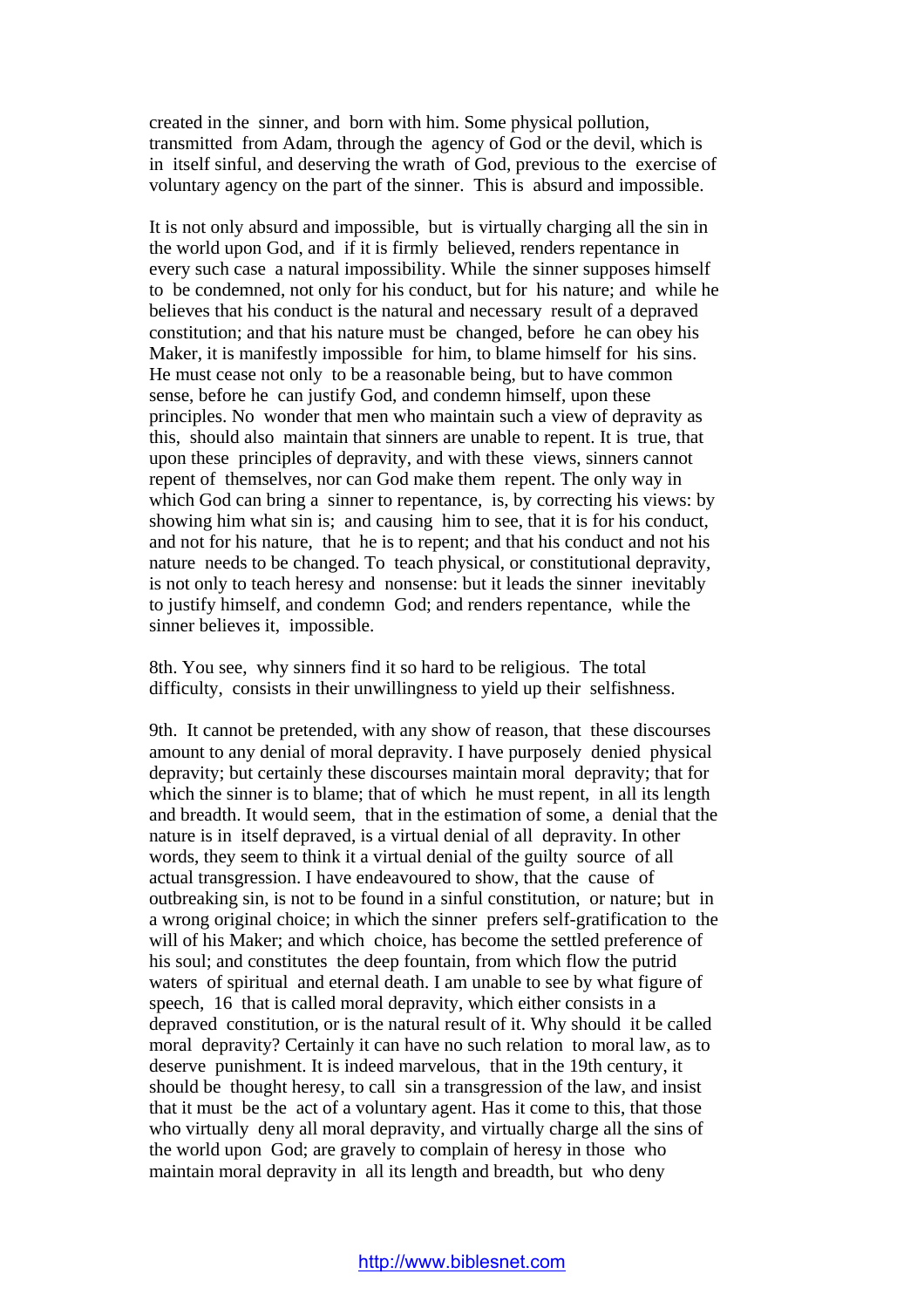physical or constitutional depravity? What next? If it be heresy, to say that sin is a transgression of the law, certainly the apostle was not orthodox.

10th. From this subject it is plain, either, that sinners must be annihilated, or converted, or forever lost. With a mind that is enmity against God, it is impossible that they should be happy. Infidels have no cause to sneer at the doctrine of the new birth. If there were no Bible in the world, the doctrine of total, depravity, as exhibited in these discourses, would be abundantly manifest, as a matter of fact. And it cannot be denied, that except men pass through just that change of mind, which is in the Bible, called the new birth, or a change of heart, they must, self-evidently, be annihilated, or damned to all eternity.

11th. Sinners are not almost Christians. We sometimes hear persons say, of such an impenitent sinner, that he is almost a Christian. The truth is, the most moral impenitent sinner in the world, is much nearer a devil, than a Christian. Look at that sensitive young lady. Is she an impenitent sinner; then she only needs to die, to be as very a devil as there is in hell. Any slight occurrence, that should destroy her life, would make her a devil. Nay, she needs no positive influence to be exerted upon her, to make a fiend of her; only remove all restraints, and the very enmity of hell boils over in her heart at once. Let God take from under her his supporting hand. Let him cease, but for a moment, to fan her heaving lungs, and she would open her eyes in eternity, and if she dared, would curse him to his face.

12th. How impossible, it would be, for sinners, to enjoy heaven, if permitted to go there in their present state of mind. Only break down the body; let the mind burst forth into the presence of God; let it look abroad, and behold his glories, and see holiness to the Lord, inscribed on every thing around them; let them listen to the song of praise; let them perch upon the loftiest battlement of heaven, let them hear the song of holy, holy, holy, Lord God Almighty, and so great would be their enmity, if unconverted, that, if permitted, they would dive into the darkest cavern of hell, to escape from the presence of the infinitely holy Lord God.

13th. While sinners remain in impenitence, they yield to God no sort of obedience, any more than the devil does. Their carnal mind is not subject to the law of God, neither indeed can be. In this state of mind, until the supreme preference of their mind is changed, until they have given up minding the flesh, and obey God, it is in vain to talk of obedience. The first act of obedience that you ever will or can perform, is to cease minding the flesh, and give your heart to God.

14th. You see the wickedness and folly of those parents who think their unconverted children friendly to religion. You cannot teach them a greater heresy, than that they are friendly to religion, or to God. I have often heard professing parents say, that their children were not enemies to religion. No wonder that such children were not converted, under such teaching as this. It is just the doctrine that the devil desires you to teach them. You only give your children the impression that they are friendly to religion already, and they will never know, why they need a new heart. While in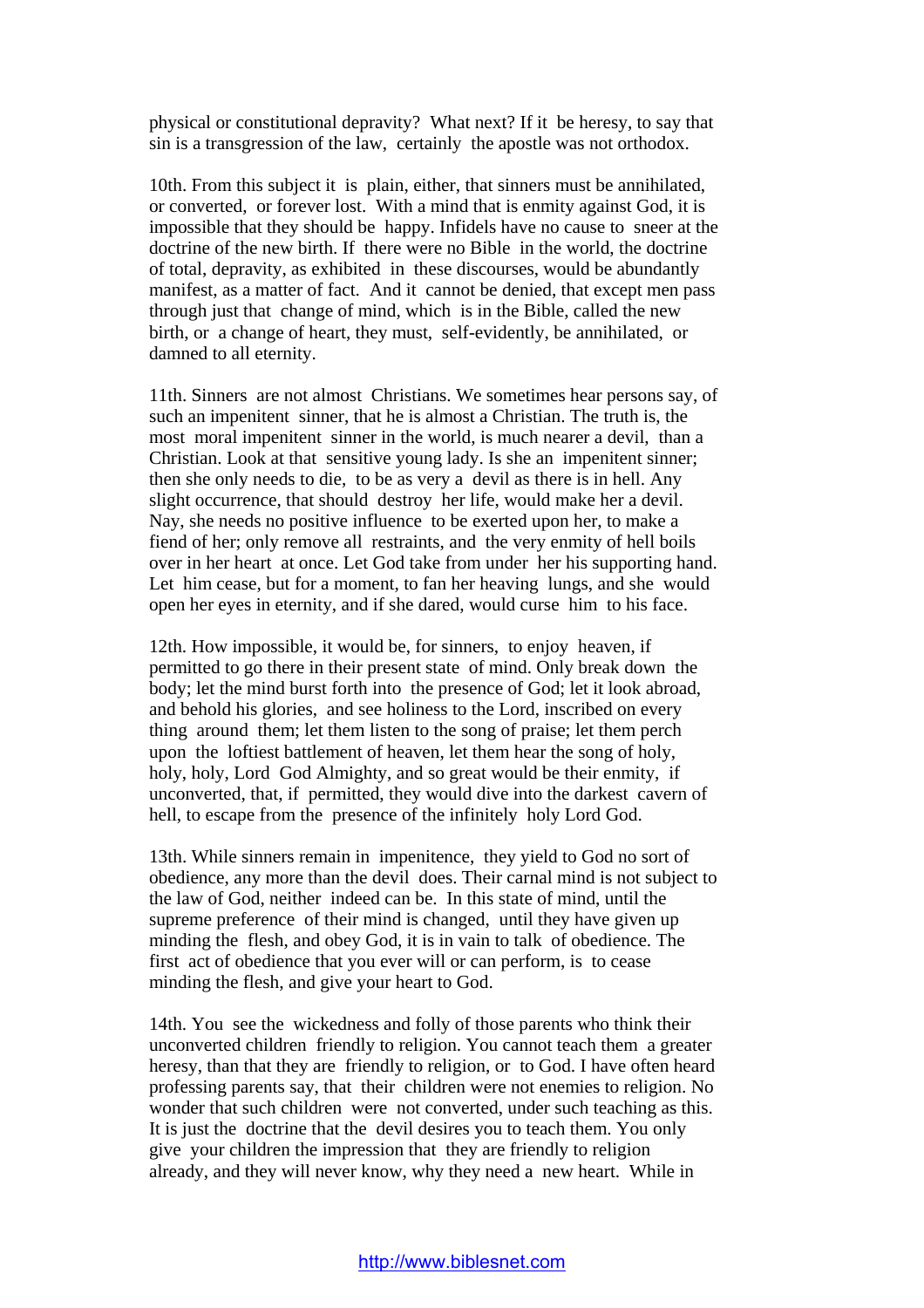this state of mind, and labouring under this delusion, they cannot so much as be convicted, much less converted.

15th. You see from this subject, the folly, and the falsehood of saying, of an impenitent sinner, he is a good-hearted man; when the fact is, that his heart is enmity against God.

Lastly. You see, how necessary it is, that there should be a hell. What shall be done with these enemies of God, if they die in their sins. Heaven is no place for you. It would doubtless be worse to you than hell, if you were allowed to go there. A hell, is deserved by sinners, and is evidently needed for those who die in enmity against God. And now, sinner, you see your state, you must be convinced of the truth of what I have said. Remember that your enmity is voluntary. It is of your own creation. That which you have long cherished and exercised. Will you give it up? What has God done, that you should continue to hate him? What is there in sin, that you should prefer it to God? Why, O why, will you indulge, for a moment longer, this spirit of horrible rebellion, and enmity against the blessed God? Go but a little further, cleave to your enmity but a little longer; and the knell of eternal death shall toll over your damned soul, and all the corners of despair will echo with your groans.

#### SERMON VI.

## WHY SINNERS HATE GOD.

-- John xv. 25.-- "They have hated me without a cause."

This lecture was typed in by Paul J. DiBartolo

These are the words of our Lord Jesus Christ. In my two former discourses on total depravity, I have endeavored to demonstrate, that all impenitent sinners, hate God supremely. And having, as I suppose, established this doctrine beyond controversy by an appeal to matters of fact; it now becomes a very solemn and important question, why sinners hate God?

If sinners have a good reason for hating God, then they are not to blame for it; but if they have no good reason, or if they hate him when they ought to love him; then they have incurred great guilt by their enmity to God.

In speaking from this subject, I design

*1st. To show what is not the reason of their hatred.*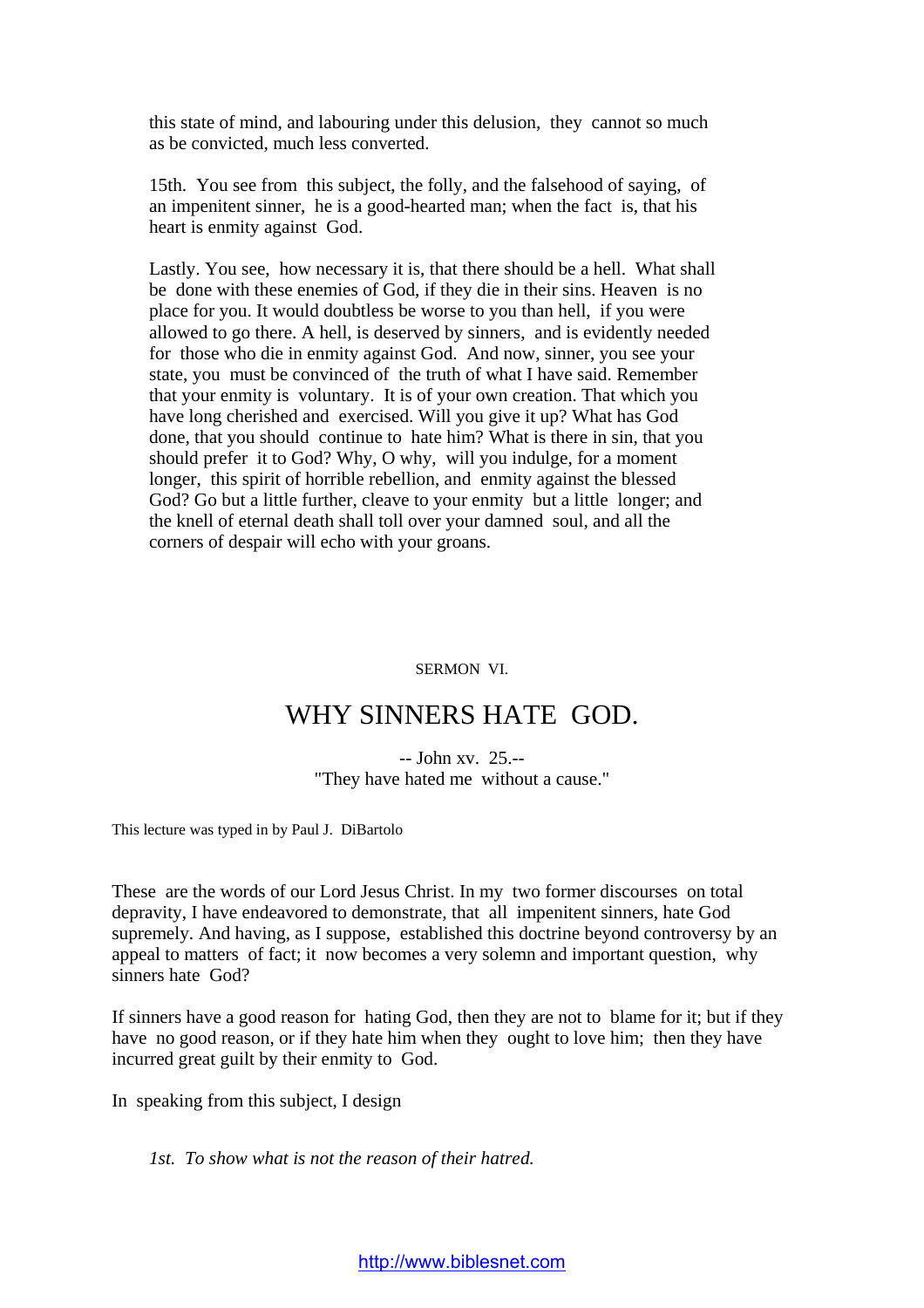*2nd. What is the reason of it.*

*3rd. That they hate him, for the very reasons, for which they ought to love him.*

#### **I. I am to show, what is not the reason of their hatred.**

- 1st. It is not because God has so constituted them, that they have a physical, or constitutional aversion to God. The text affirms that sinners have hated God without a cause. Not that there is no reason why they hate him; but no good reason. Not that there is strictly no cause for their hatred; for every effect must have some cause; but there is no just cause. If God had so created man, that he was under a physical necessity of hating his Maker, this would not only be a cause, but a just cause for hating him. If God had incorporated with the very substance of his being, a constitutional aversion to himself; this would be a sufficient cause, not only for the sinner's hating him, but a good reason why all other beings should hate him.
- 2nd. The sinner's hatred of God, is not caused by any hereditary, or transmitted disposition to hate him. A disposition to hate God, is itself hatred. Disposition, is an action of the mind, and not a part of the mind itself. It is therefore absurd, to talk of an hereditary, or transmitted disposition to love or hate God, or anything else. It is impossible that a voluntary state of mind should be hereditary, or transmitted from one generation to another.

If any of you understand by disposition, a propensity, or temper; not an action, which is not a voluntary state of mind; but a quality, or attribute, that is part of the mind itself, I say,

- 3rd. That the sinner's hatred, is not caused by any such attribute, or property, that makes a part of the mind, and which in itself has a natural and necessary aversion to God.
- 4th. There is no just cause, in the constitution of our nature, for opposition to God. The nature of man, is as it should be. Its powers are as God made them. He has made them in the best manner, in which infinite power, and goodness and wisdom could make them. They are perfectly adapted to the service of his creator; and if we survey all the exquisite mechanism, and delicate organization of the body, and scrutinize all the properties, and powers, and capabilities, of the mind, we can find no just cause of complaint; but on the other hand, infinite reason to love, and adore the great architect, and exclaim with the Psalmist, "I am fearfully and wonderfully made."
- 5th. There is no just cause for the sinner's hatred, in that wise and benevolent arrangement, by which all men have descended from one common ancestor; and under which divine arrangement, we are naturally, (not necessarily) influenced; and our characters modified by the circumstances under which we have our being. Our being so constituted, as naturally to influence each other, and be highly instrumental in modifying each other's character, is a wise and benevolent arrangement, of the highest importance to the universe: but like every other good thing, is liable to great abuse; and by how much the more powerful our influence is, to promote virtue when we do right, by just so much the greater is our influence, to promote vice, when we do wrong.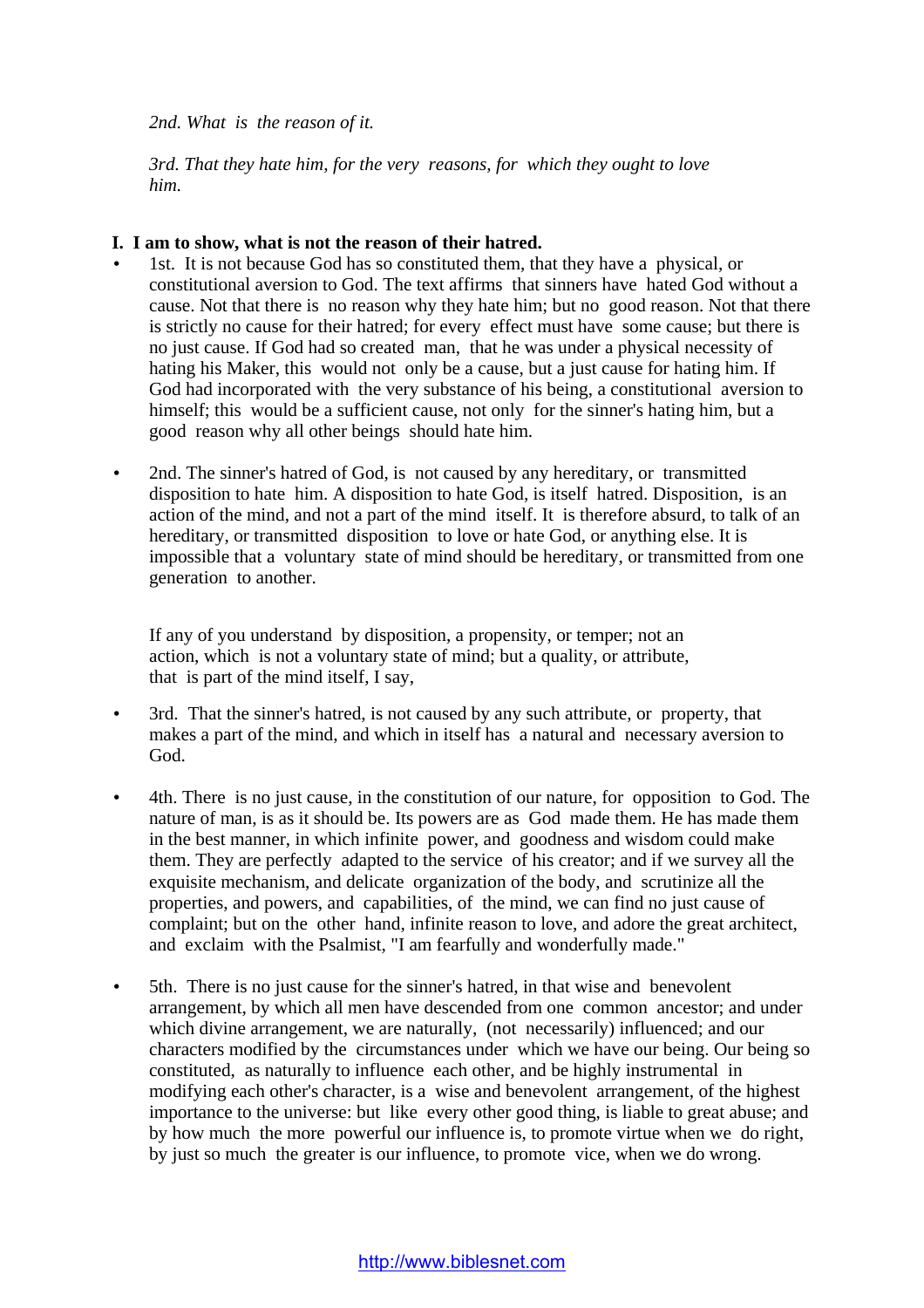- 6th. Again. There is no cause for the sinner's hatred, in the moral government of God. His commandments are not grievous; nor impossible to be obeyed; nor calculated to produce misery when obeyed: but on the contrary, "his yoke is easy, and his burden is light." His commandments are easily obeyed; and obedience naturally results in happiness. If God had established a government, the requirements of which, were so high, that it was extremely difficult to yield obedience to his laws. If the laws were so obscure and intricate, and difficult to understand, that an honest mind were in great danger of mistaking the real meaning of his requirements; or if his laws were arbitrary, unnecessary, and capricious; or if they were guarded by unjust and cruel sanctions: if any of these things were true, sinners would have a just cause to hate God. But not one of them is true.
- Again. Sinners have no just cause for their hatred, in the requirements of the Gospel. If the conditions of salvation, held forth in the Gospel, were arbitrary, capricious, or unjust; if it were impossible to comply with them; if the terms of salvation were put so high, that men have not natural power to obey them, and fulfil the conditions upon which their salvation is suspended. If God commanded them to repent, when they had no power to repent; if he required them to believe, when they had no power to believe; and threatened to send them to hell, for not repenting and believing; in any, and in all these cases, sinners would have just reason to hate God. But none of these things are true. The conditions of the Gospel, so far from being arbitrary, are indispensable in their nature, to salvation, so far from being put so high, that it is impossible, or even difficult to comply with them; they are brought down as low as they possibly can be, without rendering the sinner's salvation impossible. Repentance and faith, are indispensable to fit the soul for the enjoyment of heaven; and if God should dispense with these conditions, and consent that the sinner should remain in his sins, it would render the sinner's damnation certain.
- Again. Not only are the conditions of salvation necessary in their own nature, but it is easy to comply with them. Much easier than to reject them. Our powers of mind, are as well suited to accept, as to reject the Gospel. The motives to accept, are infinitely greater than to reject the offers of mercy. So weighty, indeed are the motives to comply with the conditions of the Gospel, that sinners often find it difficult to resist them, and they are under the necessity of making almost ceaseless efforts to maintain themselves in impenitence and unbelief.
- Again. There is no just cause for hating God, in his providential government of the world. There is no reason to doubt, that God, so administers his providential government, as to produce upon the whole, the highest, and most salutary, practicable influence in favor of holiness. It is manifest that his moral laws, are guarded by the highest possible sanctions: that all has been done, which the perfection of moral government could do, to secure universal holiness in the world. So it is true, beyond all reasonable doubt, that his physical or providential government, is administered in the wisest possible manner.

It is doubtless administered solely for the benefit , and in support of moral government. It is so arranged, as to bring out and exert the highest moral influence, that such a government is capable of exerting. Many sinners talk, as if they supposed God might have administered his governments, both moral, and providential, in a manner vastly more judicious, and more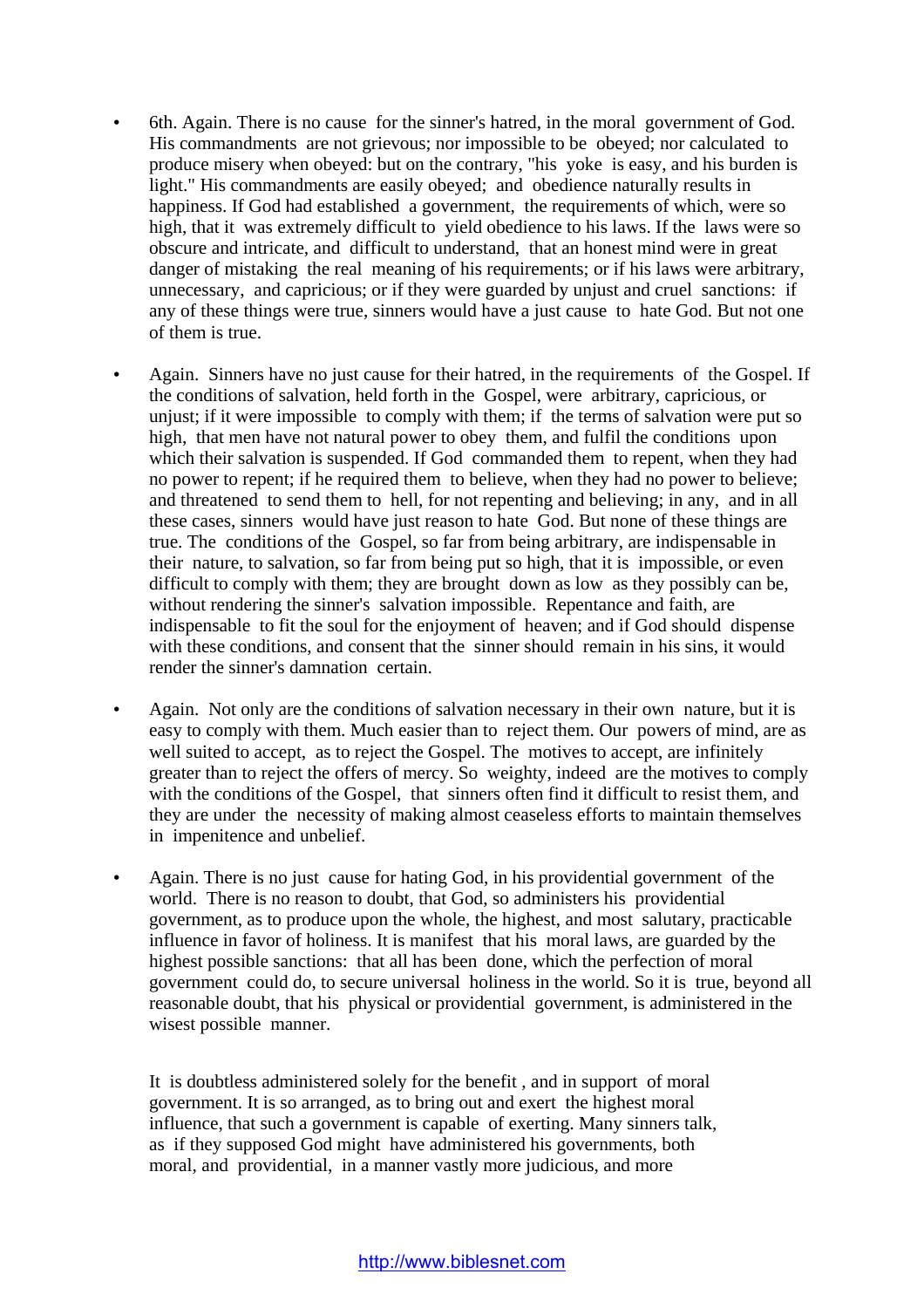highly calculated to secure perfection in the conduct of his subjects. They seem to think, that because God is almighty, he therefore can work any conceivable absurdity, or contradiction. That he can secure perfection in moral agents, by the exercise physical omnipotence; and that the existence of sin in our world, is proof conclusive, that, although on some accounts, he is opposed to sin, yet upon the whole, he prefers its existence to holiness in its stead. They seem to take it for granted, that the two governments which God exercises over the universe, moral, and providential; might have been so administered, as to have produced universal holiness throughout the universe. But this is a gratuitous, and most wicked assumption. It is no fair inference from the omnipotence and omniscience of God; and the assumption is founded upon an erroneous view of the nature of moral agency, and of moral government.

- Again. There is no just cause for hatred, in any thing that belongs to the character of God. There is nothing hateful or repellant to any just mind, in any view that can be taken of the character of Jehovah. But on the contrary, his character comprehends every conceivable, or possible excellence.
- Again. There is no just cause for hatred, in the conduct of God. There is no inconsistency, between his conduct, and his professions. Some people seem to have conceived of God, as a sly, artful, hypocritical being, who says one thing, and means another. Who professes great abhorrence of sin, yet so conducts himself, and the affairs of his kingdom, as necessarily and purposefully to produce it. Who commands men to keep his law, on pain of eternal death, and after all, prefers that they should break it. Who commands all men to repent, and believe the Gospel, yet has made atonement but for the elect. Who, while he requires them to repent, has so constituted them, that he knows they are unable to repent; professes greatly to desire the salvation of all men, and yet has suspended their salvation upon impossible conditions. Indeed, many seem to represent the conduct, and professions of God, at everlasting variance with each other; and as making up a complicated tissue, of contradiction, absurdity, and hypocrisy. But all such representations, are a libel upon his infinitely fair and upright conduct.
- Again. There is nothing unkind, or unnecessarily severe, in the conduct of God, towards the inhabitants of this world. There has been a great deal of complaint of his conduct, among sinners; they have often complained of the injustice of his dealings, and have sometimes inquired, what they had done, that he should chastise them with such severity. But all such complainings only prove their own perverseness, and can never fasten any just suspicion upon the conduct of God.

### **II. Sinners do hate God, because they are supremely selfish; and he is, as he ought to be, infinitely opposed to their supreme object of pursuit.**

The first thing that we discover, in the conduct of little children, is, the desire of self-gratification. At what period of their existence, their desire becomes selfishness, it is impossible for us to say. That a proper desire to gratify an appetite for food, and drink, and all our constitutional appetites, is not sinful, is manifest. These appetites, have no moral character; and their proper indulgence, is not sinful. But whenever their indulgence is inordinate, or whenever the indulgence of our appetites, comes in collision with the requirements of God; whenever, and wherever we indulge our constitutional propensities, when we are under an obligation to abstain from an indulgence, in every such case, we sin;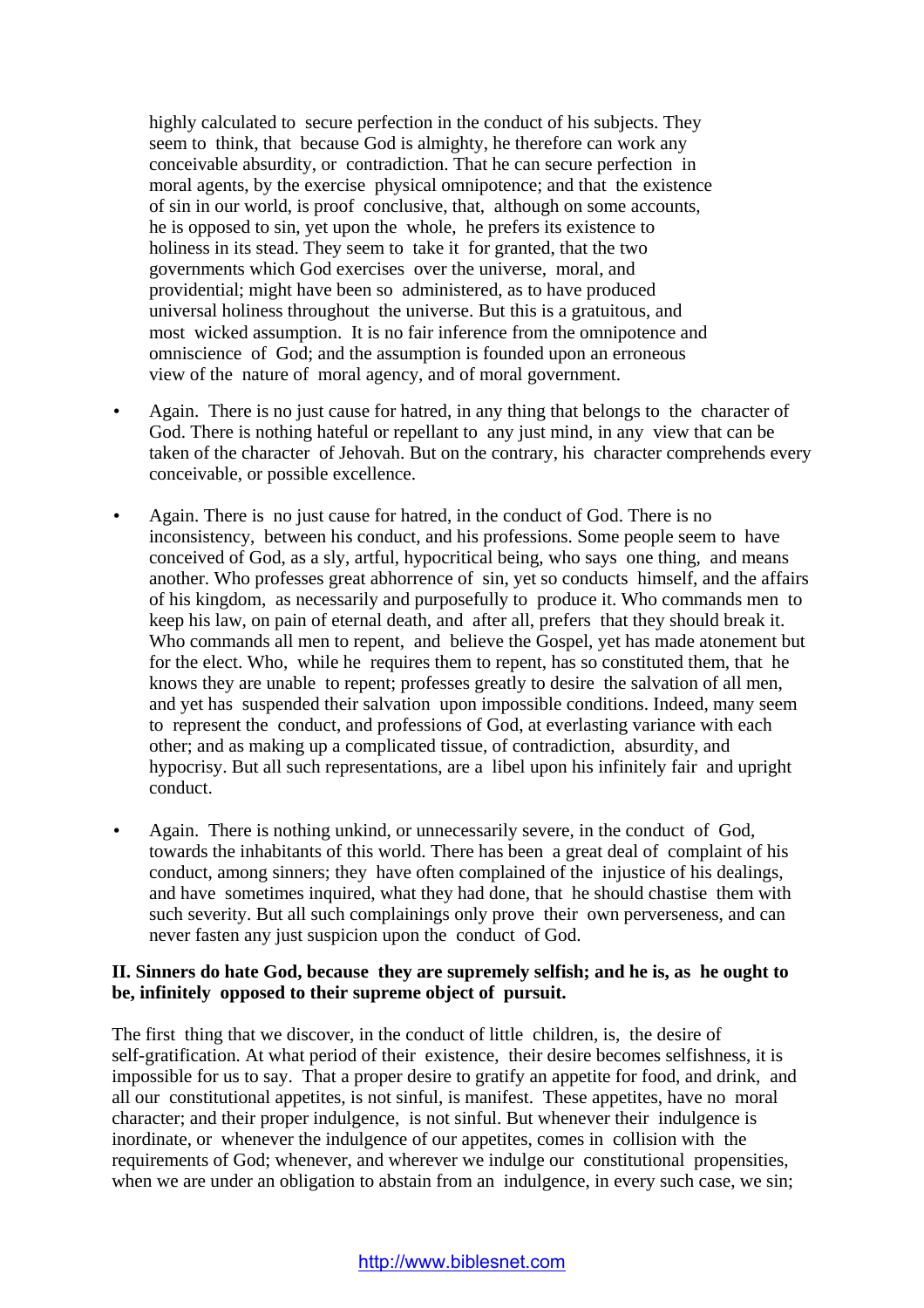for in all these cases we are selfish; we make our own indulgence, the rule of our duty, instead of the requirement of God. We consent to indulge ourselves, at the public expense, and in a way that is inconsistent with the glory of God, and the highest good of his universe. This is the essence, and the history of all sin. Now, at whatever period of our existence, we first prefer self-gratification, to our duty to God, when we first make self-gratification the supreme object of choice; at what particular moment self-gratification comes to be the ruling principle of our conduct, and the highest aim of our lives, it is perhaps impossible for us to determine.

But whenever this may be, this is the commencement of our depravity. It is our first moral act. It constitutes our first moral character. Every thing, that has preceded this, has had no moral character at all. The Bible assures us, that this occurs so early in our history, that it may be said, that "the wicked are estranged from the womb. That they go astray, as soon as they be born, speaking lies." This language is not, of course, to be understood literally, because we do not speak at all, as soon as we are born: but the wicked speak lies, as soon as they do speak. Behold, says the Psalmist, "I was shapen in iniquity, and in sin did my mother conceive me." This language also, is certainly figurative; for it cannot be possible, that the substance of a conceived fetus should be sin! This would contradict God's own definition of sin. He says, "sin is a transgression of the law;" but the law prescribes a rule of action, and not a mode of existence. If the substance of a conceived fetus is sin: if the child itself, previous to birth, is a sin, than God has committed it. All that can possibly be meant, by this, and similar passages without making utter nonsense of the word of God; without arraying different passages in everlasting contradiction to each other, is, that we were always sinners from the commencement of our moral existence. From the earliest moment of the exercise of moral agency. And to insist upon the literal understanding of such passages as these, is the most dangerous perversion of the Bible. Adopt the principle of interpretation, that insists upon these passages being understood literally, and apply it, in the exposition of the whole Bible, and you will prove, not only that sin and holiness, are substances, but that God is, a material being. Indeed, here has been the great error, on the subject of depravity. This grand rule of interpretation, that all language is to be understood, according to the nature of the subject to which it is applied, has been overlooked, and the same meaning has often been attached to the same word, whether applied to matter, or to mind. For instance, to set aside God's definition of sin, as consisting entirely in the transgression of law, and bring in those figurative expressions, that would seem, unexplained by God's own definition, to represent sin, as consisting in something else, than voluntary transgression; is to array the Scripture in irreconcilable contradiction to itself, by overlooking one of the most important rules of Biblical interpretation.

It is to trifle with the word of God. It is tempting the Holy Ghost. It is a stupid, not to say a willful perversion of the truth of God. Now, the great reason why sinners are opposed to God, is not, that there is any defect in their nature, rendering their opposition physically necessary, but because he is irreconcilably opposed to their selfishness. He is infinitely opposed to the supreme end of their pursuit, that is, to their obtaining happiness, in a way, that is inconsistent with HIS glory, and the happiness of other beings.

The supreme end, at which they aim, is to promote their own happiness, in a way that is inconsistent with the public good. To this he is infinitely opposed. As they have an unholy end, in view, the means which they use , to accomplish this end, are, of course, as wicked as the end. God is therefore, as much opposed to the means, which they use, as to the end, which they are endeavoring to accomplish by those means. These means make up the history of their lives. They are all designed, directly, or indirectly, to affect the all absorbing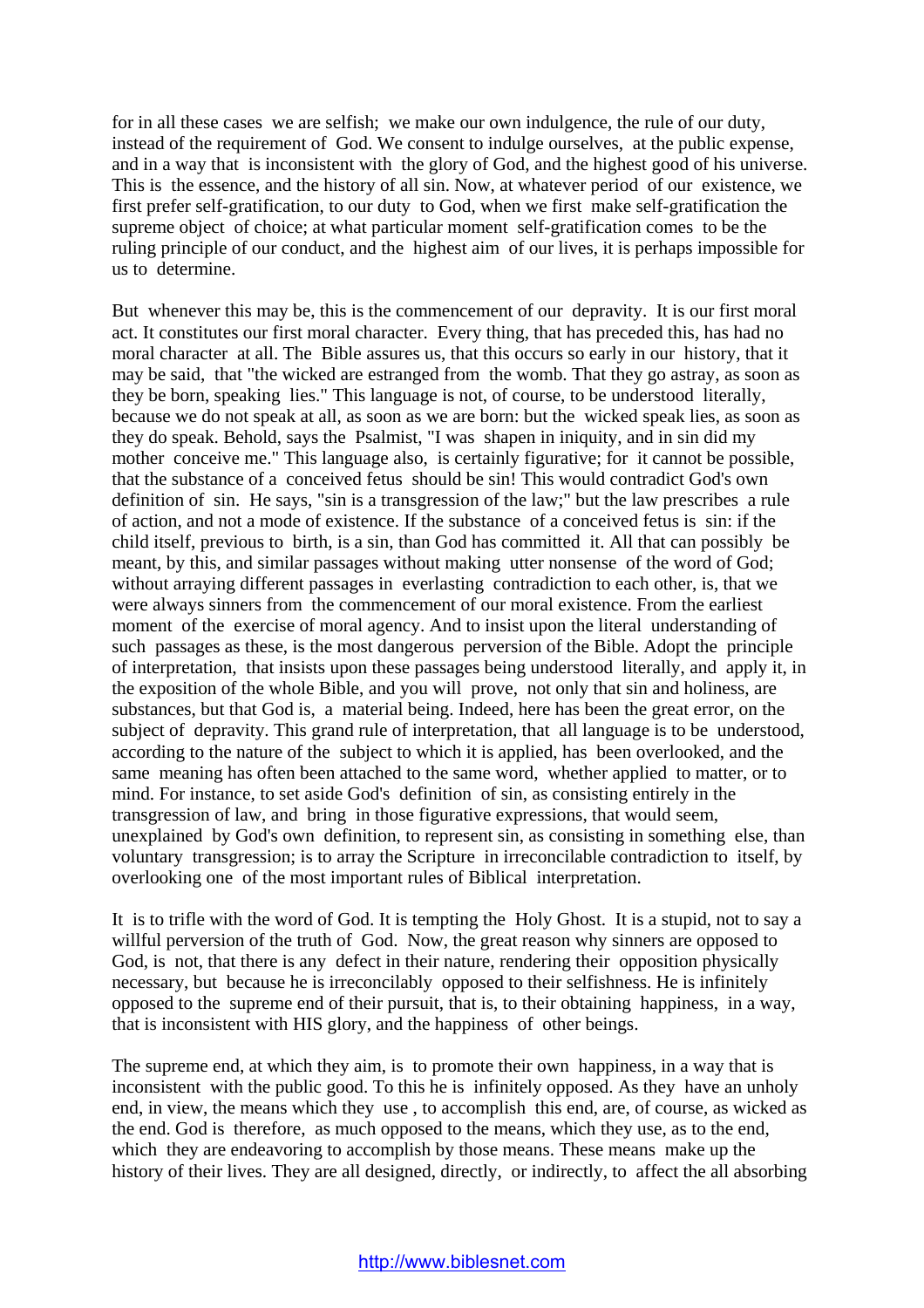object, at which the sinner aims; the promotion of his own happiness. God is therefore, as he ought to be, sincerely and conscientiously, and infinitely opposed to every thing they do or say, while in a state of inpenitency. They would make every thing subordinate to their own private interests. He insists upon it, that they shall seek their happiness, in a way that is consistent with, and calculated to promote the happiness of the whole. This is after all the only way in which, in the very nature of things they can be happy. He accordingly sets himself with full purpose of heart, to defeat every attempt which they make to obtain happiness in their own way. He is the irreconcilable adversary of all their selfish schemes. He embitters every cup of selfish joy, "turns their" selfish "council headlong; and brings down their violent dealing upon their own pate."

Thus you see that sinners hate God, because he is so holy. While they remain selfish, and he is infinitely benevolent, their characters, their designs, their desires, and all their ways are diametrically opposed to his, and his to theirs. They are direct opposites; and until they change, it will always be true as he has said, "I loathe them, and they abhor me."

Holiness, is a regard to right. God requires upon infinite penalties, that every moral being in the universe should do and feel and say, that which is perfectly right; less than this, he cannot require without injustice. But sinners are unwilling to do right. They would be at liberty to consult their own private interest in every thing, and they of course consider God as an enemy, because he insists upon their unqualified obedience to the law of right, however perfectly it counteracts their selfish schemes.

Again. Sinners hate God because he is so good. He is good and does good, and moves on in the promotion of the public interest in a way that often overturns and scatters to the winds, all their selfish projects and Babel-towers upon which they are attempting to climb to heaven. His heart is so set upon doing good, that in the prosecution of his great design, he has often overthrown families and nations that stood in his way; and once, he overwhelmed a world of sinners in a flood to prevent their mischief, and bring the world back into such a state, that, through the introduction of the law and Gospel, he might reclaim mankind, and save a multitude from hell.

Again. Sinners hate God, because he is impartial. They view their own interest as of supreme importance, and are laying themselves out to make everything in the universe bend to it. They would have the weather, the winds, and the whole material and moral universe, conform to the great object they have in view, to consummate and perpetuate their own happiness. But as God has an end in view entirely diverse from theirs; as his object is to promote the general happiness, and the happiness of individuals, only so far as is consistent with the happiness and rights of other beings, he continually thwarts them in their favorite projects. The very elements of the material universe, are so arranged and governed, as often to make shipwreck of their fondest hopes, and annihilate for even their most fondly cherished expectations.

But this is not all. Sinners hate God because he threatens to punish them for their sins. He will not compromise with them; he insists upon their obedience, or their damnation. He requests their repentance and reformation, or the everlasting destruction of their souls. Now, either alternative is supremely hateful to an impenitent sinner. To repent, heartily to confess that God is right, and he is wrong; to take God's part against himself; to give up the pursuit of his own happiness, as the supreme object of desire; to dedicate himself with all he is and has to the service of God and the promotion of the public interest; is what he is utterly unwilling to do; and inasmuch as God insists upon it, will make no compromise, but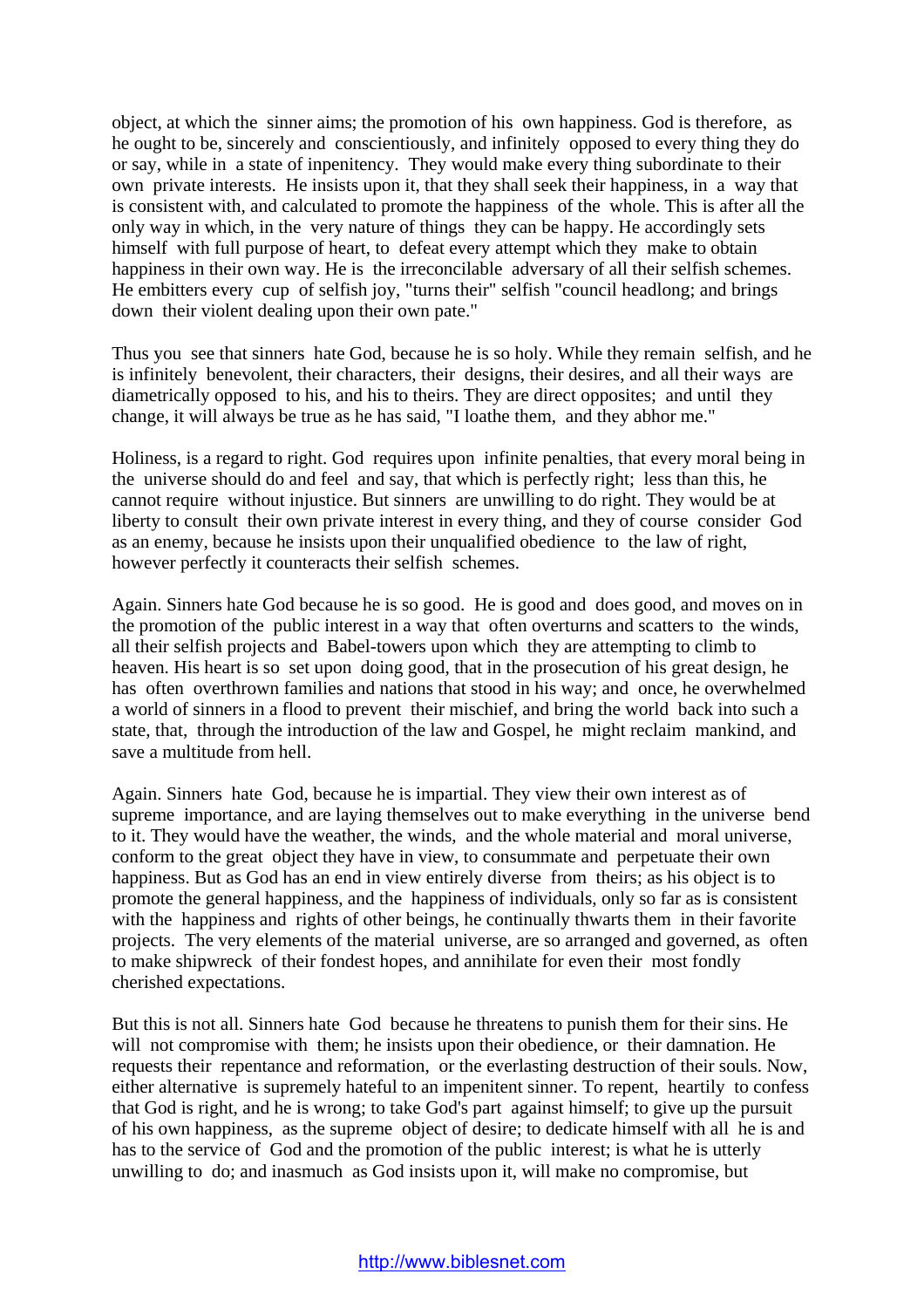demands unqualified and unconditional submission to his will, or the eternal damnation of his soul; the sinner is entirely unreconciled to either. He considers God as his infinite and almighty adversary, and makes war upon him with all his heart.

## **III. I am to show, that sinners hate God for the very reasons for which they ought to love him.**

They are the very reasons for which all holy beings do love him. His opposition to all sin, and to all injurious conduct of every kind; his high regard to individual, and general happiness; and in short, all the reasons for which selfish beings are so much opposed to him, are the foundation of obligation to love him, and are the reasons why reasonable beings, that have any regard to the moral fitness of things, feel it right, and infinitely obligatory in them, to love their Maker. He deserves to be loved for these reasons, and for no other. And it is for these, and no other reasons that sinners hate him. They do not hate him because he deserves their hatred, but because he deserves their love. It is not because he is wicked, but because he is good. It is not because they have any good reason to hate him, but because they have every possible reason to love him. I mean just as I say. Sinners not only hate God, in spite of infinitely strong reasons for loving him; but for these very reasons. Not only is it true, that these reasons for loving him do not prevent their hating him, but they are the very reasons for which they hate him.

## **I shall conclude this discourse with several remarks.**

1st. From this subject you can see the ridiculous hypocrisy of infidels. It is very common for them to profess in their investigations and inquiries after truth, to be impartial. They insist upon it that Christians are already committed, and are therefore incapable of giving Christianity a candid and unbiased examination. Christians, they say, cannot make up a judgment to be relied upon, because they are already committed in favor of Christianity. But infidels seem to suppose that they are in circumstances to make up an unbiased and enlightened judgment; and to examine and decide without prejudice. But this is utterly absurd. They are not on neutral ground, as they suppose themselves to be. They are committed against the Bible. That they are the enemies of God, is demonstrated by their conduct, entirely irrespective of the Bible. That their lives are such as no good being can approve; such as God if he is holy must abhor, is a plain matter of fact. It needs no Bible to prove this. Now, here is a book claiming to be a revelation from God, demanding of them holiness of heart and life; and threatening them for their sins with eternal death. Now, is it not absurd? Is it not ridiculous and hypocritical, for these enemies of God, committed as they are against God, and against this revelation; to set themselves up as the only impartial judges?

They can sit down to the investigation of the subject without bias. They are on neutral ground. They feel no such prepossessions as to misguide their judgment. The fact is; admitting that Christians are as much prejudiced in favor of Christianity, as infidels say they are; still, unless infidels will admit that Christians are perfect, that they are wholly sinless, and entirely devoted to God; it will appear after all, that Christians are not so liable to be prejudiced in favor of Christianity, as infidels are against it. Infidels are entirely opposed to God, and all impenitent sinners, as I have shown in the two former discourses, are totally depraved; and until Christians are entirely perfect, they will not be so completely biased in favor of God, as sinners are in favor of the devil. They will not until then of course, be so liable to misjudge in favor of the Bible, as sinners will be against it.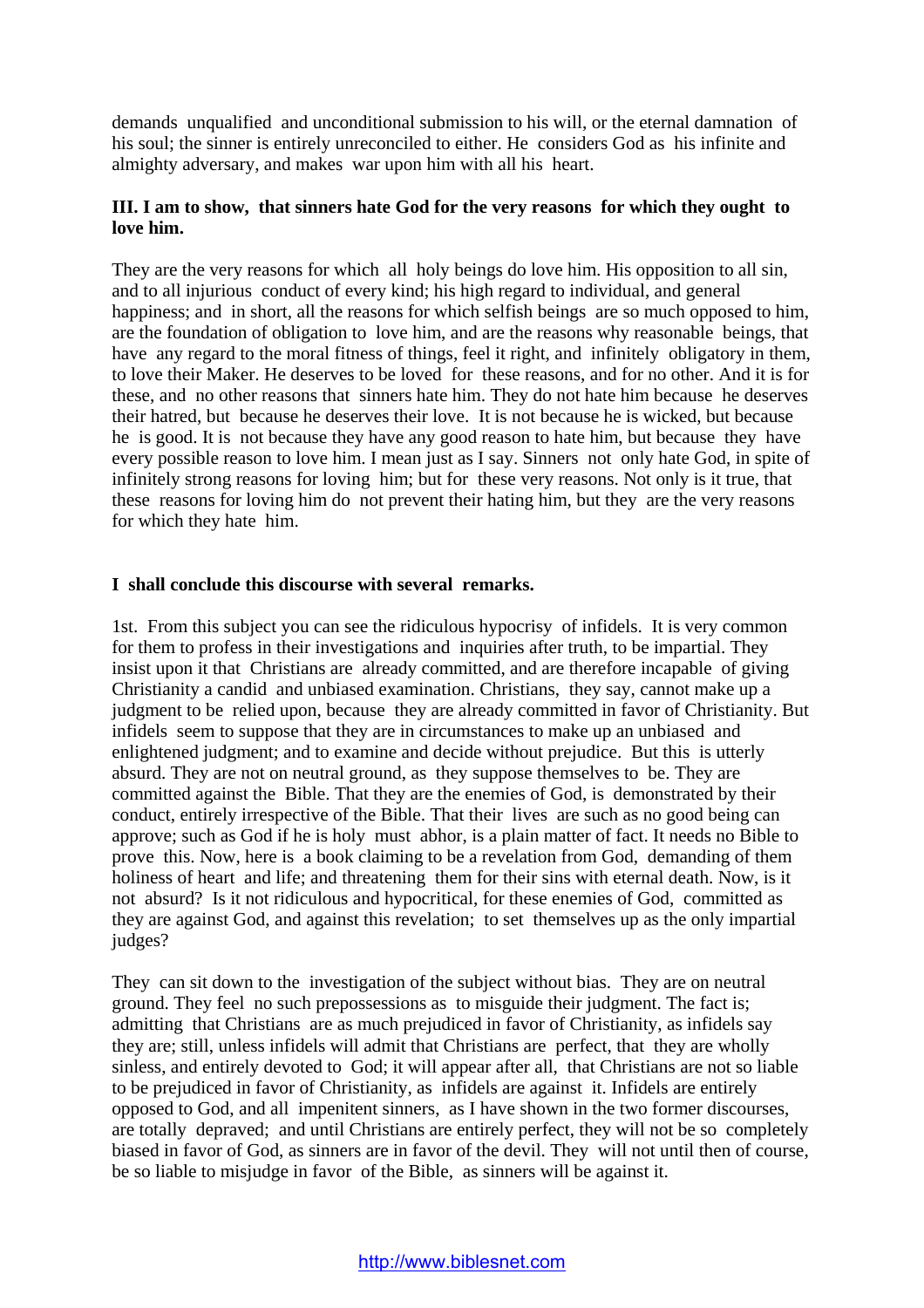Christians, being upon the whole in favor of God, and therefore feeling a strong attachment to the Bible, and yet, having much remaining sin about them; and therefore liable to feel many objections to the strictness of its claims; are in the best circumstances, and in the most favorable state of mind of any beings in the world, to judge impartially. They are not so wicked as to reject what they see to be true, nor so obsequiously disposed, as blindly to submit to every thing that pretends to have a claim upon their obedience without investigation. By this I do not mean that Christians are better qualified to judge of the truth of the Christian religion, than if they were perfect; but I do mean to repel the absurd assertions of infidels, that the Christian's faith, is nothing more than a blind credulity. There never was at any time, piety enough in the church, to bear the restraints of pure Christianity, if the evidence in its favor, did not come upon them, with the power of demonstration.

2nd. From this subject you can see, that the wicked conduct of sinners is no proof that their nature is sinful. The universal sinfulness of men, has been supposed to conduct to the inevitable conclusion, that the nature of man must be in itself sinful. It has been said that in no other way, can the universal sinful conduct of men, be accounted for. It has been maintained, that an effect must be of the same nature of its cause; and that as the effects or actions of our nature are universally sinful, that therefore the nature or cause must be sinful.

But if the effect must be of the same nature of its cause, if the cause must have the same nature of the effect, then God must be a material being, for he is the cause of the existence of all matter, and therefore he must himself be material. The soul of man must also be material. It acts upon his material body, and causes his body to act upon other material things around him, and as it is constantly effecting material changes on every hand, the soul must be material. This would, indeed, be a short hand method of disposing of the existence of all spirits. But who will after all admit of this mode of argumentation, and adopt as a serious and grave truth, the absurd dogma that the character of an effect, decides in all cases the character or nature of its cause.

The universally sinful conduct of men is easily and naturally accounted for, upon the principles of this discourse. They universally adopt in the outset, the principle of selfishness as their grand rule of action, and this from the very laws of their mental constitution, vitiates all their moral conduct, and gives a sinful character to every moral action.

If it be asked how it happens that children universally adopt the principle of selfishness, unless their nature is sinful. I answer, that they adopt this principle of self gratification or selfishness; because they possess human nature, and come into being under the peculiar circumstances in which all the children of Adam are born since the fall: but not because human nature is itself sinful. The cause of their becoming sinners, is to be found in their nature's being what it is, and surrounded by the peculiar circumstances of temptation to which they are exposed in a world of sinners.

All the constitutional appetites and propensities of body and mind, are in themselves innocent; but when strongly excited are a powerful temptation to prohibited indulgence. To these constitutional appetites or propensities, so many appeals of temptation are made, as universally to lead human beings to sin. Adam was created in the perfection of manhood, certainly not with a sinful nature, and yet, an appeal to his innocent constitutional appetites led him into sin. If adult Adam, without a sinful nature, and after a season of obedience and perfect holiness, was led to change his mind by an appeal to his innocent constitutional propensities; how can the fact that infants, possessing the same nature with Adam and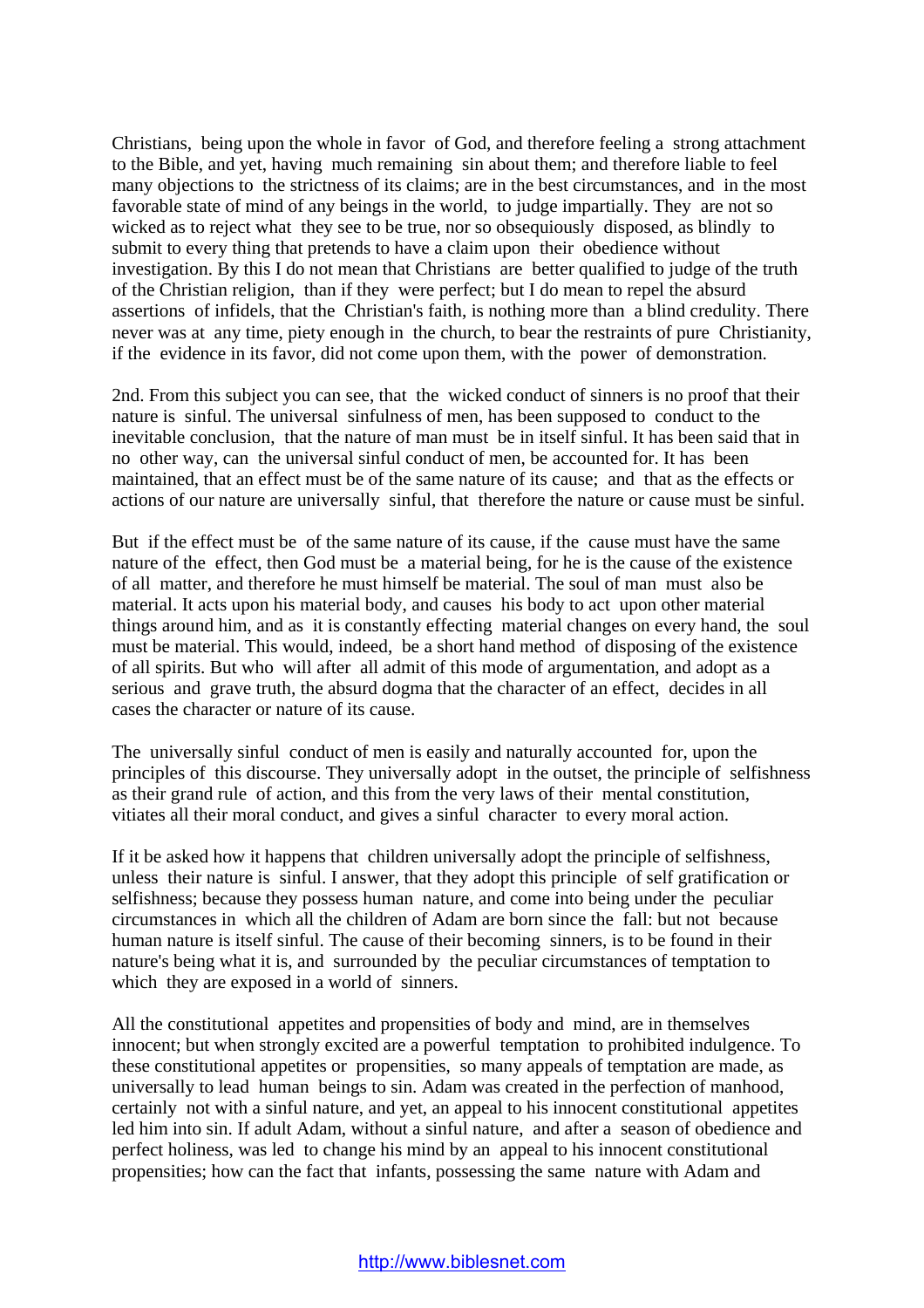surrounded by circumstances of still greater temptation, universally fall into sin, prove that their nature is itself sinful? Is such an inference called for? Is it legitimate? What, holy and adult Adam, is led, by an appeal to his innocent constitution to adopt the principle of selfishness, and no suspicion is, or can be entertained, that he had a sinful nature; but if little children under circumstances of temptation aggravated by the fall are led into sin, we are to believe that their nature is sinful! This is wonderful philosophy; and what heightens the absurdity is, that in order to admit the sinfulness of nature, we must believe sin to consist in the substance of the constitution, instead of voluntary action; which is a thing impossible.

And that which stamps the inference of a sinful nature with peculiar guilt is, that in making it we reject God's own declaration that "sin is a transgression of the law," and adopt a definition which is a perfectly absurd.

3rd. From the view of depravity presented in these discussions, it is easy to see in what sense sin is natural to sinners; and what has led mankind to ascribe the outbreakings of sin to their nature; as if their nature was itself sinful.

All experience shows, that from the laws of our constitution we are influenced in our conduct directly or indirectly by the supreme preference of our minds. In other words, when we desire a thing supremely, it is natural to us to pursue this object of desire; we may have desires for an object which we do not pursue. But it is a contradiction to say that we do not pursue the object of supreme desire. Supreme desire is nothing else than a supreme or controlling choice, and as certain as the will controls the actions; so certainly, and so naturally, shall we pursue that object which we supremely desire. The fact therefore, that sinners adopt the principle of supreme selfishness, renders it certain and natural, while their selfishness continues to be predominant, that they will sin, and only sin, and this is in strict accordance with, or rather the result of the laws of their mental constitution. While they maintain their supreme selfishness, obedience is impossible. This is the reason why "the carnal mind, or the minding of the flesh, is not subject to the law of God neither indeed can be." No wonder therefore, that sinners, whose supreme preference is selfish, should find it very natural for them to sin, and extremely difficult to do anything else than sin. This being a fact of universal observation, has led mankind to ascribe the sins of men to their nature; and a great deal of fault has been found with nature itself; when the fact is, that sin is only an abuse of the powers of nature. Men have very extensively overlooked the fact; that a deep seated, but voluntary preference for sin, was the foundation and fountain and cause of all other sins. The only sense in which sin is natural to men is, that it is natural for mind to be influenced in its individual exercises by a supreme preference or choice of any object. It will therefore, always be natural for a sinner to sin, until he changes the supreme preference of his mind, and prefers the glory of God and the interests of his kingdom to his own separate and opposing interests.

4th. Here you can see what a change of heart is. Its nature, its necessity, and the obligation of the sinner immediately to change it. You can see also that the first act which the sinner will, or can perform, that can be acceptable to God, must be to change his heart, or the supreme controlling preference of his mind.

5th. Perhaps someone will object and say if infants are not born with a sinful nature, how then are they saved by grace? But I ask in return, if they are born with a sinful nature, how are they saved by grace? Does God create an infant a sinner, and then call it grace to save him from the sinfulness of a nature of his own creation? Absurd and blasphemous. What!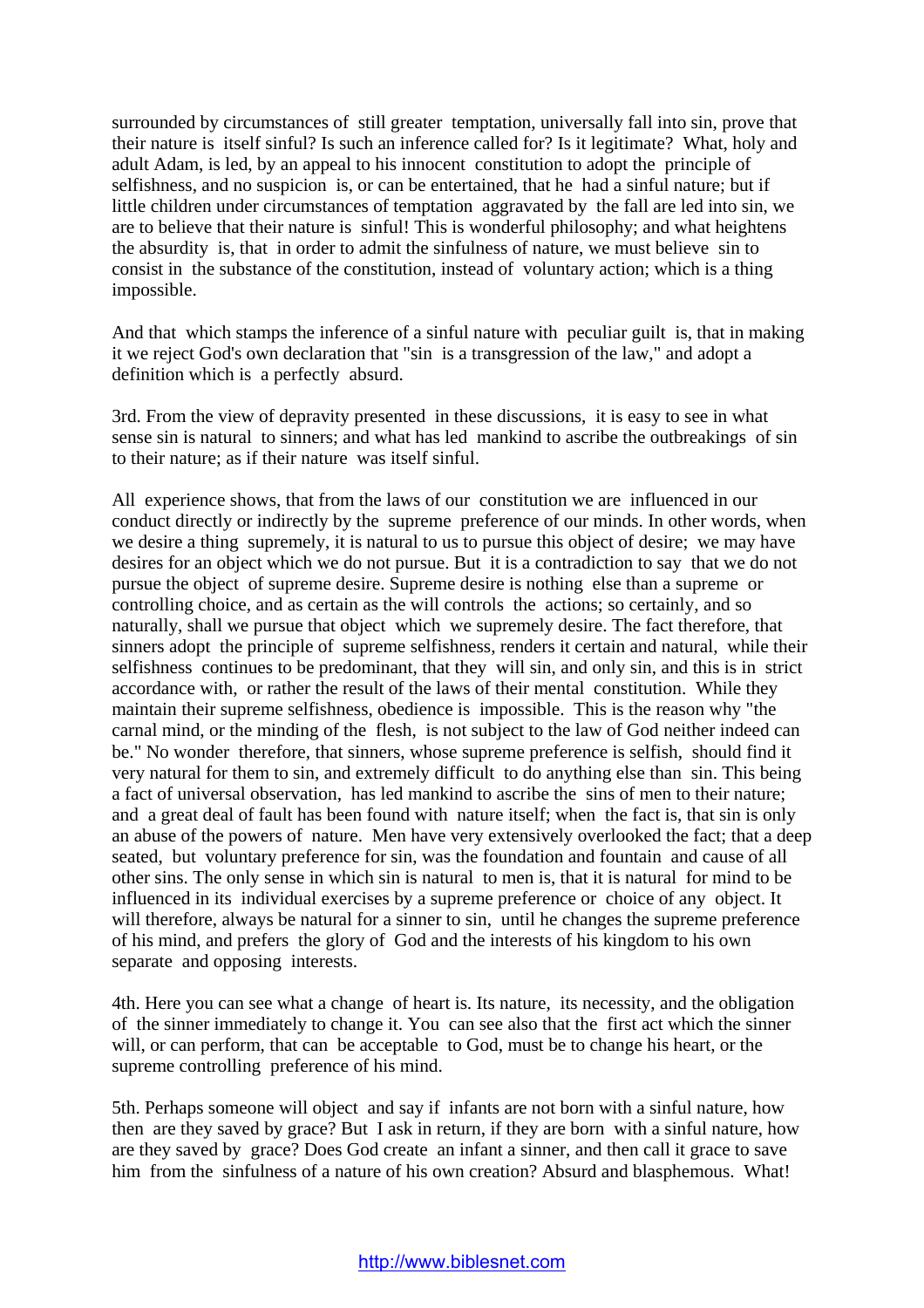represent the ever blessed God as either directly creating a sinful nature, or as establishing such an order of things that a nature in itself sinful would by physical necessity descend from Adam, and then call that grace by which the infant is saved! (not from its conduct, but from its nature!)

But let us look at this. Here are two systems; the one maintains that infants have no moral character at all, until they have committed actual transgression. That their first moral actions are invariably sinful, but that previous to moral action they are neither sinful nor holy. That as they have no moral character they deserve neither praise nor blame; neither life nor death at the hand of God. God might annihilate them without injustice, or he may bestow upon them eternal life as a free and unearned gift.

The other system maintains that infants have a sinful nature which they have inherited from Adam. The scriptures maintain that all who are ever saved of the human family, must be saved by grace; and those who maintain the system that the nature of infants is itself sinful, suppose that upon their system alone is it possible to ascribe the salvation of infants, who die before actual transgression to grace. But let us for a few moments examine these systems. Grace is evidently used in different senses in the Bible. It is sometimes synonymous with holiness. To grow in grace, is to grow in holiness. Its most common import seems to be that of unmerited favor. It is sometimes used in a wider sense, and includes the idea of mercy or forgiveness. Now, when infants die previous to actual transgression, it is impossible to ascribe their salvation to grace, in any other sense, than that of undeserved, or unearned favor. If they have never sinned, it is impossible that they should be saved by grace, if we include in the term grace, the idea of mercy or forgiveness. To assert that a child can be pardoned for having a sinful nature, is to talk ridiculous nonsense: and it is only in the sense of undeserved favor, excluding the idea of mercy or pardon, that an infant, dying before actual transgression, can be said to be saved by grace. In this sense, his salvation is by grace. He has never earned eternal life; he has never done anything, by which he has laid God under any obligation to save him, and God might, without any injustice, annihilate him. But if it please him for the sake of Christ, as I fully believe it does, to confer eternal life upon one whom he might without any injustice annihilate, it is conferring upon him infinite favor. But let us look at the other system for a moment. This denies that infants have a sinful nature, and rejects the monstrous dogma that God has created the nature sinful, and then pretends to save the infant from a nature of his own creation by grace, as if the infant deserved damnation for being what God made it. Those that hold this scheme insist that there is as much grace in the salvation of infants, upon their view of the subject, as upon the impossible dogma of a sinful nature. The fact is, that the very existence of the whole race of man, is a mere matter of grace; having reference to the atonement of Jesus Christ. Had it not been for the contemplated atonement, Adam and Eve would have been sent to hell at once, and never have had any posterity. The race could never have existed. There never could have been any infants, or adults (Adam and Eve excepted,) had it not been for the grace of Christ in interposing in behalf of man by his atonement. it was doubtless in anticipation of this, and on account of it, that Adam and Eve were spared and the sentence of the law not instantly executed upon them. Now every infant owes its very existence to the grace of God in Jesus Christ, and if it dies previous to actual transgression, it is just as absolutely indebted to Christ for eternal life, as if it had been the greatest sinner on earth. On neither of these schemes, does the grace which saves infants include the idea of pardon - but on both of them they are saved by grace, inasmuch as they owe their very existence to the atonement of Christ; and in both cases are delivered from circumstances under which it is certain had they lived to form a moral character, they would have sinned, and deserved eternal death. To think, therefore, of objecting to the view of depravity that I have given in these discourses,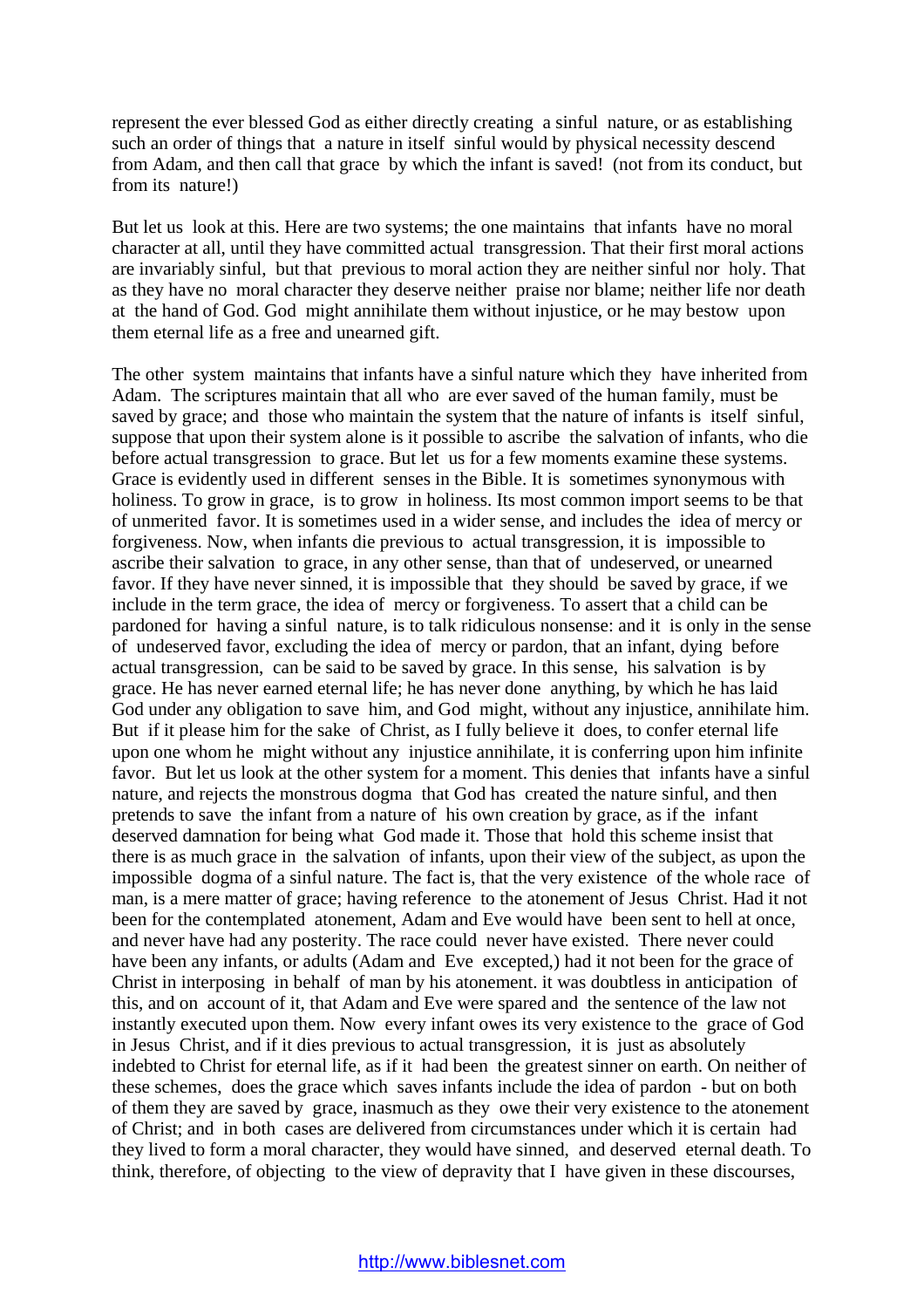that it denies the grace of God in the salvation of infants, is either to misconceive, or willfully to misrepresent the sentiments that I have advocated. I desire to ask, and I wish that it may be answered, if it can be; wherein there is any more grace displayed in the salvation of infants, upon the one system than upon the other. Will it be said that if the nature of infants be sinful, grace must change their nature, and that there is this difference; that although in neither case does the infant need a pardon, yet in the one case his nature needs to be changed, and not in the other? But if his nature needs to be changed. I deny that this is an act of grace; if God has made his nature wrong and incapable of performing any but sinful actions, he is bound to change it. It is consummate trifling to call this grace - to cause a being to come into existence with a sinful or defective nature and then call it grace to alter this nature and make it as it should have been at first, is to trifle with serious things and talk deceitfully for God.

6th. Again. The hatred of sinners is cruel. It is as God says, "rendering hatred for his love." He is love, and this is the reason and the only reason why they hate him. Mark, it is not because they overlook the fact that he is infinitely benevolent. It is not merely in the face of this fact, that for other reasons they hate him; but it is because of this fact. It is literally and absolutely rendering hatred for his love. He is opposed to their injuring each other. He desires their happiness and is infinitely opposed to their making themselves miserable. He is infinitely more opposed to their doing any thing that will prove injurious to themselves, than an earthly parent was to that course of conduct in his beloved child, which he foresaw would ruin him. His heart yearns with infinitely more than parental tenderness. He expostulates with sinners and says, "O do not that abominable thing that I hate." "How shall I give thee up Ephriam? How shall I deliver thee Israel? How shall I make thee as Admah? How shall I set thee as Zeboim? My heart is turned within me, and my repentings are kindled together."

He feels all the gushings of a father's tenderness, and all the opposition of a father to any course that will injure his offspring, and as children will sometimes hate, and revile their parents for opposing their wayward courses to destruction, so sinners hate God, more than they hate all other beings, because he is infinitely more opposed to their destroying their souls.

7th. The better God is, the more sinners hate him. The better he is, the more he is opposed to their selfishness: and the more he opposes their selfishness, while they remain selfish, the more they are provoked with him.

In my second discourse on depravity, I showed that men hate God supremely. The only reason is because his excellence is supreme excellence. His goodness is unmingled goodness, and therefore their hatred is unmingled enmity. If there were any defect in his character, men would not hate him so much. If God were not perfectly ,yea infinitely good, men might not be totally depraved, I mean, they might not be totally opposed to his character; but because his character has no blemish, therefore they sincerely, cordially, and perfectly hate him.

8th. Again. The more he tries to do them good, while they remain impenitent, the more they will hate him. While they retain their selfishness, all his efforts to restrain it, to hedge them in, to prevent the accomplishment of their selfish desires; the more he interposes to tear away their idols; to wean them from the world, the more he embitters every cup of joy with which they attempt to satisfy themselves, the more means he uses to reclaim, and sanctify and save; if their selfishness remain unbroken, the more deeply and eternally will they hate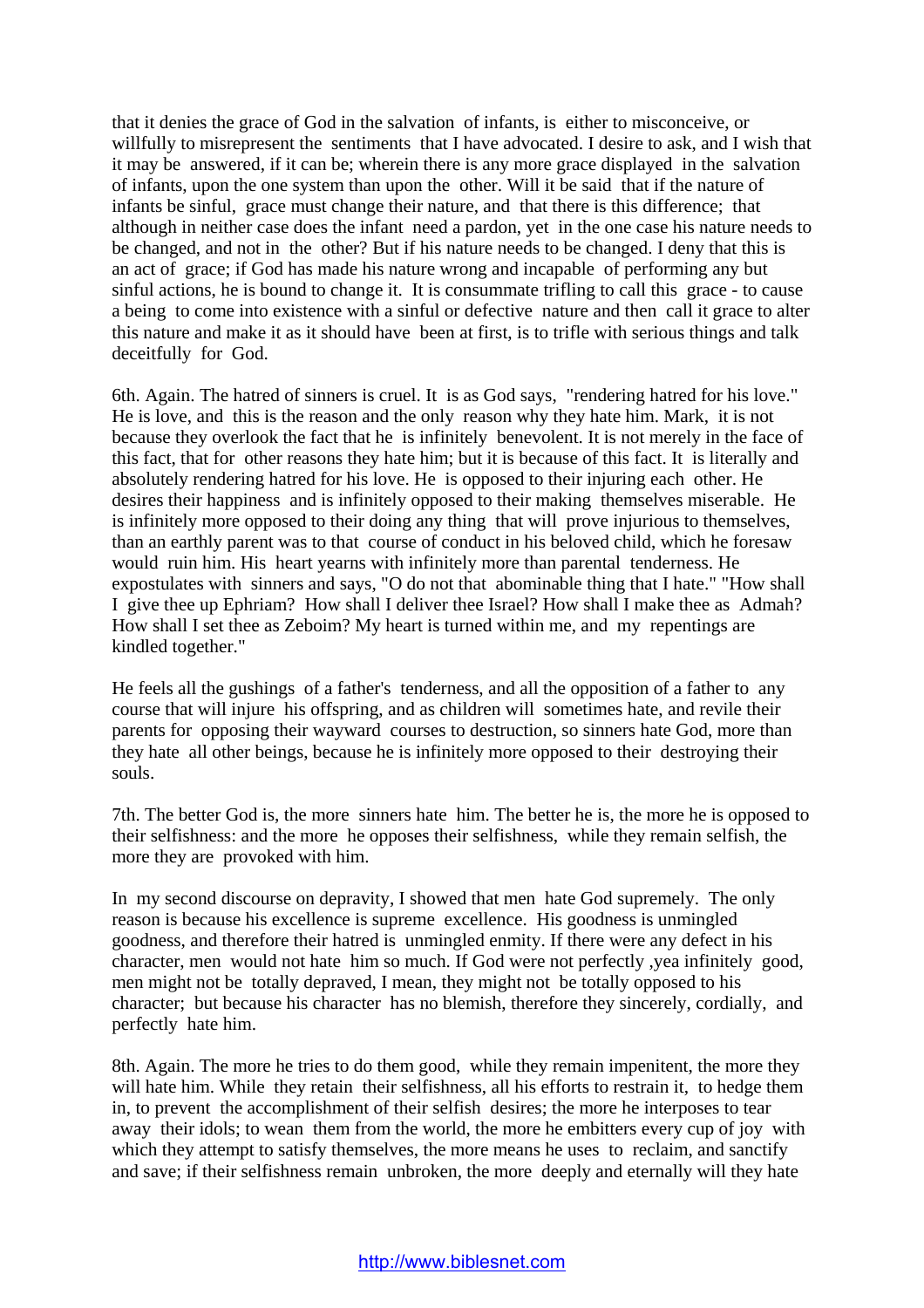him.

9th. This conduct in sinners is infinitely blame worthy and deserves eternal death. It is impossible to conceive of guilt more deep and damning than that of sinners under the Gospel. They sin under circumstances so peculiar, than their guilt is more aggravated than that of devils. Devils have broken the law and so have you sinners. But devils never rejected the Gospel. They have been guilty of rebellion and so have you. But they have never rejected the offer of pardon and spurned, as with their feet, the offer of eternal life through the atoning blood of the Son of God. If you sinners do not deserve eternal death, I cannot conceive that there is a devil in hell that deserves it. And yet, strange to tell, sinners often speak as if it were doubtful whether they deserve to be damned.

10th. It is easy to see from this subject, that saints and angels will be entirely satisfied with the justice of God in the damnation of sinners. They will never take delight in the misery of the damned, but in the display of justice, in the vindication of his insulted majesty and injured honor, in the respect which punishment will create for the law and character of God, they will have pleasure; they will see that the display of his justice is glorious, and will cry halleluia, while "the smoke of their torment shall ascend up for ever and ever."

#### SERMON VII.

# GOD CANNOT PLEASE SINNERS.

## -- Luke vii. 31-35.--

"And the Lord said, Whereunto then shall I liken the men of this generation? and to what are they like? They are like unto children sitting in the marketplace, and calling one to another, and saying, We have piped unto you, and ye have not danced; we have mourned to you, and ye have not wept. For John the Baptist came neither eating bread nor drinking wine; and ye say, He hath a devil. The Son of man is come eating and drinking; and ye say, Behold a gluttonous man, and a winebibber, a friend of publicans and sinners! But wisdom is justified of all her children."

This lecture was typed in by Michael and Pam Burns.

It would seem, as if God designed, in his dealings with men, to leave them without excuse. He uses such a variety of instrumentality to reclaim and save them, that it appears as if he meant to try every possible means of winning them away from death, that he may give them eternal life.

John the Baptist, was an austere man: he seems to have had very little intercourse with the people, except in his public capacity as a prophet. His message seems to have been that of reproof and rebuke in a high degree. His diet was locusts and wild honey; and he seems to have practised a high degree of austerity, in all his habits of living. He did not visit Jerusalem as a public teacher, but continued in the wildest parts of Judea, to which places the people flocked, to listen to his instruction. His habits of life; his style of preaching; his abstaining in a great measure from intercourse with the people; led his enemies to say, that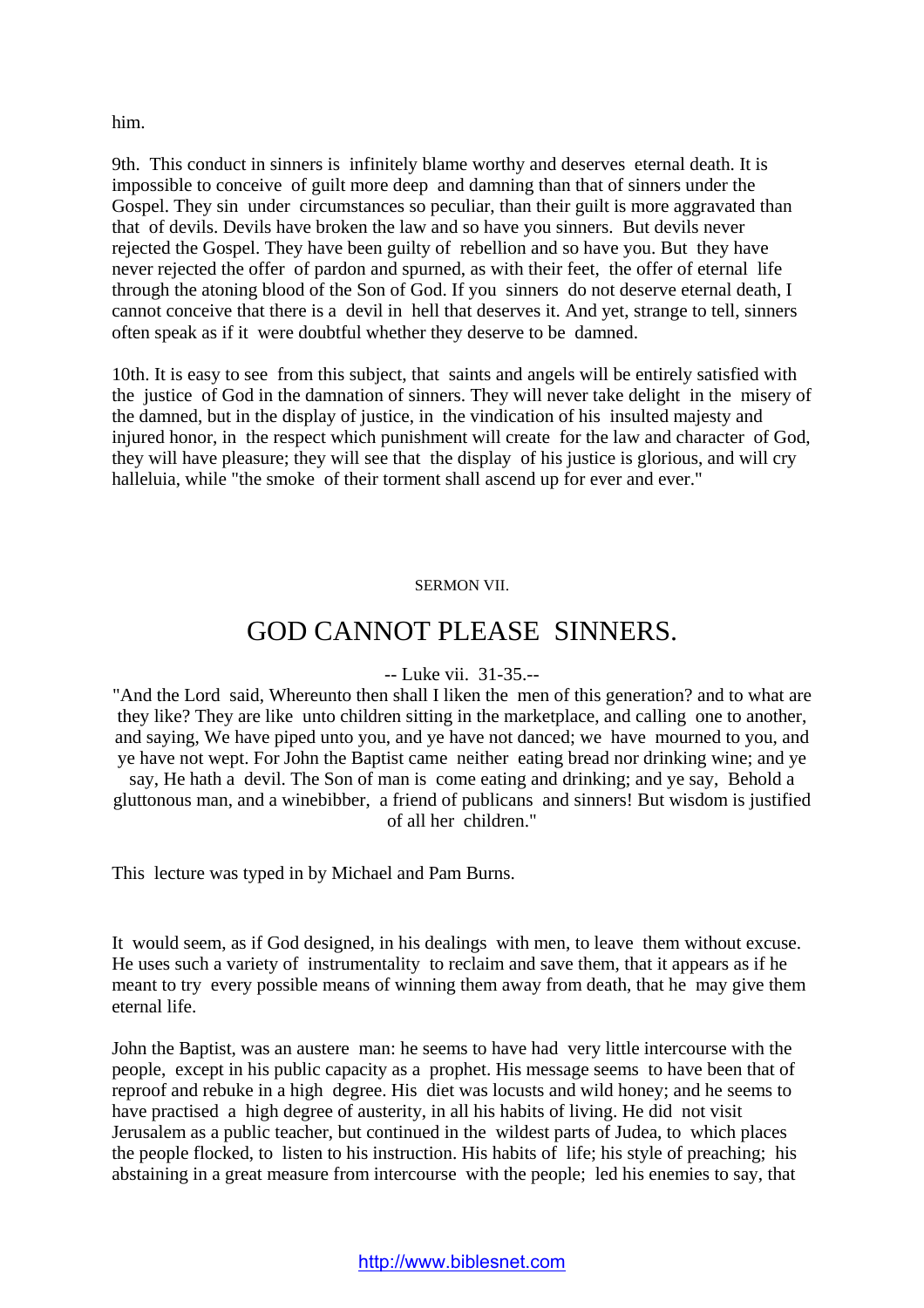he had a bad spirit; and that so far he was from being a good man he was possessed with the devil.

After the Scribes and Pharisees had declined receiving his doctrine, under the pretense that he had a devil: Jesus Christ began his public, and in his habits of life, and intercourse with the people, differed widely from John the Baptist. Instead of confining himself to the wilderness of Judea, he visited most of the principle places, and especially spent considerable time at Jerusalem as a public teacher. He was affable in his deportment; mingled with great ease, and holy civility, with almost all classes of persons, for the purpose of instructing them in the great doctrines of salvation. He did not hesitate to comply with the invitations of the Pharisees, and great men of the nation to dine with them; and on all occasions was forward in administering such reproof, and instruction, as was suited to the circumstances and characters of those with whom he associated. But when the Pharisees listened to his doctrines, they were filled with indignation, and seized hold of the easy and gentlemanly manner in which he accommodated himself to all classes of people that he might give them instruction, and objected to him that he was a gluttonous man, a wine-bibber, a friend of publicans and sinners. They objected to John, that he was morose and sour, that he had a denunciatory spirit, and was therefore possessed with the devil: and to Christ they objected, that he was on the opposite extreme; that he too was affable and familiar with all classes of people: that he was not only a gluttonous man, and a win-bibber; but that he was the friend of publicans and sinners. It was this inconsistency in them, that drew forth from Christ the words of the text. An evident allusion is made, in the words of the text, to Eastern customs; to their seasons of festivity and dancing on the one hand; and to their loud lamentation and mournings, on funeral occasions, on the other. It is common, as every one knows, for little children to copy, in their plays, those things which they see in adult persons. When they witness seasons of festivity, piping, and dancing, they get something that will answer as an instrument of music, and go forth piping and dancing, in imitation of what they have seen. So on the other hand, when they have witnessed funeral occasions, on which, mourning men and women, as is common in the East; by their loud wailings, have excited great lamentations among the spectators; they too, have attempted to copy this also. The conduct of the Scribes and Pharisees is compared to children, who sit in the marketplaces, and complain of their little playfellows as morose and sour, and not willing to play with them, play what they would. When they imitated festivity and dancing, their playfellows were solemn and reserved, and did not seem disposed to merriment. And when they attempted to play something that was more agreeable to their humour, and mourned and wailed unto them as if at a funeral, then they were disposed to be merry. We have piped unto you (say they), and ye have not danced; we have mourned to you, and ye have not wept. And when Christ had thus represented the testy conduct of these children, he presses his hearers with the application, "for John the Baptist came neither eating bread, nor drinking wine, and ye say he hath a devil. The Son of Man is come, eating and drinking, and ye say, Behold a gluttonous man, a wine-bibber, a friend of publicans and sinners! But wisdom is justified of all her children."

In speaking from these words, I design, to illustrate the following proposition---That God Cannot Please Sinners.

Some people are apt to imagine that it is a misrepresentation of God's character that creates so much opposition to him in this world. Sometimes, it is true, that his character is greatly misrepresented, and when his character is thus misrepresented the consciences of men are opposed to him; but they are no better pleased when his character is truly represented; for then, their hearts are opposed to him.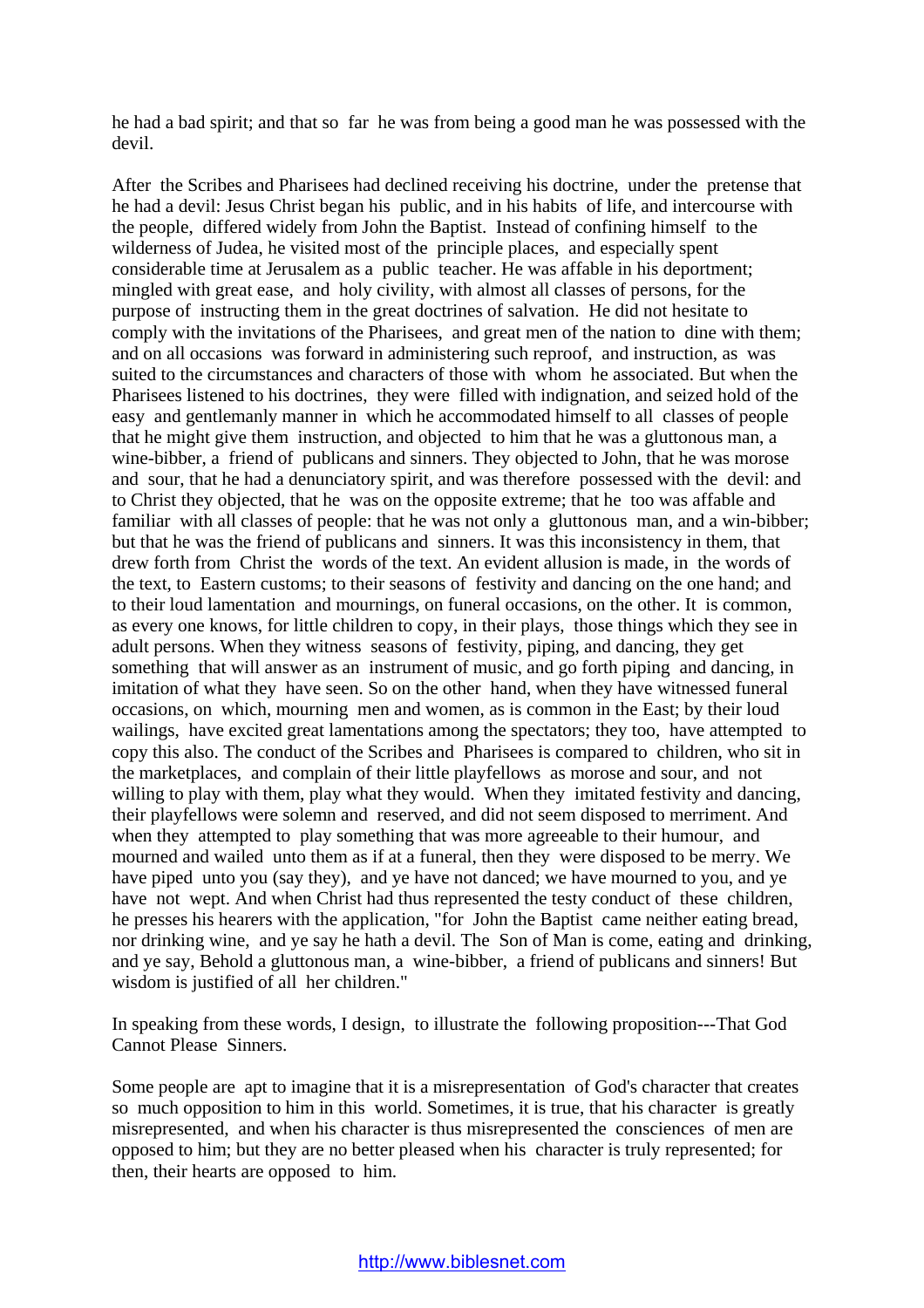It is matter of fact, that only needs to be stated, to be admitted, that upon the subject of religion, the heart and the conscience of impenitent sinners, are opposed to each other. That which their hearts love, their consciences condemn, and that which their consciences approve, their hearts hate. Their consciences approve the character of God, as it is; but to this character their hearts are utterly opposed, as I have shown when treating upon the subject of total depravity, in No. 5 of this series. If the character of God should be so altered, as to conciliate and please their wicked heart; their conscience would condemn it.

In illustration of the proposition, "that God cannot please sinners." I observe in the

• 1st. Place, that sinners do not like the holiness of God, nor would they like him if he were unholy.

To the holiness of God their hearts are bitterly opposed. To deny this is as absurd as it is false. To maintain that an impenitent heart is not opposed to holiness, is the same as to maintain that an impenitent heart is not impenitent. Impenitence is the love of sin. But sin and holiness are direct opposites. To say then, that an impenitent heart is not opposed to holiness, is to say that opposites are not opposites. God is infinitely holy, and therefore the impenitent heart is wholly opposed to him. But suppose he was infinitely sinful; would sinners be better pleased with him than they are at present? No. They would then make war upon him because he was so wicked. Their consciences would then condemn him, and although their hearts would be conciliated, their conscience, and their better judgment would be utterly opposed to him. Men are so constituted, that they cannot approve the character of a wicked being. No man ever approved of the character of the devil: and wicked men are opposed to both God and the devil, for opposite reasons. They hate God with their hearts because he is so holy; and in their consciences condemn the devil, because he is so wicked. Now suppose you place the character of God at any point between the two extremes of infinite holiness and infinite sinfulness; and sinners would not, upon the whole, be better pleased with him than they are now. In just as far as he was holy, their hearts would hate him. In just as far as he was wicked, their consciences would condemn him. So that he does not please them as he is, nor would he please them if he should change.

• Again. Sinners do not like the mercy of God; in view of the conditions upon which it is to be exercised, nor would they like him if he were unmerciful.

If they liked his mercy with its conditions, they would accept forgiveness; and would no longer be impenitent sinners. This is matter of fact. But if he were unmerciful, then they would certainly be opposed to him.

• Again. They do not like the precept of his law, as it is, nor would they approve of it if it were altered. When they behold its perfection, their hearts rise up against it. But if it were imperfect, and allowed of some degree of sin, their consciences would condemn it. Let the precept of the law remain as it is, or alter it as you will; and sinners are and will be displeased. The law now requires perfect holiness; and for this reason the sinner's heart is entirely opposed to it. But suppose it required entire sinfulness; then his conscience would utterly condemn it. Let it be of a mixed character, and require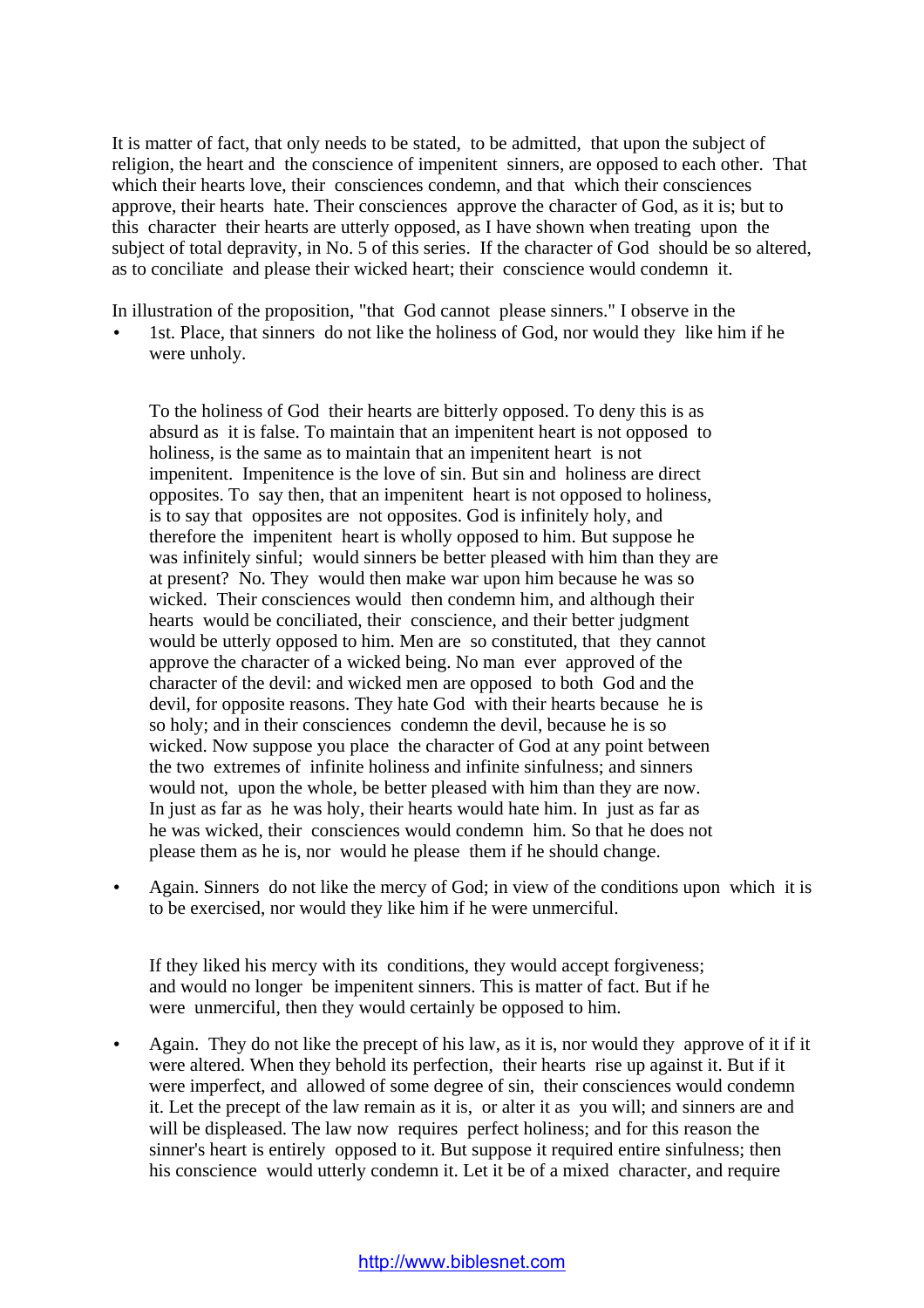some holiness, and some sin; and in as far as it requires holiness, their heart would hate it; and in as far as it required sin, their conscience would condemn it. So upon the whole, they would be as far from being satisfied, as they are now.

• Again. Sinners do not like the penalty of the law as it is; nor would they approve of it, if it were altered. The heart of sinners rises into most outrageous rebellion, when the penalty of eternal death is held out to their view. But if the penalty were less, their consciences would condemn it. Then they would say the penalty was not equal to the importance of the precept. That as the importance of the precept was infinite; it is a plain matter of common sense that the penalty is infinite. That God was under an obligation in justice, to apportion the penalty to the importance of the precept. Furthermore, they would say that God had not done all the nature of the case admitted, to prevent the commission of sin. That he had not presented the highest motives to obedience, that could be presented; nor such motives as the nature of the case demanded: that therefore he was deficient in benevolence, and even wanting in common honesty and justice. Now, place the penalty of this law at any point between eternal death and no penalty at all, and the sinner is not satisfied.

If you make it less than eternal death, you offend his conscience; and if you let it remain as it is, you offend his heart.

• Again. Sinners do not like the Gospel as it is, nor would they be better satisfied, if it were altered.

1st. They do not like the rule of conduct which it prescribes, now would they be satisfied if it prescribed any other rule. It requires that men should be holy, as God is holy: and requires the same strictness and perfection, as does the moral law. But this is a great offence to their hearts. Suppose it prescribed a different rule of conduct, and lowered its claim as to suit the sinful inclinations of men; then their consciences would oppose it.

What, they would say, is the Gospel to repeal the moral law? Does it make Christ the minister of sin? Is it arrayed against the government of God, and does it permit rebellion against his throne? What sort of Gospel is this? To this their consciences would entirely object.

Again. Sinners do not like the conditions of the Gospel, now would they be satisfied, if they were altered. The conditions are, repentance and faith: but to these, the sinner's heart is opposed. To hate his sins; to trust in Christ, for salvation; is asking too much, to obtain the consent of his heart. But suppose the Gospel offered to pardon and save, without repentance and faith: tho this the sinner's conscience, and his common sense would object. What, he would say; shall the Gospel offer pardon while they continue their rebellion? Shall men be saved in their sins? It is absurd and impossible. And shall men be saved without faith in Christ? Shall they be received and pardoned, while they make God a liar? Shall they go to heaven without believing there is a heaven? Shall they escape hell when they do not believe there is a hell? Shall they ever find their way to everlasting life, when they have no confidence in the testimony of God; and will not walk in the only way that will conduct them there?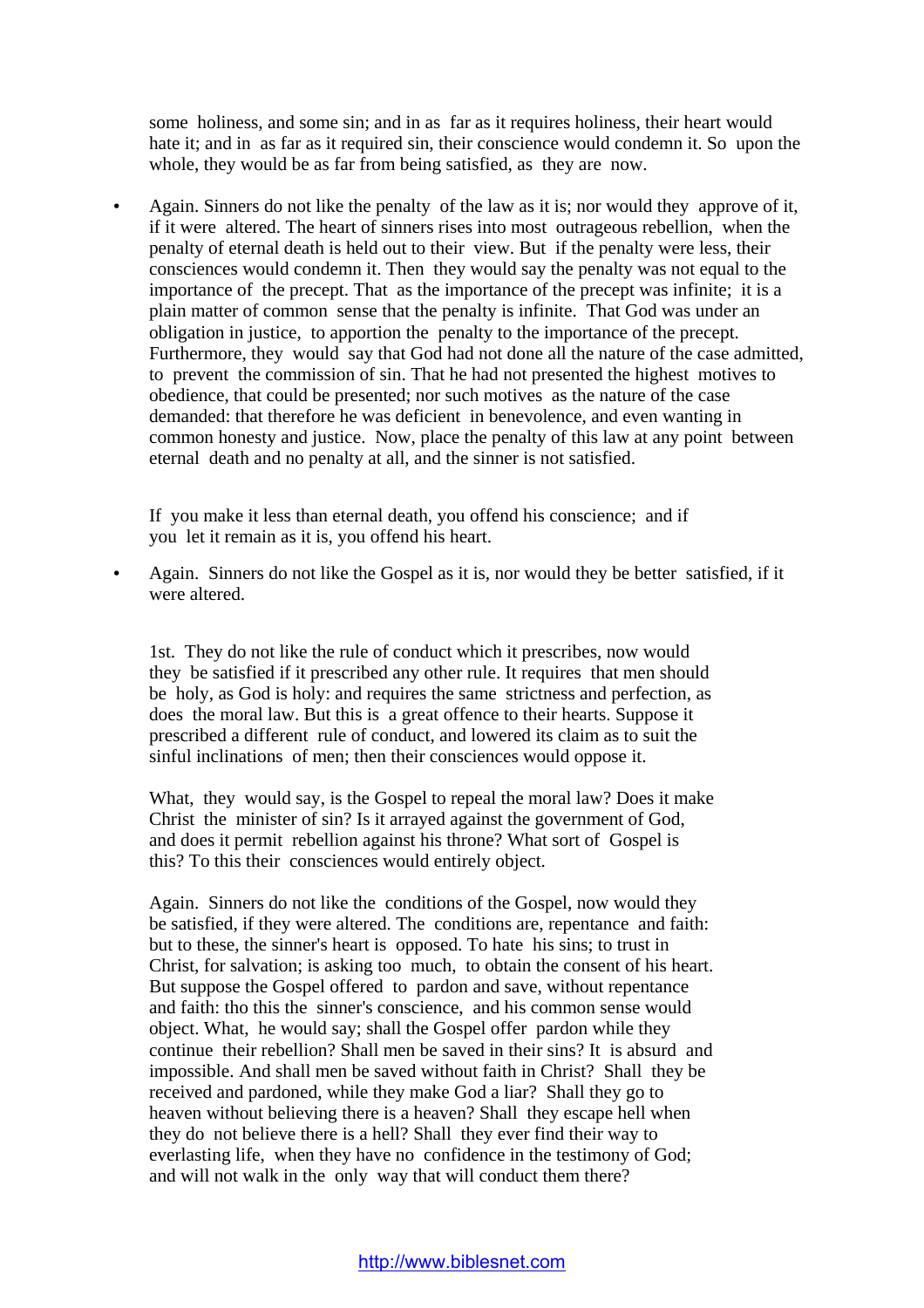Impossible. A Gospel that pretends to save on such conditions must be from hell.

Now suppose you let the conditions of the Gospel remain as they are, or alter them in any possible way; and the sinner is not satisfied. They commend themselves to his conscience as they are, but they are a great offence to his heart. Alter them, so as to conciliate his heart, and you offend his conscience; and while the sinner remains impenitent, there is no conceivable alternation that would please him.

The fact is, that sinners are at continual war with themselves. Their hearts and consciences are in perpetual opposition to each other. One view of a subject will please their hearts, and offend their consciences; and another view of it, will satisfy their consciences, but arouse the enmity of their hearts; and while they are in this state, it is plainly impossible to please them.

Again. Sinners do not like the means of grace, as they are, nor would they be satisfied, if any other means were used to save them. They do not like the doctrines that ministers preach, when they preach the truth, now would they be satisfied if they preached error.

If they come out with the pure doctrines of the Gospel, and bear down upon the hearts and consciences of men with the claims of God, their hearts arise in instant rebellion. This say they, is an abominable doctrine. But if the minister lets down the high claims of the Gospel, their conscience is dissatisfied; and the sinner if he is well instructed says, that the minister is afraid to tell the truth; that he is daubing with untempered mortar; that he is deceiving the people and leading them down to hell.

Now, whether the minister preaches the whole truth, and nothing but the truth; or error, and nothing but error; or a mixture of truth and falsehood; in just as far as he preaches the truth; the sinner's heart opposes: and whenever he preaches what the sinner knows to be error, his conscience condemns it. So let the minister preach what he will; while the sinner is impenitent, he will not upon the whole be satisfied.

Again. Sinners do not like the manner of ministers preaching as it is, nor would they be satisfied if their manner was different. If the minister's manner is rousing, and pointed; pungent and impressive; the sinner's heart rises up against it. If it is lazy and cold and dry, his conscience condemns it. In the first case, the sinner says, he is an enthusiast, and a madman, that he appeals to the passions, and excites a great deal of animal feeling; that he frightens the women and children, and will drive people to madness. In the latter case, he says that he preaches the people all to sleep. That he is prosing, and dull, and does not believe the Gospel himself. Now let the minister's manner be wholly right, or wholly wrong, or a mixture of right and wrong; and the sinner is not satisfied. In so far as the manner is right, his conscience takes sides against it: and while the sinner is so inconsistent with himself, it is vain to hope to please him.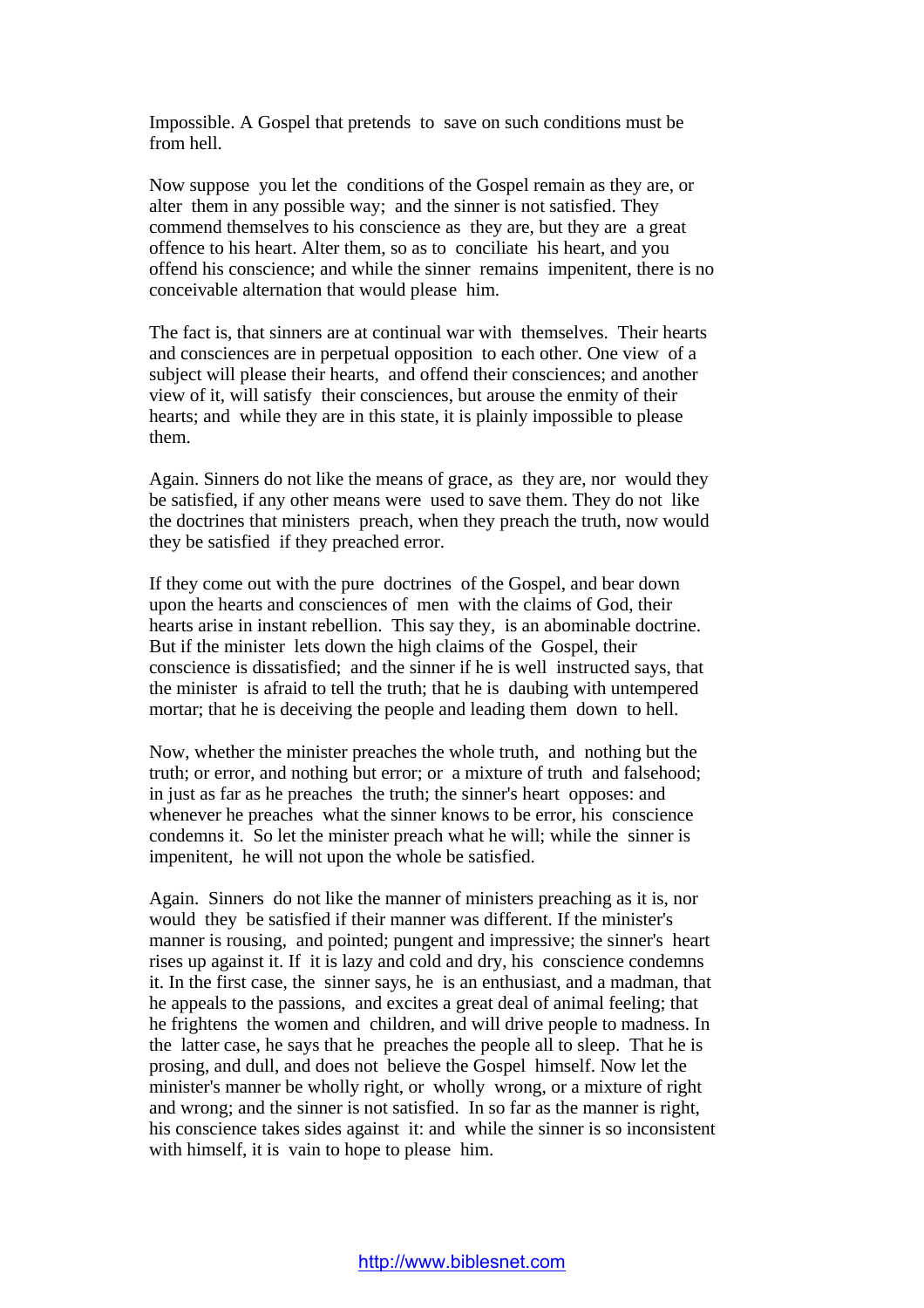Again. Sinners do not like the lives of ministers, as they are, nor would they be satisfied if they lived differently. If the minister is determined to know nothing among his people, save Jesus Christ and him crucified: if he make religion his entire business; and introduce his message on all occasions; the sinner's heart is filled with indignation: Says he is a great bigot; full of superstition; or a canting hypocrite; that he is not sociable, and affable as a minister ought to be; that he takes no interest in the common concerns of men; that he is entirely unacquainted with human nature; that he is always intruding his religion upon every body: and he thinks, for his part, that a minister would do a great deal more good, to be a little more like other people. But if on the other hand, the minister associates with the world like other people; takes an interest in the passing occurrences of the day: if he interests himself in politics; reads secular news, and books: relates anecdotes, and is cheerful, and companionable; and at home among his people, on all occasions; then the sinner's conscience condemns him. O he says, I don't see that he is any better than any body else; he is not what a minister should be, but is fond of politics, and as much interested in the business of this world, as other people are. I like to see a minister confine himself to the duties of his office. Now, let the minister live as he will; wholly right, or wholly wrong, and the sinner is displeased. But suppose there be a mixture of consistency and inconsistency, or right and wrong, in a minister's life; then they say, he is not at all what he should be; that he is sometimes very hot, and sometimes very cold; that he is sometimes all religion, and sometimes no religion; that sometimes his conversation is all upon religious subjects, and sometimes all upon the world; they think this inconsistency calculated to do a great deal of hurt: for their part, they like to see a minister consistent and be always the same. Now, it is evident, that while the sinner is so inconsistent with himself, he will be displeased with the lives of ministers, let them live as they may. As far as the minister lives as he ought, the impenitent heart, loathes him; and in as far as he lives as he ought not; the conscience condemns him.

Again. Sinners do not like the conduct of Christians, as it is, nor would they be satisfied if it were different. When Christians are very much engaged in religion, have a great many meetings, and make great efforts to save souls of men, the hearts of sinners are very much disturbed. They call them enthusiasts, and hypocrites, and think they had much better attend to their worldly business, lest their families should come upon the town. They do not thank them for their impertinence in visiting from house to house, and intruding their religion upon all their neighbors: and if Christians are opposed to balls and parties, and all kinds of sinful amusements; then they say they are morose and sour, and misanthropic; are opposed to all the sympathies, and courtesies of life; and that they want to render every body else, as morose, and sour, and unhappy in themselves--that they had better be engaged in something else, than in muttering their prayers, running to meetings, and exhorting their neighbors to repent, as if nobody had any religion but themselves. But, if on the other hand, Christians say but little about religion, attend meeting but seldom, except on the Sabbath; engage as deeply in business as worldly men; and appear to enjoy parties of pleasure, and time-killing amusements; now they say, these professors of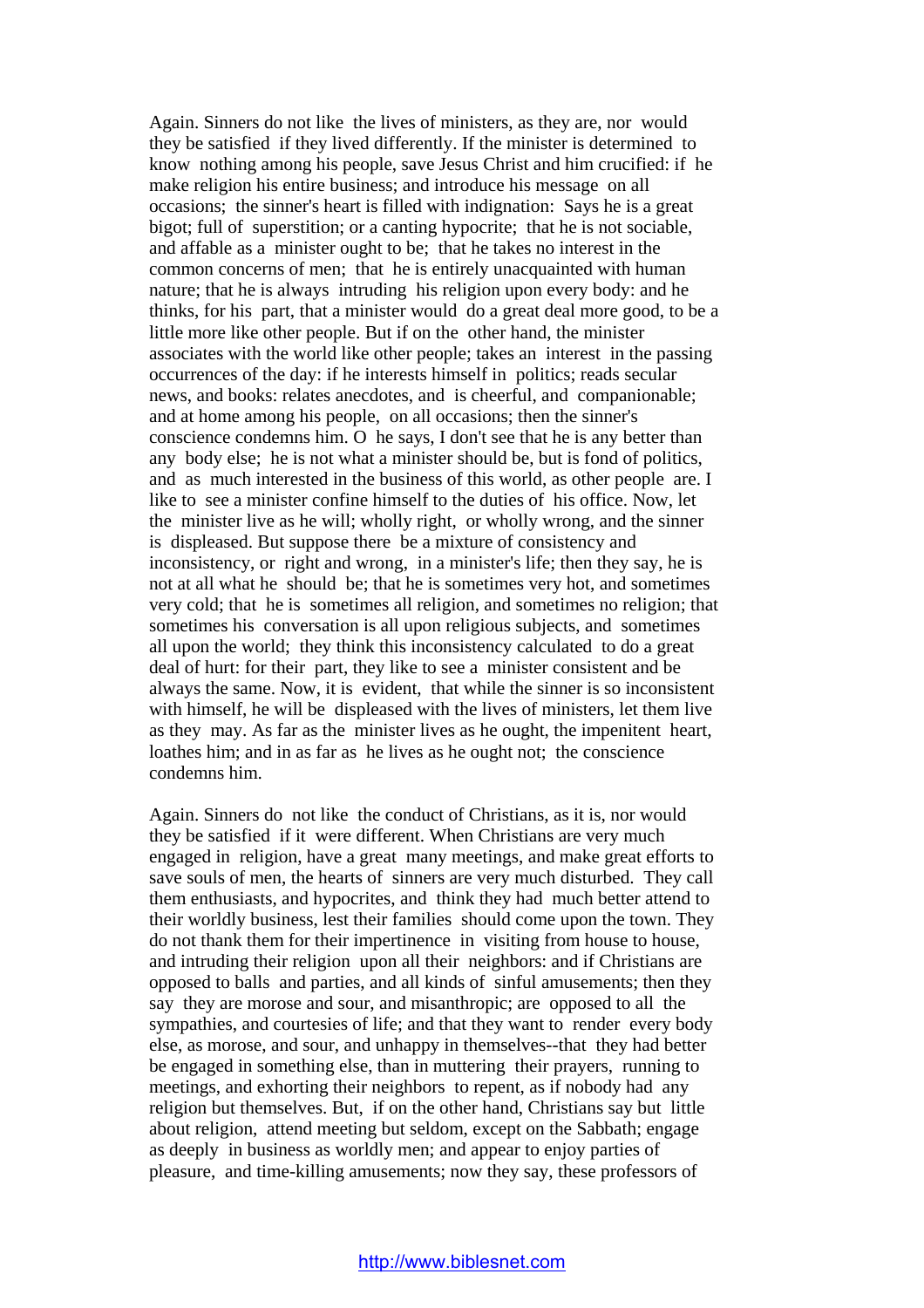religion are all hypocrites: what do they more than others? They care nothing about the souls of their neighbors. They neither warn, nor exhort them; nor live as if they believed there was a heaven or a hell. If these are Christians, I want no such religion as this. So that is Christians live right or wrong, sinners are not satisfied. Of if there is a mixture of good and evil in their lives, they are no better pleased. If sometimes Christians are awake, and at other times asleep; if sometimes they do their duty, and at other times neglect it; sinners say, that their inconsistency is a great stumbling-block; that they don't like this periodical religion; that is one day all zeal, and the next all coldness and death. The truth is, if they are engaged, the sinner's heart is disturbed; and if they are cold, his conscience gives sentence against them. If they are neither cold nor hot, in just as far as they are warm, their hearts oppose; and in as far as they are cool, their consciences condemn; and who can please them?

Again. Sinners are displeased if the church exercise discipline, and turn out unworthy members; and they are also displeased, if they do not do it. If a church suffer disorderly and wicked persons in their communion, their consciences are opposed to this. They say these church members are all hypocrites, to sanction such conduct as this. What! Have fellowship with such persons? The church can never prosper while they retain in their communion such hypocrites. By having fellowship with them, they show that they approve their deeds. But, if on the other hand, the church rise up and excommunicate these offending members, then their hearts are disturbed. They maintain that the church are persecuting some of its best members. They think that the proceedings of the church are very uncharitable to deal thus with persons, who for aught they can see, are as good as any persons in the church. Cases of this kind have occurred, where the excommunicated members have been advised, by the ungodly, to prosecute the church for slander. The truth is, that while sinners continue to be so inconsistent with themselves, nothing, upon the subject of religion, can please them. What is right offends their hearts; and what is wrong offends their consciences.

#### **I shall conclude this subject with several remarks:**

1st. From what has been said, you can see why it is that sinners find it impossible to rest in any form of error, until their consciences become seared as with a hot iron. It is affecting to see, how many persons there are, who are making continual efforts to hide themselves behind some refuge of lies. These errors are congenial to their feelings, and they want to believe them: and in the excitement of debate, or in view of some glowing exhibition of their error, when it is exhibited, as if it were sober truth, they feel as if they did believe it; and while the excitement lasts they seem to rest in it. But when the tumult of feeling subsides, and an enlightened conscience can gain a hearing, it gives forth the sentence of condemnation against their favorite heresy. Conscience comes forth and writes "falsehood" upon the very head and front of it. This leads the heart to mutiny, and an internal struggle and war is created, from which it would seem that the sinner can only escape by working himself into such an excitement, as to lose sight of Scripture, and reason and common sense: and thus in the wild uproar of his tumultuous feelings drown the voice of conscience, and for the time being feel measurably quiet in his sins. Thus you will see Universalists, and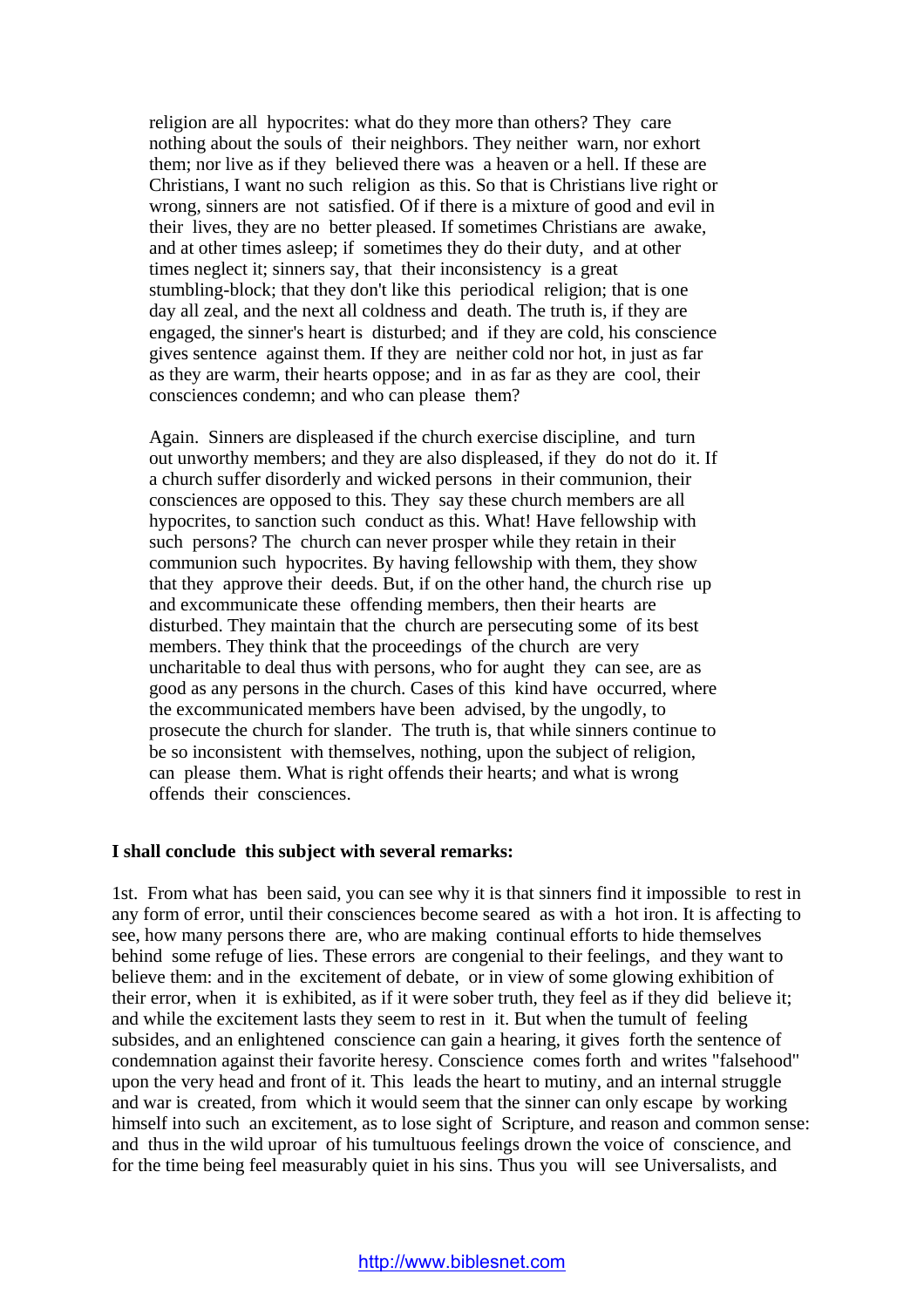errorists of almost every description courting debate; they seem to be unhappy unless they can be engaged in some exciting conversation that will drown the voice of conscience. But until by utter violence they have put conscience to silence, they can never rest quietly in any form of error when they have been rightly instructed. It is in vain for them to expect to bring an enlightened conscience to take sides against truth, and against God. God has not left himself without a witness in the sinner's breast; and however much his warring passions, and his desperate heart, may mutiny against high heaven, he may rest assured, that conscience will write out, and sign and seal his death-warrant; and often in anticipation of coming retribution, hand him over to the executioner of eternal justice.

Again. You can see, from this subject, why it is that sinners will at one time praise, and at another censure the same thing. There is a sinner goes to hear a minister preach who daubs with untempered mortar; whose velvet lips utter the honied words of deceitfulness and guile; who puts darkness for light, and light for darkness; who makes falsehood appear like truth, and truth like falsehood; and whose flowing eloquence is like one who has a pleasant voice, and can play well upon an instrument. He conceals the sinner's danger. He says nothing of his guilt. "He strengthens the hands of the wicked that he shall not turn from his wicked way, by promising him life."O, says the sinner, what a charming preacher. His feelings are enlisted; he is almost in a rapture. He goes home pouring forth the most enthusiastic commendations of the sermon. But let his feelings subside; let him have time for reflection; and when he has thought, he will change his tune: and when speaking the sober dictates of his conscience, he will condemn the preacher and his sermon, as calculated to bewitch and deceive, rather than to reform and save.

Again. Let him hear a minister who brings the truth of God to bear with the most impressive pungency upon the hearts and consciences of men, and his heart rises in rebellion; and while under the excitement, he will pour out execrations upon the minister and his sermon, and declare that he will never hear him preach again. He is ready to quarrel with every body that will justify the sermon or the preacher. But let him have time to cool; let the lawless perturbations of his bosom cease. Let conscience gain a hearing, and you will find him speaking a different language. Let the same preacher have an appointment in his neighborhood, and you will find him at the house of God. He will say, after all, I may as well go; the man preached the truth, and I may as well hear it as not. Though I was angry at his doctrine, I cannot but respect his honesty; I will go once more and hear what he has to say. Now in one of these cases the sinner speaks the language of his heart; and in the other the language of his conscience.

II. From this subject, you can see, that a minister whose preaching pleases the hearts of sinners, cannot commend himself to their consciences in the sight of God. Many ministers seem to aim at conciliating the feelings of the impenitent part of their congregation. They seem to consider it an evidence of their wisdom and prudence, that their preaching has so much favour with the ungodly. Now let these sinners be converted, and they will lose their confidence in such a minister. Their consciences, if enlightened, have never been satisfied with him. They have praised his preaching, and loved to hear him, because he has commended himself to their hearts, and not because he has commended himself to their consciences. If then, they are ever truly converted, and their hearts are brought over to take sides with their conscience, it is highly probable that they will go away and join some other congregation, if another is within their reach; and where in such cases they do not do this, there is reason to fear that they are not truly converted. But where a ministry preaches to the conscience, and sinners get angry and go away, if ever they are converted they will desire to come back again, and set under the preaching that used so to disturb them while in their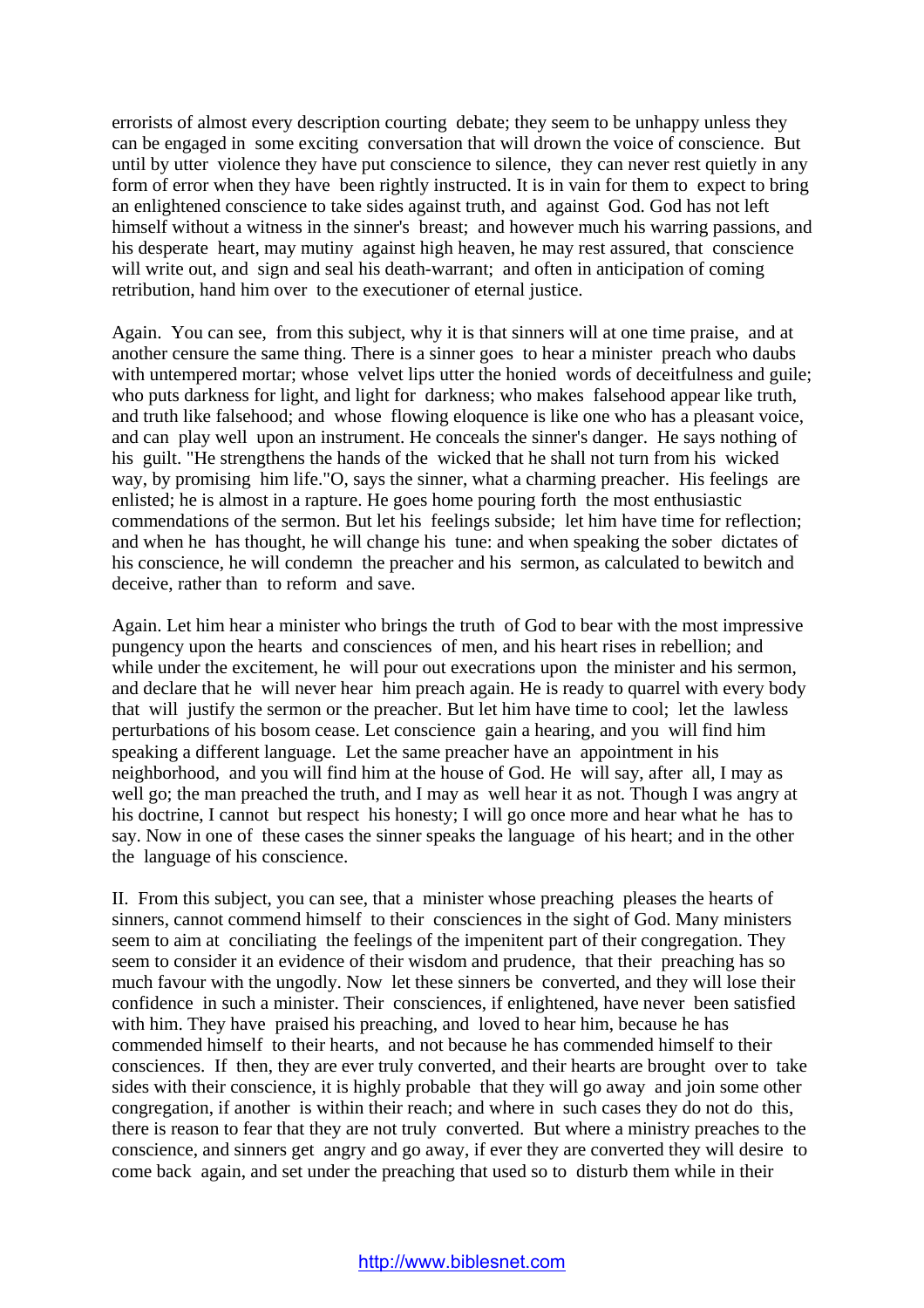sins.

III. From this subject, you can see, that where Christians try to gain influence with sinners, by bringing down their religion so as to conciliate their feelings while in their sins, they will never by this kind of influence do the sinner any good. For while by this course they please the heart of sinners their consciences condemn them; and while their consciences condemn the course they take, it is impossible that this course should do them any good.

Many persons are attempting to gain influence with people in high life, by imitating them, and conforming their lives and habits, and equipage, to their taste and mode of living. In this way they seem to think that they shall gain access to them, and influence over them. But it is certain, that the access and influence they will thus gain, will never do the sinner any good; because this whole course of conduct, by which this influence is gained, is condemned by the sinner's conscience. It is not a religious, but a worldly influence, that is thus gained. It is not a sanctified, but a sinful influence. And instead of giving the person's character who takes this course, weight, as a Christian, it has directly the opposite effect; and destroys the confidence of the sinner, that he is a Christian. By taking this proud and worldly course to gain influence, he may conciliate the sinner's feelings, and commend himself to his heart, but the sinner's conscience repels and condemns him.

IV. God, so speaks and conducts, as to commend himself to every man's conscience. The sinner's heart is entirely opposed to God; but God pursues such a course, as not to leave himself without a witness in the sinner's breast. Conscience will testify for God. Now, it is certain, that the sinner's heart must be reconciled to God, or he is eternally miserable; his judgment and conscience, will always bear witness that God is right; and unless the heart is brought over to take sides with conscience, it is self-evident that the sinner must be damned.

V. Ministers, and Christians should take the same course that God does. Should so live and speak, as to commend themselves to the sinner's conscience.

If we live so as to have the sinner's conscience on our side, however much he may hate us now, it is certain, that he must love us, or he must be damned. If we have done that which his conscience approve, he must be reconciled to us, or God will never be reconciled to him.

VI. You see from this subject, why it is that where persons are converted, they often manifest the greatest attachment to those Christians whom they most hated, previous to their conversion. Those Christians that lead the most holy lives, are most apt to be hated by impenitent sinners; and it often happens, that the more they reprove and warn and rebuke them; the more sinners will hate them. But if those sinners become truly converted, you will always see that they have the most confidence in those very persons; the reason is, their hearts are changed. Their conscience took part with the faithful Christian before; and now they are converted, both heart and conscience approve his character.

VII. You see, from this subject, why it is that when persons are converted, they manifest the least attachment for, and the least confidence in, those professors of religion with whom they were most intimate while in their sins. Those persons with whom they were most pleased, while in this state of impenitency; were agreeable to them, not because they had so much piety, but because they had so little. Not because they did their duty to them so faithfully, but because the neglected it. Now when they are converted, they cannot have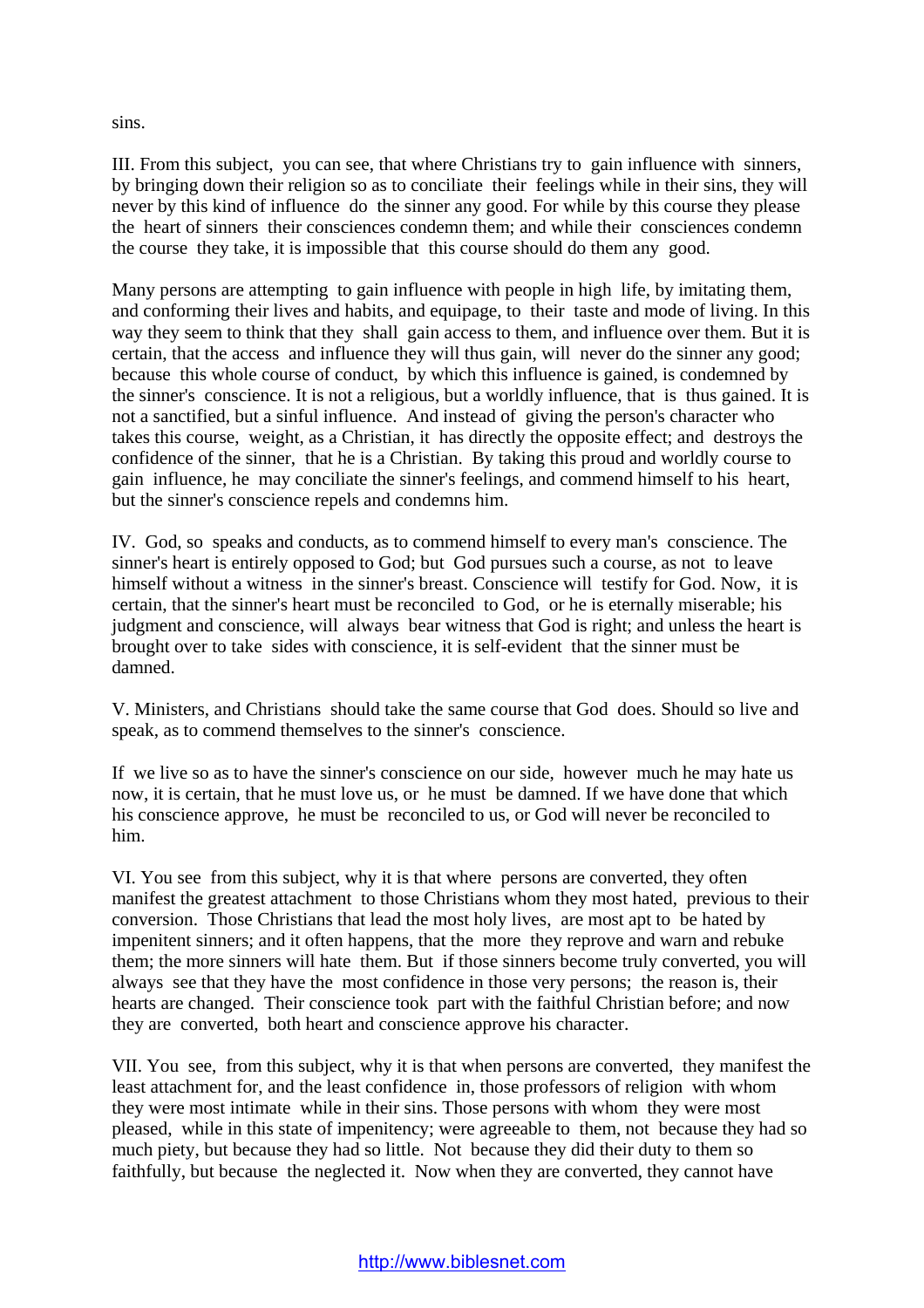much confidence in the piety of those professors with whom they used to have this kind of worldly intimacy. They cannot, for their lives, help suspecting that they have no piety. In some cases a husband or wife, who was a professor of religion, has so lived, and so concealed their light as to please their unconverted companion. If, in such a case, the husband or wife becomes truly converted, rest assured, there will be but little Christian confidence between the young convert, and the old professor in this case. In some cases, husbands have said, after their conversion, that they have very little confidence in their wife's religion, because she never manifested religion enough to disturb them in their sins.

VIII. You see, from this subject, that temporising with sinners; letting down, concealing, or evading the claims of the Gospel, can do them no good. To attempt to please them, while in their sins, is but to ruin them, if we succeed. Their hearts must be changed; and the only way to effect this, is by taking the deepest hold upon conscience, that is possible. Instead of expecting to change the heart, by concealing the offensive features of the Gospel, we need only expect to change it, by spreading out before the conscience, the claims of God, in all their length and breadth. The heart is to be brought over, through instrumentality of conscience, and the more fully the claims of God are represented to the conscience, the more likely the sinner is to be converted.

To conceal the truth from conscience, and attempt to win the sinner over by a lovely song; is but to lull him with a syren's voice, until he plunges into eternal death.

IX. You see from this subject, why it is that convicted sinners often manifest the greatest opposition, just before they submit to God. It is often the case, that the more conscience is pressed, the more the sinner is fretted, and the more he will rebel; and when the conscience is thoroughly enlightened, and has obtained a firm footing, so as to exert its utmost power upon the heart; a desperate and outrageous conflict often ensues; and in the madness of his exasperated feelings, the sinner is sometimes almost ready to blaspheme the God of heaven. And it is often observed, that sinners will be the most high-handed in the outbreakings of their enmity, while conscience is taking its most thorough lessons, from the truth and Spirit of God. But when feeling has in a measure exhausted its turbulence, the power of truth, presented by the Spirit of God, exerts upon the heart such tremendous power, through the conscience, as to make the sinner quail ---throw down his weapons, and submit to God.

X. From this subject, you can see the long-suffering of God in sparing sinners. How amazing it is, that he spares them so long, notwithstanding all their unreasonable fault-finding and rebellion. Nothing that he does pleases them, and nothing that he can do would please them. What would you think of your children, if they should conduct in such a manner towards you. Suppose they had never obeyed you, and had never so much as meant to obey you. When you have conducted in such a way as to commend yourself to their consciences, their hearts opposed you; and when you have commended yourself to their hearts, their consciences opposed you; so that upon the whole you have not, and cannot please them. They are always displeased, and murmuring at whatever you do. O how little patience would the kindest earthly parents have with their children, when compared with the long-suffering of the blessed God.

XI. You see that it is of no use for God to try to please you, sinner, while you are in your sins. He cannot please you if he would, and he would not please you if he could while you remain in sin. Sinners often seem to imagine, that if God was such a being, as they would have him, they should love him. They do not realize, that if they framed a God to suit their hearts, they would fail of appeasing their consciences. Sinner, your conscience approves of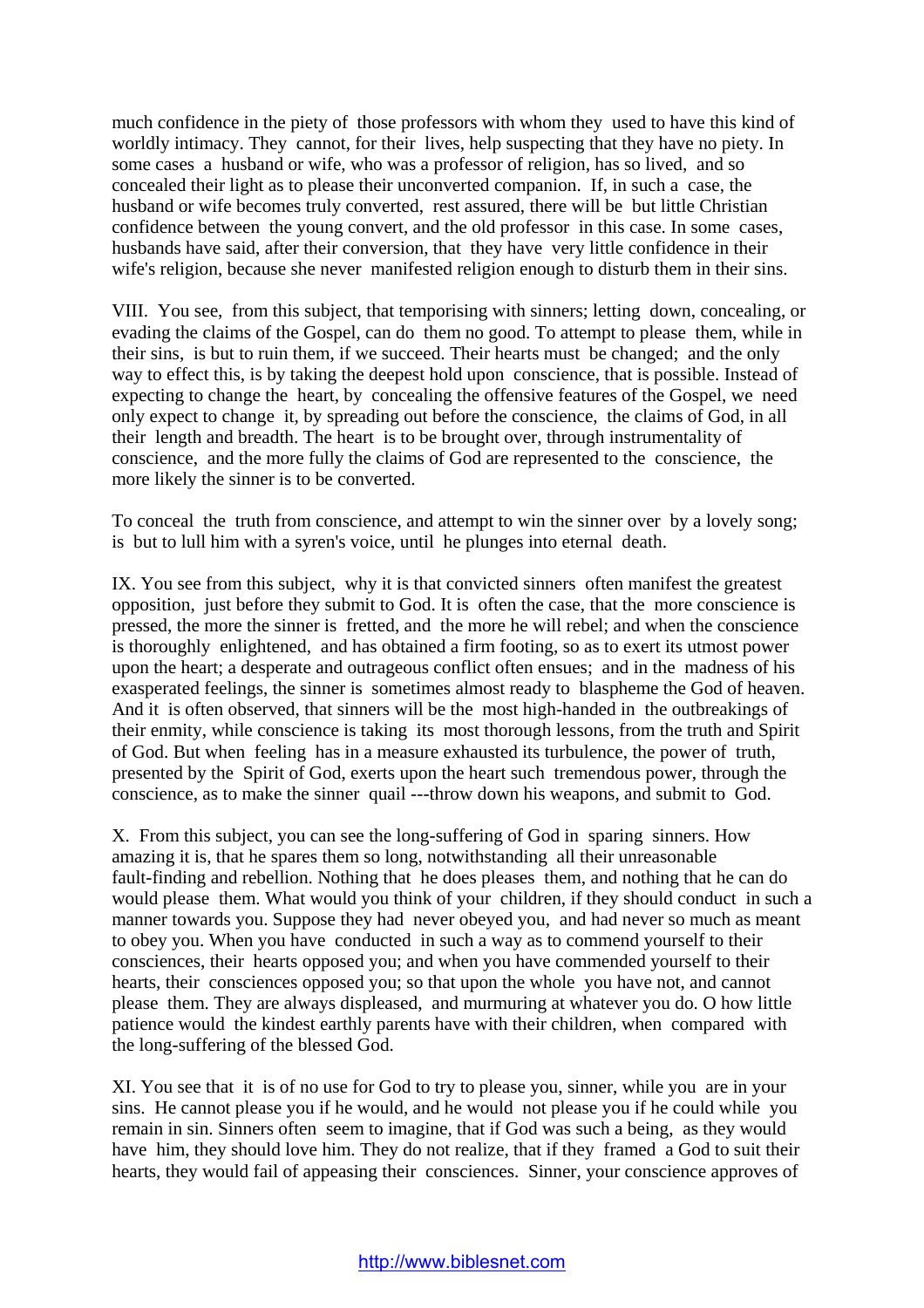the character of God as it is. If his character could be altered in any conceivable degree, it would upon the whole please you no better than it does now, while you are in your sins; for if you could alter his character so as to satisfy your heart, you would only outrage your conscience; and the only possible way for you to be happy is, to change yourself, instead of expecting or desiring that God should change.

XII. The necessity of a change of heart is self-evident. It is a fact of universal experience that the consciences and hearts of sinners are opposed to each other; and this is true even where the light of the Gospel has never shone. That men in following the inclination of their hearts, have violated their consciences, is known and acknowledged by every nation under heaven. This they have acknowledged in the most public manner by the expiatory sacrifices which they have offered to appease their offended gods. However absurd and foolish their ideas of God have been, yet their sacrifices show that they have violated their consciences; and there is probably not a man on earth who can honestly say, that in the indulgence of his heart he has not violated his conscience.

An enlightened conscience will never change. Its testimony will be louder and louder in favour of truth for ever. There must be a change or there can be no inward peace; and this change must plainly be in the heart, and not in the conscience.

XIII. It is in vain for sinners to wait for God to use means that suit them better, before they are converted.

Most sinners are waiting to hear some different kind of preaching; and sometimes they will pass through one revival after another, because the means, as they think, are not adapted to their case. Sometimes they hear preaching that pleases their hearts, but then their consciences are not enough impressed, to do them any good. And then again, they hear preaching that impresses their consciences; but their hearts rise up in rebellion.

Now if they could only hear some preaching, or God could use some means, that they would please both their conscience and their heart, they think they should be converted. But such means cannot possibly be used while the heart, and conscience are opposed to each other. Sinner, there is no use in your waiting. To expect God, or any body else, to satisfy you before you are converted, is vain; and if you wait for such an event you will wait, until you are in the depths of hell.

XIV. Sinners ought not to desire that means should be used to please their hearts, while they are in their sins. If any preaching, or means, make you feel pleasantly; if your heart is delighted with it, rest assured, that these means will do you no good. They will only deceive you, and make you overlook the necessity of a change of heart.

XV. You can see the nature of hell torments.

Sinners are often thrown into great agony in this life, by the internal struggles, and janglings of their consciences and hearts. Now let them go into eternity with their hearts unchanged. Let the full blaze of eternity's light be poured upon their consciences; and with a heart at enmity against God, what horrible rebellion, what insupportable conflicting, and quarreling with self, and with God, will the sinner experience.

With a conscience that sternly takes the part of God; and a heart that supremely hates him, what a fire of hell will such a conflict kindle up in the sinner's breast.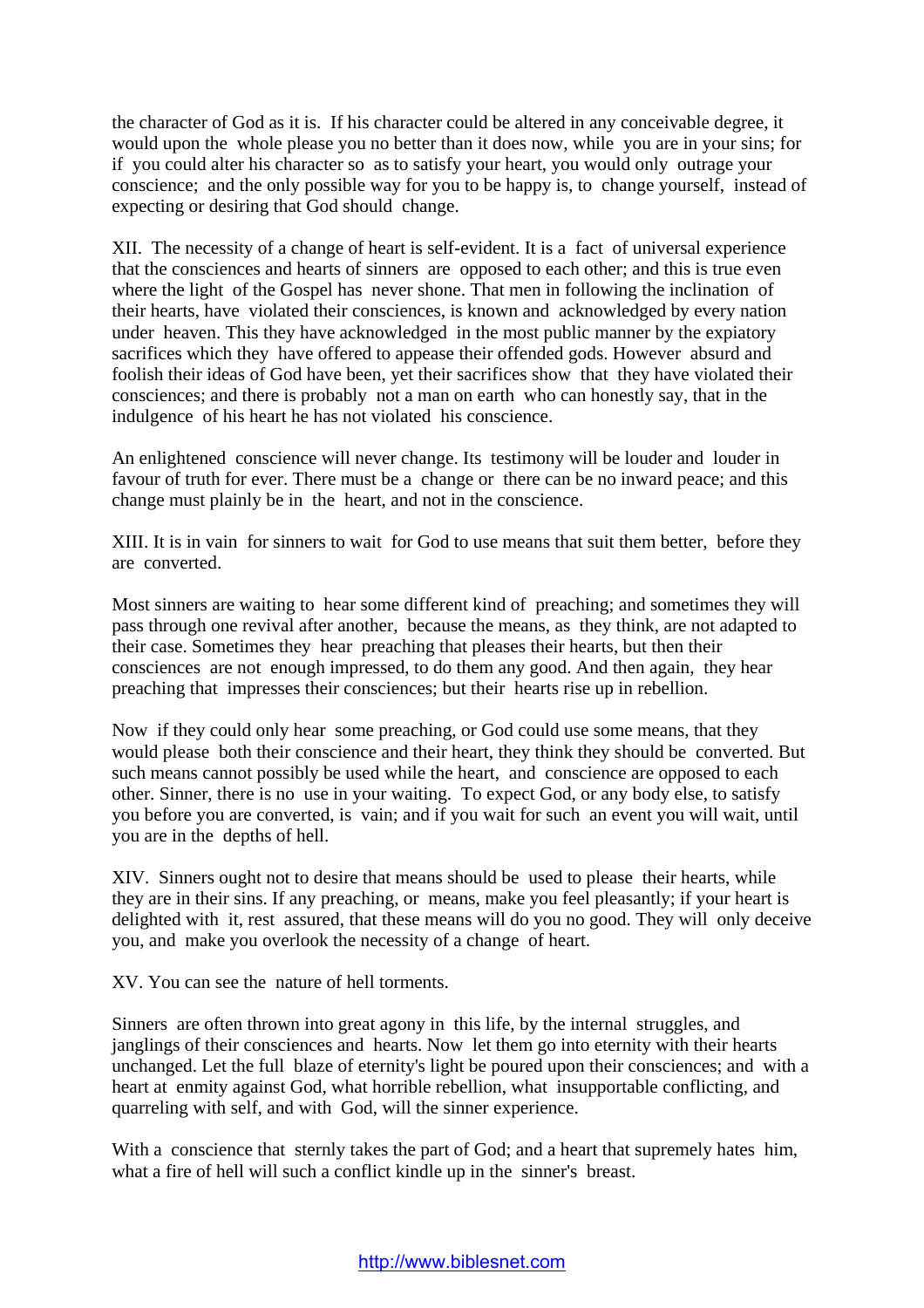Lastly. Sinners should not follow their feelings, but obey the voice of conscience. In other cases, where sinners find their feelings, opposed to their better judgement, they will often set down their foot, and resist the current of their feelings. They will say, I am not going to be carried away, and throw up the reins to my feelings, I must exercise my judgment. I must act like a reasonable being. But oh, on the subject of religion, how perfectly men give themselves up to their wicked hearts. Sinner, you ought this moment to come forth promptly, and act like a man, and say you will not go another step in the way of death. Why throw up the reigns, and give loose to passion? Why drive with such furious haste to hell? Why suffer yourself to be carried hither and thither, by every gush of feeling, and by every breathe of emotion that passes over the surface of your soul? Why sinner, if you do not exercise your reason; if you do not listen to the voice of conscience; if you do not gather up the reigns; gird up your loins, and address yourself to the work of your salvation like a man. If you do not make up your mind to resist the whole tide of your carnal feelings, and put yourself under the clear blaze of heaven's light; and when conscience gives forth its verdict, unless you will promptly obey, you must die in your sins; and now will you here, in the house of God, while your character, and danger are before you; while mercy waits to save, and death brandishes his weapon to destroy, while heaven calls, and hell groans; while the spirit strives, and Christians pray, will you have the moral courage; the decision of character, the honesty, and manhood, to resolve on immediate submission to Jesus Christ?

SERMON VIII.

# CHRISTIAN AFFINITY.

-- Amos iii. 3.-- "Can two walk together except they be agreed?"

This lecture was typed in by Michael and Pam Burns.

In the holy scriptures, we often find a negative thrown into the form of an interrogation. The text is an instance of this kind: so that we are to understand the prophet as affirming that two cannot walk together except they be agreed.

For two to be agreed, implies something more than to be agreed in theory, or in understanding: for we often see persons who agree in theory, but who differ vastly in feeling and practice. Their understandings may embrace the same truth, while their hearts and practice will be very differently affected by them. Saints and sinners often embrace in theory the same religious creed, while it is plain that they differ widely in feeling and practice.

We have reason to believe that holy angels and devils apprehend and embrace intellectually the same truths, and yet how very differently are they affected by them!

These different effects, produced in different minds by the same truths, are owing to the different state of the heart or affections of the different individuals. Or, in other words, the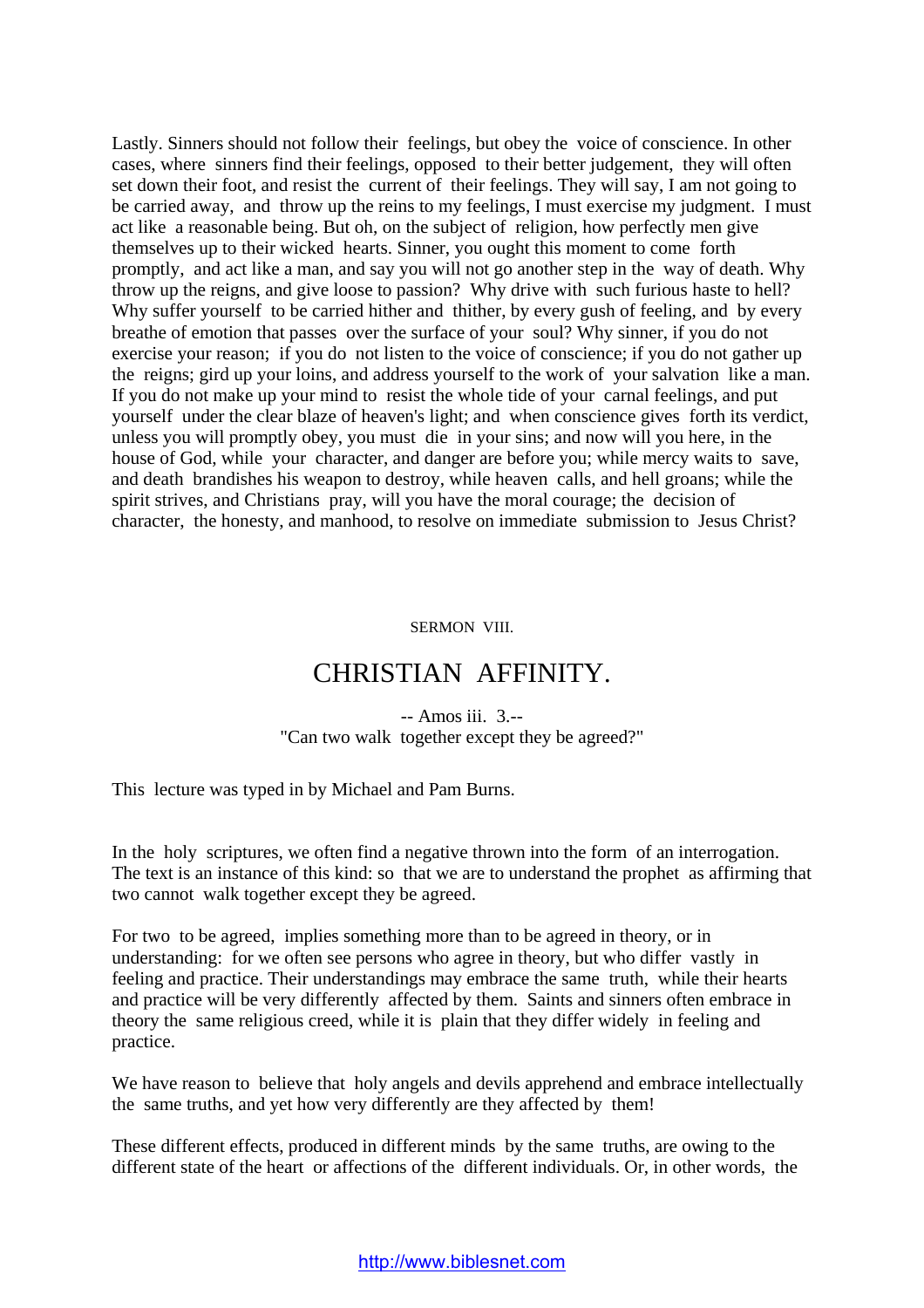difference in the effect consists in the different manner in which the person receives these truths, or feels and acts in view of them. It is to be observed also, that the same things and truths will affect the same mind very differently at different times. This too is owing to the different state of the affections at these times. Or rather this difference consists in the different manner in which the mind acts at these times. All pleasure and pain---all happiness and misery---all sin and holiness---have their seat in, and belong to, the heart or affections. All the satisfaction or dissatisfaction, pain or pleasure, depends entirely upon the state of our affections at the time, and consists in these affections. If it fall in with, and excite, and feed pleasurable affections, we are pleased of course; for in these pleasurable affections our pleasure or happiness consists. The higher, therefore, these affections are elevated by the presentation of any thing or any truth to our minds, the greater our pleasure is. But if the thing or truth do not fall in with our affections it cannot please us; if it be aside from our present state of feeling, and we refuse to change the course of our feelings, we shall either view it with indifference, our affections being otherwise engaged, or if it press upon us we shall turn from and resist it. If it be not only aside from the subject that now engages our affections, but opposed to it, we shall and must (our affections remaining the same) resist and oppose it.

We not only feel uninterested or displeased and disgusted when a subject different from that which at present engages our affections is introduced and crowded upon us, but if any thing even upon the same subject that is far above or below our tone of feeling is presented, and if our affections remain the same, and we refuse to be enlisted and brought to that point, we must feel uninterested, and perhaps grieved and offended. If the subject be exhibited in a light that is below our present tone of feeling, we cannot be interested until it come up to our feelings; and if the subject in this cooling and to us degraded point of view is held up before our mind, and we struggle to maintain these high affections, we feel displeased because our affections are not fed but opposed. If the subject be presented in a manner that strikes far above our tone of feeling, and our affections grovel and refuse to arise, it does not fall in with and feed our affections, therefore we cannot be interested; it is enthusiasm to us; we are displeased with the warmth in which we do not choose to participate, and the farther it is above our temperature the more we are disgusted.

These are truths to which the experience of every man will testify, as they hold good upon every subject, and under all circumstances; and are founded upon principles incorporated with the very nature of man. Present to the ardent politician his favorite subject in his favorite light, and when it has engaged his affections touch it with the fire of eloquence, cause it to burn and blaze before his mind, and you delight him greatly. But change your style and tone---let down your fire and feeling---turn the subject over---present it in a drier light---he at once loses nearly all his interest, and becomes uneasy at the descent. Now change the subject---introduce death and solemn judgment---he is shocked and stunned; press him with them, he is disgusted and offended.

Now, this loss of interest in his favorite subject is the natural consequence of taking away from before the mind that burning view of it that poured fire through his affections; this disgust that he feels at the change of the subject, is the natural consequence of presenting something that was at the time directly opposed to the state of his feelings. Unless he chooses to turn his mind as you change the subject he cannot but be displeased.

A refined musician is listening almost in rapture to the skilful execution of a fine piece of harmony---throw in discords upon him; he is in pain in a moment. Increase and prolong the dissonance, and he leaves the room in disgust. You are fond of music; but you are at present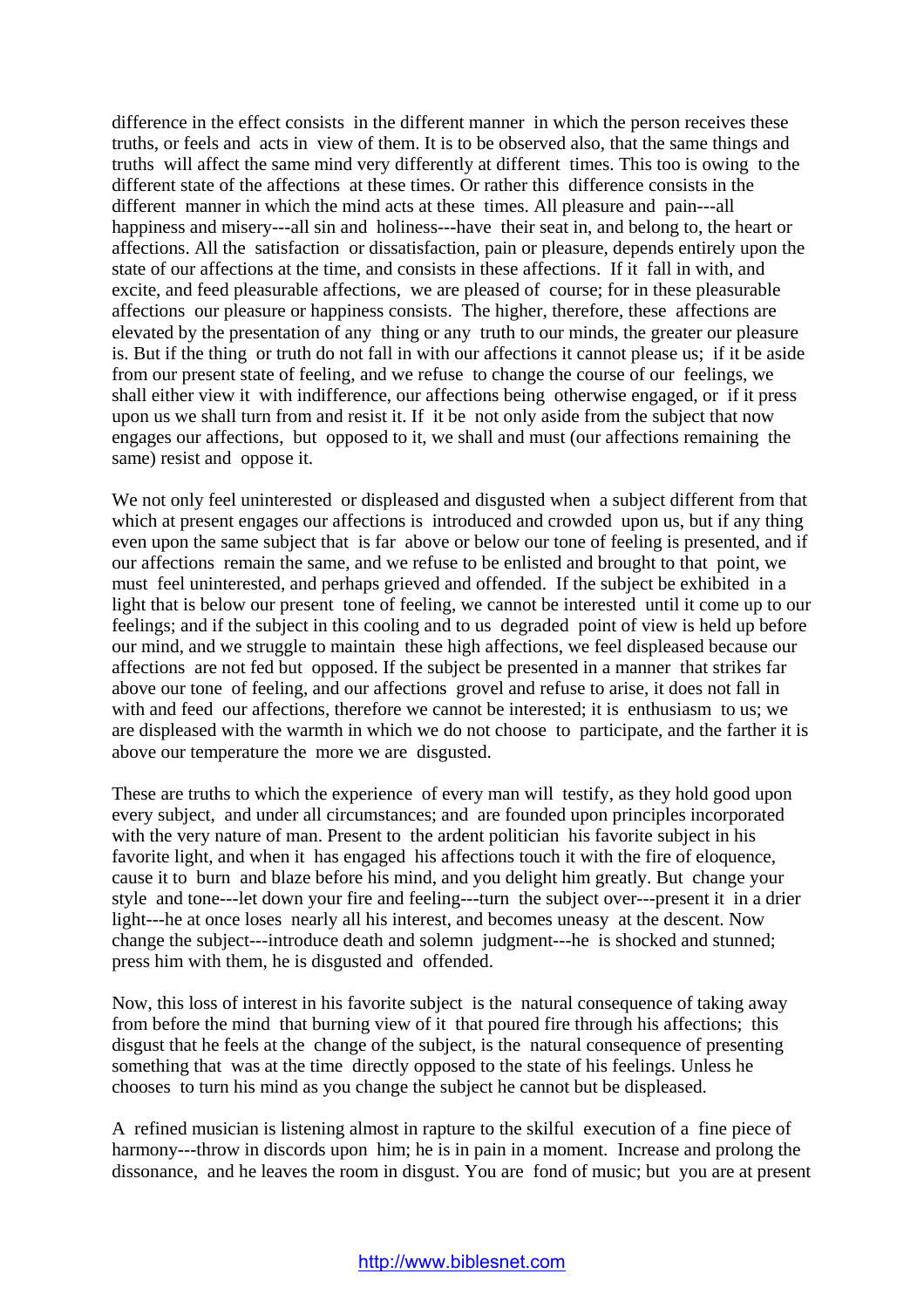melancholy---you are in great affliction---you are inclined to weep---the plaintive tones of an Eolian harp softly upon your ear, and melt around the heart---your tears flow fast---but now the din of trumpets, drums, and cymbals, and the piercing fife in mirthful quicksteps breaks upon your ear, and drowns the soft breathings of the harp---you feel distressed---you turn away and stop your ears. The plaintive harp touched you in a tender point, it fell in with your feelings; therefore you were gratified. The martial music opposed your state of feeling, you were too melancholy to have your affections elevated and enlivened by it; it therefore necessarily distressed you.

Your heart is glowing with religious feelings---you are not only averse to the introduction of any other subject at this time, but are uninterested with any thing upon the same subject that is far below the tone of your affections. Suppose you hear a cold man preach or pray; while he remains cold and you are warm with feeling you are not interested, for your affections are not fed and cherished unless he comes up to your tone; if this foes not happen you are distressed and perhaps disgusted with his coldness. This is a thing of course. Suppose, like Paul, "you have great heaviness and continual sorrow in your heart" for dying sinners; that "the Spirit helpeth your infirmities, making intercessions for you, according to the will of God, with groanings that cannot be uttered; "in this state of mind you hear a person pray who does not mention sinners---you hear a minister preach who says but little to them, and that in a heartless, unmeaning manner; you are not interested, you cannot be, feeling as you do, but you are grieved and distressed. Suppose you are lukewarm, and carnal, and earthly in your affections; you hear one exhort, or pray, or preach, who is highly spiritual, and fervent, and affectionate; if you cling to your sins, and your affections will not rise; if through prejudice, or pride, or the earthly and sensual state of your affections, you refuse to kindle and to grasp the subject, although you admit every word he says, yet you are not pleased. He is above your temperature, you are annoyed with the manner, and fire, and spirit of the man. The higher he rises, if your affections grovel, the farther apart you are, and the more you are displeased. While your heart is wrong the nearer right he is, the more he burns upon you; if your heart will not enkindle, the more you are disgusted.

Now, in both these cases, they, whose affections stand at or near the same point with him who speaks or prays, will not feel disturbed but pleased. Those that are lukewarm will listen to the dull man, and say, "'Tis pretty well." Their pleasure will be small, because their affections are low; but upon the whole they are pleased. Those who have no affections at the time will of course not feel at all. All who have much feeling will listen with grief and pain. These would listen to the ardent man with great interest. Let him glow and blaze and they are in a repture. But the carnal and cold-hearted, while they refuse to rise, are necessarily disturbed and offended with his fire.

From these remarks we may learn,

- First, why persons differing in theory upon doctrinal points in religion, and belonging to different denomination, will often, for a time, walk together in great harmony and affection. It is because they feel deeply, and feel alike. Their differences are in a great measure lost or forgotten while they fall in with each other's state of feeling; they will walk together while in heart they are agreed.
- Again---We see why young converts love to associate with each other, and with those other older saints who have most religious feeling; these walk together because they feel alike.
- Again---We see why lukewarm professors and impenitent sinners have the same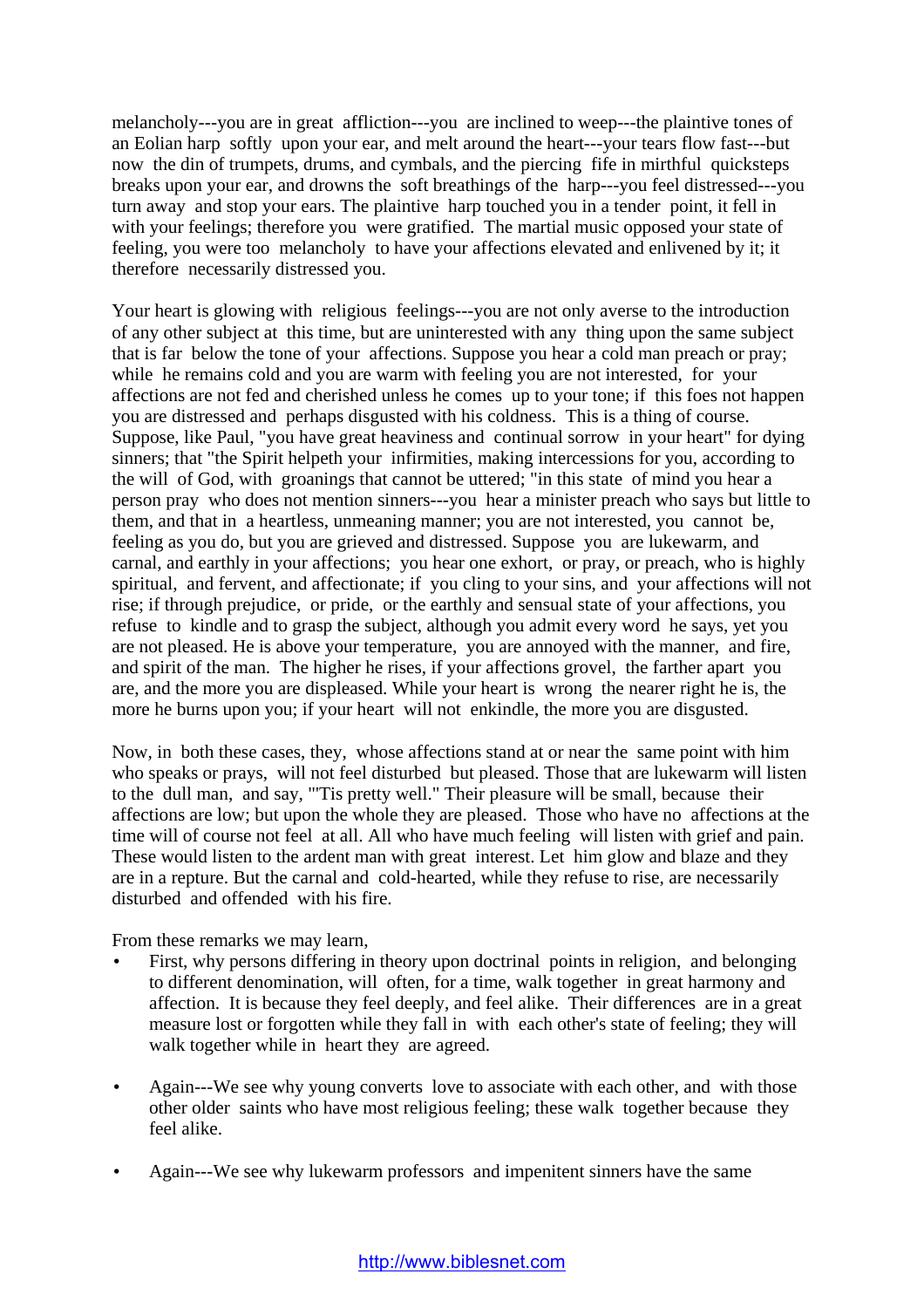difficulties with means in revivals of religion. We often hear them complain of the manner of preaching and praying. Their objections are the same, they find fault with the same things, and use the same arguments in support of their objections. The reason is, that at that time their affections are nearly the same; it is the fire and the spirit that disturbs their frosty hearts. For the time being they walk together, for in feeling they are agreed.

- Again---We see why ministers and Christians visiting revivals, often, at first, raise objections to the means used, and cavil, and sometimes takes sides with the wicked. The fact is, coming, as they often do, from regions where there are no religious revivals at the time, they frequently feel reproved and annoyed by the warmth and spirit which they witness. The praying, preaching, and conservation, are above their present temperature. Sometimes, prejudice on account of its being amongst a different denomination from them, or prejudice against the preacher or people, or perhaps pride or envy or worldliness, or something of the kind, chains down their affections that they do not enter into the spirit of the work. Now, while their hearts remain wrong, they will, of course, cavil; and the nearer right any thing is, the more spiritual and holy, so much the more it must displease them, while their affections grovel. (We do not mean to justify anything that is wrong and unscriptural in the use of means to promote revivals of religion. Nor do we pretend that everything is right, that may, and often does, give offence. We know that many things may exist, and while human nature remains as it is, will exist in revivals, that are to be lamented, and ought, as carefully as possible, to be corrected. But we do hold it as a certain truth, that while any heart is wrong, any thing that falls in with it, and pleases it, must be wrong also, as certainly as that one false weight can be balanced only be another just as false: and while a heart in this state, the best things will be the most certain to offend. And if this heart, remaining wrong, could be brought in view of a state of things as perfect as heaven, it would blaspheme, and be filled with the torments of hell. The only remedy is to call upon him to "repent and make to him a new heart," and when he has done this, right things will please him, and not before.)
- Again---We see why ministers and private Christians differ about prudential measures. The man who sees and feels the infinitely solemn things of eternity, will necessarily judge very differently of what is prudent or imprudent, in the use of means, from one whose spiritual eye is almost closed. The man whose heart is breaking for perishing sinners, will, of course, deem it prudent, and right, and necessary, to "use great plainness of speech," and to deal with them in a very earnest and affectionate manner. He would deem a contrary course highly imprudent, and dangerous, and criminal. While he who feels but little for them, and sees but little of their danger, will satisfy himself with using very different means, or using them in a very different manner, and will, of course, entertain very different notions of what is prudent. Hence we see the same person having very different notions of prudence, and consequently practising very differently, at different times. Indeed, a man's notions of what is prudent as to means and measures in revivals of religion, will depend, and, in a great measure, ought to depend, on the state of his own affections, and the state of feeling with which he is surrounded. For, what would be prudent under some circumstances, would be highly imprudent in others. What would be prudent for a man in a certain state of his affections, and under certain circumstances, would be the height of imprudence, in the same person, in a different state of feeling, and under other circumstances. It is, in most cases, extremely difficult to form, and often very wrong publicly to express, an opinion condemning a measure as imprudent, (which is not condemned by the word of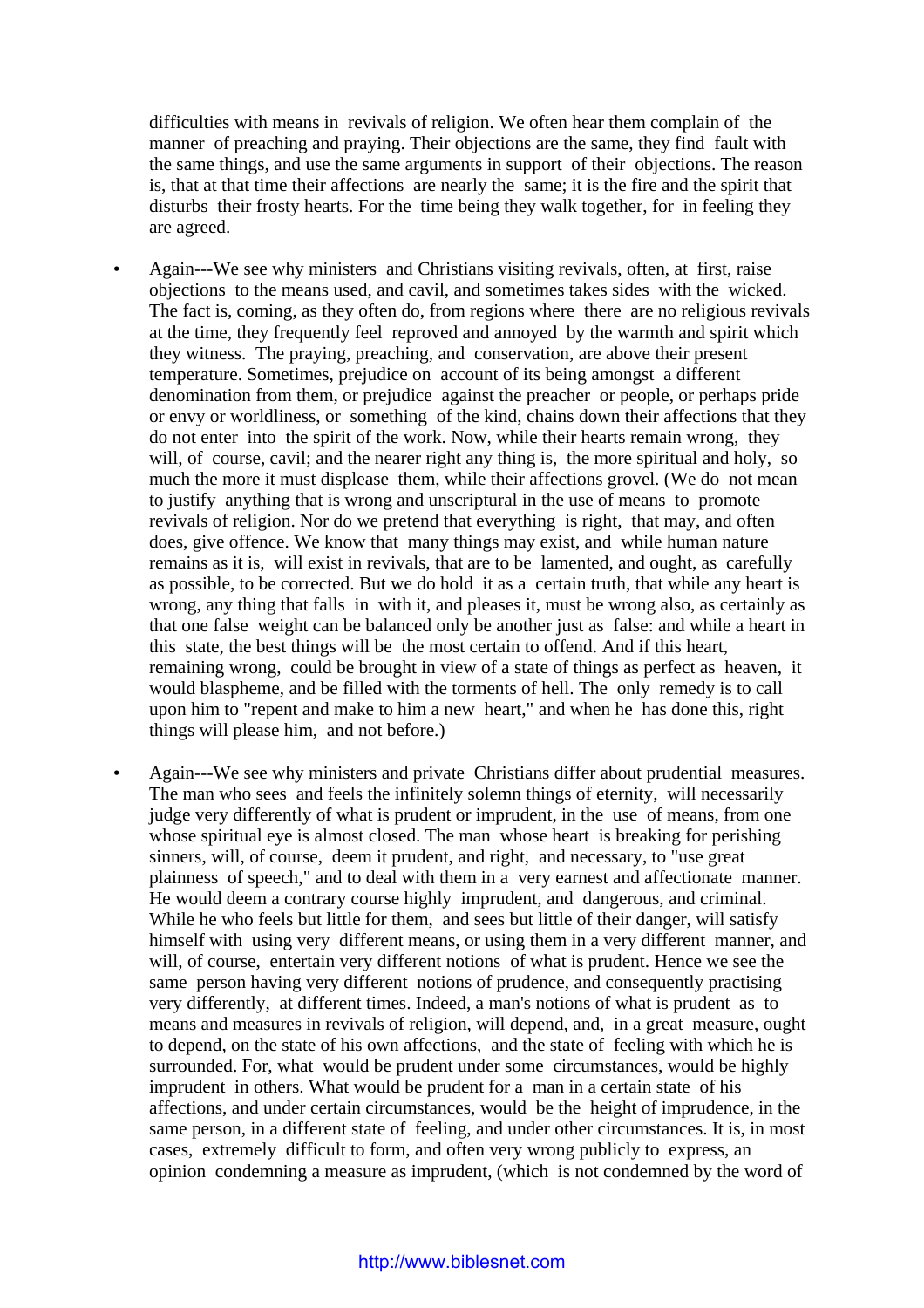God,) without being in a situation to enter into the feelings and circumstances of the individual and people at the time the measure was adopted. If Christians and ministers would keep these things in mind, a great many uncharitable and censorious speeches would be avoided, and much injury to the cause of truth and righteousness would be prevented.

- Again---We see why lukewarm Christians and sinners are not disturbed by dull preaching or praying. It does not take hold on their feelings at all, and therefore does not distress nor offend them. Hence we see that if, in a revival of religion, when cold and wicked hearts are disturbed with plain and pungent dealing, a dull minister is called upon, and preaches to the people, the wicked and cold-hearted will praise his preaching. This shows why, in seasons of revival, we often hear sinners and lukewarm Christians wish that their minister would preach as he used to; that he would be himself again. The reason of this is plain; he did not use to move them, but now his fire, and spirit, and pungency annoy them, and disturb their carnal slumbers.
- Again---We may here learn how to estimate the opinions of ministers and Christians, and our own opinions, when our affections are in a bad state. How does such a man approve of what was said or done? What is his opinion as to means and measures?&c. are questions often asked, and answered, and the answer depended upon as high authority, without any regard to the state of that man's affections at the time. Now, in most cases, we do utterly wrong to place much confidence in our own opinions, or in the opinions of others, as to prudential measures, unless we have evidence of the right state of our or their affections; for it is almost certain, that should our affections alter, we should view things in a different light, and consequently change our opinion. Christians would do well to remember and adopt the resolution of President Edwards, "that he would always act as he saw to be most proper when he had the clearest views of the things of religion."
- Again---We learn why churches are sometimes convulsed by revivals of religion. In most churches there are probably more or less hypocrites, who, when revivals are in a measure stripped of animal feeling, and become highly spiritual, are disturbed by the fire and spirit of them, and inwardly and sometimes openly oppose them. But when a part only of the real Christians in a church awake from their slumbers and become very spiritual and heavenly, and the rest remain carnal and earthly in their affections, the church is in danger of being torn in sunder. For as those who are awake become more engaged, more spiritual and active, the others, if they will not awake, will be jealous and offended, and feeling rebuked by the engagedness of others, will cavil, and find themselves the more displeased, as those that are more spiritual rise farther above them. The nearer to a right state of feeling the engaged ones arrive, the farther apart they are; and as they ascend on the scale of holy feeling, if others will not ascend with them, the almost certain consequence will be that these will descend, until they really have no community of feeling, and can no longer walk together, because they are not agreed. This state of feeling in a church, calls for great searchings of heart in all its members, and although greatly to be dreaded and deeply to be lamented, when it exists, is easily accounted for, upon these plain principles of our nature, and is what sometimes will happen, in spite of the sagacity or angels to prevent it.
- Again---We see why ministers are sometimes unsettled by revivals. It will sometimes happen, without any imprudence on the part of the minister, that many of his church and congregation will not enter into the spirit of a revival. If his own affections get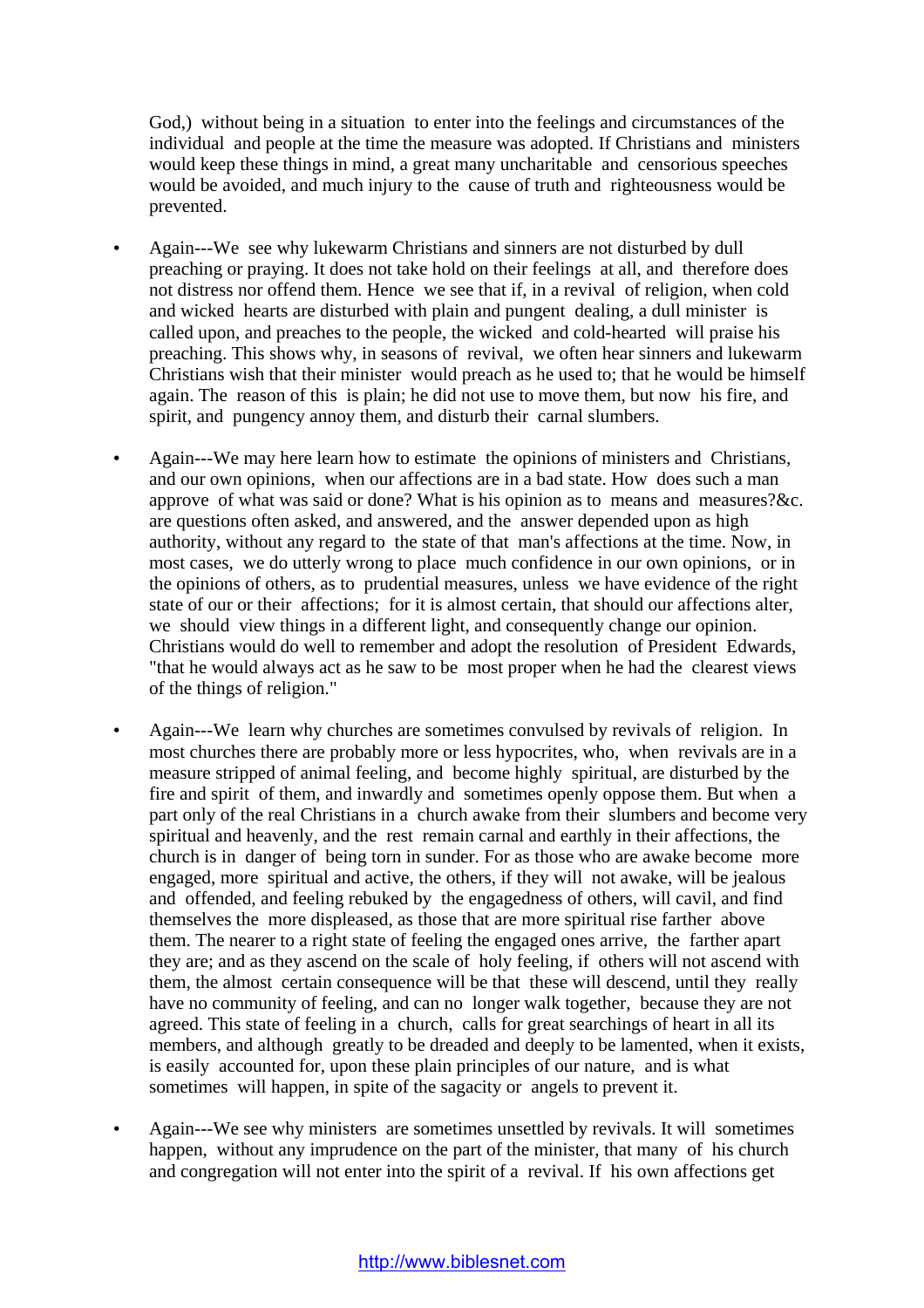enkindled, and he feels very much for his flock and for the honor of his master, he will most assuredly press them with truth, and annoy them by his spirit, and pungency, and fire, until he offends them. If they feel wrong, the more powerfully and irresistibly he forces truth upon them, so much the more, of course, unless their feelings alter, he will offend them, and in the end, perhaps, find it expedient to leave them. All this may happen, and be as right and necessary in a minister as it was for Paul to leave places and people, when divers were hardened, and contradicted, and blasphemed, and spoke evil of this way before the multitude.

Another case may occur, where the church and people may awake while the shepherd sleeps and will not awake. This will inevitably alienate their affections from him, and destroy their confidence in him. In either of these cases, they may find themselves unable to walk together, because they are not agreed. In the former case, let the minister obey the command of Christ, and "shake off the dust of his feet, for a testimony against them." In the latter, let the church shake off their sleepy minister; they are better without him than with him. "Wo to the shepherds that do not feed themselves! Should not the shepherds feed the flocks? Ye feed not the flock. Therefore, O ye shepherds, hear the word of the Lord. Thus saith the Lord God, Behold I am against the shepherds, and I will require my flock at their hand, and cause them to cease from feeding the flock, neither shall the shepherds feed themselves any more; for I will deliver my flock from their mouth, that they may not be meat for them." Ezek. 34:2,3,9,10.

President Edwards says---

"Though ministers preach never so good doctrine, and be never so painful and laborious in their work, yet if they show to their people that they are not well affected to this work, but are doubtful and suspicious of it, they will be very likely to do their people a great deal more hurt than good. For the very frame of such a great and extraordinary work of God, if their people were suffered to believe it to be his work, and the example of other towns, together with what preaching they might hear occasionally, would be likely to have a much greater influence upon the minds of their people to awaken and animate them in religion, than all other labors with them. Besides, their minister's opinion will not only beget in them a suspicion of the work they hear of abroad, whereby the mighty hand of God that appears in it, loses its influence upon their minds; but it will also tend to create a suspicion of every thing of the like that shall appear among themselves, as being something of the same distemper that is become so epidemical in the land. And what is this, in effect, but to create a suspicion of all vital religion, and to put the people upon talking against and discouraging it, wherever it appears, and knocking it on the head as fast as it rises. We, who are ministers, by looking on this work from year to year with a displeased countenance, shall effectually keep the sheep from their pasture, instead of doing the part of the shepherds by feeding them; and our people had a great deal better be without any settled minister at all, at such a day as this.

"We who are in this sacred office had need to take heed what we do, and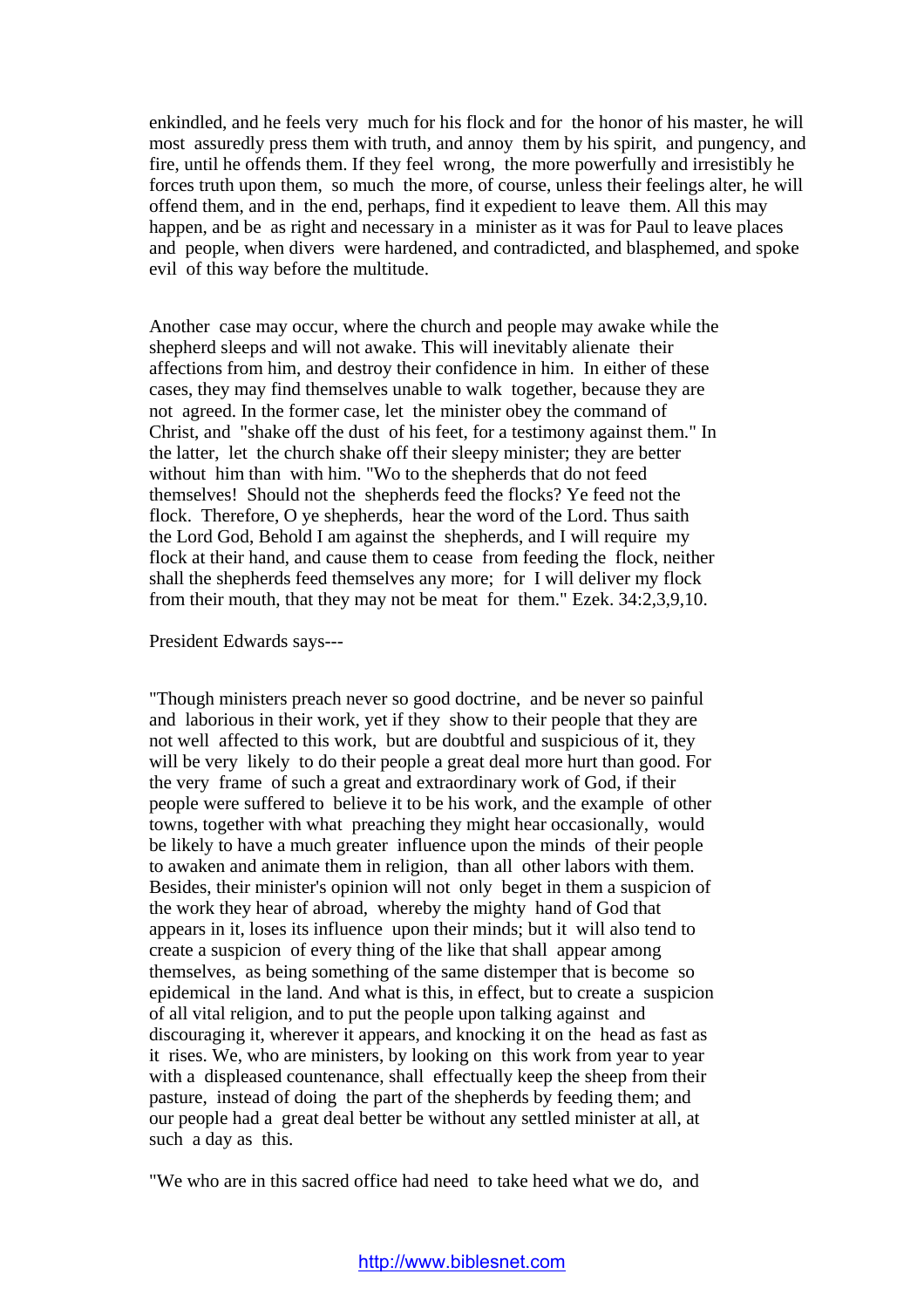how we behave ourselves at this time; a less thing in a minister will hinder the work of God, than in others. If we are very silent, or say but little about the work, in our public prayers and preaching, or seem carefully to avoid speaking of it in our conservation, it will be interpreted by our people, that we who are their guides, to whom they are to have their eye for spiritual instruction, are suspicious of it; and this will tend to raise the same suspicions in them; and so the aforementioned consequences will follow. And if we really hinder and stand in the way of the work of God, whose business above all others it is to promote it, how can we expect to partake of the glorious benefits of it? And, by keeping others from the benefit, we shall keep them out of heaven; therefore those awful words of Christ to the Jewish teachers, should be considered by us, Matthew 23:13. "Wo unto you, for ye shut up the kingdom of heaven; for ye neither go in yourselves, neither suffer ye them that are entering to go in." If we keep the sheep from their pasture, how shall we answer it to the great Shepherd, who has bought the flock with his precious blood, and has committed the care of them to us? I would humbly desire of every minister that has thus long remained disaffected to this work, and has had contemptible thoughts of it, to consider whether he has not hitherto been like Michael, without any child, or at least in a great measure barren and unsuccessful in his work: I pray God it may not be a perpetual barrenness, as hers was."

- Again---We may see that carnal professors and sinners have no difficulty with animal feeling. It is not uncommon in revivals of religion to hear a great deal of opposition made to what they term animal feeling. That much of this kind of feeling is sometimes excited in revivals of religion is not denied, nor is it strange, nay, it is impossible that real religious affections should be excited to any considerable degree, without exciting the animal sympathies and sensibilities; and to wonder at this, or to object to a revival on this account, is palpably absurd. But, in most cases, it is not the animal feeling that can give offence, for so far as these feelings are concerned, there is a perfect community of feeling between saints and sinners, and carnal and spiritual Christians. Sinners have as much animal feeling as saints: cold professors have as much of the animal as warm and spiritual Christians. So far, then, as animal feeling goes, they can all sympathize, and indeed we often see that they do. Adopt a strain of exhortation or preaching that is calculated to awaken mere sympathy and animal feeling, and you will soon see that there is a perfect community of feeling amongst cold and warm hearted Christians and sinners; they will all weep and seem to melt, and no one will be offended, and I may add, no one will be convicted or converted. But change your style, and become more spiritual and holy in your matter, and throw yourself out in the ardent and powerful manner, in direct appeal to the conscience and the heart---their tears will soon be dried, the carnal and cold hearted will become uneasy, and soon find themselves offended. So far as animal feeling goes, they walk together, for in this they are agreed; but as soon as feeling becomes spiritual and holy, they can go together no farther; for here they are not, (and while sinners remain impenitent, and cold hearts remain cold,) they cannot be, agreed.
- Again---We may see why impenitent sinners cannot like pure revivals of religion. It is because God is in them. They hate God, and this is the reason why God commands them to make to themselves a new heart. This is the reason, and the only reason, why sinners need a new heart. Now, while they are under the influence of "a carnal mind, which is enmity against God," they do, and must, self-evidently, hate everything like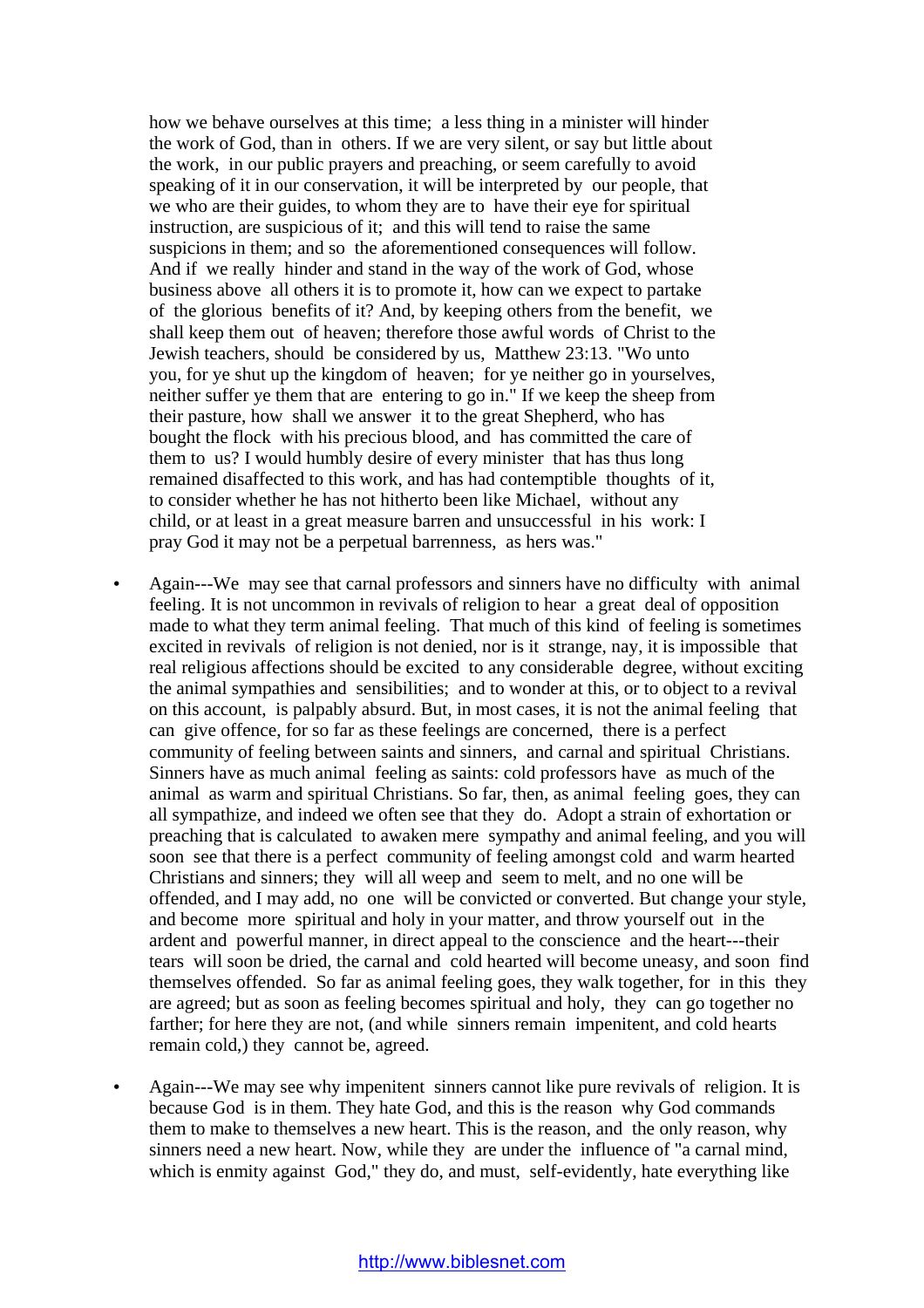God, precisely in proportion as they see it to bear his image. Hence we see, that the more a revival is stripped of animal feeling and of everything wrong, the more it will necessarily offend wrong hearts. The more of God, and the less of human imperfection, there is to be seen in them, the more they will and must excite the enmity of carnal hearts.

• Again---We learn how to estimate apparent revivals where there is no opposition from the wicked. If persons under the dominion of a carnal mind do not oppose, it must be owing to one of three causes. 1st. Either they are so convicted that they dare not openly oppose; (and even then they are opposed in heart;) or, 2dly, there is nothing of the Holy Spirit in them; or 3dly, which often happens, from an injudicious application of means to the sympathies of the multitude, the operations of the Holy Spirit are kept out of the sinner's view and covered up in the rubbish of animal feeling. Any thing that keeps out of the sinner's view the work of the Holy Spirit, tends to prevent opposition. And every thing that exposes to the sinner's view the hand of God, will certainly excite the opposition of his unregenerate heart. That excitement, therefore, which does not call out the opposition of the wicked and wrong hearted, is either not a revival of religion at all, or it is so conducted that sinners do not see the finger of God in it.

Hence we see, that the more pure and holy the means are that are used to promote a revival of religion, the more they are stripped of human infirmity and sympathy, and the more like God they are, so much the more, of necessity, will they excite the opposition of all wrong hearts. For, while a man's heart is wrong upon any subject, it is self-evident that he cannot heartily approve of what is right upon that subject; for this would involve a contradiction. It would be the same as to say that he could feel both right and wrong upon the same subject at the same time.

Hence it appears, that other things being equal, those means, and that preaching, both as to matter and manner, which call forth most of the native enmity of the heart, and that are most directly over against wrong hearts, are nearest right (Let it not be thought that we advocate or recommend preaching, or using other means, with design to give offense. Nor that we suppose that the gospel cannot be preached, and that means cannot be used in a wrong spirit, and in a manner that is highly objectionable, and may justly give offence. All such things are to be condemned. But still we do insist that holy things are offensive to unholy hearts, and while hearts remain unholy, they cannot be pleased but with that which is unholy like themselves. The understanding my approve, the conscience may approve, but the heart will not, and, remaining unholy, cannot approve of that which is holy. If, therefore, a sinner who is under the dominion of a "carnal mind," which is "enmity against God," is pleased with preaching, it must be either because the character of God is not faithfully exhibited, or the sinner is prevented from apprehending it, in its true light, by inattention, or by being so taken up with the style and manner as to overlook the offensiveness of the matter. If, therefore, the matter of preaching is right, and the sinner is pleased, there is something defective in the manner; either a want of earnestness, or holy unction, or something else, prevents the sinner from seeing, what preaching ought to show him,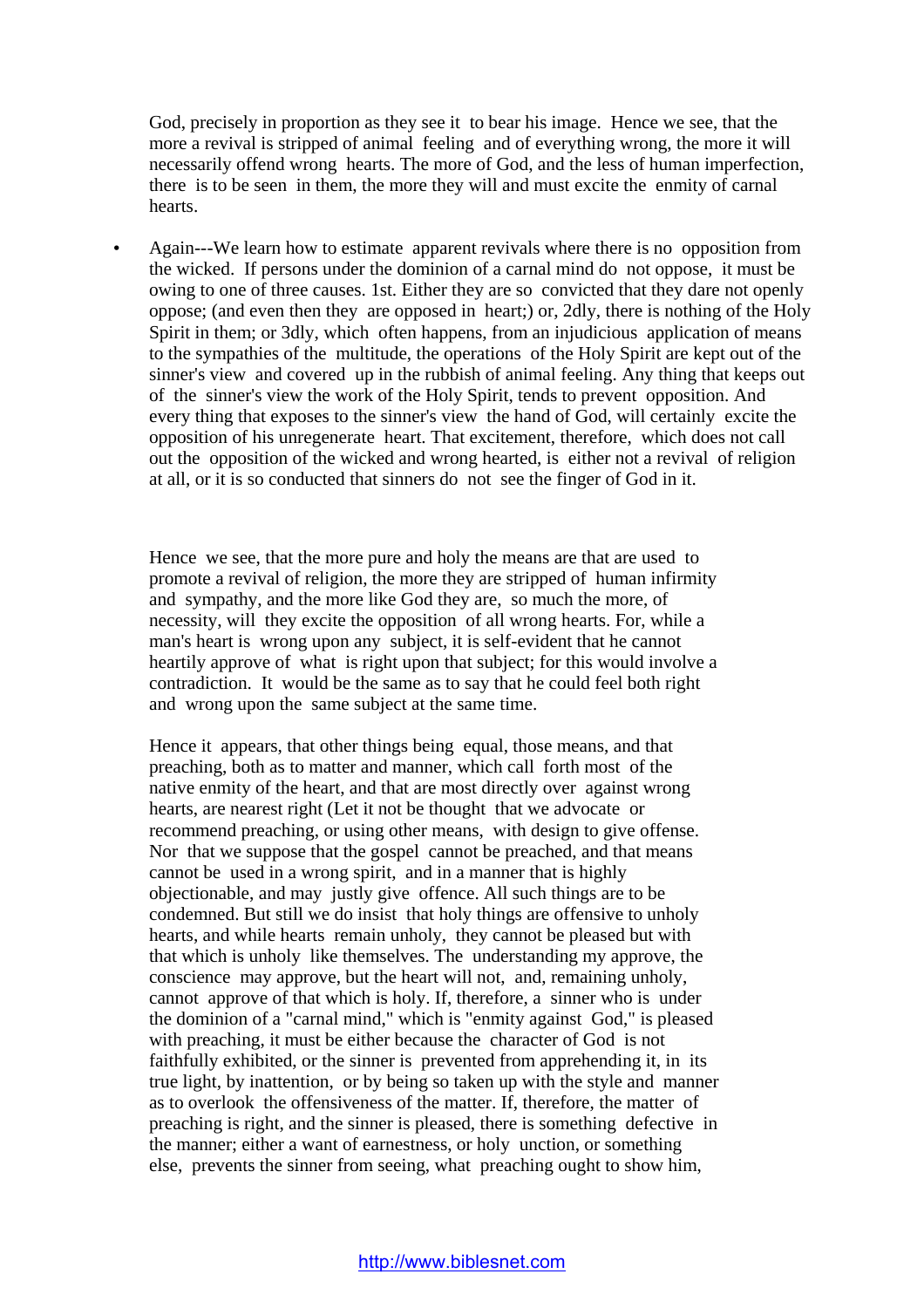that he hates God and his truth).

Hence, we see the folly of those who are laboring to please persons whose affections are in a wrong state upon religious subjects. They cannot be pleased with any thing right and holy while their hearts are in this wrong state, for this we have just seen would involve a contradiction.

This shows why so much wrong feeling stirred up in revivals of religion.

It is the natural effect of pure revivals to stir up wrong feeling in wrong hearts. Revivals of religion on earth, stir up wrong feeling in hell; they will disturb the same spirit, and stir up the same feelings, whenever they come in contact with rebellious hearts, whether in the church or out of it. Whenever the Holy Spirit comes, or is seen to operate, the opposite spirit is disturbed of course. A great degree of right and holy feeling among saints, will naturally stir up a great degree of unholy and wicked feeling in all those hearts that are determinately wrong. The more right and holy feeling there is, the more wrong and unholy feeling there will be, of course, unless sinners and carnal professors bow and submit. They cannot walk together, because they are not agreed: and the more holy and heavenly the saints become in their affections and conduct, the farther apart they will be, until the light of eternity will set them, in feeling and affections, as far asunder as heaven and hell.

This shows that the difference between heaven and hell, as it regards moral character, and happiness and misery, consists in the different state of the hearts or affections of their respective inhabitants.

This demonstrates, beyond all contradiction, that sinners cannot be saved unless they are born again. In other words, it is plainly impossible, in the nature of things, that sinners should walk and be happy with saints and holy angels, without an entire change in their affections. Sinners cannot walk with the saint here. As soon as the saints cease to walk "after the course of this world," sinners think it strange that they run not with them to the same excess of riot, "speaking evil of them." As soon as Christians awake and become spiritual and active, holy and heavenly, and break off from their vain and wicked associations with the world, sinners are uniformly distressed and offended. They try to imagine that it is something wrong in the saints, and in revivals, that offends them. But the truth is, it is the little that is right in the saints, and that in which there is the most of God in revivals, that offends them most. And were the saints as holy as angels are, or as holy as they will be in heaven, sinners must of course be so much the farther from having any community of feeling with them: and as saints rise in holiness, and sinners sink in sin, they will go farther and farther apart for ever and ever.

• I remark, lastly, that this shows why the lives and preaching of the prophets, of Christ and his apostles, and the revivals of the early ages of the church, met with so much more violent opposition from carnal professors of religion, and from ungodly sinners, than is offered to preachers and revival in these days.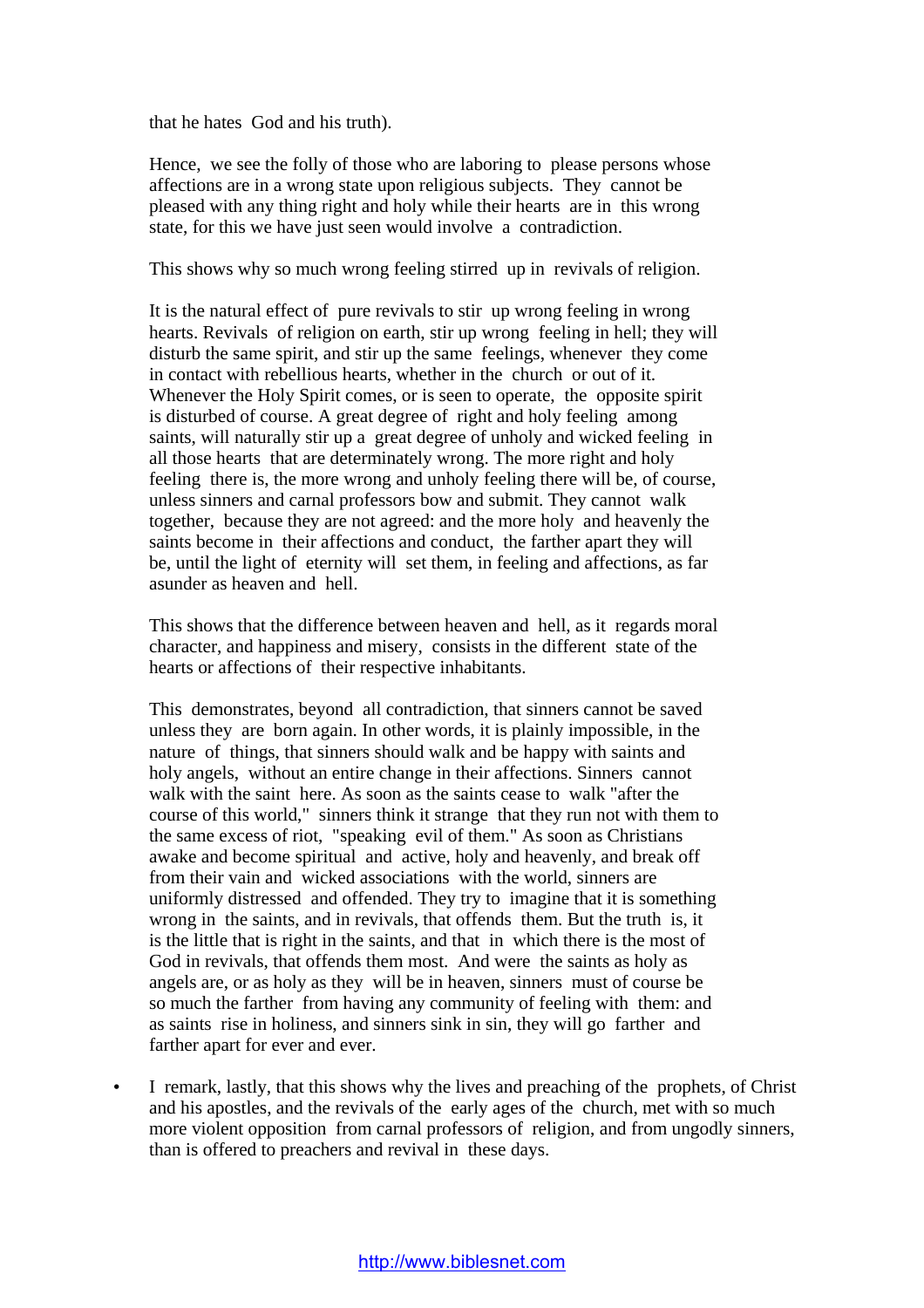It is not to be denied, that the saints in those days "had trials of cruel mocking and scourging, yea, of bonds and imprisonment; they were stoned, they were sawn asunder, were tempted, were slain with the sword: they wandered about in sheep-skins and goat-skins; being destitute, afflicted, tormented; (of whom the world was not worthy;) they wandered in deserts, in mountains, and in dens and caves of the earth."

It is not and cannot be denied, that the preaching of the prophets, of Christ and his apostles, and of primitive ministers, was opposed with great bitterness by many professed saints, and by multitudes of ungodly sinners, more than that of any preachers of the present day. Nor is it to be concealed, that professors of religion were often leaders in this opposition; that they stirred up the Romans to crucify Jesus, and afterwards to persecute and destroy his saints, and crucify his apostles. That even the religious leaders, and learned doctors of the law, endeavored to prejudice the multitude against the Savior, and to prevent their listening to his discourses: "He hath a devil and is mad," said they, "why hear ye him?" They led the way in opposing the apostles in the revivals in which they were engaged. We must admit too, that those revivals made a great deal of noise in the world, insomuch that the apostles were accused of "turning the world upside down:" and that sinners were often greatly hardened by the preaching of Christ and his apostles; "were filled with great wrath," and opposed with such bitterness, that Christ told his apostles to "let them alone." In some places where the apostles preached, "divers were" so "hardened," that they "contradicted and blasphemed, and spake evil of this way," insomuch that the apostles were forced to leave, and go to other places, and sometimes to leave under very humiliating circumstances, but just escaping with their lives. Now these are facts that we need not blush to meet; as they are easily accounted for, upon the principle contained in the text, and illustrated in this discourse. All these things afford no evidence that the prophets, and Christ and his apostles, were imprudent and unholy men; that their preaching was too overbearing and severe; or that there was something wrong in the management of revivals in those day. The fact is, that the prophets were so much more holy in their lives, and so much bolder, and more faithful in delivering their messages; that Christ was so much more searching, and plain, and pungent, and personal in his preaching, and so entirely "separate from sinners" in his life; the apostles were so pungent and plain in their dealing with sinners and professed saints, and so self-denying and holy in their lives, that carnal professors and ungodly sinners could not walk with them. The means that were then used to promote revivals were more holy and free from alloy than they now are. There was less of mere sympathy, and of that hypocritical suavity of manner, and of those embellishments of language, that are calculated and designed to court the applause of the ungodly. "Renouncing the hidden things of dishonesty, not walking in craftiness, nor handling the word of God deceitfully," they preached, "not with the enticing words of man's wisdom," but "with great plainness of speech," so that the ungodly, in the church and out of it, were filled with wrath.

Stephen was so holy and searching in his address, that the elders of Israel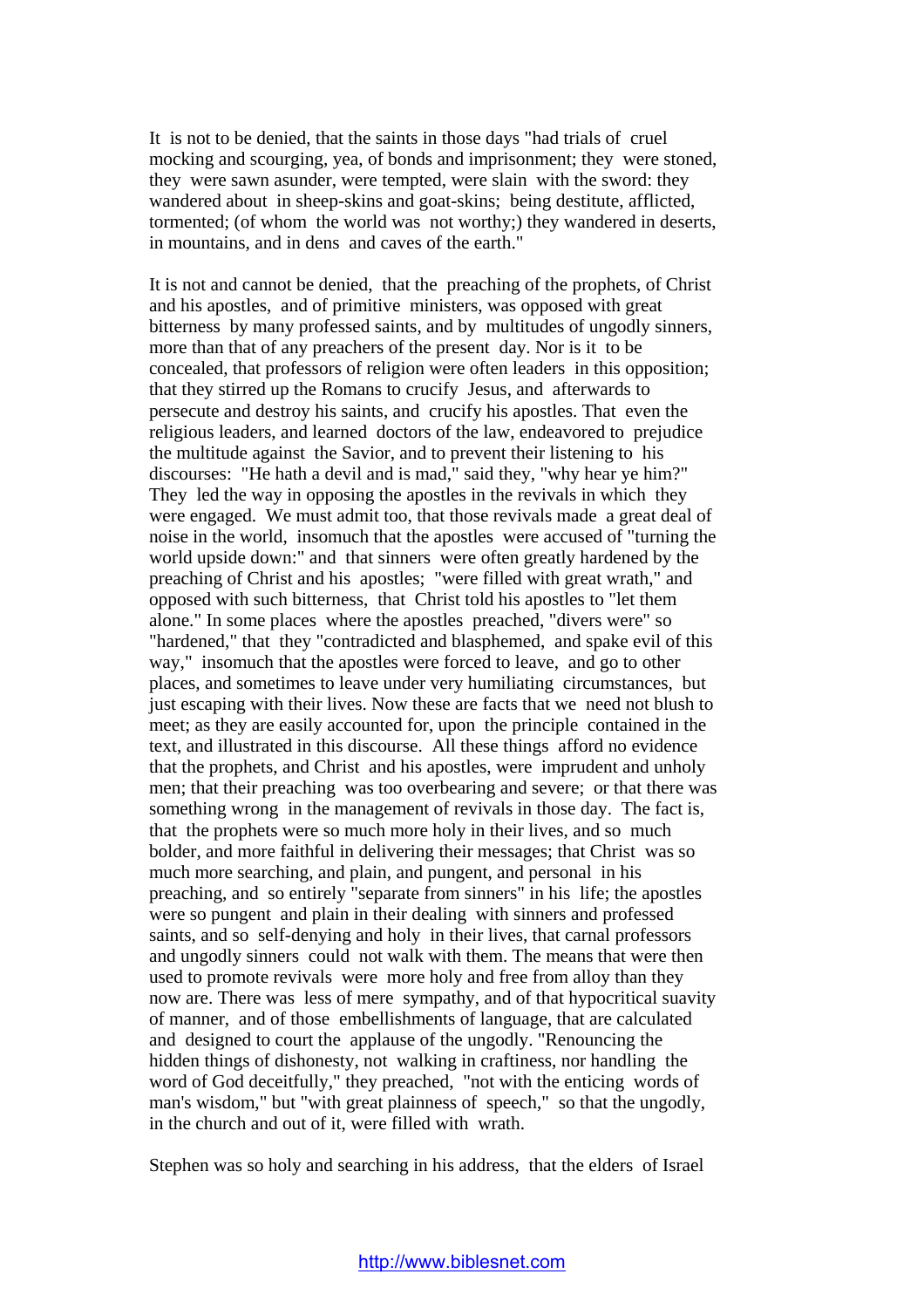"gnashed upon him with their teeth." But this is no evidence that he was imprudent. The fact, that the revivals of the present day so much more silent and gradual in their progress, than they were on the day of Pentecost, and at many other times and places, and create much less noise and opposition among cold professors and ungodly sinners, does not prove that the theory of revivals is better understood now than it was then, nor that those ministers and Christians who are engaged in these revivals are more prudent than the apostles and primitive Christians; and to support this, would evince great spiritual pride in us. Nor are we to say that the human heart is changed, or that the character of God is become less offensive "to the carnal mind." No! the fact is, the prophets, and Christ, and his apostles, and the primitive saints, were more holy, more bold and active, more plain and pungent in their preaching, less conformed to this crazy world; in one word, they were more prudent and more like heaven than we are; these are the reasons why they were more hated than we are, why their preaching and praying gave so much more offence than ours. Revivals, in their days, were more free from carnal policy, and that management that tends to keep out of the sinner's views the naked hand of God: these are the reasons why they made so much noise than the revivals that we witness in these days, and stirred up so much of earth and hell to oppose them, that they convulsed and turned the world upside down. It was known then, that "men could not serve God and mammon." It was seen to be true, that "if any man will live godly in Christ Jesus, he shall suffer persecution." It was understood then, that if "ministers pleased men, they were not the servants of Christ." The church and world could not walk together, for then they were not agreed. Let us not be puffed up, and imagine that we are prudent and wise, and have learned how to manage carnal professors and sinners, whose "carnal mind is enmity against God," so as not to call forth their opposition to truth and holiness, as Christ and his apostles did. But let us know that if they have less difficulty with us, and with our lives, and preaching, than they had with theirs, it is because we are less holy, less heavenly, less like God than they were. If we walk with the lukewarm and ungodly, or they with us, it is because we are agreed. For two cannot walk together except they be agreed.

#### SERMON IX.

# STEWARDSHIP.

-- Luke xvi. 2.-- "Give an account of thy stewardship."

This lecture was done by Dara Kachel.

A steward is one who is employed to transact the business of another, as his agent or representative in the business in which he is employed.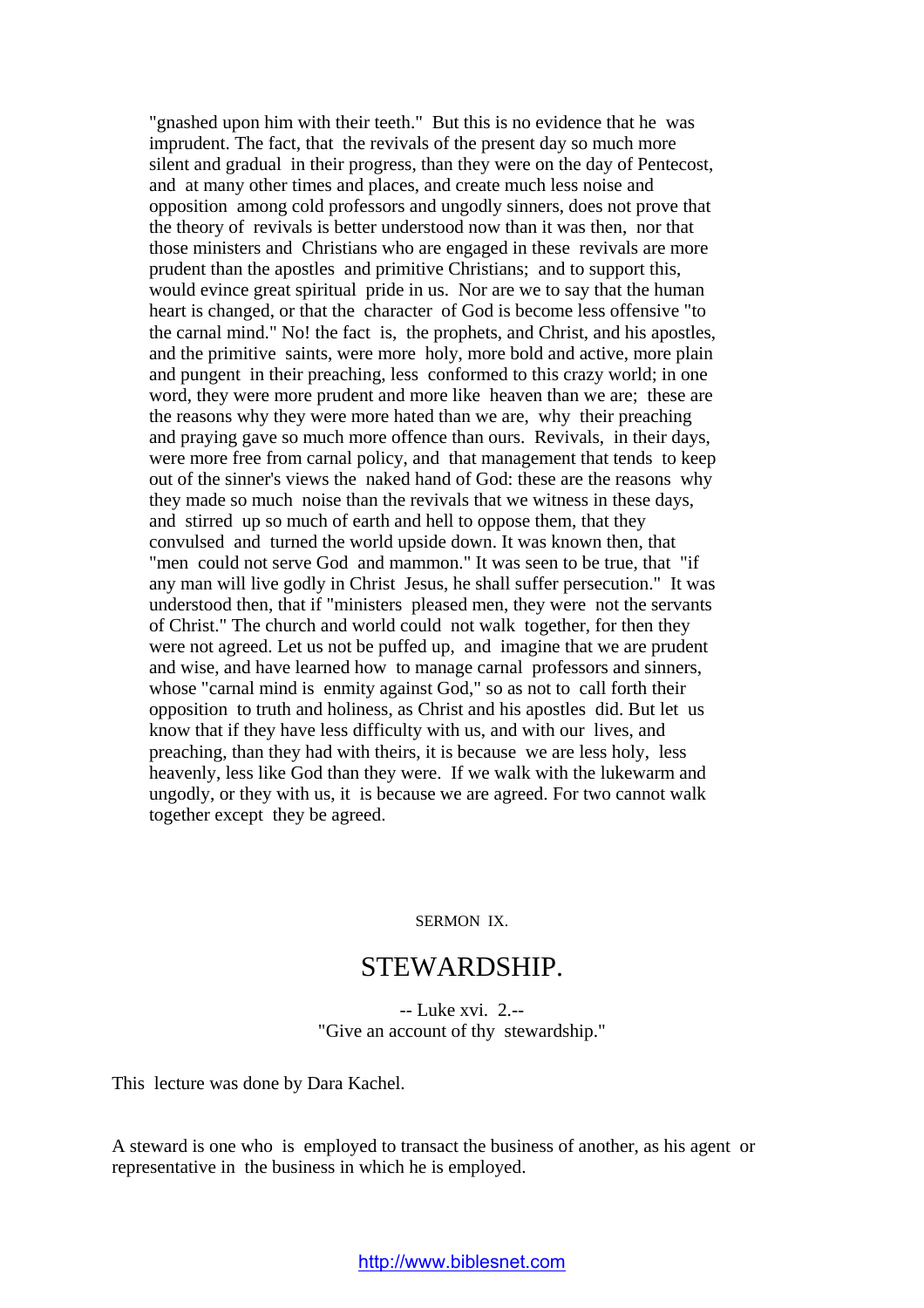His duty is, to promote, in the best possible manner, the interest of his employer. He is liable at any time to be called to an account for the manner in which he has transacted his business, and to be removed from his office at the pleasure of his employer.

One important design of the parable, of which the text is a part, is to teach that all men are God's stewards. The Bible declares, that the silver and the gold are his, and that he is, in the highest possible sense, the proprietor of the universe. Men are mere stewards, employed by him for the transaction of his business, and required to do all they do for his glory. Even their eating and drinking are to be done for his glory, i.e. that they may be strengthened for the best performance of his business.

That men are God's stewards, is evident, from the fact that God treats them as such, and removes them at his pleasure, and disposes of the property in their hands, which he could not do did he not consider them merely his agents, and not the owners of the property.

• 1. If men are God's stewards, they are bound to account to him for their time. God has created them, and keeps them alive, and their time is his. Reader, should you employ a steward, and pay him for his time, would you not expect him to employ that time in your service? Would you not consider it fraud and dishonesty, for him, while in your pay, to spend his time in idleness, or in promoting his private interests? Suppose he were often idle, that would be bad enough; but suppose that he wholly neglected your business, and that when called to an account and censured for not doing his duty, he should say, "Why, what have I done?" would you not suppose that for him to have done nothing, and let your business suffer, was great wickedness, for which he deserved to be punished?

Now, reader, you are God's steward, and if you are an impenitent sinner, you have wholly neglected God's business, and have remained idle in his vineyard, or have been only attending to your own private interests; and now are you ready to ask what you have done? Are you not a knave, thus to neglect the business of your great employer, and go about your own private business, to the neglect of all that justice, and duty, and God require of you?

But suppose your steward should employ his time in opposing your interest, using your capital and time in driving at speculations directly opposed to the business for which he was employed? Would you not consider this great dishonesty? Would you not think it very ridiculous for him to account himself an honest man? Would you not suppose yourself obliged to call him to an account? And would you not account anyone a villain who should approve such conduct? Would you not think yourself bound to publish him abroad, that the world might know his character, and that you might clear yourself from the charge of upholding such a person?

How, then, shall God dispose of you, if you employ your time in opposing his interest, and use his capital in your hands to drive at speculations directly opposed to the business for which he has employed you? Are you not ashamed, then, to account yourself an honest man; and will not God consider himself under an obligation to call you to an account? Should he not do this, would not the omission be an evidence, on his part, of his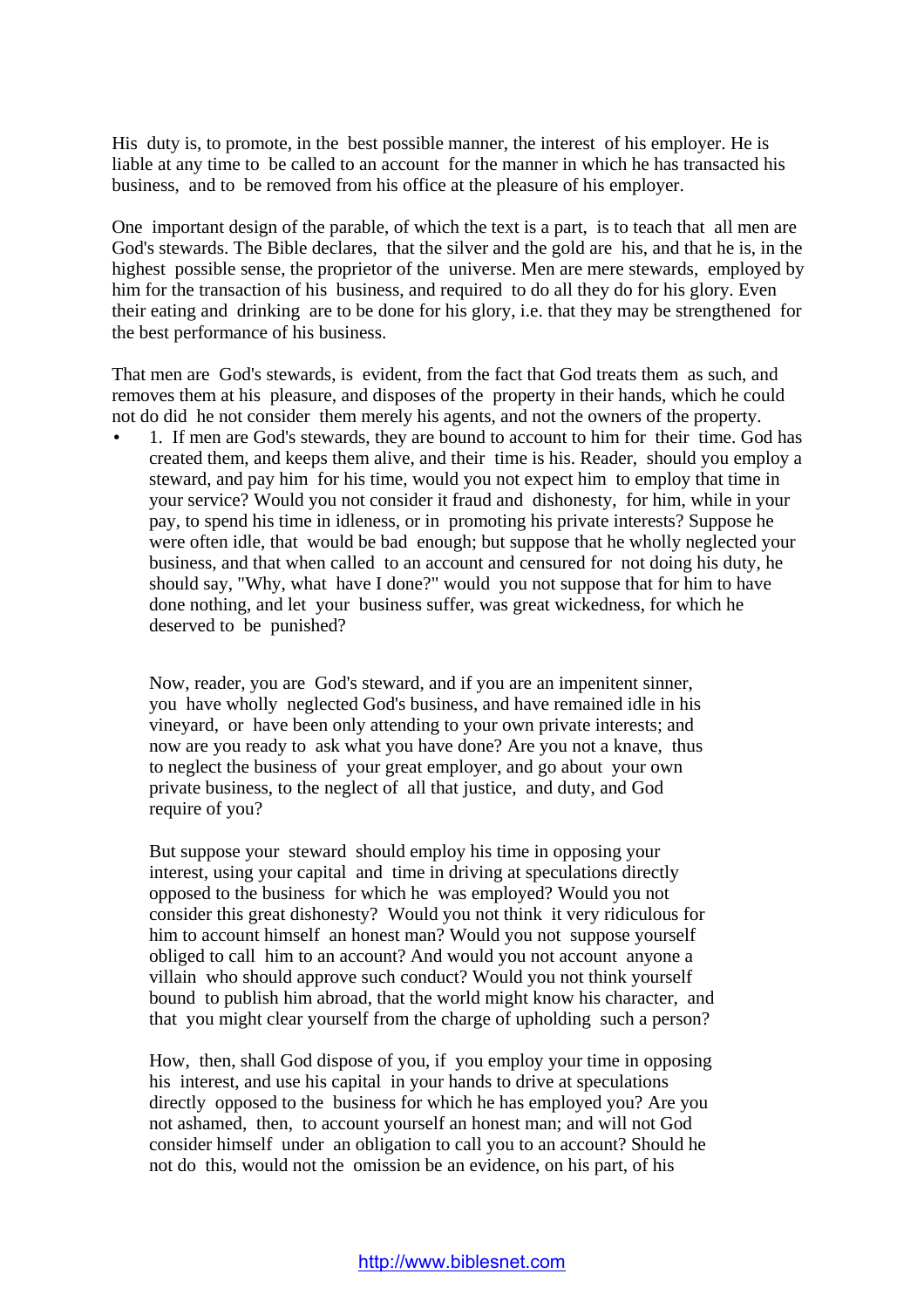approval of your abominable wickedness! Must he not feel himself constrained to make you a public example, that the universe may know how much he abhors your crimes!

• 2. Stewards are bound to give an account of their talents. By talents, I mean here, the powers of their minds. Suppose you should educate a man to be your steward, should support him during the time he was engaged in study, and be at all the expense of his education, and that then he should either neglect to employ his mind in your service, or should use the powers of his cultivated intellect for the promotion of his own interests; would you not consider this as fraud and villany? Now, God created your minds, and has been at the expense of your education, and has trained you up for his service; and do you either let your mind remain in idleness, or pervert the powers of your cultivated intellect, to the promotion of your own private interest, and then ask what you have done to deserve the wrath of God?

But suppose your steward should use his education in opposition to your interest, and use all the powers of his mind to destroy the very interest for which he was educated, and which he is employed to sustain; would you not look upon his conduct as marked with horrid guilt? And do you, sinner, employ the powers of your mind, and whatever education God may have given you, in opposing his interest--perverting his truth--scattering "fire-brands, arrows, and death" all around you, and think to escape his curse? Shall not the Almighty be avenged upon such a wretch?

• 3. A steward is bound to give an account for the influence he exerts upon mankind around him.

Suppose you should employ a steward, should educate him until he possessed great talents, should put a large capital into his hands, should exalt him him high in society, and place him in circumstances to exert an immense influence in the commercial community, and that then he should refuse or neglect to exert this influence in promoting your interest; would you not consider this default a perpetual fraud practised upon you?

But suppose he should exert all this influence against you, and array himself with all his weight of character, and talent, and influence, and even employ the capital with which he was intrusted, in opposing your interest--what language, in your estimation, could then express your sense of his guilt?

Reader, whatever influence God has given you, if you are an impenitent sinner, you are not only neglecting to use it for God, to build up his kingdom, but you are employing it in opposition to his interest and glory; and for this do you not deserve the damnation of hell? Perhaps you are rich, or learned, or have, on other accounts, great influence in society, and are refusing to use it to save the souls of men, but are bringing all your weight of character, and talents, and influence, and example, to drag all who are within the sphere of your influence down to the gates of hell.

• 4. You must give an account for the manner in which you use the property in your possession. Suppose your steward should refuse to employ the capital with which you intrusted him for the promotion of your interest, or suppose he were to account it his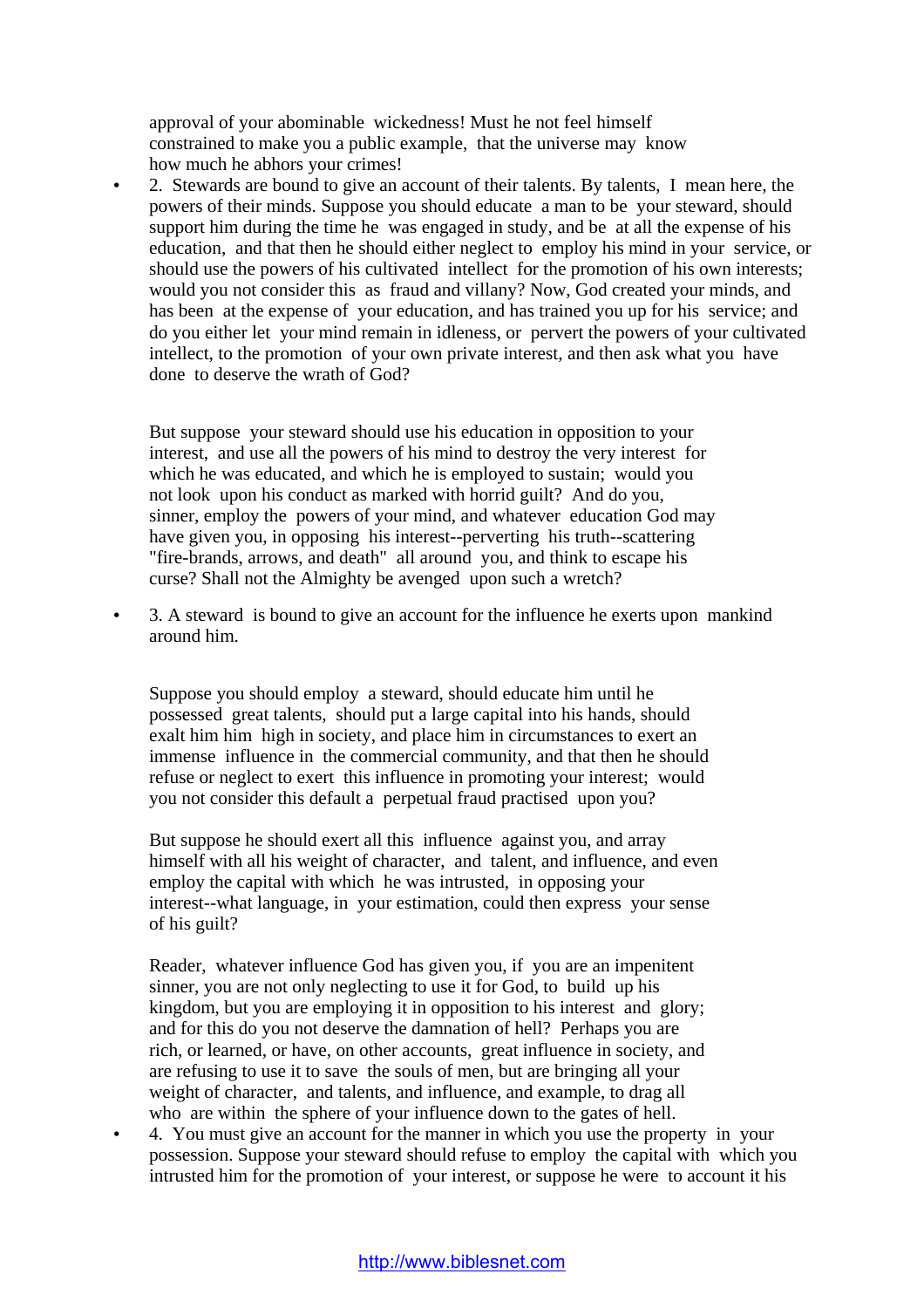own, and to use it for his own private interest, or apply it to the gratification of his lusts, or the aggrandizement of his family; in bestowing large portions upon his daughters, or in ministering to the lusts and pride of his sons; while at the same time your business was suffering for the want of this very capital; or suppose that this steward held the purse-strings of your wealth, and that you had multitudes of other servants, whose necessities were to be supplied out of the means in his hands, and that their welfare, and even their lives, depended on these supplies; and yet this steward should minister to his own lusts, and those of his family, and suffer those, your other servants, to perish--what would you think of such wickedness? You intrusted him with your money, and enjoined him to take care of your other servants, and through his neglect they were all dead men.

Now, you have God's money in your hands, and are surrounded by God's children, whom he commands you to love as you do yourself. God might, with perfect justice, have given his property to them instead of you. The world is full of poverty, desolation, and death; hundreds and millions are perishing, body and soul; God calls on you to exert yourself as his steward, for their salvation, to use all the property in your possession, so as to promote the greatest possible amount of happiness among your fellow-creatures. The Macedonian cry comes from the four winds of heaven, "Come over and help us;" come over and help us; and yet you refuse to help; you hoard up the wealth in your possession, live in luxury, and let your fellow-men go to hell. What language can describe your guilt?

But suppose your servant, when you called him to account, should say, "Have I not acquired this property by my own industry?" would you not answer, "You have employed my capital to do it, and my time, for which I have paid you; and the money you have gained is mine." So when God calls upon you to use the property in your possession for him, do you say it is yours, that you have obtained it by your own industry? Pray, whose time have you used, and whose talents and means? Did not God create you? Has He not sustained you? Has He not prospered you, and given you all his success? Yes, your time is his, your all is his, you have no right to say the wealth you have is yours; it is His, and you are bound to use it for His glory. You are a traitor to your trust if you do not so employ it.

If your clerk take only a little of your money, his character is gone, and he is branded as a villain. But sinners take not only a dollar or so, but all they can get, and use it for themselves. Don't you see that God would do wrong not to call you to account, and punish you for filling both your pockets with His money, and calling it your own. Professor of religion, if you are doing so don't call yourself Christian.

• 5. You must give an account for your soul. You have no right to go to hell. God has a right to your soul; your going to hell would injure the whole universe. It would injure hell, because it would increase its torments. It would injure heaven, because it would wrong it out of your services. Who shall take the harp in your place, in singing praises to God? Who shall contribute your share to the happiness of heaven?

Suppose you had a steward to whom you had given life, and educated him at great expense, and then he should wilfully throw that life away; has he a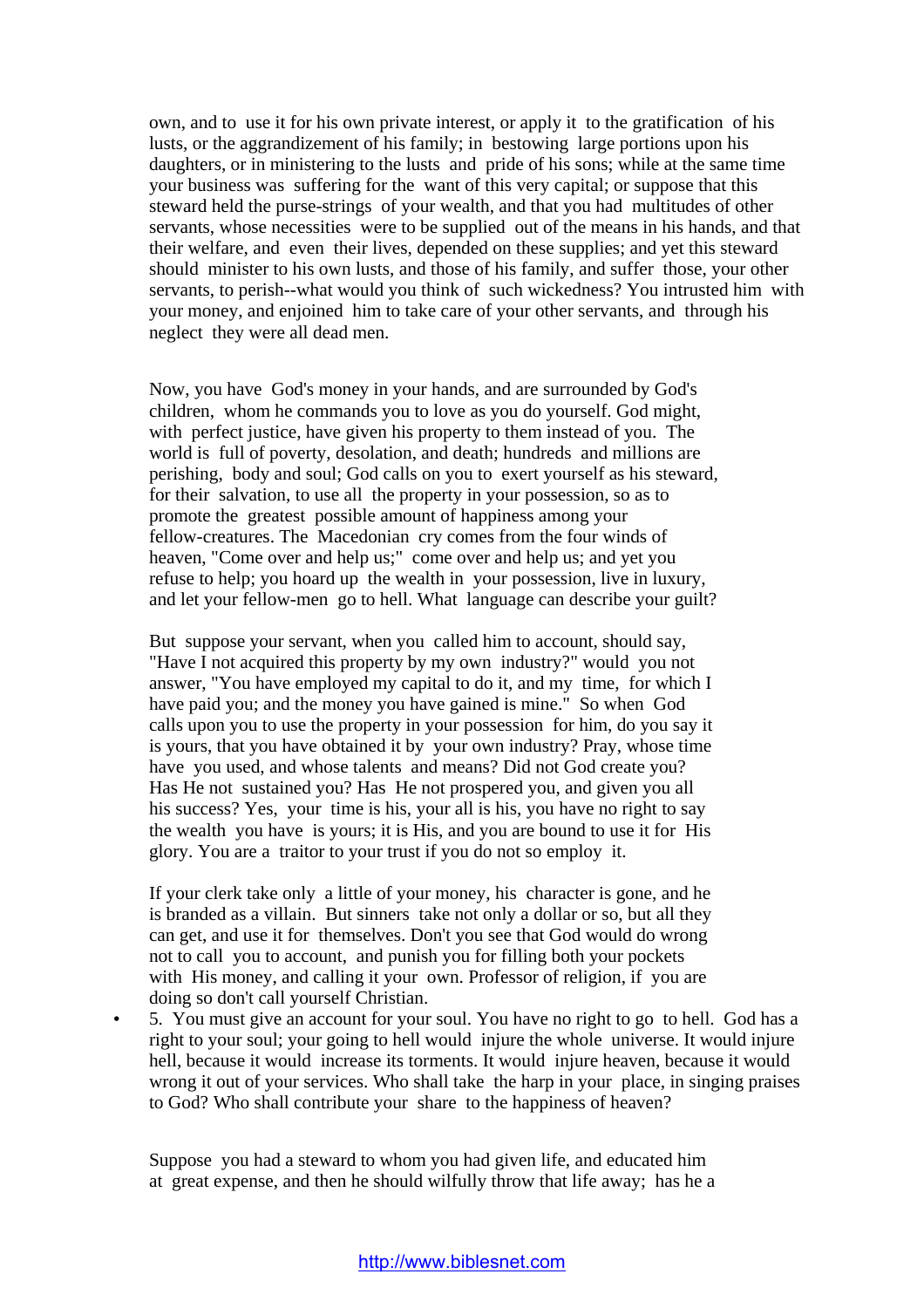right thus to dispose of a life of so much value to you? Is it not as unjust as to rob you of the same amount of property in any thing else? God has made your soul, sustained and educated you, till you are now able to render him important service, and to glorify him for ever; and have you a right to go to hell, and throw away your soul, and thus rob God of your service? Have you a right to render hell more miserable, and heaven less happy, and thus injure God and all the universe?

Do you still say, What if I do lose my soul, it is nobody's business but my own? That is false: it is every body's business. Just as well might a man bring a contagious disease into a city, and spread dismay and death all around, and say it was nobody's business but his own.

- 6. You must give an account for the souls of others. God commands you to be a co-worker with him in converting the world. He needs your services, for he saves souls only through the agency of men. If souls are lost, or the gospel is not spread over the world, sinners charge all the blame upon Christians, as if they only were bound to be active in the cause of Christ, to exercise benevolence, to pray for a lost world, to pull sinners out of the fire. I wonder who has absolved you from these duties? Instead of doing your duty, you lie as a stumbling-block in the way of other sinners. Thus, instead of helping to save a world, all your actions help to send souls to hell.
- 7. You are bound to give an account of the sentiments you entertain and propagate. God's kingdom is to be built up by truth, and not by error. Your sentiments will have an important bearing upon the influence you exert over those around you.

Suppose the business in which your steward was employed, required that he should entertain right notions concerning the manner of doing it, and the principles involved in it; of your will and of his duty. And suppose you had given him, in writing, a set of rules for the government of his conduct, in relation to all the affairs with which he was intrusted; then if he should neglect to examine those rules, or should pervert their plain meaning, and should thus pervert his own conduct, and be instrumental in deceiving others, and leading them in the way of disobedience, would you not look upon this as criminal and deserving the severest reprobation?

God has given you rules for the government of your conduct. In the Bible you have a plain revelation of his will in relation to all your actions. And now, do you either neglect or pervert it, and thus go astray yourself, and lead others with you in the way of disobedience and death, and then call yourself an honest man? For shame!

• 8. You must give an account of your opportunities of doing good.

If you employ a steward to transact your business, you expect him to take advantage of the state of the market and of things in general, to improve every opportunity to promote your interest. Suppose at the busy seasons of the year, he should spend his time in idleness, or in his own private affairs, and not have an eye at all to the most favorable opportunities of promoting your interest, would you not soon say to him, "Give an account of thy stewardship, for thou mayest be no longer steward?" Now, sinner, you have always neglected opportunities of serving God, of warning your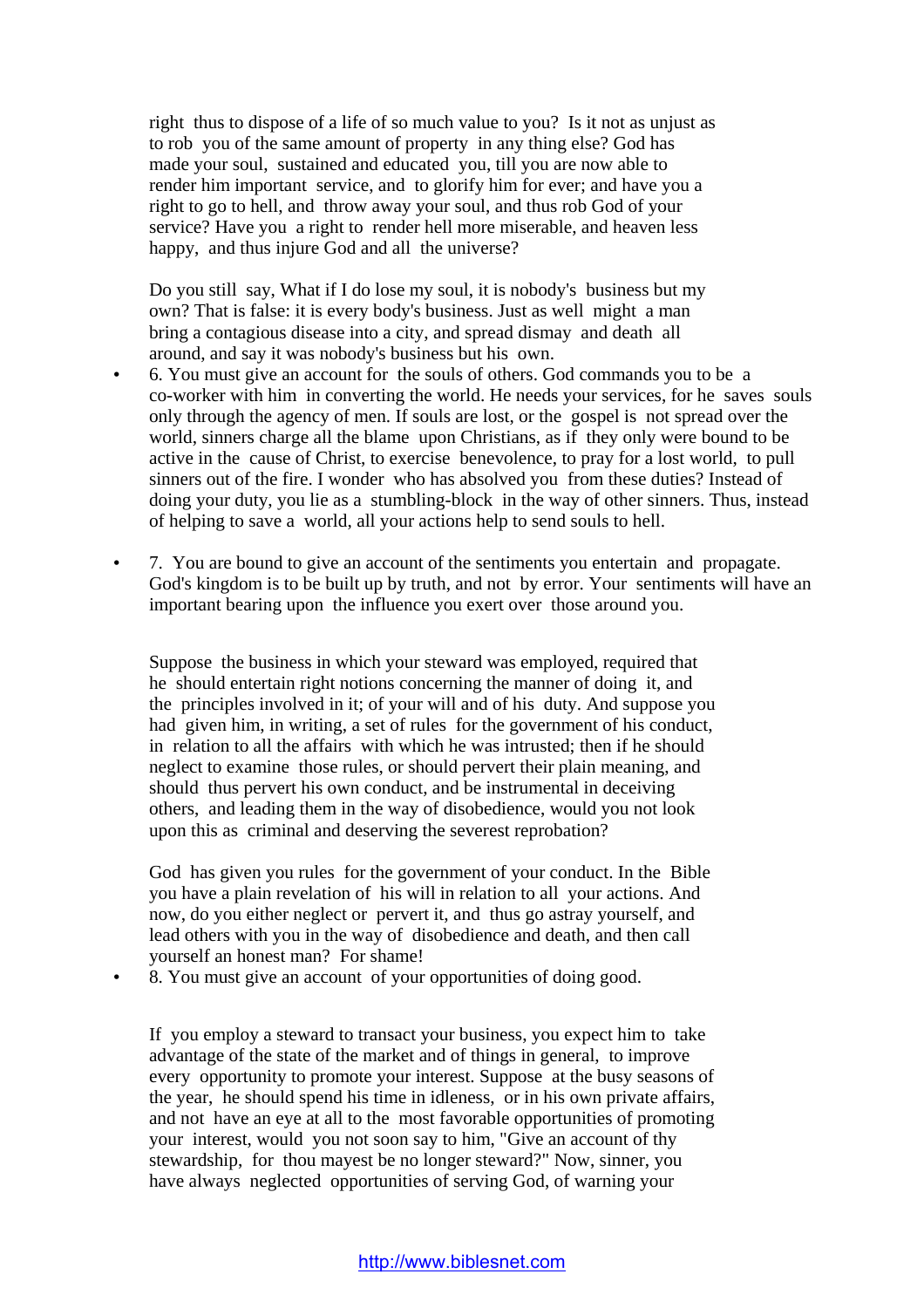fellow-sinners, of promoting revivals of religion, and advancing the interest of truth. You have been diligent merely to promote your own private interests, and have entirely neglected the interests of your great employer; and are you not a wretch, and do you not deserve to be put out of the stewardship, as a dishonest man, and to be sent to the state prison of the universe? How can you escape the damnation of hell?

#### **REMARKS.**

1. From this subject you can see why the business of this world is a snare that drowns men's souls in destruction and perdition.

Sinners transact business to promote their own private interests, and not as God's stewards; and thus act dishonestly, defraud God, grieve the Spirit, and promote their own sensuality, pride, and death. If men considered themselves as God's clerks, they would not lie, and overreach, and work on the Sabbath, to make money for Him; they would be sure that such conduct would not please him. God never created this world to be a snare to men--it is abused; he designed it to be a delightful abode for them--but how perverted!

Should all men's business be done as for God, they would not find it such a temptation to fraud and dishonesty, as to ensnare and ruin their souls; it would have no tendency to wean the soul from Him, or to banish Him from their thoughts. When holy Adam dressed God's garden and kept it, had that a tendency to banish God from his mind? If your gardener should all day be very busy In your presence, dressing your plants, consulting your views, and doing your pleasure continually, asking how shall this be done, and how shall that be done, would this have a tendency to banish you from his thoughts? So, if you were busy all the day, seeking God's glory, and transacting all your business for him, acting as his steward, sensible that his eye was upon you, and were this your constant inquiry, how will this please him? and how will that please him? your being busy in such employment would have no tendency to distract your mind, and turn your thoughts from God.

Or, suppose a mother, whose son was in a distant land, was busy all day in putting up clothes, and books, and necessaries for him, continually questioning, how will this please him? and how will that please him? would that employment have a tendency to divert her mind from her absent son? Now if you consider yourself as God's steward, doing his business; if you are in all things consulting his interests and his glory, and consider all your possessions as his, your time and your talents; the more busily you are engaged in his service, the more will God be present to all your thoughts.

Again. You see why idleness is a snare to the soul. A man that is idle, is dishonest; forgets his responsibility, refuses to serve God, and gives himself up to the temptations of the devil. Nay, the idle man tempts the devil to tempt him.

Again. You see the error of the maxim, that men cannot attend to business and religion at the same time. A man's business ought to be a part of his religion. He cannot be religious in idleness. He must have some business, to be religious at all; and if it is performed from a right motive, his lawful and necessary business is as much a necessary part of religion as prayer, or going to church, or reading his Bible. Any one who pleads this maxim is a knave by his own confession; for no man can believe that an honest employment, and pursued for God's glory, is inconsistent with religion. The objection supposes in the face of it, that he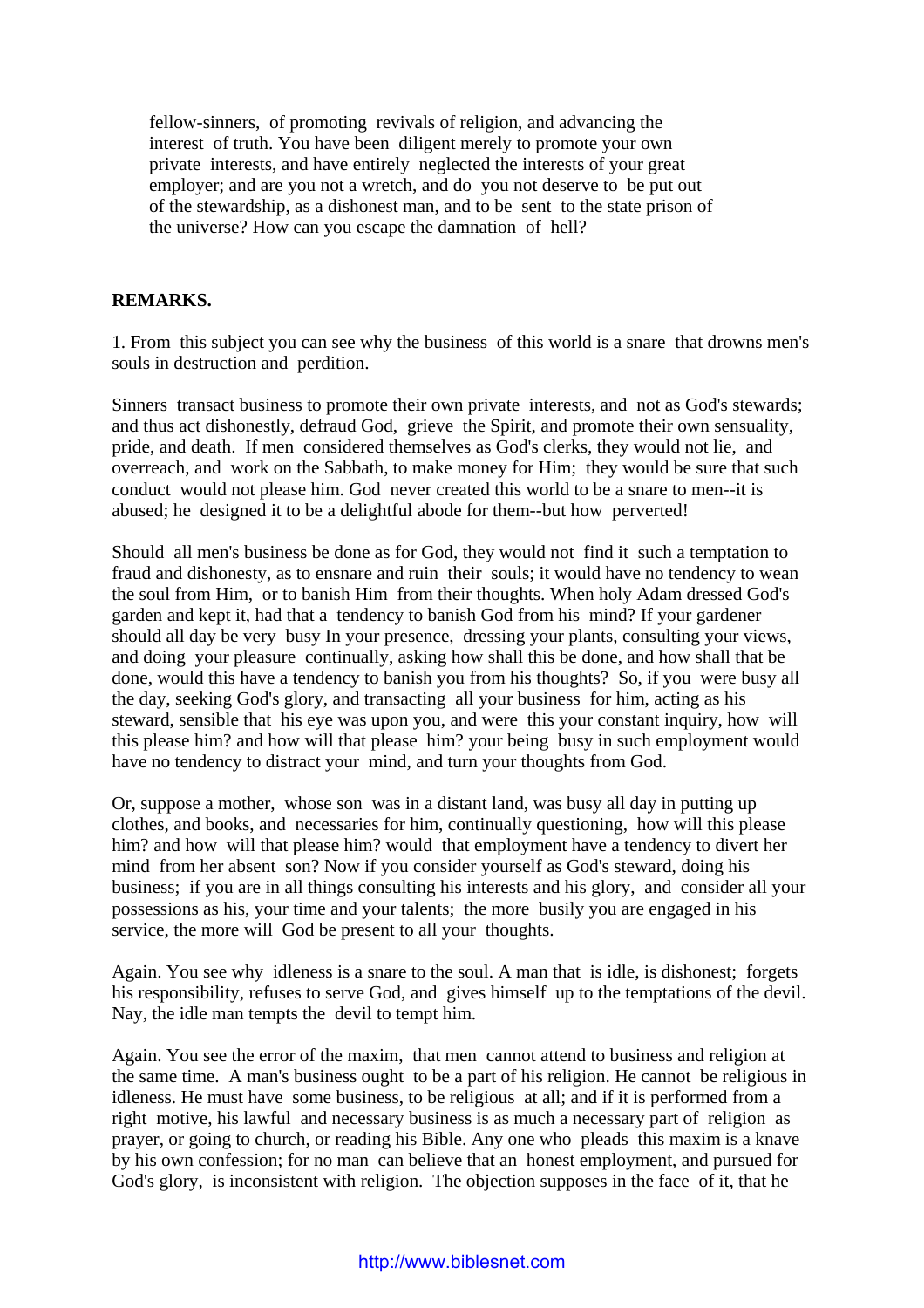considers his business either as unlawful in itself, or that he pursues it in a dishonest manner. If this be true he cannot be religious, while thus pursuing his business: if his employment be wicked, he must relinquish it; or if honest and pursued in an unlawful manner, he must pursue it lawfully; or in either case he will lose his soul. But if his business is lawful, let him pursue it honestly, and from right motives, and he will find no difficulty in attending to his business, and being religious at the same time. A life of business is best for Christians, as it exercises their graces and makes them strong.

4. That most men do not account themselves as God's stewards, is evident from the fact that they consider the losses they sustain in business as their own losses. Suppose that some of your debtors should fail, and your clerks should speak of it as their loss, and say they had met with great losses, would you not look upon it as ridiculous in the extreme? And is it not quite as ridiculous for you, if any of your Lord's debtors fail, to make yourself very uneasy and unhappy about it? Is it your loss, or his? If you have done your duty, and taken suitable care of his property, and a loss is sustained, it is nor your loss, but his. You should look at your sins and your duty, and not be frightened lest God should become bankrupt. If you acted as God's steward or as his clerk, you would not think of speaking of the loss as your own loss. But if you have considered the property in your possession as your own, no wonder that God has taken it out of your hands

Again. You see that in the popular acceptation of the term, it is ridiculous to call institutions for the extension of the Redeemer's kingdom in the world, charitable institutions. In one sense, indeed, they may be called such. Should you give your steward orders to appropriate a certain amount of funds for the benefit of the poor in a certain parish--this would be charity in you, but not in him; it would be ridiculous in him to pretend that the charity was his. --So, institutions for the promotion of religion, are the charities of God, and not of man. The funds are God's and it is his requirement, that they be expended according to his directions, to relieve the misery, or advance the happiness of our fellow-men. God, then, is the giver, and not men; and to consider the charities as the gift of men, is to maintain that the funds belong to men, and not to God. To call them charitable institutions, in the sense in which they are usually spoken of, is to say, that men confer a favour upon God; that they give him their money, and consider Him as an object of charity.

Suppose that a company of merchants in the city should employ a number agents to transact their business in India, with an immense capital, and suppose these agents should claim the funds as their property, and whenever a draft was made upon them, should consider it begging, and asking charity at their hands, and should call the servant by whom the order was sent a beggar; and farther, suppose they should get together, and form a charitable society to pay these drafts, of which they should become "life members," by paying each a few dollars of their employers' money into a common fund, and then hold themselves exonerated from all farther calls; so that, when an agent was sent with drafts, they might direct the treasurer of their society to let him have a little, as a matter of almsgiving. Would not this be vastly ridiculous! What then do you think of yourself, when you talk of supporting these charitable institutions, as if God, the owner of the universe, was to be considered as soliciting charity, and his servants as the agents of an infinite beggar! How wonderful it is, that God does not take such presumptuous men, and put them in hell in a moment, and then with the money in their hands execute his plans for converting the world.

Nor is it less ridiculous for them to suppose that by paying over the funds in their hands for this purpose, they confer a charity upon men: for it should all along be borne in mind; that the money is not theirs. They are God's stewards, and only pay it over to his order--in doing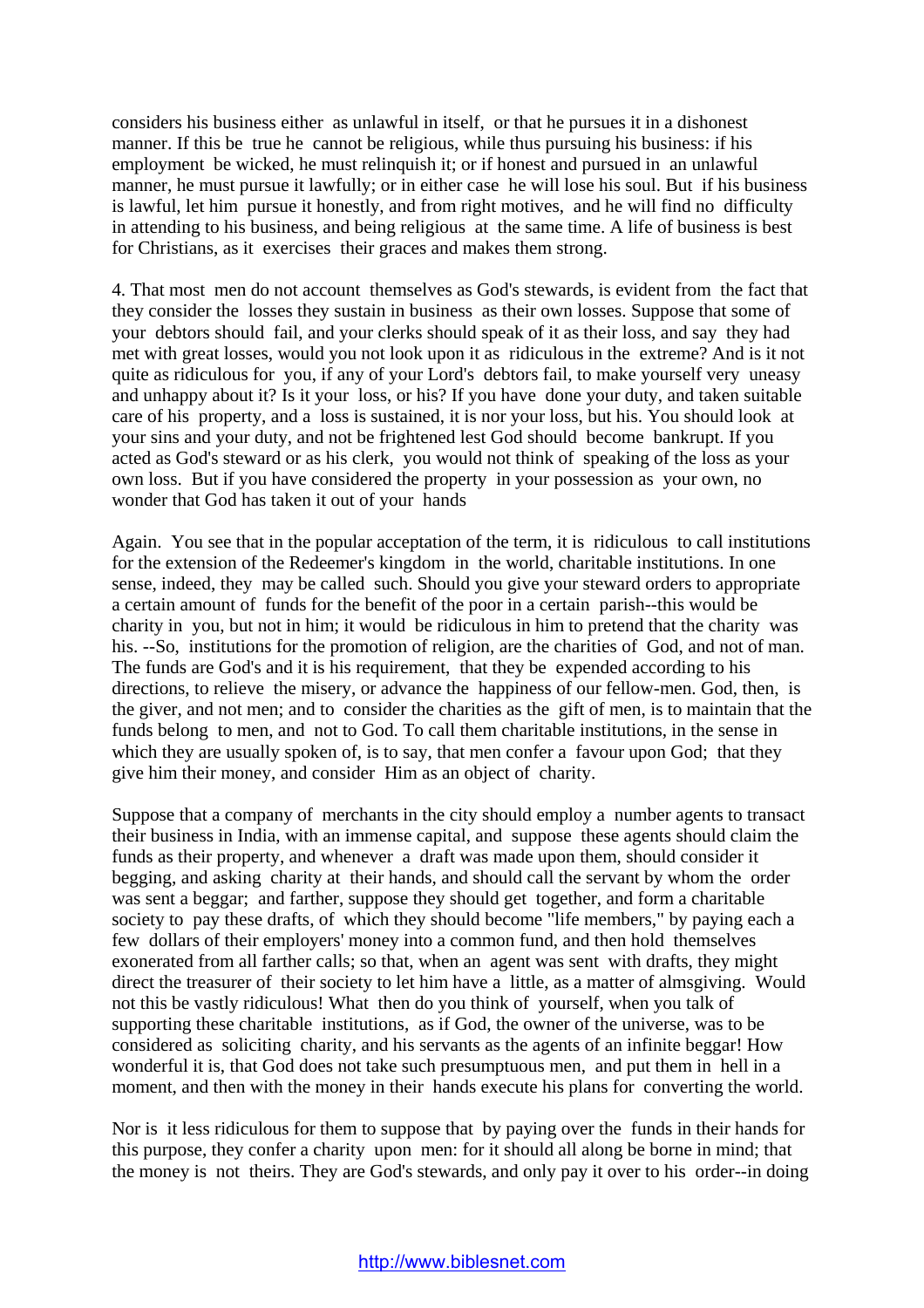this, therefore, they neither confer a charity upon the servants who are sent with the orders; nor upon those for whose benefit the money is to be expended.

Again. When the servants of the Lord come with a draft upon you, to pay over some of the money in your possession into his treasury, to defray the expenses of his government and kingdom, why do you call it your own, and say you can't spare it? What do you mean by calling the agents beggars, and saying you are sick of seeing so many beggars--disgusted with those agents of charitable institutions? Suppose your steward under such circumstances should call your agents beggars, and say he was sick of so many beggars; would you not call him to an account, and let him see that the property in his possession was yours, and not his?

Again. You see the great wickedness of men's hoarding up property so long as they live, and at death leaving a part of it to the church. What a will! To leave God half of his own property. Suppose a clerk should do so, and make a will, leaving his employer part of his own property! Yet this is called piety. Do you think that Christ will always be a beggar? And yet the church is greatly puffed up with their great charitable donations and legacies to Jesus Christ.

Again. You see the wickedness of laying up money for your children, and why money so laid up is a curse to them. Suppose your steward should lay up your money for his children, would you not consider him a knave? How then dare you take God's money and lay it up for your children, while the world is sinking down to hell? But will you say, Is it not my duty to provide for my "own household?" Yes, it is your duty suitably to provide for them, but what is a suitable provision? Give them the best education you can for the service of God. Make all necessary provision for the supply of their real wants, " till they become of sufficient age to provide for themselves"-- and then if you see then disposed to do good in serving God and their generation, give them all the advantages for doing this in your power. But to make them rich--to gratify their pride--to enable them to live in luxury or ease--or to provide that they may become rich--to give your daughters what is called a genteel education--to allow them to spend their time in dress, idleness, gossiping, and effeminacy, you have no right--it is defrauding God, ruining your own soul, and greatly endangering theirs.

Again. Impenitent sinners will be finally and eternally disgraced. Do you not account it a disgrace to a man, to be detected in fraud and every species of knavery, in transacting the business of his employer? Is not such a man deservedly thrown out of business; is he not a disgrace to himself and his family; can any body trust him? How then will you appear before an injured God, and an injured universe--a God whose laws and rights you have despised--a universe with whose interests you have been at war? How will you, in the solemn judgment, be disgraced, your name execrated, and you become the hissing and contempt of hell, for the numberless frauds and villanies you have practised upon God and upon his creatures! But perhaps you are a professor of religion: Will your profession cover up your selfishness and vile hypocrisy, while you have defrauded God, spent his money upon your lusts, and accounted those as beggars, who came with drafts upon you to pay over into his treasury? How will you hold up your head in the face of heaven? How dare you now pray; how dare you sit at the communion table; how dare you profess the religion of Jesus Christ, if you have set up a private interest, and do not consider all that you have as his, and use it all for his glory?

Again. We have here a true test of Christian character. True Christians consider themselves as God's stewards; they act for him, live for him, transact business for him, eat and drink for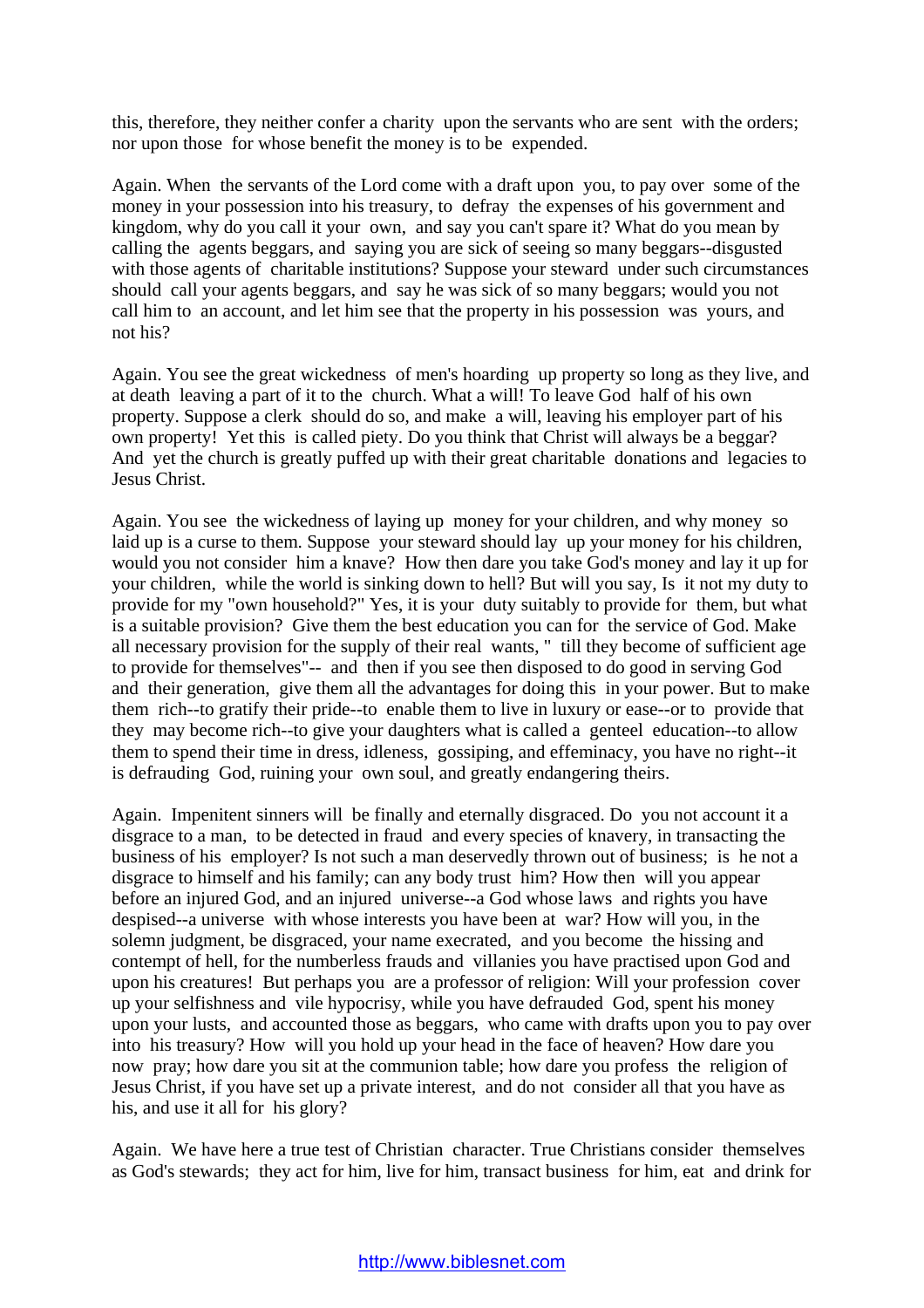his glory, live and die to please him. But sinners and hypocrites live for themselves; account their time, their talents, their influence, as their own; and dispose of them all for their own private interest, and thus drown themselves in destruction and perdition.

At the judgment, we are informed that Christ will say to those who are accepted, " Well done, good and faithful servants." Reader! could he truly say this of you, " Well done, good and faithful servant; thou hast been faithful over a few things," i. e. over the things committed to your charge. He will pronounce no false judgment, put no false estimate upon things; and if he cannot say this truly, " WeIl done, good and faithful servant," you will not be accepted, but will he thrust down to hell. Now, reader, what is your character, and what has been your conduct? God will soon call you to give an account of your stewardship. Have you been faithful to God, faithful to your own soul, and the souls of others? Are you ready to have your accounts examined, your conduct scrutinized, and your life weighed in the balance of the sanctuary? Are you interested in the blood of Jesus Christ? If not, repent, repent now, of all your wickedness, and lay hold upon the hope that is set before you; for, hark! a voice cries in your ears, "Give an account of thy stewardship for thou mayest be no longer steward."

#### SERMON X.

# DOCTRINE OF ELECTION.

-- Ephesians i. 45.--

"According as he hath chosen us in him before the foundation of the world, that we should be holy and without blame before him in love: Having predestinated us unto the adoption of children by Jesus Christ to himself, according to the good pleasure of his will."

This lecture was typed in by Vic Johanson.

THE subject of this discourse is the doctrine of election, and in the discussion of it, I shall pursue the following order:

- *I. Show what is not intended by this doctrine.*
- *II. What is intended by it.*
- *III. That it is a doctrine of the Bible.*
- *IV. That it is the doctrine of reason.*
- *V. Why they are elected.*
- *VI. When they were elected.*
- *VII. That it is not a partial election.*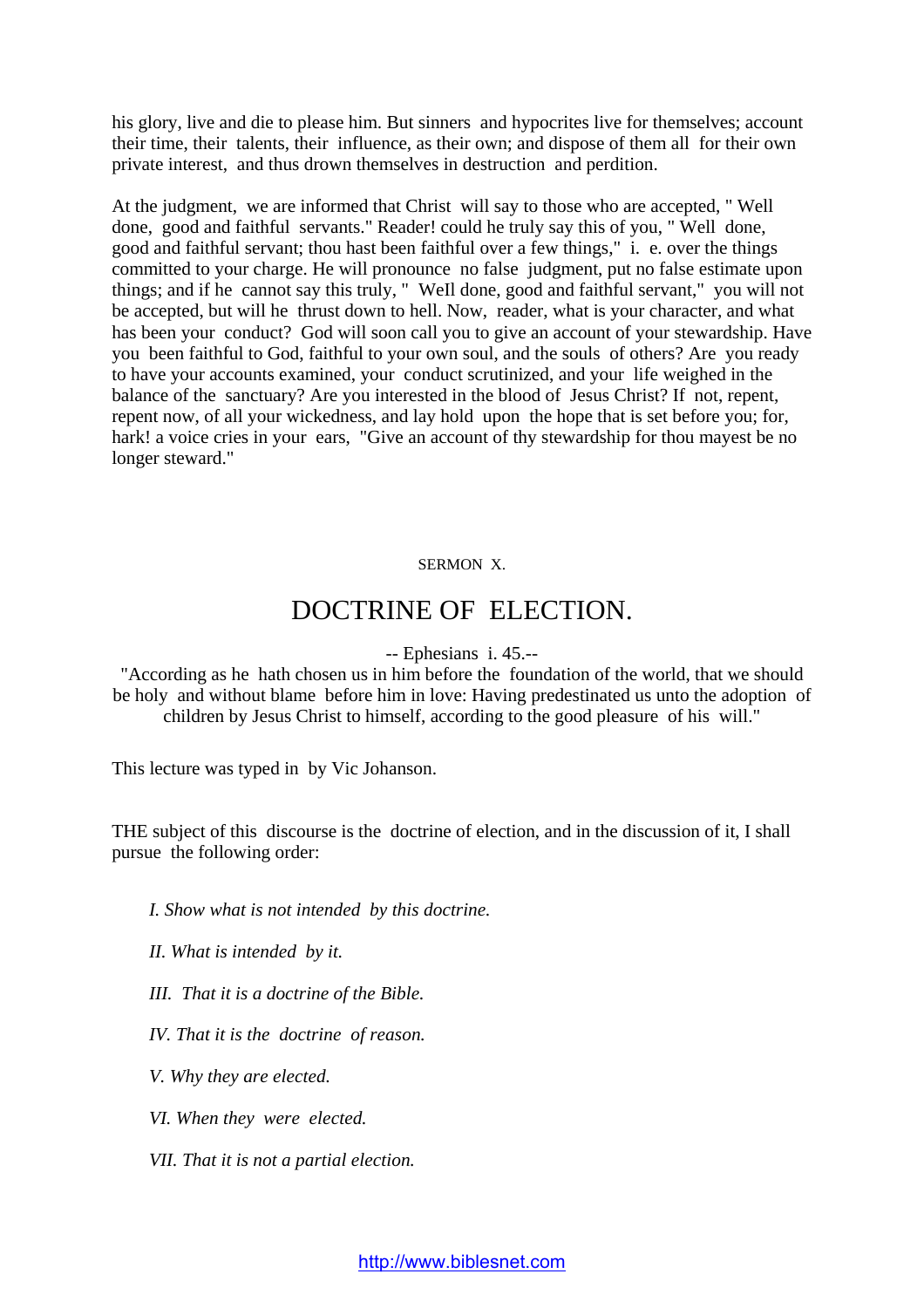*VIII. That there is no injustice in it.*

*IX. That it opposes no obstacle to the salvation of the non-elect.*

*X. That it is the best that could be done for the world.*

*XI. That it does not supersede the use of means for the salvation of the elect.*

*XII. That it is the only ground of encouragement for using means.*

*XIII. How it may be known who are elected.*

## **I. I am to show what is not intended by this doctrine.**

- 1. Not that a part of mankind are to be saved irrespective of their moral character. We are not to suppose that the elect will be saved, do what they may, without regard to their conduct.
- 2. Nor are we to understand by it, that the elect will be forced to heaven against their will.
- 3. Nor that there is any particular provision made in the atonement for their salvation, more than for the salvation of the non-elect.
- 4. Nor that the unconverted elect are any better than the non-elect.
- 5. Nor that the unconverted elect are any more beloved of God, than the non-elect.
- 6. Nor that the non-elect are created for damnation, and cannot be saved do what they may.

# **II. But, by the doctrine of election, is intended,**

that a part of the human family are chosen to eternal salvation; that not only are they chosen as a whole, but as individuals; every one of whom will finally be saved.

# **III. This doctrine is taught in the Bible.**

It is plainly taught in the text. Peter directs his first epistle "to the strangers scattered throughout Pontus, Galatia, Cappadocia, Asia, and Bithynia, elect, according to the foreknowledge of God the father, through sanctification of the Spirit unto obedience, and sprinkling of the blood of Jesus Christ: grace unto you, and peace be multiplied. Blessed be the God and father of our Lord Jesus Christ which according to his abundant mercy hath begotten us again unto a lively hope, by the resurrection of Jesus Christ from the dead, to an inheritance incorruptible, and undefiled, and that fadeth not away, reserved in heaven for you who are kept by the power of God, through faith unto salvation, ready to be revealed in the last times." In 2d Timothy i. 9.--The apostle says, "who hath saved us and called us with an holy calling, not according to our works, but according to his own purpose and grace which were given us in Christ Jesus before the world began."

I will not take up your time in multiplying passages of Scripture; scarcely any doctrine of the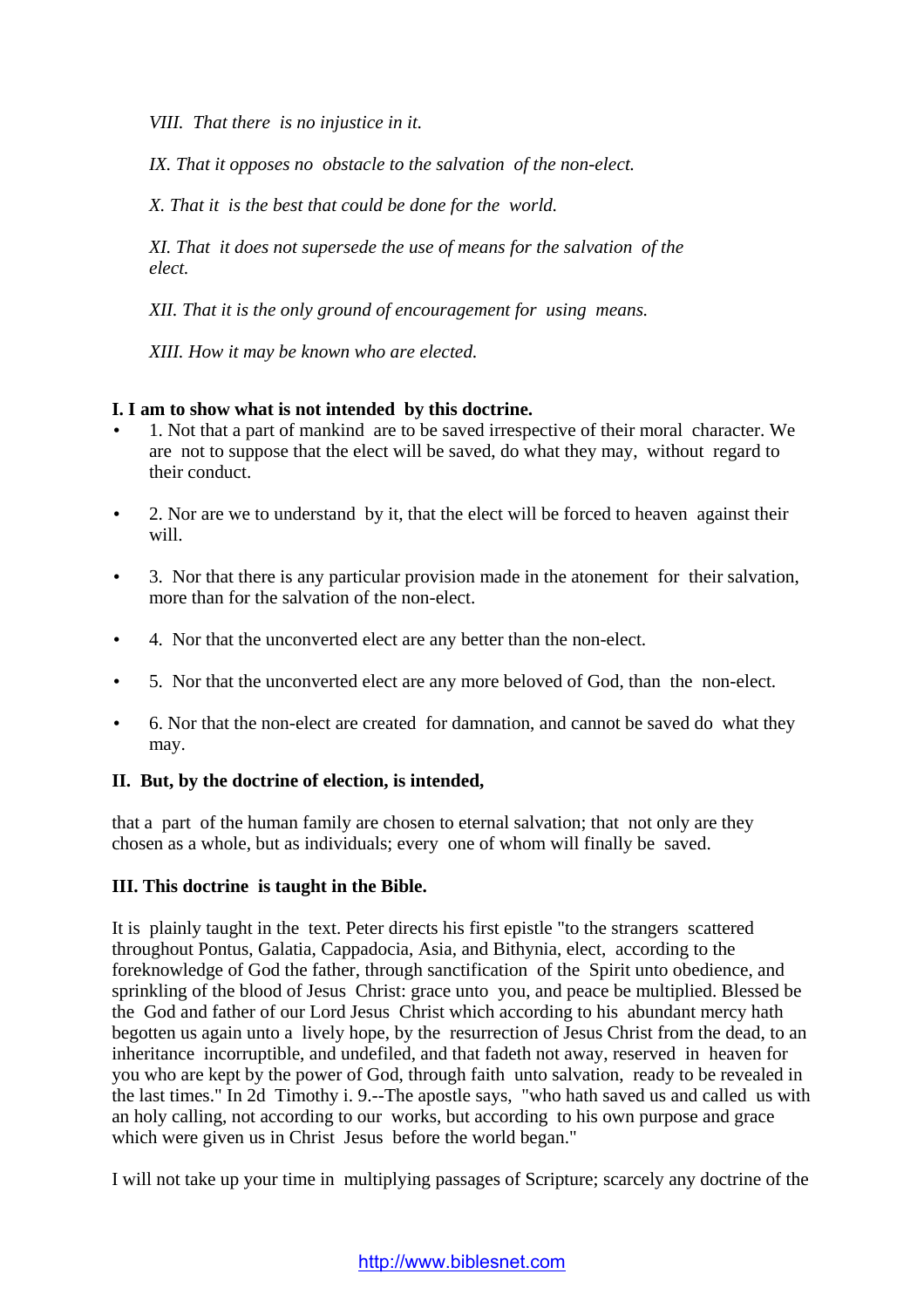Bible is more abundantly and unequivocally taught than this. Much ingenuity has been exercised in explaining these passages so as to show that they do not teach election as I have stated it. But the manner in which the attempts to explain this doctrine away have uniformly terminated, has fully demonstrated that it cannot be explained away, and that the doctrine as it lies upon the face of the Scriptures is that contained in the proposition I have stated, viz. that a part of mankind are chosen to eternal life and salvation.

#### **IV. It is the doctrine of reason.**

This will follow, first, from the foreknowledge of God. God must have foreknown who would and who would not be saved. Dr. Adam Clark attempts to evade the inference of election from the omniscience of God. He says, that God's being omniscient is no more evidence that he actually knows all things that are knowable, than that his being omnipotent proves that he does all things that are doable. His omnipotence, he observes, is under the control of his wisdom, so that he actually does nothing but what his wisdom directs; and that his omnipotence is never exerted only in those cases where wisdom calls it to act; so he maintains, that the omniscience of God, is in like manner under the control of infinite wisdom, and that although he might know every possible thing, yet he actually does know only such things as it is wise for him to know. This argument, if it can be called an argument, hardly deserves an answer. But as it is often relied upon and brought forward as sound and conclusive reasoning, I would only ask in answer to it, How could God know whether a particular thing was best to be known, without a previous knowledge of that thing? It is plain that he must first have a perfect knowledge of it before he could know whether it was wise or unwise to know it.

Peter asserts the foreknowledge of God, by addressing Christians as elect according to the foreknowledge of God. Paul, in the eighth chapter of his epistle to the Romans, says, "For whom he did foreknow, he also did predestinate to be conformed to the image of his son, that he might be the first-born among many brethren; moreover, whom he did predestinate, them he also called, and whom he called, them he also justified; and whom he justified, them he also glorified.

- Again. If God foreknew whom he would save, he must have had some design about it. He must have designed that they should be saved, or should not be, or that he would have no design about it. It is unreasonable to suppose that he could have had either of the last two; he must therefore have had the first, to wit, that they should be saved.
- Again. If any are to be saved, God must save them--now if he saves them, he either chooses to save them, or chooses not to save them, or chooses to have no choice about it. But it is impossible that he should have no choice about it. It is a contradiction to say, that he knew what would occur, and that he had no choice in relation to the matter.
- Again. The doctrine of election may be inferred from the unchangeableness of God. Suppose ourselves all gathered around the judgment seat, suppose all his saints to be gathered at his right hand, and now the final sentence is to be passed, and now God designs to take all his saints to heaven. But when did God first form this design? Has he any new light on the subject? has he changed his mind? "He is of one mind, and who can turn him?"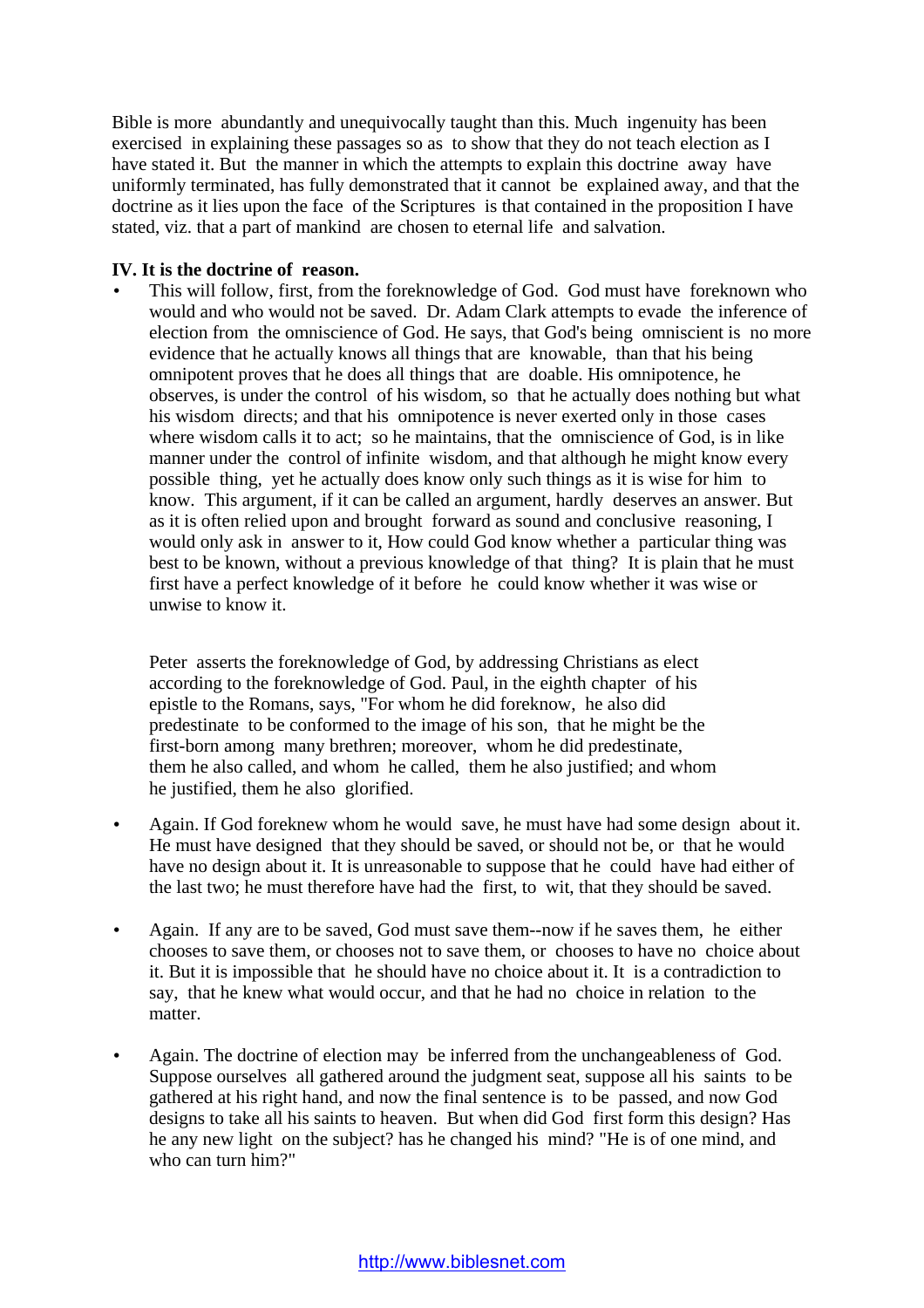- Again. The doctrine of election may be inferred from the fact that with God there is no past or future time, but that all eternity is present time to him. The beginning and the end of time, all the events of time and eternity, past to us, the judgment day and eternity beyond, with all their events, are present to his mind. The name and character and eternal destiny of every creature are present to him, and that is a very unworthy view of God, which exhibits him as having no definite plan in relation to all the concerns of his vast empire; indeed it is virtually denying God, and robbing him of the essential attributes of his nature.
- Again. If God does not know the individuals that will be saved, it is impossible that he should know that any will be saved. If he has designed to save his saints as a body, he must have designed to save them as individuals, for they are made up of individuals.

#### **V. I am to show why they are elected.**

- 1. I remark that it is not because the elect are any better by nature than others. Paul says, "we are called with an holy calling, not according to our works, but according to his own purpose and grace which he had in Christ Jesus before the world began."
- 2. Nor because God more strongly desires the salvation of the elect, than of the non-elect.
- 3. Nor because Christ agreed to purchase a part of mankind of the father, and paid down so much suffering for so much sin, and took his choice from among them, as we should from among a flock of sheep.
- 4. Nor because he felt any particular partiality for the elect more than for the non-elect. In short it was nothing in the nature or character of men, that led him to make this distinction, and to choose some in preference to others.
- Nor are we to suppose that God acted in the selection of the elect without motives. He must have had some good and substantial reason for choosing one man in preference to another. Some speak of election in such a manner as to leave the impression on the mind, that God acted arbitrarily, and that the whole turned upon an inscrutable sovereignty the reasons for which we can in no wise understand. But certainly I have not so learned the doctrine of election. For although he has not told us why he has selected one in preference to another, yet he has told us certain things from which we may justly infer what the reasons are which led him to this selection. The Scriptures inform us that God is good, yea infinitely good, and that he doth good; and from the fact that he is infinitely good we are bound to infer that he does all the good he can.
- Moreover he asks, what more could I have done for my vineyard that I have not done. If God does not save all men, it must be because all cannot consistently be saved. That the salvation of all men would require such a change in the administration of his government as would upon the whole do more hurt than good in the universe. For if the salvation of all men would upon the whole be wise, most for the glory of God, and for the best interests of his kingdom, we may rest assured that all men would be saved. But it is a matter of fact, that the conversion of all men would require a very different arrangement and administration of the divine government from that which we now experience, in order to bring sufficient moral influence to bear upon this world, to turn all men to God. It is easy to see also, that this change in the administration of the divine government might in many ways so disarrange the concerns of the universe, of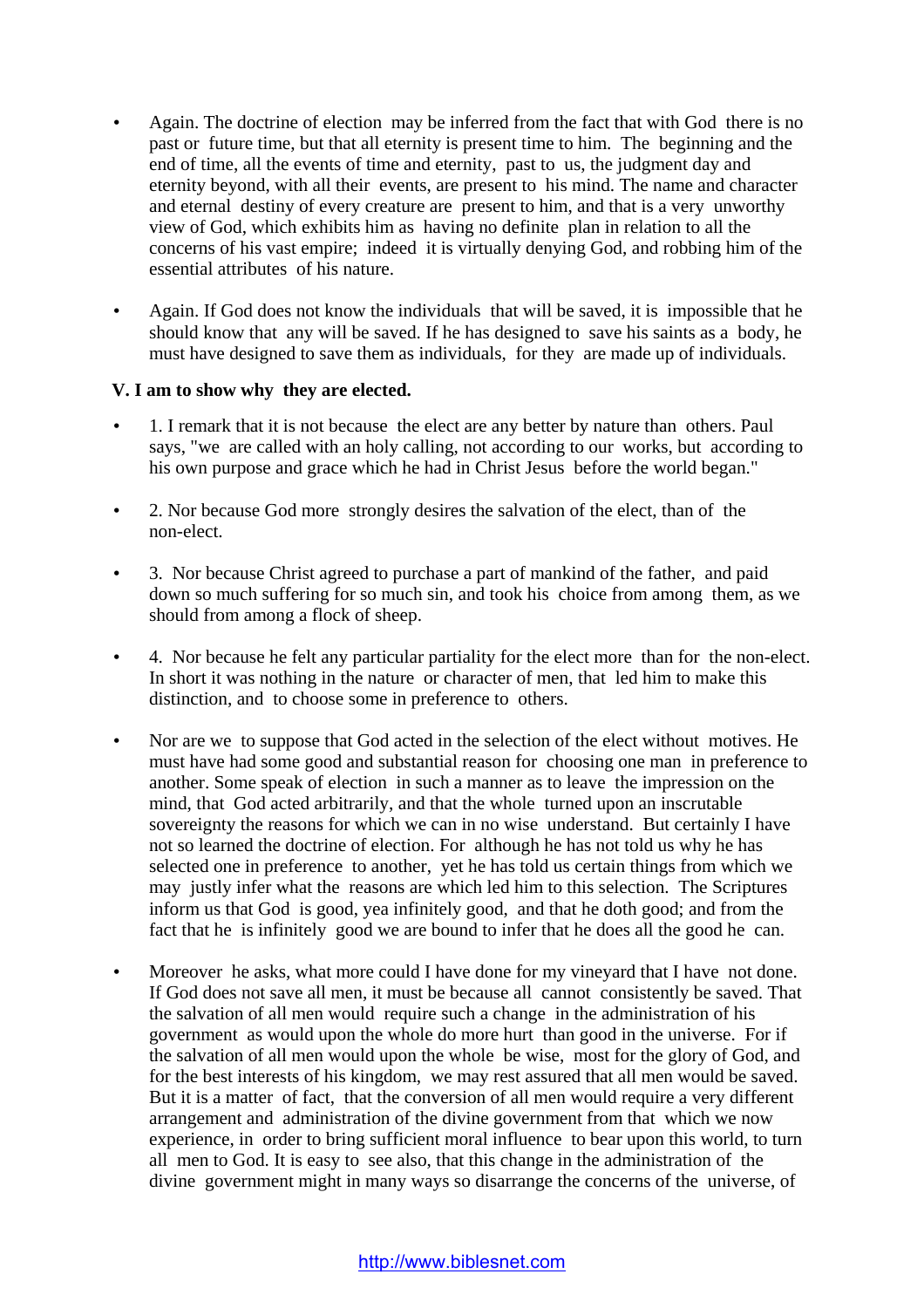the worlds that roll around his throne, as upon the whole to do more hurt than good. It also follows, that if any part of mankind are saved, it is because God can wisely save them. That in the best possible administration of his government he can bring sufficient moral influence to bear upon them to convert them. It is a contradiction to say that the same amount of moral influence can be brought to bear upon every individual of the human family. It would be the same as to say, that every individual could be in circumstances in all respects, precisely similar. But this is a natural impossibility. The elect then must be those whom God foresaw could be converted under the wisest administration of his government. That administering it in a way that would be most beneficial to all worlds, exerting such an amount of moral influence on every individual, as would result upon the whole, in the greatest good to his divine kingdom, he foresaw that certain individuals could with this wisest amount of moral influence be reclaimed and sanctified, and for this reason they were chosen to eternal life. By this we are not to understand that he foresaw that some men would be better by nature than others, and that because on this account they could be more easily turned to God; but that upon the whole they would be so circumstanced that it would be wise in God, in the administration of his government, to bring sufficient moral influence to bear upon them to subdue their opposition, and to save their souls.

#### **VI. I am to show when the election was made.**

The apostle says it was before the world began, or from eternity. It must have been when the plan of the divine government was settled in his mind, and the present mode of administration concluded upon. Some suppose that men are not elected until they are converted, and confound their election with their conversion. But this is neither reasonable nor scriptural. Christ will say to his saints in the judgment day; "Come, ye blessed of my Father, inherit the kingdom prepared for you from the foundation of the world;" and certainly it is unreasonable to suppose that an unchangeable God has changed his mind in regard to an individual, and made a new choice, and elected him to eternal life when he sees that he is converted.

#### **VII. I am to show that this election is not partial.**

By partiality, we understand undue bias or favor towards one individual or party, founded upon some interest or prejudice. Some particular liking we have for one individual more than for others. I have already shown that election does not turn upon any thing in the character of the elect, or any particular prejudice or partiality which God has in their favor. The question of their election did not turn upon any thing in them, but upon the best interests of his government. In electing them, God did not look over the human family to see whom he loved best, but upon whom in the wisest administration of his government he could bring sufficient moral influence to bear to save them. It was no partiality to them, but a high and holy regard to the great interests of his immense kingdom that led to their election.

#### **VIII. I am to show that there is no injustice in this.**

God was under obligation to no one--he might in perfect justice have sent all mankind to hell. The doctrine of election will damn no one; by treating the non-elect according to their deserts he does them no injustice; and surely his exercising grace in the salvation of the elect is no act of injustice to the non-elect, and especially will this appear to be true if we take into consideration the fact that the only reason why the non-elect will not be saved is because they pertinaciously refuse salvation. He offers mercy to all. The atonement is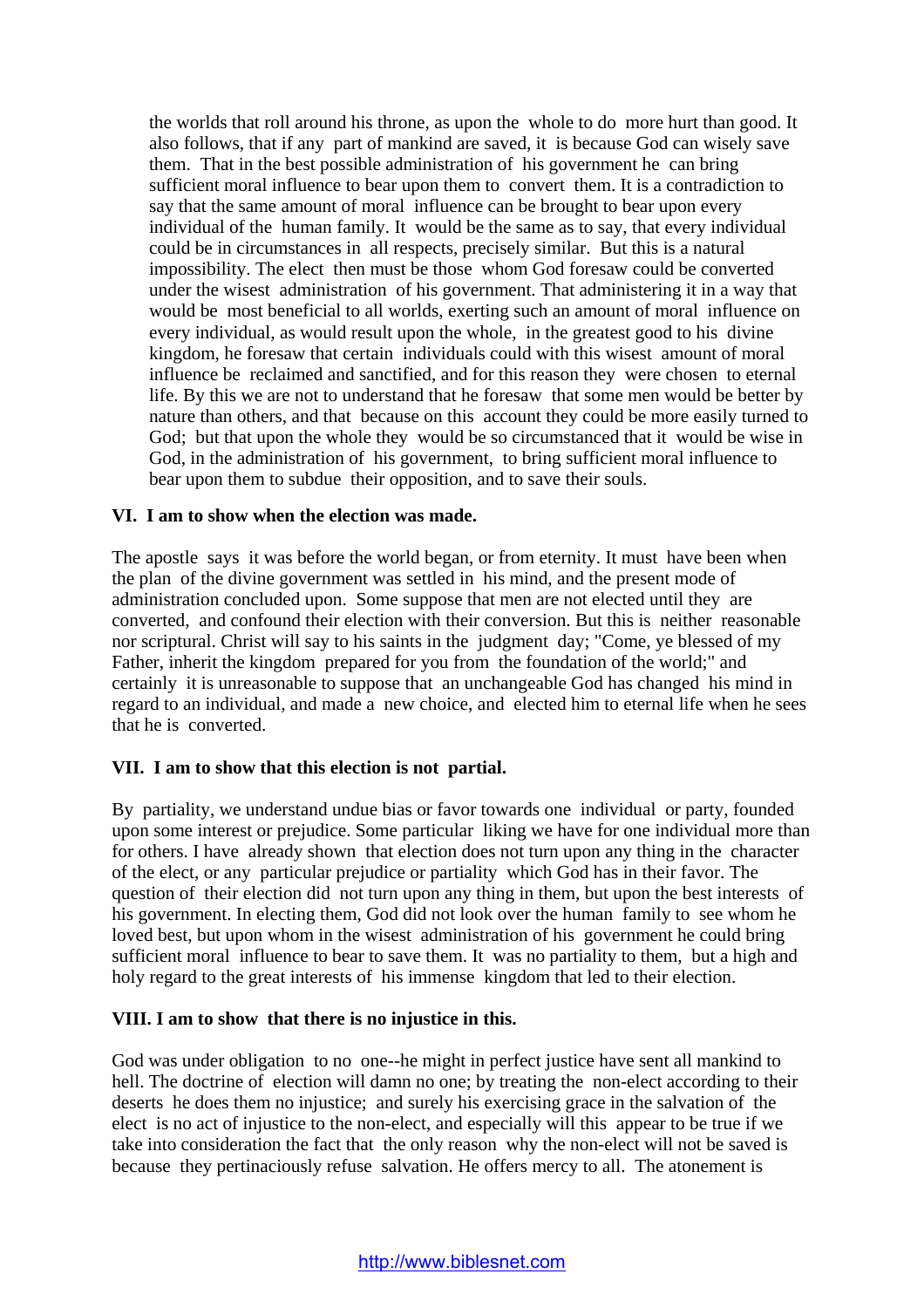sufficient for all. All may come and are under an obligation to be saved. He strongly desires their salvation and does all that he wisely can to save them. Why then should the doctrine of election be thought unjust.

### **IX. Election opposes no obstacle to the salvation of the non-elect.**

The choice of some to eternal life, on the ground that they can be converted under the wisest administration of government, is by no means throwing any difficulty in the way of the conversion of the non-elect; for with them God uses all the means that are consistent with wisdom to reclaim and save them. The conversion of the elect, instead of being an obstacle in the way, is a powerful inducement to the non-elect to turn and live. The conversion of the elect, sustaining such relations as they do to the multitudes of the non-elect, is among the most powerful motives that could be presented for the conversion of the non-elect.

## **X. This is the best that could upon the whole be done for the inhabitants of this world.**

It is reasonable to infer from the infinite benevolence of God that the plan of his government includes the salvation of a greater number than could have been saved under any other mode of administration. This is as certain as that infinite benevolence must prefer a greater to less a good. To suppose that God would prefer a mode of administration that would accomplish the salvation of a less number than could be saved under some other mode, would manifestly be to accuse him of a want of benevolence. It is doubtless true that he could so vary the course of events as to save other individuals than he does. To convert more in one particular neighborhood, or family, or nation, or at one particular time, than he does.

Suppose there is a man in this city, who has so strongly entrenched himself in error that there is but one man in all the land who is so acquainted with his refuges of lies as to be able to answer his objections and rout him from his hiding-places. Now it is possible that if this individual could be brought in contact with him he might be converted: yet if he is employed in some distant part of the vineyard, his removal from that field of labor to this city, might not on the whole be most for the interest of God's kingdom; and more might fail of salvation through his removal here, than would be converted here by such removal. God has in view the good of his whole kingdom. He works upon a vast and comprehensive scale. He has no partialities for individuals, but moves forward in the administration of his government with his eye upon the general good, designing to convert the greatest number, and produce the greatest amount of happiness within his kingdom.

# **XI. Election does not supersede the necessity of means for the conversion of the elect.**

They are chosen to salvation through the sanctification of the spirit and belief of the truth. They must then hear, believe, and obey the truth. If the end is to be accomplished, the necessary means must be used: would a farmer, because he knew that God had settled it in his own mind whether he should have a crop or not, say that if he was to have a crop he would have it, whether he sowed his land or not? Would a sick man neglect to use means for the recovery of his health, because he knows that God has numbered his days, and that it was settled in the divine mind whether he would die or not? Certainly not. If the farmer is to have a crop, he must sow his field and use the necessary means. So if the sick man is to live, the means requisite for his recovery must be used. So in the cure of sinners, if means be not used, not even the elect can be saved, and those that neglect the means will never make their calling and election sure.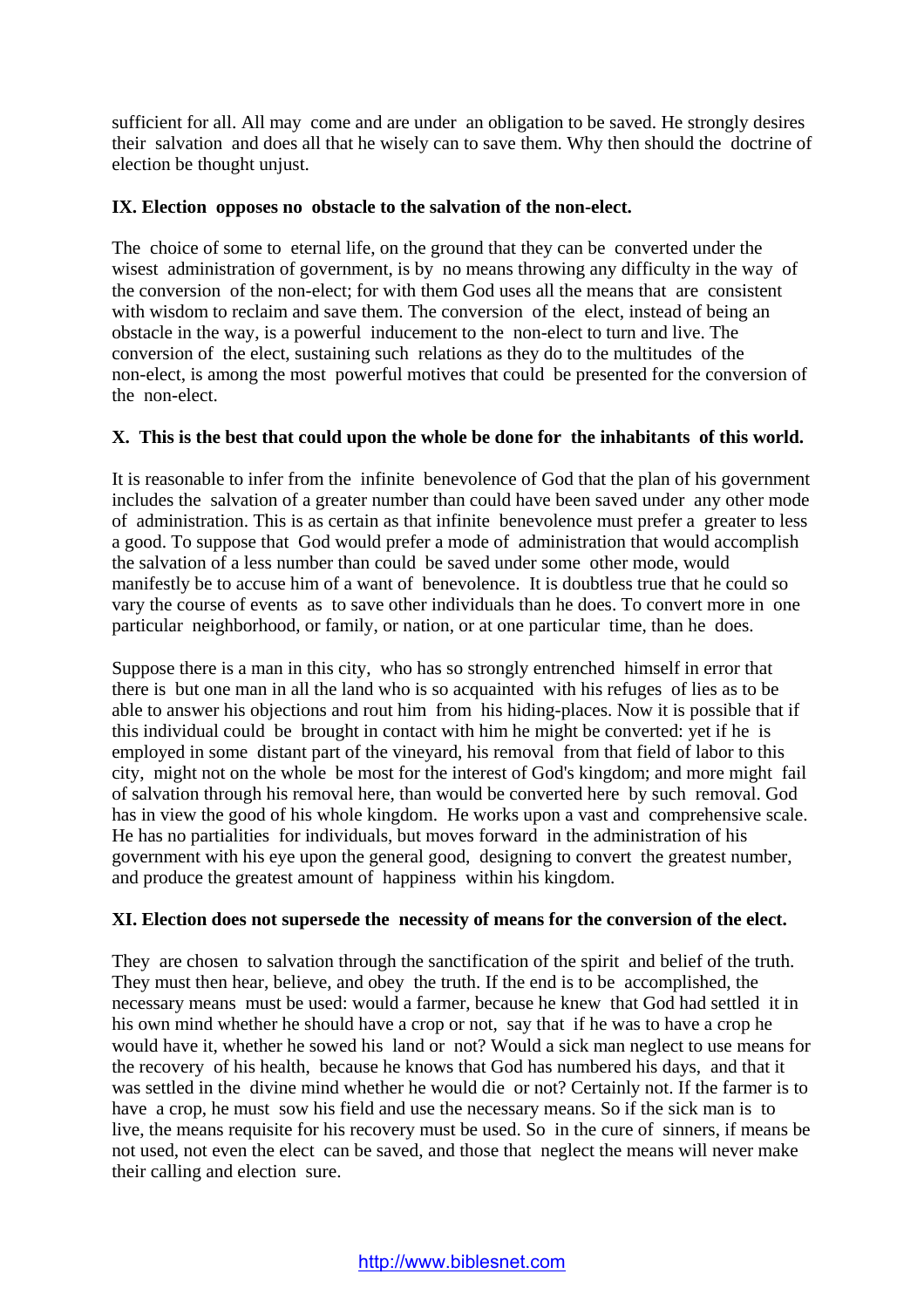### **XII. The doctrine of election affords the only ground for encouragement in the use of means for the salvation of sinners.**

Knowing as I do that the carnal mind is enmity against God; that men are utterly opposed to the way of salvation; that they hate the Gospel, and all the efforts that are made to save them; what encouragement should I have to preach the Gospel, were it not that I know that God has chosen some to eternal life, and that many or all my hearers may be of this number; and that his providence has collected you here, with a design to reach you with the arrows of his truth. It is this consideration alone that can afford any ground for encouragement to hold forth in your heaving the word of life.

#### **XIII. I am to show how it may be known who are elected.**

Those of the elect that are already converted are known by their character and conduct. They demonstrate the reality of their election by their obedience to God. Those that are unconverted may settle the question each one for himself whether he is elected or not, so as to have the most satisfactory evidence whether he is of that happy number. If you will now submit yourselves to God, you many know that you are elected. But every hour you put off submission, increases the evidence that you are not elected.

#### **INFERENCES AND REMARKS.**

I. Foreknowledge and election are not inconsistent with free agency, but are founded upon it. The elect were chosen to eternal life, because God foresaw that in perfect exercise of their freedom, they could be induced to repent and embrace the Gospel.

II. You see why many persons are opposed to the doctrine of election, and try to explain it away; 1st they misunderstand it, and 2d. they deduce unwarrantable inferences from it. They suppose it to mean, that the elect will be saved at all events, whatever their conduct may be; and again they infer from the doctrine that there is no possibility of the salvation of the non-elect. Their understanding of the doctrine would be an encouragement to the elect to persevere in sin, knowing that their salvation was sure, and their inference would drive the non-elect to desperation, on the ground that for them to make efforts to be saved would be of no avail. But both the doctrine, as they understand it, and the inference are false. For election does not secure the salvation of the elect irrespective of their character and conduct; nor, as we have seen, does it throw any obstacle in the way of the salvation of the non-elect.

III. This view of the subject affords no ground for presumption on the one hand, nor for despair upon the other. No one can justly say, If i am to be saved, I shall be saved, do what I will, Nor can any one say, if I am to be damned, I shall be damned, do what I will. But the question is left, so far as they are concerned, as a matter of entire contingency. Sinners, your salvation or damnation is as absolutely suspended upon your own choice, as if God neither knew or designed any thing about it.

IV. This doctrine lays no foundation for a controversy with God. But on the other hand it does lay a broad foundation for gratitude, both on the part of the elect and the non-elect. The elect certainly have great reason for thankfulness that they are thus distinguished. Oh what a thought, to have your name written in the book of life, to be chosen of God an heir of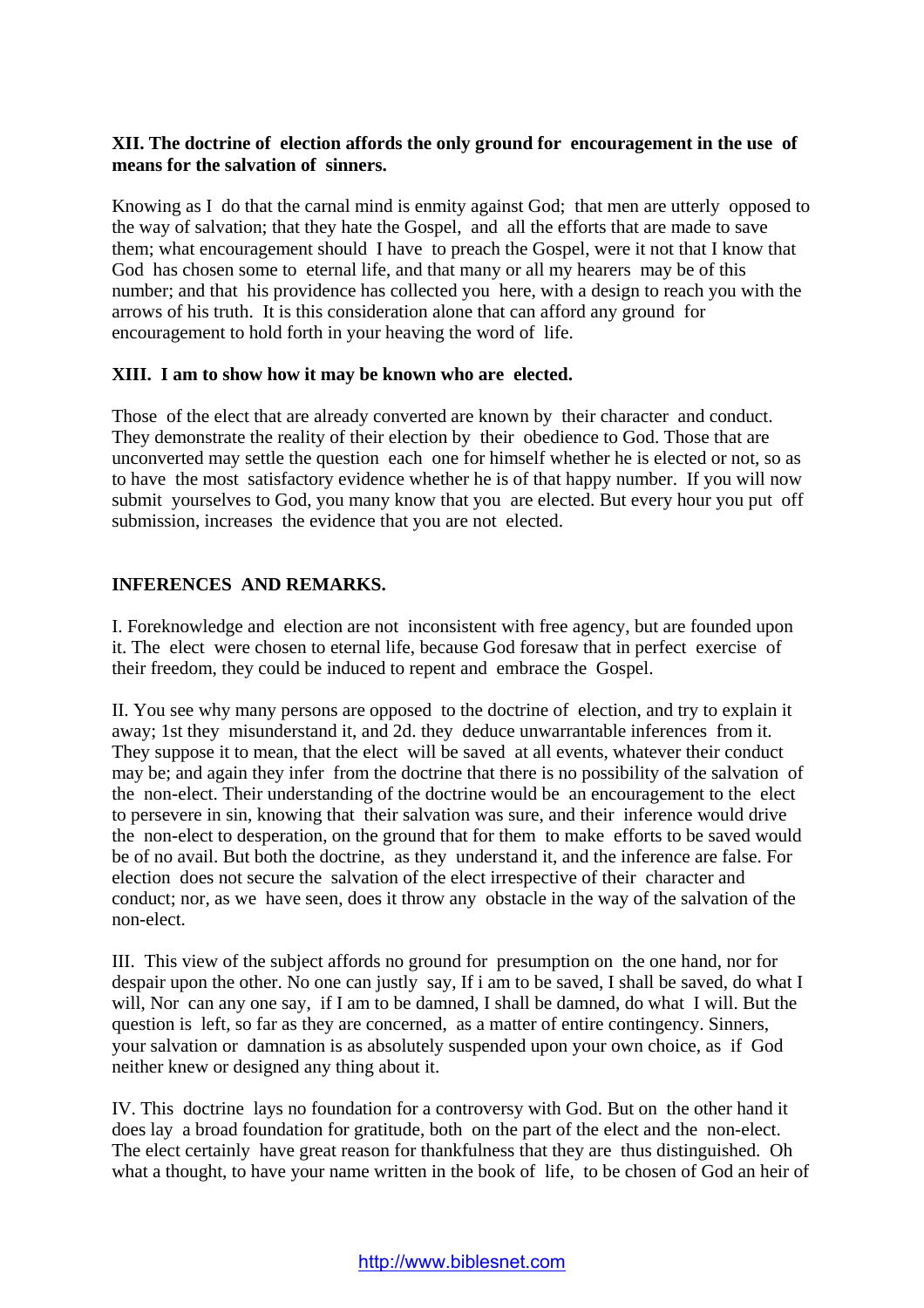eternal salvation, to be adopted into his family, to be destined to enjoy his presence, and to bathe your soul in the boundless ocean of his love forever and ever. Nor are the non-elect without obligations of thankfulness. You ought to be grateful if any of your brethren of the human family are saved. If all were lost, God would be just. And if any of your neighbors or friends, or any of this dying world receive the gift of eternal life, you ought to be grateful and render everlasting thanks to God.

V. The non-elect often enjoy as great or greater privileges than the elect. Many men have lived and died under the sound of the gospel, have enjoyed all the means of salvation during a long life, and have at last died in their sins, while others have been converted upon their first hearing the Gospel of God. Nor is this difference owing to the fact that the elect always have more of the strivings of the Spirit than the non-elect. Many who die in their sins appear to have had conviction for a great part of their lives; have often been deeply impressed with a sense of their sins and the value of their souls, but have strongly intrenched themselves under the refuge of lies, have loved the world and hated God, and fought their way through all the obstacles that were thrown around them to hedge up their way to death, and have literally forced their passage to the gates of hell.

VI. Why should the doctrine of election be made a stumbling block in the way of sinners. In nothing else do they make the same use of the purposes and designs of God, as on the subject of religion; any yet in every thing else God's purposes and designs are as much settled and have as absolute an influence. God as certainly designed the day and circumstances of your death as whether your soul shall be saved. It is not only expressly declared in the Bible, but is plainly the doctrine of reason. What would you say on going home from meeting, if you should be called in to see a neighbor who was sick, and on inquiry you should find he would neither eat nor drink, and that he was nearly starved to death: on expostulating with him upon his conduct, he should calmly reply, that he believed in the sovereignty of God, in foreknowledge, election, and decrees; that his days were numbered, that the time and circumstances of his death were settled, that he could not die before his time, and that all the efforts he could make would not enable him to live a moment beyond his time. If you attempted to remonstrate against his inference, and such an abuse and perversion of the doctrine of decreed, he should accuse you of being a heretic, of not believing in divine sovereignty. Now should you see a man on worldly subjects reasoning and acting thus, you would pronounce him crazy. Should farmers, mechanics, and merchants reason in this way in regard to their worldly business, they would be considered fit subjects for bedlam.

VII. How forcibly the perversion and abuse of this doctrine illustrate the madness of the human heart, and its utter opposition to the terms of salvation. The fact that God foreknows and has designs in regard to every other event, is not made an excuse for remaining idle or worse than idle on these subjects. But where their duty to God is concerned, and here alone, they seize the Scriptures and wrest them to their own destruction. How impressively does this fact bring out the demonstration that sinners want an excuse for disobeying God, that they desire an apology for living in sin, that they seek an occasion for making war upon their Maker.

VIII. I have said that the question is as much open for your decision, that you are left as perfectly to the exercise of your freedom, as if God neither knew nor designed any thing in regard to your salvation. Suppose there was a great famine in this city, and that John Jacob Astor alone had provisions in great abundance, that he was a benevolent and liberal-minded man, and willing to supply the whole city with provisions free of expense, and suppose there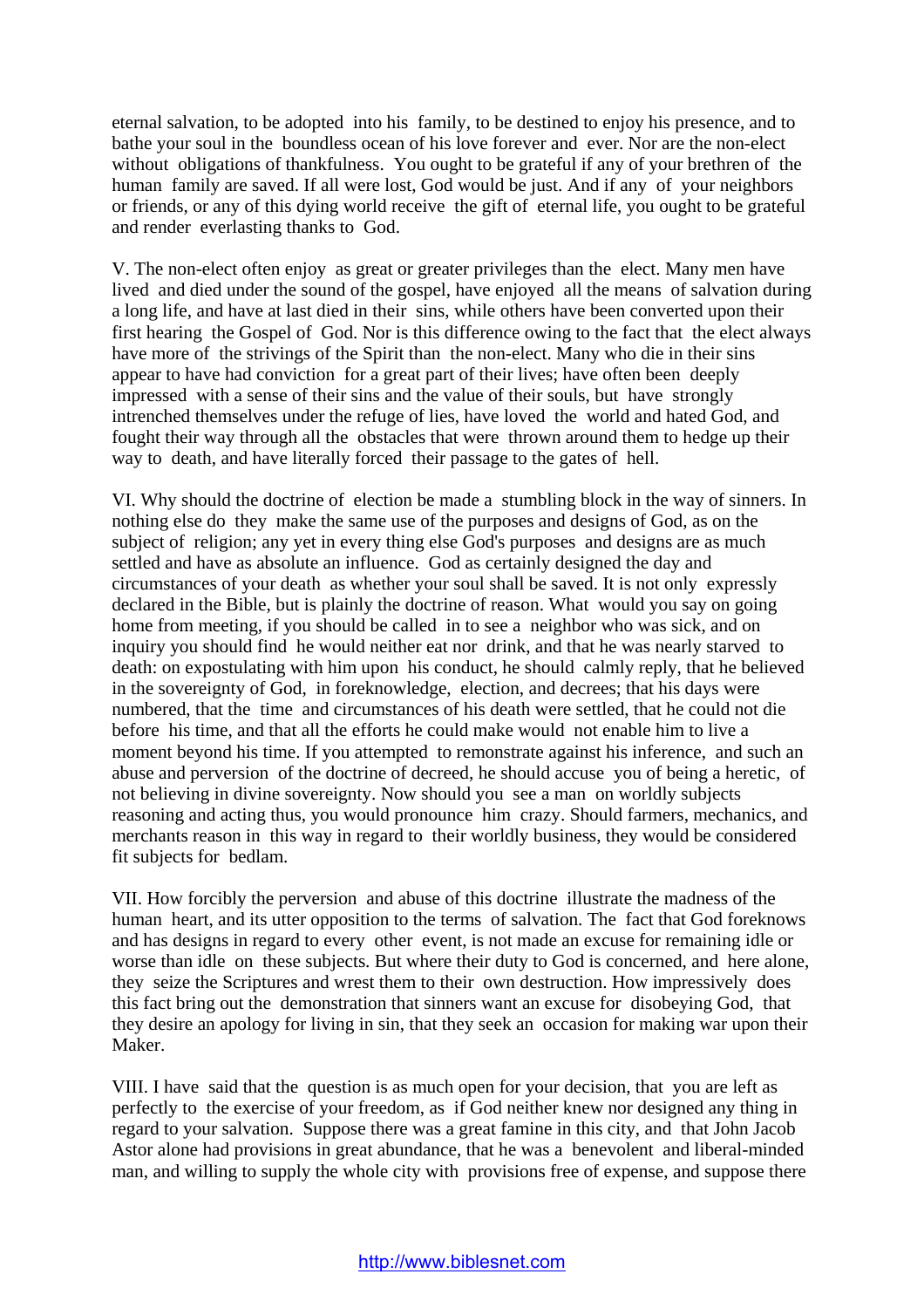existed a universal and most unreasonable prejudice against him, insomuch that when he advertised in the daily papers that his store-houses were open, that whosoever would might come and receive provisions, without money and without price, they all with one accord began to make excuse and obstinately refused to accept the offers. Now suppose that he should employ all the cartmen to carry provisions around the city, and stop at every door. But still they strengthened each others hands, and would rather die that be indebted to him for food. Many had said so much against him that they were utterly ashamed to feel and acknowledge their dependence upon him. Others were so much under their influence, as to be unwilling to offend them, and so strong was the tide of public sentiment, as that no one had the moral courage to break loose from the multitude and accept of life. Now suppose that Mr. Astor knew beforehand the state of the public mind, and that all the citizens hated him, and had rather die than be indebted to him for life. Suppose he also knew from the beginning that there were certain arguments that he could bring to bear upon certain individuals that would change their minds, and that he should proceed to press them with these considerations until they had given up their opposition, had most thankfully accepted his provisions, and were saved from death. Suppose he used all the arguments and means that he wisely could to persuade the rest, but that notwithstanding all his benevolent efforts they adhered to the resolution and preferred death to submission to his proposals. Now suppose he had perfect knowledge from the beginning, of the issue of this whole matter; would not the question of life and death be as entirely open for the decision of every individual as if he knew nothing about it.

IX. Some may ask why, does God use means with the non-elect, provided he is certain they will not accept? I answer because he designs that they shall be without excuse. He will demonstrate his willingness and their obstinacy before the universe. He will rid his garments of their blood; and although he knows that their rejection of the offer will only enhance their guilt and aggravate their deep damnation, still he will make the offer, as there is no other way in which to illustrate his infinite willingness to save them, and their perverse rejection of his grace.

Lastly, God requires you to give all diligence to make your calling and election sure. In choosing his elect, you must understand, that he has thrown the responsibility of their being saved upon them, that the whole is suspended upon their consent to the terms; you are all perfectly able to give your consent, and this moment to lay hold on eternal life. Irrespective of your own choice no election can save you, and no reprobation can damn you. The spirit and the bride say Come, let him that heareth say Come, let him that is athirst come, and whosoever will, let him take the waters of life freely. The responsibility is yours. God does all that he wisely can, and challenges you to show what more he could do that he has not done. If you go to hell, you must go stained with your own blood. God is clear, angels are clear. To your own master your stand or fall; mercy waits, the Spirit strives; Jesus stands at the door and knocks; do not then pervert this doctrine, and make it an occasion of stumbling till you are in the depth of hell.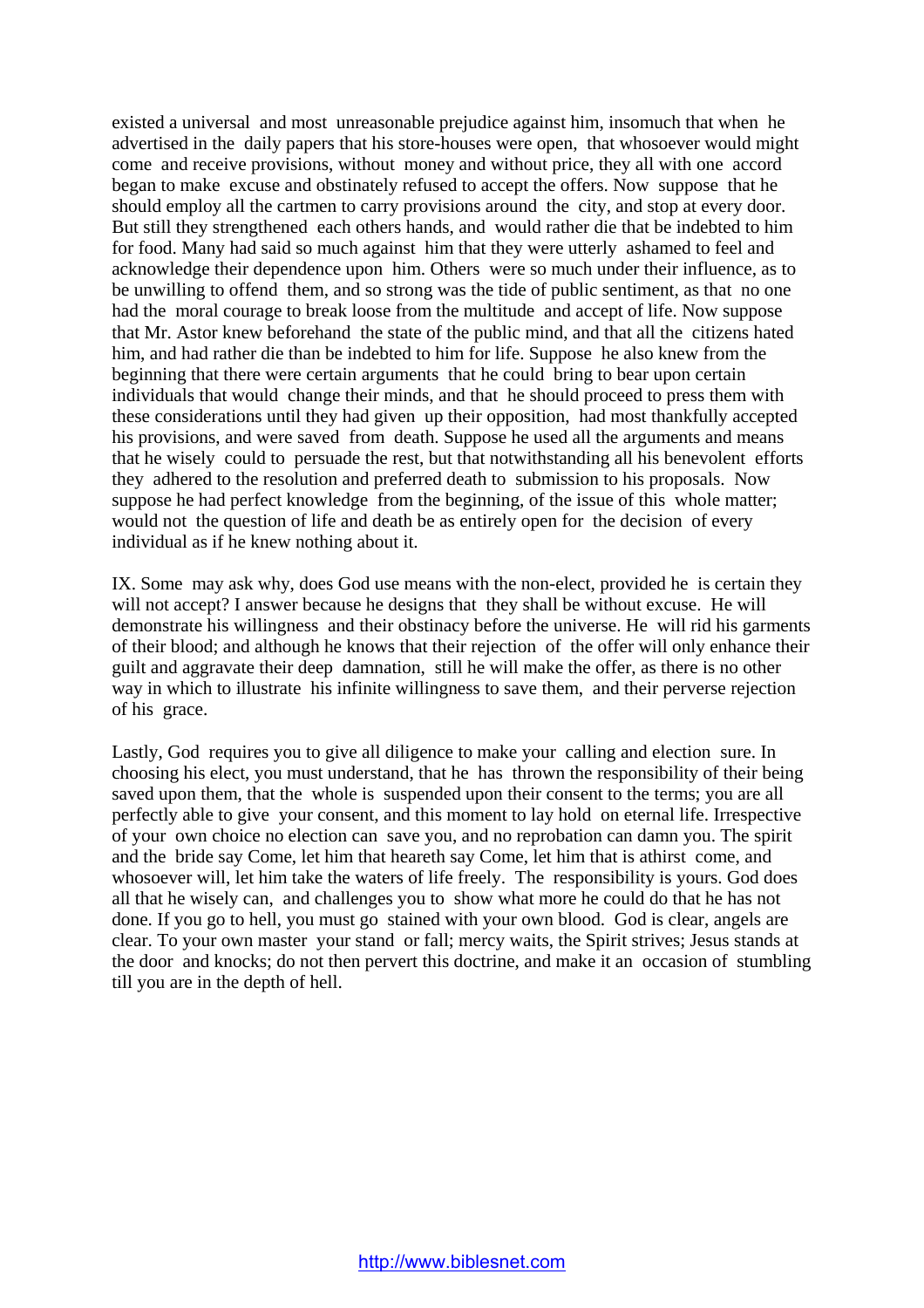#### SERMON XI.

# REPROBATION.

-- Jeremiah vi. 30.--

"Reprobate silver shall men call them, because the lord hath rejected them."

This lecture was typed in by Valerie Mitchell.

These words were spoken of a generation of Israel with whom God had used every suitable means to reclaim and save them; and who had withstood them all, and had remained obstinate and impenitent to the last. God says to them, "O daughter of my people, gird thee with sackcloth, and wallow thyself in ashes; make thee mourning as for an only son, most bitter lamentations, for the spoiler shall suddenly come upon us."

"I have set thee," he says to the prophet, "for a tower and a fortress among my people, that thou mayest know and try their ways. They are all grievous revolters, walking with slanders; they are brass and iron; they are all corrupters. The bellows are burned, the lead is consumed of the fire, the founder melteth in vain, for the wicked are not plucked away. Reprobate silver shall men call them, because the Lord hath rejected them.:" This is a striking instance of the use of figurative languages in the Bible, as the best possible means of conveying truth. Literal language may vary its meaning; may be understood differently by different individuals, and change with the lapse of years. But figurative language always remains the same, conveys the same ideas, in all ages and to all nations. Here the people of Israel were compared to metal which a refiner was trying to purify in the fire. The means which God had used to sanctify them, are compared to fire, and the refiner is represented as having raised his heat to such a degree as to burn the bellows, and, as it were, to consume the metal itself by the intensity of the heat; and yet could not succeed in separating the dross from the silver. He then pronounces it reprobate, or refuse silver, fit only to be thrown away. That is, the house of Israel were incorrigible; and the more strenuously God pressed the means of their sanctification, the more did their reprobacy and obstinacy manifest itself. God therefore declared that men should call them reprobate, and should understand and say that the Lord had rejected them.

You will perceive that my present object is to discuss the doctrine of REPROBATION. The following is the order in which I shall present the subject:

- *1st. Show what I understand by the doctrine.*
- *2d. What are not the reasons on which this doctrine is founded.*
- *3d. What are the reasons.*
- *4th. When men are reprobated.*
- *5th. Why the reprobate were created.*
- *6th. That the reprobate are not lost because they were reprobated.*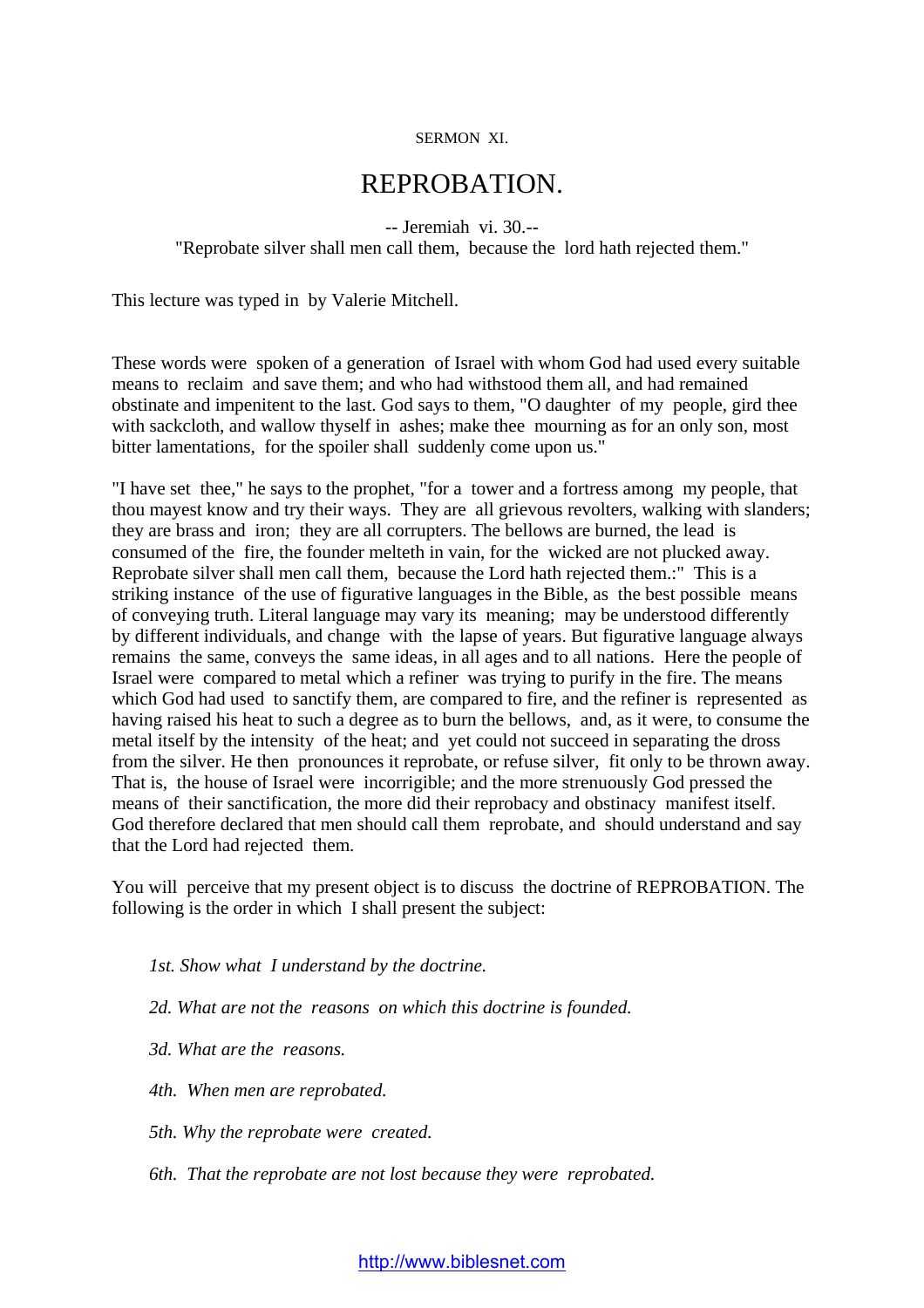*7th. That the salvation of the reprobate is still suspended upon their own choice, and put within their own power.*

*8th. That the doctrine of reprobation is just.*

*9th. That it is impartial.*

*10th. That it is benevolent.*

*11th. It is the best thing that can be done for the universe, all things considered.*

*12th. How it may be known who are reprobates.*

You will see that I must very much condense what I design to say under each of these heads, and content myself with giving but an outline of this important doctrine. The subject is so copious, that in looking over it, my mind has been embarrassed to know what to leave out, rather than what to say. It is like a mine of gold, the deeper you go the richer the vein.

## **I. What is the doctrine of reprobation.**

The term signifies something refuse, good for nothing, rejected as of no use. To reprobate a thing is to pronounce it good for nothing, rejected, cast away. The reprobate among mankind are they who are to be lost, to be cast out from the presence of God, and the glory of his power for ever. It is not part of my present design to prove that any part of mankind will be finally lost. I am preaching to a congregation who admit this to be true. To attempt to prove this therefore is unnecessary and irrelevant on the present occasion. It is only necessary now to say that those who will be finally rejected and lost are the reprobates.

#### **II. I am to show what are not the reasons upon which this doctrine is founded.**

In other words, what are not the reasons that reprobates are lost.

- 1. Not because God has any malevolent feelings to gratify or any ill-will towards all his creatures. He never feels malevolently towards the most wicked beings in the universe. He blames them, and feels grieved and indignant at their conduct, but he is never malevolent. God is often represented in the Bible as being angry with the wicked; and these representations are just, and the Bible means as it says. He is angry, but his anger is not malevolent. He has the feelings of a good governor, who sees rebels arrayed against the government, introducing disorder, and destroying public and private happiness. God feels a benevolent opposition to such conduct, a holy indignation, in degree equal to his love of virtue and happiness. His love to the public good makes him resolute and firm in executing the laws against them.
- 2. They are not reprobated because the glory of God or the interest of the universe require their damnation, if they will repent. Some have represented the reprobation and damnation of a part of mankind, as indispensable to the glory of God and the good of the universe. They have supposed that God's whole moral character could in no other way be displayed. They suppose that sin was the necessary means of the greatest good, and that God decreed the sins, the reprobacy, and damnation of the finally impenitent as the only means of developing before the universe the whole circle of divine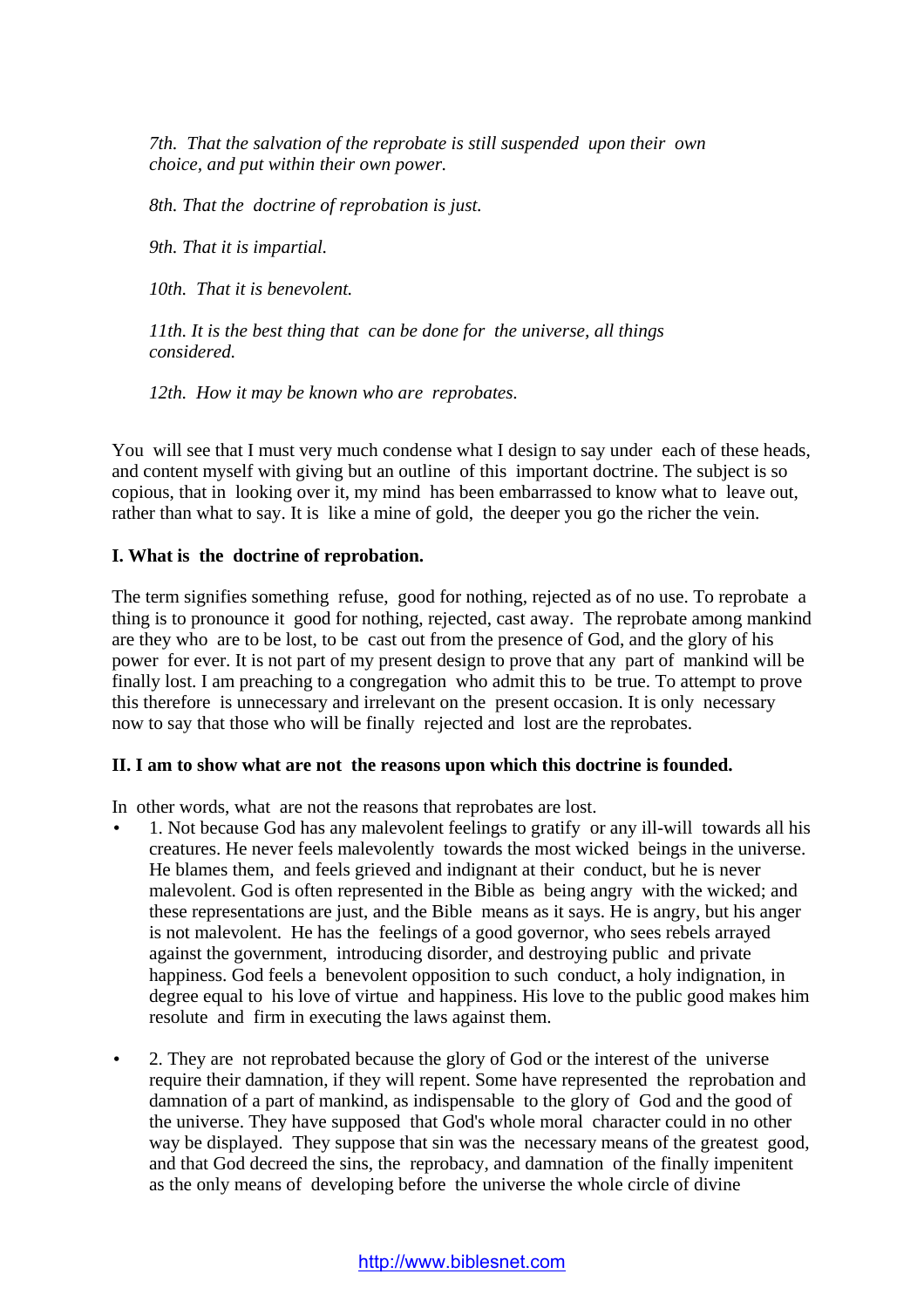attributes, and producing upon the whole the greatest amount of good. That consequently, he really prefers the existence of sin to it's non-existence, rebellion to obedience, the damnation of a part of mankind, to the salvation of the whole. Now I look upon this to be a dangerous error, to be highly dishonorable to God, injurious to his government, and in a high degree calculated to stir up rebellion against his throne. I do not suppose that sin is the necessary means of the greatest good, and I look upon punishment as rendered necessary only because moral agents have not been, and will not be, obedient without witnessing execution of law. If all the subjects of God's government had continued obedient, a practical illustration of Divine justice had been uncalled for. If without the infliction of the penalty, all God's subjects had continued to obey, it would not have been to the glory of God, but to the infinite dishonor of God, to have sent any one to hell. Such strong measures as the execution of the infinite penalty of God's law, so far from being called for in the abstract, and essential to his glory, are only warrantable and appear glorious in him, when all milder means fail to procure and perpetuate obedience. I would ask, what is the particular use in developing the attribute of justice, but to procure respect for God's authority, and thus secure obedience? But if men were obedient without this practical illustration or exhibition of justice, certainly punishment would be uncalled for.

God's glory required that men should be reprobated and damned simply in view of the fact, that they would sin and persist in rebellion; not that his glory required both their rebellion and damnation, in preference to their obedience and salvation.

• 3. Men are not reprobated for want of any sufficiency in the atonement. That is an injurious representation of the atonement, which exhibits it simply as a commercial transaction; as if the persons in the God head had made a bargain, in which the Son agreed to pay the Father so much suffering for so much sin committed, like the payment of a promissory note, the exact amount of suffering paid by the surety which was due to the guilty. This is injurious in many respects.

First, it excludes the idea of mercy from the government of God; for what grace or mercy is there in discharging an obligation when the debt is paid? Furthermore, it is gaining nothing, if Christ must have suffered just as much as sinners would have suffered had they been sent to hell; there is just as much suffering in the universe as if the penalty of the law had been visited upon the head of every sinner. Some who have maintained this idea of the atonement, to avoid the inevitable conclusion, that if the debt were literally paid for all, then all would be saved, have maintained that no atonement was made but for the elect, and represent the non-elect as entirely unprovided for in the atonement as the devils are. This represents God as having sold the elect to his Son for so much, and as leaving the rest to go to hell without any chance for salvation. Neither my Bible, my intellect, my conscience, nor my heart, will for one moment admit such a view of the atonement to be true. The atonement is a transaction of such a nature as to render the salvation of every sinner possible, but not calculated nor designed so to pay the debt of any sinner as to make his salvation an act of justice. It provides for the salvation of all men; but of itself makes sure the salvation of no man. If not one had been saved, it would have reflected infinite glory on the character of God; displayed, in the most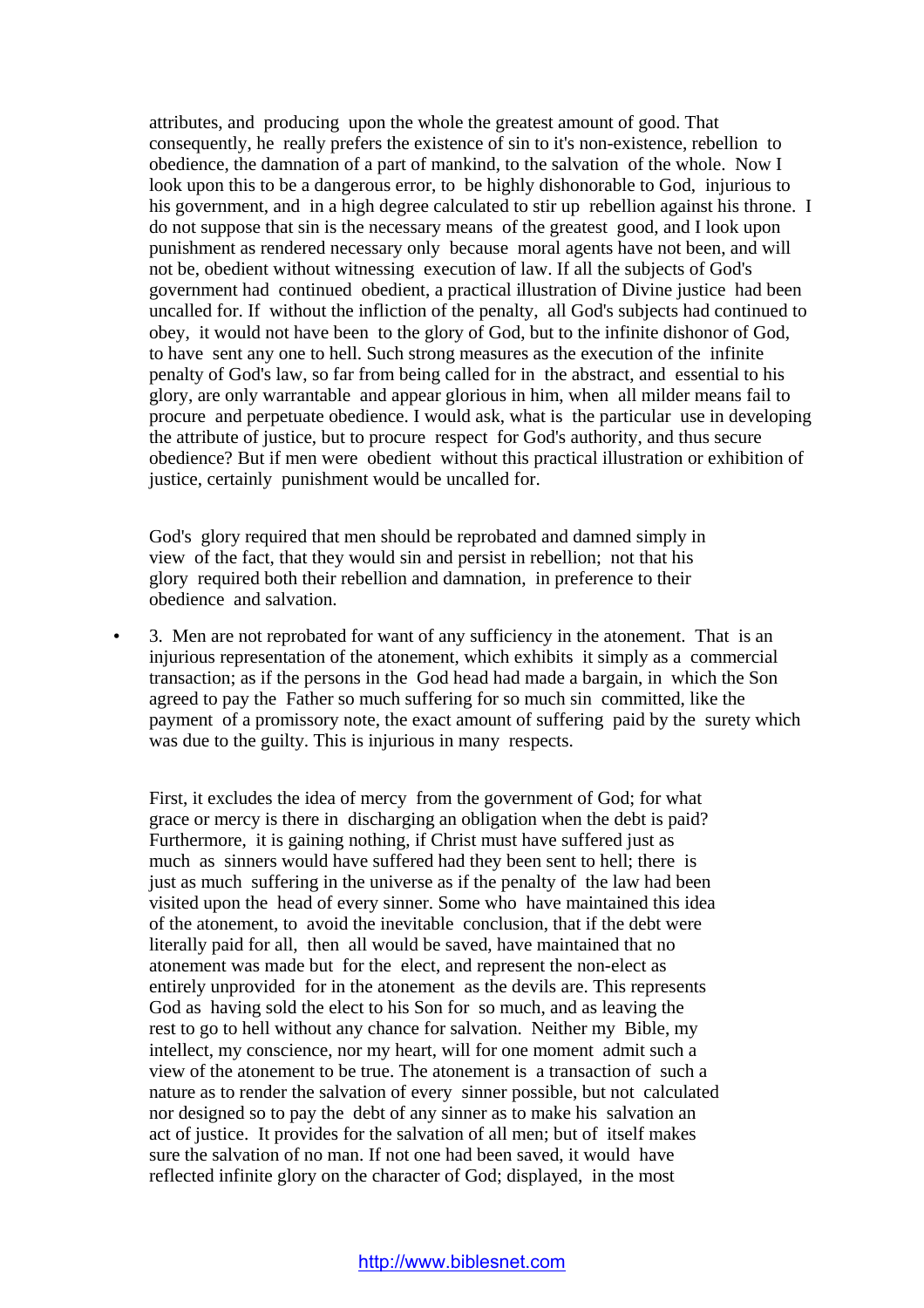striking and impressive manner, his whole heart on the subject of his law, its precepts, penalty, and the desert of sin; and if all men should reject it, it would still be glorious, and throw a radiance around the sceptre of his justice that would light their footsteps to the gates of hell.

### **But III. What are the reasons why reprobates are rejected and lost?**

Because they are unwilling to be saved; that is, they are unwilling to be saved on the terms upon which alone God can consistently save them. Ask sinners whether they are willing to be saved, and they all say yes; and with perfect sincerity they may say this, if they can be saved upon their own terms. But when you propose to them the terms of salvation upon which the Gospel proposes to save them; when they are required to repent and believe the gospel, to forsake their sins, and give themselves up to the service of God, they will with one consent begin to make excuse. Now, to accept these terms, is heartily and practically to consent to them. For them to say that they are willing to accept salvation while they actually do not accept it, is to utter an infamous falsehood. To be willing is to accept it; and the fact that they do not heartily consent to, and embrace the terms of salvation , is demonstration absolute, that they are unwilling. Yes, sinners, the only terms on which you can possibly be saved, you reject. Is it not then an insult to God for you to pretend that you are willing? The only true reason that any of you are not Christians, is that you are unwilling; you are not made unwilling by any act of God, because you are a reprobate; but if you are a reprobate, it is because you are unwilling.

But do any of you object and say, why does not God make us willing? Is it not because he has reprobated us, that he does not change our hearts and make us willing? No, sinner, it is not because he has reprobated you; but because you are so obstinate that he cannot, wisely, and consistency with the public good, take such measures as will convert you. Here you are waiting for God to make you willing to go to heaven, and all the while you are diligently using the means to get to hell. Yes, exerting yourself with greater diligence to get to hell, than it would cost to insure you salvation, if applied with equal zeal in the service of your God. You tempt God, and then turn round and ask him why he does not make you willing! Now, sinner, let me ask you, do you think you are a reprobate? If so, what do you think the reason is that has led the infinitely benevolent God to reprobate you? There must be some reason, what do you suppose it is? Did you ever seriously ask yourself, what is the reason that a wise and infinitely benevolent God has never made me willing to accept salvation? It must be for one of the following reasons; either

He is a malevolent being, and desires your damnation for its own sake;

Or, he cannot make you willing if he would;

Or, you behave in such a manner that, to his infinitely benevolent mind it appears unwise to take such a course as would bring you to repentance.

Now, which of these do you think it is? You will not probably take the ground that he is malevolent, and desires your damnation because he delights in misery; nor will you, I suppose, take the ground that he could not covert you if he would.

The other, then, must be the reason, to wit: that your heart, and conduct, and stubbornness, are so abominable in his sight that, every thing considered, he sees that to use such further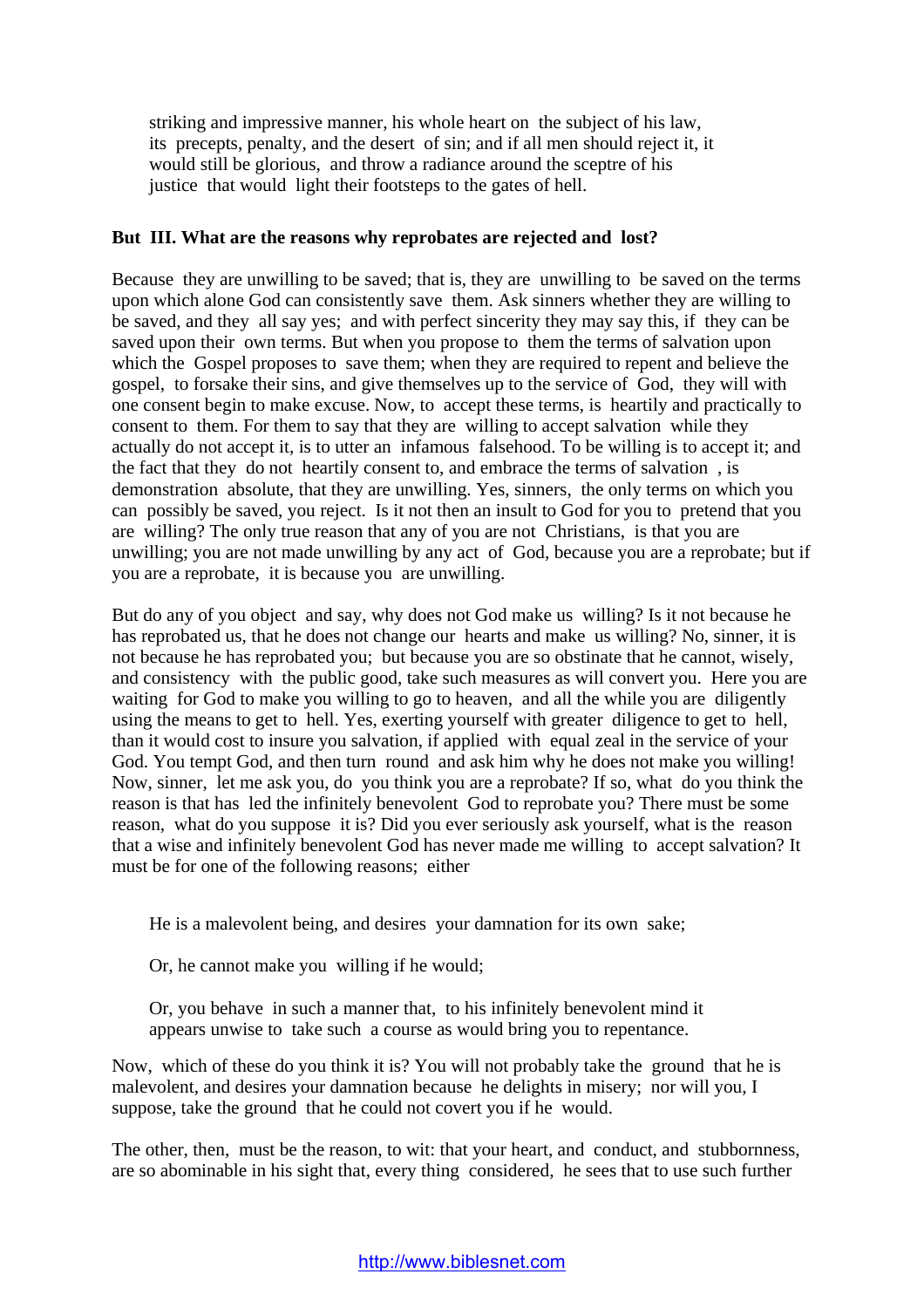means with you as to secure your conversion, would, upon the whole, do more hurt than good to his kingdom. I have not time tonight to agitate the question whether you, as a moral agent, could not resist any possible amount of moral influence that could be brought to bear upon you, consistently with your moral freedom. That subject I design to discuss on a future occasion.

Do you ask, how I know that the reason why God does not make you willing is, that he sees that it would be unwise in him to do so? I answer, that it is an irresistible inference, from these two facts, that he is infinitely benevolent, and that he does not actually make you willing. I do not believe that God would neglect anything that he saw to be wise and benevolent in the great matter of man's salvation. Who can believe that he can give his only begotten and well beloved son to die for sinners, and then neglect any other benevolent means for their salvation? No, sinner, if you are reprobate, it is because God foresaw that you would do just as you are doing; that you would be so wicked as to defeat all the efforts that he could wisely make for your salvation. What a variety of means he has used with you. At one time he has thrown you into the furnace of affliction; and when this has not softened you, he has turned round and loaded you with benefits. He has sent you his word, he has striven by his Spirit, he has allured you by the cross; he has tried to melt you by the groanings of Calvary, and tried to drive you back from the way to death by rolling in your ears the thunders of damnation. At one time clouds and darkness have been round about you; the heavens have thundered over your head, divine vengeance has hung out all around your horizon the portentous clouds of coming wrath. At another time mercy has smiled upon you from above like the noon-days sun, breaking through an ocean of storms. He urges every motive; he lays heaven, earth and hell under perpetual contributions for considerations to move your stony heart. But you deafen your ears, and close your eyes, and harden your heart, and say, "cause the holy one of Israel to cease from before us." And what is the inference from all this? how must all this end? Reprobate silver shall men call thee, because the Lord hath rejected them.

#### **IV. When are men reprobated?**

As it respects God, from eternity. But as it respects men they are reprobated when they become refuse and good for nothing. As God knew from eternity how every event would be; how every sinner in the universe would behave himself--as this was always present to his mind as much as it ever will be--his decision upon it all, must have been from eternity just what it always will be. So far as the making up of his own mind is concerned, he needs only to have all the evidence in the case, and this he has always had, as much as he ever will have. If, at the day of judgment, he will see cause to reprobate them, and send them to hell, he has always seen this cause, and always been of one mind upon this subject. But so far as the reprobates themselves are concerned, they become reprobates when they pertinaciously, and finally refuse to accept eternal life on the terms of the Gospel. The doctrine of reprobation is just like the doctrine of election, in this respect, as existing in the mind of God; like all other purposes of the Divine mind, it is eternal. He has no new thoughts, nor new knowledge, nor purposes, nor designs. But as it respects us, reprobation is just like election, conditional, a contingency. It is just so on every other subject; man's life and death are all fixed, and his days are numbered. God has set the bounds of his habitation that he cannot pass, and all the circumstances of his life and death are settled; yet, who does not know that the time of every man's death, so far as he himself is concerned, is a matter of entire contingency; that his days may be lengthened or shortened by his own conduct; that years, and scores of years, may be added to, or subtracted from his life, through the instrumentality of his own agency. The fact of its being settled in the mind of God does not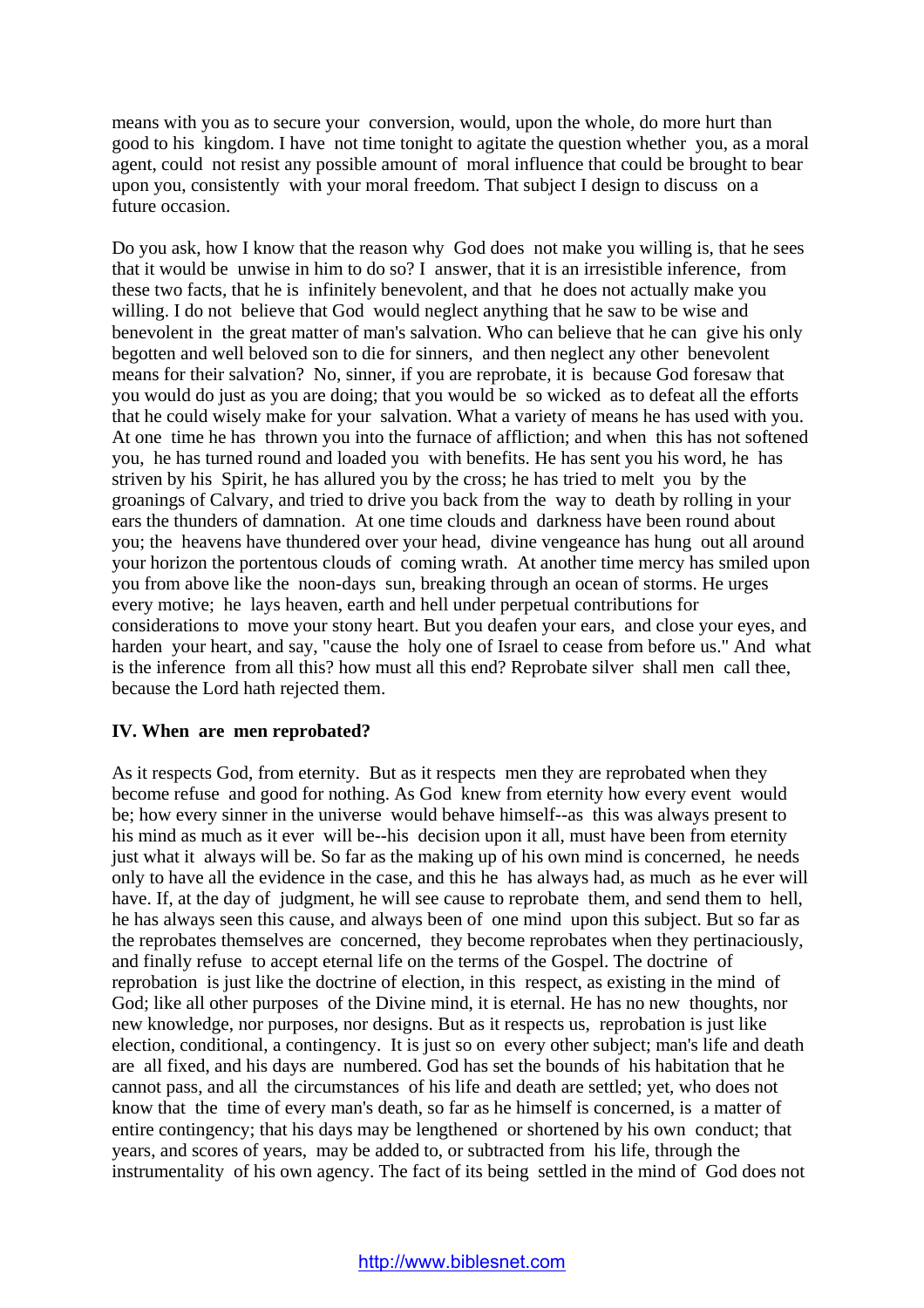alter the contingency with regard to us. It is to us just as much a matter of contingency as if neither God nor any being in the universe had any fore-knowledge of the event. So in regard to our salvation or damnation; although God is perfectly acquainted with what the result will be, still the event is to us, just as contingent and just as much suspended upon our own voluntary agency, as if God knew nothing about it. The event alone develops to us what was before a certainty in the mind of God.

## **V. Why did God create the reprobate?**

If God knew beforehand that such multitudes would sin, and behave themselves so wickedly that he should be obliged to cast them off forever, did he not create them on purpose to damn them? I answer, no. He made them not to damn them, but for other and important purposes. It is true that he knew they would be damned, and created them notwithstanding this knowledge. It is not for this reason that he created them, but in spite of it. He had other and so-weighty reasons for their creation that he created them for these beneficial reasons, not for the purpose of sending them to hell: but so urgent were the reasons for their creation, that he proceeded, notwithstanding the knowledge of their frightful end was full before his mind. There are many wise and benevolent purposes answered by the existence of reprobates, that we can discern; and doubtless, many other reasons with which we shall be acquainted hereafter. In spite of their wicked intentions, God makes use of them to do a great deal of good. The devil himself has been an important agent in some of the most glorious transactions in the universe. But no thanks to him. When he put in into the heart of Judas to betray Christ, he manifestly intended it for evil, but God meant it, and over ruled it for good: neither he nor Judas intended to glorify God or benefit mankind; but they actually were both concerned in slaying the very corner stone of man's salvation. Wicked men are often in stations indispensable to the welfare of society. The existence of reprobates is indispensable to the existence of the elect, for they are often the parents of the elect; while they themselves are cast away in consequence of their rebellion, their children are often converted, sanctified, and saved.

If the non-elect were never created, the elect could never live. In building up the kingdom of Christ, God often employs the hands of wicked men. To be sure, it is not their intention to build up the kingdom of God, but they lay such a train of events, that in the pursuit of their selfish ends they are often instrumental in promoting his kingdom.

There is a wicked man who hates God and religion; he loves the world and is hoarding up a great deal of wealth for his children. He gives them a finished education, designs them to shine in the world, and cares not how much injury they do to the cause of Christ. But God meets them by his Spirit, converts and sanctifies them, and leads them to devote the hard earnings of their ungodly father to the building up and extension of his holy kingdom. Thus proving that "the wealth of the wicked is laid up for the just."

#### **VI. I am to show that men are not lost because they are reprobated.**

That is, their reprobation is not the reason why they are lost. God does not condemn them because they are reprobated, but because they are wicked. It is their own act that leads him to send them to hell, and not his act in reprobating them. He reprobates and punishes them for their sins, because that, in spite of all he could wisely do to reclaim them, they would remain in their sins. He always foresaw how wicked they would be, and always designed to treat them accordingly.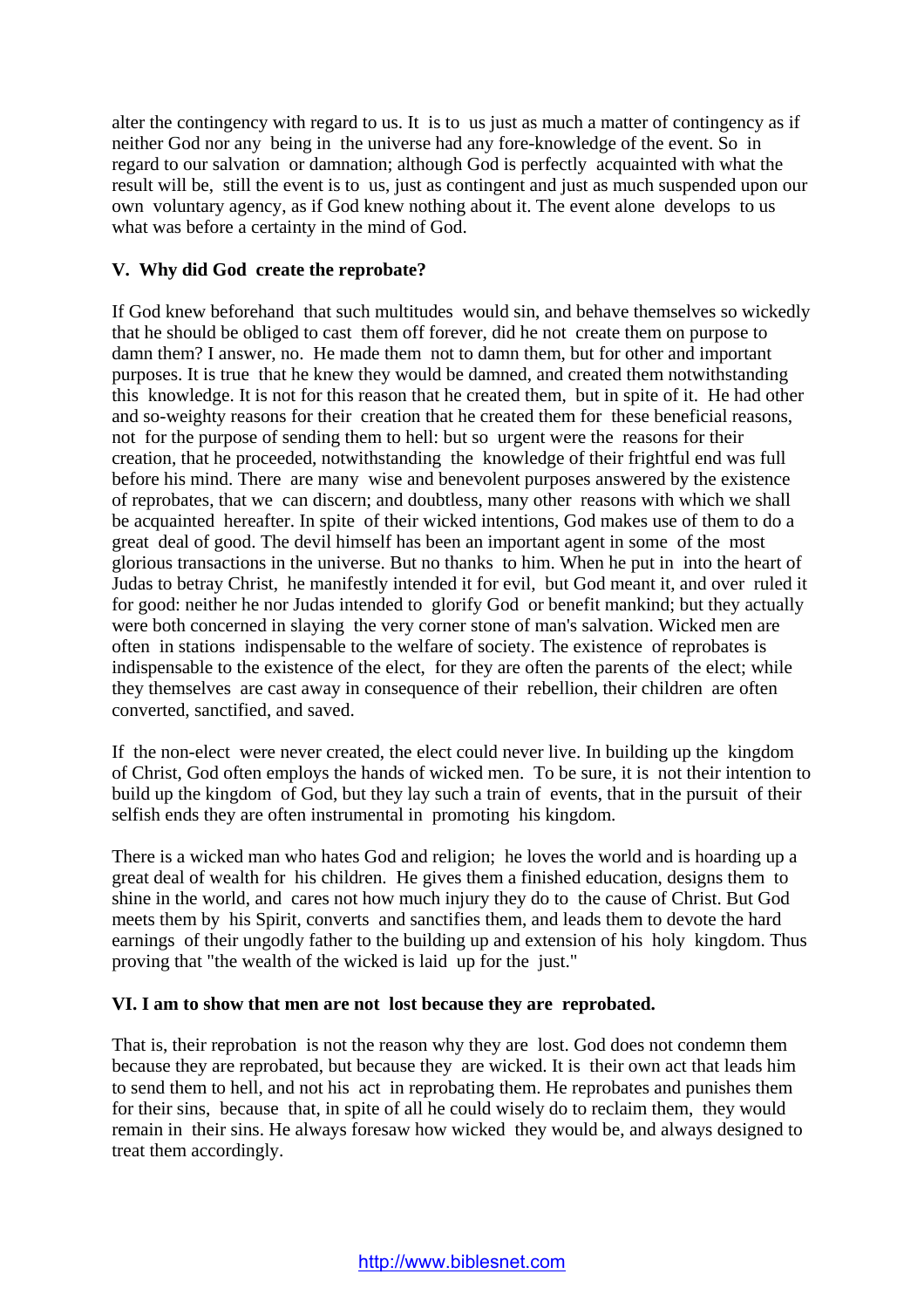### **VII. The salvation or damnation of the reprobate is suspended on their own choice.**

This, sinner, is the turning point. If you choose the way of life, you will be saved; if you choose the way of sin, you will be damned.

Your creation as moral agents, and making you the subjects of moral government, suspends your salvation upon your own choice, and renders salvation impossible to you in any other way. If you are reprobated, it is because, when the choice is given you, you choose wrong and obstinately persist in it. The reason why God rejects you, is because you reject him. He reprobates you, because you reprobate him. He does it because you do it, and for no other reason. But will some object, and say the heathen never had the offer of salvation; and the decree, therefore, respecting them, must have been irrespective of their conduct? I answer, this is a grand mistake. God judges men according to the light they have. They that sin without law, shall also perish without law, says the apostle Paul; and they that sin under the law, shall be judged by the law. Those who have only the light of nature, if they improve and obey that light, shall be saved. But Paul affirms that the heathen do not do this. He says that they are unwilling to retain God in their knowledge, and that for this reason they have changed the glory of the incorruptible God into the image of corruptible men, and four footed beasts, and creeping things; so that they are without excuse. They violate their own rules of action; they do what they know to be wrong; their thoughts meanwhile accusing or else excusing one another.--They practice those things which they condemn in others, and thus pass sentence upon themselves; and for this they may be justly reprobated.

#### **VIII. Reprobation is just.**

Is it not just in God to let men have their own choice, especially when the highest possible motives are held out to them as inducements to choose eternal life? What! is it not just to reprobate men when they obstinately refuse salvation? When every thing has been done that is consistent with infinite wisdom and benevolence to save them? Shall not men be willing to be either saved or lost? What shall God do with you? You are unwilling to be saved; why then should you object to being damned. If reprobation under these circumstances is not just, I challenge you, sinner, to tell what is just.

# **IX. Reprobation is impartial.**

It has always been found convenient, by the opposers of election and reprobation, to represent them as partial. If by partial be meant that some are elected and not others, that some are reprobated and not others; in other words, that a part of mankind only are elected or reprobated; I have no objections to the term. But if by partial we are to understand any undue favor towards one, or want of favor to the other; if by partiality be meant that God reprobated some rather than others, on account of any prejudice, or improper bias against them, or on account of any particular dislike which he felt towards them more than towards the elect; if this be what is meant by a partial reprobation, I utterly deny it, and maintain that reprobation is entirely impartial. That it is an impartial act that takes into view all the circumstances of the case, and acts for the general good without any undue bias in favor or against any one. I have already endeavored to show the reasons for reprobating sinners relate entirely to their own wickedness, and the public interest; the public interest requiring their reprobation and damnation, because they refuse to obey God.

# **X. Reprobation is benevolent.**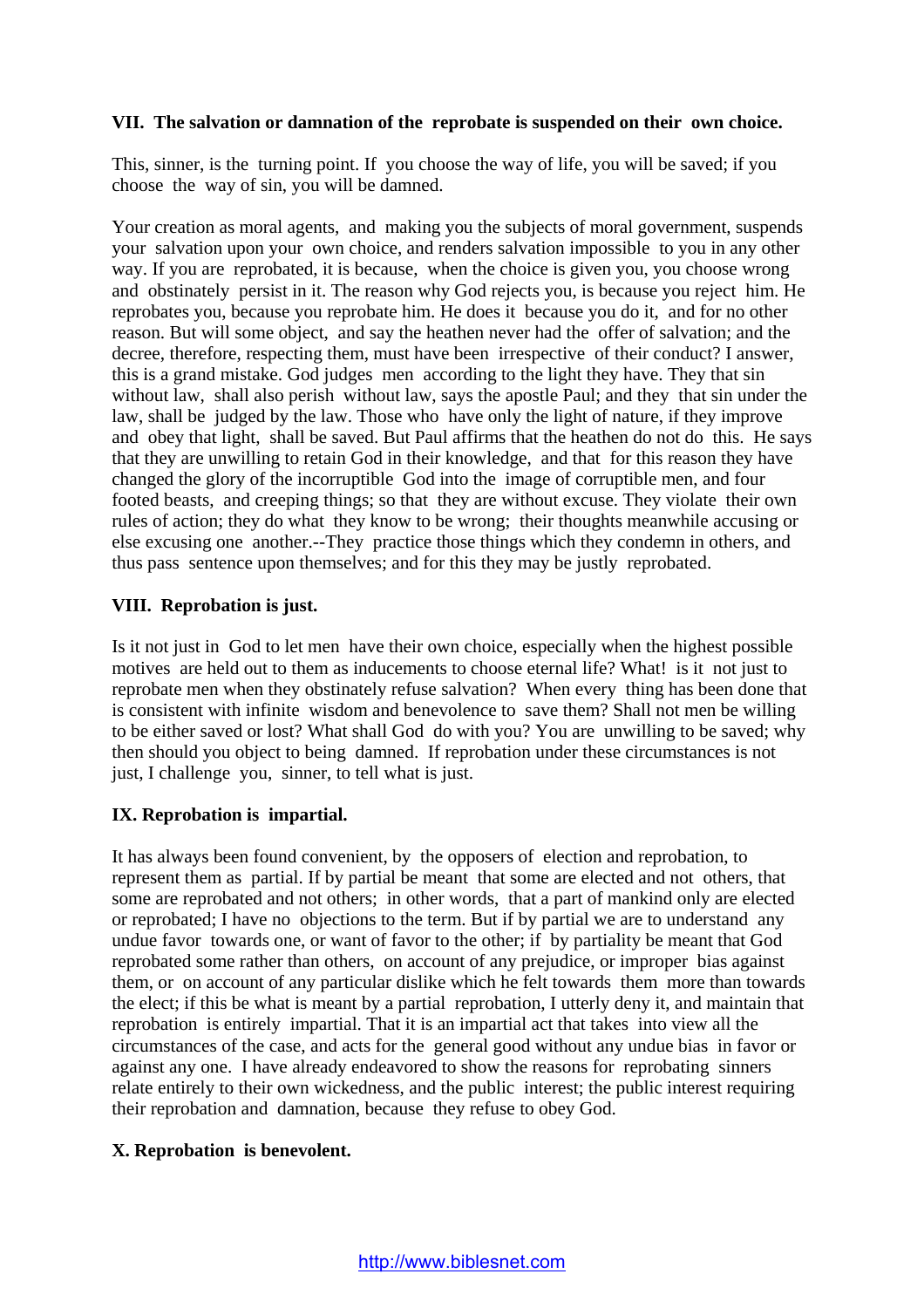It was benevolent in God to create men, though he foresaw that they would sin and become reprobates. If he foresaw that upon the whole he could insure such an amount of virtue and happiness under the influence of moral government, as to counterbalance the sin and misery of those who would be lost, then certainly it was a dictate of benevolence to create them. The question was, whether moral beings should be created, and moral government established, when it was foreseen that a great evil would be the incidental consequence. Whether this would be benevolent or not, must turn upon the question whether a good might be secured that would more than counterbalance the evil. If the virtue and happiness that could be secured by the administration of moral government, would greatly outmeasure the incidental evils arising out of a defection of a part of the subjects of this government, it is manifest that a truly benevolent mind would choose to establish the government, the attendant evils to the contrary notwithstanding. Now, if those who are lost deserve their misery, and bring it upon themselves, by their own choice, when they might have been saved, then certainly in their damnation there can be nothing inconsistent with justice or benevolence. God must have a moral government, or there can be no such thing as holiness in the created universe. For holiness in a creature is nothing else than a voluntary conformity to the government of God.

Doubtless God views the loss of the soul as a great evil, and he always will look upon it as such, and would gladly avoid the loss of every soul, if it were consistent with the wisest administration of his government. How slanderous, injurious, and offensive to God it must be, then, to say that he created sinners on purpose to damn them. He pours forth all the tender yearnings of a father over those whom he is obliged to destroy--"How shall I give thee up, Ephraim; how shall I deliver thee, Israel; how shall I make thee as Admah, how shall I set thee as Zeboim; my heart is turned within me, my repenting are kindled together." And now, sinner, can you sit here and find it in your heart to accuse the blessed God of a want of benevolence. "O ye serpents! ye generation of vipers!" how can ye escape the damnation of hell?

## **XI. Reprobation is the best thing that can be done for the universe, all things considered.**

Since the penalty of the law, although infinite, under the wisest possible administration of moral government, could not secure universal obedience; and since multitudes of sinners will not be reclaimed and saved by the Gospel, one of three things must be done: either moral government must be given up, or the wicked must be annihilated, or they must be reprobated and sent to hell. Now, that moral government should be given up, will not be pretended; annihilation would not be just, inasmuch as it would not be visiting sin with what it justly deserves. Now, as sinners really deserve eternal death, and as their punishment may be of real value to the universe, in creating a respect for the authority of God, and thus strengthening his government, it is plain that their reprobation and damnation is for the general good, and making the best use of the wicked that can be made.

#### **XII. How it may be known who are reprobates.**

It may be difficult for us to ascertain with certainty in this world, who are reprobates; but there are so many marks of reprobation given in the Bible, that by a sober and judicious investigation, we may form a pretty correct opinion whether we or those around us are reprobates or not.

1st. One evidence of reprobation, is a long course of prosperity in sin. The psalmist lays it down as such in the 93d Psalm:--"When the wicked spring as the grass, and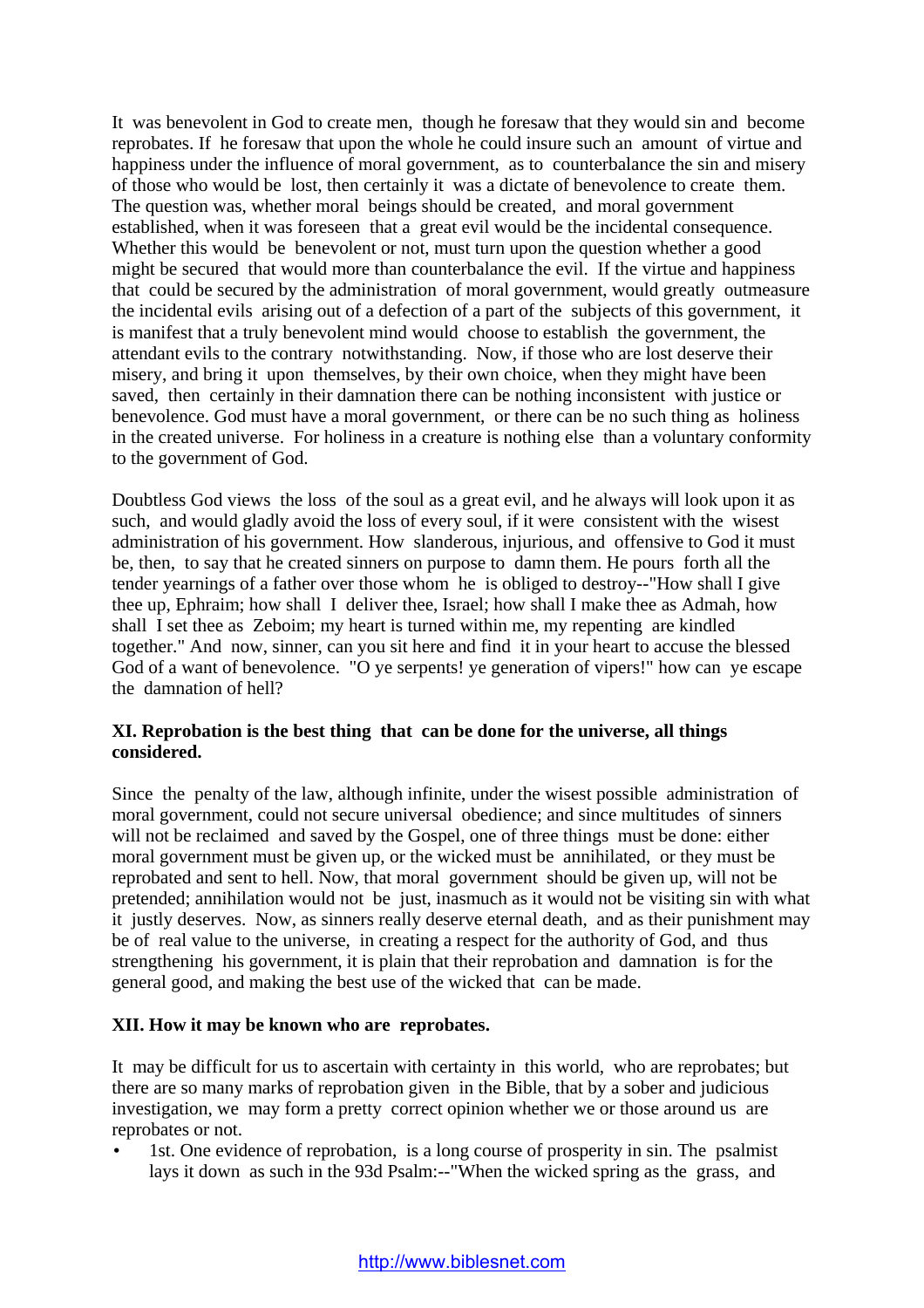when all the workers of iniquity do flourish, it is that they shall be destroyed for ever." God often gives the wicked their portion in this world, and lets them prosper and wax fat like a stalled ox, and then brings them forth to the slaughter. "The wicked are reserved unto the day of wrath." Where, therefore, you see an individual for a long time prospering in his sins, there is fearful reason to fear that man is a reprobate.

• 2d. Habitual neglect of the means of grace is a mark of reprobation. If men are to be saved at all, it is through the sanctification of the Spirit, and belief of the truth; and it will probably be found to be true, that not one in ten thousand is saved of those who habitually absent themselves from places where God presents his claims. Sometimes, I know, a tract, or the conversation or prayer of some friend, may awaken an individual and lead him to the house of God; but, as a general fact, if a man stays away from the means of grace, and neglects his Bible, it is a fearful sign of reprobacy, and that he will die in his sins. He is voluntary in it, and he does not neglect the means of grace because he is reprobated, but was reprobated because God foresaw that he would take this course. Suppose a pestilence were prevailing, that was certain to prove fatal in every instance where the appropriate remedy was not applied. Now, if you wish to know whose days were numbered and finished, and who among the sick were certain to die with the disease, if you found any among them neglecting and despising the only appropriate remedy, you would know that they are the persons.

All this was known to God as certainly beforehand as afterwards. Now, if you wish to know who are reprobates in this city, or in any city or village, look abroad upon the multitude of Sabbath breakers, swearers, drinkers, and whoremongers; upon the young men that "assemble in troops at the harlot's house;" or the boys and young men that you may see assemble on the Sabbath before grog shops, or at the corners of the street, with their cigars, their bloated cheeks, and swollen bloodshot eyes. Look through the length and breadth of the land, and see the thousands of young men who are utterly neglecting and despising eternal salvation. O horrible! poor dying young men, not one in a thousand of them is likely to be saved; perhaps some of them came from a family of prayer, where they use to kneel morning and evening around the domestic altar. And now where are they? and where are they going? They are already within the sweep of that mighty whirlpool, whose circling waters are drawing them nearer and nearer the roaring vortex. They dance, and trifle, and sport themselves. They heed not the voice that cries from heaven, nor the wail that comes up from hell, but nearer and nearer, with accelerated motion, they circle round and round till they are swallowed up and lost in the abyss of damnation.

- 3d. Where persons are entirely destitute of the strivings of the Spirit. I speak not of those who never heard the Gospel; but in gospel lands it is doubtful whether any, except they are given up of God, live without more or less of the strivings of the Holy Spirit. Where, therefore, it is found that his strivings have entirely ceased with any mind, that soul has solemn and alarming evidence that is given up of God. God says, "Yea, also, woe unto them when I depart from them."
- 4th. Where persons have passed through a revival, and are not converted, it affords evidence that they are reprobates. I mean here, not conclusive, but presumptive evidence; and this presumption grows stronger and stronger every time an individual passes such a season without conversion. It is common for persons, in seasons of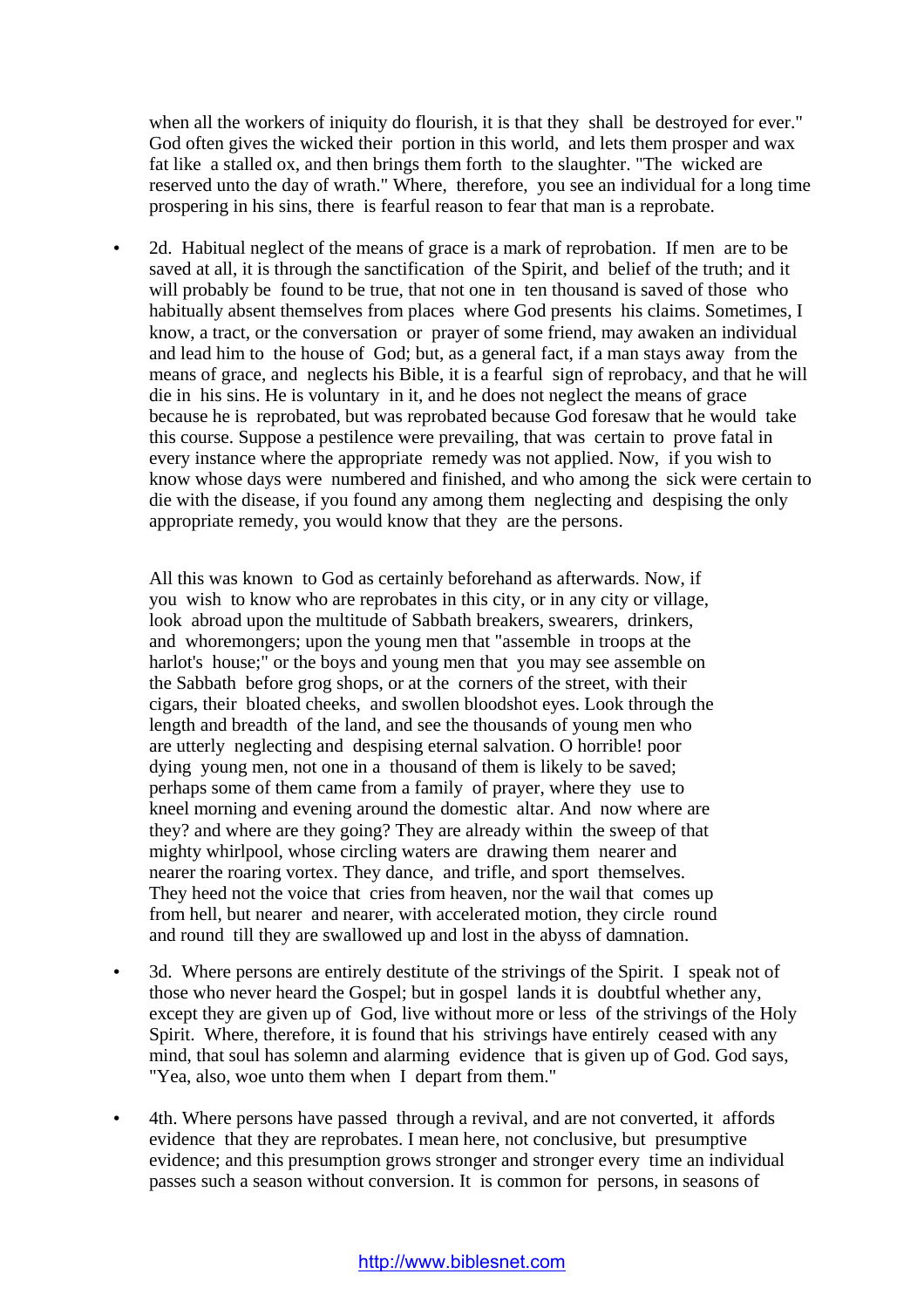revival, to have more or less conviction, but to grieve away the Spirit. Some such persons are perhaps here tonight, and perhaps dreaming away one more offer of eternal salvation. If you have once resisted the Spirit until he is quenched, I have but little hope that anything I can say will do any good. The great probability is that you will be lost.

• 5th Those who have grown old in sin, are probably reprobates. It is a solemn and alarming fact, that a vast majority of those who give evidence of piety are converted under twenty-five years of age. Look at the history of revivals, and see even in those that have had the greatest power, how few aged persons are converted. The men who are set upon the attainment of some worldly objects, and determined to secure that before they will attend to religion, and yield to the claims of the Maker, expecting afterwards to be converted, are almost always disappointed. Such a cold calculation is odious in the sight of God. What! take advantage of his forbearance, and say, that because he is merciful you will venture to continue in sin till you have secured your worldly objects, and worn yourselves out in the service of the devil, and then turn your Maker off with the jaded remnant of your abused mortality! You need not expect God to set his seal of approbation upon such a calculation as this, and suffer you at last to triumph, and say that you had served the devil as long as you pleased, and got to heaven at last.

You see such a man passing on from twenty years old and upwards, and the probabilities of his conversion fearfully diminish every year. Sinner, are you forty years old? Now look over the list of conversions in the last revival, how few among them are of your age? Perhaps some of you are fifty or sixty! How seldom can you find one of your age converted. There is only here and there one; they are few and far between, like beacons on distant mountain tops, scattered sparsely long, just to keep old sinners from absolute despair. Aged sinner, it is more than fifty chances to one that you are a reprobate.

- 6th. Absence of chastisements is a sign of reprobation. God says in the epistle to the Hebrews, "My son, despise not thou the chastening of the Lord, nor faint when thou are rebuked of him; for whom the Lord loveth he chasteneth, and scourgeth every son whom he receiveth; if ye endure chastening, God dealeth with you as with sons, for what son is he whom the father chasteneth not; but if ye be without chastisement, whereof all are partakers, then are ye bastards, and not sons."
- 7th. When men are chastened, and not reformed by it, it is a mark of reprobation. A poet has said, "When pain cannot bless, heaven quits us in despair." God says of such, "Why should ye be stricken any more, ye will revolt more and more." When your afflictions are unsanctified, when you harden yourselves under his stripes, why should he not leave you to fill up the measure of your iniquity.
- 8th. Embracing damnable heresies is another mark of reprobation.

Where persons seem to be given up to believe a lie, there is solemn reason for fearing that they are among that number upon whom God sends strong delusions, that they may believe a lie, and be damned, because they believe not the truth, but had pleasure in unrighteousness.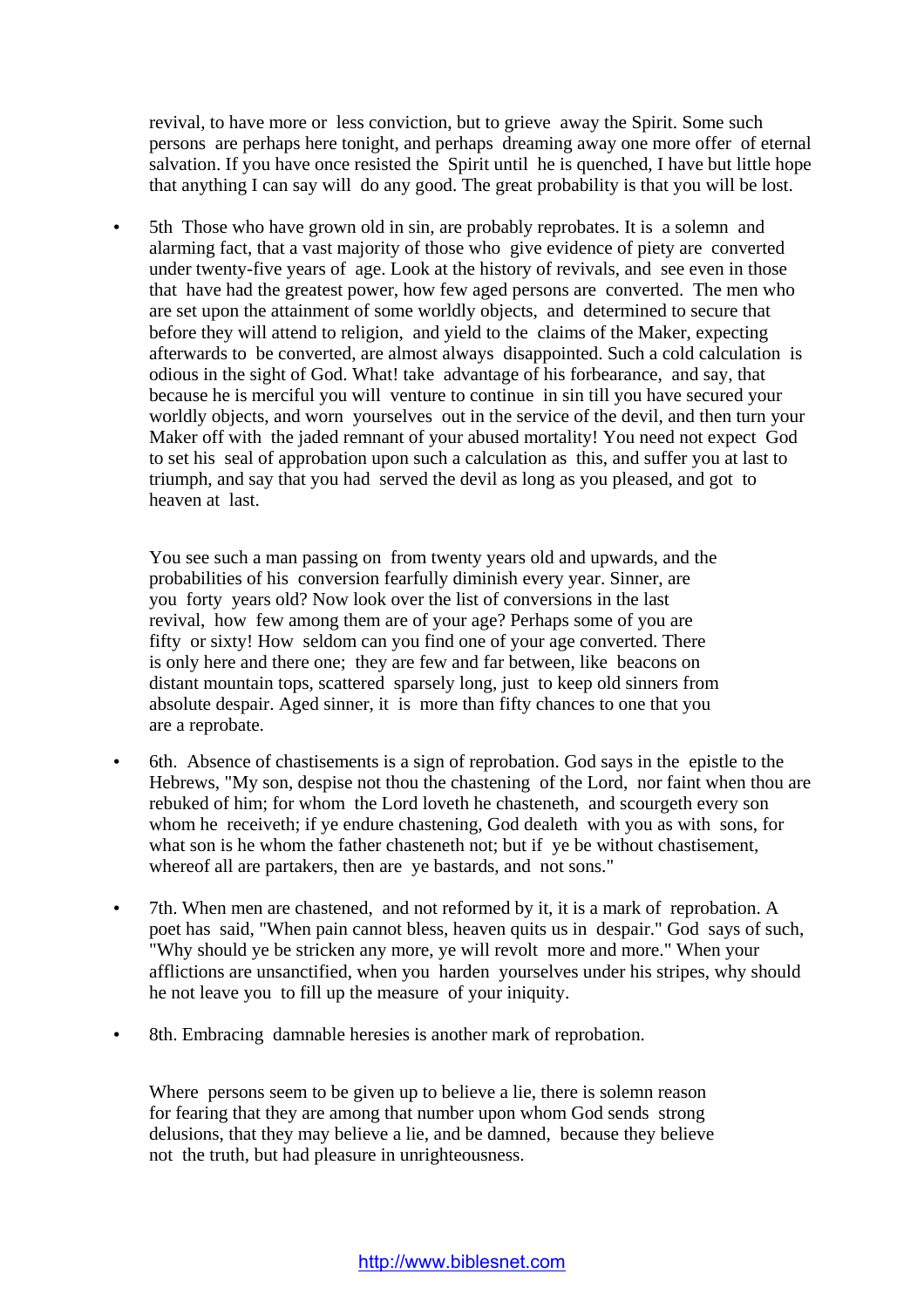Where you see persons giving themselves up to such delusions, the more honestly they believe them, the greater reason there is for believing that they are reprobates. The truth is so plain, that with the Bible in your hands, it is next to impossible to believe a fundamental heresy, without being given up to the judicial curse of God. It is so hard to believe a lie, with the truth of the Bible before you, that the devil cannot do it. If, therefore, you reject your Bible, and embrace a fundamental falsehood, you are more stupid and benighted than the devil is. When a man professes to believe a lie, about the only hope of his salvation that remains, it is, that he does not cordially believe it. Sinner, beware how you trifle with God's truth. How often have individuals began to argue in favor of heresy, for the sake of argument and because they loved debate, until they have finally come to believe their own lie, and are lost for ever!

# **REMARKS.**

1. The salvation of reprobates is impossible only because they make it so, by their own wicked conduct.

2. God will turn the damnation of the reprobate to good account. In establishing his government, he foresaw that great evils would be incidental to it-that multitudes would sin, and persevere in rebellion, until they were lost, notwithstanding all that could consistently be done to save them. Yet he foresaw that a vastly greater good would result from the virtue and happiness of holy beings, and that he, also, could make a good use even of the punishment of the wicked. Here is an instance of the Divine economy in turning every thing to the best account. I do not mean that the damnation of the wicked results in greater good than their salvation would be, if they would repent. If their salvation could be secured, by any means that would consist with the highest good of the universe, it would be greatly to be preferred. But, as this cannot be, he will do the best that the nature of the case admits. When he cannot save them, he will, by their punishment, erect a monument to his justice, and lay its foundation deep in hell, and build it up to heaven, that being seen afar off in the smoke of their torment that ascendeth up for ever and ever, it may ever stand as an affecting memento of the hatefulness and desert of sin.

3. It is very wicked and blasphemous to complain of God, when he has done the best that Infinite Wisdom, Benevolence and Power could do. Who should complain? Surely not the elect; they have no reason to complain. Shall the reprobate complain, when he has actually forced upon God the necessity of giving up his government, or of sending him to hell?

4. Reprobates are bound to praise God. He has created and given you many blessings, sinners, and offers you eternal life; and will you refuse to praise him?

5. God has every reason to complain of you, sinner. How much good you might do! see how much good individuals have often done! Now, of all the good you might do, you rob God. While eternity rolls its everlasting rounds, on how many errands of love you might go, diffusing happiness to the utmost bounds of Jehovah's empire? But you refuse to obey him; you are in league with hell, and prefer to scatter fire-brands, arrows, and death, to destroy your own soul, and lead others to perdition with you. You drive on in your career, and help to set in motion all the elements of rebellion in earth and hell. Will you complain of God? He has reason to complain of you. He is the injured party. He has created you, has held you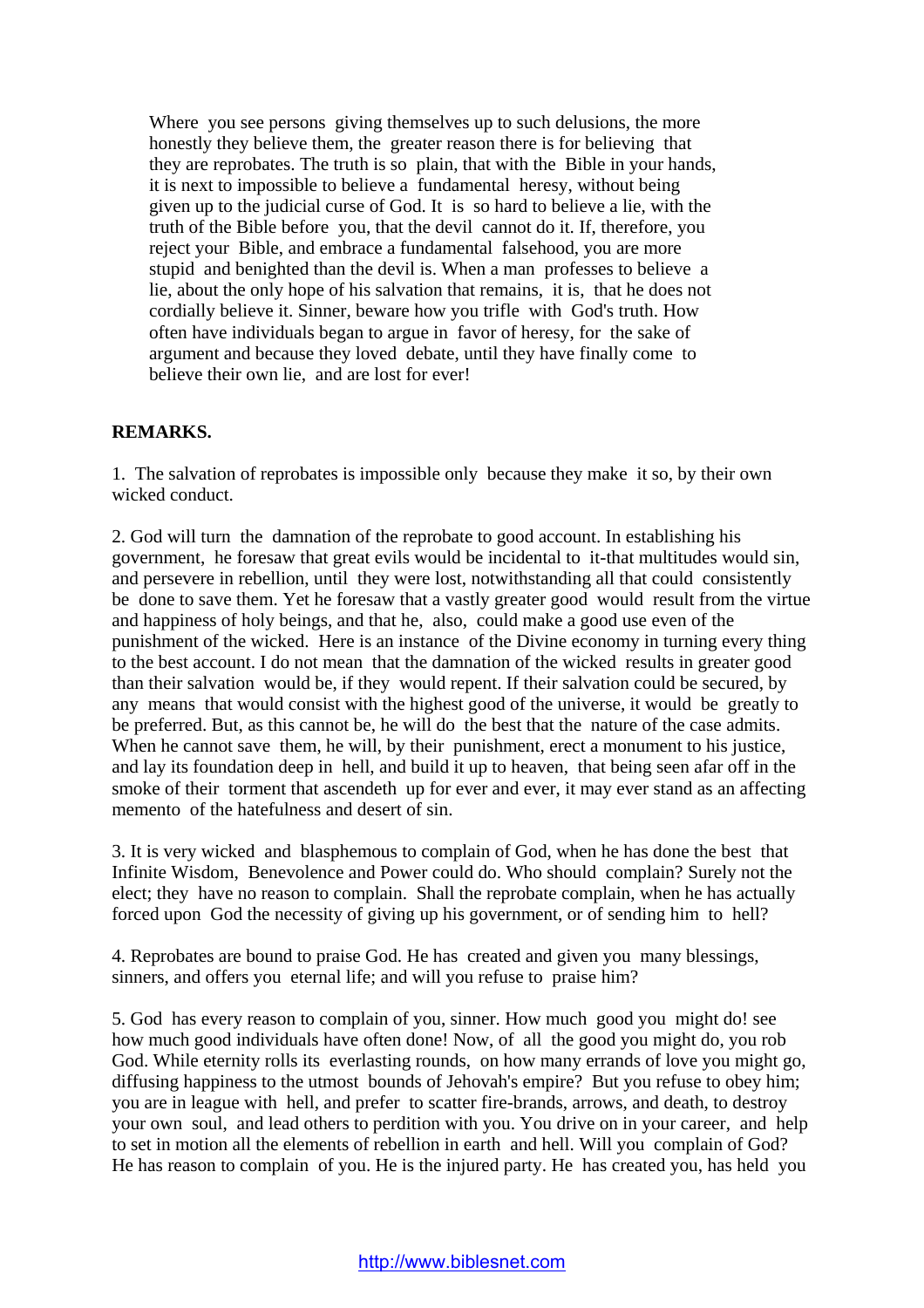in his hand, and fanned your heaving lungs; and, in return, you have breathed out your breath in rebellion, and blasphemy, and contempt of God, and compelled him to pronounce you reprobate.

6. There is reason to believe that there are many reprobates in the church. This is the probable history of many professors of religion. They had convictions of sin, and after a while their distress, more or less, suddenly abated. If their distress had been considerable; if the Spirit left them, their minds would naturally go toward the opposite extreme. When their convictions left them, they thought, perhaps, this was conversion; this very perhaps created a sensation of pleasure, and the thought that this felt pleasure was evidence that they were converted, would naturally increase their confidence. As their confidence increased, their joy at the thought of being saved would be increased. This selfish joy has been the foundation upon which they have built their hopes for eternity; and now you see them in the church, transacting business upon worldly principles, pleading for sin, and finding a thousand apologies for conformity to the world. They live on in sin, perhaps not openly vicious, but negligent of duty, cold and formal reprobates, and go down to hell from the bosom of the church.

7. Reprobates live to fill up the measure of their iniquity.

We are informed that the Amorites were spared, not because there was any hope of their reformation, but because their cup of iniquity was not yet full. Christ said to the Jews, "Fill ye up the measure of your fathers;" and God said to Pharaoh, "For this very purpose have I sustained thee, that I might show in thee my mighty power." Oh, dreadful thought! live to fill up the measure of your sins! the cup of trembling and of wrath is also filling up, which shall be soon poured out to you without mixture, when there shall be none to deliver you. Your judgment now of a long time lingereth not, and your damnation slumbereth not.

8. Saints should not envy sinners.

The Psalmist once had this trial. He says truly, "God is good to Israel, even to such as are of a clean heart; but as for me, my feet were almost gone; my steps had well nigh slipped, for I was envious at the foolish, when I saw the prosperity of the wicked; for there are no bands in their death, but their strength is firm. They are not in trouble as other men; neither are they plagued like other men. When I thought to know this, it was too painful for me, until I went into the sanctuary of God; then understood I their end. Surely thou didst set them in slippery places, thou castedst them down into destruction. How are they brought into desolation as in a moment! they are utterly consumed with terror." How can a saint envy them, standing upon a slippery steep, with fiery billows rolling beneath them! "their feet shall slide in due time." Christians, don't envy the wicked, though they enjoy the wealth of the world; do not envy them; poor creatures! their time is short, they have almost had all their good things.

Probably there are individuals here, to whom I have been preaching, that have not been in the least benefited by any thing I have said, or could say. You have set yourselves to oppose God, and have taken such an attitude, that truth never reaches you to do you good. Now, sinner, if you do this, and go home in this state of mind, tonight you will have additional evidence that God has given you up, and that you are a reprobate. Now, will you go away in your sins, under these circumstances? Don't talk of the doctrine of election or reprobation as being in your way. No man is ever reprobated for any other reason than that he is an obstinate sinner.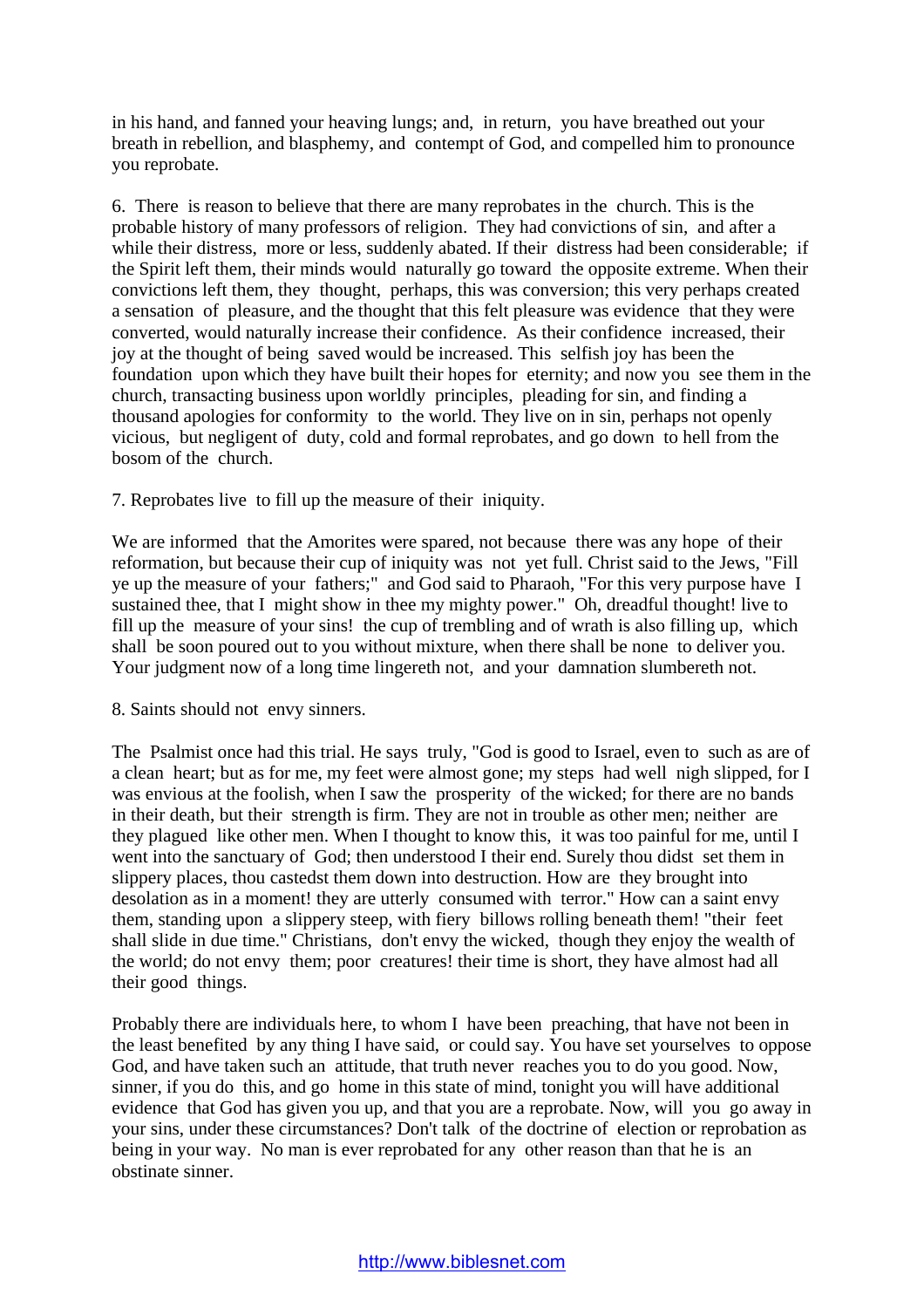Have you not tonight been listening to find something in this sermon that you can stumble over? Take care; if you wish to canvil, you can always find occasions enough. Sinners have stumbled over every other doctrine of the Bible into hell, and you may stumble over this.

What would you say of any man that should go home tonight and cut his throat, and say he did it because God foreknew that he would do it, and by creating him with this foreknowledge, designed that he should do it. Would saying that excuse him? No. Yet he is under just as much necessity of doing it as he is of going away from this house in his sins.

You only show that you are determined to harden your hearts, and resist God, and thus compel the holy Lord God to reject you. There is no doctrine of the Bible that can save you, if you persevere in sin, and none that can damn you, if you repent and embrace the Gospel. The blood of Christ flows freely. The fountain is open Sinner, what say you? Will you have eternal life? will you have it now, or will you reject it? Will you trample the law under foot, and stumble over the Gospel to the depths of hell?

# SERMON XII.

# LOVE OF THE WORLD.

# -- 1 John ii. 15.--

"Love not the world, neither the things that are in the world. If any man love the world, the love of the Father is not in him."

This lecture was typed in Eugene Detweiler.

In discussing this subject I shall pursue the following order: --

*1. What we are to understand by the love of the world.*

- *2. Who love the wold in this sense.*
- *3. That they do not love God.*

#### **I. What are we to understand by the love of the world.**

Negatively. The love of the world here spoken of, is not every kind or degree of desire for worldly objects. God has so constituted us, that a certain amount, and certain kinds of worldly objects, are indispensible to our existence. We need food and raiment, implements of husbandry and trade, and various worldly things. The proper desire of which is not sinful, nor inconsistent with the love of God.

But to love the world, is to make worldly things the principal objects of desire and pursuit.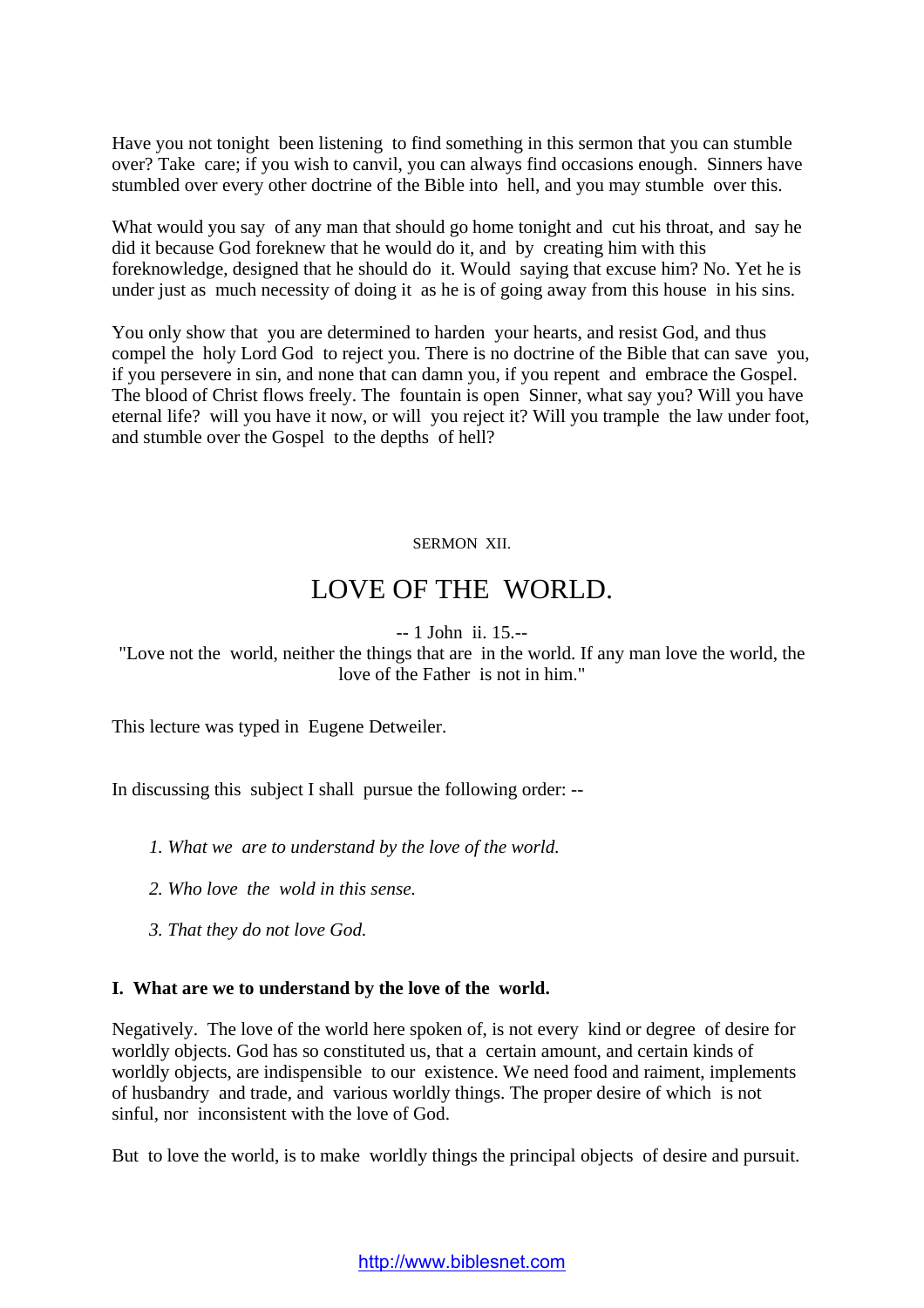To love them, and desire them more than to love God and man, to be more anxious to obtain them, and spend more time in their acquisition, than in efforts to glorify God, and save the souls of men, is to love the world in the sense of the text. Where the love of God and of men is supreme in the heart, there may be a suitable desire for worldly objects; but, where an individual manifests a disposition to give the acquisition of wealth, or of worldly objects the preference, and aims rather at obtaining worldly things than at glorifying God and of doing good to men, it is certain that the love of the world is supreme in his heart.

#### **II. Who do this?**

- 1. All who cheat and defraud to obtain the things of the world. That a man who will cheat and defraud his neighbor, does not love him as he does himself, is too manifest to require proof. That a man who will disobey God for the purpose of obtaining worldly goods, does not love God supremely, is self-evident. Nay, that he loves the things of the world supremely, is a simple matter of fact.
- 2. All those whose anxieties and cares are mostly about worldly things. If they are more careful for the things of the world-- more anxious and earnest in the pursuit of them, than in glorifying God and in doing good to men, they love the world supremely.

Objection. But do any of you ask, May not a man be anxious to obtain worldly things, for the purpose of doing good with money? I answer, a man may be desirous to obtain money for the purpose of glorifying God with it; but, in that case the principal anxiety, and care, and desire, would not terminate upon the acquisition of money, but upon the end which he hoped to accomplish through its instrumentality. To suppose that a man, whose supreme object is to glorify God and do good to man, should concern himself principally about worldly things, is the same absurdity as to suppose, that he was more anxious about the means than about the end which he hoped to accomplish by these means. It is the end that gives value to the means. It is the end that is the main object of thought and of desire; and to suppose that a man's anxieties and cares would cluster about the means of effecting the end, rather than about the end itself, is plainly absurd and impossible.

Suppose a gentleman was engaged to be married, and has commenced a journey for that purpose. His heart is greatly set upon the end he has in view, and is it likely that either the delights or cares of his journey will occupy more of his thoughts, and absorb more of his affections than the object for which he has undertaken the journey. Who does not know that, in such a case, if his heart was greatly set upon the obtaining of his bride, he would pass from stage to stage without being hardly conscious of the incidents that occurred in his progress. His bride and his marriage would fill up his thoughts by day, and be the subject of his dreams by night; and all his cares and desires, that the stages and steamboats should convey him more rapidly, would be for the more speedy accomplishment of his heart's desire. And now, shall a man who loves God supremely, and whose desire for money and for worldly goods, is that he may glorify God, and benefit mankind thereby, can he be so anxious and so busy about the means as to lose sight of the end? that his interest in the end to be accomplished is swallowed up in efforts to obtain the means? This cannot be. And now I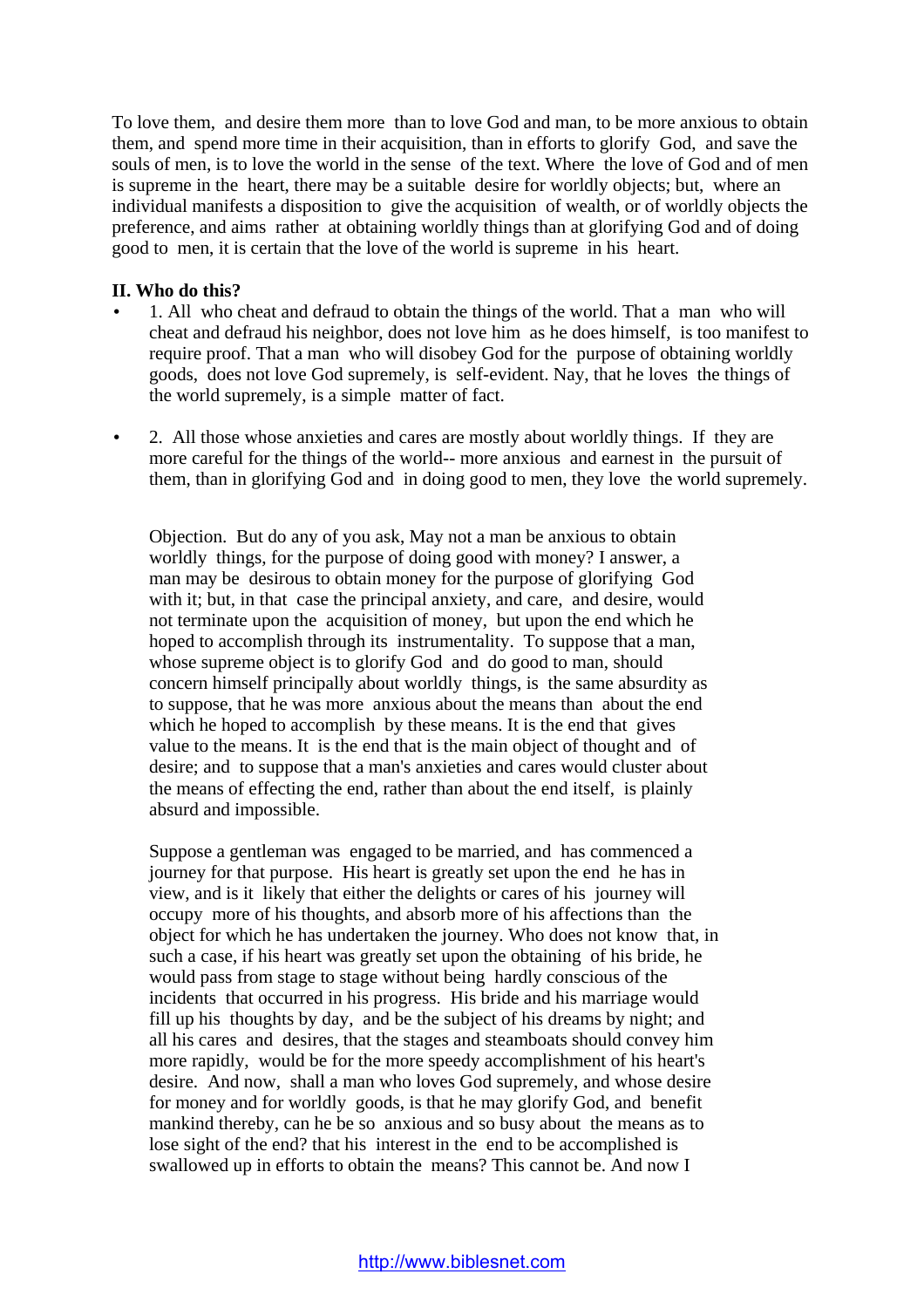appeal to the two classes of persons already mentioned; you that practice fraud, and take advantage of the ignorance of men, and over-reach, and cheat them in little or great things, do you pretend to love God? If so, you are an arrant hypocrite.

And you, who are filled with cares about worldly things, whose time, and thoughts, and affections are swallowed up in efforts to obtain them, know assuredly that you love the world, and that the love of God is not in you. 3d. All those who consult only their own interest in the transaction of business.

God requires you to love your neighbour as yourself. Again he says, "let every one look not upon his own things, but upon the things of others." "Let every one seek not his own, but another's wealth." These are express requirements of God; they are the very spirit and substance of the Gospel. Benevolence is a desire to do good to others. A willingness to deny self, for the purpose of promoting the interest of your neighbor, is the very spirit of Christ, it is the heart and soul of his Gospel. Now, suppose a man, in his bargains with others, aims only at promoting his own interest; he seeks not another's, but his own wealth. He looks not to the welfare of others, but his eye and his heart are upon his own side of the bargain. He does not aim at benefiting the individual with whom he transacts business; his only object is to take care of himself. This is the very opposite of the spirit of the Gospel. Does this man love his neighbour as himself? Does he love that God supremely, who has prohibited all selfishness, on pain of eternal death? No! If he loved God, he would not disobey him, for the sake of making money. If he loved his neighbor as himself; if he felt that it was more blessed to give than to receive; if he had the spirit of the Gospel, he would of course feel and manifest as great a desire for the interest of those with whom he deals, as for his own interest. He would be as anxious to give, as to get a good bargain; nay, he would be more so. Self-denial, to promote the happiness and the interest of others, would be his joy, would constitute his happiness, would be that to which he would be inclined, of course. And now let me ask you who are here present, can you deny this principle? What then is your spiritual state? Have you the love of God in you? How do you transact business? Do you consult the interest of those with whom you deal, as much as you do your own? or in all your bargains, do you aim simply at securing a profit to yourself? If you do, the love of God is not in you. You have not the beginning of piety in your heart.

• 4th. All those that feel chagrined and grieved when they find that the person with whom they have dealt has the best of the bargain, and has made a greater profit than themselves. Now, if a man had the spirit of Christ, he would rejoice in this. It would be the thing at which he would aim, to benefit the individual with whom he deals, as much as possible; and if he afterwards learns that he had made a good bargain, and had been greatly benefitted by it, it would gratify him all the more.

Now, how is it with you, my hearers? Do you find yourselves gratified and delighted, when you find that you have greatly contributed to the interest of those with whom you deal, in having given them the best side of the bargain? Be honest, try yourself by this rule; see whether you love your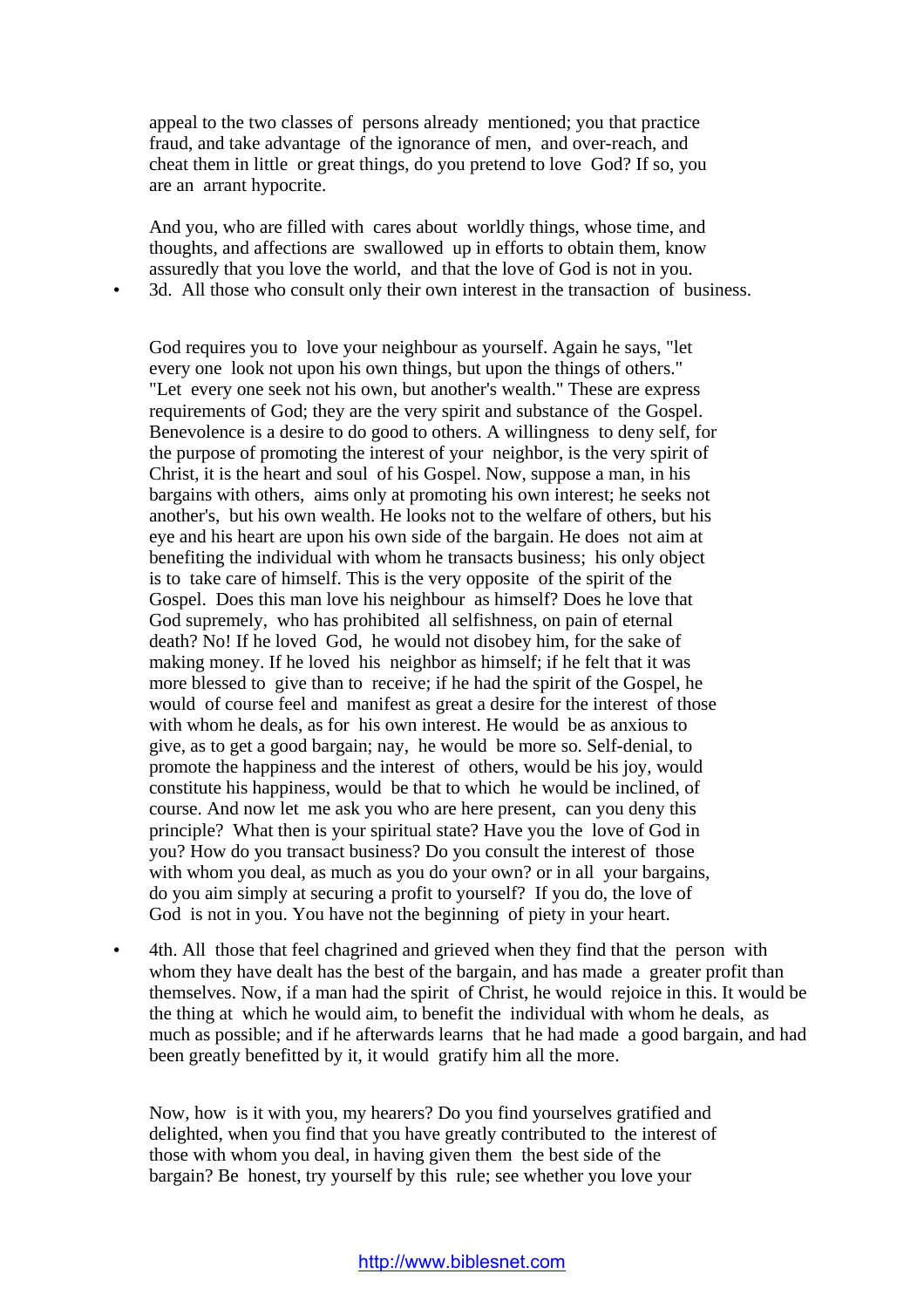neighbor as yourself; see whether you love God supremely. He requires you to seek not your own, but your neighbor's wealth. To look not upon your own interest, but the interest of others. Have you the spirit of these requirements? Have you the spirit and temper of that God who lays down this rule of action? If not, you have not the love of God in you?

• 5th. All those who will make bargains only when they can make a profit by it.

There are many who will never trade only when they can promote their own interest; it matters not how much it might benefit any body else. The interest of the individual, who desires to make the bargain with them, is not taken into the account at all. They do not think of making a bargain to benefit others, and will turn away from the proposal instantly, unless then can promote their own selfish ends. They will stand and bow, and be very accommodating, and kind, and attentive, while there is any prospect of their making a good per centage on their goods; but the negociation is broken off instantly, without courtesy or good breeding, whenever it is settled that they can make nothing by the bargain. This shows that they do not consult the interests of those with whom they deal, and that the world is their God.

• 6th. All those who will take advantage of the ignorance of those with whom they deal, to get a good bargain out of them, love the world supremely.

Cases of this kind often occur. A customer comes in; he is instantly measured from head to foot by every eye; they survey him all around, to see whether he understands the value of the articles which he wishes to purchase; whether it will be difficult, or otherwise, to get a good bargain out of him; whether it will do to set the price of goods high, and how high; and whether it is likely that he will buy much or little. And if he wishes to make a heavy bill, some of the first articles for which he inquires are put low; and thus baits are laid to lead him on, from step to step, under the idea that all the articles are low. All such management as this is supreme selfishness, it is fraud, and the very opposite of the spirit of Christ. For such a man to profess the love of God is naked hypocrisy.

• 7th. Those who will sell useless articles to men, for the sake of profit, have not the love of God in them.

A man that does this cannot be consulting the interest of his neighbor at all. He must be acting on principles of pure selfishness. He takes the money without an equivalent, and consents that they should "spend it for that which is not bread, and their labor for that which satisfieth not." This is the direct opposite of the spirit of Christ.

• 8th. All who sell hurtful articles, for the sake of the profit, have not the love of God in them.

The man that will sell articles of known pernicious tendency to his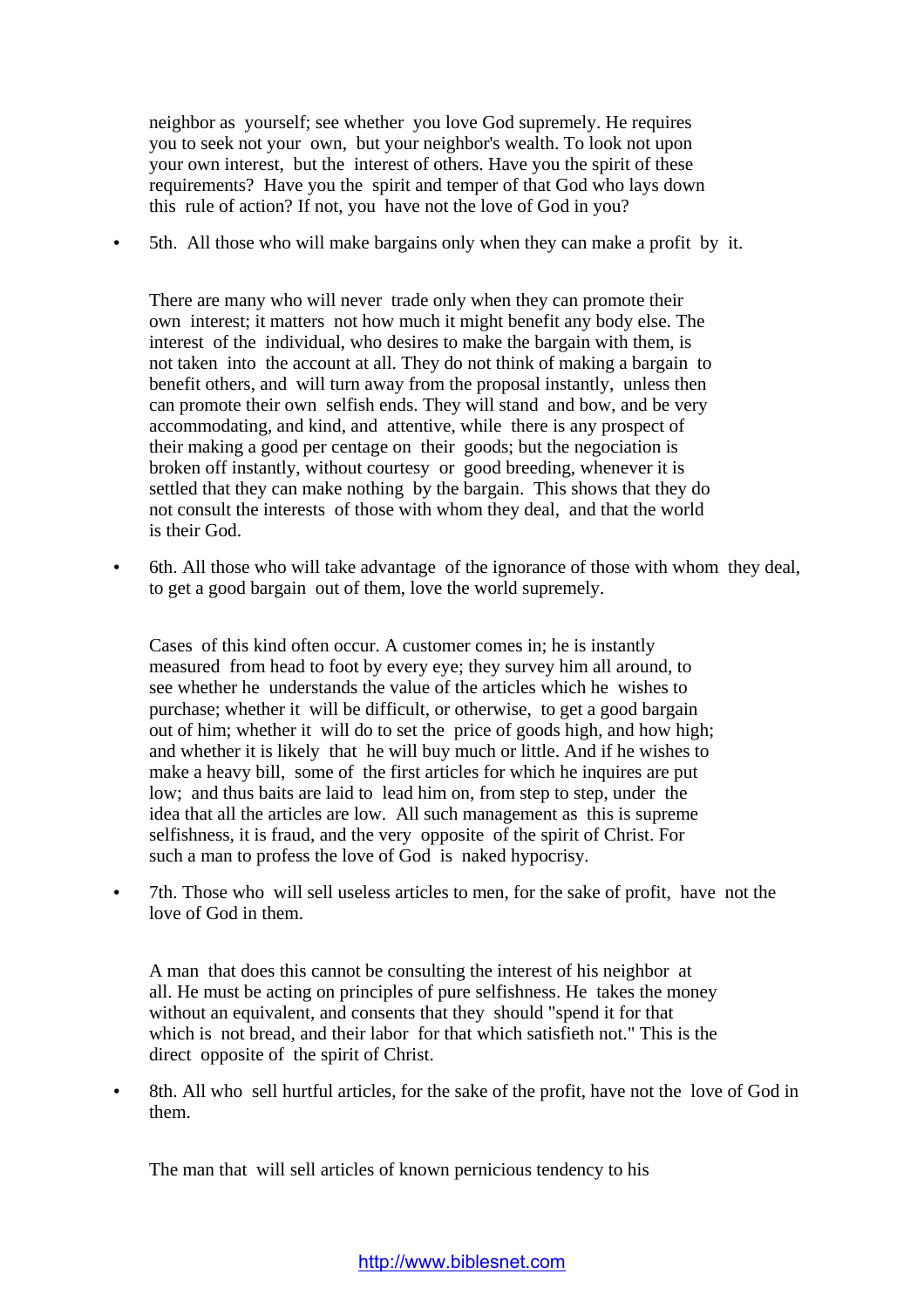fellow-men, for the sake of gain, has the very spirit of hell. Shall a man, who will sell rum, or make whiskey, and deal out death and damnation to men, and make them pay for it, and thus not only poison them to death, but worse than rob them of their money, shall he pretend to love God? For shame, thou hypocrite! thou wretch! thou enemy of God and man! thou wolf in the clothing of a sheep! Lay aside your mask, and write your name Satan on your sign-board.

There are those that will sell articles that are not only useless, but hurtful; inasmuch as they are designed to promote the pride and vanity of men, and to take their hearts from God, and fasten them upon the baubles and gew-gaws of this vain world. To tempt the deceitful hearts of men, and enlist them in the chase of fashion, and gaiety, and worldliness. Now, instead of being pious, they who do this take the devil's place, and tempt mankind to sin.

• 9th. All those who transact business upon principles of commercial justice, rather than on principles of benevolence, love the world supremely.

Business principles, or the principles of commercial justice, are the principles of supreme selfishness. They have been established by selfish men, for selfish purposes, without even the pretence of conformity to the law of love. Upon these principles it is neither demanded, nor expected, that any one should seek another's wealth; but that every one should take care of himself, purchase as low, and sell as high as he can; take advantage of the state of the market, the scarcity of the articles in which he deals; and, in short, to go the whole circle of selfish projects, to promote the interest of self. Can a man love God supremely, and his neighbor as himself, who daily and habitually transacts business upon the principles of commercial justice, founded, as they are, in that which is the direct opposite of the requirement of God? Every day engaged in business transactions, the sum and substance, the aggregate, and the detail of which are designed to promote self-interest that do not even pretend to aim at the promotion of the interest of others; but self is the beginning, the middle, and the end of the whole matter.

• 10th. All those who engage in business, to the neglect of spiritual exercises, love the world supremely.

Many professors of religion seem just about as much determined to do good with their money, as impenitent sinners are to repent. They profess to engage in business for the glory of God, but instead of using their money for this purpose, they enlarge their capital, and their business, and transact business upon the principles of worldly men, and practice upon themselves a constant delusion. Instead of laying out their money as they go along for the building up of the kingdom of Jesus Christ, they add their yearly profits to their capital, until nearly their whole time, and thoughts, and affections, are engrossed with money-making. Now, why do yo not see, who practice this, that you are deceiving yourselves?

The only way in which money can be used for the glory of God and the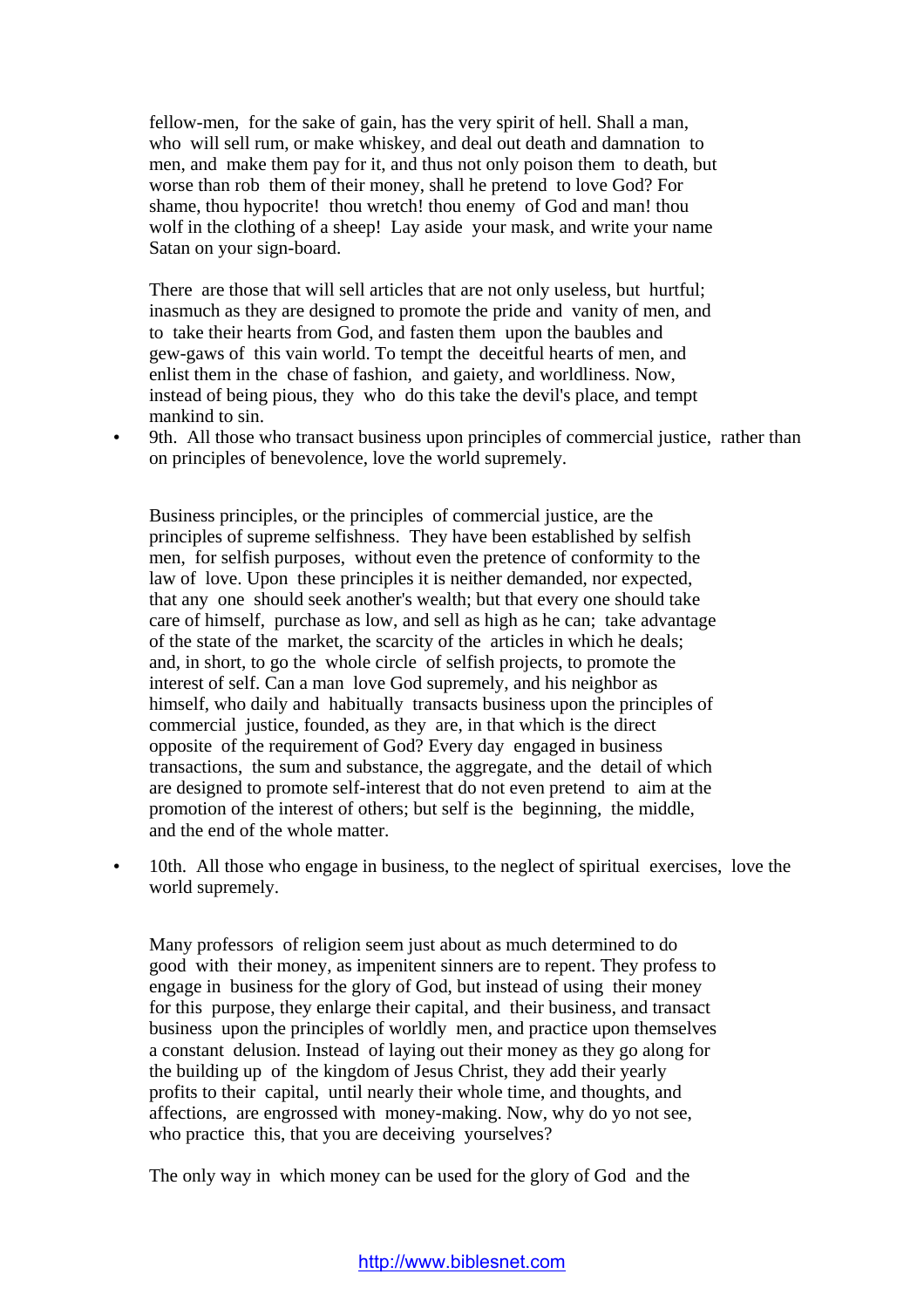good of men, is to promote the spirituality and holiness of men, and if you pursue business in a way that is inconsistent with your own spirituality, you might as well talk of getting drunk or swearing for the glory of God, as of making money for His glory. For you to neglect communion with God, under the pretence of making money for him, is sheer hypocrisy. If you prefer business to prayer, busy yourselves in you offices, and shops, and business, and neglect your closets, the love of God is not in you. To pretend that you love God is just as absurd as to suppose that your eagerness to make money for the glory of God, leads you to neglect communion with him, or that your great zeal to serve him, and great love for him, leads you to neglect communion with him, and betake yourself to making money.

- 11th. Those who make their business an excuse for not attending meetings and using means for the conversion of sinners. It is manifest that such persons are not transacting business for God. The only possible use of making money for the glory of God is, to use it for the conversion and sanctification of sinners. This is the great end of doing business for God. But to be so busy in making money, as to neglect to make direct and personal efforts for the conversion of sinners is absurd; it proves to a demonstration, that the object of making money is not to convert, and sanctify, and save sinners. In such cases, it is plain, that money is sought from the love of it, and not for the purpose of building up the kingdom of Jesus Christ.
- 12th. All those whose business diverts their thoughts and affections from God. If they were transacting business for God, the more busy and engaged they were in his service, in doing his will, and in making money for him, the more would he be present to all their thoughts, and the deeper and more mellow would be their piety.
- 13th. All rich men love the world supremely. Jesus Christ has said that it is easier for a camel to go through the eye of a needle, than for a rich man to enter the kingdom of heaven. Yes, you say, this is true, if he sets his heart upon his riches. Now, what I affirm is, that every rich man under the Gospel, does set his heart upon his riches. If he did not he would not be rich. If he loved the kingdom of God supremely, he would give his riches to promote that kingdom. We always do that which we, upon the whole, choose to do. If you have money, and see an article of furniture, or dress, or any thing else that, upon the whole, you prefer to any given amount of money, you are certain to make the exchange, and give your money for the article, if it is in your power. This is just as certain as it is that your choice governs your conduct. Now, if a man loves the Lord Jesus Christ, and the souls of men, more than he does his money; if, upon the whole, he prefers the glory of God, and the salvation of men, to his own selfish interest, it is as certain that he will cease to be rich, and give his money to promote those objects, as it is that his will controls his actions. So that a man being rich under the Gospel, when it is known that his money can be used for the glory of God and the conversion of souls, is demonstration absolute, that he loves the world supremely. To say that he is rich, but does not set his heart upon riches--that he continues to retain his wealth, and yet does not set his heart upon it, is manifestly absurd and false. For, certainly, nothing but a supreme attachment to it could cause him to hold on to the possession of it, when every wind is loaded down with cries and beseechings to send the bread of life to those that are ready to perish.

But, perhaps some will say that much depends upon the instructions that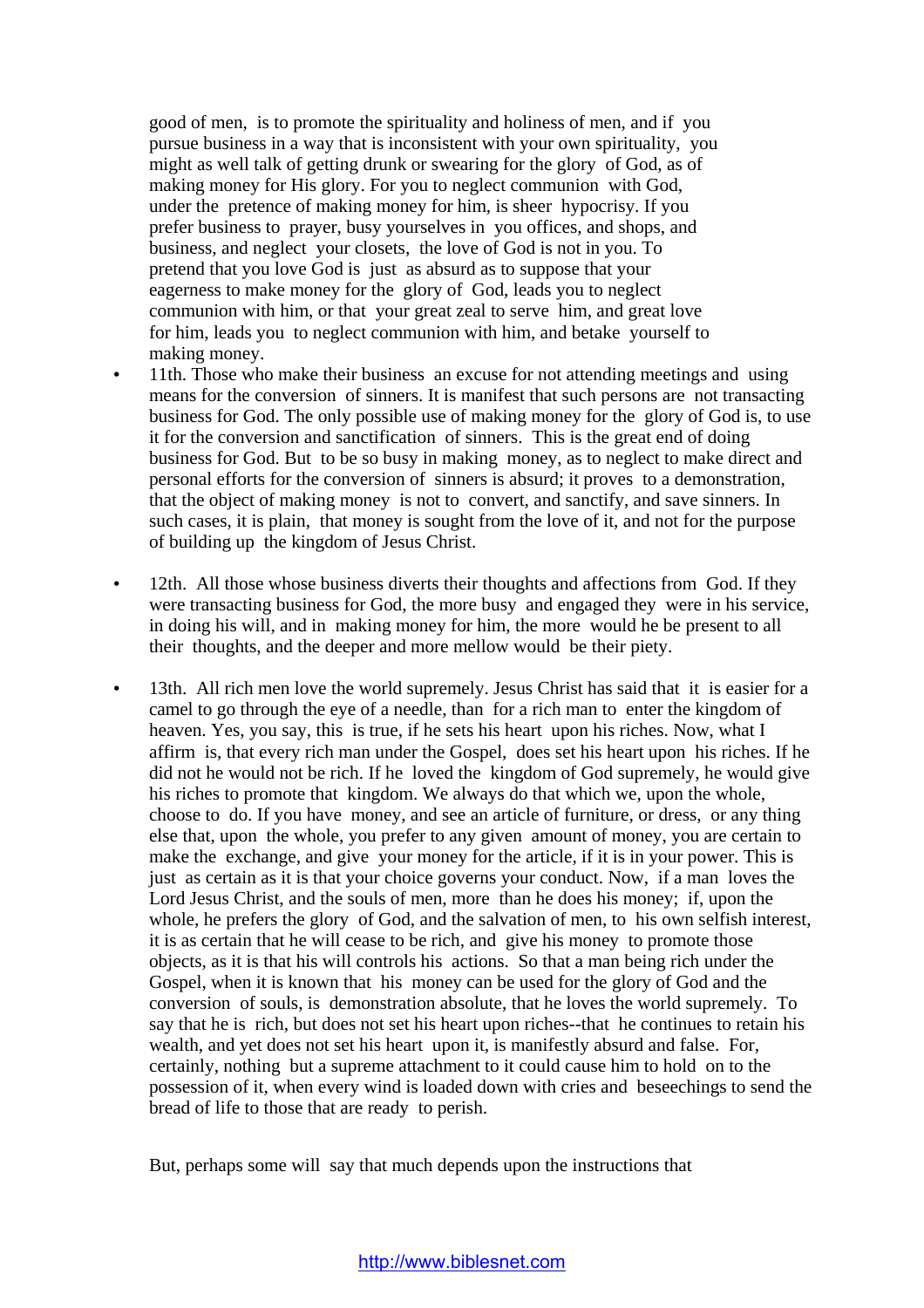rich people have received--that they may be conscientious in the belief that they may lawfully retain and enjoy their wealth. I answer that this does not relieve the difficulty, for the question is not, what they may lawfully do, but what they are disposed to do. Suppose an affectionate wife to have a husband in slavery, whom she tenderly loves; the price of his ransom is fixed, and she, by her earnings and savings, is determined to pay the price. See how she will behave herself. Of what use is it to tell her that she may lawfully purchase such articles of dress and convenience, and that it is lawful for her to have the comforts of life--will she so lay out her money? No: she will scarcely allow herself a pair of shoes. She will practice the most rigid economy, and take a satisfaction in denying herself every thing but the absolutely indispensibles of life, until she has made out the sum demanded for her husband's ransom. It is of no use to preach to her of the lawfulness of appropriating her money to other purposes. She has one all-absorbing object in view. She values money only as it will contribute to the promotion of this object. No false instruction, nor right instruction, in regard to the lawfulness of using her money for other purposes will alter her practice. Every penny that she can spare is laid out for the promotion of this object of her heart's desire. So if a man love God supremely, if he long for the coming and prosperity of his kingdom more than for any thing else, the question with him will not be whether he may lawfully enjoy an estate. The truth is, that could he do it never so lawfully, it is not his choice to do it. He prefers to build up the kingdom of Christ with his money, and accounts his money as of no value, only as it can contribute to this object. Therefore, I hold it to be a certain truth, that if a man is rich and continues to be rich under the Gospel, there can be no other reason than that he prefers wealth to the promotion of the kingdom of Jesus Christ. Do any of you object and say, that Abraham, and Job, and David, and Solomon were rich? I answer: the command had never been given in their day to preach the Gospel to every creature, and there is no reason for believing that they so much as dreamed that the world could be converted in the way in which we now know that it can and must be converted. They could not, therefore, have had the same motives for using their wealth for the conversion of the world that we have. We have not the least reason to believe that their property could have been used for the conversion of the world, in the sense in which we can use ours. It was no certain sign, therefore, if they kept their wealth, that they prefered it to the kingdom and glory of God.

• 14. All those who lay up their surplus income, have not the love of God in them.

By surplus income, I mean that which is not necessary for the support of themselves and families; if they lay it up, it must be because they love it. If they prefered the kingdom of Jesus Christ, they would immediately use what they could spare, after providing for the necessities of their families, to the building up of his kingdom. Suppose an individual was on the coast of Africa, and longed exceedingly to return to his home, but had no means of paying his passage, if some one should present him with a purse of gold, would he lay it up, or would he immediately lay it out to gratify the all-absorbing desire of his heart and pay his passage to his native country. This would be the very reason why he would prize the gift. It would be valuable to him on that account, that by it he might accomplish the object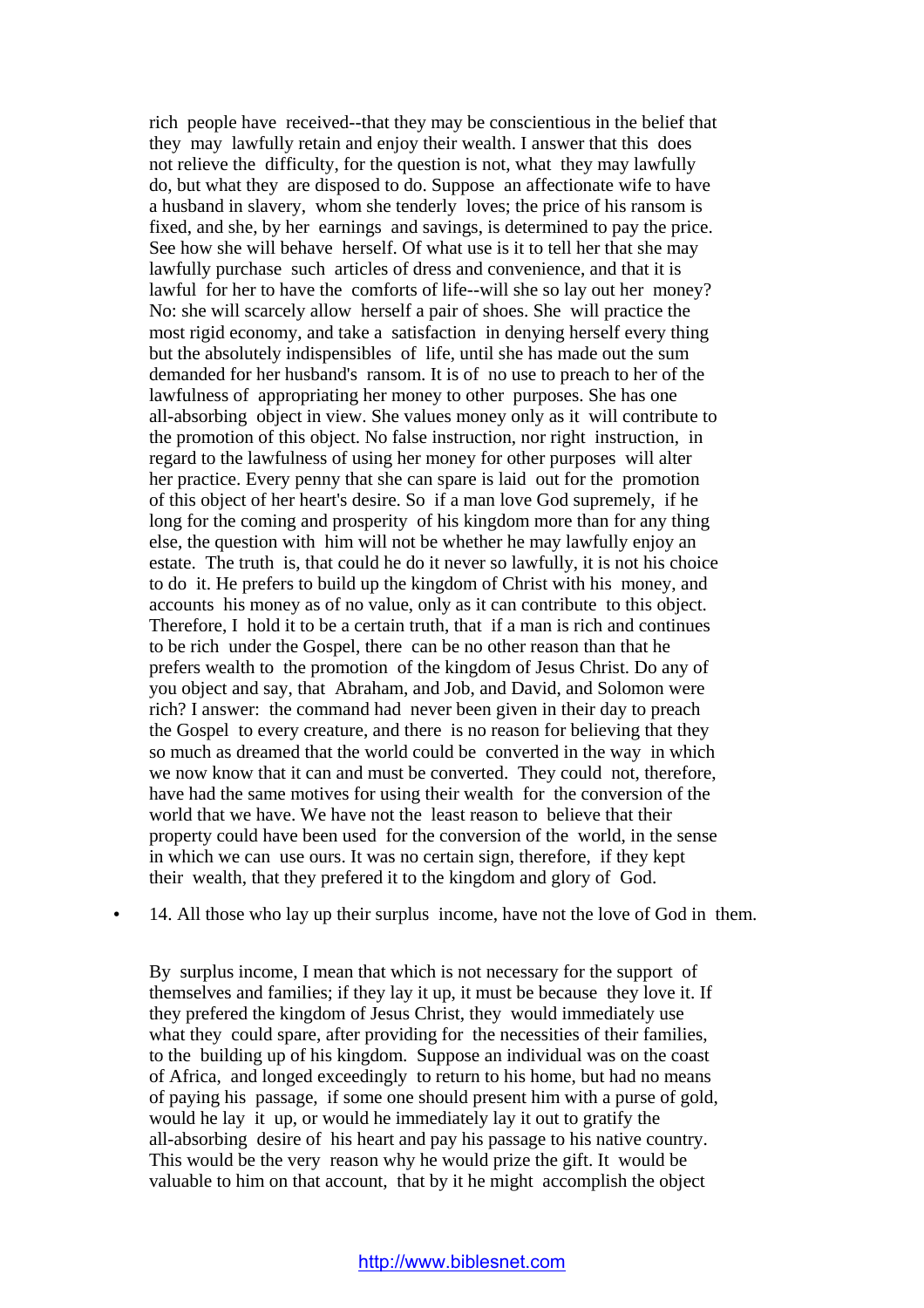of his heart's desire. Can it be that a man loves supremely the kingdom of Christ, and longs exceedingly for its coming and extension, and yet hoards up his money instead of spending it for this supremely desirable object?

• 15th. Although a man may give his surplus income, yet if he practice no self-denial, he gives to God that which costs him nothing, and gives no substantial evidence that he loves God. If he gratify all his wants and the wants of his family, and provide for them all the comforts and conveniences of life, and simply appropriate what remains of his income over and above his expenditures, he really practices no self-denial; he enjoys all that can be enjoyed of wealth, and is really ridding himself of the trouble of taking care of it by appropriating the balance of his yearly income to the cause of Christ. This is like a safety-valve to let off the surplus steam that would otherwise burst the boiler.

Objection. But do any of you object and ask, should every man give up all his capital and means at once of promoting the cause of Christ? I answer, that this might not be Christian economy. A man's capital, if it be not larger than is necessary for the wisest transaction of business, is to be considered in light of tools with which he serves God and his generation. In such cases, if he give his income, after deducting the necessary expenses of his family, I cannot see that such a use of it is inconsistent with the love of God. But for a man to live and die rich, to hoard up his income, to enjoy his wealth, and leave his substance to his babes, is the Psalmist's definition of a wicked man who has his portion in this world.

16th. All those who are more interested in secular news, that relates to money transaction, than in the accounts of revivals of religion, and in those things that pertain more particularly to the kingdom of Christ, love the world supremely.

Show me a man that is looking over the secular news, after the price of stocks, and excited about bank questions and monied speculations, but who does not read or take an interest in reports of revivals, and the onward movements of the church, and if he profess to love God, his profession is base hypocrisy.

- 17th. All those who are more depressed, and feel more keenly commercial and monied embarrassments, than they do the low state of religion, and the state of dying sinners, love the world supremely. This is too plain to need either proof or illustration.
- 18th. All those who would sooner engage in monied speculations than they would in revivals of religion, love the world supremely.

Some professors of religion are all excitement when great speculations are to be made. When stocks are high, or real estate is on the rise, or any opportunity of making money. But if an effort is to be made to promote a revival of religion, they are too much engrossed in their speculations to give their time and hearts to it. They may pretend that they are making money for God, but the promotion of revivals of religion is the only object of appropriating money to the cause of Christ. If this be the great object of embarking in these speculations, to promote revivals of religion, and build up Christ's kingdom, it were passing strange if in the use of means they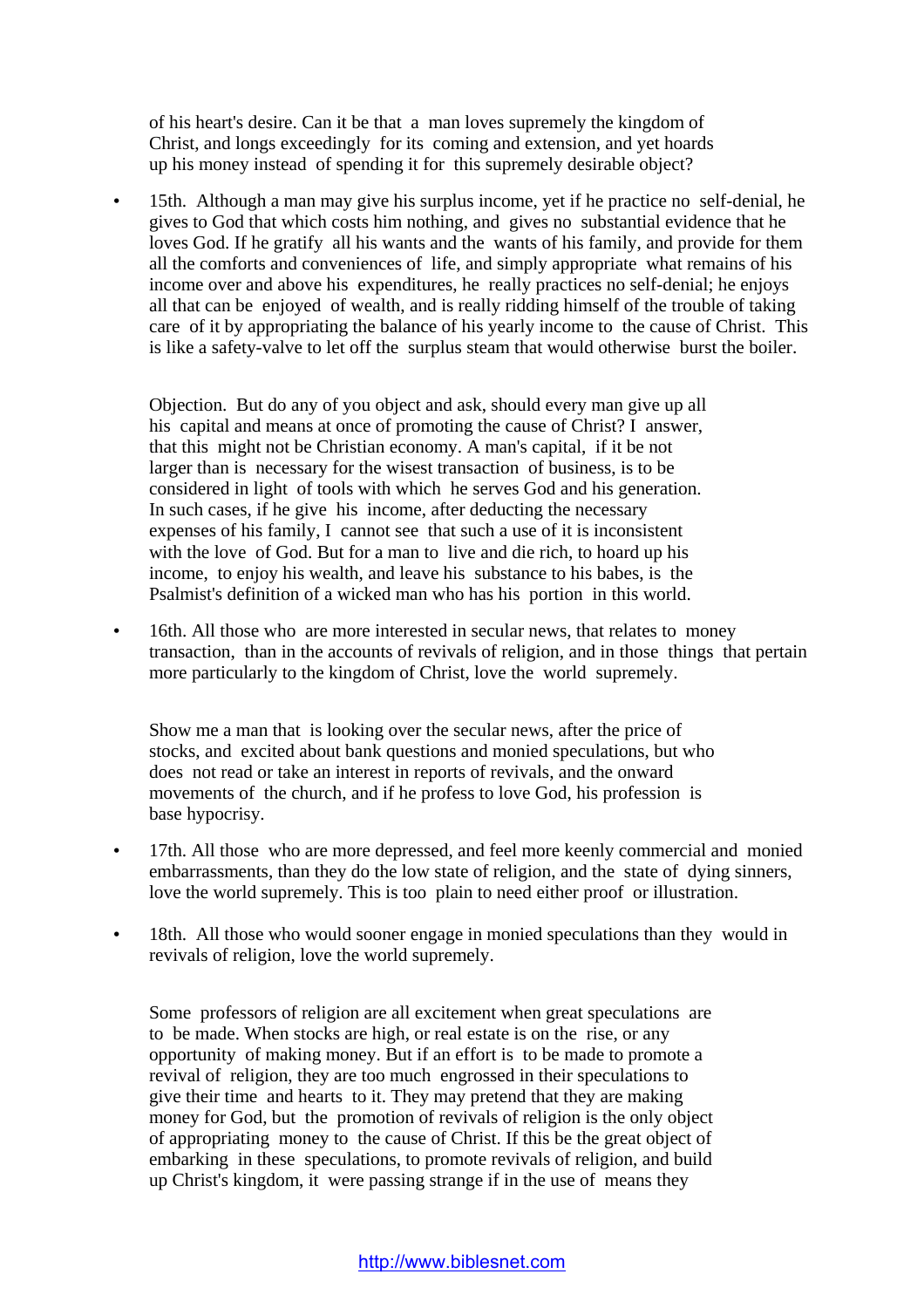should have no heart to engage in directly promoting the end at which they aim. The naked matter of fact is, that if they prefer monied speculations to revivals of religion, they love money, and love the world supremely.

• 19th. All those who disobey the commandments of God, for the purpose of making or saving money, love the world supremely.

A man who would travel on the Sabbath to secure a debt, or to avoid the expence of spending a Sabbath at a public house, when on a journey, certainly loves money supremely. Could he think, if he considered the property in his possession as belonging to God, that God would rather he would violate the holy Sabbath, than to lose a debt or spend a few shillings or dollars by stopping on the Sabbath?

• 20th. All those who do not feel more gratified with the appropriation of money to the cause of Christ, than with any other appropriation of it, love the world supremely.

Take again the case of the woman who is earning money to relieve her husband from bondage. What other appropriation can she make of money that would so much gratify her heart? It is this object that gives value to money in her estimation. Should an individual give her a purse of gold, would she say, now I can buy me a nice dress, now I can furnish my house and live fashionably? No, but bursting into tears of joy and gratitude, she would exclaim, Now I can redeem my husband! Just so a man, who loves God, and longs for the coming of his kingdom, will feel gratified, most of all, with appropriating money for the promotion of that darling object. Jesus Christ has said, that "it is more blessed to give than to receive." The truly benevolent man has the highest and holiest pleasure in so disposing of his possessions as in the highest manner to promote the glory of God and the good of his fellow-men. Instead of giving to those objects grudgingly and with a sparing hand, here in the promotion of Christ's kingdom he will pour out of his treasures the most unsparingly, and with the fullest, readiest heart. For this his heart is panting. His spirit is longing with unutterable desires. He therefore accounts nothing a privation or a sacrifice which is appropriated to this object. Does the miser account the hoarding up of money a privation, a sacrifice, or a grievance? No, he accounts the hoarding up as the best possible disposition of his money. To every other object he gives sparingly, and takes but little satisfaction in any expenditures which he is obliged to make; but his heart is set upon accumulating treasures. Every shilling that is saved and put into his iron chest is disposed of according to his heart's desire. Now the Christian's heart is just as truly set upon building up the kingdom of Jesus Christ as a miser's heart is upon hoarding up his wealth. In other expenditures, therefore, he will naturally be sparing; but in the promotion of the great object of his heart's desire, he will be liberal and bountiful, and enjoy most of all the appropriation of money to that object.

• 21st. All those who prefer a speculation to a contribution for the promotion of the interests of Christ's kingdom, love the world supremely. If they loved God supremely, they would desire to make the speculation only for the purpose of enabling them to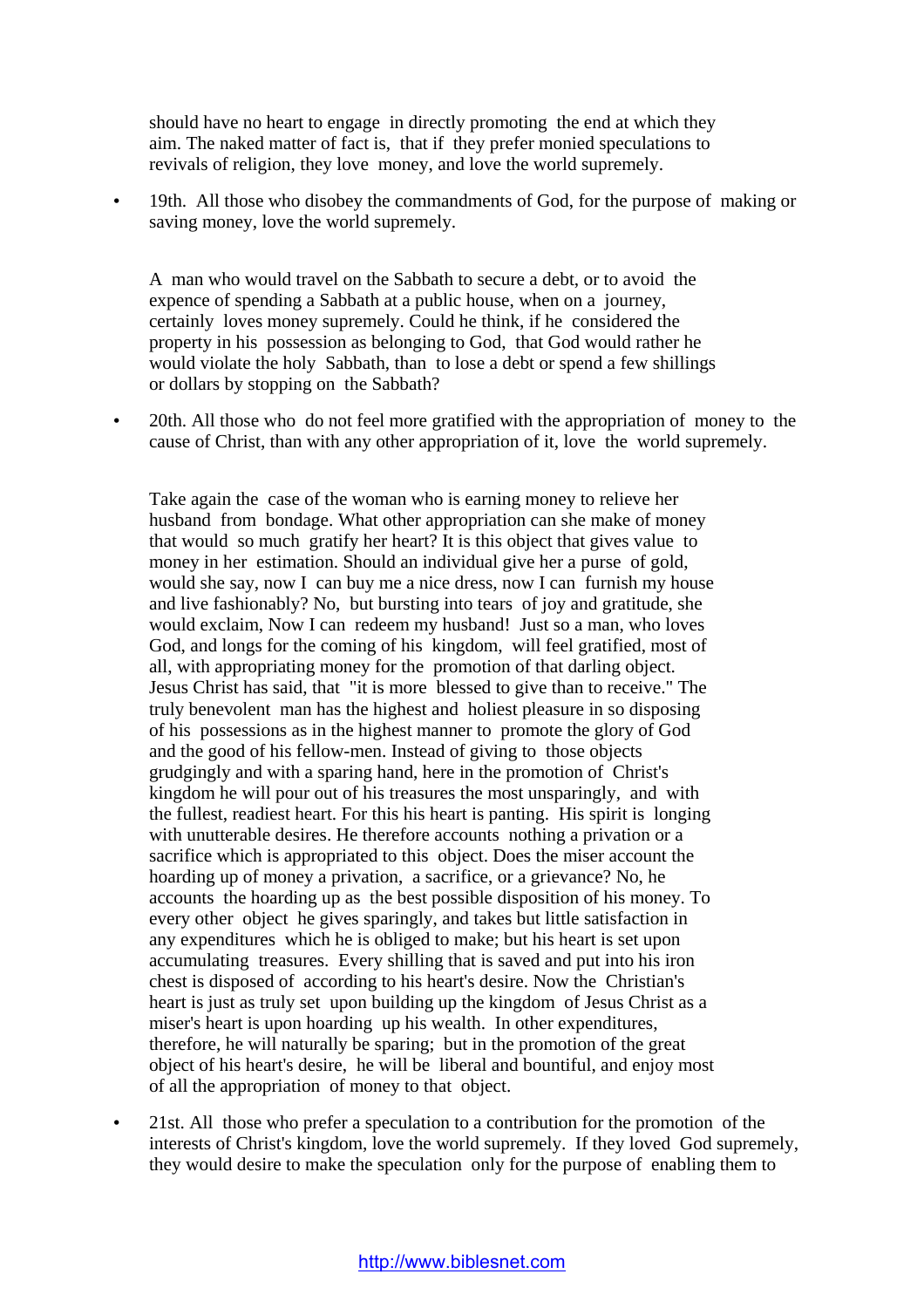make the contribution. If they made a hundred or a thousand dollars, they would say, "O for an opportunity now to appropriate this money to the cause of Christ." But if they love the speculation, and are not ready and joyful in the contribution, they love the world, and have not the love of God in them.

- 22d. All those who would rather see a customer come in to pay them money, than an agent of some benevolent society to receive and appropriate it to the promotion of Christ's kingdom, love the world supremely. There is a man who smiles and appears delighted when a customer comes in; but when an agent who is collecting funds for the building up of Christ's kingdom calls, he is sour, and dry, and formal, and perhaps uncivil. This demonstrates, beyond all doubt, where his heart is, and shows that he loves his money more than he loves his God.
- 23d. All those who do not really enjoy giving more than receiving, love the world supremely. If they loved God supremely, their supreme object and joy in receiving would be that they might immediately turn round and give to the promotion of their darling object. But if their incessant cry is give, give, wishing always to receive, and not enjoying the giving of money as they do the receiving of it, it must be because they love the world.
- 24th. All those who are more parsimonious in their expenditures for the kingdom of Christ, than in their expenditures upon themselves and their families, love the world supremely. There are multitudes of professedly pious people who seem to think it a Christian duty to have every thing connected with the worship and service of God of the cheapest kind, while in their own houses, and about their own persons, and that of their families, they practice upon a very different principle. If a church is to be fitted up, every thing must be done with as little expense as possible. If there are carpets, they must be of the cheapest kind; if there are stoves, or cushions, or lights, or other conveniences, almost any thing will answer, provided it is cheap; things are suffered to be out of order; filth is suffered to accumulate, and the house of God to lie waste; and all this is done under the pious pretence of Christian economy. Many churches in the country have no lamps, and some of them have no stoves, and others have the panes of glass broken out; the doors of others are so dilapidated that they will scarcely shut; others have the stoops rotten, and the church either not painted at all, or so faded, that if it was a dwelling house, you would suppose it the abode of the drunkard. Most of the churches in the country have no carpets; and in churches carpets are more needed than in any other house, to prevent the disturbance that always occurs where people are going out and in upon an uncarpeted floor; and in the city there are many who are entirely unwilling to be at the expense of fitting up a house of worship as commodiously as they fit up their own dwellings. Now, it is manifest, whatever may be the pretence, and however such things may be baptized by the name of Christian economy, all such conduct has its foundation in the love of the world, and in supreme selfishness. Men are always most free in appropriating their money to the promotion of the objects dearest to their hearts. This is simple matter of fact. If, therefore, the heart is set supremely upon honoring God with our substance, it is certain that if in any thing we are bountiful and liberal in our expenditures, it will be in fitting up places for his worship, and in all those things that are essential to decency, to comfort, and enjoyment in his service.

**III. Having noticed some of the principal evidences of supreme attachment to the world, I** now proceed to suggest several reasons why such persons cannot love God.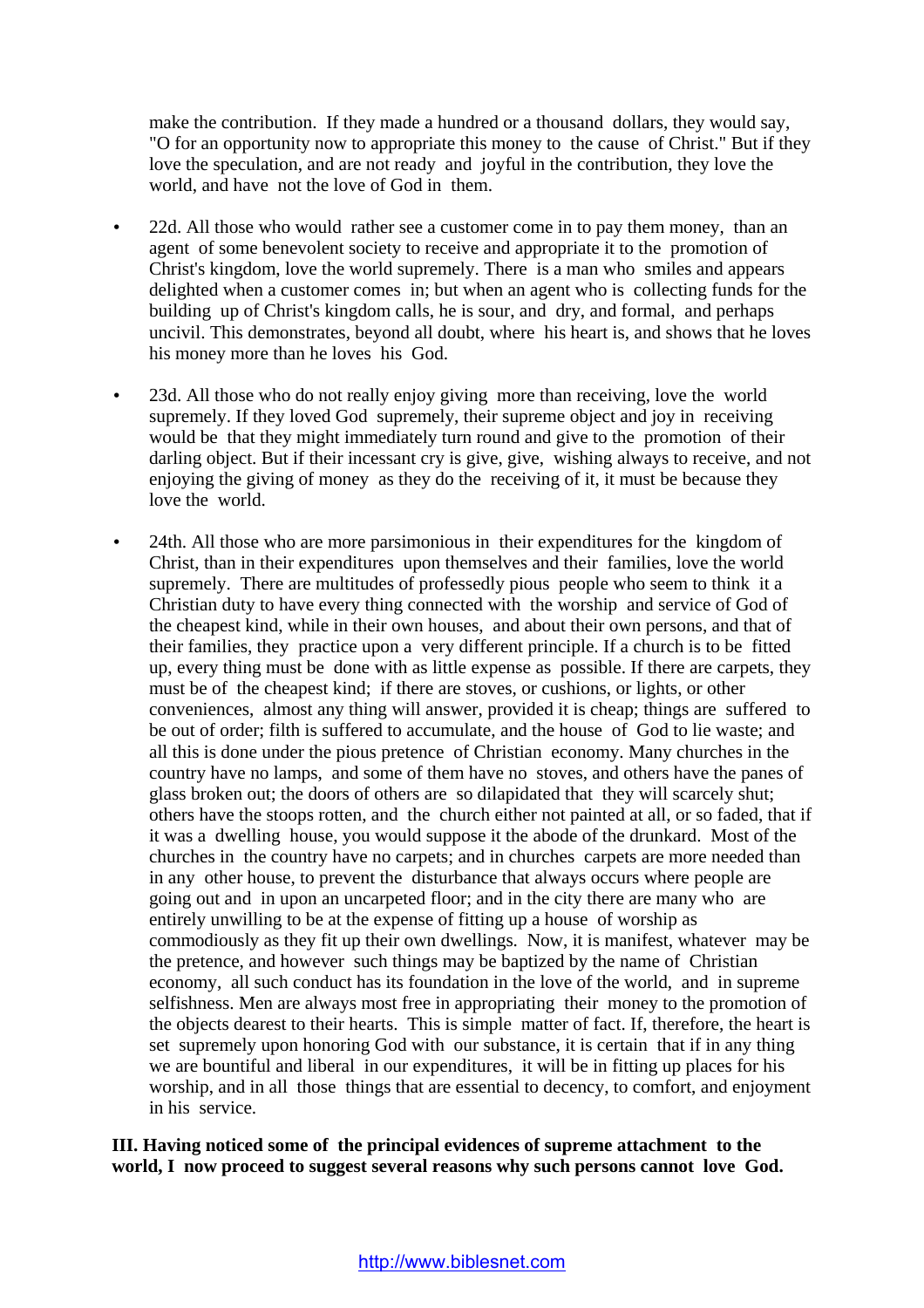The text is a form of expression that is to be understood as expressing a very strong negative. "If any man love the world," says the apostle, "how dwelleth the love of God in him;" that is, the love of God is certainly not in him. This is the language and the doctrine of the whole Bible; so that, so far as Scripture testimony goes, the proof is conclusive. But I will mention several considerations that belong to the philosophy of mind, that will demonstrate beyond all contradiction, that individuals upon whom these marks of worldliness are found, have not the love of God in them. The argument runs thus, and is very brief.

- 1. It is impossible that a man should have two supreme objects of affection. If he have any acceptable love to God, it must be supreme; and to affirm that a man loves the world in the sense of this text, and that he loves God with any acceptable love, is a contradiction. It is the same as to say, that he loves both God and the world supremely.
- 2. A man cannot love two objects, that are entirely opposite to each other, at the same time. The apostle immediately subjoins to the text, "for all that is in the world, the lust of the flesh, the lust of the eye, and the pride of life, is not of the Father, but of the world." The love of the world, and the love of God, are directly opposite states of mind, so that to exercise them both at the same time is impossible.
- 3. It is minding the flesh which the apostle declares to be enmity against God.
- Lastly. It is supreme selfishness, which is the direct opposite of the love of God and man. These considerations need only to be named, to be seen to be proof conclusive, that if any man love the world, the love of God is not in him.

#### **REMARKS.**

1. You can see from this subject, that if men should transact worldly business upon the principles of the Gospel, it would be infinitely better for the world in every respect. If every one sought to promote the happiness and interest of others, the amount of property, and of every other good, would be greatly increased. Some persons seem to suppose, that unless they consult solely their own interest, it is impossible that society should exist. What! they say, would you have us all seek not our own interest, but the interest of others? What then would become of our own interest? I answer, your interest would be secured, if, while you were mainly solicitous to benefit others, they were just as solicitous to benefit you. The secular interests of men would be thus as highly, and more highly advanced, than under the present arrangement of society, while the spirit that would be cherished and cultivated by this course of conduct, would shed a sweet, and healing, and refreshing influence over all the discords and disquietudes of selfishness; and peace, and love, and heaven, would reign in the bosoms of men.

But does any one object and say, that inasmuch as worldly men will not practice upon these principles, it is impossible that Christians should, without giving up all the business of the world into their hands. This is a radical and ruinous mistake. Suppose it were known that Christians universally discarded all selfishness in their business, and acted upon principles of entire benevolence; that in all their dealings they sought the interest of those with whom they deal, equally with their own. No sooner would this fact be known, than worldly men would be forced to transact business upon these principles, or give up all the business of the world into the hands of Christians; for who would deal with a man who acted upon principles of supreme selfishness, when he might just as well transact business with those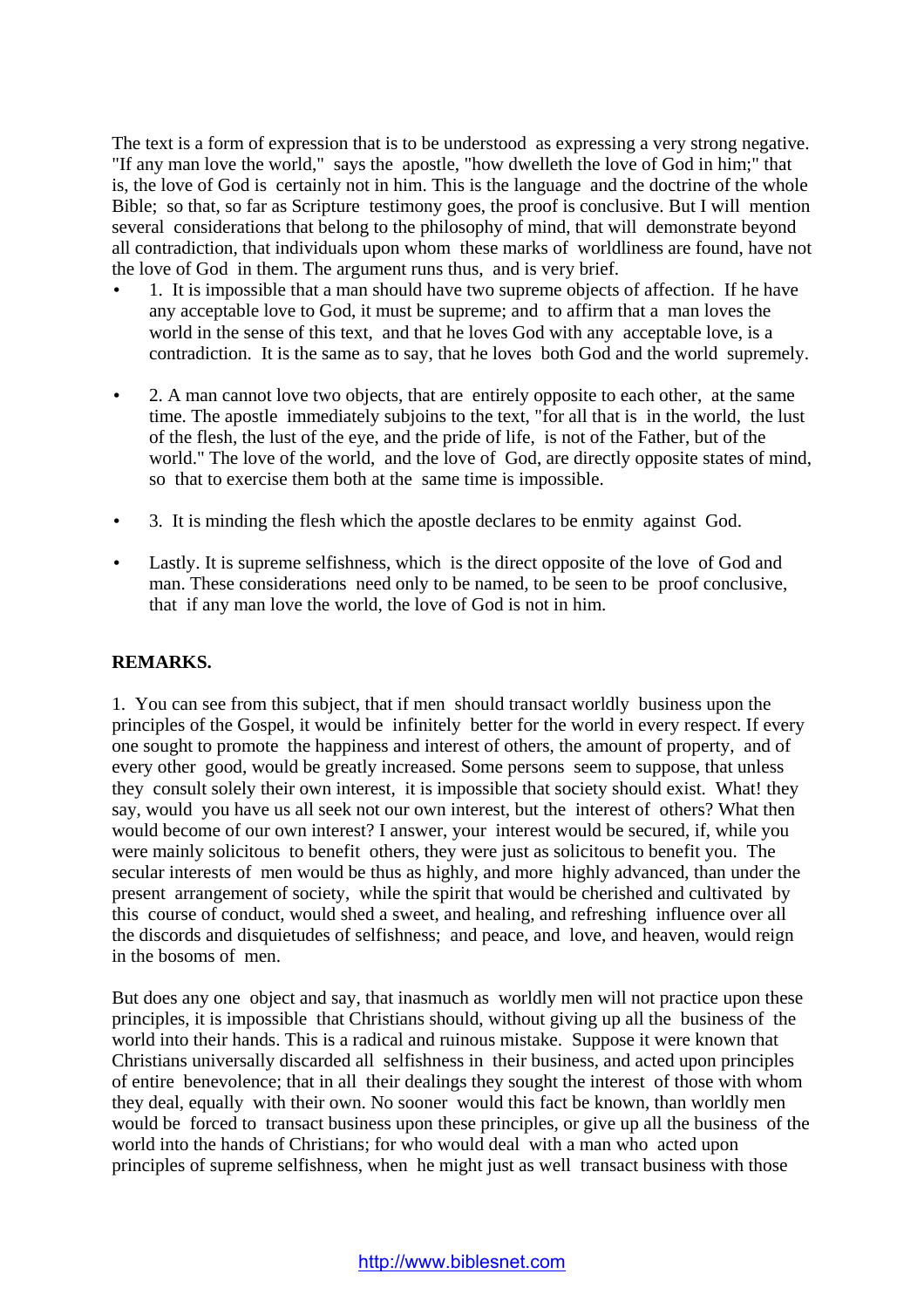who would not only treat him with equity, but with entire benevolence; so that it is perfectly within the power of the church to compel worldly men to transact business upon Gospel principles, or not transact it at all. And woe to the church, if she does not reverse and annihilate the whole system of doing business on principles of selfishness.

II. Perhaps some of you will say, if the doctrine of this sermon be true, who then can be saved? I answer, certainly not those who manage their affairs upon principles that are in direct opposition to the benevolence of the Gospel; who make commercial justice, which is founded in selfishness, the rule of their lives, and satisfy themselves with being honest in this sense of honesty, instead of being governed by the law of love; who seek their own, and not their neighbor's wealth; who mind earthly things, and account it more blessed to receive than to give. If there be any truth in the word of God, all such men are in the way to hell.

III. But will any one object, and say, this is very uncharitable. If this be true, nearly all the church are hypocrites. I answer, the doctrine is true, whatever the inference may be. I do not pretend to be more charitable than God is, and to hope that those persons are pious of whom God has said that his love is not in them. I will not be charitable enough to throw away my Bible, or suppose that the lovers of the world are the friends instead of the enemies of God. That multitudes of professors are deceived, that they love the world supremely, is as evident as if they had taken their oath of it; and because the great mass of professing Christians give evidence of this state of mind, we are not to dispute our Bibles, and charitably hope that they may be saved.

IV. You see from this subject why it is that so few professors of religion have a spirit of prayer. The truth is, the love of God is not in them. Look around this great commercial city; nearly the whole population are here for the purposes of worldly gain. The principles upon which almost the entire business of the city is transacted, is that of supreme selfishness. How then can a spirit of prayer prevail in such a community as this. This same principle prevails almost universally through the country. Farmers, mechanics, merchants, and men and women of every occupation, without hesitation, transact their business upon selfish principles, and seek supremely their own and not their neighbor's wealth. It is impossible that the love of God should prevail in the church, or in any heart, while actuated by such principles.

V. You see from this subject why it is that young converts so uniformly wax cold in religion. Let any individual pass through one business season, acting upon business principles, and it is impossible that the love of God should be alive in his heart. He is assiduously cultivating and cherishing a spirit of selfishness; and in all his daily avocations, he does not so much as intend to seek the good of others, but his own good; and can we be at a loss for the reasons of such universal backsliding?

VI. From this subject you may see that the religion of the great mass of the church is not the religion of love, but of fear. They fear the Lord, but serve their own gods. They are dragged along in the dry performance of what they call duty, by their consciences. They have a dry, legal, earthly spirit; and their pretended service is hypocrisy and utter wickedness.

VII. You can see from this subject why so little is effected by all the means that are used for the building up of the kingdom of Jesus Christ. Men had much rather give their money than to live holy lives and walk with God. An effort seems to be making now to convert the world with money. Unbounded speculations are entered into by professedly pious men; and while their heart, and soul, and lives are absorbed in the spirit of this world, they are trying